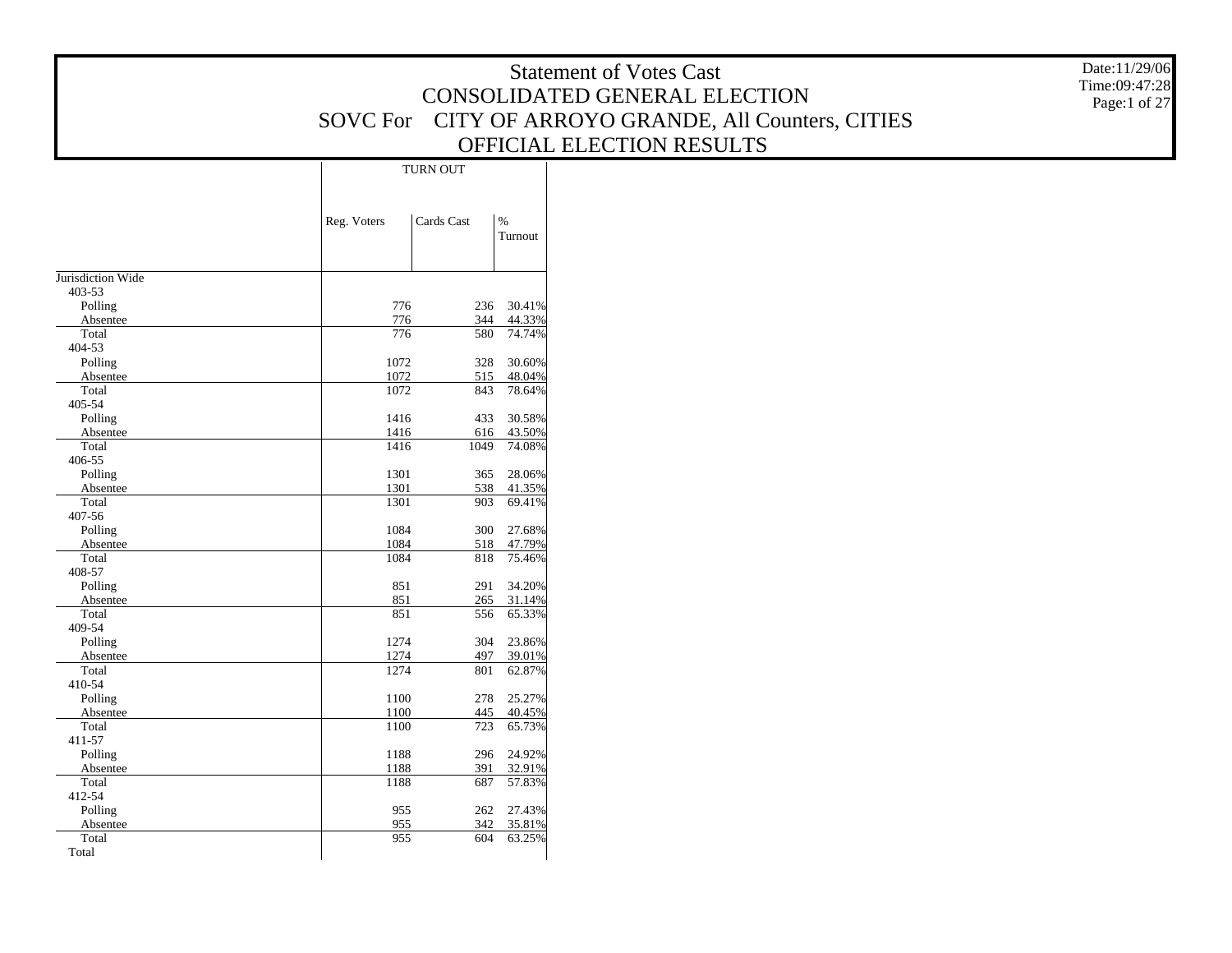|                                           |                 |                 |                  |                                             | Date:11/29/06 |
|-------------------------------------------|-----------------|-----------------|------------------|---------------------------------------------|---------------|
|                                           |                 |                 |                  | <b>Statement of Votes Cast</b>              | Time:09:47:28 |
|                                           |                 |                 |                  | CONSOLIDATED GENERAL ELECTION               | Page:2 of 27  |
|                                           | <b>SOVC</b> For |                 |                  | CITY OF ARROYO GRANDE, All Counters, CITIES |               |
|                                           |                 |                 |                  |                                             |               |
|                                           |                 |                 |                  | OFFICIAL ELECTION RESULTS                   |               |
|                                           |                 | <b>TURN OUT</b> |                  |                                             |               |
|                                           |                 |                 |                  |                                             |               |
|                                           |                 |                 |                  |                                             |               |
|                                           | Reg. Voters     | Cards Cast      | $\%$             |                                             |               |
|                                           |                 |                 | Turnout          |                                             |               |
|                                           |                 |                 |                  |                                             |               |
| Polling                                   | 11017           | 3093            | $^{-28.07\%}$    |                                             |               |
| Absentee                                  | 11017           | 4471            | 40.58%           |                                             |               |
| Total                                     | 11017           | 7564            | 68.66%           |                                             |               |
| CONGRESSIONAL                             |                 |                 |                  |                                             |               |
| 22ND CONGRESSIONAL DISTRICT               |                 |                 |                  |                                             |               |
| Polling                                   | 11017           | 3093            | 28.07%           |                                             |               |
| Absentee                                  | 11017           | 4471            | 40.58%           |                                             |               |
| Total<br>Total                            | 11017           | 7564            | 68.66%           |                                             |               |
| Polling                                   | 11017           | 3093            | 28.07%           |                                             |               |
| Absentee                                  | 11017           | 4471            | 40.58%           |                                             |               |
| Total                                     | 11017           | 7564            | 68.66%           |                                             |               |
|                                           |                 |                 |                  |                                             |               |
| <b>SENATE</b><br>15TH SENATORIAL DISTRICT |                 |                 |                  |                                             |               |
| Polling                                   | 11017           |                 | 3093 28.07%      |                                             |               |
| Absentee                                  | 11017           | 4471            | 40.58%           |                                             |               |
| Total                                     | 11017           | 7564            | 68.66%           |                                             |               |
| Total                                     |                 |                 |                  |                                             |               |
| Polling<br>Absentee                       | 11017<br>11017  | 3093<br>4471    | 28.07%<br>40.58% |                                             |               |
| Total                                     | 11017           | 7564            | 68.66%           |                                             |               |
|                                           |                 |                 |                  |                                             |               |
| <b>ASSEMBLY</b>                           |                 |                 |                  |                                             |               |
| 33RD ASSEMBLY DISTRICT                    | 11017           | 3093            | 28.07%           |                                             |               |
| Polling<br>Absentee                       | 11017           | 4471            | 40.58%           |                                             |               |
| Total                                     | 11017           | 7564            | 68.66%           |                                             |               |
| Total                                     |                 |                 |                  |                                             |               |
| Polling                                   | 11017           | 3093            | 28.07%           |                                             |               |
| Absentee<br>Total                         | 11017<br>11017  | 4471<br>7564    | 40.58%<br>68.66% |                                             |               |
|                                           |                 |                 |                  |                                             |               |
| <b>BOARD OF EQUALIZATION</b>              |                 |                 |                  |                                             |               |
| STATE BOARD OF EQUALIZATION DIST 1        |                 |                 |                  |                                             |               |
| Polling                                   | 11017           |                 | 3093 28.07%      |                                             |               |
| Absentee                                  | 11017           | 4471            | 40.58%           |                                             |               |
| Total<br>Total                            | 11017           | 7564            | 68.66%           |                                             |               |
| Polling                                   | 11017           | 3093            | 28.07%           |                                             |               |
| Absentee                                  | 11017           | 4471            | 40.58%           |                                             |               |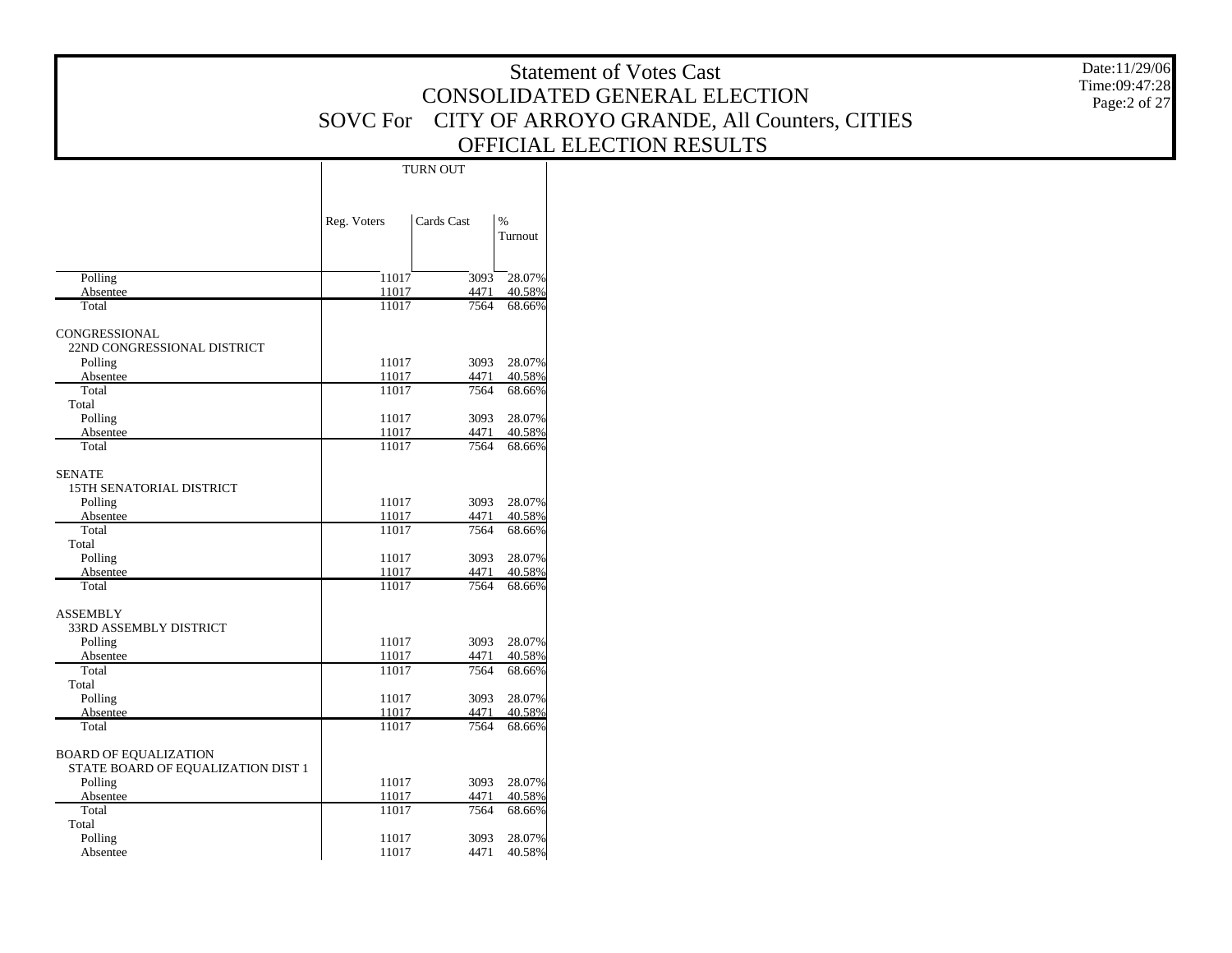|                              |             |                 |           | <b>Statement of Votes Cast</b>                       | Date:11/29/06<br>Time:09:47:28 |
|------------------------------|-------------|-----------------|-----------|------------------------------------------------------|--------------------------------|
|                              |             |                 |           | CONSOLIDATED GENERAL ELECTION                        | Page:3 of 27                   |
|                              |             |                 |           | SOVC For CITY OF ARROYO GRANDE, All Counters, CITIES |                                |
|                              |             |                 |           |                                                      |                                |
|                              |             |                 |           | OFFICIAL ELECTION RESULTS                            |                                |
|                              |             | <b>TURN OUT</b> |           |                                                      |                                |
|                              |             |                 |           |                                                      |                                |
|                              |             |                 |           |                                                      |                                |
|                              | Reg. Voters | Cards Cast      | $\%$      |                                                      |                                |
|                              |             |                 | Turnout   |                                                      |                                |
|                              |             |                 |           |                                                      |                                |
|                              |             |                 |           |                                                      |                                |
| Total                        | 11017       | 7564            | 68.66%    |                                                      |                                |
| SUPERVISOR/COMMISSIONER      |             |                 |           |                                                      |                                |
| 4TH SUPERVISORIAL DISTRICT   |             |                 |           |                                                      |                                |
| Polling                      | 11017       | 3093            | 28.07%    |                                                      |                                |
| Absentee                     | 11017       | 4471            | 40.58%    |                                                      |                                |
| Total                        | 11017       | 7564            | 68.66%    |                                                      |                                |
| Total                        |             |                 |           |                                                      |                                |
| Polling                      | 11017       | 3093            | 28.07%    |                                                      |                                |
| Absentee                     | 11017       | 4471            | 40.58%    |                                                      |                                |
| Total                        | 11017       | 7564            | 68.66%    |                                                      |                                |
|                              |             |                 |           |                                                      |                                |
| <b>CITIES</b>                |             |                 |           |                                                      |                                |
| <b>CITY OF ARROYO GRANDE</b> |             |                 |           |                                                      |                                |
| Polling                      | 11017       | 3093            | 28.07%    |                                                      |                                |
| Absentee                     | 11017       | 4471            | 40.58%    |                                                      |                                |
| Total                        | 11017       | 7564            | 68.66%    |                                                      |                                |
| Total                        |             |                 |           |                                                      |                                |
| Polling                      | 11017       | 3093            | 28.07%    |                                                      |                                |
| Absentee                     | 11017       | 4471            | 40.58%    |                                                      |                                |
| Total                        | 11017       | 7564            | $-68.66%$ |                                                      |                                |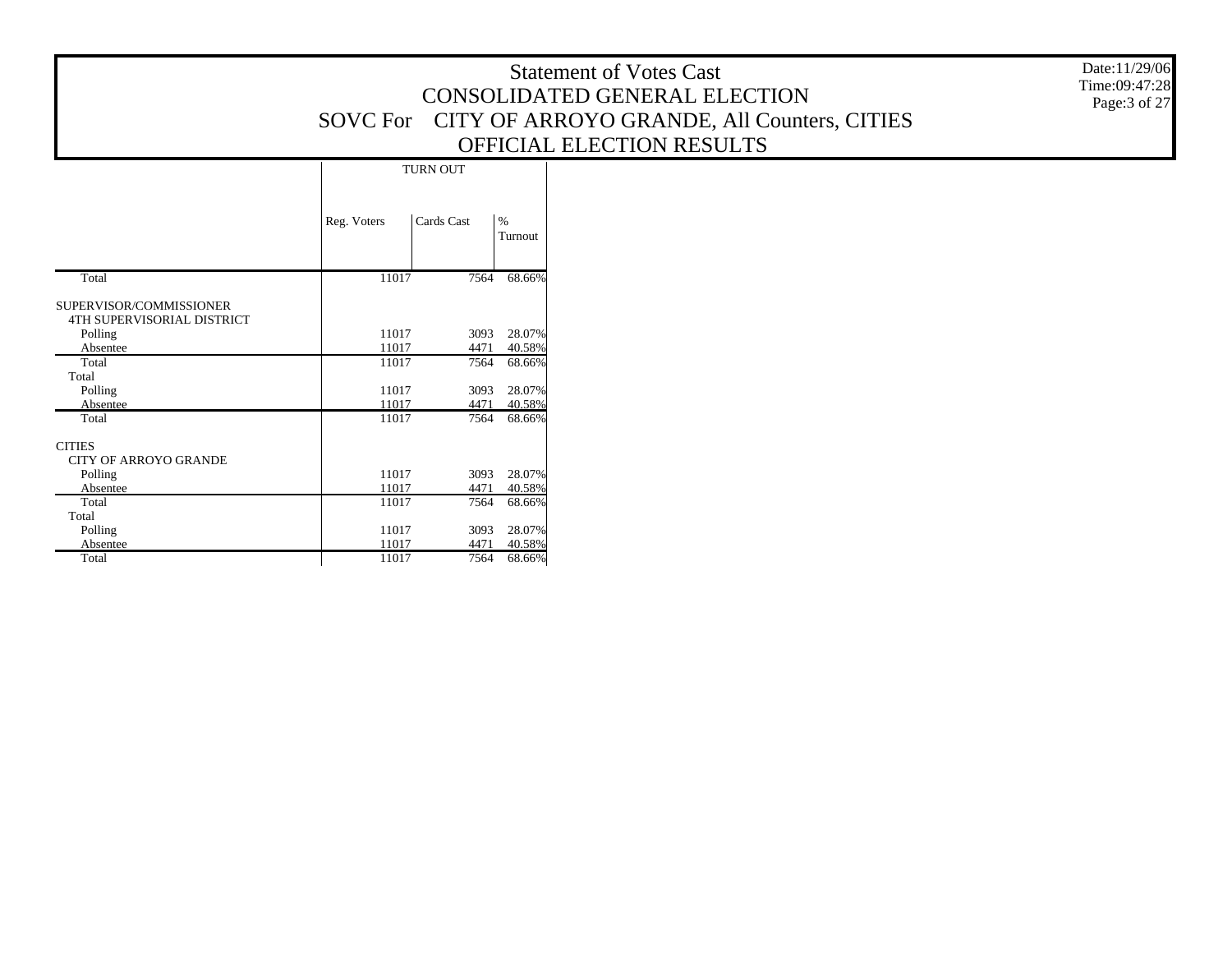Date:11/29/06 Time:09:47:28 Page:4 of 27

|                     |              |                  |                         | CITT OF ANNOTO UNAINDE MATON |                        |                                                                          |                       |                  |                       |                |
|---------------------|--------------|------------------|-------------------------|------------------------------|------------------------|--------------------------------------------------------------------------|-----------------------|------------------|-----------------------|----------------|
|                     | Reg. Voters  | Times<br>Counted | <b>Total Votes</b>      | <b>Times Blank</b><br>Voted  | Times<br>Over<br>Voted | Number<br><b>Of</b><br>Under<br>Votes                                    | <b>TONY FERRARA</b>   |                  | Write-In Votes        |                |
| Jurisdiction Wide   |              |                  |                         |                              |                        |                                                                          |                       |                  |                       |                |
| 403-53<br>Polling   | 776          | 236              | 182                     | 54                           |                        | $\boldsymbol{0}$<br>$\boldsymbol{0}$                                     | 173                   | 95.05%           | 9                     | 4.95%          |
| Absentee            | 776          | 344              | 263                     | 81                           |                        | $\boldsymbol{0}$<br>$\mathbf{0}$                                         | 255                   | 96.96%           | 8                     | 3.04%          |
| Total               | 776          | 580              | 445                     | 135                          |                        | $\mathbf{0}$<br>$\mathbf{0}$                                             | 428                   | 96.18%           | 17                    | 3.82%          |
| 404-53              |              |                  |                         |                              |                        |                                                                          |                       |                  |                       |                |
| Polling             | 1072         | 328              | 256                     | 72                           |                        | $\mathbf{0}$<br>$\mathbf{0}$                                             |                       | 247 96.48%       | 9                     | 3.52%          |
| Absentee            | 1072         | 515              | 431                     | 84                           |                        | $\boldsymbol{0}$<br>$\boldsymbol{0}$                                     | 403                   | 93.50%           | $28\,$                | 6.50%          |
| Total               | 1072         | 843              | 687                     | 156                          |                        | $\overline{0}$<br>$\overline{0}$                                         |                       | 650 94.61%       | 37                    | 5.39%          |
| 405-54              |              |                  |                         |                              |                        |                                                                          |                       |                  |                       |                |
| Polling             | 1416         | 433              | 319                     | 114                          |                        | $\boldsymbol{0}$<br>$\boldsymbol{0}$                                     |                       | 302 94.67%       | 17                    | 5.33%          |
| Absentee            | 1416         | 616              | 433                     | 183                          |                        | $\mathbf{0}$<br>$\mathbf{0}$                                             | 410                   | 94.69%           | 23                    | 5.31%          |
| Total               | 1416         | 1049             | 752                     | 297                          |                        | $\overline{0}$<br>$\overline{0}$                                         |                       | 712 94.68%       | $\overline{40}$       | 5.32%          |
| 406-55              |              |                  |                         |                              |                        |                                                                          |                       |                  |                       |                |
| Polling             | 1301         | 365              | 253                     | 112                          |                        | $\boldsymbol{0}$<br>$\mathbf{0}$                                         | 239                   | 94.47%           | 14                    | 5.53%          |
| Absentee            | 1301         | 538              | 405                     | 133                          |                        | $\mathbf{0}$<br>$\boldsymbol{0}$                                         | 381                   | 94.07%           | 24                    | 5.93%          |
| Total               | 1301         | 903              | 658                     | 245                          |                        | $\overline{0}$                                                           | $\overline{0}$<br>620 | 94.22%           | 38                    | 5.78%          |
| 407-56              | 1084         | 300              |                         | 63                           |                        |                                                                          | 223                   | 94.09%           | 14                    |                |
| Polling<br>Absentee | 1084         | 518              | 237<br>394              | 123                          |                        | $\mathbf{0}$<br>$\mathbf{0}$<br>$\overline{0}$<br>$\mathbf{1}$           | 379                   | 96.19%           | 15                    | 5.91%<br>3.81% |
| Total               | 1084         | 818              | 631                     | 186                          |                        | $\Omega$<br>$\mathbf{1}$                                                 |                       | 602 95.40%       | 29                    | 4.60%          |
| 408-57              |              |                  |                         |                              |                        |                                                                          |                       |                  |                       |                |
| Polling             | 851          | 291              | 213                     | 78                           |                        | $\boldsymbol{0}$<br>$\boldsymbol{0}$                                     | 199                   | 93.43%           | 14                    | 6.57%          |
| Absentee            | 851          | 265              | 201                     | 64                           |                        | $\mathbf{0}$<br>$\mathbf{0}$                                             | 190                   | 94.53%           | 11                    | 5.47%          |
| Total               | 851          | 556              | 414                     | 142                          |                        | $\Omega$<br>$\Omega$                                                     | 389                   | 93.96%           | 25                    | 6.04%          |
| 409-54              |              |                  |                         |                              |                        |                                                                          |                       |                  |                       |                |
| Polling             | 1274         | 304              | 219                     | 85                           |                        | $\boldsymbol{0}$<br>$\boldsymbol{0}$                                     |                       | 206 94.06%       | 13                    | 5.94%          |
| Absentee            | 1274         | 497              | 387                     | 110                          |                        | $\boldsymbol{0}$<br>$\boldsymbol{0}$                                     | 375                   | 96.90%           | 12                    | 3.10%          |
| Total               | 1274         | 801              | 606                     | 195                          |                        | $\Omega$<br>$\theta$                                                     |                       | 581 95.87%       | 25                    | 4.13%          |
| 410-54              |              |                  |                         |                              |                        |                                                                          |                       |                  |                       |                |
| Polling             | 1100         | 278              | 216                     | 62                           |                        | $\boldsymbol{0}$<br>$\boldsymbol{0}$                                     |                       | 206 95.37%       | 10                    | 4.63%          |
| Absentee            | 1100         | 445              | 339                     | 106                          |                        | $\boldsymbol{0}$<br>$\boldsymbol{0}$                                     | 320                   | 94.40%           | 19                    | 5.60%          |
| Total               | 1100         | 723              | 555                     | 168                          |                        | $\mathbf{0}$<br>$\mathbf{0}$                                             |                       | 526 94.77%       | 29                    | 5.23%          |
| 411-57              |              |                  |                         |                              |                        |                                                                          |                       |                  |                       |                |
| Polling             | 1188         | 296              | 217                     | 79                           |                        | $\boldsymbol{0}$<br>$\boldsymbol{0}$                                     |                       | 212 97.70%       | 5                     | 2.30%          |
| Absentee<br>Total   | 1188<br>1188 | 391<br>687       | 302<br>$\overline{519}$ | 89<br>168                    |                        | $\boldsymbol{0}$<br>$\boldsymbol{0}$<br>$\overline{0}$<br>$\overline{0}$ | 285<br>497            | 94.37%<br>95.76% | 17<br>$\overline{22}$ | 5.63%          |
| 412-54              |              |                  |                         |                              |                        |                                                                          |                       |                  |                       | 4.24%          |
| Polling             | 955          | 262              | 193                     | 69                           |                        | $\boldsymbol{0}$<br>$\boldsymbol{0}$                                     | 185                   | 95.85%           | 8                     | 4.15%          |
| Absentee            | 955          | 342              | 253                     | 89                           |                        | $\boldsymbol{0}$<br>$\boldsymbol{0}$                                     | 242                   | 95.65%           | 11                    | 4.35%          |
| Total               | 955          | 604              | 446                     | 158                          |                        | $\overline{0}$<br>$\overline{0}$                                         |                       | 427 95.74%       | 19                    | 4.26%          |
|                     |              |                  |                         |                              |                        |                                                                          |                       |                  |                       |                |

Τ

Total

#### CITY OF ARROYO GRANDE MAYOR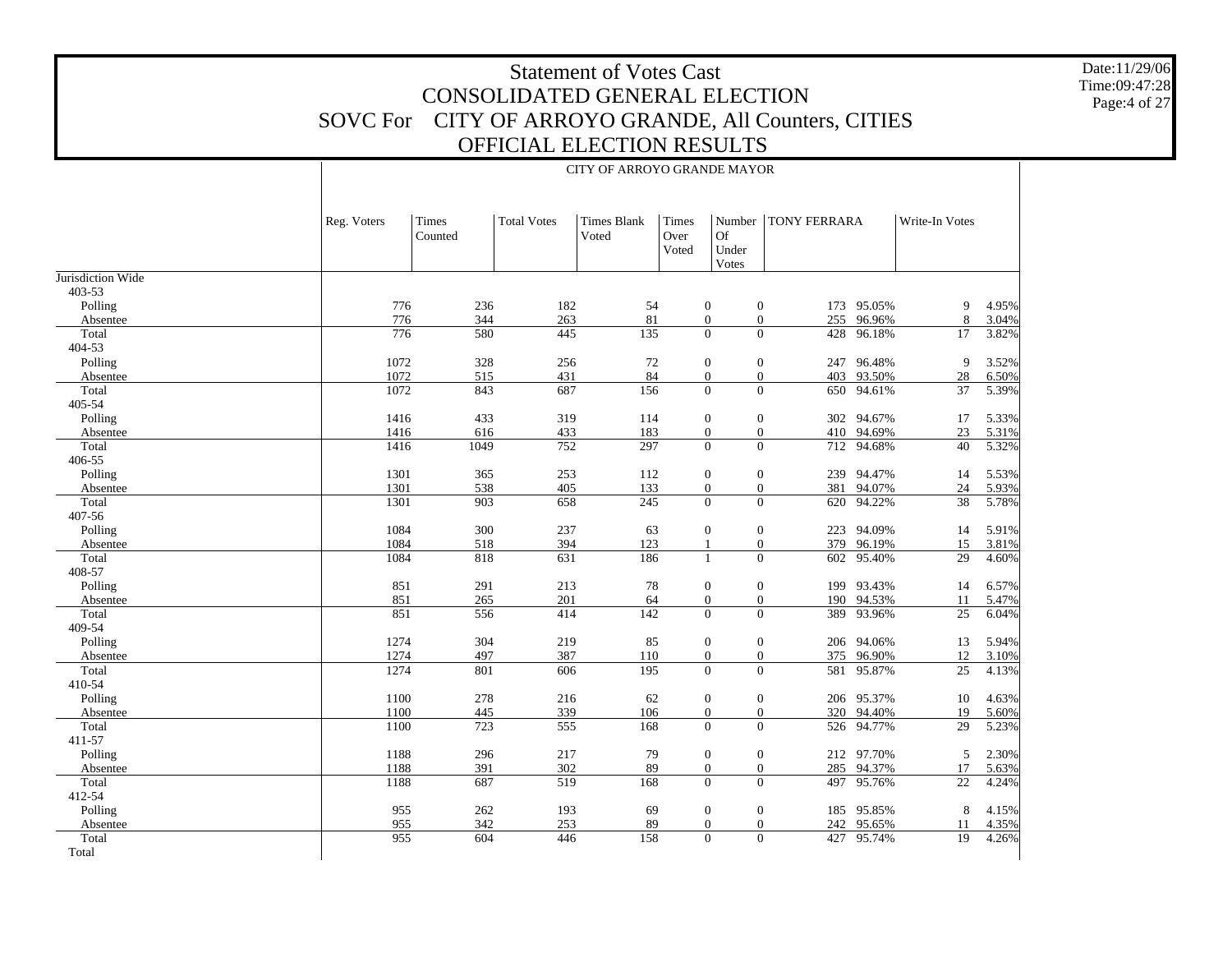Date:11/29/06 Time:09:47:28Page:5 of 27

|                                                                    |                |                  |                    | CITY OF ARROYO GRANDE MAYOR |                        |                                                  |                       |                            |                |                |
|--------------------------------------------------------------------|----------------|------------------|--------------------|-----------------------------|------------------------|--------------------------------------------------|-----------------------|----------------------------|----------------|----------------|
|                                                                    | Reg. Voters    | Times<br>Counted | <b>Total Votes</b> | <b>Times Blank</b><br>Voted | Times<br>Over<br>Voted | <b>Of</b><br>Under<br><b>Votes</b>               | Number   TONY FERRARA |                            | Write-In Votes |                |
| Polling                                                            | 11017          | 3093             | 2305               | 788                         |                        | $\mathbf{0}$<br>$\mathbf{0}$                     |                       | $2192 - 95.10%$            | 113            | 4.90%          |
| Absentee                                                           | 11017          | 4471             | 3408               | 1062                        |                        | $\Omega$                                         |                       | 3240 95.07%                | 168            | 4.93%          |
| Total                                                              | 11017          | 7564             | 5713               | 1850                        |                        | $\Omega$<br>-1                                   |                       | 5432 95.08%                | 281            | 4.92%          |
| CONGRESSIONAL<br>22ND CONGRESSIONAL DISTRICT                       |                |                  |                    |                             |                        |                                                  |                       |                            |                |                |
| Polling                                                            | 11017          | 3093             | 2305               | 788                         |                        | $\mathbf{0}$<br>$\boldsymbol{0}$                 |                       | 2192 95.10%                | 113            | 4.90%          |
| Absentee                                                           | 11017          | 4471             | 3408               | 1062                        |                        | $\Omega$<br>$\mathbf{1}$                         |                       | 3240 95.07%                | 168            | 4.93%          |
| Total                                                              | 11017          | 7564             | 5713               | 1850                        |                        | $\overline{0}$<br>$\mathbf{1}$                   |                       | 5432 95.08%                | 281            | 4.92%          |
| Total<br>Polling                                                   | 11017          | 3093             | 2305               | 788                         |                        | $\mathbf{0}$<br>$\boldsymbol{0}$                 |                       |                            |                | 4.90%          |
| Absentee                                                           | 11017          | 4471             | 3408               | 1062                        |                        | $\mathbf{0}$<br>$\mathbf{1}$                     | 3240                  | 2192 95.10%<br>95.07%      | 113<br>168     | 4.93%          |
| Total                                                              | 11017          | 7564             | 5713               | 1850                        |                        | $\mathbf{0}$<br>$\mathbf{1}$                     |                       | 5432 95.08%                | 281            | 4.92%          |
|                                                                    |                |                  |                    |                             |                        |                                                  |                       |                            |                |                |
| <b>SENATE</b><br>15TH SENATORIAL DISTRICT                          |                |                  |                    |                             |                        |                                                  |                       |                            |                |                |
| Polling                                                            | 11017          | 3093             | 2305               | 788                         |                        | $\mathbf{0}$<br>$\overline{0}$                   |                       | 2192 95.10%                | 113            | 4.90%          |
| Absentee                                                           | 11017          | 4471             | 3408               | 1062                        | -1                     | $\mathbf{0}$                                     | 3240                  | 95.07%                     | 168            | 4.93%          |
| Total                                                              | 11017          | 7564             | 5713               | 1850                        |                        | $\Omega$<br>$\mathbf{1}$                         |                       | 5432 95.08%                | 281            | 4.92%          |
| Total                                                              |                |                  |                    |                             |                        |                                                  |                       |                            |                |                |
| Polling                                                            | 11017          | 3093             | 2305               | 788                         |                        | $\mathbf{0}$<br>$\boldsymbol{0}$<br>$\mathbf{0}$ |                       | 2192 95.10%                | 113            | 4.90%          |
| Absentee<br>Total                                                  | 11017<br>11017 | 4471<br>7564     | 3408<br>5713       | 1062<br>1850                | $\overline{1}$         | $\Omega$<br>1                                    |                       | 3240 95.07%<br>5432 95.08% | 168<br>281     | 4.93%<br>4.92% |
|                                                                    |                |                  |                    |                             |                        |                                                  |                       |                            |                |                |
| <b>ASSEMBLY</b><br>33RD ASSEMBLY DISTRICT                          |                |                  |                    |                             |                        |                                                  |                       |                            |                |                |
| Polling                                                            | 11017          | 3093             | 2305               | 788                         |                        | $\mathbf{0}$<br>$\overline{0}$                   |                       | 2192 95.10%                | 113            | 4.90%          |
| Absentee                                                           | 11017          | 4471             | 3408               | 1062                        | -1                     | $\mathbf{0}$                                     | 3240                  | 95.07%                     | 168            | 4.93%          |
| Total                                                              | 11017          | 7564             | 5713               | 1850                        |                        | 1<br>$\theta$                                    |                       | 5432 95.08%                | 281            | 4.92%          |
| Total                                                              |                |                  |                    |                             |                        |                                                  |                       |                            |                |                |
| Polling                                                            | 11017          | 3093             | 2305               | 788                         |                        | $\mathbf{0}$<br>$\mathbf{0}$                     |                       | 2192 95.10%                | 113            | 4.90%          |
| Absentee                                                           | 11017<br>11017 | 4471<br>7564     | 3408<br>5713       | 1062<br>1850                | -1                     | $\mathbf{0}$<br>$\mathbf{1}$<br>$\Omega$         | 3240                  | 95.07%<br>5432 95.08%      | 168<br>281     | 4.93%<br>4.92% |
| Total                                                              |                |                  |                    |                             |                        |                                                  |                       |                            |                |                |
| <b>BOARD OF EQUALIZATION</b><br>STATE BOARD OF EQUALIZATION DIST 1 |                |                  |                    |                             |                        |                                                  |                       |                            |                |                |
| Polling                                                            | 11017          | 3093             | 2305               | 788                         |                        | $\mathbf{0}$<br>$\overline{0}$                   |                       | 2192 95.10%                | 113            | 4.90%          |
| Absentee                                                           | 11017          | 4471             | 3408               | 1062                        | -1                     | $\mathbf{0}$                                     | 3240                  | 95.07%                     | 168            | 4.93%          |
| Total                                                              | 11017          | 7564             | 5713               | 1850                        |                        | $\mathbf{0}$<br>1                                |                       | 5432 95.08%                | 281            | 4.92%          |
| Total                                                              |                |                  |                    |                             |                        |                                                  |                       |                            |                |                |
| Polling                                                            | 11017          | 3093             | 2305               | 788                         |                        | $\boldsymbol{0}$<br>$\boldsymbol{0}$             |                       | 2192 95.10%                | 113            | 4.90%          |
| Absentee                                                           | 11017          | 4471             | 3408               | 1062                        |                        | $\mathbf{0}$<br>$\mathbf{1}$                     |                       | 3240 95.07%                | 168            | 4.93%          |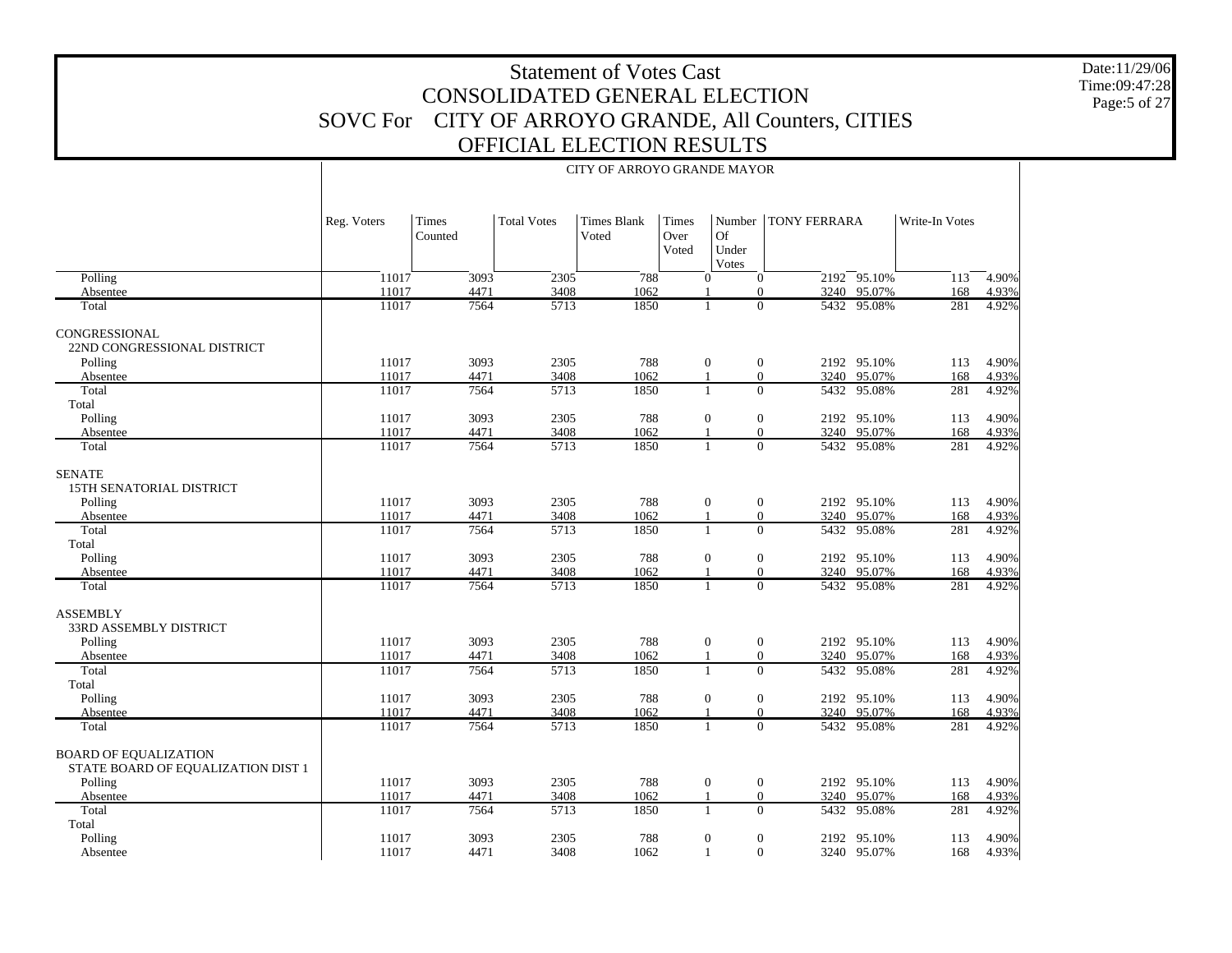Date:11/29/06 Time:09:47:29 Page:6 of 27

|                                                       |             |                  |                    | <b>CITY OF ARROYO GRANDE MAYOR</b> |                        |                                       |                     |             |                |       |
|-------------------------------------------------------|-------------|------------------|--------------------|------------------------------------|------------------------|---------------------------------------|---------------------|-------------|----------------|-------|
|                                                       | Reg. Voters | Times<br>Counted | <b>Total Votes</b> | <b>Times Blank</b><br>Voted        | Times<br>Over<br>Voted | Number<br><b>Of</b><br>Under<br>Votes | <b>TONY FERRARA</b> |             | Write-In Votes |       |
| Total                                                 | 11017       | 7564             | 5713               | 1850                               |                        | $\Omega$                              |                     | 5432 95.08% | 281            | 4.92% |
| SUPERVISOR/COMMISSIONER<br>4TH SUPERVISORIAL DISTRICT |             |                  |                    |                                    |                        |                                       |                     |             |                |       |
| Polling                                               | 11017       | 3093             | 2305               | 788                                | $\boldsymbol{0}$       | $\mathbf{0}$                          |                     | 2192 95.10% | 113            | 4.90% |
| Absentee                                              | 11017       | 4471             | 3408               | 1062                               |                        | $\mathbf{0}$                          | 3240                | 95.07%      | 168            | 4.93% |
| Total                                                 | 11017       | 7564             | 5713               | 1850                               | -1                     | $\Omega$                              |                     | 5432 95.08% | 281            | 4.92% |
| Total                                                 |             |                  |                    |                                    |                        |                                       |                     |             |                |       |
| Polling                                               | 11017       | 3093             | 2305               | 788                                | $\boldsymbol{0}$       | $\mathbf{0}$                          |                     | 2192 95.10% | 113            | 4.90% |
| Absentee                                              | 11017       | 4471             | 3408               | 1062                               |                        | $\mathbf{0}$                          |                     | 3240 95.07% | 168            | 4.93% |
| Total                                                 | 11017       | 7564             | 5713               | 1850                               | 1                      | $\Omega$                              |                     | 5432 95.08% | 281            | 4.92% |
| <b>CITIES</b><br><b>CITY OF ARROYO GRANDE</b>         |             |                  |                    |                                    |                        |                                       |                     |             |                |       |
| Polling                                               | 11017       | 3093             | 2305               | 788                                | $\mathbf{0}$           | $\overline{0}$                        |                     | 2192 95.10% | 113            | 4.90% |
| Absentee                                              | 11017       | 4471             | 3408               | 1062                               | $\mathbf{1}$           | $\mathbf{0}$                          | 3240                | 95.07%      | 168            | 4.93% |
| Total                                                 | 11017       | 7564             | 5713               | 1850                               | $\mathbf{1}$           | $\Omega$                              | 5432                | 95.08%      | 281            | 4.92% |
| Total                                                 |             |                  |                    |                                    |                        |                                       |                     |             |                |       |
| Polling                                               | 11017       | 3093             | 2305               | 788                                | $\mathbf{0}$           | $\mathbf{0}$                          |                     | 2192 95.10% | 113            | 4.90% |
| Absentee                                              | 11017       | 4471             | 3408               | 1062                               |                        | $\overline{0}$                        | 3240                | 95.07%      | 168            | 4.93% |
| Total                                                 | 11017       | 7564             | 5713               | 1850                               |                        | $\Omega$                              |                     | 5432 95.08% | 281            | 4.92% |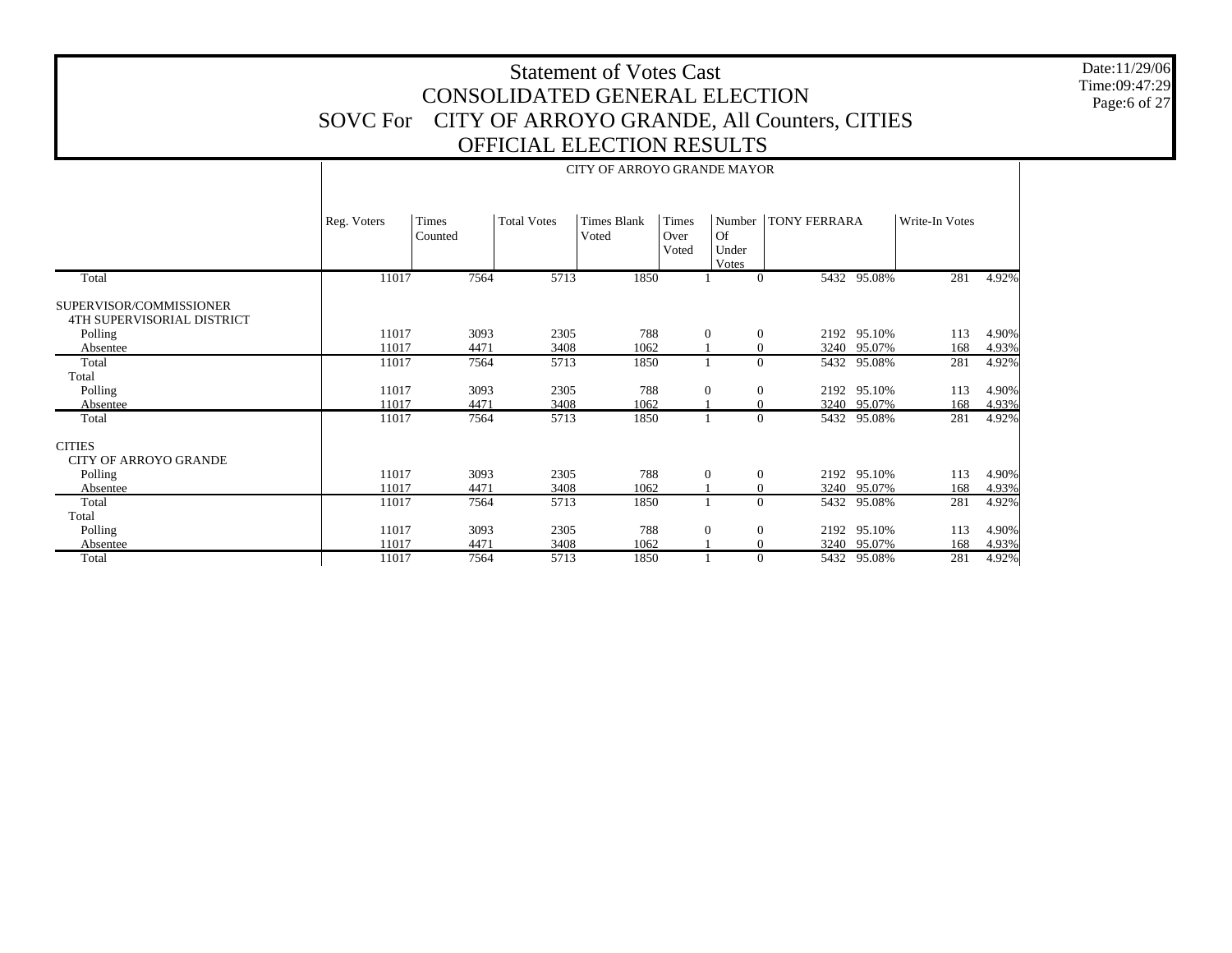Date:11/29/06 Time:09:47:29 Page:7 of 27

| <b>Total Votes</b><br><b>JAMES R. MURPHY</b><br><b>JOE COSTELLO</b><br>Reg. Voters<br>Times<br><b>Times Blank</b><br>Times<br>Number Of<br>Over<br>Counted<br>Voted<br><b>Under Votes</b><br>Voted<br>403-53<br>776<br>236<br>294<br>$\mathbf{0}$<br>74<br>60 20.41%<br>126 42.86%<br>Polling<br>52<br>776<br>107<br>344<br>451<br>65<br>$\overline{0}$<br>15.30%<br>207<br>45.90%<br>Absentee<br>69<br>Total<br>776<br>580<br>745<br>117<br>$\overline{0}$<br>181<br>17.32%<br>129<br>333<br>44.70%<br>404-53<br>1072<br>328<br>439<br>95<br>Polling<br>61<br>$\mathbf{0}$<br>68 15.49%<br>189 43.05%<br>1072<br>515<br>724<br>75<br>$\mathbf{0}$<br>156<br>106<br>14.64%<br>318<br>43.92%<br>Absentee<br>1072<br>843<br>1163<br>136<br>$\boldsymbol{0}$<br>251<br>14.96%<br>Total<br>174<br>507 43.59%<br>405-54<br>433<br>570<br>Polling<br>1416<br>75<br>$\mathbf{0}$<br>146<br>137 24.04%<br>215 37.72%<br>616<br>841<br>100<br>20.81%<br>1416<br>189<br>338<br>40.19%<br>Absentee<br>175<br>1<br>335<br>Total<br>1416<br>1049<br>1411<br>175<br>312 22.11%<br>553 39.19%<br>$\mathbf{1}$<br>406-55<br>Polling<br>1301<br>475<br>72<br>365<br>$\mathbf{0}$<br>111<br>100 21.05%<br>185 38.95%<br>1301<br>538<br>776<br>60<br>180<br>19.20%<br>Absentee<br>$\mathbf{0}$<br>149<br>312<br>40.21%<br>1251<br>132<br>Total<br>1301<br>903<br>$\overline{0}$<br>291<br>249 19.90%<br>39.73%<br>497<br>407-56<br>1084<br>300<br>390<br>Polling<br>51<br>$\mathbf{0}$<br>108<br>95 24.36%<br>162 41.54%<br>1084<br>518<br>710<br>86<br>152<br>131<br>18.45%<br>295 41.55%<br>Absentee<br>1<br>137<br>1084<br>818<br>1100<br>Total<br>260<br>226 20.55%<br>457 41.55%<br>$\mathbf{1}$<br>408-57<br>Polling<br>851<br>291<br>341<br>$\mathbf{0}$<br>119<br>82 24.05%<br>123 36.07%<br>61<br>851<br>265<br>370<br>36<br>88<br>73<br>19.73%<br>139<br>Absentee<br>$\mathbf{0}$<br>37.57%<br>97<br>Total<br>851<br>556<br>711<br>$\overline{0}$<br>207<br>155 21.80%<br>36.85%<br>262<br>409-54<br>1274<br>304<br>336<br>$\boldsymbol{0}$<br>130<br>91 27.08%<br>115 34.23%<br>Polling<br>71<br>1274<br>497<br>85<br>173<br>22.89%<br>651<br>$\mathbf{0}$<br>149<br>250 38.40%<br>Absentee<br>Total<br>1274<br>801<br>987<br>156<br>$\overline{0}$<br>303<br>240 24.32%<br>365 36.98%<br>410-54<br>1100<br>278<br>353<br>Polling<br>53<br>95<br>75 21.25%<br>134 37.96%<br>1<br>608<br>63<br>22.86%<br>1100<br>445<br>$\boldsymbol{0}$<br>156<br>139<br>221<br>36.35%<br>Absentee<br>1100<br>723<br>251<br>214 22.27%<br>Total<br>961<br>116<br>$\mathbf{1}$<br>355 36.94%<br>411-57<br>Polling<br>1188<br>296<br>326<br>65<br>$\boldsymbol{0}$<br>136<br>63 19.33%<br>147 45.09%<br>72<br>1188<br>391<br>502<br>$\boldsymbol{0}$<br>136<br>19.12%<br>203<br>40.44%<br>Absentee<br>96<br>137<br>Total<br>1188<br>687<br>828<br>$\mathbf{0}$<br>272<br>159 19.20%<br>350 42.27%<br>412-54<br>955<br>262<br>313<br>79 25.24%<br>Polling<br>45<br>$\mathbf{0}$<br>121<br>124 39.62%<br>955<br>342<br>453<br>62<br>$\boldsymbol{0}$<br>107<br>20.75%<br>Absentee<br>94<br>172<br>37.97%<br>Total<br>955<br>604<br>107<br>$\overline{0}$<br>228<br>766<br>173 22.58%<br>296 38.64%<br>Total |                   |  |  | CITY OF ARROYO GRANDE COUNCILMEMBER |  |  |
|---------------------------------------------------------------------------------------------------------------------------------------------------------------------------------------------------------------------------------------------------------------------------------------------------------------------------------------------------------------------------------------------------------------------------------------------------------------------------------------------------------------------------------------------------------------------------------------------------------------------------------------------------------------------------------------------------------------------------------------------------------------------------------------------------------------------------------------------------------------------------------------------------------------------------------------------------------------------------------------------------------------------------------------------------------------------------------------------------------------------------------------------------------------------------------------------------------------------------------------------------------------------------------------------------------------------------------------------------------------------------------------------------------------------------------------------------------------------------------------------------------------------------------------------------------------------------------------------------------------------------------------------------------------------------------------------------------------------------------------------------------------------------------------------------------------------------------------------------------------------------------------------------------------------------------------------------------------------------------------------------------------------------------------------------------------------------------------------------------------------------------------------------------------------------------------------------------------------------------------------------------------------------------------------------------------------------------------------------------------------------------------------------------------------------------------------------------------------------------------------------------------------------------------------------------------------------------------------------------------------------------------------------------------------------------------------------------------------------------------------------------------------------------------------------------------------------------------------------------------------------------------------------------------------------------------------------------------------------------------------------------------------------------------------------------------------------------------------------------------------------------------------------------------------------------|-------------------|--|--|-------------------------------------|--|--|
|                                                                                                                                                                                                                                                                                                                                                                                                                                                                                                                                                                                                                                                                                                                                                                                                                                                                                                                                                                                                                                                                                                                                                                                                                                                                                                                                                                                                                                                                                                                                                                                                                                                                                                                                                                                                                                                                                                                                                                                                                                                                                                                                                                                                                                                                                                                                                                                                                                                                                                                                                                                                                                                                                                                                                                                                                                                                                                                                                                                                                                                                                                                                                                                 |                   |  |  |                                     |  |  |
|                                                                                                                                                                                                                                                                                                                                                                                                                                                                                                                                                                                                                                                                                                                                                                                                                                                                                                                                                                                                                                                                                                                                                                                                                                                                                                                                                                                                                                                                                                                                                                                                                                                                                                                                                                                                                                                                                                                                                                                                                                                                                                                                                                                                                                                                                                                                                                                                                                                                                                                                                                                                                                                                                                                                                                                                                                                                                                                                                                                                                                                                                                                                                                                 | Jurisdiction Wide |  |  |                                     |  |  |
|                                                                                                                                                                                                                                                                                                                                                                                                                                                                                                                                                                                                                                                                                                                                                                                                                                                                                                                                                                                                                                                                                                                                                                                                                                                                                                                                                                                                                                                                                                                                                                                                                                                                                                                                                                                                                                                                                                                                                                                                                                                                                                                                                                                                                                                                                                                                                                                                                                                                                                                                                                                                                                                                                                                                                                                                                                                                                                                                                                                                                                                                                                                                                                                 |                   |  |  |                                     |  |  |
|                                                                                                                                                                                                                                                                                                                                                                                                                                                                                                                                                                                                                                                                                                                                                                                                                                                                                                                                                                                                                                                                                                                                                                                                                                                                                                                                                                                                                                                                                                                                                                                                                                                                                                                                                                                                                                                                                                                                                                                                                                                                                                                                                                                                                                                                                                                                                                                                                                                                                                                                                                                                                                                                                                                                                                                                                                                                                                                                                                                                                                                                                                                                                                                 |                   |  |  |                                     |  |  |
|                                                                                                                                                                                                                                                                                                                                                                                                                                                                                                                                                                                                                                                                                                                                                                                                                                                                                                                                                                                                                                                                                                                                                                                                                                                                                                                                                                                                                                                                                                                                                                                                                                                                                                                                                                                                                                                                                                                                                                                                                                                                                                                                                                                                                                                                                                                                                                                                                                                                                                                                                                                                                                                                                                                                                                                                                                                                                                                                                                                                                                                                                                                                                                                 |                   |  |  |                                     |  |  |
|                                                                                                                                                                                                                                                                                                                                                                                                                                                                                                                                                                                                                                                                                                                                                                                                                                                                                                                                                                                                                                                                                                                                                                                                                                                                                                                                                                                                                                                                                                                                                                                                                                                                                                                                                                                                                                                                                                                                                                                                                                                                                                                                                                                                                                                                                                                                                                                                                                                                                                                                                                                                                                                                                                                                                                                                                                                                                                                                                                                                                                                                                                                                                                                 |                   |  |  |                                     |  |  |
|                                                                                                                                                                                                                                                                                                                                                                                                                                                                                                                                                                                                                                                                                                                                                                                                                                                                                                                                                                                                                                                                                                                                                                                                                                                                                                                                                                                                                                                                                                                                                                                                                                                                                                                                                                                                                                                                                                                                                                                                                                                                                                                                                                                                                                                                                                                                                                                                                                                                                                                                                                                                                                                                                                                                                                                                                                                                                                                                                                                                                                                                                                                                                                                 |                   |  |  |                                     |  |  |
|                                                                                                                                                                                                                                                                                                                                                                                                                                                                                                                                                                                                                                                                                                                                                                                                                                                                                                                                                                                                                                                                                                                                                                                                                                                                                                                                                                                                                                                                                                                                                                                                                                                                                                                                                                                                                                                                                                                                                                                                                                                                                                                                                                                                                                                                                                                                                                                                                                                                                                                                                                                                                                                                                                                                                                                                                                                                                                                                                                                                                                                                                                                                                                                 |                   |  |  |                                     |  |  |
|                                                                                                                                                                                                                                                                                                                                                                                                                                                                                                                                                                                                                                                                                                                                                                                                                                                                                                                                                                                                                                                                                                                                                                                                                                                                                                                                                                                                                                                                                                                                                                                                                                                                                                                                                                                                                                                                                                                                                                                                                                                                                                                                                                                                                                                                                                                                                                                                                                                                                                                                                                                                                                                                                                                                                                                                                                                                                                                                                                                                                                                                                                                                                                                 |                   |  |  |                                     |  |  |
|                                                                                                                                                                                                                                                                                                                                                                                                                                                                                                                                                                                                                                                                                                                                                                                                                                                                                                                                                                                                                                                                                                                                                                                                                                                                                                                                                                                                                                                                                                                                                                                                                                                                                                                                                                                                                                                                                                                                                                                                                                                                                                                                                                                                                                                                                                                                                                                                                                                                                                                                                                                                                                                                                                                                                                                                                                                                                                                                                                                                                                                                                                                                                                                 |                   |  |  |                                     |  |  |
|                                                                                                                                                                                                                                                                                                                                                                                                                                                                                                                                                                                                                                                                                                                                                                                                                                                                                                                                                                                                                                                                                                                                                                                                                                                                                                                                                                                                                                                                                                                                                                                                                                                                                                                                                                                                                                                                                                                                                                                                                                                                                                                                                                                                                                                                                                                                                                                                                                                                                                                                                                                                                                                                                                                                                                                                                                                                                                                                                                                                                                                                                                                                                                                 |                   |  |  |                                     |  |  |
|                                                                                                                                                                                                                                                                                                                                                                                                                                                                                                                                                                                                                                                                                                                                                                                                                                                                                                                                                                                                                                                                                                                                                                                                                                                                                                                                                                                                                                                                                                                                                                                                                                                                                                                                                                                                                                                                                                                                                                                                                                                                                                                                                                                                                                                                                                                                                                                                                                                                                                                                                                                                                                                                                                                                                                                                                                                                                                                                                                                                                                                                                                                                                                                 |                   |  |  |                                     |  |  |
|                                                                                                                                                                                                                                                                                                                                                                                                                                                                                                                                                                                                                                                                                                                                                                                                                                                                                                                                                                                                                                                                                                                                                                                                                                                                                                                                                                                                                                                                                                                                                                                                                                                                                                                                                                                                                                                                                                                                                                                                                                                                                                                                                                                                                                                                                                                                                                                                                                                                                                                                                                                                                                                                                                                                                                                                                                                                                                                                                                                                                                                                                                                                                                                 |                   |  |  |                                     |  |  |
|                                                                                                                                                                                                                                                                                                                                                                                                                                                                                                                                                                                                                                                                                                                                                                                                                                                                                                                                                                                                                                                                                                                                                                                                                                                                                                                                                                                                                                                                                                                                                                                                                                                                                                                                                                                                                                                                                                                                                                                                                                                                                                                                                                                                                                                                                                                                                                                                                                                                                                                                                                                                                                                                                                                                                                                                                                                                                                                                                                                                                                                                                                                                                                                 |                   |  |  |                                     |  |  |
|                                                                                                                                                                                                                                                                                                                                                                                                                                                                                                                                                                                                                                                                                                                                                                                                                                                                                                                                                                                                                                                                                                                                                                                                                                                                                                                                                                                                                                                                                                                                                                                                                                                                                                                                                                                                                                                                                                                                                                                                                                                                                                                                                                                                                                                                                                                                                                                                                                                                                                                                                                                                                                                                                                                                                                                                                                                                                                                                                                                                                                                                                                                                                                                 |                   |  |  |                                     |  |  |
|                                                                                                                                                                                                                                                                                                                                                                                                                                                                                                                                                                                                                                                                                                                                                                                                                                                                                                                                                                                                                                                                                                                                                                                                                                                                                                                                                                                                                                                                                                                                                                                                                                                                                                                                                                                                                                                                                                                                                                                                                                                                                                                                                                                                                                                                                                                                                                                                                                                                                                                                                                                                                                                                                                                                                                                                                                                                                                                                                                                                                                                                                                                                                                                 |                   |  |  |                                     |  |  |
|                                                                                                                                                                                                                                                                                                                                                                                                                                                                                                                                                                                                                                                                                                                                                                                                                                                                                                                                                                                                                                                                                                                                                                                                                                                                                                                                                                                                                                                                                                                                                                                                                                                                                                                                                                                                                                                                                                                                                                                                                                                                                                                                                                                                                                                                                                                                                                                                                                                                                                                                                                                                                                                                                                                                                                                                                                                                                                                                                                                                                                                                                                                                                                                 |                   |  |  |                                     |  |  |
|                                                                                                                                                                                                                                                                                                                                                                                                                                                                                                                                                                                                                                                                                                                                                                                                                                                                                                                                                                                                                                                                                                                                                                                                                                                                                                                                                                                                                                                                                                                                                                                                                                                                                                                                                                                                                                                                                                                                                                                                                                                                                                                                                                                                                                                                                                                                                                                                                                                                                                                                                                                                                                                                                                                                                                                                                                                                                                                                                                                                                                                                                                                                                                                 |                   |  |  |                                     |  |  |
|                                                                                                                                                                                                                                                                                                                                                                                                                                                                                                                                                                                                                                                                                                                                                                                                                                                                                                                                                                                                                                                                                                                                                                                                                                                                                                                                                                                                                                                                                                                                                                                                                                                                                                                                                                                                                                                                                                                                                                                                                                                                                                                                                                                                                                                                                                                                                                                                                                                                                                                                                                                                                                                                                                                                                                                                                                                                                                                                                                                                                                                                                                                                                                                 |                   |  |  |                                     |  |  |
|                                                                                                                                                                                                                                                                                                                                                                                                                                                                                                                                                                                                                                                                                                                                                                                                                                                                                                                                                                                                                                                                                                                                                                                                                                                                                                                                                                                                                                                                                                                                                                                                                                                                                                                                                                                                                                                                                                                                                                                                                                                                                                                                                                                                                                                                                                                                                                                                                                                                                                                                                                                                                                                                                                                                                                                                                                                                                                                                                                                                                                                                                                                                                                                 |                   |  |  |                                     |  |  |
|                                                                                                                                                                                                                                                                                                                                                                                                                                                                                                                                                                                                                                                                                                                                                                                                                                                                                                                                                                                                                                                                                                                                                                                                                                                                                                                                                                                                                                                                                                                                                                                                                                                                                                                                                                                                                                                                                                                                                                                                                                                                                                                                                                                                                                                                                                                                                                                                                                                                                                                                                                                                                                                                                                                                                                                                                                                                                                                                                                                                                                                                                                                                                                                 |                   |  |  |                                     |  |  |
|                                                                                                                                                                                                                                                                                                                                                                                                                                                                                                                                                                                                                                                                                                                                                                                                                                                                                                                                                                                                                                                                                                                                                                                                                                                                                                                                                                                                                                                                                                                                                                                                                                                                                                                                                                                                                                                                                                                                                                                                                                                                                                                                                                                                                                                                                                                                                                                                                                                                                                                                                                                                                                                                                                                                                                                                                                                                                                                                                                                                                                                                                                                                                                                 |                   |  |  |                                     |  |  |
|                                                                                                                                                                                                                                                                                                                                                                                                                                                                                                                                                                                                                                                                                                                                                                                                                                                                                                                                                                                                                                                                                                                                                                                                                                                                                                                                                                                                                                                                                                                                                                                                                                                                                                                                                                                                                                                                                                                                                                                                                                                                                                                                                                                                                                                                                                                                                                                                                                                                                                                                                                                                                                                                                                                                                                                                                                                                                                                                                                                                                                                                                                                                                                                 |                   |  |  |                                     |  |  |
|                                                                                                                                                                                                                                                                                                                                                                                                                                                                                                                                                                                                                                                                                                                                                                                                                                                                                                                                                                                                                                                                                                                                                                                                                                                                                                                                                                                                                                                                                                                                                                                                                                                                                                                                                                                                                                                                                                                                                                                                                                                                                                                                                                                                                                                                                                                                                                                                                                                                                                                                                                                                                                                                                                                                                                                                                                                                                                                                                                                                                                                                                                                                                                                 |                   |  |  |                                     |  |  |
|                                                                                                                                                                                                                                                                                                                                                                                                                                                                                                                                                                                                                                                                                                                                                                                                                                                                                                                                                                                                                                                                                                                                                                                                                                                                                                                                                                                                                                                                                                                                                                                                                                                                                                                                                                                                                                                                                                                                                                                                                                                                                                                                                                                                                                                                                                                                                                                                                                                                                                                                                                                                                                                                                                                                                                                                                                                                                                                                                                                                                                                                                                                                                                                 |                   |  |  |                                     |  |  |
|                                                                                                                                                                                                                                                                                                                                                                                                                                                                                                                                                                                                                                                                                                                                                                                                                                                                                                                                                                                                                                                                                                                                                                                                                                                                                                                                                                                                                                                                                                                                                                                                                                                                                                                                                                                                                                                                                                                                                                                                                                                                                                                                                                                                                                                                                                                                                                                                                                                                                                                                                                                                                                                                                                                                                                                                                                                                                                                                                                                                                                                                                                                                                                                 |                   |  |  |                                     |  |  |
|                                                                                                                                                                                                                                                                                                                                                                                                                                                                                                                                                                                                                                                                                                                                                                                                                                                                                                                                                                                                                                                                                                                                                                                                                                                                                                                                                                                                                                                                                                                                                                                                                                                                                                                                                                                                                                                                                                                                                                                                                                                                                                                                                                                                                                                                                                                                                                                                                                                                                                                                                                                                                                                                                                                                                                                                                                                                                                                                                                                                                                                                                                                                                                                 |                   |  |  |                                     |  |  |
|                                                                                                                                                                                                                                                                                                                                                                                                                                                                                                                                                                                                                                                                                                                                                                                                                                                                                                                                                                                                                                                                                                                                                                                                                                                                                                                                                                                                                                                                                                                                                                                                                                                                                                                                                                                                                                                                                                                                                                                                                                                                                                                                                                                                                                                                                                                                                                                                                                                                                                                                                                                                                                                                                                                                                                                                                                                                                                                                                                                                                                                                                                                                                                                 |                   |  |  |                                     |  |  |
|                                                                                                                                                                                                                                                                                                                                                                                                                                                                                                                                                                                                                                                                                                                                                                                                                                                                                                                                                                                                                                                                                                                                                                                                                                                                                                                                                                                                                                                                                                                                                                                                                                                                                                                                                                                                                                                                                                                                                                                                                                                                                                                                                                                                                                                                                                                                                                                                                                                                                                                                                                                                                                                                                                                                                                                                                                                                                                                                                                                                                                                                                                                                                                                 |                   |  |  |                                     |  |  |
|                                                                                                                                                                                                                                                                                                                                                                                                                                                                                                                                                                                                                                                                                                                                                                                                                                                                                                                                                                                                                                                                                                                                                                                                                                                                                                                                                                                                                                                                                                                                                                                                                                                                                                                                                                                                                                                                                                                                                                                                                                                                                                                                                                                                                                                                                                                                                                                                                                                                                                                                                                                                                                                                                                                                                                                                                                                                                                                                                                                                                                                                                                                                                                                 |                   |  |  |                                     |  |  |
|                                                                                                                                                                                                                                                                                                                                                                                                                                                                                                                                                                                                                                                                                                                                                                                                                                                                                                                                                                                                                                                                                                                                                                                                                                                                                                                                                                                                                                                                                                                                                                                                                                                                                                                                                                                                                                                                                                                                                                                                                                                                                                                                                                                                                                                                                                                                                                                                                                                                                                                                                                                                                                                                                                                                                                                                                                                                                                                                                                                                                                                                                                                                                                                 |                   |  |  |                                     |  |  |
|                                                                                                                                                                                                                                                                                                                                                                                                                                                                                                                                                                                                                                                                                                                                                                                                                                                                                                                                                                                                                                                                                                                                                                                                                                                                                                                                                                                                                                                                                                                                                                                                                                                                                                                                                                                                                                                                                                                                                                                                                                                                                                                                                                                                                                                                                                                                                                                                                                                                                                                                                                                                                                                                                                                                                                                                                                                                                                                                                                                                                                                                                                                                                                                 |                   |  |  |                                     |  |  |
|                                                                                                                                                                                                                                                                                                                                                                                                                                                                                                                                                                                                                                                                                                                                                                                                                                                                                                                                                                                                                                                                                                                                                                                                                                                                                                                                                                                                                                                                                                                                                                                                                                                                                                                                                                                                                                                                                                                                                                                                                                                                                                                                                                                                                                                                                                                                                                                                                                                                                                                                                                                                                                                                                                                                                                                                                                                                                                                                                                                                                                                                                                                                                                                 |                   |  |  |                                     |  |  |
|                                                                                                                                                                                                                                                                                                                                                                                                                                                                                                                                                                                                                                                                                                                                                                                                                                                                                                                                                                                                                                                                                                                                                                                                                                                                                                                                                                                                                                                                                                                                                                                                                                                                                                                                                                                                                                                                                                                                                                                                                                                                                                                                                                                                                                                                                                                                                                                                                                                                                                                                                                                                                                                                                                                                                                                                                                                                                                                                                                                                                                                                                                                                                                                 |                   |  |  |                                     |  |  |
|                                                                                                                                                                                                                                                                                                                                                                                                                                                                                                                                                                                                                                                                                                                                                                                                                                                                                                                                                                                                                                                                                                                                                                                                                                                                                                                                                                                                                                                                                                                                                                                                                                                                                                                                                                                                                                                                                                                                                                                                                                                                                                                                                                                                                                                                                                                                                                                                                                                                                                                                                                                                                                                                                                                                                                                                                                                                                                                                                                                                                                                                                                                                                                                 |                   |  |  |                                     |  |  |
|                                                                                                                                                                                                                                                                                                                                                                                                                                                                                                                                                                                                                                                                                                                                                                                                                                                                                                                                                                                                                                                                                                                                                                                                                                                                                                                                                                                                                                                                                                                                                                                                                                                                                                                                                                                                                                                                                                                                                                                                                                                                                                                                                                                                                                                                                                                                                                                                                                                                                                                                                                                                                                                                                                                                                                                                                                                                                                                                                                                                                                                                                                                                                                                 |                   |  |  |                                     |  |  |
|                                                                                                                                                                                                                                                                                                                                                                                                                                                                                                                                                                                                                                                                                                                                                                                                                                                                                                                                                                                                                                                                                                                                                                                                                                                                                                                                                                                                                                                                                                                                                                                                                                                                                                                                                                                                                                                                                                                                                                                                                                                                                                                                                                                                                                                                                                                                                                                                                                                                                                                                                                                                                                                                                                                                                                                                                                                                                                                                                                                                                                                                                                                                                                                 |                   |  |  |                                     |  |  |
|                                                                                                                                                                                                                                                                                                                                                                                                                                                                                                                                                                                                                                                                                                                                                                                                                                                                                                                                                                                                                                                                                                                                                                                                                                                                                                                                                                                                                                                                                                                                                                                                                                                                                                                                                                                                                                                                                                                                                                                                                                                                                                                                                                                                                                                                                                                                                                                                                                                                                                                                                                                                                                                                                                                                                                                                                                                                                                                                                                                                                                                                                                                                                                                 |                   |  |  |                                     |  |  |
|                                                                                                                                                                                                                                                                                                                                                                                                                                                                                                                                                                                                                                                                                                                                                                                                                                                                                                                                                                                                                                                                                                                                                                                                                                                                                                                                                                                                                                                                                                                                                                                                                                                                                                                                                                                                                                                                                                                                                                                                                                                                                                                                                                                                                                                                                                                                                                                                                                                                                                                                                                                                                                                                                                                                                                                                                                                                                                                                                                                                                                                                                                                                                                                 |                   |  |  |                                     |  |  |
|                                                                                                                                                                                                                                                                                                                                                                                                                                                                                                                                                                                                                                                                                                                                                                                                                                                                                                                                                                                                                                                                                                                                                                                                                                                                                                                                                                                                                                                                                                                                                                                                                                                                                                                                                                                                                                                                                                                                                                                                                                                                                                                                                                                                                                                                                                                                                                                                                                                                                                                                                                                                                                                                                                                                                                                                                                                                                                                                                                                                                                                                                                                                                                                 |                   |  |  |                                     |  |  |
|                                                                                                                                                                                                                                                                                                                                                                                                                                                                                                                                                                                                                                                                                                                                                                                                                                                                                                                                                                                                                                                                                                                                                                                                                                                                                                                                                                                                                                                                                                                                                                                                                                                                                                                                                                                                                                                                                                                                                                                                                                                                                                                                                                                                                                                                                                                                                                                                                                                                                                                                                                                                                                                                                                                                                                                                                                                                                                                                                                                                                                                                                                                                                                                 |                   |  |  |                                     |  |  |
|                                                                                                                                                                                                                                                                                                                                                                                                                                                                                                                                                                                                                                                                                                                                                                                                                                                                                                                                                                                                                                                                                                                                                                                                                                                                                                                                                                                                                                                                                                                                                                                                                                                                                                                                                                                                                                                                                                                                                                                                                                                                                                                                                                                                                                                                                                                                                                                                                                                                                                                                                                                                                                                                                                                                                                                                                                                                                                                                                                                                                                                                                                                                                                                 |                   |  |  |                                     |  |  |
|                                                                                                                                                                                                                                                                                                                                                                                                                                                                                                                                                                                                                                                                                                                                                                                                                                                                                                                                                                                                                                                                                                                                                                                                                                                                                                                                                                                                                                                                                                                                                                                                                                                                                                                                                                                                                                                                                                                                                                                                                                                                                                                                                                                                                                                                                                                                                                                                                                                                                                                                                                                                                                                                                                                                                                                                                                                                                                                                                                                                                                                                                                                                                                                 |                   |  |  |                                     |  |  |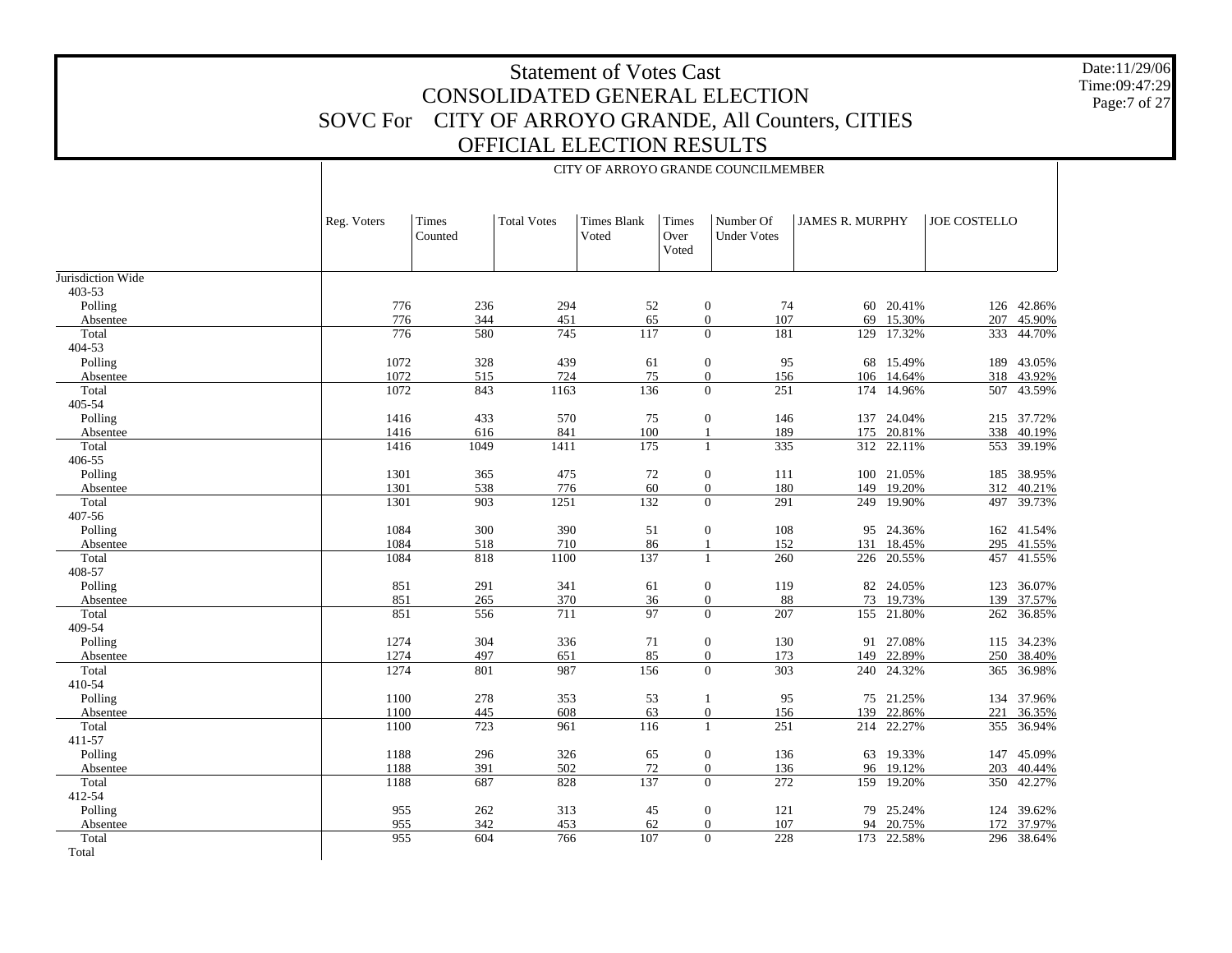Date:11/29/06 Time:09:47:29Page:8 of 27

|                                                                    |             |                  |                    |                             |                        | CITY OF ARROYO GRANDE COUNCILMEMBER |                        |                 |                     |             |
|--------------------------------------------------------------------|-------------|------------------|--------------------|-----------------------------|------------------------|-------------------------------------|------------------------|-----------------|---------------------|-------------|
|                                                                    | Reg. Voters | Times<br>Counted | <b>Total Votes</b> | <b>Times Blank</b><br>Voted | Times<br>Over<br>Voted | Number Of<br><b>Under Votes</b>     | <b>JAMES R. MURPHY</b> |                 | <b>JOE COSTELLO</b> |             |
| Polling                                                            | 11017       | 3093             | 3837               | 606                         |                        | 1135<br>1                           |                        | $850 - 22.15\%$ |                     | 1520 39.61% |
| Absentee                                                           | 11017       | 4471             | 6086               | 704                         |                        | 1444<br>$\overline{2}$              | 1181                   | 19.41%          | 2455                | 40.34%      |
| Total                                                              | 11017       | 7564             | 9923               | 1310                        |                        | 2579<br>$\overline{3}$              |                        | 2031 20.47%     | 3975                | 40.06%      |
| CONGRESSIONAL<br>22ND CONGRESSIONAL DISTRICT                       |             |                  |                    |                             |                        |                                     |                        |                 |                     |             |
| Polling                                                            | 11017       | 3093             | 3837               | 606                         |                        | 1135<br>$\mathbf{1}$                |                        | 850 22.15%      |                     | 1520 39.61% |
| Absentee                                                           | 11017       | 4471             | 6086               | 704                         |                        | 1444<br>$\boldsymbol{2}$            | 1181                   | 19.41%          | 2455                | 40.34%      |
| Total                                                              | 11017       | 7564             | 9923               | 1310                        |                        | $\overline{3}$<br>2579              | 2031                   | 20.47%          | 3975                | 40.06%      |
| Total                                                              |             |                  |                    |                             |                        |                                     |                        |                 |                     |             |
| Polling                                                            | 11017       | 3093             | 3837               | 606                         |                        | 1135<br>-1                          |                        | 850 22.15%      |                     | 1520 39.61% |
| Absentee                                                           | 11017       | 4471             | 6086               | 704                         |                        | 1444<br>2                           | 1181                   | 19.41%          | 2455                | 40.34%      |
| Total                                                              | 11017       | 7564             | 9923               | 1310                        |                        | $\overline{3}$<br>2579              |                        | 2031 20.47%     | 3975                | 40.06%      |
| <b>SENATE</b><br>15TH SENATORIAL DISTRICT                          |             |                  |                    |                             |                        |                                     |                        |                 |                     |             |
| Polling                                                            | 11017       | 3093             | 3837               | 606                         |                        | 1135<br>1                           |                        | 850 22.15%      |                     | 1520 39.61% |
| Absentee                                                           | 11017       | 4471             | 6086               | 704                         |                        | 1444<br>$\boldsymbol{2}$            | 1181                   | 19.41%          | 2455                | 40.34%      |
| Total                                                              | 11017       | 7564             | 9923               | 1310                        |                        | $\overline{3}$<br>2579              | 2031                   | 20.47%          | 3975                | 40.06%      |
| Total                                                              |             |                  |                    |                             |                        |                                     |                        |                 |                     |             |
| Polling                                                            | 11017       | 3093             | 3837               | 606                         |                        | 1135<br>-1                          |                        | 850 22.15%      |                     | 1520 39.61% |
| Absentee                                                           | 11017       | 4471             | 6086               | 704                         |                        | 1444<br>2                           | 1181                   | 19.41%          | 2455                | 40.34%      |
| Total                                                              | 11017       | 7564             | 9923               | 1310                        |                        | $\overline{3}$<br>2579              |                        | 2031 20.47%     | 3975                | 40.06%      |
| <b>ASSEMBLY</b><br>33RD ASSEMBLY DISTRICT                          |             |                  |                    |                             |                        |                                     |                        |                 |                     |             |
| Polling                                                            | 11017       | 3093             | 3837               | 606                         |                        | 1135<br>-1                          |                        | 850 22.15%      |                     | 1520 39.61% |
| Absentee                                                           | 11017       | 4471             | 6086               | 704                         |                        | $\boldsymbol{2}$<br>1444            | 1181                   | 19.41%          | 2455                | 40.34%      |
| Total                                                              | 11017       | 7564             | 9923               | 1310                        |                        | $\overline{3}$<br>2579              |                        | 2031 20.47%     | 3975                | 40.06%      |
| Total                                                              |             |                  |                    |                             |                        |                                     |                        |                 |                     |             |
| Polling                                                            | 11017       | 3093             | 3837               | 606                         |                        | 1135<br>$\mathbf{1}$                |                        | 850 22.15%      |                     | 1520 39.61% |
| Absentee                                                           | 11017       | 4471             | 6086               | 704                         |                        | 1444<br>$\mathbf{2}$                | 1181                   | 19.41%          | 2455                | 40.34%      |
| Total                                                              | 11017       | 7564             | 9923               | 1310                        |                        | $\overline{3}$<br>2579              | 2031                   | 20.47%          | 3975                | 40.06%      |
| <b>BOARD OF EQUALIZATION</b><br>STATE BOARD OF EQUALIZATION DIST 1 |             |                  |                    |                             |                        |                                     |                        |                 |                     |             |
| Polling                                                            | 11017       | 3093             | 3837               | 606                         |                        | 1135<br>1                           |                        | 850 22.15%      |                     | 1520 39.61% |
| Absentee                                                           | 11017       | 4471             | 6086               | 704                         |                        | $\boldsymbol{2}$<br>1444            | 1181                   | 19.41%          | 2455                | 40.34%      |
| Total                                                              | 11017       | 7564             | 9923               | 1310                        |                        | $\overline{3}$<br>2579              | 2031                   | 20.47%          | 3975                | 40.06%      |
| Total                                                              |             |                  |                    |                             |                        |                                     |                        |                 |                     |             |
| Polling                                                            | 11017       | 3093             | 3837               | 606                         |                        | 1135<br>1                           | 850                    | 22.15%          | 1520                | 39.61%      |
| Absentee                                                           | 11017       | 4471             | 6086               | 704                         |                        | 2<br>1444                           |                        | 1181 19.41%     |                     | 2455 40.34% |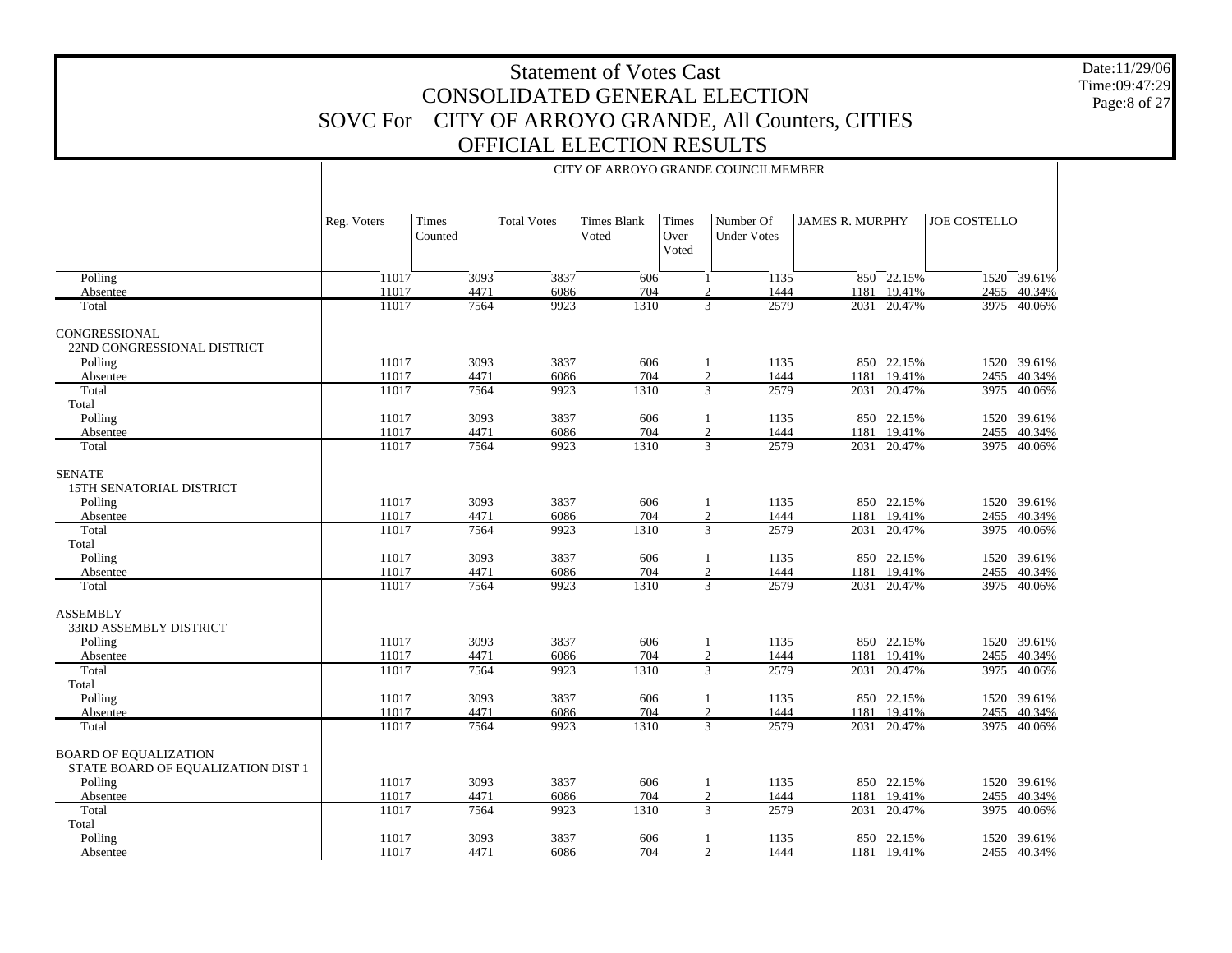Date:11/29/06 Time:09:47:29 Page:9 of 27

|                                                       |             |                  |                    |                             |                        | CITY OF ARROYO GRANDE COUNCILMEMBER |                        |        |                     |        |
|-------------------------------------------------------|-------------|------------------|--------------------|-----------------------------|------------------------|-------------------------------------|------------------------|--------|---------------------|--------|
|                                                       | Reg. Voters | Times<br>Counted | <b>Total Votes</b> | <b>Times Blank</b><br>Voted | Times<br>Over<br>Voted | Number Of<br><b>Under Votes</b>     | <b>JAMES R. MURPHY</b> |        | <b>JOE COSTELLO</b> |        |
| Total                                                 | 11017       | 7564             | 9923               | 1310                        |                        | 3<br>2579                           | 2031                   | 20.47% | 3975                | 40.06% |
| SUPERVISOR/COMMISSIONER<br>4TH SUPERVISORIAL DISTRICT |             |                  |                    |                             |                        |                                     |                        |        |                     |        |
| Polling                                               | 11017       | 3093             | 3837               | 606                         |                        | 1135                                | 850                    | 22.15% | 1520                | 39.61% |
| Absentee                                              | 11017       | 4471             | 6086               | 704                         |                        | 1444<br>2                           | 1181                   | 19.41% | 2455                | 40.34% |
| Total                                                 | 11017       | 7564             | 9923               | 1310                        |                        | 3<br>2579                           | 2031                   | 20.47% | 3975                | 40.06% |
| Total                                                 |             |                  |                    |                             |                        |                                     |                        |        |                     |        |
| Polling                                               | 11017       | 3093             | 3837               | 606                         |                        | 1135                                | 850                    | 22.15% | 1520                | 39.61% |
| Absentee                                              | 11017       | 4471             | 6086               | 704                         |                        | 1444<br>$\overline{2}$              | 1181                   | 19.41% | 2455                | 40.34% |
| Total                                                 | 11017       | 7564             | 9923               | 1310                        |                        | 3<br>2579                           | 2031                   | 20.47% | 3975                | 40.06% |
| <b>CITIES</b><br><b>CITY OF ARROYO GRANDE</b>         |             |                  |                    |                             |                        |                                     |                        |        |                     |        |
| Polling                                               | 11017       | 3093             | 3837               | 606                         |                        | 1135                                | 850                    | 22.15% | 1520                | 39.61% |
| Absentee                                              | 11017       | 4471             | 6086               | 704                         |                        | 2<br>1444                           | 1181                   | 19.41% | 2455                | 40.34% |
| Total                                                 | 11017       | 7564             | 9923               | 1310                        |                        | $\overline{3}$<br>2579              | 2031                   | 20.47% | 3975                | 40.06% |
| Total                                                 |             |                  |                    |                             |                        |                                     |                        |        |                     |        |
| Polling                                               | 11017       | 3093             | 3837               | 606                         |                        | 1135                                | 850                    | 22.15% | 1520                | 39.61% |
| Absentee                                              | 11017       | 4471             | 6086               | 704                         |                        | 2<br>1444                           | 1181                   | 19.41% | 2455                | 40.34% |
| Total                                                 | 11017       | 7564             | 9923               | 1310                        |                        | 3<br>2579                           | 2031                   | 20.47% | 3975                | 40.06% |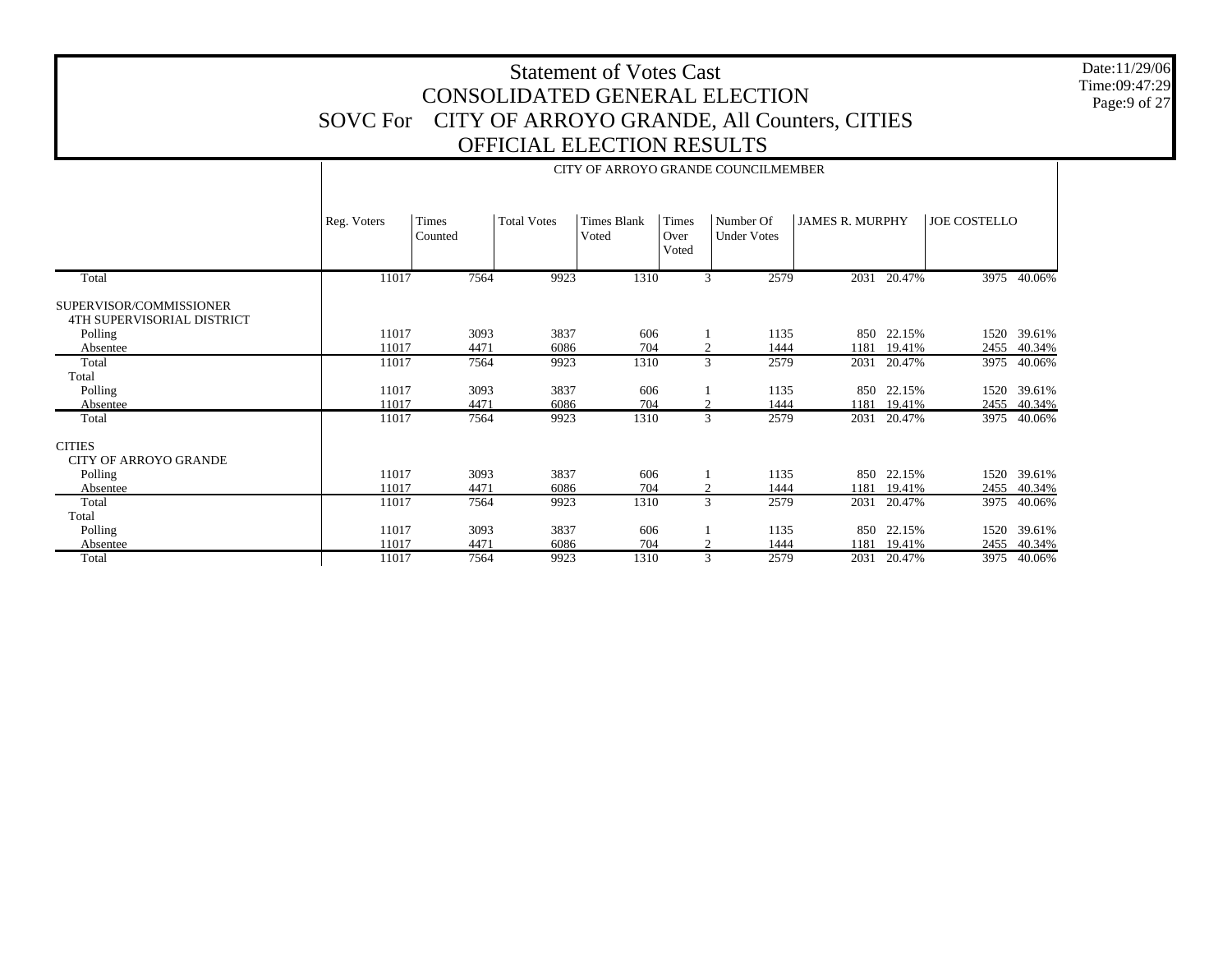Date:11/29/06 Time:09:47:29 Page:10 of 27

|                   |            |                                        | <b>CITY OF ARROYO GRANDE</b><br><b>COUNCILMEMBER</b> |       |  |
|-------------------|------------|----------------------------------------|------------------------------------------------------|-------|--|
|                   |            | <b>CHUCK FELLOWS</b><br>Write-In Votes |                                                      |       |  |
|                   |            |                                        |                                                      |       |  |
| Jurisdiction Wide |            |                                        |                                                      |       |  |
| 403-53            |            |                                        |                                                      |       |  |
| Polling           | 104        | 35.37%                                 | $\overline{4}$                                       | 1.36% |  |
| Absentee          | 170        | 37.69%                                 | 5                                                    | 1.11% |  |
| Total             | 274        | 36.78%                                 | 9                                                    | 1.21% |  |
| 404-53            |            |                                        |                                                      |       |  |
| Polling           | 179        | 40.77%                                 | 3                                                    | 0.68% |  |
| Absentee          | 290        | 40.06%                                 | 10                                                   | 1.38% |  |
| Total             | 469        | 40.33%                                 | 13                                                   | 1.12% |  |
| 405-54            |            |                                        |                                                      |       |  |
| Polling           | 215        | 37.72%                                 | 3                                                    | 0.53% |  |
| Absentee          | 326        | 38.76%                                 | $\mathbf{2}$                                         | 0.24% |  |
| Total             | 541        | 38.34%                                 | 5                                                    | 0.35% |  |
| 406-55            |            |                                        |                                                      |       |  |
| Polling           | 184        | 38.74%                                 | 6                                                    | 1.26% |  |
| Absentee          | 306        | 39.43%                                 | 9                                                    | 1.16% |  |
| Total             | 490        | 39.17%                                 | 15                                                   | 1.20% |  |
| 407-56            |            |                                        |                                                      |       |  |
| Polling           | 128        | 32.82%                                 | 5                                                    | 1.28% |  |
| Absentee          | 276        | 38.87%                                 | 8                                                    | 1.13% |  |
| Total             | 404        | 36.73%                                 | 13                                                   | 1.18% |  |
| 408-57            |            |                                        |                                                      |       |  |
| Polling           | 131        | 38.42%                                 | 5                                                    | 1.47% |  |
| Absentee          | 151        | 40.81%                                 | 7                                                    | 1.89% |  |
| Total             | 282        | 39.66%                                 | 12                                                   | 1.69% |  |
| 409-54            |            |                                        |                                                      |       |  |
| Polling           | 129        | 38.39%                                 | $\mathbf{1}$                                         | 0.30% |  |
| Absentee<br>Total | 251<br>380 | 38.56%                                 | 1<br>$\overline{c}$                                  | 0.15% |  |
| 410-54            |            | 38.50%                                 |                                                      | 0.20% |  |
| Polling           | 141        | 39.94%                                 | 3                                                    | 0.85% |  |
| Absentee          | 243        | 39.97%                                 | 5                                                    | 0.82% |  |
| Total             | 384        | 39.96%                                 | 8                                                    | 0.83% |  |
| 411-57            |            |                                        |                                                      |       |  |
| Polling           | 115        | 35.28%                                 | $\mathbf{1}$                                         | 0.31% |  |
| Absentee          | 199        | 39.64%                                 | 4                                                    | 0.80% |  |
| Total             | 314        | 37.92%                                 | 5                                                    | 0.60% |  |
| 412-54            |            |                                        |                                                      |       |  |
| Polling           | 107        | 34.19%                                 | 3                                                    | 0.96% |  |
| Absentee          | 185        | 40.84%                                 | $\mathfrak{2}$                                       | 0.44% |  |
| Total             | 292        | 38.12%                                 | 5                                                    | 0.65% |  |
| Total             |            |                                        |                                                      |       |  |
|                   |            |                                        |                                                      |       |  |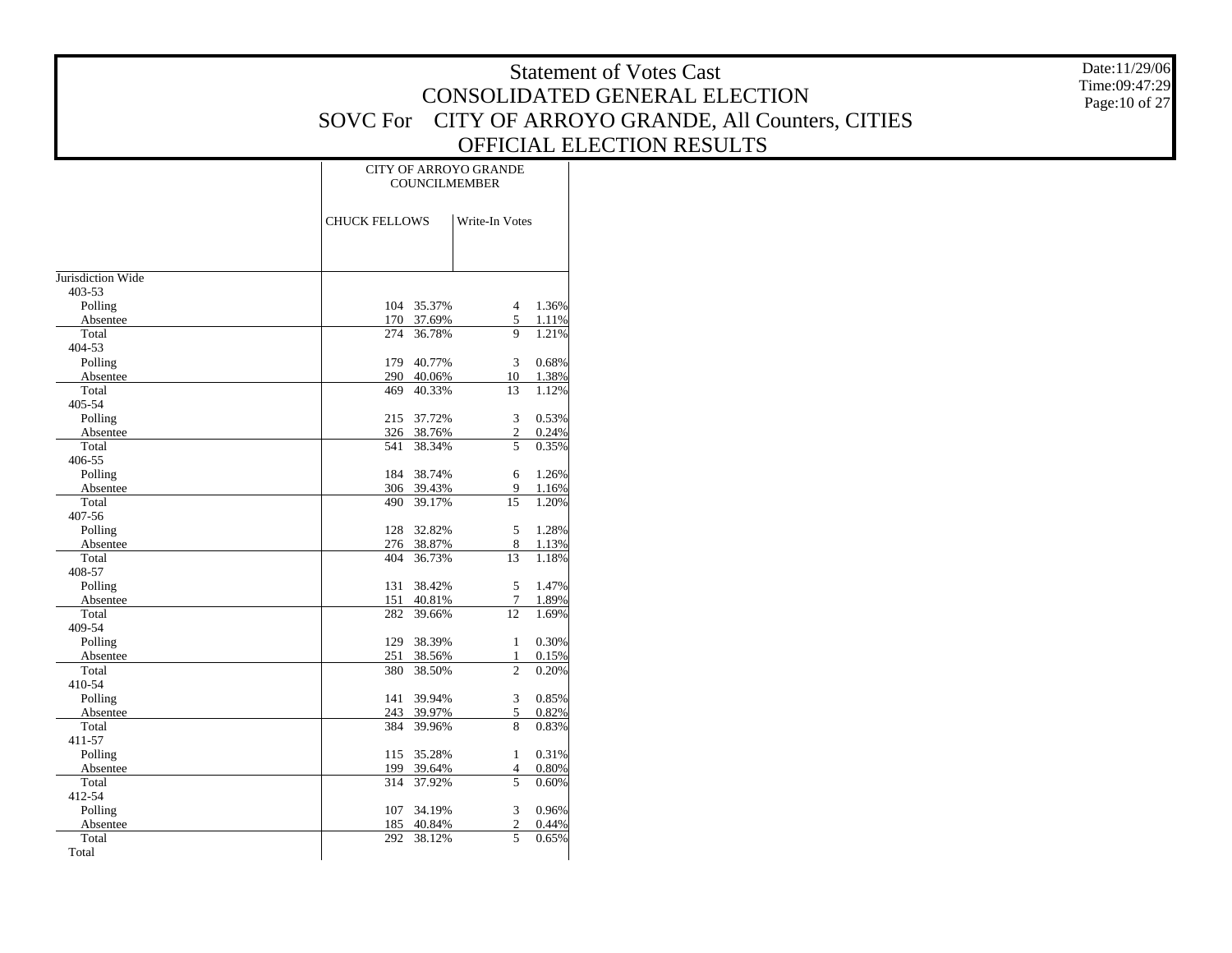Date:11/29/06 Time:09:47:29 Page:11 of 27

|                                    | CITY OF ARROYO GRANDE<br><b>COUNCILMEMBER</b> |             |                |       |  |  |  |
|------------------------------------|-----------------------------------------------|-------------|----------------|-------|--|--|--|
|                                    | <b>CHUCK FELLOWS</b>                          |             | Write-In Votes |       |  |  |  |
|                                    |                                               |             |                |       |  |  |  |
| Polling                            | 1433                                          | 37.35%      | 34             | 0.89% |  |  |  |
| Absentee                           | 2397                                          | 39.39%      | 53             | 0.87% |  |  |  |
| Total                              | 3830                                          | 38.60%      | 87             | 0.88% |  |  |  |
| CONGRESSIONAL                      |                                               |             |                |       |  |  |  |
| 22ND CONGRESSIONAL DISTRICT        |                                               |             |                |       |  |  |  |
| Polling                            | 1433                                          | 37.35%      | 34             | 0.89% |  |  |  |
| Absentee                           | 2397                                          | 39.39%      | 53             | 0.87% |  |  |  |
| Total                              | 3830                                          | 38.60%      | 87             | 0.88% |  |  |  |
| Total                              |                                               |             |                |       |  |  |  |
| Polling                            | 1433                                          | 37.35%      | 34             | 0.89% |  |  |  |
| Absentee                           | 2397                                          | 39.39%      | 53             | 0.87% |  |  |  |
| Total                              | 3830                                          | 38.60%      | 87             | 0.88% |  |  |  |
| <b>SENATE</b>                      |                                               |             |                |       |  |  |  |
| 15TH SENATORIAL DISTRICT           |                                               |             |                |       |  |  |  |
| Polling                            | 1433                                          | 37.35%      | 34             | 0.89% |  |  |  |
| Absentee                           | 2397                                          | 39.39%      | 53             | 0.87% |  |  |  |
| Total                              | 3830                                          | 38.60%      | 87             | 0.88% |  |  |  |
| Total                              |                                               |             |                |       |  |  |  |
| Polling                            | 1433                                          | 37.35%      | 34             | 0.89% |  |  |  |
| Absentee                           |                                               | 2397 39.39% | 53             | 0.87% |  |  |  |
| Total                              | 3830                                          | 38.60%      | 87             | 0.88% |  |  |  |
| <b>ASSEMBLY</b>                    |                                               |             |                |       |  |  |  |
| 33RD ASSEMBLY DISTRICT             |                                               |             |                |       |  |  |  |
| Polling                            | 1433                                          | 37.35%      | 34             | 0.89% |  |  |  |
| Absentee                           | 2397                                          | 39.39%      | 53             | 0.87% |  |  |  |
| Total                              | 3830                                          | 38.60%      | 87             | 0.88% |  |  |  |
| Total                              |                                               |             |                |       |  |  |  |
| Polling                            | 1433                                          | 37.35%      | 34             | 0.89% |  |  |  |
| Absentee                           | 2397                                          | 39.39%      | 53             | 0.87% |  |  |  |
| Total                              | 3830                                          | 38.60%      | 87             | 0.88% |  |  |  |
|                                    |                                               |             |                |       |  |  |  |
| <b>BOARD OF EQUALIZATION</b>       |                                               |             |                |       |  |  |  |
| STATE BOARD OF EQUALIZATION DIST 1 |                                               |             |                |       |  |  |  |
| Polling                            | 1433                                          | 37.35%      | 34             | 0.89% |  |  |  |
| Absentee                           | 2397                                          | 39.39%      | 53             | 0.87% |  |  |  |
| Total                              | 3830                                          | 38.60%      | 87             | 0.88% |  |  |  |
| Total                              |                                               |             |                |       |  |  |  |
| Polling                            | 1433                                          | 37.35%      | 34             | 0.89% |  |  |  |
| Absentee                           |                                               | 2397 39.39% | 53             | 0.87% |  |  |  |
|                                    |                                               |             |                |       |  |  |  |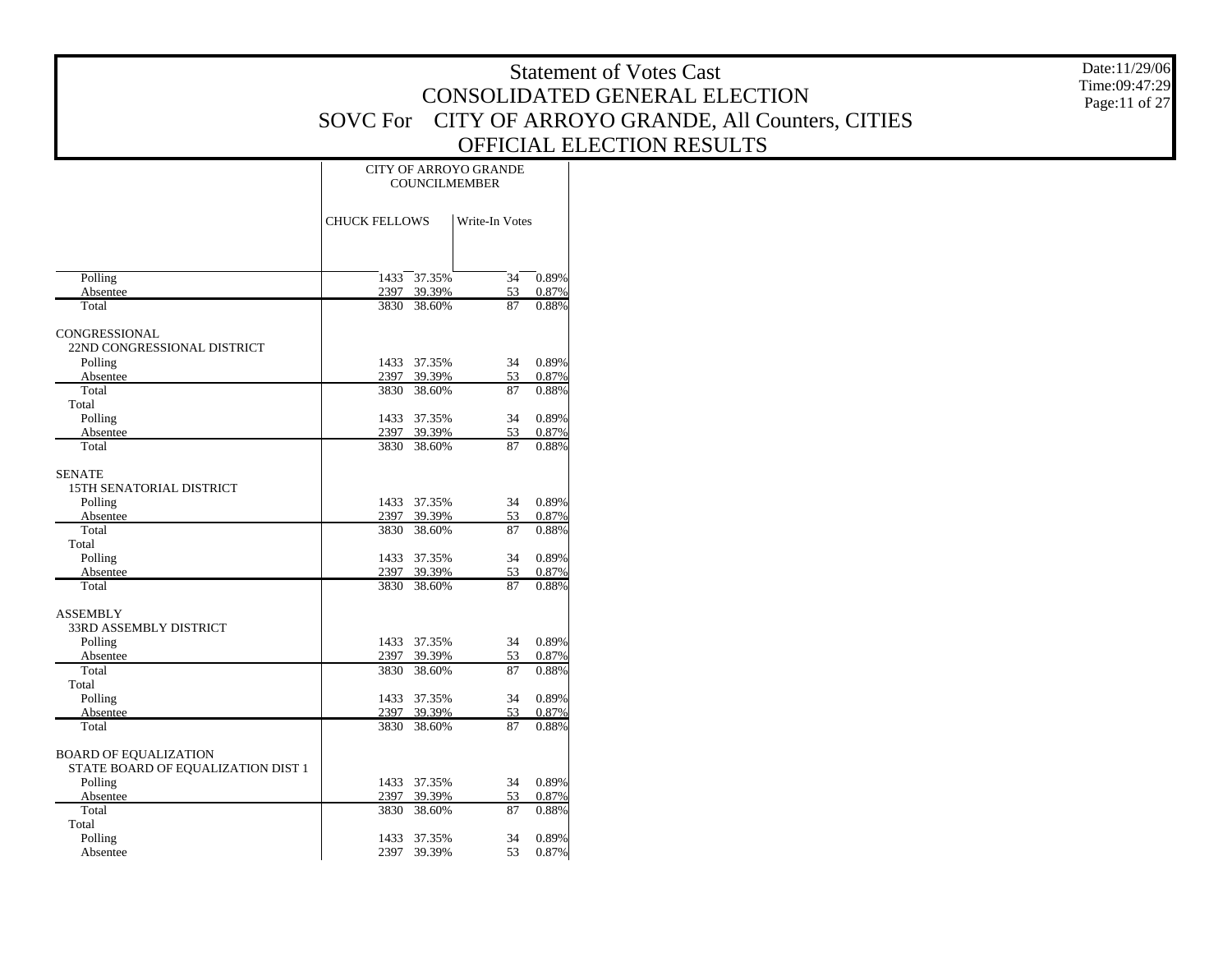Date:11/29/06 Time:09:47:29 Page:12 of 27

|                                                       | <b>CITY OF ARROYO GRANDE</b><br><b>COUNCILMEMBER</b> |                |  |  |  |  |  |  |
|-------------------------------------------------------|------------------------------------------------------|----------------|--|--|--|--|--|--|
|                                                       | <b>CHUCK FELLOWS</b>                                 | Write-In Votes |  |  |  |  |  |  |
|                                                       |                                                      |                |  |  |  |  |  |  |
| Total                                                 | 3830<br>38.60%                                       | 0.88%<br>87    |  |  |  |  |  |  |
| SUPERVISOR/COMMISSIONER<br>4TH SUPERVISORIAL DISTRICT |                                                      |                |  |  |  |  |  |  |
| Polling                                               | 1433<br>37.35%                                       | 0.89%<br>34    |  |  |  |  |  |  |
| Absentee                                              | 2397<br>39.39%                                       | 0.87%<br>53    |  |  |  |  |  |  |
| Total                                                 | 3830<br>38.60%                                       | 87<br>0.88%    |  |  |  |  |  |  |
| Total                                                 |                                                      |                |  |  |  |  |  |  |
| Polling                                               | 37.35%<br>1433                                       | 0.89%<br>34    |  |  |  |  |  |  |
| Absentee                                              | 2397<br>39.39%                                       | 0.87%<br>53    |  |  |  |  |  |  |
| Total                                                 | 38.60%<br>3830                                       | 87<br>0.88%    |  |  |  |  |  |  |
| <b>CITIES</b>                                         |                                                      |                |  |  |  |  |  |  |
| <b>CITY OF ARROYO GRANDE</b>                          |                                                      |                |  |  |  |  |  |  |
| Polling                                               | 37.35%<br>1433                                       | 0.89%<br>34    |  |  |  |  |  |  |
| Absentee                                              | 2397<br>39.39%                                       | 0.87%<br>53    |  |  |  |  |  |  |
| Total                                                 | 3830<br>38.60%                                       | 87<br>0.88%    |  |  |  |  |  |  |
| Total                                                 |                                                      |                |  |  |  |  |  |  |
| Polling                                               | 37.35%<br>1433                                       | 0.89%<br>34    |  |  |  |  |  |  |
| Absentee                                              | 2397<br>39.39%                                       | 0.87%<br>53    |  |  |  |  |  |  |
| Total                                                 | 3830<br>38.60%                                       | 87<br>0.88%    |  |  |  |  |  |  |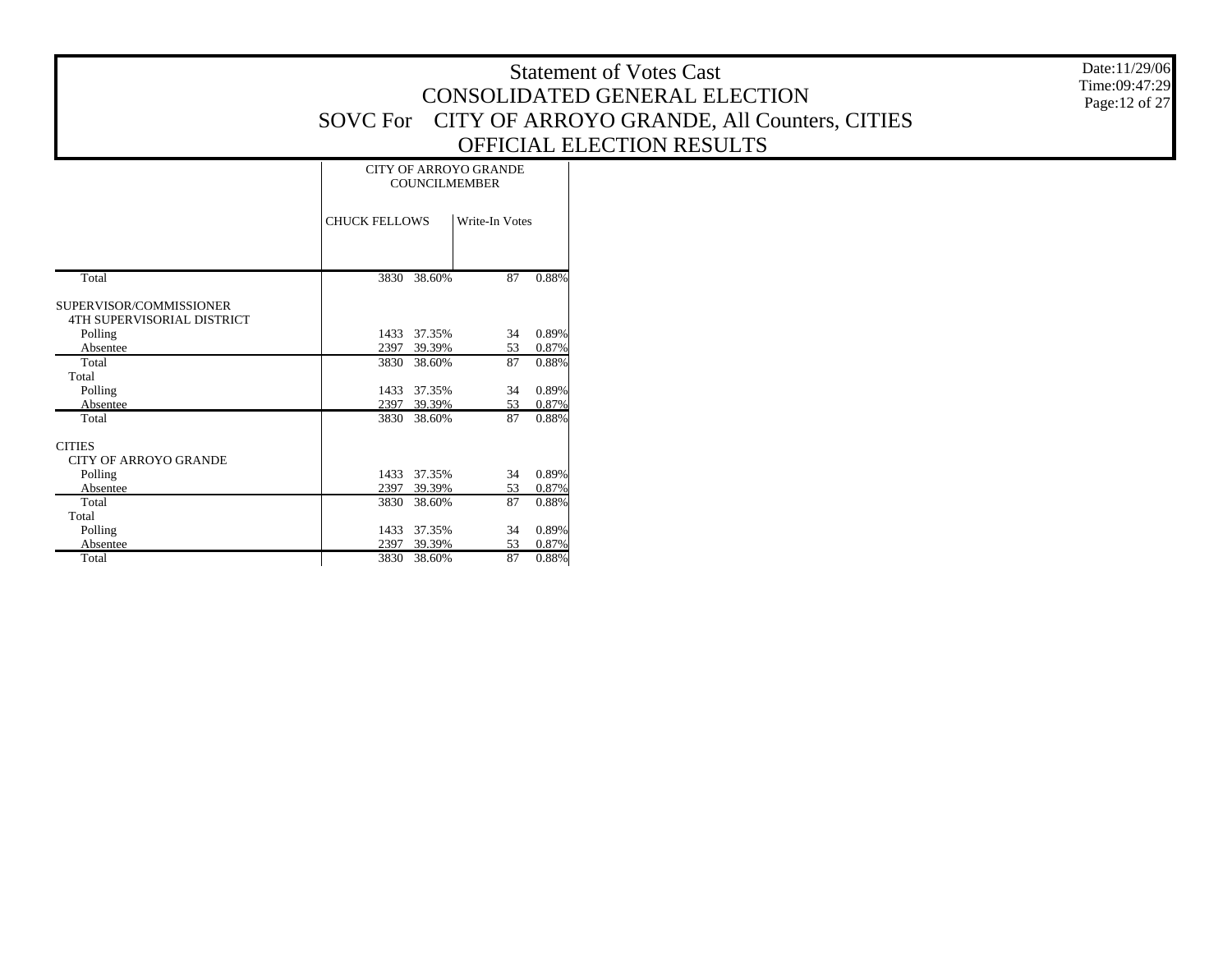Date:11/29/06 Time:09:47:29 Page:13 of 27

|                   | Reg. Voters | Times<br>Counted | <b>Total Votes</b> | <b>Times Blank</b><br>Voted | Times<br>Over<br>Voted | Number<br>Of<br>Under<br>Votes                               | <b>YES</b>                                       |                      | NO        |                  |
|-------------------|-------------|------------------|--------------------|-----------------------------|------------------------|--------------------------------------------------------------|--------------------------------------------------|----------------------|-----------|------------------|
| Jurisdiction Wide |             |                  |                    |                             |                        |                                                              |                                                  |                      |           |                  |
| 403-53            |             |                  |                    |                             |                        |                                                              |                                                  |                      |           |                  |
| Polling           | 776<br>776  | 236<br>344       | 217<br>305         | 19<br>39                    |                        | $\mathbf{0}$<br>$\mathbf{0}$<br>$\mathbf{0}$<br>$\mathbf{0}$ | 222                                              | 153 70.51%<br>72.79% | 64<br>83  | 29.49%<br>27.21% |
| Absentee<br>Total | 776         | 580              | 522                | $\overline{58}$             |                        | $\Omega$                                                     | $\Omega$                                         | 375 71.84%           | 147       | 28.16%           |
| 404-53            |             |                  |                    |                             |                        |                                                              |                                                  |                      |           |                  |
| Polling           | 1072        | 328              | 308                | 20                          |                        | $\mathbf{0}$                                                 | $\boldsymbol{0}$<br>224                          | 72.73%               | 84        | 27.27%           |
| Absentee          | 1072        | 515              | 486                | 29                          |                        | $\boldsymbol{0}$                                             | $\boldsymbol{0}$<br>367                          | 75.51%               |           | 119 24.49%       |
| Total             | 1072        | 843              | 794                | 49                          |                        | $\Omega$                                                     | $\Omega$<br>591                                  | 74.43%               | 203       | 25.57%           |
| 405-54            |             |                  |                    |                             |                        |                                                              |                                                  |                      |           |                  |
| Polling           | 1416        | 433              | 394                | 39                          |                        | $\boldsymbol{0}$<br>$\mathbf{0}$                             | 260                                              | 65.99%               | 134       | 34.01%           |
| Absentee          | 1416        | 616              | 561                | 55                          |                        | $\boldsymbol{0}$                                             | $\boldsymbol{0}$<br>383                          | 68.27%               | 178       | 31.73%           |
| Total             | 1416        | 1049             | 955                | 94                          |                        | $\mathbf{0}$                                                 | $\overline{0}$<br>643                            | 67.33%               | 312       | 32.67%           |
| 406-55            |             |                  |                    |                             |                        |                                                              |                                                  |                      |           |                  |
| Polling           | 1301        | 365              | 318                | 47                          |                        | $\boldsymbol{0}$<br>$\mathbf{0}$                             | 209                                              | 65.72%               | 109       | 34.28%           |
| Absentee          | 1301        | 538              | 484                | 54                          |                        | $\mathbf{0}$<br>$\mathbf{0}$                                 | 334                                              | 69.01%               | 150       | 30.99%           |
| Total             | 1301        | 903              | 802                | 101                         |                        | $\overline{0}$                                               | $\overline{0}$<br>543                            | 67.71%               | 259       | 32.29%           |
| 407-56            |             |                  |                    |                             |                        |                                                              |                                                  |                      |           |                  |
| Polling           | 1084        | 300              | 273                | 27                          |                        | $\boldsymbol{0}$<br>$\mathbf{0}$                             |                                                  | 165 60.44%           | 108       | 39.56%           |
| Absentee          | 1084        | 518              | 447                | 71                          |                        | $\mathbf{0}$                                                 | $\overline{0}$<br>333                            | 74.50%               | 114       | 25.50%           |
| Total             | 1084        | 818              | 720                | 98                          |                        | $\Omega$                                                     | $\Omega$<br>498                                  | 69.17%               | 222       | 30.83%           |
| 408-57            |             |                  |                    |                             |                        |                                                              |                                                  |                      |           |                  |
| Polling           | 851         | 291<br>265       | 248                | 42                          |                        | $\mathbf{0}$<br>$\mathbf{1}$                                 | 177                                              | 71.37%               | 71        | 28.63%           |
| Absentee<br>Total | 851<br>851  | 556              | 241<br>489         | 24<br>66                    |                        | $\boldsymbol{0}$<br>$\mathbf{1}$                             | $\boldsymbol{0}$<br>159<br>$\overline{0}$<br>336 | 65.98%<br>68.71%     | 82<br>153 | 34.02%<br>31.29% |
| 409-54            |             |                  |                    |                             |                        |                                                              |                                                  |                      |           |                  |
| Polling           | 1274        | 304              | 262                | 42                          |                        | $\mathbf{0}$<br>$\mathbf{0}$                                 | 203                                              | 77.48%               | 59        | 22.52%           |
| Absentee          | 1274        | 497              | 459                | 38                          |                        | $\boldsymbol{0}$                                             | 304<br>$\mathbf{0}$                              | 66.23%               | 155       | 33.77%           |
| Total             | 1274        | 801              | 721                | 80                          |                        | $\Omega$                                                     | $\overline{0}$<br>507                            | 70.32%               | 214       | 29.68%           |
| 410-54            |             |                  |                    |                             |                        |                                                              |                                                  |                      |           |                  |
| Polling           | 1100        | 278              | 248                | 30                          |                        | $\boldsymbol{0}$<br>$\mathbf{0}$                             |                                                  | 188 75.81%           |           | 60 24.19%        |
| Absentee          | 1100        | 445              | 404                | 41                          |                        | $\boldsymbol{0}$<br>$\mathbf{0}$                             | 298                                              | 73.76%               | 106       | 26.24%           |
| Total             | 1100        | 723              | 652                | 71                          |                        | $\Omega$<br>$\Omega$                                         | 486                                              | 74.54%               | 166       | 25.46%           |
| 411-57            |             |                  |                    |                             |                        |                                                              |                                                  |                      |           |                  |
| Polling           | 1188        | 296              | 271                | 25                          |                        | $\boldsymbol{0}$                                             | $\boldsymbol{0}$                                 | 195 71.96%           |           | 76 28.04%        |
| Absentee          | 1188        | 391              | 355                | 36                          |                        | $\mathbf{0}$                                                 | $\boldsymbol{0}$<br>232                          | 65.35%               | 123       | 34.65%           |
| Total             | 1188        | 687              | 626                | 61                          |                        | $\mathbf{0}$                                                 | $\overline{0}$<br>427                            | 68.21%               | 199       | 31.79%           |
| 412-54            |             |                  |                    |                             |                        |                                                              |                                                  |                      |           |                  |
| Polling           | 955         | 262              | 243                | 19                          |                        | $\mathbf{0}$                                                 | $\boldsymbol{0}$<br>192                          | 79.01%               | 51        | 20.99%           |
| Absentee          | 955         | 342              | 303                | 39                          |                        | $\mathbf{0}$                                                 | $\mathbf{0}$<br>212                              | 69.97%               | 91        | 30.03%           |
| Total             | 955         | 604              | 546                | 58                          |                        | $\mathbf{0}$                                                 | $\overline{0}$                                   | 404 73.99%           | 142       | 26.01%           |

Total

#### K-06 CITY OF ARROYO GRANDE ADVISORY MEASURE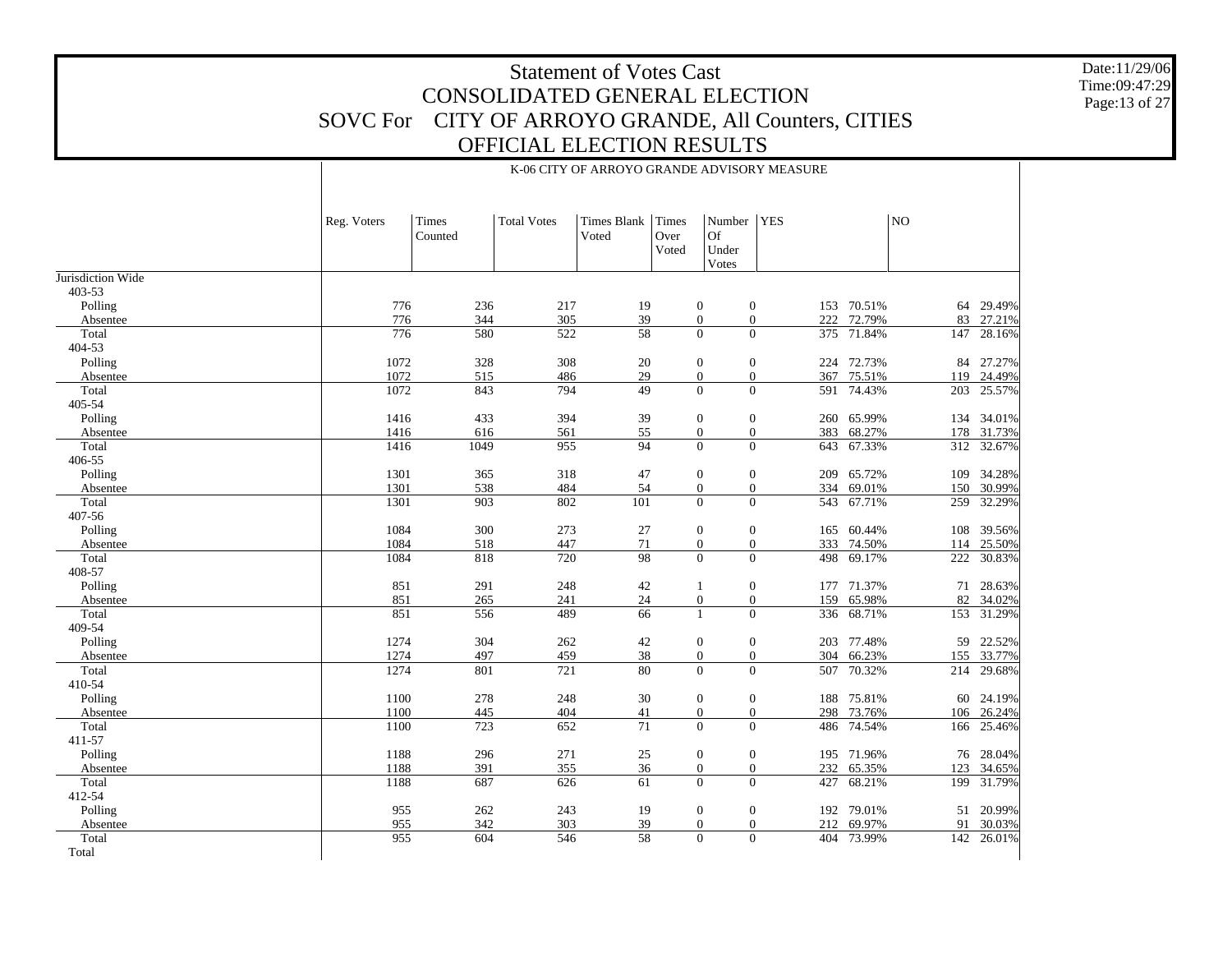Date:11/29/06 Time:09:47:29 Page:14 of 27

|                                                                    | Reg. Voters    | Times<br>Counted | <b>Total Votes</b> | Times Blank<br>Voted | Times<br>Over<br>Voted | Number<br>Of<br>Under<br>Votes                        | <b>YES</b>             |                       | NO           |                      |
|--------------------------------------------------------------------|----------------|------------------|--------------------|----------------------|------------------------|-------------------------------------------------------|------------------------|-----------------------|--------------|----------------------|
| Polling                                                            | 11017          | 3093             | 2782               | 310                  |                        | $\mathbf{0}$                                          |                        | 1966 70.67%           |              | $816 - 29.33%$       |
| Absentee<br>Total                                                  | 11017<br>11017 | 4471<br>7564     | 4045<br>6827       | 426<br>736           |                        | $\mathbf{0}$<br>$\Omega$<br>$\Omega$<br>1             | 2844<br>4810           | 70.31%<br>70.46%      | 1201<br>2017 | 29.69%<br>29.54%     |
|                                                                    |                |                  |                    |                      |                        |                                                       |                        |                       |              |                      |
| <b>CONGRESSIONAL</b><br>22ND CONGRESSIONAL DISTRICT                |                |                  |                    |                      |                        |                                                       |                        |                       |              |                      |
| Polling<br>Absentee                                                | 11017<br>11017 | 3093<br>4471     | 2782<br>4045       | 310<br>426           |                        | $\mathbf{0}$<br>1<br>$\boldsymbol{0}$<br>$\mathbf{0}$ | 2844                   | 1966 70.67%<br>70.31% | 1201         | 816 29.33%<br>29.69% |
| Total                                                              | 11017          | 7564             | 6827               | 736                  |                        | $\Omega$<br>1                                         | 4810                   | 70.46%                | 2017         | 29.54%               |
| Total                                                              |                |                  |                    |                      |                        |                                                       |                        |                       |              |                      |
| Polling                                                            | 11017          | 3093             | 2782               | 310                  |                        | $\mathbf{0}$<br>1                                     | 1966                   | 70.67%                |              | 816 29.33%           |
| Absentee                                                           | 11017          | 4471             | 4045               | 426                  |                        | $\mathbf{0}$<br>$\mathbf{0}$                          | 2844                   | 70.31%                | 1201         | 29.69%               |
| Total                                                              | 11017          | 7564             | 6827               | 736                  |                        | $\Omega$<br>$\mathbf{1}$                              | 4810                   | 70.46%                | 2017         | 29.54%               |
| <b>SENATE</b><br><b>15TH SENATORIAL DISTRICT</b>                   |                |                  |                    |                      |                        |                                                       |                        |                       |              |                      |
| Polling                                                            | 11017          | 3093             | 2782               | 310                  |                        | $\mathbf{0}$<br>1                                     |                        | 1966 70.67%           |              | 816 29.33%           |
| Absentee                                                           | 11017<br>11017 | 4471<br>7564     | 4045               | 426                  |                        | $\mathbf{0}$<br>$\Omega$<br>$\mathbf{1}$              | $\overline{0}$<br>2844 | 70.31%                | 1201         | 29.69%               |
| Total<br>Total                                                     |                |                  | 6827               | 736                  |                        |                                                       | 4810                   | 70.46%                | 2017         | 29.54%               |
| Polling                                                            | 11017          | 3093             | 2782               | 310                  |                        | $\mathbf{0}$<br>1                                     |                        | 1966 70.67%           |              | 816 29.33%           |
| Absentee                                                           | 11017          | 4471             | 4045               | 426                  |                        | $\mathbf{0}$<br>$\mathbf{0}$                          | 2844                   | 70.31%                | 1201         | 29.69%               |
| Total                                                              | 11017          | 7564             | 6827               | 736                  |                        | $\Omega$<br>$\mathbf{1}$                              |                        | 4810 70.46%           | 2017         | 29.54%               |
| <b>ASSEMBLY</b><br><b>33RD ASSEMBLY DISTRICT</b>                   |                |                  |                    |                      |                        |                                                       |                        |                       |              |                      |
| Polling                                                            | 11017          | 3093             | 2782               | 310                  |                        | $\boldsymbol{0}$<br>1                                 |                        | 1966 70.67%           |              | 816 29.33%           |
| Absentee                                                           | 11017          | 4471             | 4045               | 426                  |                        | $\boldsymbol{0}$<br>$\mathbf{0}$                      | 2844                   | 70.31%                | 1201         | 29.69%               |
| Total<br>Total                                                     | 11017          | 7564             | 6827               | 736                  |                        | $\mathbf{0}$<br>$\mathbf{1}$                          | 4810                   | 70.46%                | 2017         | 29.54%               |
| Polling                                                            | 11017          | 3093             | 2782               | 310                  |                        | $\mathbf{0}$<br>1                                     |                        | 1966 70.67%           |              | 816 29.33%           |
| Absentee                                                           | 11017          | 4471             | 4045               | 426                  |                        | $\theta$<br>$\mathbf{0}$                              | 2844                   | 70.31%                | 1201         | 29.69%               |
| Total                                                              | 11017          | 7564             | 6827               | 736                  |                        | $\Omega$<br>$\mathbf{1}$                              | 4810                   | 70.46%                | 2017         | 29.54%               |
| <b>BOARD OF EQUALIZATION</b><br>STATE BOARD OF EQUALIZATION DIST 1 |                |                  |                    |                      |                        |                                                       |                        |                       |              |                      |
| Polling                                                            | 11017          | 3093             | 2782               | 310                  |                        | $\mathbf{0}$<br>$\mathbf{1}$                          |                        | 1966 70.67%           |              | 816 29.33%           |
| Absentee                                                           | 11017          | 4471             | 4045               | 426                  |                        | $\boldsymbol{0}$<br>$\mathbf{0}$                      | 2844                   | 70.31%                | 1201         | 29.69%               |
| Total                                                              | 11017          | 7564             | 6827               | 736                  |                        | $\Omega$<br>$\mathbf{1}$                              | 4810                   | 70.46%                | 2017         | 29.54%               |
| Total<br>Polling                                                   | 11017          | 3093             | 2782               | 310                  | -1                     | $\boldsymbol{0}$                                      | 1966                   | 70.67%                |              | 816 29.33%           |
| Absentee                                                           | 11017          | 4471             | 4045               | 426                  |                        | $\mathbf{0}$<br>$\overline{0}$                        |                        | 2844 70.31%           |              | 1201 29.69%          |

 $\mathbf{I}$ 

#### K-06 CITY OF ARROYO GRANDE ADVISORY MEASURE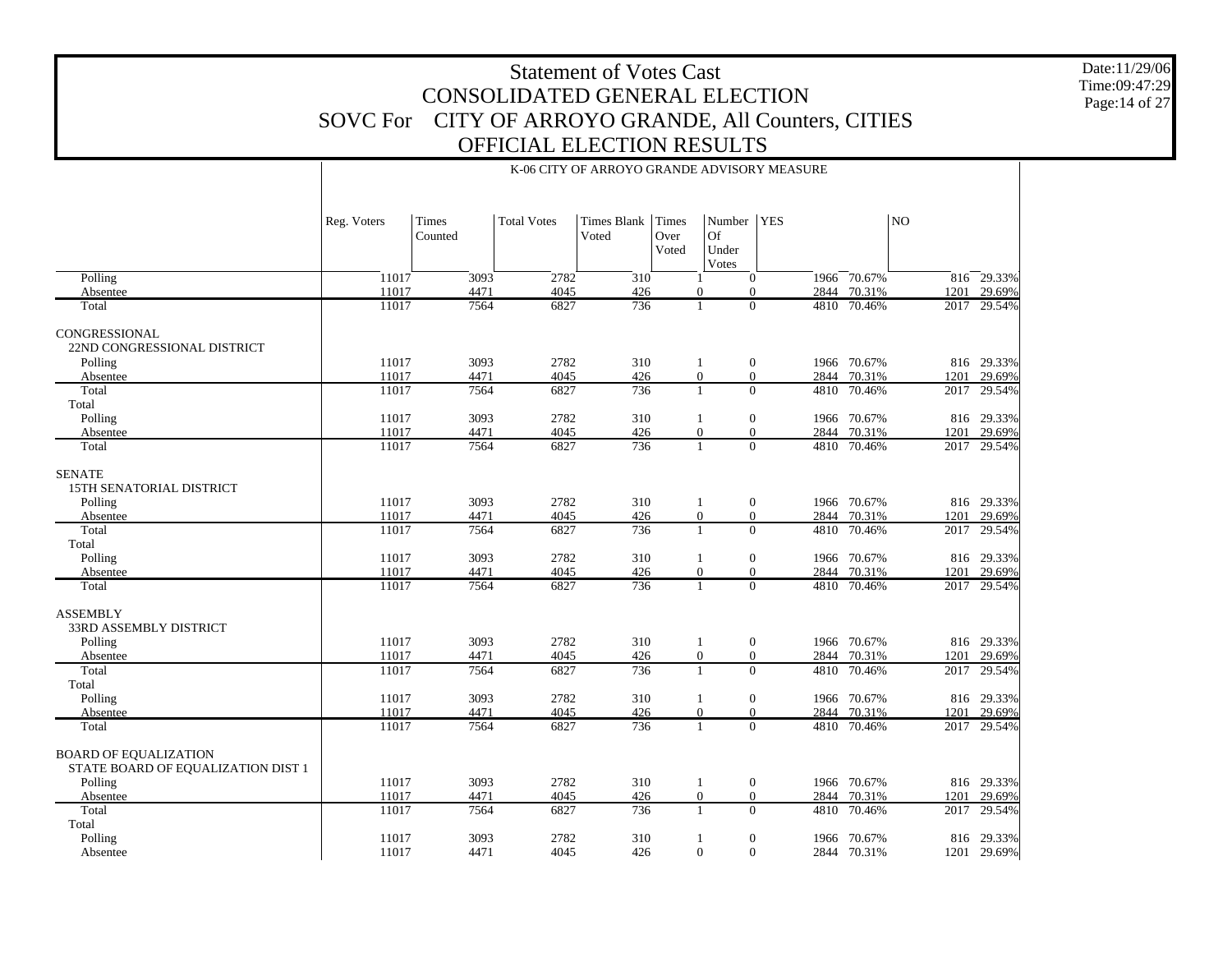Date:11/29/06 Time:09:47:30 Page:15 of 27

|                                                       |             | K-06 CITY OF ARROYO GRANDE ADVISORY MEASURE |                    |                      |                        |                                |            |             |      |             |  |  |
|-------------------------------------------------------|-------------|---------------------------------------------|--------------------|----------------------|------------------------|--------------------------------|------------|-------------|------|-------------|--|--|
|                                                       | Reg. Voters | Times<br>Counted                            | <b>Total Votes</b> | Times Blank<br>Voted | Times<br>Over<br>Voted | Number<br>Of<br>Under<br>Votes | <b>YES</b> |             | NO.  |             |  |  |
| Total                                                 | 11017       | 7564                                        | 6827               | 736                  |                        | $\Omega$                       | 4810       | 70.46%      | 2017 | 29.54%      |  |  |
| SUPERVISOR/COMMISSIONER<br>4TH SUPERVISORIAL DISTRICT |             |                                             |                    |                      |                        |                                |            |             |      |             |  |  |
| Polling                                               | 11017       | 3093                                        | 2782               | 310                  |                        | $\theta$                       | 1966       | 70.67%      |      | 816 29.33%  |  |  |
| Absentee                                              | 11017       | 4471                                        | 4045               | 426                  |                        | $\mathbf{0}$<br>0              | 2844       | 70.31%      | 1201 | 29.69%      |  |  |
| Total                                                 | 11017       | 7564                                        | 6827               | 736                  |                        | $\Omega$                       | 4810       | 70.46%      | 2017 | 29.54%      |  |  |
| Total                                                 |             |                                             |                    |                      |                        |                                |            |             |      |             |  |  |
| Polling                                               | 11017       | 3093                                        | 2782               | 310                  |                        | $\mathbf{0}$                   |            | 1966 70.67% | 816  | 29.33%      |  |  |
| Absentee                                              | 11017       | 4471                                        | 4045               | 426                  |                        | $\theta$<br>$\mathbf{0}$       | 2844       | 70.31%      | 1201 | 29.69%      |  |  |
| Total                                                 | 11017       | 7564                                        | 6827               | 736                  |                        | $\theta$                       |            | 4810 70.46% | 2017 | 29.54%      |  |  |
| <b>CITIES</b><br><b>CITY OF ARROYO GRANDE</b>         |             |                                             |                    |                      |                        |                                |            |             |      |             |  |  |
| Polling                                               | 11017       | 3093                                        | 2782               | 310                  |                        | $\theta$                       | 1966       | 70.67%      | 816  | 29.33%      |  |  |
| Absentee                                              | 11017       | 4471                                        | 4045               | 426                  |                        | $\mathbf{0}$<br>$\theta$       | 2844       | 70.31%      | 1201 | 29.69%      |  |  |
| Total                                                 | 11017       | 7564                                        | 6827               | 736                  |                        | $\Omega$                       | 4810       | 70.46%      | 2017 | 29.54%      |  |  |
| Total                                                 |             |                                             |                    |                      |                        |                                |            |             |      |             |  |  |
| Polling                                               | 11017       | 3093                                        | 2782               | 310                  |                        | $\mathbf{0}$                   | 1966       | 70.67%      | 816  | 29.33%      |  |  |
| Absentee                                              | 11017       | 4471                                        | 4045               | 426                  |                        | $\theta$<br>$\mathbf{0}$       | 2844       | 70.31%      | 1201 | 29.69%      |  |  |
| Total                                                 | 11017       | 7564                                        | 6827               | 736                  |                        | $\Omega$                       |            | 4810 70.46% |      | 2017 29.54% |  |  |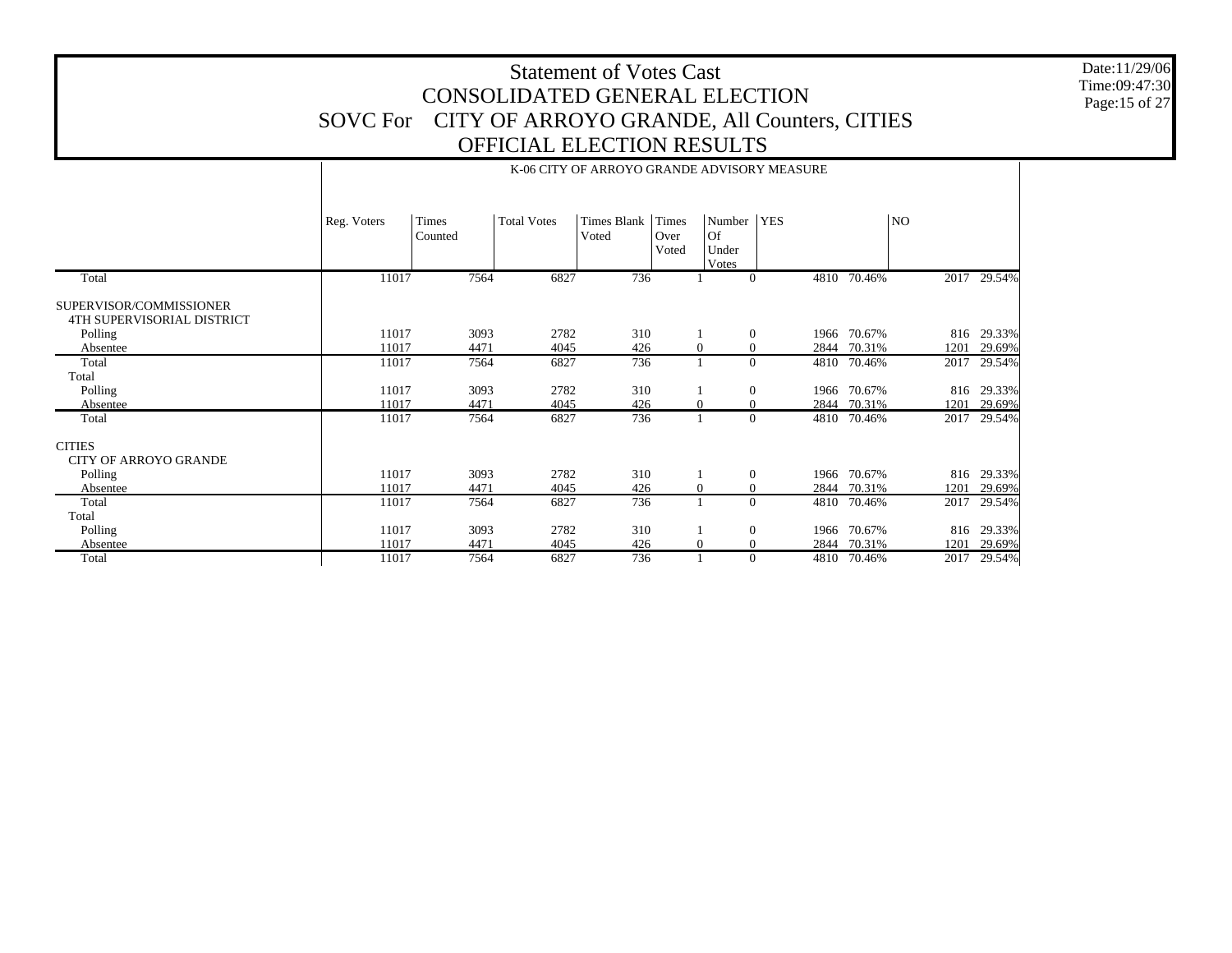Date:11/29/06 Time:09:47:30 Page:16 of 27

|                     | Reg. Voters | Times<br>Counted | <b>Total Votes</b> | <b>Times Blank</b><br>Voted | <b>Times</b><br>Over<br>Voted | Number<br><b>Of</b><br>Under<br>Votes                                | <b>YES</b>     |            | N <sub>O</sub> |            |
|---------------------|-------------|------------------|--------------------|-----------------------------|-------------------------------|----------------------------------------------------------------------|----------------|------------|----------------|------------|
| Jurisdiction Wide   |             |                  |                    |                             |                               |                                                                      |                |            |                |            |
| 403-53              |             |                  |                    |                             |                               |                                                                      |                |            |                |            |
| Polling             | 776         | 236              | 208                | 28                          |                               | $\mathbf{0}$<br>$\boldsymbol{0}$                                     |                | 143 68.75% | 65             | 31.25%     |
| Absentee            | 776         | 344              | 294                | 50                          |                               | $\mathbf{0}$<br>$\boldsymbol{0}$                                     |                | 210 71.43% | 84             | 28.57%     |
| Total<br>404-53     | 776         | 580              | 502                | $\overline{78}$             |                               | $\overline{0}$<br>$\overline{0}$                                     | 353            | 70.32%     | 149            | 29.68%     |
|                     | 1072        |                  |                    |                             |                               |                                                                      |                | 208 69.33% |                | 92 30.67%  |
| Polling<br>Absentee | 1072        | 328<br>515       | 300<br>474         | 28<br>41                    |                               | $\boldsymbol{0}$<br>$\mathbf{0}$<br>$\boldsymbol{0}$<br>$\mathbf{0}$ | 318            | 67.09%     | 156            | 32.91%     |
| Total               | 1072        | 843              | 774                | 69                          |                               | $\overline{0}$<br>$\overline{0}$                                     | 526            | 67.96%     | 248            | 32.04%     |
| 405-54              |             |                  |                    |                             |                               |                                                                      |                |            |                |            |
| Polling             | 1416        | 433              | 386                | 47                          |                               | $\boldsymbol{0}$<br>$\mathbf{0}$                                     |                | 256 66.32% | 130            | 33.68%     |
| Absentee            | 1416        | 616              | 551                | 65                          |                               | $\overline{0}$<br>$\boldsymbol{0}$                                   | 386            | 70.05%     | 165            | 29.95%     |
| Total               | 1416        | 1049             | 937                | 112                         |                               | $\overline{0}$<br>$\overline{0}$                                     | 642            | 68.52%     | 295            | 31.48%     |
| 406-55              |             |                  |                    |                             |                               |                                                                      |                |            |                |            |
| Polling             | 1301        | 365              | 322                | 43                          |                               | $\boldsymbol{0}$<br>$\mathbf{0}$                                     |                | 215 66.77% | 107            | 33.23%     |
| Absentee            | 1301        | 538              | 476                | 62                          |                               | $\mathbf{0}$<br>$\mathbf{0}$                                         |                | 334 70.17% | 142            | 29.83%     |
| Total               | 1301        | 903              | 798                | 105                         |                               | $\boldsymbol{0}$<br>$\boldsymbol{0}$                                 | 549            | 68.80%     | 249            | 31.20%     |
| 407-56              |             |                  |                    |                             |                               |                                                                      |                |            |                |            |
| Polling             | 1084        | 300              | 272                | 28                          |                               | $\boldsymbol{0}$<br>$\mathbf{0}$                                     |                | 170 62.50% |                | 102 37.50% |
| Absentee            | 1084        | 518              | 429                | 89                          |                               | $\mathbf{0}$<br>$\boldsymbol{0}$                                     | 312            | 72.73%     | 117            | 27.27%     |
| Total               | 1084        | 818              | 701                | 117                         |                               | $\overline{0}$<br>$\mathbf{0}$                                       |                | 482 68.76% |                | 219 31.24% |
| 408-57              |             |                  |                    |                             |                               |                                                                      |                |            |                |            |
| Polling             | 851         | 291              | 247                | 44                          |                               | $\mathbf{0}$<br>$\boldsymbol{0}$                                     | 168            | 68.02%     | 79             | 31.98%     |
| Absentee            | 851         | 265              | 230                | 35                          |                               | $\boldsymbol{0}$<br>$\mathbf{0}$                                     | 138            | 60.00%     | 92             | 40.00%     |
| Total               | 851         | 556              | 477                | 79                          |                               | $\overline{0}$<br>$\overline{0}$                                     | 306            | 64.15%     | 171            | 35.85%     |
| 409-54              |             |                  |                    |                             |                               |                                                                      |                |            |                |            |
| Polling             | 1274        | 304              | 252                | 52                          |                               | $\mathbf{0}$<br>$\mathbf{0}$                                         | 181            | 71.83%     | 71             | 28.17%     |
| Absentee            | 1274        | 497              | 454                | 43<br>95                    |                               | $\overline{0}$<br>$\overline{0}$                                     | 291            | 64.10%     | 163            | 35.90%     |
| Total<br>410-54     | 1274        | 801              | 706                |                             |                               | $\overline{0}$                                                       | $\overline{0}$ | 472 66.86% | 234            | 33.14%     |
| Polling             | 1100        | 278              | 250                | 28                          |                               | $\boldsymbol{0}$<br>$\mathbf{0}$                                     |                | 179 71.60% |                | 71 28.40%  |
| Absentee            | 1100        | 445              | 401                | 44                          |                               | $\boldsymbol{0}$<br>$\overline{0}$                                   | 283            | 70.57%     | 118            | 29.43%     |
| Total               | 1100        | 723              | 651                | 72                          |                               | $\Omega$<br>$\Omega$                                                 | 462            | 70.97%     | 189            | 29.03%     |
| 411-57              |             |                  |                    |                             |                               |                                                                      |                |            |                |            |
| Polling             | 1188        | 296              | 267                | 28                          |                               | $\boldsymbol{0}$<br>1                                                |                | 191 71.54% |                | 76 28.46%  |
| Absentee            | 1188        | 391              | 352                | 38                          |                               | $\boldsymbol{0}$<br>$\mathbf{1}$                                     |                | 238 67.61% | 114            | 32.39%     |
| Total               | 1188        | 687              | 619                | 66                          |                               | $\overline{c}$<br>$\overline{0}$                                     | 429            | 69.31%     | 190            | 30.69%     |
| 412-54              |             |                  |                    |                             |                               |                                                                      |                |            |                |            |
| Polling             | 955         | 262              | 233                | 29                          |                               | $\boldsymbol{0}$<br>$\mathbf{0}$                                     | 166            | 71.24%     | 67             | 28.76%     |
| Absentee            | 955         | 342              | 295                | 46                          |                               | $\overline{0}$                                                       | 203            | 68.81%     | 92             | 31.19%     |
| Total               | 955         | 604              | 528                | 75                          |                               | $\overline{0}$<br>$\mathbf{1}$                                       |                | 369 69.89% |                | 159 30.11% |

Total

#### L-06 CITY OF ARROYO GRANDE ADVISORY MEASURE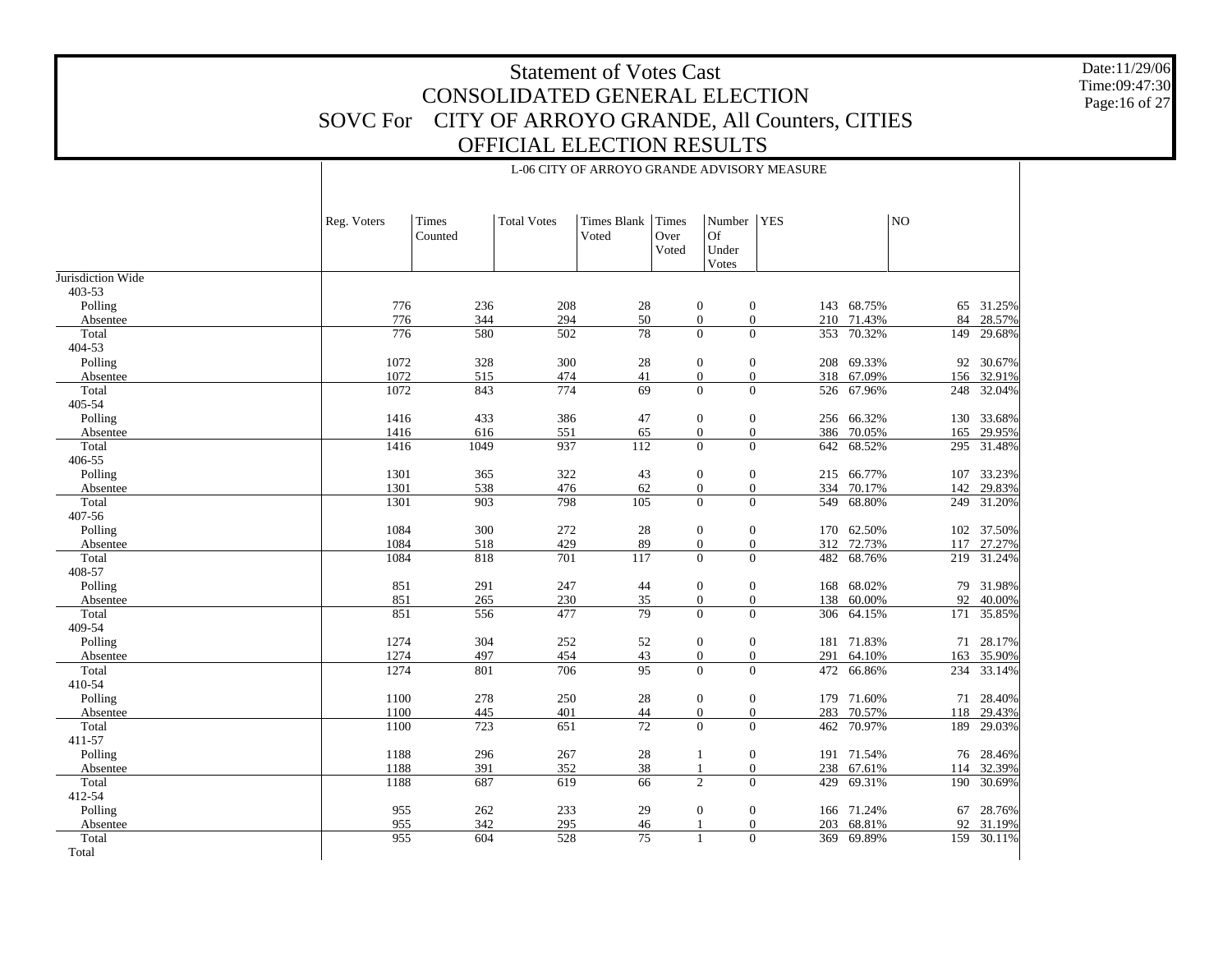L-06 CITY OF ARROYO GRANDE ADVISORY MEASURE

Date:11/29/06 Time:09:47:30 Page:17 of 27

|                                                                               | Reg. Voters    | Times<br>Counted | <b>Total Votes</b> | <b>Times Blank</b><br>Voted | Times<br>Over<br>Voted | Number   YES<br>Of<br>Under<br>Votes                               |              |                       | NO   |                            |
|-------------------------------------------------------------------------------|----------------|------------------|--------------------|-----------------------------|------------------------|--------------------------------------------------------------------|--------------|-----------------------|------|----------------------------|
| Polling                                                                       | 11017          | 3093             | 2737               | 355                         |                        | $\mathbf{0}$                                                       |              | 1877 68.58%           |      | 860 31.42%                 |
| Absentee                                                                      | 11017          | 4471             | 3956               | 513                         |                        | $\overline{2}$<br>$\Omega$                                         | 2713         | 68.58%                |      | 1243 31.42%                |
| Total                                                                         | 11017          | 7564             | 6693               | 868                         |                        | 3<br>$\mathbf{0}$                                                  | 4590         | 68.58%                |      | 2103 31.42%                |
| <b>CONGRESSIONAL</b><br>22ND CONGRESSIONAL DISTRICT                           |                |                  |                    |                             |                        |                                                                    |              |                       |      |                            |
| Polling                                                                       | 11017          | 3093             | 2737               | 355                         |                        | $\boldsymbol{0}$<br>$\mathbf{1}$                                   |              | 1877 68.58%           |      | 860 31.42%                 |
| Absentee<br>Total                                                             | 11017<br>11017 | 4471<br>7564     | 3956<br>6693       | 513<br>868                  |                        | 2<br>$\mathbf{0}$<br>$\overline{3}$<br>$\overline{0}$              | 2713<br>4590 | 68.58%<br>68.58%      |      | 1243 31.42%<br>2103 31.42% |
| Total                                                                         |                |                  |                    |                             |                        |                                                                    |              |                       |      |                            |
| Polling                                                                       | 11017          | 3093             | 2737               | 355                         |                        | $\boldsymbol{0}$<br>1                                              | 1877         | 68.58%                |      | 860 31.42%                 |
| Absentee                                                                      | 11017          | 4471             | 3956               | 513                         |                        | $\overline{0}$<br>$\overline{c}$                                   | 2713         | 68.58%                |      | 1243 31.42%                |
| Total                                                                         | 11017          | 7564             | 6693               | 868                         |                        | $\overline{0}$<br>3                                                | 4590         | 68.58%                |      | 2103 31.42%                |
| <b>SENATE</b><br>15TH SENATORIAL DISTRICT<br>Polling<br>Absentee              | 11017<br>11017 | 3093<br>4471     | 2737<br>3956       | 355<br>513                  |                        | $\boldsymbol{0}$<br>$\mathbf{1}$<br>$\overline{c}$<br>$\mathbf{0}$ | 1877<br>2713 | 68.58%<br>68.58%      |      | 860 31.42%<br>1243 31.42%  |
| Total                                                                         | 11017          | 7564             | 6693               | 868                         |                        | $\overline{3}$<br>$\mathbf{0}$                                     | 4590         | 68.58%                |      | 2103 31.42%                |
| Total<br>Polling<br>Absentee                                                  | 11017<br>11017 | 3093<br>4471     | 2737<br>3956       | 355<br>513                  |                        | $\mathbf{0}$<br>1<br>2<br>$\Omega$                                 | 1877         | 68.58%<br>2713 68.58% |      | 860 31.42%<br>1243 31.42%  |
| Total                                                                         | 11017          | 7564             | 6693               | 868                         |                        | $\overline{0}$<br>3                                                | 4590         | 68.58%                |      | 2103 31.42%                |
| <b>ASSEMBLY</b><br><b>33RD ASSEMBLY DISTRICT</b>                              |                |                  |                    |                             |                        |                                                                    |              |                       |      |                            |
| Polling                                                                       | 11017          | 3093             | 2737               | 355                         |                        | $\boldsymbol{0}$<br>$\mathbf{1}$                                   |              | 1877 68.58%           |      | 860 31.42%                 |
| Absentee<br>Total                                                             | 11017<br>11017 | 4471<br>7564     | 3956<br>6693       | 513<br>868                  |                        | $\sqrt{2}$<br>$\mathbf{0}$<br>$\overline{3}$<br>$\overline{0}$     | 2713<br>4590 | 68.58%<br>68.58%      | 1243 | 31.42%<br>2103 31.42%      |
| Total                                                                         |                |                  |                    |                             |                        |                                                                    |              |                       |      |                            |
| Polling                                                                       | 11017          | 3093             | 2737               | 355                         |                        | $\boldsymbol{0}$<br>$\mathbf{1}$                                   |              | 1877 68.58%           |      | 860 31.42%                 |
| Absentee                                                                      | 11017          | 4471             | 3956               | 513                         |                        | 2<br>$\Omega$                                                      | 2713         | 68.58%                |      | 1243 31.42%                |
| Total                                                                         | 11017          | 7564             | 6693               | 868                         |                        | $\overline{3}$<br>$\overline{0}$                                   | 4590         | 68.58%                |      | 2103 31.42%                |
| <b>BOARD OF EQUALIZATION</b><br>STATE BOARD OF EQUALIZATION DIST 1<br>Polling | 11017          | 3093             | 2737               | 355                         |                        | $\mathbf{0}$<br>$\mathbf{1}$                                       |              | 1877 68.58%           |      | 860 31.42%                 |
| Absentee                                                                      | 11017          | 4471             | 3956               | 513                         |                        | $\overline{c}$<br>$\mathbf{0}$                                     | 2713         | 68.58%                |      | 1243 31.42%                |
| Total                                                                         | 11017          | 7564             | 6693               | 868                         |                        | 3<br>$\Omega$                                                      | 4590         | 68.58%                | 2103 | 31.42%                     |
| Total                                                                         |                |                  |                    |                             |                        |                                                                    |              |                       |      |                            |
| Polling<br>Absentee                                                           | 11017<br>11017 | 3093<br>4471     | 2737<br>3956       | 355<br>513                  |                        | $\boldsymbol{0}$<br>1<br>$\overline{c}$<br>$\overline{0}$          | 1877         | 68.58%<br>2713 68.58% |      | 860 31.42%<br>1243 31.42%  |

 $\mathbf{I}$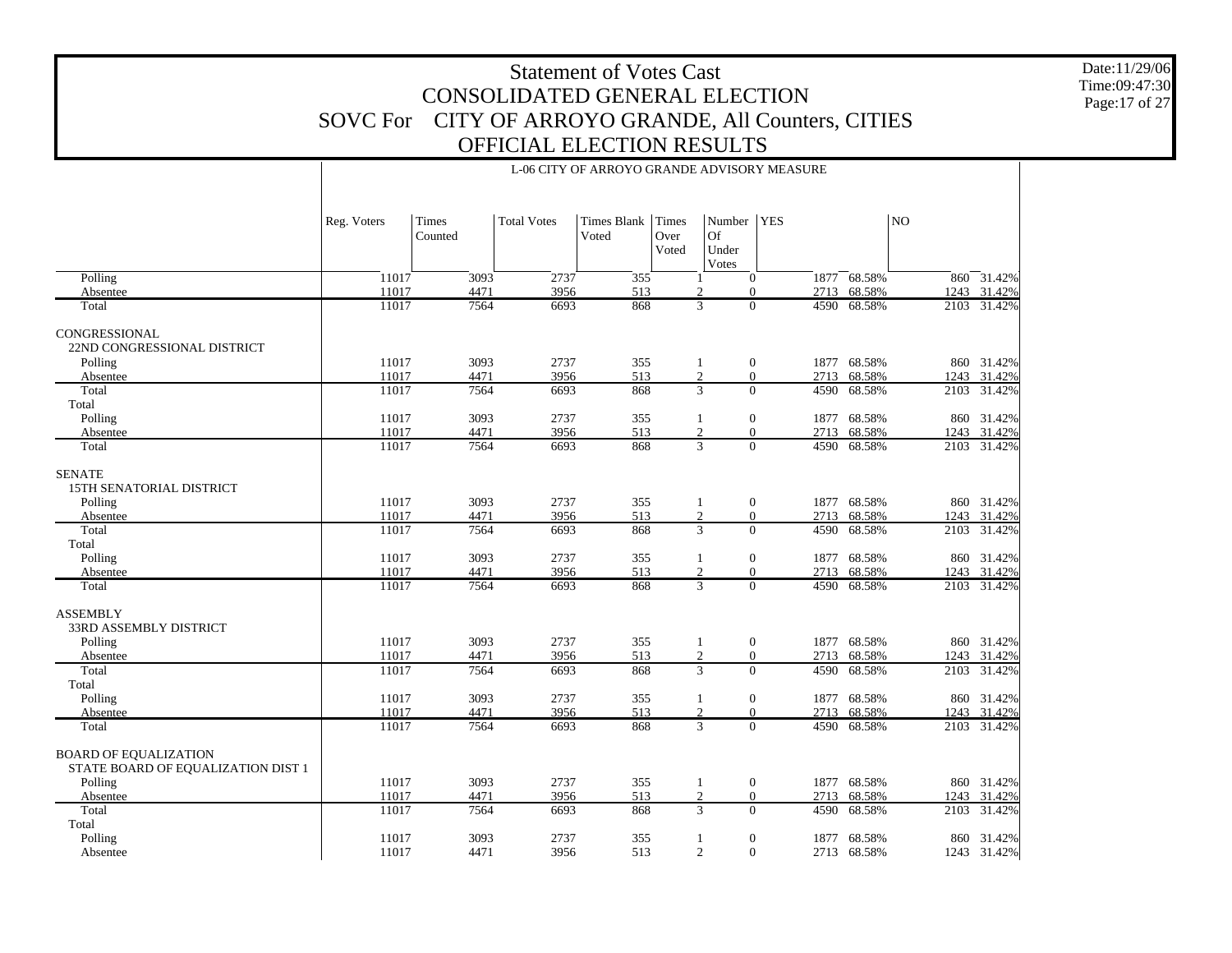Date:11/29/06 Time:09:47:30 Page:18 of 27

|                                                       |             | L-00 CH T OF ANNOTO UNAINDE AD VISON FINEASUNE |                    |                      |                        |                                         |                          |             |      |             |  |  |  |  |
|-------------------------------------------------------|-------------|------------------------------------------------|--------------------|----------------------|------------------------|-----------------------------------------|--------------------------|-------------|------|-------------|--|--|--|--|
|                                                       | Reg. Voters | Times<br>Counted                               | <b>Total Votes</b> | Times Blank<br>Voted | Times<br>Over<br>Voted | Number  <br><b>Of</b><br>Under<br>Votes | <b>YES</b>               |             | NO   |             |  |  |  |  |
| Total                                                 | 11017       | 7564                                           | 6693               | 868                  |                        | 3                                       | $\mathbf{0}$             | 4590 68.58% |      | 2103 31.42% |  |  |  |  |
| SUPERVISOR/COMMISSIONER<br>4TH SUPERVISORIAL DISTRICT |             |                                                |                    |                      |                        |                                         |                          |             |      |             |  |  |  |  |
| Polling                                               | 11017       | 3093                                           | 2737               | 355                  |                        |                                         | $\boldsymbol{0}$<br>1877 | 68.58%      | 860  | 31.42%      |  |  |  |  |
| Absentee                                              | 11017       | 4471                                           | 3956               | 513                  |                        | 2                                       | 2713<br>$\boldsymbol{0}$ | 68.58%      | 1243 | 31.42%      |  |  |  |  |
| Total                                                 | 11017       | 7564                                           | 6693               | 868                  |                        | 3                                       | $\Omega$                 | 4590 68.58% | 2103 | 31.42%      |  |  |  |  |
| Total                                                 |             |                                                |                    |                      |                        |                                         |                          |             |      |             |  |  |  |  |
| Polling                                               | 11017       | 3093                                           | 2737               | 355                  |                        |                                         | $\boldsymbol{0}$<br>1877 | 68.58%      | 860  | 31.42%      |  |  |  |  |
| Absentee                                              | 11017       | 4471                                           | 3956               | 513                  |                        | 2                                       | $\overline{0}$<br>2713   | 68.58%      | 1243 | 31.42%      |  |  |  |  |
| Total                                                 | 11017       | 7564                                           | 6693               | 868                  |                        | 3                                       | $\Omega$                 | 4590 68.58% |      | 2103 31.42% |  |  |  |  |
| <b>CITIES</b><br><b>CITY OF ARROYO GRANDE</b>         |             |                                                |                    |                      |                        |                                         |                          |             |      |             |  |  |  |  |
| Polling                                               | 11017       | 3093                                           | 2737               | 355                  |                        |                                         | $\mathbf{0}$<br>1877     | 68.58%      | 860  | 31.42%      |  |  |  |  |
| Absentee                                              | 11017       | 4471                                           | 3956               | 513                  |                        | $\overline{c}$                          | $\mathbf{0}$<br>2713     | 68.58%      | 1243 | 31.42%      |  |  |  |  |
| Total                                                 | 11017       | 7564                                           | 6693               | 868                  |                        | $\overline{3}$                          | $\Omega$<br>4590         | 68.58%      | 2103 | 31.42%      |  |  |  |  |
| Total                                                 |             |                                                |                    |                      |                        |                                         |                          |             |      |             |  |  |  |  |
| Polling                                               | 11017       | 3093                                           | 2737               | 355                  |                        |                                         | $\boldsymbol{0}$<br>1877 | 68.58%      | 860  | 31.42%      |  |  |  |  |
| Absentee                                              | 11017       | 4471                                           | 3956               | 513                  |                        | $\overline{2}$                          | $\mathbf{0}$<br>2713     | 68.58%      | 1243 | 31.42%      |  |  |  |  |
| Total                                                 | 11017       | 7564                                           | 6693               | 868                  |                        | 3                                       | $\Omega$                 | 4590 68.58% | 2103 | 31.42%      |  |  |  |  |

T

#### L-06 CITY OF ARROYO GRANDE ADVISORY MEASURE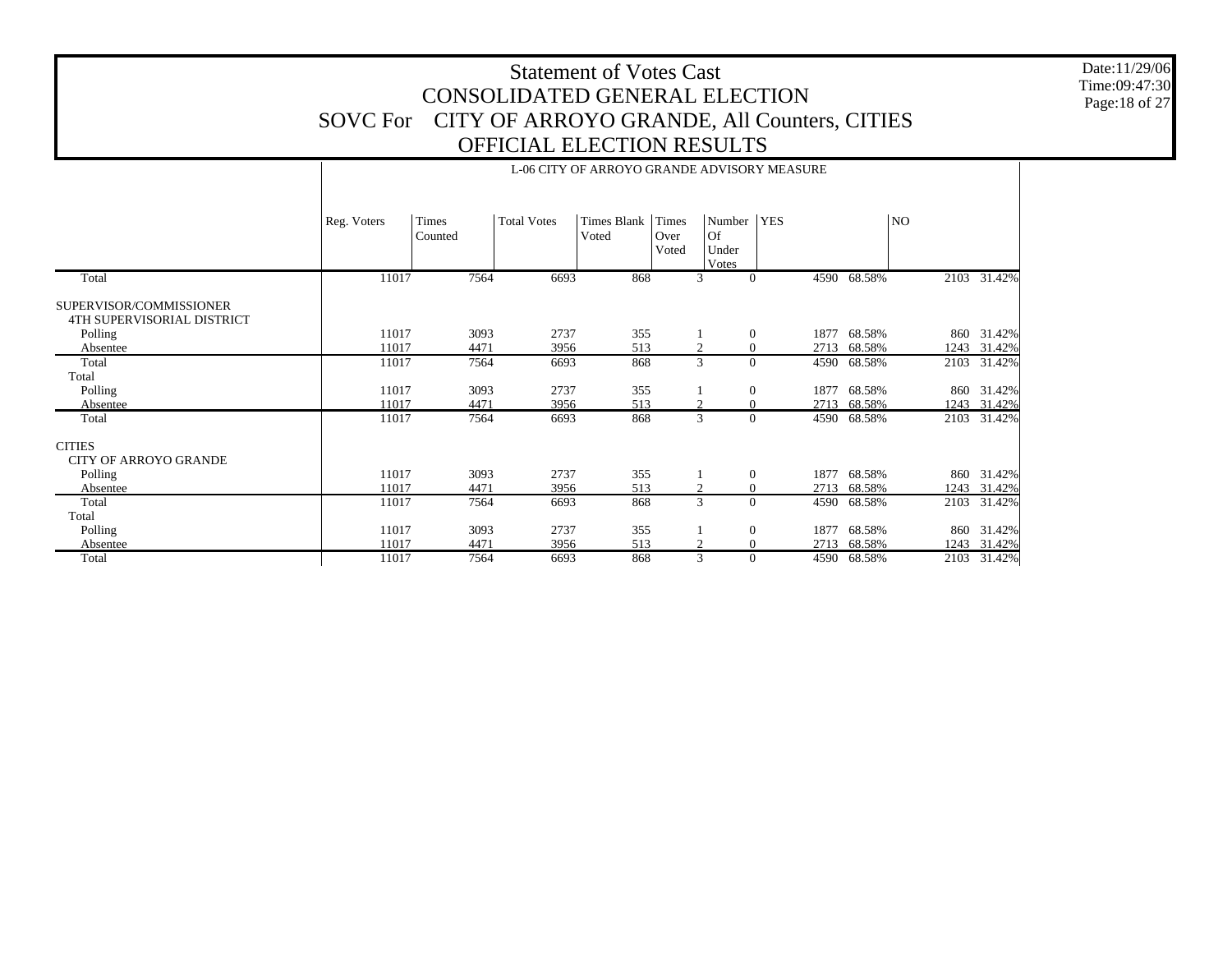Date:11/29/06 Time:09:47:30 Page:19 of 27

|                             | Reg. Voters  | Times<br>Counted | <b>Total Votes</b> | <b>Times Blank</b><br>Voted | Times<br>Over<br>Voted | Number   YES<br>Of<br>Under<br>Votes |                                                |                  | NO         |                  |
|-----------------------------|--------------|------------------|--------------------|-----------------------------|------------------------|--------------------------------------|------------------------------------------------|------------------|------------|------------------|
| Jurisdiction Wide<br>403-53 |              |                  |                    |                             |                        |                                      |                                                |                  |            |                  |
| Polling                     | 776          | 236              | 208                | 28                          |                        | $\mathbf{0}$                         | $\boldsymbol{0}$                               | 113 54.33%       |            | 95 45.67%        |
| Absentee                    | 776          | 344              | 293                | 51                          |                        | $\mathbf{0}$                         | $\overline{0}$<br>178                          | 60.75%           | 115        | 39.25%           |
| Total                       | 776          | 580              | 501                | 79                          |                        | $\mathbf{0}$                         | $\overline{0}$                                 | 291 58.08%       | 210        | 41.92%           |
| 404-53                      |              |                  |                    |                             |                        |                                      |                                                |                  |            |                  |
| Polling                     | 1072         | 328              | 297                | 31                          |                        | $\boldsymbol{0}$                     | $\boldsymbol{0}$                               | 177 59.60%       | 120        | 40.40%           |
| Absentee                    | 1072         | 515              | 476                | 39                          |                        | $\mathbf{0}$                         | $\mathbf{0}$                                   | 270 56.72%       | 206        | 43.28%           |
| Total                       | 1072         | 843              | 773                | $\overline{70}$             |                        | $\overline{0}$                       | $\Omega$                                       | 447 57.83%       | 326        | 42.17%           |
| 405-54                      |              |                  |                    |                             |                        |                                      |                                                |                  |            |                  |
| Polling                     | 1416         | 433              | 383                | 50                          |                        | $\mathbf{0}$                         | $\boldsymbol{0}$                               | 241 62.92%       |            | 142 37.08%       |
| Absentee                    | 1416         | 616              | 546                | 70                          |                        | $\boldsymbol{0}$                     | $\mathbf{0}$                                   | 307 56.23%       | 239        | 43.77%           |
| Total<br>406-55             | 1416         | 1049             | 929                | 120                         |                        | $\mathbf{0}$                         | $\overline{0}$<br>548                          | 58.99%           | 381        | 41.01%           |
| Polling                     | 1301         | 365              | 313                | 52                          |                        | $\boldsymbol{0}$                     | $\boldsymbol{0}$<br>174                        | 55.59%           | 139        | 44.41%           |
| Absentee                    | 1301         | 538              | 472                | 66                          |                        | $\mathbf{0}$                         | $\mathbf{0}$<br>287                            | 60.81%           | 185        | 39.19%           |
| Total                       | 1301         | 903              | 785                | 118                         |                        | $\mathbf{0}$                         | $\overline{0}$<br>461                          | 58.73%           | 324        | 41.27%           |
| 407-56                      |              |                  |                    |                             |                        |                                      |                                                |                  |            |                  |
| Polling                     | 1084         | 300              | 259                | 41                          |                        | $\mathbf{0}$                         | $\mathbf{0}$                                   | 145 55.98%       |            | 114 44.02%       |
| Absentee                    | 1084         | 518              | 433                | 85                          |                        | $\mathbf{0}$                         | $\mathbf{0}$<br>277                            | 63.97%           | 156        | 36.03%           |
| Total                       | 1084         | 818              | 692                | 126                         |                        | $\mathbf{0}$                         | $\overline{0}$<br>422                          | 60.98%           | 270        | 39.02%           |
| 408-57                      |              |                  |                    |                             |                        |                                      |                                                |                  |            |                  |
| Polling                     | 851          | 291              | 244                | 46                          |                        | -1                                   | $\boldsymbol{0}$                               | 142 58.20%       | 102        | 41.80%           |
| Absentee                    | 851          | 265              | 235                | $30\,$                      |                        | $\boldsymbol{0}$                     | $\boldsymbol{0}$                               | 130 55.32%       | 105        | 44.68%           |
| Total                       | 851          | 556              | 479                | $\overline{76}$             |                        | $\mathbf{1}$                         | $\Omega$                                       | 272 56.78%       | 207        | 43.22%           |
| 409-54                      |              |                  |                    |                             |                        |                                      |                                                |                  |            |                  |
| Polling                     | 1274         | 304              | 252<br>446         | 51                          |                        | -1                                   | $\mathbf{0}$<br>164                            | 65.08%           | 88         | 34.92%           |
| Absentee<br>Total           | 1274<br>1274 | 497<br>801       | 698                | 51<br>102                   |                        | $\mathbf{0}$<br>$\mathbf{1}$         | $\overline{0}$<br>262<br>$\overline{0}$<br>426 | 58.74%<br>61.03% | 184<br>272 | 41.26%<br>38.97% |
| 410-54                      |              |                  |                    |                             |                        |                                      |                                                |                  |            |                  |
| Polling                     | 1100         | 278              | 246                | 32                          |                        | $\mathbf{0}$                         | $\mathbf{0}$                                   | 155 63.01%       | 91         | 36.99%           |
| Absentee                    | 1100         | 445              | 400                | 45                          |                        | $\mathbf{0}$                         | $\mathbf{0}$<br>260                            | 65.00%           | 140        | 35.00%           |
| Total                       | 1100         | 723              | 646                | 77                          |                        | $\mathbf{0}$                         | $\Omega$<br>415                                | 64.24%           | 231        | 35.76%           |
| 411-57                      |              |                  |                    |                             |                        |                                      |                                                |                  |            |                  |
| Polling                     | 1188         | 296              | 263                | 32                          |                        | -1                                   | $\boldsymbol{0}$<br>159                        | 60.46%           | 104        | 39.54%           |
| Absentee                    | 1188         | 391              | 351                | 40                          |                        | $\mathbf{0}$                         | $\mathbf{0}$<br>222                            | 63.25%           | 129        | 36.75%           |
| Total                       | 1188         | 687              | 614                | $\overline{72}$             |                        | $\mathbf{1}$                         | $\overline{0}$<br>381                          | 62.05%           | 233        | 37.95%           |
| 412-54                      |              |                  |                    |                             |                        |                                      |                                                |                  |            |                  |
| Polling                     | 955          | 262              | 236                | 26                          |                        | $\mathbf{0}$                         | $\boldsymbol{0}$<br>143                        | 60.59%           | 93         | 39.41%           |
| Absentee                    | 955          | 342              | 298                | 44                          |                        | $\overline{0}$                       | $\mathbf{0}$<br>177                            | 59.40%           | 121        | 40.60%           |
| Total                       | 955          | 604              | 534                | 70                          |                        | $\overline{0}$                       | $\overline{0}$                                 | 320 59.93%       |            | 214 40.07%       |

Total

M-06 CITY OF ARROYO GRANDE ADVISORY MEASURE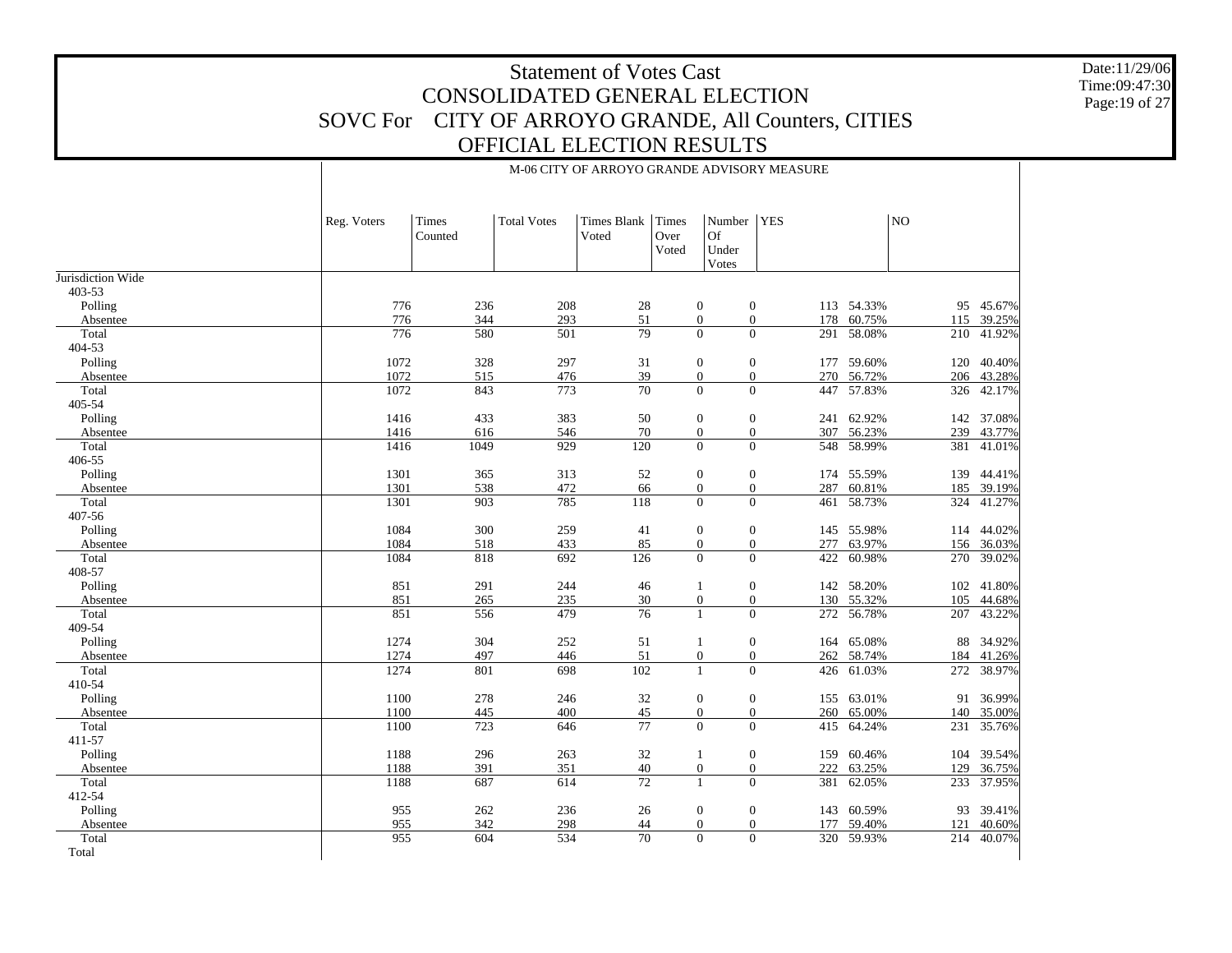M-06 CITY OF ARROYO GRANDE ADVISORY MEASURE

Date:11/29/06 Time:09:47:30 Page:20 of 27

|                                                                               | Reg. Voters    | Times<br>Counted | <b>Total Votes</b> | <b>Times Blank</b><br>Voted | Times<br>Over<br>Voted | Number<br>Of<br>Under<br>Votes                        | <b>YES</b>   |                            | NO           |                       |
|-------------------------------------------------------------------------------|----------------|------------------|--------------------|-----------------------------|------------------------|-------------------------------------------------------|--------------|----------------------------|--------------|-----------------------|
| Polling                                                                       | 11017          | 3093             | 2701               | 389                         |                        | 3<br>$\mathbf{0}$                                     |              | 1613 59.72%                | 1088         | 40.28%                |
| Absentee                                                                      | 11017          | 4471             | 3950               | 521                         |                        | $\Omega$<br>$\Omega$                                  | 2370         | 60.00%                     | 1580         | 40.00%                |
| Total                                                                         | 11017          | 7564             | 6651               | 910                         |                        | 3<br>$\mathbf{0}$                                     |              | 3983 59.89%                | 2668         | 40.11%                |
| CONGRESSIONAL<br>22ND CONGRESSIONAL DISTRICT                                  |                |                  |                    |                             |                        |                                                       |              |                            |              |                       |
| Polling                                                                       | 11017<br>11017 | 3093<br>4471     | 2701<br>3950       | 389<br>521                  |                        | 3<br>$\mathbf{0}$<br>$\overline{0}$<br>$\overline{0}$ | 2370         | 1613 59.72%<br>60.00%      | 1088         | 40.28%<br>40.00%      |
| Absentee<br>Total                                                             | 11017          | 7564             | 6651               | 910                         |                        | $\overline{3}$<br>$\overline{0}$                      | 3983         | 59.89%                     | 1580<br>2668 | 40.11%                |
| Total                                                                         |                |                  |                    |                             |                        |                                                       |              |                            |              |                       |
| Polling                                                                       | 11017          | 3093             | 2701               | 389                         |                        | $\mathbf{0}$<br>3                                     |              | 1613 59.72%                | 1088         | 40.28%                |
| Absentee                                                                      | 11017          | 4471             | 3950               | 521                         |                        | $\overline{0}$<br>$\overline{0}$                      | 2370         | 60.00%                     | 1580         | 40.00%                |
| Total                                                                         | 11017          | 7564             | 6651               | 910                         |                        | 3<br>$\overline{0}$                                   |              | 3983 59.89%                | 2668         | 40.11%                |
| <b>SENATE</b><br>15TH SENATORIAL DISTRICT<br>Polling<br>Absentee              | 11017<br>11017 | 3093<br>4471     | 2701<br>3950       | 389<br>521                  |                        | 3<br>$\mathbf{0}$<br>$\mathbf{0}$<br>$\overline{0}$   | 2370         | 1613 59.72%<br>60.00%      | 1088<br>1580 | 40.28%<br>40.00%      |
| Total                                                                         | 11017          | 7564             | 6651               | 910                         |                        | $\overline{3}$<br>$\overline{0}$                      | 3983         | 59.89%                     | 2668         | 40.11%                |
| Total<br>Polling<br>Absentee                                                  | 11017<br>11017 | 3093<br>4471     | 2701<br>3950       | 389<br>521                  |                        | 3<br>$\mathbf{0}$<br>$\Omega$<br>$\Omega$             |              | 1613 59.72%<br>2370 60.00% | 1088<br>1580 | 40.28%<br>40.00%      |
| Total                                                                         | 11017          | 7564             | 6651               | 910                         |                        | $\overline{3}$<br>$\Omega$                            |              | 3983 59.89%                | 2668         | 40.11%                |
| <b>ASSEMBLY</b><br><b>33RD ASSEMBLY DISTRICT</b>                              |                |                  |                    |                             |                        |                                                       |              |                            |              |                       |
| Polling<br>Absentee                                                           | 11017<br>11017 | 3093<br>4471     | 2701<br>3950       | 389<br>521                  |                        | 3<br>$\mathbf{0}$<br>$\overline{0}$<br>$\overline{0}$ | 2370         | 1613 59.72%<br>60.00%      | 1580         | 1088 40.28%<br>40.00% |
| Total                                                                         | 11017          | 7564             | 6651               | 910                         |                        | $\overline{3}$<br>$\overline{0}$                      |              | 3983 59.89%                | 2668         | 40.11%                |
| Total                                                                         |                |                  |                    |                             |                        |                                                       |              |                            |              |                       |
| Polling                                                                       | 11017          | 3093             | 2701               | 389                         |                        | 3<br>$\mathbf{0}$                                     |              | 1613 59.72%                | 1088         | 40.28%                |
| Absentee                                                                      | 11017          | 4471             | 3950               | 521                         |                        | $\overline{0}$<br>$\overline{0}$                      | 2370         | 60.00%                     | 1580         | 40.00%                |
| Total                                                                         | 11017          | 7564             | 6651               | 910                         |                        | $\overline{3}$<br>$\Omega$                            |              | 3983 59.89%                | 2668         | 40.11%                |
| <b>BOARD OF EQUALIZATION</b><br>STATE BOARD OF EQUALIZATION DIST 1<br>Polling | 11017          | 3093             | 2701               | 389                         |                        | 3<br>$\mathbf{0}$                                     |              | 1613 59.72%                | 1088         | 40.28%                |
| Absentee                                                                      | 11017          | 4471             | 3950               | 521                         |                        | $\overline{0}$<br>$\overline{0}$                      |              | 2370 60.00%                | 1580         | 40.00%                |
| Total<br>Total<br>Polling                                                     | 11017<br>11017 | 7564<br>3093     | 6651<br>2701       | 910<br>389                  |                        | 3<br>$\Omega$<br>3<br>$\mathbf{0}$                    | 3983<br>1613 | 59.89%<br>59.72%           | 2668<br>1088 | 40.11%<br>40.28%      |
| Absentee                                                                      | 11017          | 4471             | 3950               | 521                         |                        | $\Omega$<br>$\overline{0}$                            |              | 2370 60.00%                |              | 1580 40.00%           |

 $\mathbf{I}$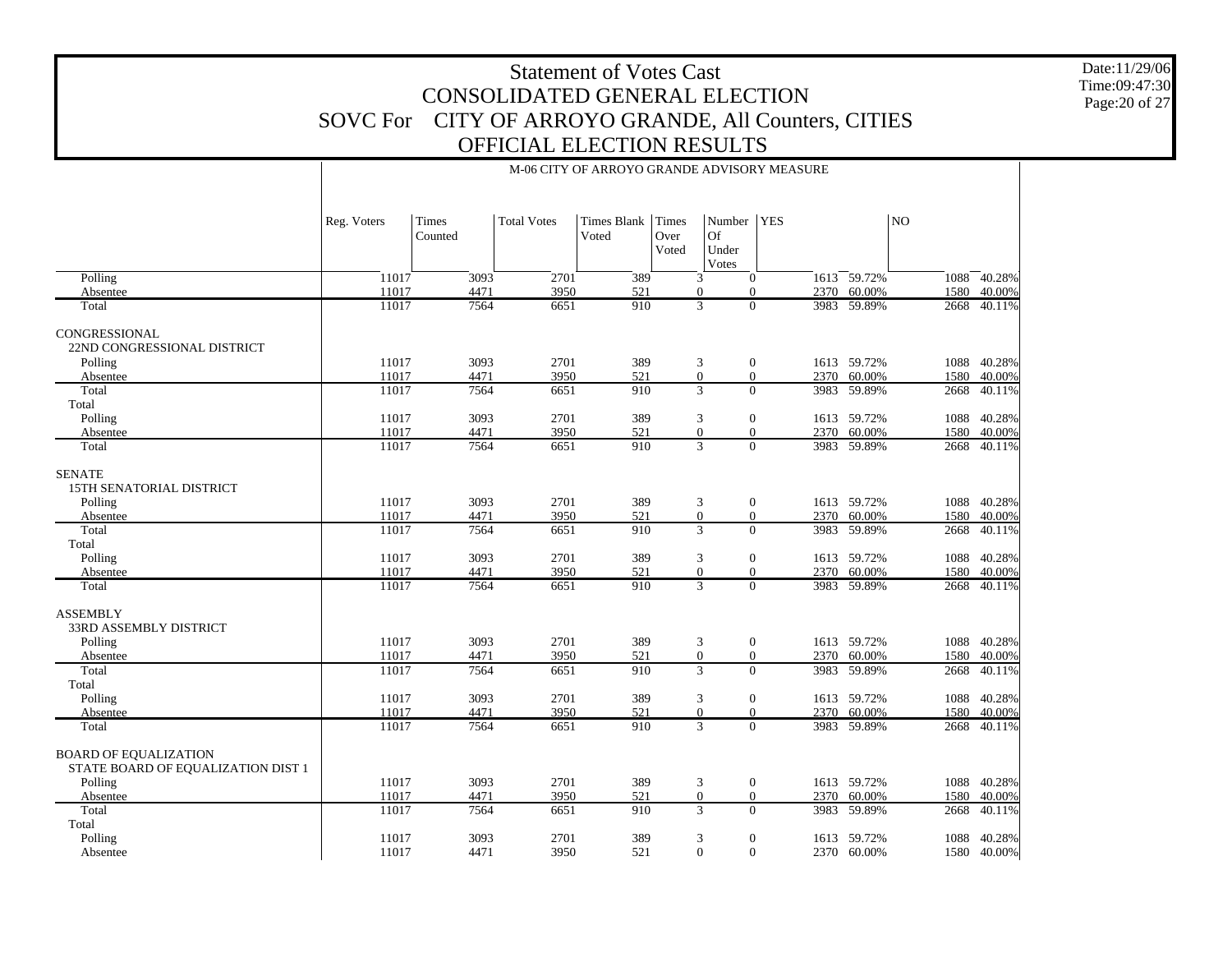Date:11/29/06 Time:09:47:30 Page:21 of 27

|                                                       |             |                  |                    |                             |                        |                                       | M-06 CITY OF ARROYO GRANDE ADVISORY MEASURE |             |      |        |
|-------------------------------------------------------|-------------|------------------|--------------------|-----------------------------|------------------------|---------------------------------------|---------------------------------------------|-------------|------|--------|
|                                                       | Reg. Voters | Times<br>Counted | <b>Total Votes</b> | <b>Times Blank</b><br>Voted | Times<br>Over<br>Voted | Number<br><b>Of</b><br>Under<br>Votes | <b>YES</b>                                  |             | NO   |        |
| Total                                                 | 11017       | 7564             | 6651               | 910                         |                        | 3                                     | 3983<br>$\overline{0}$                      | 59.89%      | 2668 | 40.11% |
| SUPERVISOR/COMMISSIONER<br>4TH SUPERVISORIAL DISTRICT |             |                  |                    |                             |                        |                                       |                                             |             |      |        |
| Polling                                               | 11017       | 3093             | 2701               | 389                         |                        | 3                                     | $\overline{0}$<br>1613                      | 59.72%      | 1088 | 40.28% |
| Absentee                                              | 11017       | 4471             | 3950               | 521                         |                        | $\mathbf{0}$                          | 2370<br>$\overline{0}$                      | 60.00%      | 1580 | 40.00% |
| Total                                                 | 11017       | 7564             | 6651               | 910                         |                        | 3                                     | $\theta$<br>3983                            | 59.89%      | 2668 | 40.11% |
| Total                                                 |             |                  |                    |                             |                        |                                       |                                             |             |      |        |
| Polling                                               | 11017       | 3093             | 2701               | 389                         |                        | 3                                     | $\boldsymbol{0}$<br>1613                    | 59.72%      | 1088 | 40.28% |
| Absentee                                              | 11017       | 4471             | 3950               | 521                         |                        | $\mathbf{0}$                          | $\mathbf{0}$<br>2370                        | 60.00%      | 1580 | 40.00% |
| Total                                                 | 11017       | 7564             | 6651               | 910                         |                        | 3                                     | $\overline{0}$<br>3983                      | 59.89%      | 2668 | 40.11% |
| <b>CITIES</b>                                         |             |                  |                    |                             |                        |                                       |                                             |             |      |        |
| <b>CITY OF ARROYO GRANDE</b>                          |             |                  |                    |                             |                        |                                       |                                             |             |      |        |
| Polling                                               | 11017       | 3093             | 2701               | 389                         |                        | 3                                     | $\boldsymbol{0}$<br>1613                    | 59.72%      | 1088 | 40.28% |
| Absentee                                              | 11017       | 4471             | 3950               | 521                         |                        | $\boldsymbol{0}$                      | $\overline{0}$<br>2370                      | 60.00%      | 1580 | 40.00% |
| Total                                                 | 11017       | 7564             | 6651               | 910                         |                        | $\overline{3}$                        | $\Omega$<br>3983                            | 59.89%      | 2668 | 40.11% |
| Total                                                 |             |                  |                    |                             |                        |                                       |                                             |             |      |        |
| Polling                                               | 11017       | 3093             | 2701               | 389                         |                        | 3                                     | $\overline{0}$<br>1613                      | 59.72%      | 1088 | 40.28% |
| Absentee                                              | 11017       | 4471             | 3950               | 521                         |                        | $\mathbf{0}$                          | 2370<br>$\overline{0}$                      | 60.00%      | 1580 | 40.00% |
| Total                                                 | 11017       | 7564             | 6651               | 910                         |                        | 3                                     | $\overline{0}$                              | 3983 59.89% | 2668 | 40.11% |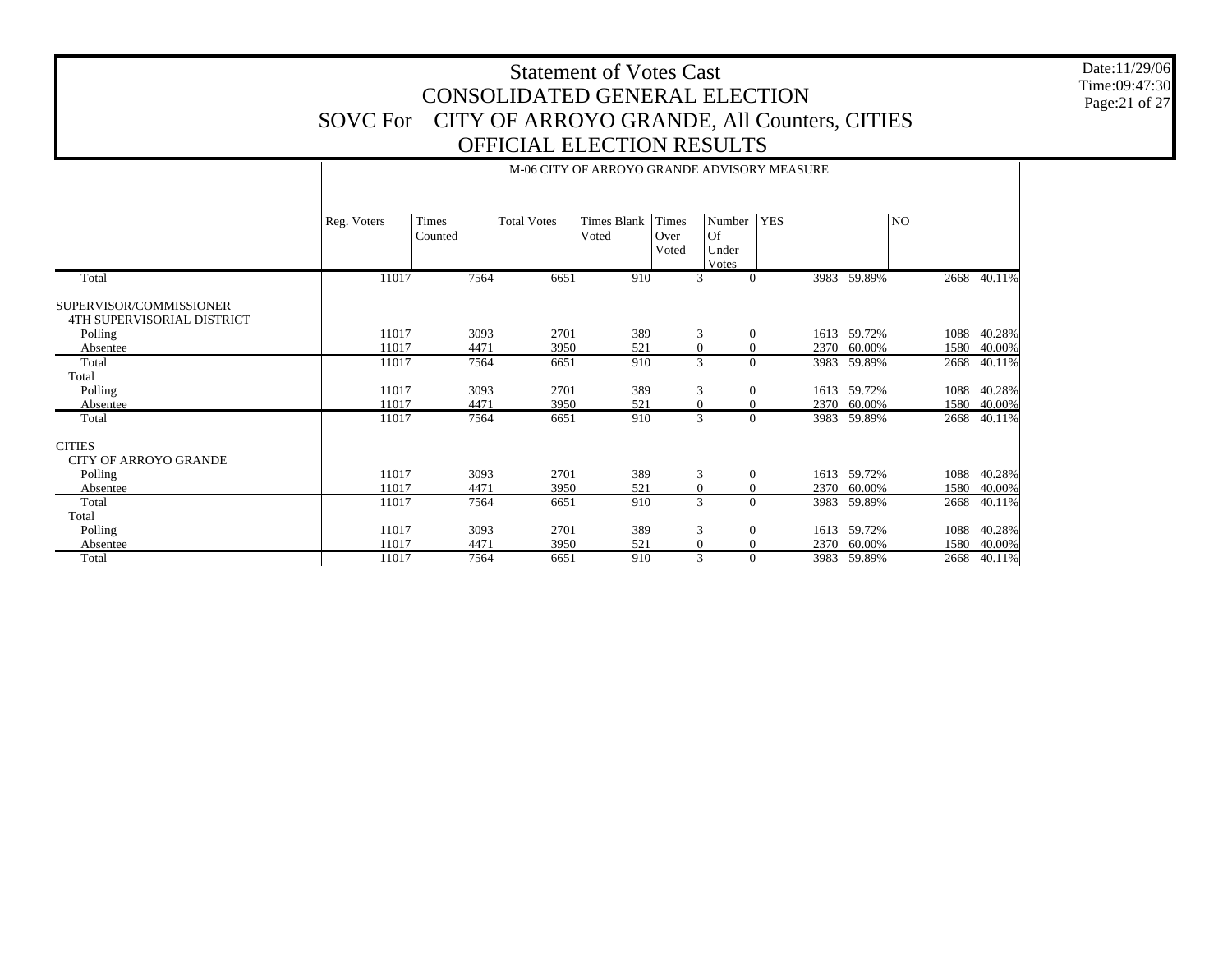N-06 CITY OF ARROYO GRANDE ADVISORY MEASURE

Date:11/29/06 Time:09:47:30 Page:22 of 27

| <b>YES</b><br><b>Total Votes</b><br><b>Times Blank</b><br>Times<br>Number<br>NO<br>Times<br>Reg. Voters<br>Of<br>Voted<br>Over<br>Counted<br>Under<br>Voted<br>Votes<br>Jurisdiction Wide<br>403-53<br>776<br>236<br>77 37.56%<br>128 62.44%<br>Polling<br>205<br>31<br>$\boldsymbol{0}$<br>$\mathbf{0}$<br>51<br>38.57%<br>776<br>344<br>293<br>$\boldsymbol{0}$<br>$\boldsymbol{0}$<br>61.43%<br>113<br>180<br>Absentee<br>$\overline{0}$<br>776<br>82<br>$\Omega$<br>61.85%<br>498<br>38.15%<br>Total<br>580<br>190<br>308<br>404-53<br>1072<br>63.00%<br>Polling<br>328<br>300<br>28<br>$\boldsymbol{0}$<br>$\boldsymbol{0}$<br>111 37.00%<br>189<br>1072<br>$44\,$<br>515<br>471<br>$\boldsymbol{0}$<br>$\boldsymbol{0}$<br>166 35.24%<br>305<br>64.76%<br>Absentee<br>$\overline{72}$<br>$\Omega$<br>1072<br>843<br>771<br>$\Omega$<br>35.93%<br>494<br>Total<br>277<br>405-54<br>1416<br>433<br>379<br>54<br>$\boldsymbol{0}$<br>$\boldsymbol{0}$<br>154 40.63%<br>Polling<br>225<br>68<br>$\boldsymbol{0}$<br>$\boldsymbol{0}$<br>1416<br>616<br>548<br>207 37.77%<br>341<br>62.23%<br>Absentee<br>927<br>122<br>$\boldsymbol{0}$<br>$\overline{0}$<br>38.94%<br>Total<br>1416<br>1049<br>361<br>566<br>61.06%<br>406-55<br>1301<br>365<br>315<br>118 37.46%<br>62.54%<br>Polling<br>50<br>$\boldsymbol{0}$<br>$\mathbf{0}$<br>197<br>1301<br>538<br>72<br>$\boldsymbol{0}$<br>$\boldsymbol{0}$<br>44.21%<br>Absentee<br>466<br>206<br>260<br>55.79%<br>$\boldsymbol{0}$<br>$\mathbf{0}$<br>1301<br>781<br>122<br>41.49%<br>58.51%<br>Total<br>903<br>324<br>457<br>407-56<br>1084<br>300<br>264<br>$\boldsymbol{0}$<br>104 39.39%<br>160 60.61%<br>Polling<br>36<br>$\boldsymbol{0}$<br>1084<br>99<br>518<br>419<br>$\overline{0}$<br>$\overline{0}$<br>204<br>48.69%<br>215 51.31%<br>Absentee<br>135<br>$\overline{0}$<br>$\overline{0}$<br>1084<br>818<br>683<br>45.10%<br>375 54.90%<br>Total<br>308<br>408-57<br>Polling<br>291<br>248<br>94 37.90%<br>62.10%<br>851<br>43<br>$\boldsymbol{0}$<br>$\mathbf{0}$<br>154<br>851<br>265<br>235<br>30<br>$\boldsymbol{0}$<br>$\boldsymbol{0}$<br>85<br>36.17%<br>63.83%<br>Absentee<br>150<br>851<br>73<br>$\overline{0}$<br>$\overline{0}$<br>37.06%<br>556<br>483<br>179<br>Total<br>304<br>409-54<br>1274<br>304<br>250<br>54<br>$\boldsymbol{0}$<br>$\boldsymbol{0}$<br>44.40%<br>55.60%<br>Polling<br>139<br>111<br>1274<br>444<br>$\boldsymbol{0}$<br>43.02%<br>497<br>53<br>$\boldsymbol{0}$<br>191<br>253<br>Absentee<br>$\overline{0}$<br>694<br>107<br>$\overline{0}$<br>56.48%<br>Total<br>1274<br>801<br>302<br>43.52%<br>392<br>410-54<br>1100<br>278<br>250<br>$\boldsymbol{0}$<br>$\boldsymbol{0}$<br>109 43.60%<br>141 56.40%<br>Polling<br>28<br>$\overline{0}$<br>396<br>49<br>$\mathbf{0}$<br>44.70%<br>219 55.30%<br>1100<br>445<br>177<br>Absentee<br>1100<br>723<br>77<br>$\Omega$<br>$\Omega$<br>286<br>44.27%<br>360 55.73%<br>Total<br>646<br>411-57<br>1188<br>$\boldsymbol{0}$<br>Polling<br>296<br>270<br>26<br>$\boldsymbol{0}$<br>119 44.07%<br>151 55.93%<br>1188<br>391<br>344<br>$\boldsymbol{0}$<br>47<br>$\boldsymbol{0}$<br>43.90%<br>193<br>56.10%<br>Absentee<br>151<br>614<br>$\overline{73}$<br>$\overline{0}$<br>$\overline{0}$<br>56.03%<br>1188<br>687<br>270<br>43.97%<br>344<br>Total<br>412-54<br>51.49%<br>Polling<br>955<br>262<br>235<br>27<br>$\boldsymbol{0}$<br>$\mathbf{0}$<br>48.51%<br>114<br>121<br>955<br>342<br>295<br>47<br>$\mathbf{0}$<br>$\mathbf{0}$<br>39.32%<br>179<br>60.68%<br>Absentee<br>116<br>$\overline{74}$<br>955<br>604<br>530<br>$\overline{0}$<br>$\mathbf{0}$<br>230 43.40%<br>300 56.60%<br>Total |  |  |  |  |  |        |
|-------------------------------------------------------------------------------------------------------------------------------------------------------------------------------------------------------------------------------------------------------------------------------------------------------------------------------------------------------------------------------------------------------------------------------------------------------------------------------------------------------------------------------------------------------------------------------------------------------------------------------------------------------------------------------------------------------------------------------------------------------------------------------------------------------------------------------------------------------------------------------------------------------------------------------------------------------------------------------------------------------------------------------------------------------------------------------------------------------------------------------------------------------------------------------------------------------------------------------------------------------------------------------------------------------------------------------------------------------------------------------------------------------------------------------------------------------------------------------------------------------------------------------------------------------------------------------------------------------------------------------------------------------------------------------------------------------------------------------------------------------------------------------------------------------------------------------------------------------------------------------------------------------------------------------------------------------------------------------------------------------------------------------------------------------------------------------------------------------------------------------------------------------------------------------------------------------------------------------------------------------------------------------------------------------------------------------------------------------------------------------------------------------------------------------------------------------------------------------------------------------------------------------------------------------------------------------------------------------------------------------------------------------------------------------------------------------------------------------------------------------------------------------------------------------------------------------------------------------------------------------------------------------------------------------------------------------------------------------------------------------------------------------------------------------------------------------------------------------------------------------------------------------------------------------------------------------------------------------------------------------------------------------------------------------------------------------------------------------------------------------------------------------------------------------------------------------------------------------------------------------------------------------------------------------------------------------------------------------------------------------------------|--|--|--|--|--|--------|
|                                                                                                                                                                                                                                                                                                                                                                                                                                                                                                                                                                                                                                                                                                                                                                                                                                                                                                                                                                                                                                                                                                                                                                                                                                                                                                                                                                                                                                                                                                                                                                                                                                                                                                                                                                                                                                                                                                                                                                                                                                                                                                                                                                                                                                                                                                                                                                                                                                                                                                                                                                                                                                                                                                                                                                                                                                                                                                                                                                                                                                                                                                                                                                                                                                                                                                                                                                                                                                                                                                                                                                                                                                           |  |  |  |  |  |        |
|                                                                                                                                                                                                                                                                                                                                                                                                                                                                                                                                                                                                                                                                                                                                                                                                                                                                                                                                                                                                                                                                                                                                                                                                                                                                                                                                                                                                                                                                                                                                                                                                                                                                                                                                                                                                                                                                                                                                                                                                                                                                                                                                                                                                                                                                                                                                                                                                                                                                                                                                                                                                                                                                                                                                                                                                                                                                                                                                                                                                                                                                                                                                                                                                                                                                                                                                                                                                                                                                                                                                                                                                                                           |  |  |  |  |  |        |
|                                                                                                                                                                                                                                                                                                                                                                                                                                                                                                                                                                                                                                                                                                                                                                                                                                                                                                                                                                                                                                                                                                                                                                                                                                                                                                                                                                                                                                                                                                                                                                                                                                                                                                                                                                                                                                                                                                                                                                                                                                                                                                                                                                                                                                                                                                                                                                                                                                                                                                                                                                                                                                                                                                                                                                                                                                                                                                                                                                                                                                                                                                                                                                                                                                                                                                                                                                                                                                                                                                                                                                                                                                           |  |  |  |  |  |        |
|                                                                                                                                                                                                                                                                                                                                                                                                                                                                                                                                                                                                                                                                                                                                                                                                                                                                                                                                                                                                                                                                                                                                                                                                                                                                                                                                                                                                                                                                                                                                                                                                                                                                                                                                                                                                                                                                                                                                                                                                                                                                                                                                                                                                                                                                                                                                                                                                                                                                                                                                                                                                                                                                                                                                                                                                                                                                                                                                                                                                                                                                                                                                                                                                                                                                                                                                                                                                                                                                                                                                                                                                                                           |  |  |  |  |  |        |
|                                                                                                                                                                                                                                                                                                                                                                                                                                                                                                                                                                                                                                                                                                                                                                                                                                                                                                                                                                                                                                                                                                                                                                                                                                                                                                                                                                                                                                                                                                                                                                                                                                                                                                                                                                                                                                                                                                                                                                                                                                                                                                                                                                                                                                                                                                                                                                                                                                                                                                                                                                                                                                                                                                                                                                                                                                                                                                                                                                                                                                                                                                                                                                                                                                                                                                                                                                                                                                                                                                                                                                                                                                           |  |  |  |  |  |        |
|                                                                                                                                                                                                                                                                                                                                                                                                                                                                                                                                                                                                                                                                                                                                                                                                                                                                                                                                                                                                                                                                                                                                                                                                                                                                                                                                                                                                                                                                                                                                                                                                                                                                                                                                                                                                                                                                                                                                                                                                                                                                                                                                                                                                                                                                                                                                                                                                                                                                                                                                                                                                                                                                                                                                                                                                                                                                                                                                                                                                                                                                                                                                                                                                                                                                                                                                                                                                                                                                                                                                                                                                                                           |  |  |  |  |  |        |
|                                                                                                                                                                                                                                                                                                                                                                                                                                                                                                                                                                                                                                                                                                                                                                                                                                                                                                                                                                                                                                                                                                                                                                                                                                                                                                                                                                                                                                                                                                                                                                                                                                                                                                                                                                                                                                                                                                                                                                                                                                                                                                                                                                                                                                                                                                                                                                                                                                                                                                                                                                                                                                                                                                                                                                                                                                                                                                                                                                                                                                                                                                                                                                                                                                                                                                                                                                                                                                                                                                                                                                                                                                           |  |  |  |  |  |        |
|                                                                                                                                                                                                                                                                                                                                                                                                                                                                                                                                                                                                                                                                                                                                                                                                                                                                                                                                                                                                                                                                                                                                                                                                                                                                                                                                                                                                                                                                                                                                                                                                                                                                                                                                                                                                                                                                                                                                                                                                                                                                                                                                                                                                                                                                                                                                                                                                                                                                                                                                                                                                                                                                                                                                                                                                                                                                                                                                                                                                                                                                                                                                                                                                                                                                                                                                                                                                                                                                                                                                                                                                                                           |  |  |  |  |  |        |
|                                                                                                                                                                                                                                                                                                                                                                                                                                                                                                                                                                                                                                                                                                                                                                                                                                                                                                                                                                                                                                                                                                                                                                                                                                                                                                                                                                                                                                                                                                                                                                                                                                                                                                                                                                                                                                                                                                                                                                                                                                                                                                                                                                                                                                                                                                                                                                                                                                                                                                                                                                                                                                                                                                                                                                                                                                                                                                                                                                                                                                                                                                                                                                                                                                                                                                                                                                                                                                                                                                                                                                                                                                           |  |  |  |  |  | 64.07% |
|                                                                                                                                                                                                                                                                                                                                                                                                                                                                                                                                                                                                                                                                                                                                                                                                                                                                                                                                                                                                                                                                                                                                                                                                                                                                                                                                                                                                                                                                                                                                                                                                                                                                                                                                                                                                                                                                                                                                                                                                                                                                                                                                                                                                                                                                                                                                                                                                                                                                                                                                                                                                                                                                                                                                                                                                                                                                                                                                                                                                                                                                                                                                                                                                                                                                                                                                                                                                                                                                                                                                                                                                                                           |  |  |  |  |  |        |
|                                                                                                                                                                                                                                                                                                                                                                                                                                                                                                                                                                                                                                                                                                                                                                                                                                                                                                                                                                                                                                                                                                                                                                                                                                                                                                                                                                                                                                                                                                                                                                                                                                                                                                                                                                                                                                                                                                                                                                                                                                                                                                                                                                                                                                                                                                                                                                                                                                                                                                                                                                                                                                                                                                                                                                                                                                                                                                                                                                                                                                                                                                                                                                                                                                                                                                                                                                                                                                                                                                                                                                                                                                           |  |  |  |  |  | 59.37% |
|                                                                                                                                                                                                                                                                                                                                                                                                                                                                                                                                                                                                                                                                                                                                                                                                                                                                                                                                                                                                                                                                                                                                                                                                                                                                                                                                                                                                                                                                                                                                                                                                                                                                                                                                                                                                                                                                                                                                                                                                                                                                                                                                                                                                                                                                                                                                                                                                                                                                                                                                                                                                                                                                                                                                                                                                                                                                                                                                                                                                                                                                                                                                                                                                                                                                                                                                                                                                                                                                                                                                                                                                                                           |  |  |  |  |  |        |
|                                                                                                                                                                                                                                                                                                                                                                                                                                                                                                                                                                                                                                                                                                                                                                                                                                                                                                                                                                                                                                                                                                                                                                                                                                                                                                                                                                                                                                                                                                                                                                                                                                                                                                                                                                                                                                                                                                                                                                                                                                                                                                                                                                                                                                                                                                                                                                                                                                                                                                                                                                                                                                                                                                                                                                                                                                                                                                                                                                                                                                                                                                                                                                                                                                                                                                                                                                                                                                                                                                                                                                                                                                           |  |  |  |  |  |        |
|                                                                                                                                                                                                                                                                                                                                                                                                                                                                                                                                                                                                                                                                                                                                                                                                                                                                                                                                                                                                                                                                                                                                                                                                                                                                                                                                                                                                                                                                                                                                                                                                                                                                                                                                                                                                                                                                                                                                                                                                                                                                                                                                                                                                                                                                                                                                                                                                                                                                                                                                                                                                                                                                                                                                                                                                                                                                                                                                                                                                                                                                                                                                                                                                                                                                                                                                                                                                                                                                                                                                                                                                                                           |  |  |  |  |  |        |
|                                                                                                                                                                                                                                                                                                                                                                                                                                                                                                                                                                                                                                                                                                                                                                                                                                                                                                                                                                                                                                                                                                                                                                                                                                                                                                                                                                                                                                                                                                                                                                                                                                                                                                                                                                                                                                                                                                                                                                                                                                                                                                                                                                                                                                                                                                                                                                                                                                                                                                                                                                                                                                                                                                                                                                                                                                                                                                                                                                                                                                                                                                                                                                                                                                                                                                                                                                                                                                                                                                                                                                                                                                           |  |  |  |  |  |        |
|                                                                                                                                                                                                                                                                                                                                                                                                                                                                                                                                                                                                                                                                                                                                                                                                                                                                                                                                                                                                                                                                                                                                                                                                                                                                                                                                                                                                                                                                                                                                                                                                                                                                                                                                                                                                                                                                                                                                                                                                                                                                                                                                                                                                                                                                                                                                                                                                                                                                                                                                                                                                                                                                                                                                                                                                                                                                                                                                                                                                                                                                                                                                                                                                                                                                                                                                                                                                                                                                                                                                                                                                                                           |  |  |  |  |  |        |
|                                                                                                                                                                                                                                                                                                                                                                                                                                                                                                                                                                                                                                                                                                                                                                                                                                                                                                                                                                                                                                                                                                                                                                                                                                                                                                                                                                                                                                                                                                                                                                                                                                                                                                                                                                                                                                                                                                                                                                                                                                                                                                                                                                                                                                                                                                                                                                                                                                                                                                                                                                                                                                                                                                                                                                                                                                                                                                                                                                                                                                                                                                                                                                                                                                                                                                                                                                                                                                                                                                                                                                                                                                           |  |  |  |  |  |        |
|                                                                                                                                                                                                                                                                                                                                                                                                                                                                                                                                                                                                                                                                                                                                                                                                                                                                                                                                                                                                                                                                                                                                                                                                                                                                                                                                                                                                                                                                                                                                                                                                                                                                                                                                                                                                                                                                                                                                                                                                                                                                                                                                                                                                                                                                                                                                                                                                                                                                                                                                                                                                                                                                                                                                                                                                                                                                                                                                                                                                                                                                                                                                                                                                                                                                                                                                                                                                                                                                                                                                                                                                                                           |  |  |  |  |  |        |
|                                                                                                                                                                                                                                                                                                                                                                                                                                                                                                                                                                                                                                                                                                                                                                                                                                                                                                                                                                                                                                                                                                                                                                                                                                                                                                                                                                                                                                                                                                                                                                                                                                                                                                                                                                                                                                                                                                                                                                                                                                                                                                                                                                                                                                                                                                                                                                                                                                                                                                                                                                                                                                                                                                                                                                                                                                                                                                                                                                                                                                                                                                                                                                                                                                                                                                                                                                                                                                                                                                                                                                                                                                           |  |  |  |  |  |        |
|                                                                                                                                                                                                                                                                                                                                                                                                                                                                                                                                                                                                                                                                                                                                                                                                                                                                                                                                                                                                                                                                                                                                                                                                                                                                                                                                                                                                                                                                                                                                                                                                                                                                                                                                                                                                                                                                                                                                                                                                                                                                                                                                                                                                                                                                                                                                                                                                                                                                                                                                                                                                                                                                                                                                                                                                                                                                                                                                                                                                                                                                                                                                                                                                                                                                                                                                                                                                                                                                                                                                                                                                                                           |  |  |  |  |  |        |
|                                                                                                                                                                                                                                                                                                                                                                                                                                                                                                                                                                                                                                                                                                                                                                                                                                                                                                                                                                                                                                                                                                                                                                                                                                                                                                                                                                                                                                                                                                                                                                                                                                                                                                                                                                                                                                                                                                                                                                                                                                                                                                                                                                                                                                                                                                                                                                                                                                                                                                                                                                                                                                                                                                                                                                                                                                                                                                                                                                                                                                                                                                                                                                                                                                                                                                                                                                                                                                                                                                                                                                                                                                           |  |  |  |  |  |        |
|                                                                                                                                                                                                                                                                                                                                                                                                                                                                                                                                                                                                                                                                                                                                                                                                                                                                                                                                                                                                                                                                                                                                                                                                                                                                                                                                                                                                                                                                                                                                                                                                                                                                                                                                                                                                                                                                                                                                                                                                                                                                                                                                                                                                                                                                                                                                                                                                                                                                                                                                                                                                                                                                                                                                                                                                                                                                                                                                                                                                                                                                                                                                                                                                                                                                                                                                                                                                                                                                                                                                                                                                                                           |  |  |  |  |  |        |
|                                                                                                                                                                                                                                                                                                                                                                                                                                                                                                                                                                                                                                                                                                                                                                                                                                                                                                                                                                                                                                                                                                                                                                                                                                                                                                                                                                                                                                                                                                                                                                                                                                                                                                                                                                                                                                                                                                                                                                                                                                                                                                                                                                                                                                                                                                                                                                                                                                                                                                                                                                                                                                                                                                                                                                                                                                                                                                                                                                                                                                                                                                                                                                                                                                                                                                                                                                                                                                                                                                                                                                                                                                           |  |  |  |  |  |        |
|                                                                                                                                                                                                                                                                                                                                                                                                                                                                                                                                                                                                                                                                                                                                                                                                                                                                                                                                                                                                                                                                                                                                                                                                                                                                                                                                                                                                                                                                                                                                                                                                                                                                                                                                                                                                                                                                                                                                                                                                                                                                                                                                                                                                                                                                                                                                                                                                                                                                                                                                                                                                                                                                                                                                                                                                                                                                                                                                                                                                                                                                                                                                                                                                                                                                                                                                                                                                                                                                                                                                                                                                                                           |  |  |  |  |  | 62.94% |
|                                                                                                                                                                                                                                                                                                                                                                                                                                                                                                                                                                                                                                                                                                                                                                                                                                                                                                                                                                                                                                                                                                                                                                                                                                                                                                                                                                                                                                                                                                                                                                                                                                                                                                                                                                                                                                                                                                                                                                                                                                                                                                                                                                                                                                                                                                                                                                                                                                                                                                                                                                                                                                                                                                                                                                                                                                                                                                                                                                                                                                                                                                                                                                                                                                                                                                                                                                                                                                                                                                                                                                                                                                           |  |  |  |  |  |        |
|                                                                                                                                                                                                                                                                                                                                                                                                                                                                                                                                                                                                                                                                                                                                                                                                                                                                                                                                                                                                                                                                                                                                                                                                                                                                                                                                                                                                                                                                                                                                                                                                                                                                                                                                                                                                                                                                                                                                                                                                                                                                                                                                                                                                                                                                                                                                                                                                                                                                                                                                                                                                                                                                                                                                                                                                                                                                                                                                                                                                                                                                                                                                                                                                                                                                                                                                                                                                                                                                                                                                                                                                                                           |  |  |  |  |  |        |
|                                                                                                                                                                                                                                                                                                                                                                                                                                                                                                                                                                                                                                                                                                                                                                                                                                                                                                                                                                                                                                                                                                                                                                                                                                                                                                                                                                                                                                                                                                                                                                                                                                                                                                                                                                                                                                                                                                                                                                                                                                                                                                                                                                                                                                                                                                                                                                                                                                                                                                                                                                                                                                                                                                                                                                                                                                                                                                                                                                                                                                                                                                                                                                                                                                                                                                                                                                                                                                                                                                                                                                                                                                           |  |  |  |  |  | 56.98% |
|                                                                                                                                                                                                                                                                                                                                                                                                                                                                                                                                                                                                                                                                                                                                                                                                                                                                                                                                                                                                                                                                                                                                                                                                                                                                                                                                                                                                                                                                                                                                                                                                                                                                                                                                                                                                                                                                                                                                                                                                                                                                                                                                                                                                                                                                                                                                                                                                                                                                                                                                                                                                                                                                                                                                                                                                                                                                                                                                                                                                                                                                                                                                                                                                                                                                                                                                                                                                                                                                                                                                                                                                                                           |  |  |  |  |  |        |
|                                                                                                                                                                                                                                                                                                                                                                                                                                                                                                                                                                                                                                                                                                                                                                                                                                                                                                                                                                                                                                                                                                                                                                                                                                                                                                                                                                                                                                                                                                                                                                                                                                                                                                                                                                                                                                                                                                                                                                                                                                                                                                                                                                                                                                                                                                                                                                                                                                                                                                                                                                                                                                                                                                                                                                                                                                                                                                                                                                                                                                                                                                                                                                                                                                                                                                                                                                                                                                                                                                                                                                                                                                           |  |  |  |  |  |        |
|                                                                                                                                                                                                                                                                                                                                                                                                                                                                                                                                                                                                                                                                                                                                                                                                                                                                                                                                                                                                                                                                                                                                                                                                                                                                                                                                                                                                                                                                                                                                                                                                                                                                                                                                                                                                                                                                                                                                                                                                                                                                                                                                                                                                                                                                                                                                                                                                                                                                                                                                                                                                                                                                                                                                                                                                                                                                                                                                                                                                                                                                                                                                                                                                                                                                                                                                                                                                                                                                                                                                                                                                                                           |  |  |  |  |  |        |
|                                                                                                                                                                                                                                                                                                                                                                                                                                                                                                                                                                                                                                                                                                                                                                                                                                                                                                                                                                                                                                                                                                                                                                                                                                                                                                                                                                                                                                                                                                                                                                                                                                                                                                                                                                                                                                                                                                                                                                                                                                                                                                                                                                                                                                                                                                                                                                                                                                                                                                                                                                                                                                                                                                                                                                                                                                                                                                                                                                                                                                                                                                                                                                                                                                                                                                                                                                                                                                                                                                                                                                                                                                           |  |  |  |  |  |        |
|                                                                                                                                                                                                                                                                                                                                                                                                                                                                                                                                                                                                                                                                                                                                                                                                                                                                                                                                                                                                                                                                                                                                                                                                                                                                                                                                                                                                                                                                                                                                                                                                                                                                                                                                                                                                                                                                                                                                                                                                                                                                                                                                                                                                                                                                                                                                                                                                                                                                                                                                                                                                                                                                                                                                                                                                                                                                                                                                                                                                                                                                                                                                                                                                                                                                                                                                                                                                                                                                                                                                                                                                                                           |  |  |  |  |  |        |
|                                                                                                                                                                                                                                                                                                                                                                                                                                                                                                                                                                                                                                                                                                                                                                                                                                                                                                                                                                                                                                                                                                                                                                                                                                                                                                                                                                                                                                                                                                                                                                                                                                                                                                                                                                                                                                                                                                                                                                                                                                                                                                                                                                                                                                                                                                                                                                                                                                                                                                                                                                                                                                                                                                                                                                                                                                                                                                                                                                                                                                                                                                                                                                                                                                                                                                                                                                                                                                                                                                                                                                                                                                           |  |  |  |  |  |        |
|                                                                                                                                                                                                                                                                                                                                                                                                                                                                                                                                                                                                                                                                                                                                                                                                                                                                                                                                                                                                                                                                                                                                                                                                                                                                                                                                                                                                                                                                                                                                                                                                                                                                                                                                                                                                                                                                                                                                                                                                                                                                                                                                                                                                                                                                                                                                                                                                                                                                                                                                                                                                                                                                                                                                                                                                                                                                                                                                                                                                                                                                                                                                                                                                                                                                                                                                                                                                                                                                                                                                                                                                                                           |  |  |  |  |  |        |
|                                                                                                                                                                                                                                                                                                                                                                                                                                                                                                                                                                                                                                                                                                                                                                                                                                                                                                                                                                                                                                                                                                                                                                                                                                                                                                                                                                                                                                                                                                                                                                                                                                                                                                                                                                                                                                                                                                                                                                                                                                                                                                                                                                                                                                                                                                                                                                                                                                                                                                                                                                                                                                                                                                                                                                                                                                                                                                                                                                                                                                                                                                                                                                                                                                                                                                                                                                                                                                                                                                                                                                                                                                           |  |  |  |  |  |        |
|                                                                                                                                                                                                                                                                                                                                                                                                                                                                                                                                                                                                                                                                                                                                                                                                                                                                                                                                                                                                                                                                                                                                                                                                                                                                                                                                                                                                                                                                                                                                                                                                                                                                                                                                                                                                                                                                                                                                                                                                                                                                                                                                                                                                                                                                                                                                                                                                                                                                                                                                                                                                                                                                                                                                                                                                                                                                                                                                                                                                                                                                                                                                                                                                                                                                                                                                                                                                                                                                                                                                                                                                                                           |  |  |  |  |  |        |
|                                                                                                                                                                                                                                                                                                                                                                                                                                                                                                                                                                                                                                                                                                                                                                                                                                                                                                                                                                                                                                                                                                                                                                                                                                                                                                                                                                                                                                                                                                                                                                                                                                                                                                                                                                                                                                                                                                                                                                                                                                                                                                                                                                                                                                                                                                                                                                                                                                                                                                                                                                                                                                                                                                                                                                                                                                                                                                                                                                                                                                                                                                                                                                                                                                                                                                                                                                                                                                                                                                                                                                                                                                           |  |  |  |  |  |        |
|                                                                                                                                                                                                                                                                                                                                                                                                                                                                                                                                                                                                                                                                                                                                                                                                                                                                                                                                                                                                                                                                                                                                                                                                                                                                                                                                                                                                                                                                                                                                                                                                                                                                                                                                                                                                                                                                                                                                                                                                                                                                                                                                                                                                                                                                                                                                                                                                                                                                                                                                                                                                                                                                                                                                                                                                                                                                                                                                                                                                                                                                                                                                                                                                                                                                                                                                                                                                                                                                                                                                                                                                                                           |  |  |  |  |  |        |
|                                                                                                                                                                                                                                                                                                                                                                                                                                                                                                                                                                                                                                                                                                                                                                                                                                                                                                                                                                                                                                                                                                                                                                                                                                                                                                                                                                                                                                                                                                                                                                                                                                                                                                                                                                                                                                                                                                                                                                                                                                                                                                                                                                                                                                                                                                                                                                                                                                                                                                                                                                                                                                                                                                                                                                                                                                                                                                                                                                                                                                                                                                                                                                                                                                                                                                                                                                                                                                                                                                                                                                                                                                           |  |  |  |  |  |        |

Total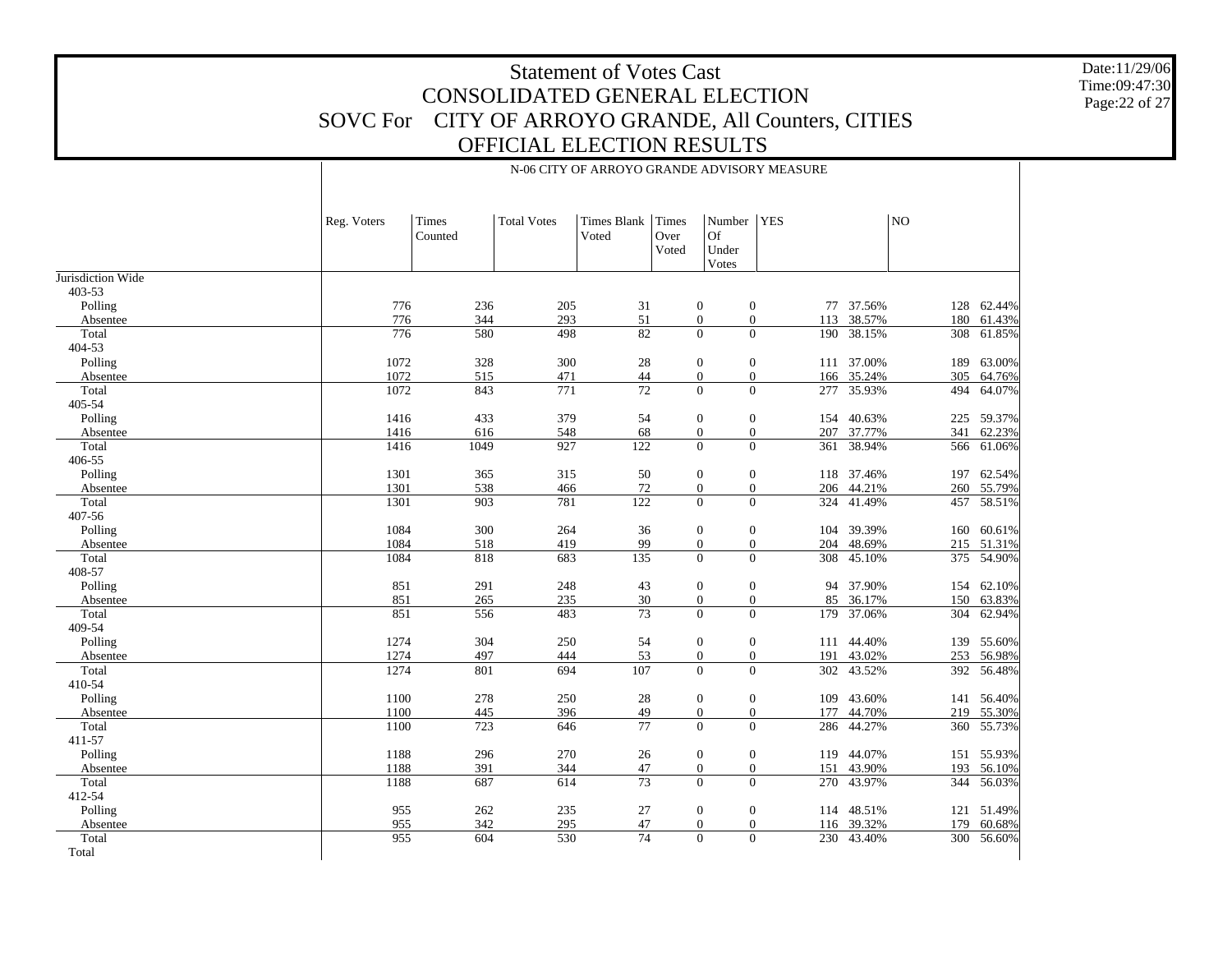Date:11/29/06 Time:09:47:30 Page:23 of 27

|                                                                                           | Reg. Voters             | Times<br>Counted     | <b>Total Votes</b>   | <b>Times Blank</b><br>Voted | Times<br>Over<br>Voted | Number<br>Of<br>Under<br>Votes                                                     | <b>YES</b> |                                           | $_{\rm NO}$  |                                 |
|-------------------------------------------------------------------------------------------|-------------------------|----------------------|----------------------|-----------------------------|------------------------|------------------------------------------------------------------------------------|------------|-------------------------------------------|--------------|---------------------------------|
| Polling                                                                                   | 11017                   | 3093                 | 2716                 | 377                         |                        | $\mathbf{0}$<br>$\mathbf{0}$                                                       |            | $1111 - 40.91\%$                          |              | 1605 59.09%                     |
| Absentee                                                                                  | 11017                   | 4471                 | 3911                 | 560                         |                        | $\Omega$<br>$\Omega$                                                               |            | 1616 41.32%                               | 2295         | 58.68%                          |
| Total                                                                                     | 11017                   | 7564                 | 6627                 | 937                         |                        | $\overline{0}$<br>$\overline{0}$                                                   |            | 2727 41.15%                               |              | 3900 58.85%                     |
| CONGRESSIONAL<br>22ND CONGRESSIONAL DISTRICT                                              |                         |                      |                      |                             |                        |                                                                                    |            |                                           |              |                                 |
| Polling                                                                                   | 11017                   | 3093                 | 2716                 | 377                         |                        | $\mathbf{0}$<br>$\mathbf{0}$                                                       |            | 1111 40.91%                               |              | 1605 59.09%                     |
| Absentee<br>Total                                                                         | 11017<br>11017          | 4471<br>7564         | 3911<br>6627         | 560<br>937                  |                        | $\overline{0}$<br>$\overline{0}$<br>$\Omega$<br>$\overline{0}$                     | 2727       | 1616 41.32%<br>41.15%                     | 2295<br>3900 | 58.68%<br>58.85%                |
| Total                                                                                     |                         |                      |                      |                             |                        |                                                                                    |            |                                           |              |                                 |
| Polling                                                                                   | 11017                   | 3093                 | 2716                 | 377                         |                        | $\mathbf{0}$<br>$\mathbf{0}$                                                       |            | 1111 40.91%                               | 1605         | 59.09%                          |
| Absentee                                                                                  | 11017                   | 4471                 | 3911                 | 560                         |                        | $\mathbf{0}$<br>$\overline{0}$                                                     |            | 1616 41.32%                               | 2295         | 58.68%                          |
| Total                                                                                     | 11017                   | 7564                 | 6627                 | 937                         |                        | $\mathbf{0}$<br>$\overline{0}$                                                     |            | 2727 41.15%                               |              | 3900 58.85%                     |
| <b>SENATE</b><br>15TH SENATORIAL DISTRICT<br>Polling<br>Absentee                          | 11017<br>11017          | 3093<br>4471         | 2716<br>3911         | 377<br>560                  |                        | $\mathbf{0}$<br>$\overline{0}$<br>$\mathbf{0}$<br>$\overline{0}$                   |            | 1111 40.91%<br>1616 41.32%                | 2295         | 1605 59.09%<br>58.68%           |
| Total                                                                                     | 11017                   | 7564                 | 6627                 | 937                         |                        | $\Omega$<br>$\overline{0}$                                                         |            | 2727 41.15%                               | 3900         | 58.85%                          |
| Total<br>Polling<br>Absentee<br>Total                                                     | 11017<br>11017<br>11017 | 3093<br>4471<br>7564 | 2716<br>3911<br>6627 | 377<br>560<br>937           |                        | $\mathbf{0}$<br>$\mathbf{0}$<br>$\Omega$<br>$\Omega$<br>$\overline{0}$<br>$\Omega$ |            | 1111 40.91%<br>1616 41.32%<br>2727 41.15% | 2295<br>3900 | 1605 59.09%<br>58.68%<br>58.85% |
| <b>ASSEMBLY</b><br><b>33RD ASSEMBLY DISTRICT</b><br>Polling                               | 11017                   | 3093                 | 2716                 | 377                         |                        | $\mathbf{0}$<br>$\mathbf{0}$                                                       |            | 1111 40.91%                               |              | 1605 59.09%                     |
| Absentee                                                                                  | 11017                   | 4471                 | 3911                 | 560                         |                        | $\mathbf{0}$<br>$\overline{0}$                                                     |            | 1616 41.32%                               | 2295         | 58.68%                          |
| Total<br>Total                                                                            | 11017                   | 7564                 | 6627                 | 937                         |                        | $\overline{0}$<br>$\overline{0}$                                                   |            | 2727 41.15%                               |              | 3900 58.85%                     |
| Polling                                                                                   | 11017                   | 3093                 | 2716                 | 377                         |                        | $\mathbf{0}$<br>$\mathbf{0}$                                                       |            | 1111 40.91%                               |              | 1605 59.09%                     |
| Absentee                                                                                  | 11017                   | 4471                 | 3911                 | 560                         |                        | $\theta$<br>$\overline{0}$                                                         |            | 1616 41.32%                               | 2295         | 58.68%                          |
| Total                                                                                     | 11017                   | 7564                 | 6627                 | 937                         |                        | $\Omega$<br>$\Omega$                                                               |            | 2727 41.15%                               |              | 3900 58.85%                     |
| <b>BOARD OF EQUALIZATION</b><br>STATE BOARD OF EQUALIZATION DIST 1<br>Polling<br>Absentee | 11017<br>11017          | 3093<br>4471         | 2716<br>3911         | 377<br>560                  |                        | $\mathbf{0}$<br>$\mathbf{0}$<br>$\overline{0}$<br>$\overline{0}$                   |            | 1111 40.91%<br>1616 41.32%                | 2295         | 1605 59.09%<br>58.68%           |
| Total                                                                                     | 11017                   | 7564                 | 6627                 | 937                         |                        | $\Omega$<br>$\Omega$                                                               | 2727       | 41.15%                                    | 3900         | 58.85%                          |
| Total<br>Polling<br>Absentee                                                              | 11017<br>11017          | 3093<br>4471         | 2716<br>3911         | 377<br>560                  |                        | $\boldsymbol{0}$<br>$\mathbf{0}$<br>$\overline{0}$<br>$\Omega$                     | 1111       | 40.91%<br>1616 41.32%                     | 1605         | 59.09%<br>2295 58.68%           |

 $\mathbf{I}$ 

#### N-06 CITY OF ARROYO GRANDE ADVISORY MEASURE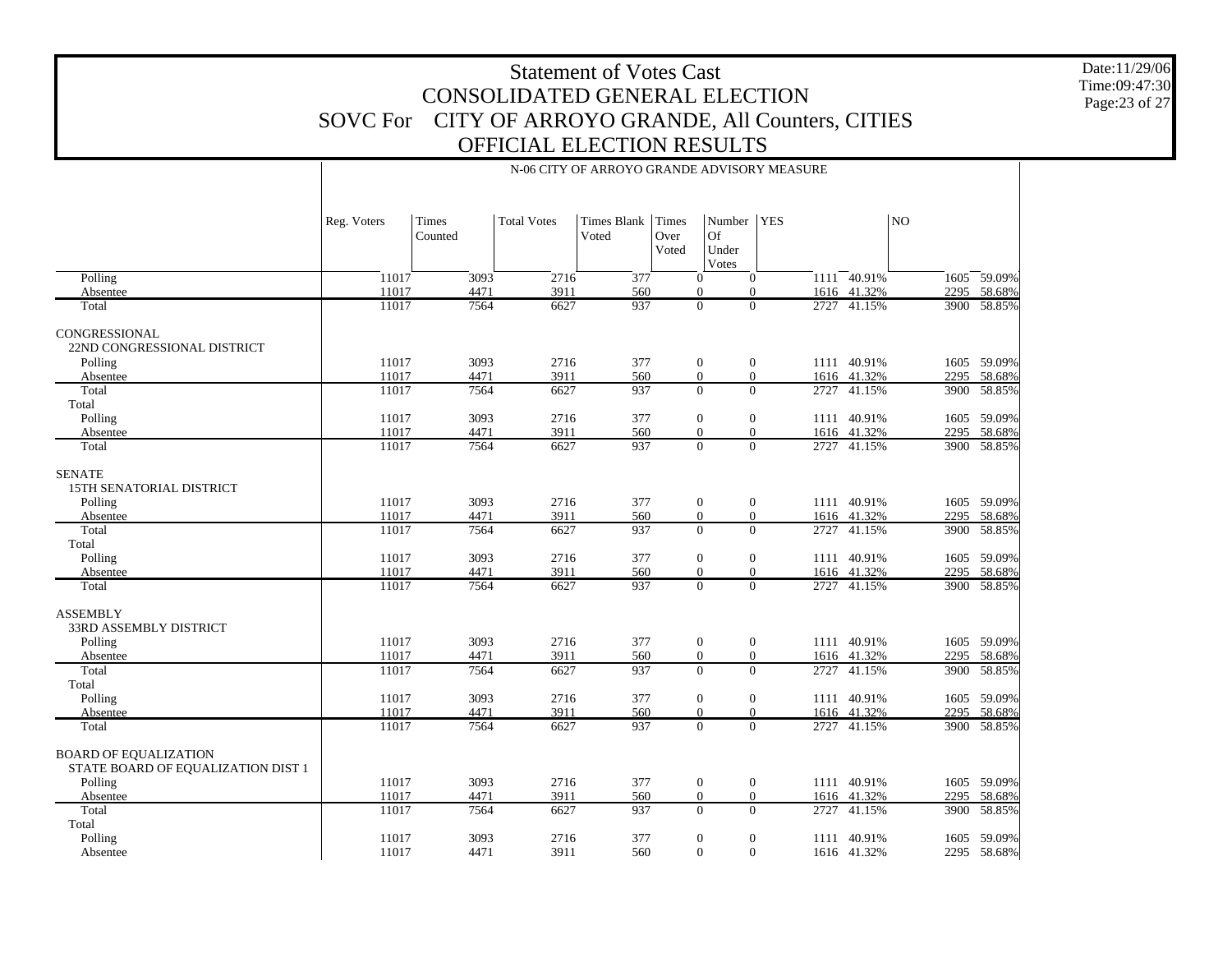Date:11/29/06 Time:09:47:30 Page:24 of 27

|                                                       |             | N-06 CITY OF ARROYO GRANDE ADVISORY MEASURE |                    |                      |                        |                                |            |             |      |             |  |  |  |
|-------------------------------------------------------|-------------|---------------------------------------------|--------------------|----------------------|------------------------|--------------------------------|------------|-------------|------|-------------|--|--|--|
|                                                       | Reg. Voters | Times<br>Counted                            | <b>Total Votes</b> | Times Blank<br>Voted | Times<br>Over<br>Voted | Number<br>Of<br>Under<br>Votes | <b>YES</b> |             | NO.  |             |  |  |  |
| Total                                                 | 11017       | 7564                                        | 6627               | 937                  | $\mathbf{0}$           | $\overline{0}$                 |            | 2727 41.15% |      | 3900 58.85% |  |  |  |
| SUPERVISOR/COMMISSIONER<br>4TH SUPERVISORIAL DISTRICT |             |                                             |                    |                      |                        |                                |            |             |      |             |  |  |  |
| Polling                                               | 11017       | 3093                                        | 2716               | 377                  | $\theta$               | $\theta$                       | 1111       | 40.91%      | 1605 | 59.09%      |  |  |  |
| Absentee                                              | 11017       | 4471                                        | 3911               | 560                  | $\mathbf{0}$           | $\mathbf{0}$                   |            | 1616 41.32% |      | 2295 58.68% |  |  |  |
| Total                                                 | 11017       | 7564                                        | 6627               | 937                  | $\Omega$               | $\Omega$                       | 2727       | 41.15%      | 3900 | 58.85%      |  |  |  |
| Total                                                 |             |                                             |                    |                      |                        |                                |            |             |      |             |  |  |  |
| Polling                                               | 11017       | 3093                                        | 2716               | 377                  | $\mathbf{0}$           | $\theta$                       | 1111       | 40.91%      | 1605 | 59.09%      |  |  |  |
| Absentee                                              | 11017       | 4471                                        | 3911               | 560                  | $\mathbf{0}$           | $\mathbf{0}$                   |            | 1616 41.32% |      | 2295 58.68% |  |  |  |
| Total                                                 | 11017       | 7564                                        | 6627               | 937                  | $\theta$               | $\Omega$                       |            | 2727 41.15% |      | 3900 58.85% |  |  |  |
| <b>CITIES</b><br>CITY OF ARROYO GRANDE                |             |                                             |                    |                      |                        |                                |            |             |      |             |  |  |  |
| Polling                                               | 11017       | 3093                                        | 2716               | 377                  | $\mathbf{0}$           | $\theta$                       | 1111       | 40.91%      | 1605 | 59.09%      |  |  |  |
| Absentee                                              | 11017       | 4471                                        | 3911               | 560                  | $\mathbf{0}$           | $\mathbf{0}$                   |            | 1616 41.32% |      | 2295 58.68% |  |  |  |
| Total                                                 | 11017       | 7564                                        | 6627               | 937                  | $\mathbf{0}$           | $\Omega$                       | 2727       | 41.15%      |      | 3900 58.85% |  |  |  |
| Total                                                 |             |                                             |                    |                      |                        |                                |            |             |      |             |  |  |  |
| Polling                                               | 11017       | 3093                                        | 2716               | 377                  | $\boldsymbol{0}$       | $\mathbf{0}$                   | 1111       | 40.91%      | 1605 | 59.09%      |  |  |  |
| Absentee                                              | 11017       | 4471                                        | 3911               | 560                  | $\mathbf{0}$           | $\mathbf{0}$                   |            | 1616 41.32% |      | 2295 58.68% |  |  |  |
| Total                                                 | 11017       | 7564                                        | 6627               | 937                  | $\theta$               | $\Omega$                       |            | 2727 41.15% |      | 3900 58.85% |  |  |  |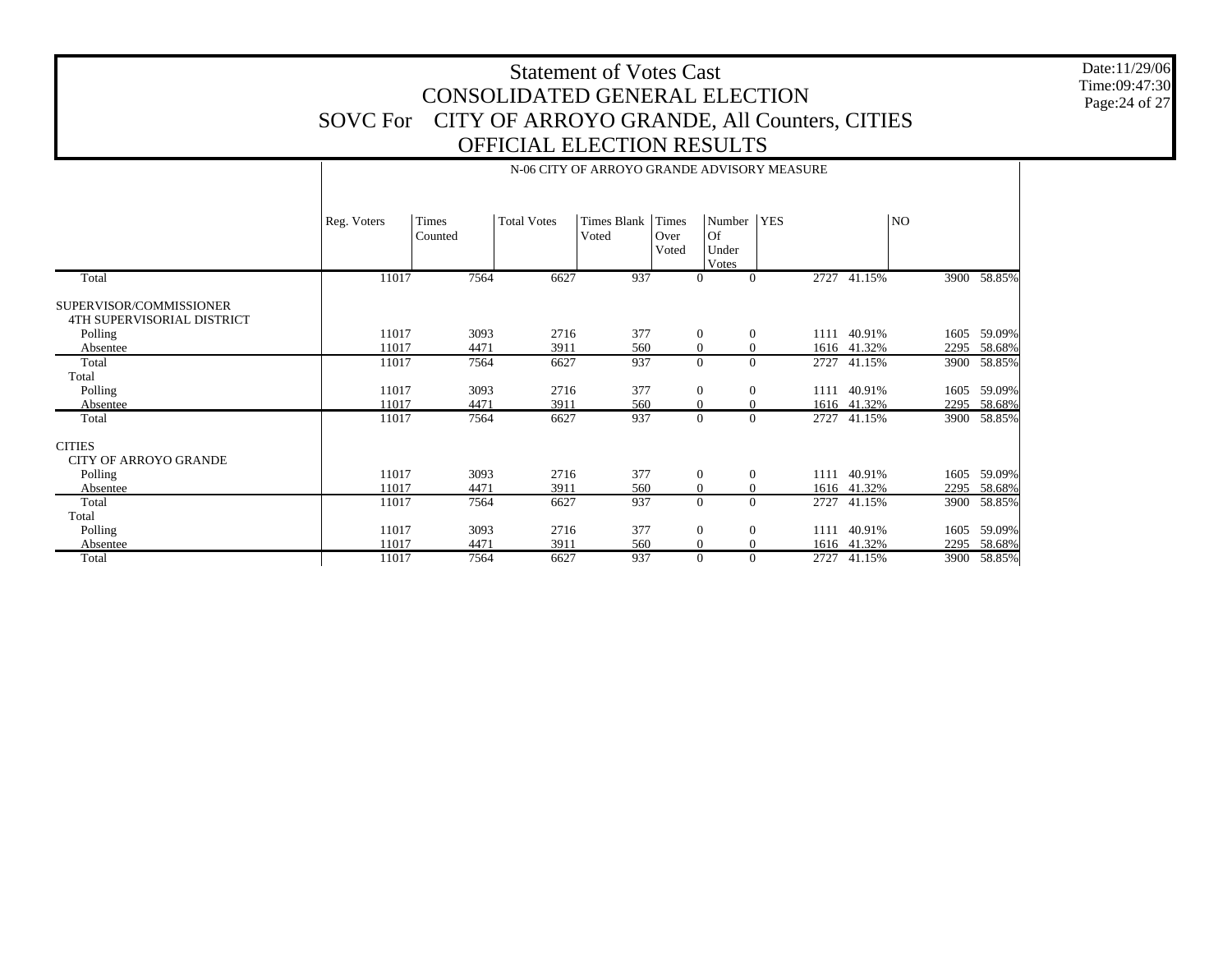O-06 CITY OF ARROYO GRANDE SALES TAX INCREASE (50%+1 VOTE)

Date:11/29/06 Time:09:47:30 Page:25 of 27

|                   | Reg. Voters | Times<br>Counted | <b>Total Votes</b> | Times Blank<br>Voted | <b>Times</b><br>Over<br>Voted | Number<br>Of<br>Under<br>Votes       | <b>YES</b>                       |            | NO  |            |
|-------------------|-------------|------------------|--------------------|----------------------|-------------------------------|--------------------------------------|----------------------------------|------------|-----|------------|
| Jurisdiction Wide |             |                  |                    |                      |                               |                                      |                                  |            |     |            |
| 403-53            |             |                  |                    |                      |                               |                                      |                                  |            |     |            |
| Polling           | 776         | 236              | 219                | 17                   |                               | $\mathbf{0}$                         | $\boldsymbol{0}$                 | 107 48.86% |     | 112 51.14% |
| Absentee          | 776         | 344              | 319                | $25\,$               |                               | $\boldsymbol{0}$                     | $\boldsymbol{0}$<br>159          | 49.84%     | 160 | 50.16%     |
| Total             | 776         | 580              | 538                | 42                   |                               | $\overline{0}$                       | $\mathbf{0}$<br>266              | 49.44%     | 272 | 50.56%     |
| 404-53            |             |                  |                    |                      |                               |                                      |                                  |            |     |            |
| Polling           | 1072        | 328              | 304                | 24                   |                               | $\mathbf{0}$                         | $\mathbf{0}$                     | 153 50.33% | 151 | 49.67%     |
| Absentee          | 1072        | 515              | 499                | 16                   |                               | $\overline{0}$                       | $\boldsymbol{0}$                 | 220 44.09% | 279 | 55.91%     |
| Total             | 1072        | 843              | 803                | 40                   |                               | $\overline{0}$                       | $\overline{0}$                   | 373 46.45% | 430 | 53.55%     |
| 405-54            |             |                  |                    |                      |                               |                                      |                                  |            |     |            |
| Polling           | 1416        | 433              | 394                | 39                   |                               | $\boldsymbol{0}$                     | $\boldsymbol{0}$                 | 204 51.78% | 190 | 48.22%     |
| Absentee          | 1416        | 616              | 567                | 49                   |                               | $\boldsymbol{0}$<br>$\overline{0}$   | $\boldsymbol{0}$<br>$\mathbf{0}$ | 263 46.38% | 304 | 53.62%     |
| Total<br>406-55   | 1416        | 1049             | 961                | 88                   |                               |                                      | 467                              | 48.60%     | 494 | 51.40%     |
| Polling           | 1301        | 365              | 337                | $28\,$               |                               |                                      | $\boldsymbol{0}$<br>171          | 50.74%     | 166 | 49.26%     |
|                   | 1301        | 538              | 496                | 42                   |                               | $\boldsymbol{0}$<br>$\boldsymbol{0}$ | $\boldsymbol{0}$                 | 256 51.61% | 240 | 48.39%     |
| Absentee<br>Total | 1301        | 903              | 833                | $\overline{70}$      |                               | $\boldsymbol{0}$                     | $\boldsymbol{0}$                 | 427 51.26% | 406 | 48.74%     |
| 407-56            |             |                  |                    |                      |                               |                                      |                                  |            |     |            |
| Polling           | 1084        | 300              | 276                | 24                   |                               | $\boldsymbol{0}$                     | $\boldsymbol{0}$                 | 128 46.38% |     | 148 53.62% |
| Absentee          | 1084        | 518              | 453                | 65                   |                               | $\boldsymbol{0}$                     | $\boldsymbol{0}$<br>251          | 55.41%     | 202 | 44.59%     |
| Total             | 1084        | 818              | 729                | 89                   |                               | $\overline{0}$                       | $\overline{0}$                   | 379 51.99% | 350 | 48.01%     |
| 408-57            |             |                  |                    |                      |                               |                                      |                                  |            |     |            |
| Polling           | 851         | 291              | 258                | 33                   |                               | $\boldsymbol{0}$                     | $\boldsymbol{0}$                 | 138 53.49% | 120 | 46.51%     |
| Absentee          | 851         | 265              | 247                | 18                   |                               | $\boldsymbol{0}$                     | $\boldsymbol{0}$                 | 112 45.34% | 135 | 54.66%     |
| Total             | 851         | 556              | 505                | 51                   |                               | $\mathbf{0}$                         | $\mathbf{0}$<br>250              | 49.50%     | 255 | 50.50%     |
| 409-54            |             |                  |                    |                      |                               |                                      |                                  |            |     |            |
| Polling           | 1274        | 304              | 267                | 37                   |                               | $\boldsymbol{0}$                     | $\boldsymbol{0}$                 | 144 53.93% | 123 | 46.07%     |
| Absentee          | 1274        | 497              | 468                | 29                   |                               | $\boldsymbol{0}$                     | $\boldsymbol{0}$                 | 221 47.22% | 247 | 52.78%     |
| Total             | 1274        | 801              | 735                | $\overline{66}$      |                               | $\overline{0}$                       | $\overline{0}$                   | 365 49.66% | 370 | 50.34%     |
| 410-54            |             |                  |                    |                      |                               |                                      |                                  |            |     |            |
| Polling           | 1100        | 278              | 258                | 20                   |                               | $\boldsymbol{0}$                     | $\boldsymbol{0}$                 | 144 55.81% |     | 114 44.19% |
| Absentee          | 1100        | 445              | 416                | 29                   |                               | $\overline{0}$                       | $\boldsymbol{0}$                 | 233 56.01% | 183 | 43.99%     |
| Total             | 1100        | 723              | 674                | 49                   |                               | $\overline{0}$                       | $\boldsymbol{0}$                 | 377 55.93% | 297 | 44.07%     |
| 411-57            |             |                  |                    |                      |                               |                                      |                                  |            |     |            |
| Polling           | 1188        | 296              | 271                | 25                   |                               | $\boldsymbol{0}$                     | $\boldsymbol{0}$<br>131          | 48.34%     | 140 | 51.66%     |
| Absentee          | 1188        | 391              | 363                | 28                   |                               | $\boldsymbol{0}$                     | $\boldsymbol{0}$                 | 174 47.93% | 189 | 52.07%     |
| Total             | 1188        | 687              | 634                | $\overline{53}$      |                               | $\overline{0}$                       | $\mathbf{0}$<br>305              | 48.11%     | 329 | 51.89%     |
| 412-54            |             |                  |                    |                      |                               |                                      |                                  |            |     |            |
| Polling           | 955         | 262              | 245                | 17                   |                               | $\boldsymbol{0}$                     | $\boldsymbol{0}$                 | 139 56.73% | 106 | 43.27%     |
| Absentee          | 955         | 342              | 312                | 29                   |                               | $\mathbf{1}$                         | $\mathbf{0}$                     | 143 45.83% | 169 | 54.17%     |
| Total             | 955         | 604              | 557                | 46                   |                               | 1                                    | $\overline{0}$                   | 282 50.63% |     | 275 49.37% |

Total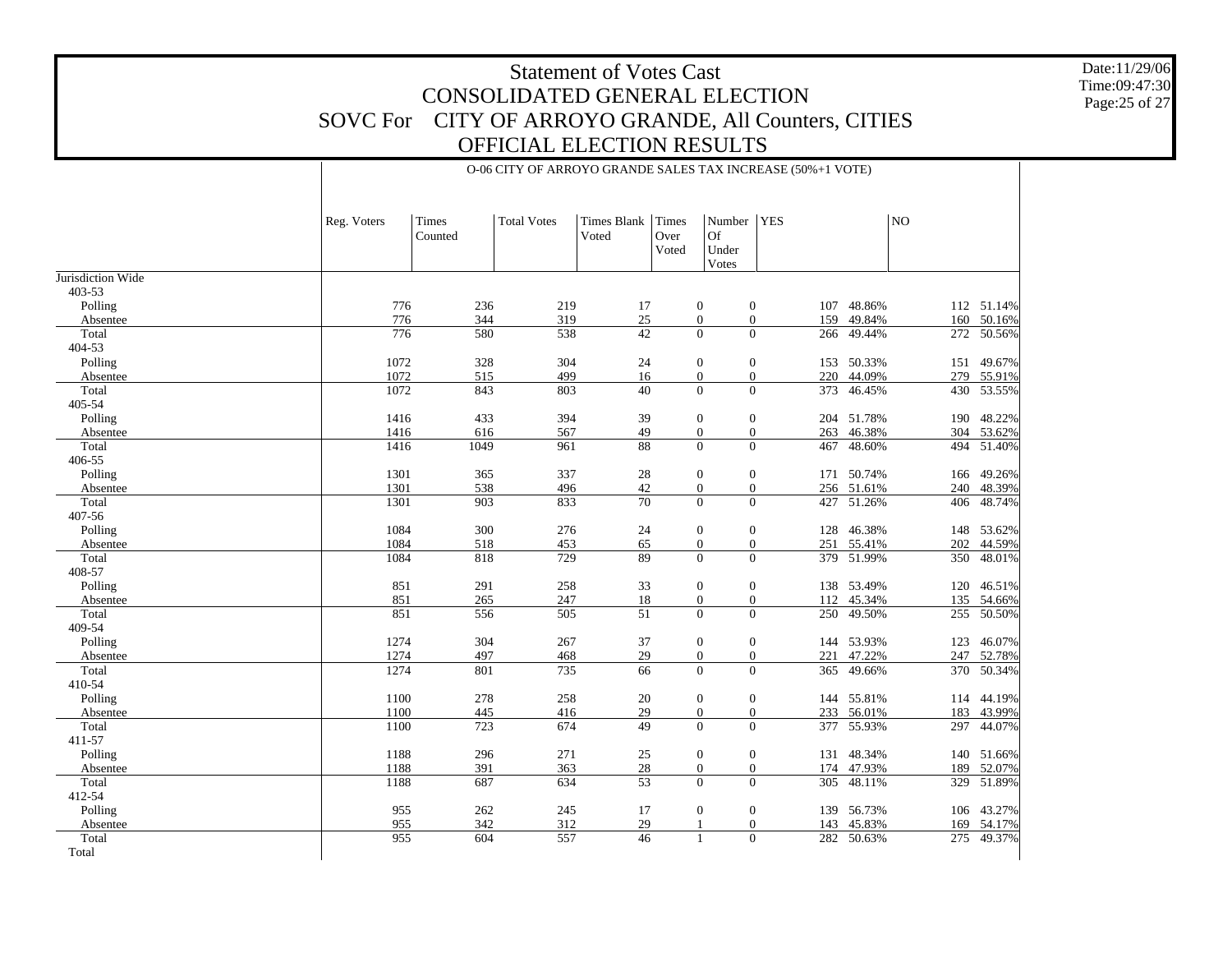O-06 CITY OF ARROYO GRANDE SALES TAX INCREASE (50%+1 VOTE)

Date:11/29/06 Time:09:47:30 Page:26 of 27

|                                                                    | Reg. Voters | Times<br>Counted | <b>Total Votes</b> | Times Blank<br>Voted | <b>Times</b><br>Over<br>Voted | Number<br>Of<br>Under<br>Votes                 | <b>YES</b>     |             | N <sub>O</sub> |             |
|--------------------------------------------------------------------|-------------|------------------|--------------------|----------------------|-------------------------------|------------------------------------------------|----------------|-------------|----------------|-------------|
| Polling                                                            | 11017       | 3093             | 2829               | 264                  |                               | $\mathbf{0}$<br>$\overline{0}$                 |                | 1459 51.57% |                | 1370 48.43% |
| Absentee                                                           | 11017       | 4471             | 4140               | 330                  |                               | $\Omega$                                       |                | 2032 49.08% |                | 2108 50.92% |
| Total                                                              | 11017       | 7564             | 6969               | 594                  |                               | -1                                             | $\Omega$       | 3491 50.09% | 3478           | 49.91%      |
| CONGRESSIONAL<br>22ND CONGRESSIONAL DISTRICT                       |             |                  |                    |                      |                               |                                                |                |             |                |             |
| Polling                                                            | 11017       | 3093             | 2829               | 264                  |                               | $\mathbf{0}$<br>$\mathbf{0}$                   |                | 1459 51.57% |                | 1370 48.43% |
| Absentee                                                           | 11017       | 4471             | 4140               | 330                  | $\overline{1}$                | $\mathbf{0}$                                   |                | 2032 49.08% | 2108           | 50.92%      |
| Total<br>Total                                                     | 11017       | 7564             | 6969               | 594                  |                               | $\mathbf{1}$                                   | $\Omega$       | 3491 50.09% | 3478           | 49.91%      |
| Polling                                                            | 11017       | 3093             | 2829               | 264                  |                               | $\mathbf{0}$<br>$\mathbf{0}$                   |                | 1459 51.57% |                | 1370 48.43% |
| Absentee                                                           | 11017       | 4471             | 4140               | 330                  |                               | $\mathbf{0}$                                   |                | 2032 49.08% |                | 2108 50.92% |
| Total                                                              | 11017       | 7564             | 6969               | 594                  |                               | $\Omega$<br>$\mathbf{1}$                       |                | 3491 50.09% |                | 3478 49.91% |
| <b>SENATE</b><br>15TH SENATORIAL DISTRICT                          | 11017       | 3093             | 2829               | 264                  |                               |                                                |                | 1459 51.57% |                | 1370 48.43% |
| Polling                                                            | 11017       | 4471             | 4140               | 330                  | $\overline{1}$                | $\mathbf{0}$<br>$\mathbf{0}$<br>$\overline{0}$ | 2032           | 49.08%      | 2108           | 50.92%      |
| Absentee<br>Total                                                  | 11017       | 7564             | 6969               | 594                  |                               | $\mathbf{1}$                                   | $\Omega$       | 3491 50.09% | 3478           | 49.91%      |
| Total                                                              |             |                  |                    |                      |                               |                                                |                |             |                |             |
| Polling                                                            | 11017       | 3093             | 2829               | 264                  |                               | $\boldsymbol{0}$<br>$\mathbf{0}$               |                | 1459 51.57% |                | 1370 48.43% |
| Absentee                                                           | 11017       | 4471             | 4140               | 330                  | $\mathbf{1}$                  | $\Omega$                                       | 2032           | 49.08%      | 2108           | 50.92%      |
| Total                                                              | 11017       | 7564             | 6969               | 594                  |                               | $\mathbf{1}$                                   | $\Omega$       | 3491 50.09% |                | 3478 49.91% |
| <b>ASSEMBLY</b><br>33RD ASSEMBLY DISTRICT                          |             |                  |                    |                      |                               |                                                |                |             |                |             |
| Polling                                                            | 11017       | 3093             | 2829               | 264                  |                               | $\boldsymbol{0}$<br>$\boldsymbol{0}$           |                | 1459 51.57% |                | 1370 48.43% |
| Absentee                                                           | 11017       | 4471             | 4140               | 330                  | $\overline{1}$                | $\mathbf{0}$                                   | 2032           | 49.08%      | 2108           | 50.92%      |
| Total<br>Total                                                     | 11017       | 7564             | 6969               | 594                  |                               | $\mathbf{1}$                                   | $\overline{0}$ | 3491 50.09% | 3478           | 49.91%      |
| Polling                                                            | 11017       | 3093             | 2829               | 264                  |                               | $\mathbf{0}$<br>$\mathbf{0}$                   |                | 1459 51.57% |                | 1370 48.43% |
| Absentee                                                           | 11017       | 4471             | 4140               | 330                  | $\overline{1}$                | $\boldsymbol{0}$                               | 2032           | 49.08%      |                | 2108 50.92% |
| Total                                                              | 11017       | 7564             | 6969               | 594                  |                               | $\theta$<br>$\mathbf{1}$                       |                | 3491 50.09% |                | 3478 49.91% |
| <b>BOARD OF EQUALIZATION</b><br>STATE BOARD OF EQUALIZATION DIST 1 |             |                  |                    |                      |                               |                                                |                |             |                |             |
| Polling                                                            | 11017       | 3093             | 2829               | 264                  |                               | $\mathbf{0}$<br>$\mathbf{0}$                   |                | 1459 51.57% |                | 1370 48.43% |
| Absentee                                                           | 11017       | 4471             | 4140               | 330                  |                               | $\mathbf{0}$                                   |                | 2032 49.08% |                | 2108 50.92% |
| Total                                                              | 11017       | 7564             | 6969               | 594                  | $\overline{1}$                | $\mathbf{0}$                                   | 3491           | 50.09%      | 3478           | 49.91%      |
| Total                                                              |             |                  |                    |                      |                               |                                                |                |             |                |             |
| Polling                                                            | 11017       | 3093             | 2829               | 264                  | $\overline{1}$                | $\mathbf{0}$<br>$\mathbf{0}$                   | 1459           | 51.57%      | 1370           | 48.43%      |
| Absentee                                                           | 11017       | 4471             | 4140               | 330                  |                               | $\Omega$                                       |                | 2032 49.08% |                | 2108 50.92% |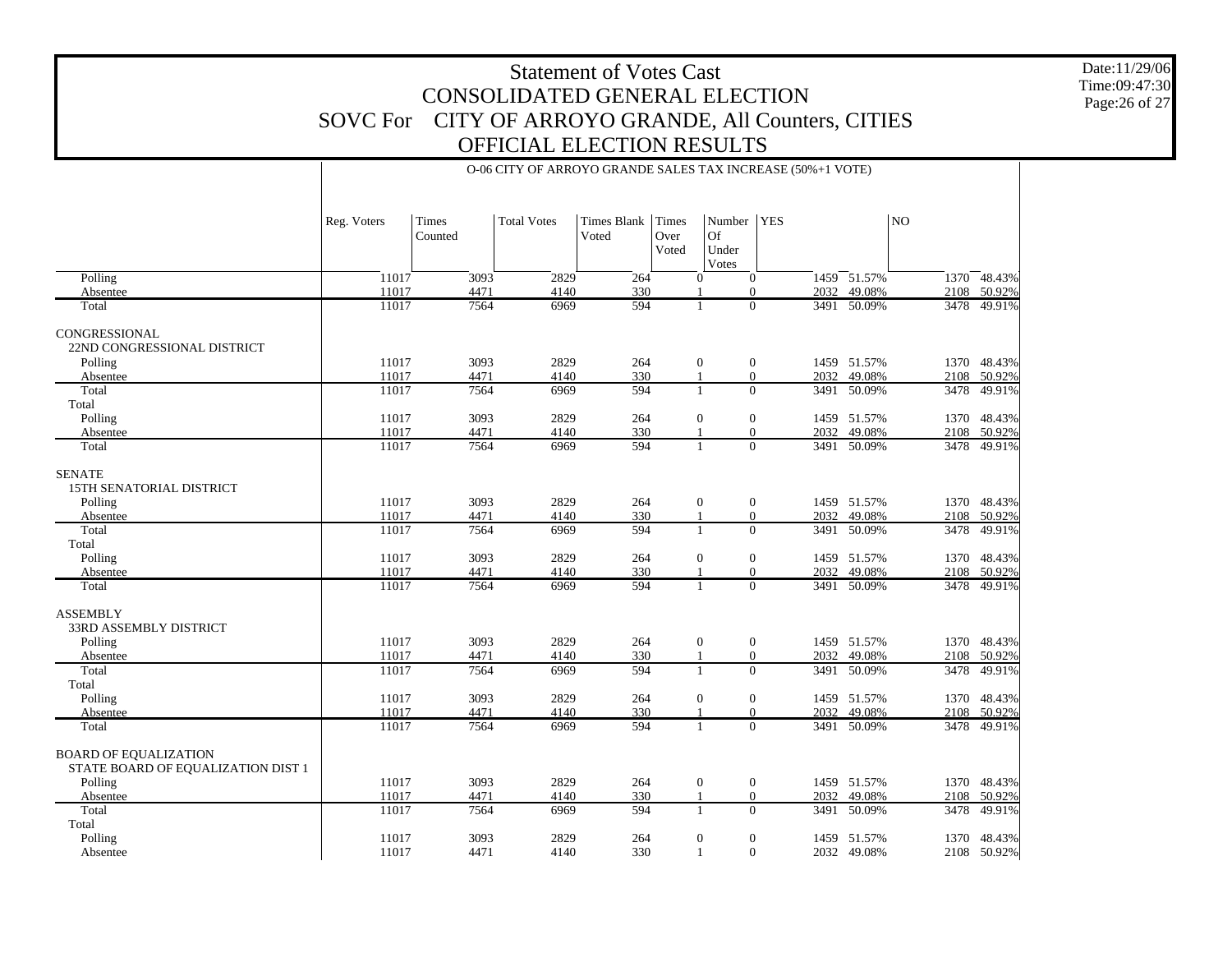Date:11/29/06 Time:09:47:30 Page:27 of 27

|                                                       |             |                  | O-06 CITY OF ARROYO GRANDE SALES TAX INCREASE (50%+1 VOTE) |                             |                        |                                |            |                |      |             |
|-------------------------------------------------------|-------------|------------------|------------------------------------------------------------|-----------------------------|------------------------|--------------------------------|------------|----------------|------|-------------|
|                                                       | Reg. Voters | Times<br>Counted | <b>Total Votes</b>                                         | <b>Times Blank</b><br>Voted | Times<br>Over<br>Voted | Number<br>Of<br>Under<br>Votes | <b>YES</b> |                | NO.  |             |
| Total                                                 | 11017       | 7564             | 6969                                                       | 594                         |                        |                                | $\Omega$   | 3491 50.09%    |      | 3478 49.91% |
| SUPERVISOR/COMMISSIONER<br>4TH SUPERVISORIAL DISTRICT |             |                  |                                                            |                             |                        |                                |            |                |      |             |
| Polling                                               | 11017       | 3093             | 2829                                                       | 264                         |                        | $\mathbf{0}$<br>$\theta$       |            | 1459 51.57%    | 1370 | 48.43%      |
| Absentee                                              | 11017       | 4471             | 4140                                                       | 330                         |                        |                                | 2032       | 49.08%         |      | 2108 50.92% |
| Total                                                 | 11017       | 7564             | 6969                                                       | 594                         |                        | $\Omega$                       | 3491       | 50.09%         | 3478 | 49.91%      |
| Total                                                 |             |                  |                                                            |                             |                        |                                |            |                |      |             |
| Polling                                               | 11017       | 3093             | 2829                                                       | 264                         |                        | $\mathbf{0}$<br>$\theta$       |            | 51.57%<br>1459 | 1370 | 48.43%      |
| Absentee                                              | 11017       | 4471             | 4140                                                       | 330                         |                        |                                |            | 2032<br>49.08% |      | 2108 50.92% |
| Total                                                 | 11017       | 7564             | 6969                                                       | 594                         |                        |                                | $\Omega$   | 3491 50.09%    |      | 3478 49.91% |
| <b>CITIES</b><br>CITY OF ARROYO GRANDE                |             |                  |                                                            |                             |                        |                                |            |                |      |             |
| Polling                                               | 11017       | 3093             | 2829                                                       | 264                         |                        | $\mathbf{0}$<br>$\Omega$       |            | 1459 51.57%    | 1370 | 48.43%      |
| Absentee                                              | 11017       | 4471             | 4140                                                       | 330                         |                        |                                | 2032       | 49.08%         |      | 2108 50.92% |
| Total                                                 | 11017       | 7564             | 6969                                                       | 594                         |                        | $\Omega$                       | 3491       | 50.09%         | 3478 | 49.91%      |
| Total                                                 |             |                  |                                                            |                             |                        |                                |            |                |      |             |
| Polling                                               | 11017       | 3093             | 2829                                                       | 264                         |                        | $\mathbf{0}$<br>$\theta$       | 1459       | 51.57%         | 1370 | 48.43%      |
| Absentee                                              | 11017       | 4471             | 4140                                                       | 330                         |                        |                                | 2032       | 49.08%         |      | 2108 50.92% |
| Total                                                 | 11017       | 7564             | 6969                                                       | 594                         |                        | $\Omega$                       |            | 3491 50.09%    |      | 3478 49.91% |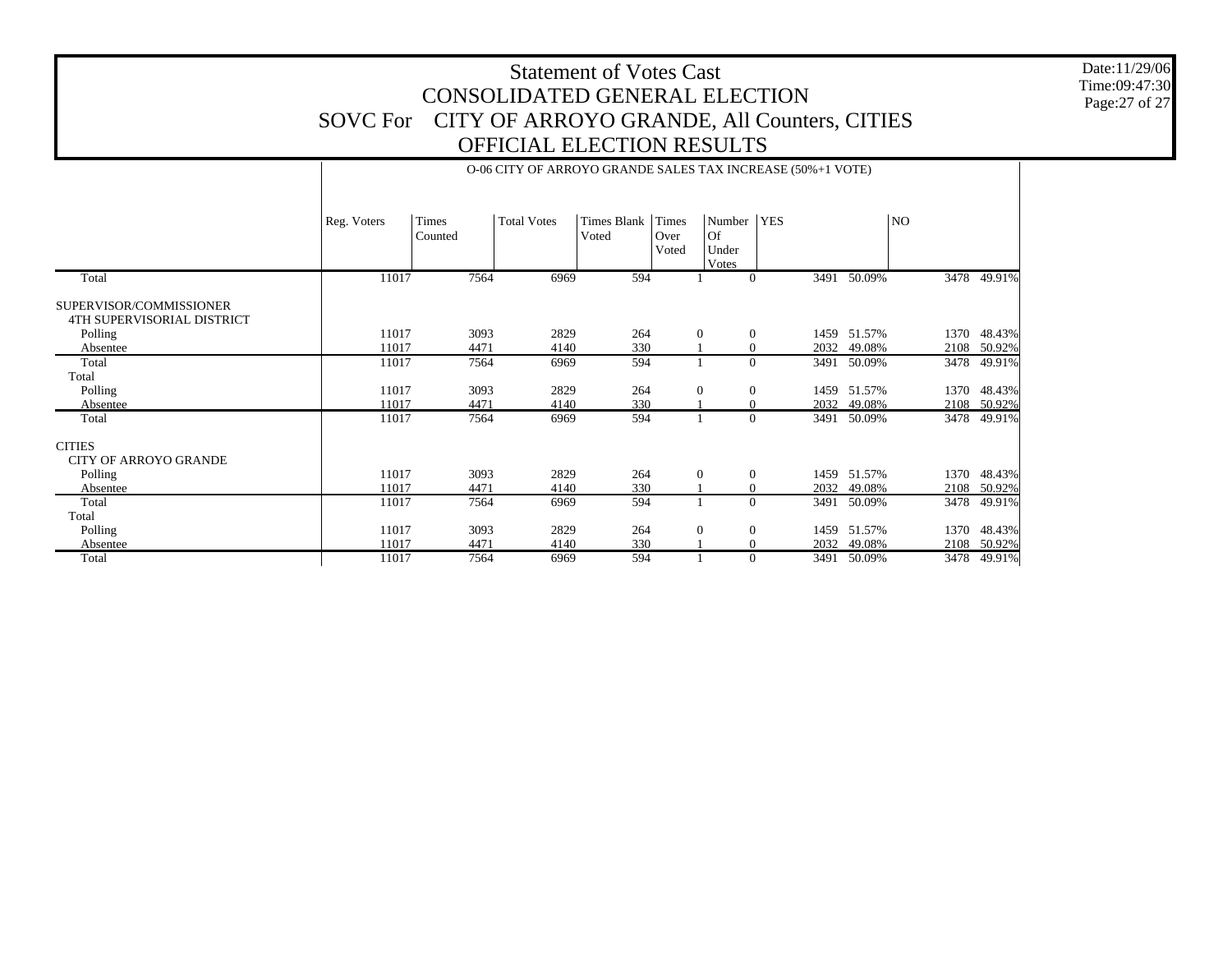|                             |              |                 |                  | <b>Statement of Votes Cast</b>                    | Date:11/29/06 |
|-----------------------------|--------------|-----------------|------------------|---------------------------------------------------|---------------|
|                             |              |                 |                  | CONSOLIDATED GENERAL ELECTION                     | Time:09:56:58 |
|                             |              |                 |                  |                                                   | Page:1 of 21  |
|                             |              |                 |                  | SOVC For CITY OF ATASCADERO, All Counters, CITIES |               |
|                             |              |                 |                  | FINAL OFFICIAL ELECTION RESULTS                   |               |
|                             |              | <b>TURN OUT</b> |                  |                                                   |               |
|                             |              |                 |                  |                                                   |               |
|                             |              |                 |                  |                                                   |               |
|                             | Reg. Voters  | Cards Cast      | $\%$             |                                                   |               |
|                             |              |                 | Turnout          |                                                   |               |
|                             |              |                 |                  |                                                   |               |
| Jurisdiction Wide<br>501-65 |              |                 |                  |                                                   |               |
| Polling                     | 1557         | 464             | 29.80%           |                                                   |               |
| Absentee                    | 1557         | 557             | 35.77%           |                                                   |               |
| Total                       | 1557         | 1021            | 65.57%           |                                                   |               |
| 502-66                      |              |                 |                  |                                                   |               |
| Polling                     | 1025         | 342             | 33.37%           |                                                   |               |
| Absentee                    | 1025         | 370             | 36.10%           |                                                   |               |
| Total<br>503-66             | 1025         | 712             | 69.46%           |                                                   |               |
| Polling                     | 1224         | 389             | 31.78%           |                                                   |               |
| Absentee                    | 1224         | 484             | 39.54%           |                                                   |               |
| Total                       | 1224         | 873             | 71.32%           |                                                   |               |
| 504-67                      |              |                 |                  |                                                   |               |
| Polling                     | 526          | 160             | 30.42%           |                                                   |               |
| Absentee                    | 526          | 232             | 44.11%           |                                                   |               |
| Total                       | 526          | 392             | 74.52%           |                                                   |               |
| 505-67                      | 900          | 295             | 32.78%           |                                                   |               |
| Polling<br>Absentee         | 900          | 395             | 43.89%           |                                                   |               |
| Total                       | 900          | 690             | 76.67%           |                                                   |               |
| 506-67                      |              |                 |                  |                                                   |               |
| Polling                     | 1003         | 361             | 35.99%           |                                                   |               |
| Absentee                    | 1003         | 331             | 33.00%           |                                                   |               |
| Total                       | 1003         | 692             | 68.99%           |                                                   |               |
| 507-67<br>Polling           | 973          | 307             | 31.55%           |                                                   |               |
| Absentee                    | 973          | 343             | 35.25%           |                                                   |               |
| Total                       | 973          | 650             | 66.80%           |                                                   |               |
| 508-68                      |              |                 |                  |                                                   |               |
| Polling                     | 1120         | 358             | 31.96%           |                                                   |               |
| Absentee                    | 1120         | 323             | 28.84%           |                                                   |               |
| Total                       | 1120         | 681             | 60.80%           |                                                   |               |
| 509-68                      |              |                 |                  |                                                   |               |
| Polling<br>Absentee         | 1065<br>1065 | 332<br>394      | 31.17%<br>37.00% |                                                   |               |
| Total                       | 1065         | 726             | 68.17%           |                                                   |               |
| 510-69                      |              |                 |                  |                                                   |               |
| Polling                     | 1063         |                 | 338 31.80%       |                                                   |               |
| Absentee                    | 1063         | 353             | 33.21%           |                                                   |               |
| Total                       | 1063         | 691             | 65.00%           |                                                   |               |
| 511-69                      |              |                 |                  |                                                   |               |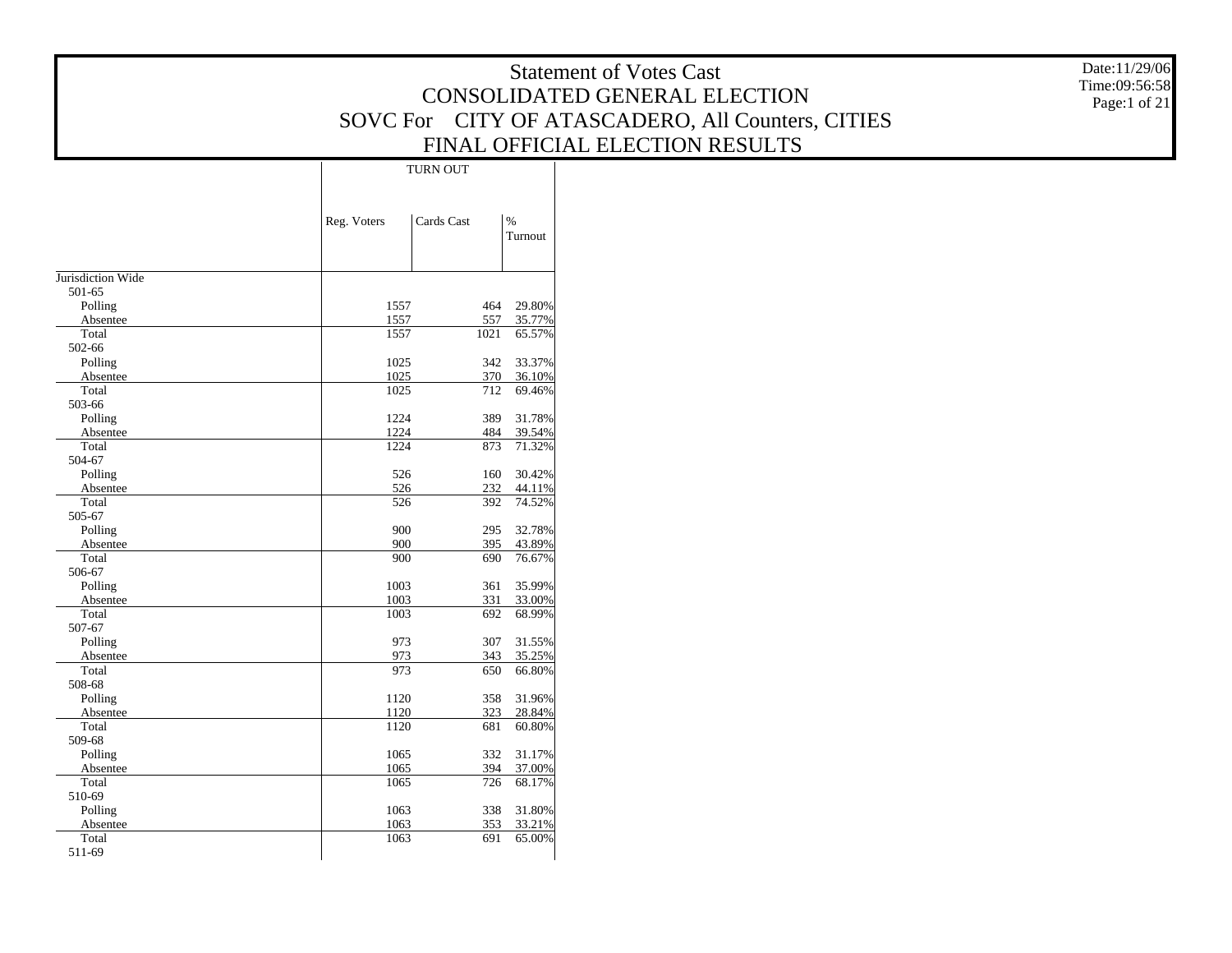Date:11/29/06 Time:09:56:58 Page:2 of 21

|                             |             | <b>TURN OUT</b> |                          |
|-----------------------------|-------------|-----------------|--------------------------|
|                             |             |                 |                          |
|                             | Reg. Voters | Cards Cast      | $\frac{9}{6}$<br>Turnout |
|                             |             |                 |                          |
| Polling                     | 1166        | 323             | 27.70%                   |
| Absentee                    | 1166        | 346             | 29.67%                   |
| Total                       | 1166        | 669             | 57.38%                   |
| 512-65                      |             |                 |                          |
| Polling                     | 1160        | 290             | 25.00%                   |
| Absentee                    | 1160        | 330             | 28.45%                   |
| Total                       | 1160        | 620             | 53.45%                   |
| 513-70                      |             |                 |                          |
| Polling                     | 1291        | 410             | 31.76%                   |
| Absentee                    | 1291        | 370             | 28.66%                   |
| Total                       | 1291        | 780             | 60.42%                   |
| 514-70                      |             |                 |                          |
| Polling                     | 1242        | 266             | 21.42%                   |
| Absentee                    | 1242        | 468             | 37.68%                   |
| Total                       | 1242        | 734             | 59.10%                   |
| 515-71                      |             |                 |                          |
| Polling                     | 906         | 206             | 22.74%                   |
| Absentee<br>Total           | 906<br>906  | 224<br>430      | 24.72%<br>47.46%         |
| Total                       |             |                 |                          |
| Polling                     | 16221       | 4841            | 29.84%                   |
| Absentee                    | 16221       | 5520            | 34.03%                   |
| Total                       | 16221       | 10361           | 63.87%                   |
| <b>CONGRESSIONAL</b>        |             |                 |                          |
| 22ND CONGRESSIONAL DISTRICT |             |                 |                          |
| Polling                     | 16221       | 4841            | 29.84%                   |
| Absentee                    | 16221       | 5520            | 34.03%                   |
| Total                       | 16221       | 10361           | 63.87%                   |
| Total                       |             |                 |                          |
| Polling                     | 16221       | 4841            | 29.84%                   |
| Absentee                    | 16221       | 5520            | 34.03%                   |
| Total                       | 16221       | 10361           | 63.87%                   |
| <b>SENATE</b>               |             |                 |                          |
| 15TH SENATORIAL DISTRICT    |             |                 |                          |
| Polling                     | 16221       | 4841            | 29.84%                   |
| Absentee                    | 16221       | 5520            | 34.03%                   |
| Total                       | 16221       | 10361           | 63.87%                   |
| Total                       |             |                 |                          |
| Polling                     | 16221       | 4841            | 29.84%                   |
| Absentee                    | 16221       | 5520            | 34.03%                   |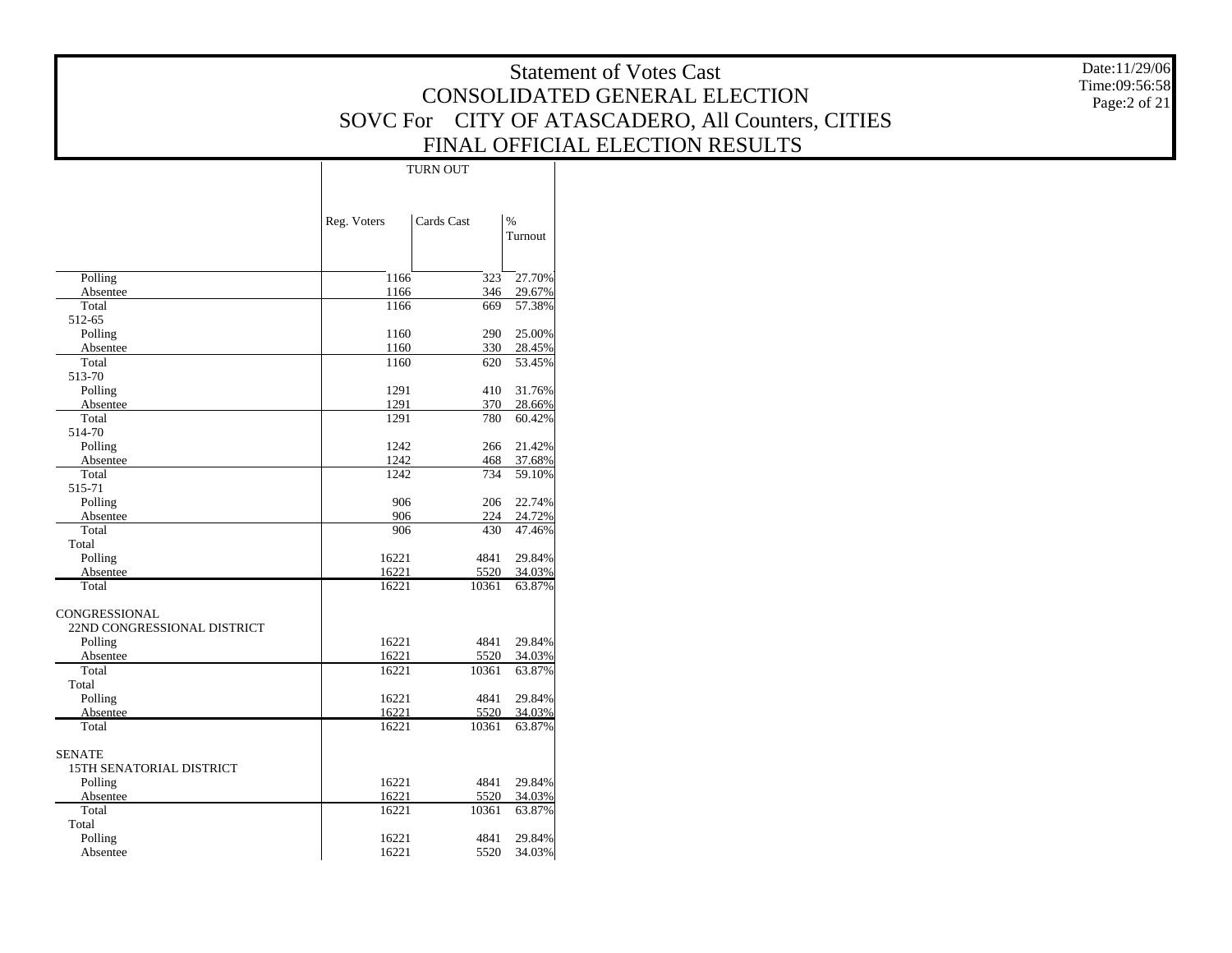|                                      |                |                 |                            | <b>Statement of Votes Cast</b>                    | Date:11/29/06                 |
|--------------------------------------|----------------|-----------------|----------------------------|---------------------------------------------------|-------------------------------|
|                                      |                |                 |                            | CONSOLIDATED GENERAL ELECTION                     | Time:09:56:58<br>Page:3 of 21 |
|                                      |                |                 |                            | SOVC For CITY OF ATASCADERO, All Counters, CITIES |                               |
|                                      |                |                 |                            | FINAL OFFICIAL ELECTION RESULTS                   |                               |
|                                      |                |                 |                            |                                                   |                               |
|                                      |                | <b>TURN OUT</b> |                            |                                                   |                               |
|                                      |                |                 |                            |                                                   |                               |
|                                      | Reg. Voters    | Cards Cast      | $\%$                       |                                                   |                               |
|                                      |                |                 | Turnout                    |                                                   |                               |
| Total                                | 16221          |                 | 10361 63.87%               |                                                   |                               |
| <b>ASSEMBLY</b>                      |                |                 |                            |                                                   |                               |
| 33RD ASSEMBLY DISTRICT               |                |                 |                            |                                                   |                               |
| Polling                              | 16221          |                 | 4841 29.84%                |                                                   |                               |
| Absentee                             | 16221          | 5520            | 34.03%                     |                                                   |                               |
| Total<br>Total                       | 16221          | 10361           | 63.87%                     |                                                   |                               |
| Polling                              | 16221          | 4841            | 29.84%                     |                                                   |                               |
| Absentee                             | 16221          | 5520            | 34.03%                     |                                                   |                               |
| Total                                | 16221          | 10361           | 63.87%                     |                                                   |                               |
| <b>BOARD OF EQUALIZATION</b>         |                |                 |                            |                                                   |                               |
| STATE BOARD OF EQUALIZATION DIST 1   |                |                 |                            |                                                   |                               |
| Polling                              | 16221          |                 | 4841 29.84%                |                                                   |                               |
| Absentee<br>Total                    | 16221<br>16221 | 5520<br>10361   | 34.03%<br>63.87%           |                                                   |                               |
| Total                                |                |                 |                            |                                                   |                               |
| Polling                              | 16221          |                 | 4841 29.84%                |                                                   |                               |
| Absentee<br>Total                    | 16221<br>16221 | 5520            | 34.03%<br>10361 63.87%     |                                                   |                               |
|                                      |                |                 |                            |                                                   |                               |
| SUPERVISOR/COMMISSIONER              |                |                 |                            |                                                   |                               |
| 5TH SUPERVISORIAL DISTRICT           |                |                 |                            |                                                   |                               |
| Polling<br>Absentee                  | 16221<br>16221 | 5520            | 4841 29.84%<br>34.03%      |                                                   |                               |
| Total                                | 16221          | 10361           | 63.87%                     |                                                   |                               |
| Total                                |                |                 |                            |                                                   |                               |
| Polling                              | 16221          |                 | 4841 29.84%                |                                                   |                               |
| Absentee<br>Total                    | 16221<br>16221 | 5520<br>10361   | 34.03%<br>63.87%           |                                                   |                               |
|                                      |                |                 |                            |                                                   |                               |
| <b>CITIES</b>                        |                |                 |                            |                                                   |                               |
| <b>CITY OF ATASCADERO</b><br>Polling | 16221          |                 | 4841 29.84%                |                                                   |                               |
| Absentee                             | 16221          | 5520            | 34.03%                     |                                                   |                               |
| Total                                | 16221          | 10361           | 63.87%                     |                                                   |                               |
| Total                                |                |                 |                            |                                                   |                               |
| Polling<br>Absentee                  | 16221<br>16221 |                 | 4841 29.84%<br>5520 34.03% |                                                   |                               |
| Total                                | 16221          |                 | 10361 63.87%               |                                                   |                               |
|                                      |                |                 |                            |                                                   |                               |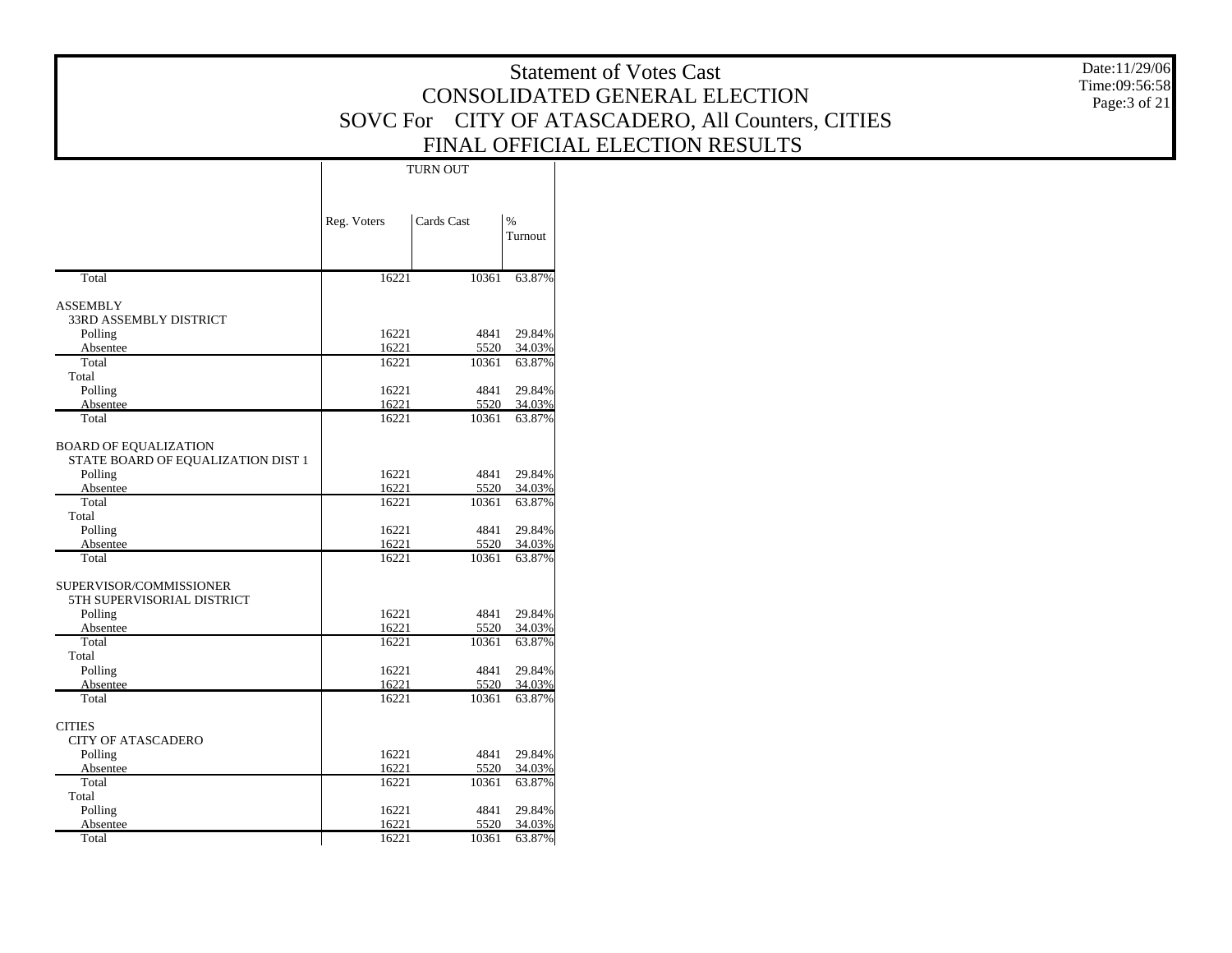CITY OF ATASCADERO COUNCILMEMBER Four Year Term

Date:11/29/06 Time:09:56:58 Page:4 of 21

|                   | Reg. Voters | <b>Times Counted</b> | <b>Total Votes</b> | <b>Times Blank</b><br>Voted | Times<br>Over<br>Voted | Number Of<br><b>Under Votes</b>  | TOM O'MALLEY |            | <b>ELLEN BERAUD</b> |            |
|-------------------|-------------|----------------------|--------------------|-----------------------------|------------------------|----------------------------------|--------------|------------|---------------------|------------|
| Jurisdiction Wide |             |                      |                    |                             |                        |                                  |              |            |                     |            |
| 501-65            |             |                      |                    |                             |                        |                                  |              |            |                     |            |
| Polling           | 1557        | 464                  | 683                | 38                          |                        | $\boldsymbol{0}$<br>169          |              | 230 33.67% |                     | 212 31.04% |
| Absentee          | 1557        | 557                  | 837                | 41                          |                        | $\boldsymbol{0}$<br>195          |              | 305 36.44% |                     | 242 28.91% |
| Total             | 1557        | 1021                 | 1520               | 79                          |                        | $\overline{0}$<br>364            |              | 535 35.20% |                     | 454 29.87% |
| 502-66            |             |                      |                    |                             |                        |                                  |              |            |                     |            |
| Polling           | 1025        | 342                  | 502                | 20                          |                        | $\boldsymbol{0}$<br>142          |              | 144 28.69% | 197                 | 39.24%     |
| Absentee          | 1025        | 370                  | 572                | 24                          |                        | $\boldsymbol{0}$<br>120          |              | 205 35.84% | 151                 | 26.40%     |
| Total             | 1025        | 712                  | 1074               | 44                          |                        | $\overline{0}$<br>262            |              | 349 32.50% |                     | 348 32.40% |
| 503-66            |             |                      |                    |                             |                        |                                  |              |            |                     |            |
| Polling           | 1224        | 389                  | 578                | 31                          |                        | 136<br>1                         |              | 194 33.56% |                     | 191 33.04% |
| Absentee          | 1224        | 484                  | 732                | 43                          |                        | 148<br>$\mathbf{1}$              |              | 268 36.61% |                     | 195 26.64% |
| Total             | 1224        | 873                  | 1310               | $\overline{74}$             |                        | $\overline{2}$<br>284            |              | 462 35.27% |                     | 386 29.47% |
| 504-67            |             |                      |                    |                             |                        |                                  |              |            |                     |            |
| Polling           | 526         | 160                  | 233                | 13                          |                        | $\boldsymbol{0}$<br>61           |              | 78 33.48%  |                     | 83 35.62%  |
| Absentee          | 526         | 232                  | 368                | 12                          |                        | $\boldsymbol{0}$<br>$72\,$       | 131          | 35.60%     |                     | 112 30.43% |
| Total             | 526         | 392                  | 601                | $\overline{25}$             |                        | $\overline{0}$<br>133            | 209          | 34.78%     | 195                 | 32.45%     |
| 505-67            |             |                      |                    |                             |                        |                                  |              |            |                     |            |
| Polling           | 900         | 295                  | 415                | 27                          |                        | 119<br>1                         | 147          | 35.42%     |                     | 150 36.14% |
| Absentee          | 900         | 395                  | 601                | 35                          |                        | $\boldsymbol{0}$<br>119          |              | 213 35.44% | 184                 | 30.62%     |
| Total             | 900         | 690                  | 1016               | 62                          |                        | 238                              |              | 360 35.43% | 334                 | 32.87%     |
| 506-67            |             |                      |                    |                             |                        |                                  |              |            |                     |            |
| Polling           | 1003        | 361                  | 535                | 27                          |                        | 133<br>$\mathbf{0}$              |              | 205 38.32% |                     | 154 28.79% |
| Absentee          | 1003        | 331                  | 541                | 19                          |                        | $\boldsymbol{0}$<br>83           |              | 203 37.52% |                     | 133 24.58% |
| Total             | 1003        | 692                  | 1076               | 46                          |                        | $\Omega$<br>216                  | 408          | 37.92%     | 287                 | 26.67%     |
| 507-67            |             |                      |                    |                             |                        |                                  |              |            |                     |            |
| Polling           | 973         | 307                  | 460                | 19                          |                        | 114<br>-1                        |              | 158 34.35% |                     | 152 33.04% |
| Absentee          | 973         | 343                  | 533                | $27\,$                      |                        | $\boldsymbol{0}$<br>99           |              | 205 38.46% | 138                 | 25.89%     |
| Total             | 973         | 650                  | 993                | $\overline{46}$             |                        | $\overline{213}$<br>$\mathbf{1}$ | 363          | 36.56%     | 290                 | 29.20%     |
| 508-68            |             |                      |                    |                             |                        |                                  |              |            |                     |            |
| Polling           | 1120        | 358                  | 516                | 30                          |                        | $\boldsymbol{0}$<br>140          |              | 188 36.43% |                     | 156 30.23% |
| Absentee          | 1120        | 323                  | 500                | 19                          |                        | $\boldsymbol{0}$<br>108          | 175          | 35.00%     | 151                 | 30.20%     |
| Total             | 1120        | 681                  | 1016               | 49                          |                        | $\overline{0}$<br>248            |              | 363 35.73% | 307                 | 30.22%     |
| 509-68            |             |                      |                    |                             |                        |                                  |              |            |                     |            |
| Polling           | 1065        | 332                  | 481                | 26                          |                        | $\mathbf{0}$<br>131              |              | 179 37.21% |                     | 145 30.15% |
| Absentee          | 1065        | 394                  | 584                | 35                          |                        | $\boldsymbol{0}$<br>134          |              | 224 38.36% | 171                 | 29.28%     |
| Total             | 1065        | 726                  | 1065               | 61                          |                        | $\overline{0}$<br>265            |              | 403 37.84% |                     | 316 29.67% |
| 510-69            |             |                      |                    |                             |                        |                                  |              |            |                     |            |
| Polling           | 1063        | 338                  | 482                | 38                          |                        | 116<br>1                         |              | 156 32.37% |                     | 174 36.10% |
| Absentee          | 1063        | 353                  | 539                | 23                          |                        | $\boldsymbol{0}$<br>121          | 185          | 34.32%     |                     | 162 30.06% |
| Total             | 1063        | 691                  | 1021               | 61                          |                        | 237                              |              | 341 33.40% |                     | 336 32.91% |
| 511-69            |             |                      |                    |                             |                        |                                  |              |            |                     |            |
|                   |             |                      |                    |                             |                        |                                  |              |            |                     |            |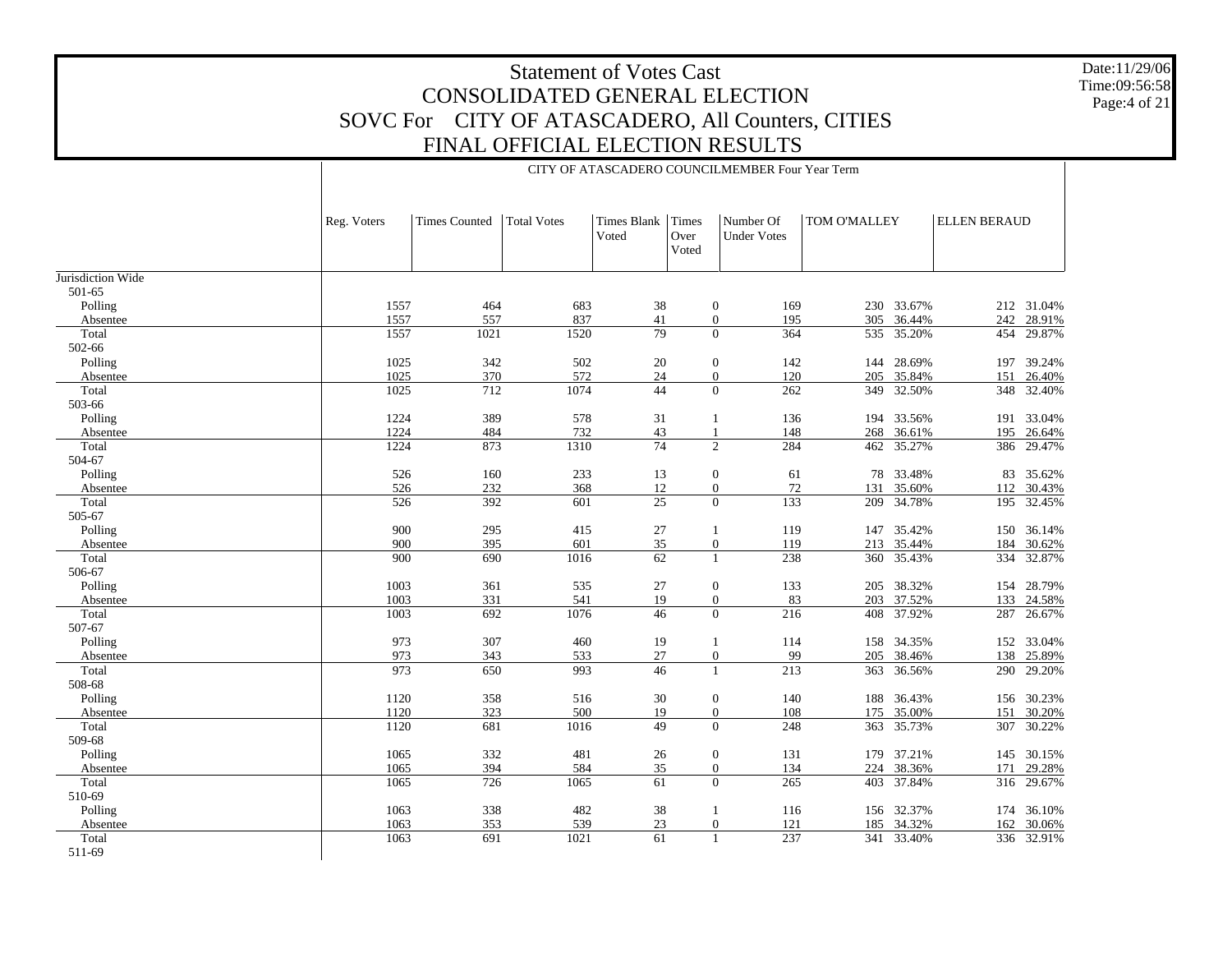CITY OF ATASCADERO COUNCILMEMBER Four Year Term

Date:11/29/06 Time:09:56:58 Page:5 of 21

|                                              | Reg. Voters    | <b>Times Counted</b> | <b>Total Votes</b> | Times Blank<br>Voted | Times<br>Over<br>Voted | Number Of<br><b>Under Votes</b>                  | TOM O'MALLEY |                       | <b>ELLEN BERAUD</b> |                            |
|----------------------------------------------|----------------|----------------------|--------------------|----------------------|------------------------|--------------------------------------------------|--------------|-----------------------|---------------------|----------------------------|
| Polling                                      | 1166           | 323                  | 460                | 32                   |                        | $\overline{0}$<br>122                            |              | 166 36.09%            |                     | $162 - 35.22%$             |
| Absentee<br>Total                            | 1166<br>1166   | 346<br>669           | 509<br>969         | 28<br>60             |                        | $\boldsymbol{0}$<br>127<br>$\overline{0}$<br>249 | 180<br>346   | 35.36%                | 158<br>320          | 31.04%<br>33.02%           |
| 512-65                                       |                |                      |                    |                      |                        |                                                  |              | 35.71%                |                     |                            |
| Polling                                      | 1160           | 290                  | 409                | $26\,$               |                        | $\boldsymbol{0}$<br>119                          |              | 155 37.90%            |                     | 120 29.34%                 |
| Absentee                                     | 1160           | 330                  | 466                | $25\,$               |                        | $\overline{0}$<br>144                            | 175          | 37.55%                | 134                 | 28.76%                     |
| Total                                        | 1160           | 620                  | 875                | 51                   |                        | $\overline{0}$<br>263                            |              | 330 37.71%            | 254                 | 29.03%                     |
| 513-70                                       |                |                      |                    |                      |                        |                                                  |              |                       |                     |                            |
| Polling                                      | 1291           | 410                  | 585                | 39                   |                        | $\boldsymbol{0}$<br>157                          |              | 220 37.61%            |                     | 170 29.06%                 |
| Absentee                                     | 1291           | 370                  | 563                | 34                   |                        | 109<br>$\boldsymbol{0}$                          |              | 210 37.30%            | 160                 | 28.42%                     |
| Total                                        | 1291           | 780                  | 1148               | $\overline{73}$      |                        | $\overline{0}$<br>266                            | 430          | 37.46%                | 330                 | 28.75%                     |
| 514-70                                       |                |                      |                    |                      |                        |                                                  |              |                       |                     |                            |
| Polling                                      | 1242           | 266                  | 384                | 33                   |                        | $\boldsymbol{0}$<br>82                           | 143          | 37.24%                | 101                 | 26.30%                     |
| Absentee                                     | 1242           | 468                  | 701                | 35                   |                        | 163<br>$\overline{1}$                            | 253          | 36.09%                | 163                 | 23.25%                     |
| Total                                        | 1242           | 734                  | 1085               | 68                   |                        | 245<br>1                                         |              | 396 36.50%            | 264                 | 24.33%                     |
| 515-71                                       |                |                      |                    |                      |                        |                                                  |              |                       |                     |                            |
| Polling                                      | 906            | 206                  | 257                | 31                   |                        | 93<br>$\boldsymbol{0}$                           | 99           | 38.52%                | 78                  | 30.35%                     |
| Absentee                                     | 906            | 224                  | 337                | 15                   |                        | $\boldsymbol{0}$<br>81                           | 128          | 37.98%                | 83                  | 24.63%                     |
| Total                                        | 906            | 430                  | 594                | 46                   |                        | $\Omega$<br>174                                  | 227          | 38.22%                | 161                 | 27.10%                     |
| Total                                        |                |                      |                    |                      |                        |                                                  |              |                       |                     |                            |
| Polling                                      | 16221          | 4841                 | 6980               | 430                  |                        | 1834<br>$\overline{4}$                           | 2462         | 35.27%                |                     | 2245 32.16%                |
| Absentee                                     | 16221<br>16221 | 5520<br>10361        | 8383<br>15363      | 415<br>845           |                        | $\overline{2}$<br>1823<br>3657                   | 3060         | 36.50%<br>5522 35.94% |                     | 2337 27.88%<br>4582 29.82% |
| Total                                        |                |                      |                    |                      |                        | 6                                                |              |                       |                     |                            |
| CONGRESSIONAL<br>22ND CONGRESSIONAL DISTRICT |                |                      |                    |                      |                        |                                                  |              |                       |                     |                            |
| Polling                                      | 16221          | 4841                 | 6980               | 430                  |                        | 1834<br>4                                        |              | 2462 35.27%           |                     | 2245 32.16%                |
| Absentee                                     | 16221          | 5520                 | 8383               | 415                  |                        | 2<br>1823                                        | 3060         | 36.50%                | 2337                | 27.88%                     |
| Total<br>Total                               | 16221          | 10361                | 15363              | 845                  |                        | 6<br>3657                                        | 5522         | 35.94%                | 4582                | 29.82%                     |
| Polling                                      | 16221          | 4841                 | 6980               | 430                  |                        | 1834<br>4                                        |              | 2462 35.27%           |                     | 2245 32.16%                |
| Absentee                                     | 16221          | 5520                 | 8383               | 415                  |                        | $\overline{2}$<br>1823                           | 3060         | 36.50%                | 2337                | 27.88%                     |
| Total                                        | 16221          | 10361                | 15363              | 845                  |                        | 3657<br>6                                        | 5522         | 35.94%                | 4582                | 29.82%                     |
|                                              |                |                      |                    |                      |                        |                                                  |              |                       |                     |                            |
| <b>SENATE</b><br>15TH SENATORIAL DISTRICT    |                |                      |                    |                      |                        |                                                  |              |                       |                     |                            |
| Polling                                      | 16221          | 4841                 | 6980               | 430                  |                        | 1834<br>$\overline{4}$                           |              | 2462 35.27%           |                     | 2245 32.16%                |
| Absentee                                     | 16221          | 5520                 | 8383               | 415                  |                        | $\mathbf{2}$<br>1823                             | 3060         | 36.50%                | 2337                | 27.88%                     |
| Total                                        | 16221          | 10361                | 15363              | 845                  |                        | 6<br>3657                                        | 5522         | 35.94%                | 4582                | 29.82%                     |
| Total                                        |                |                      |                    |                      |                        |                                                  |              |                       |                     |                            |
| Polling                                      | 16221          | 4841                 | 6980               | 430                  |                        | 1834<br>$\overline{4}$                           | 2462         | 35.27%                |                     | 2245 32.16%                |
| Absentee                                     | 16221          | 5520                 | 8383               | 415                  |                        | $\overline{2}$<br>1823                           |              | 3060 36.50%           |                     | 2337 27.88%                |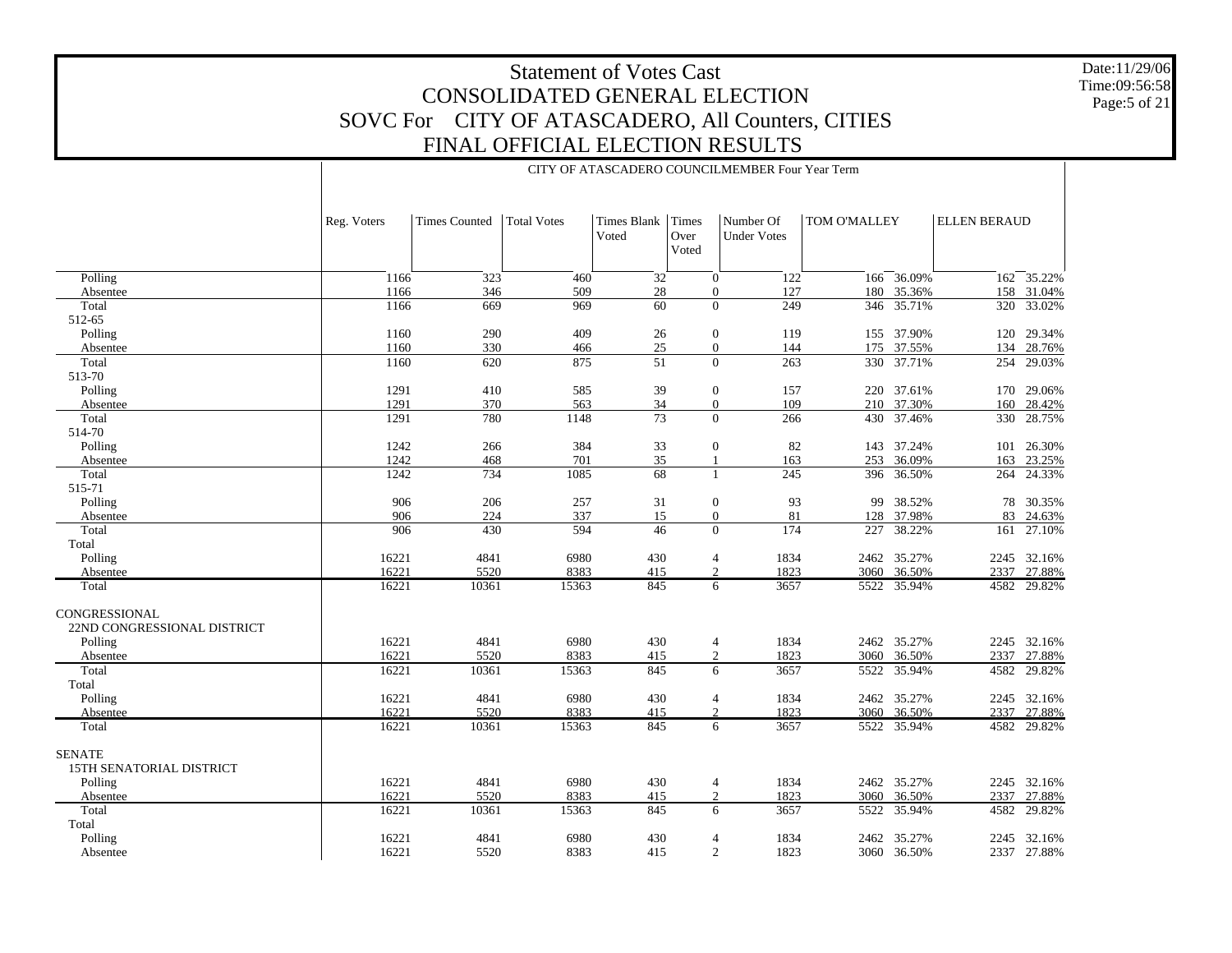Date:11/29/06 Time:09:56:58 Page:6 of 21

|                                                                    |                |                      |                    |                      |                                            | CITY OF ATASCADERO COUNCILMEMBER Four Year Term |                   |                       |                     |                       |
|--------------------------------------------------------------------|----------------|----------------------|--------------------|----------------------|--------------------------------------------|-------------------------------------------------|-------------------|-----------------------|---------------------|-----------------------|
|                                                                    | Reg. Voters    | <b>Times Counted</b> | <b>Total Votes</b> | Times Blank<br>Voted | Times<br>Over<br>Voted                     | Number Of<br><b>Under Votes</b>                 | TOM O'MALLEY      |                       | <b>ELLEN BERAUD</b> |                       |
| Total                                                              | 16221          | 10361                | 15363              | 845                  | 6                                          | 3657                                            |                   | 5522 35.94%           |                     | 4582 29.82%           |
| ASSEMBLY<br><b>33RD ASSEMBLY DISTRICT</b>                          |                | 4841                 |                    |                      |                                            |                                                 |                   |                       |                     | 2245 32.16%           |
| Polling<br>Absentee                                                | 16221<br>16221 | 5520                 | 6980<br>8383       | 430<br>415           | $\overline{4}$<br>$\overline{2}$           | 1834<br>1823                                    | 3060              | 2462 35.27%<br>36.50% | 2337                | 27.88%                |
| Total<br>Total                                                     | 16221          | 10361                | 15363              | 845                  | 6                                          | 3657                                            | 5522              | 35.94%                | 4582                | 29.82%                |
| Polling<br>Absentee                                                | 16221<br>16221 | 4841<br>5520         | 6980<br>8383       | 430<br>415           | 4<br>$\overline{c}$                        | 1834<br>1823                                    | 3060              | 2462 35.27%<br>36.50% | 2337                | 2245 32.16%<br>27.88% |
| Total                                                              | 16221          | 10361                | 15363              | 845                  | 6                                          | 3657                                            | $\overline{5522}$ | 35.94%                | 4582                | 29.82%                |
| <b>BOARD OF EQUALIZATION</b><br>STATE BOARD OF EQUALIZATION DIST 1 |                |                      |                    |                      |                                            |                                                 |                   |                       |                     |                       |
| Polling                                                            | 16221          | 4841                 | 6980               | 430                  | $\overline{4}$                             | 1834                                            |                   | 2462 35.27%           |                     | 2245 32.16%           |
| Absentee                                                           | 16221          | 5520                 | 8383               | 415                  | 2                                          | 1823                                            | 3060              | 36.50%                | 2337                | 27.88%                |
| Total<br>Total                                                     | 16221          | 10361                | 15363              | 845                  | 6                                          | 3657                                            | 5522              | 35.94%                | 4582                | 29.82%                |
| Polling                                                            | 16221<br>16221 | 4841<br>5520         | 6980<br>8383       | 430                  | $\overline{\mathcal{L}}$<br>$\overline{2}$ | 1834<br>1823                                    | 2462              | 35.27%<br>36.50%      |                     | 2245 32.16%           |
| Absentee<br>Total                                                  | 16221          | 10361                | 15363              | 415<br>845           | 6                                          | 3657                                            | 3060<br>5522      | 35.94%                | 2337<br>4582        | 27.88%<br>29.82%      |
| SUPERVISOR/COMMISSIONER<br>5TH SUPERVISORIAL DISTRICT              |                |                      |                    |                      |                                            |                                                 |                   |                       |                     |                       |
| Polling                                                            | 16221          | 4841                 | 6980               | 430                  | 4                                          | 1834                                            |                   | 2462 35.27%           |                     | 2245 32.16%           |
| Absentee                                                           | 16221          | 5520                 | 8383               | 415                  | $\mathfrak{2}$                             | 1823                                            | 3060              | 36.50%                | 2337                | 27.88%                |
| Total<br>Total                                                     | 16221          | 10361                | 15363              | 845                  | 6                                          | 3657                                            | 5522              | 35.94%                | 4582                | 29.82%                |
| Polling                                                            | 16221          | 4841                 | 6980               | 430                  | 4                                          | 1834                                            | 2462              | 35.27%                |                     | 2245 32.16%           |
| Absentee                                                           | 16221          | 5520                 | 8383               | 415                  | $\overline{2}$                             | 1823                                            | 3060              | 36.50%                |                     | 2337 27.88%           |
| Total                                                              | 16221          | 10361                | 15363              | 845                  | 6                                          | 3657                                            |                   | 5522 35.94%           |                     | 4582 29.82%           |
| <b>CITIES</b><br><b>CITY OF ATASCADERO</b>                         |                |                      |                    |                      |                                            |                                                 |                   |                       |                     |                       |
| Polling                                                            | 16221          | 4841                 | 6980               | 430                  | 4                                          | 1834                                            |                   | 2462 35.27%           |                     | 2245 32.16%           |
| Absentee                                                           | 16221          | 5520                 | 8383               | 415                  | $\overline{2}$                             | 1823                                            | 3060              | 36.50%                | 2337                | 27.88%                |
| Total                                                              | 16221          | 10361                | 15363              | 845                  | 6                                          | 3657                                            | 5522              | 35.94%                | 4582                | 29.82%                |
| Total                                                              |                |                      |                    |                      |                                            |                                                 |                   |                       |                     |                       |
| Polling                                                            | 16221          | 4841                 | 6980               | 430                  | 4                                          | 1834                                            |                   | 2462 35.27%           |                     | 2245 32.16%           |
| Absentee                                                           | 16221          | 5520                 | 8383               | 415                  | 2                                          | 1823                                            | 3060              | 36.50%                | 2337                | 27.88%                |
| Total                                                              | 16221          | 10361                | 15363              | 845                  | 6                                          | 3657                                            | 5522              | 35.94%                |                     | 4582 29.82%           |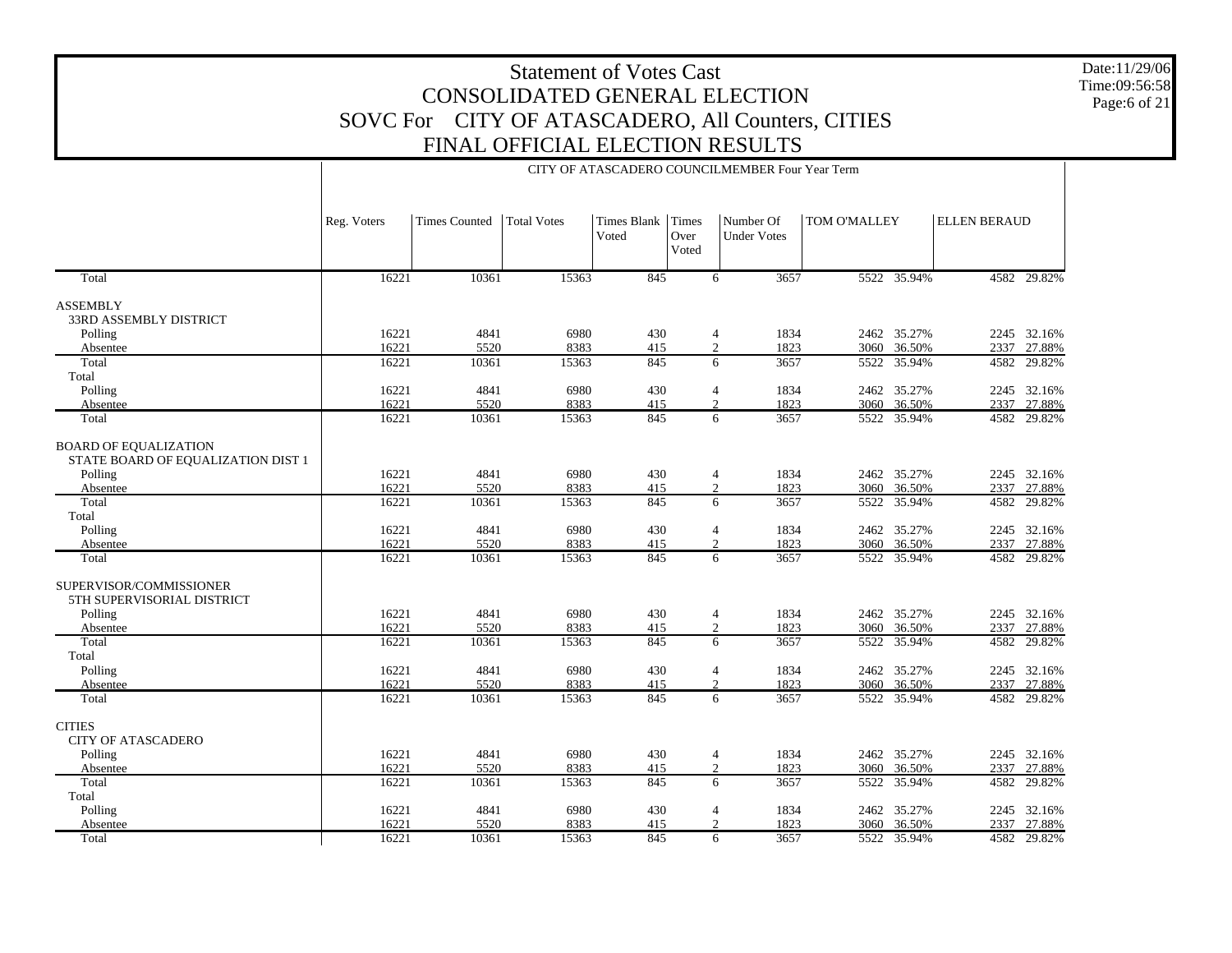Date:11/29/06 Time:09:56:58 Page:7 of 21

#### CITY OF ATASCADERO COUNCILMEMBER Four Year Term

| <b>BOB KELLEY</b> |                                                                                                    |                                                                                                                                                                                                    |                                                                                                  | Write-In Votes                                                                                                                                                                                        |                                                                                                                                                                                                                   |
|-------------------|----------------------------------------------------------------------------------------------------|----------------------------------------------------------------------------------------------------------------------------------------------------------------------------------------------------|--------------------------------------------------------------------------------------------------|-------------------------------------------------------------------------------------------------------------------------------------------------------------------------------------------------------|-------------------------------------------------------------------------------------------------------------------------------------------------------------------------------------------------------------------|
|                   |                                                                                                    |                                                                                                                                                                                                    |                                                                                                  |                                                                                                                                                                                                       |                                                                                                                                                                                                                   |
|                   |                                                                                                    |                                                                                                                                                                                                    |                                                                                                  |                                                                                                                                                                                                       |                                                                                                                                                                                                                   |
|                   |                                                                                                    |                                                                                                                                                                                                    |                                                                                                  |                                                                                                                                                                                                       |                                                                                                                                                                                                                   |
|                   |                                                                                                    |                                                                                                                                                                                                    |                                                                                                  |                                                                                                                                                                                                       |                                                                                                                                                                                                                   |
|                   |                                                                                                    |                                                                                                                                                                                                    |                                                                                                  |                                                                                                                                                                                                       | 0.88%                                                                                                                                                                                                             |
|                   |                                                                                                    |                                                                                                                                                                                                    |                                                                                                  |                                                                                                                                                                                                       | 0.60%                                                                                                                                                                                                             |
|                   |                                                                                                    |                                                                                                                                                                                                    |                                                                                                  |                                                                                                                                                                                                       | 0.72%                                                                                                                                                                                                             |
|                   |                                                                                                    |                                                                                                                                                                                                    |                                                                                                  |                                                                                                                                                                                                       |                                                                                                                                                                                                                   |
|                   |                                                                                                    |                                                                                                                                                                                                    |                                                                                                  |                                                                                                                                                                                                       | 0.60%                                                                                                                                                                                                             |
|                   |                                                                                                    |                                                                                                                                                                                                    |                                                                                                  |                                                                                                                                                                                                       | 0.17%                                                                                                                                                                                                             |
|                   |                                                                                                    |                                                                                                                                                                                                    |                                                                                                  |                                                                                                                                                                                                       | 0.37%                                                                                                                                                                                                             |
|                   |                                                                                                    |                                                                                                                                                                                                    |                                                                                                  |                                                                                                                                                                                                       |                                                                                                                                                                                                                   |
|                   |                                                                                                    |                                                                                                                                                                                                    |                                                                                                  |                                                                                                                                                                                                       | 0.35%                                                                                                                                                                                                             |
|                   |                                                                                                    |                                                                                                                                                                                                    |                                                                                                  |                                                                                                                                                                                                       | $0.00\%$                                                                                                                                                                                                          |
|                   |                                                                                                    |                                                                                                                                                                                                    |                                                                                                  |                                                                                                                                                                                                       | 0.15%                                                                                                                                                                                                             |
|                   |                                                                                                    |                                                                                                                                                                                                    |                                                                                                  |                                                                                                                                                                                                       |                                                                                                                                                                                                                   |
|                   |                                                                                                    |                                                                                                                                                                                                    |                                                                                                  |                                                                                                                                                                                                       | 0.43%                                                                                                                                                                                                             |
|                   |                                                                                                    |                                                                                                                                                                                                    |                                                                                                  |                                                                                                                                                                                                       | 1.63%                                                                                                                                                                                                             |
|                   |                                                                                                    |                                                                                                                                                                                                    |                                                                                                  |                                                                                                                                                                                                       | 1.16%                                                                                                                                                                                                             |
|                   |                                                                                                    |                                                                                                                                                                                                    |                                                                                                  |                                                                                                                                                                                                       |                                                                                                                                                                                                                   |
|                   |                                                                                                    |                                                                                                                                                                                                    |                                                                                                  |                                                                                                                                                                                                       | 0.48%                                                                                                                                                                                                             |
|                   |                                                                                                    |                                                                                                                                                                                                    |                                                                                                  |                                                                                                                                                                                                       | 0.83%                                                                                                                                                                                                             |
|                   |                                                                                                    |                                                                                                                                                                                                    |                                                                                                  |                                                                                                                                                                                                       | 0.69%                                                                                                                                                                                                             |
|                   |                                                                                                    |                                                                                                                                                                                                    |                                                                                                  |                                                                                                                                                                                                       |                                                                                                                                                                                                                   |
| 137               | 25.61%                                                                                             | 37                                                                                                                                                                                                 |                                                                                                  |                                                                                                                                                                                                       | 0.37%                                                                                                                                                                                                             |
| 156               |                                                                                                    | 44                                                                                                                                                                                                 |                                                                                                  |                                                                                                                                                                                                       | 0.92%                                                                                                                                                                                                             |
| 293               |                                                                                                    | 81                                                                                                                                                                                                 |                                                                                                  |                                                                                                                                                                                                       | 0.65%                                                                                                                                                                                                             |
|                   |                                                                                                    |                                                                                                                                                                                                    |                                                                                                  |                                                                                                                                                                                                       |                                                                                                                                                                                                                   |
| 94                | 20.43%                                                                                             | 49                                                                                                                                                                                                 | 10.65%                                                                                           | $\tau$                                                                                                                                                                                                | 1.52%                                                                                                                                                                                                             |
| 137               | 25.70%                                                                                             | 51                                                                                                                                                                                                 | 9.57%                                                                                            | $\overline{c}$                                                                                                                                                                                        | 0.38%                                                                                                                                                                                                             |
|                   |                                                                                                    |                                                                                                                                                                                                    |                                                                                                  |                                                                                                                                                                                                       | 0.91%                                                                                                                                                                                                             |
|                   |                                                                                                    |                                                                                                                                                                                                    |                                                                                                  |                                                                                                                                                                                                       |                                                                                                                                                                                                                   |
| 117               | 22.67%                                                                                             | 51                                                                                                                                                                                                 | 9.88%                                                                                            | $\overline{4}$                                                                                                                                                                                        | 0.78%                                                                                                                                                                                                             |
| 126               | 25.20%                                                                                             | 44                                                                                                                                                                                                 | 8.80%                                                                                            | 4                                                                                                                                                                                                     | 0.80%                                                                                                                                                                                                             |
| 243               | 23.92%                                                                                             | 95                                                                                                                                                                                                 | 9.35%                                                                                            | 8                                                                                                                                                                                                     | 0.79%                                                                                                                                                                                                             |
|                   |                                                                                                    |                                                                                                                                                                                                    |                                                                                                  |                                                                                                                                                                                                       |                                                                                                                                                                                                                   |
| 109               | 22.66%                                                                                             | 46                                                                                                                                                                                                 | 9.56%                                                                                            | $\overline{2}$                                                                                                                                                                                        | 0.42%                                                                                                                                                                                                             |
| 129               | 22.09%                                                                                             | 51                                                                                                                                                                                                 | 8.73%                                                                                            | 9                                                                                                                                                                                                     | 1.54%                                                                                                                                                                                                             |
| 238               | 22.35%                                                                                             | 97                                                                                                                                                                                                 | 9.11%                                                                                            | 11                                                                                                                                                                                                    | 1.03%                                                                                                                                                                                                             |
|                   |                                                                                                    |                                                                                                                                                                                                    |                                                                                                  |                                                                                                                                                                                                       |                                                                                                                                                                                                                   |
|                   |                                                                                                    | 50                                                                                                                                                                                                 | 10.37%                                                                                           | $\mathbf{0}$                                                                                                                                                                                          | 0.00%                                                                                                                                                                                                             |
| 123               | 22.82%                                                                                             | 66                                                                                                                                                                                                 | 12.24%                                                                                           | 3                                                                                                                                                                                                     | 0.56%                                                                                                                                                                                                             |
| 225               | 22.04%                                                                                             | 116                                                                                                                                                                                                | 11.36%                                                                                           | 3                                                                                                                                                                                                     | 0.29%                                                                                                                                                                                                             |
|                   |                                                                                                    |                                                                                                                                                                                                    |                                                                                                  |                                                                                                                                                                                                       |                                                                                                                                                                                                                   |
|                   | 172<br>217<br>389<br>104<br>157<br>261<br>138<br>334<br>50<br>98<br>148<br>85<br>144<br>229<br>231 | 25.18%<br>25.93%<br>25.59%<br>20.72%<br>27.45%<br>24.30%<br>23.88%<br>196 26.78%<br>25.50%<br>21.46%<br>26.63%<br>24.63%<br>20.48%<br>23.96%<br>22.54%<br>28.84%<br>27.23%<br>23.26%<br>102 21.16% | 63<br>68<br>131<br>54<br>58<br>112<br>53<br>73<br>126<br>21<br>21<br>42<br>31<br>55<br>86<br>100 | <b>ANN KETCHERSIDE</b><br>9.22%<br>8.12%<br>8.62%<br>10.76%<br>10.14%<br>10.43%<br>9.17%<br>9.97%<br>9.62%<br>9.01%<br>5.71%<br>6.99%<br>7.47%<br>9.15%<br>8.46%<br>6.92%<br>8.13%<br>7.53%<br>10.07% | 6<br>5<br>11<br>3<br>1<br>$\overline{4}$<br>$\overline{2}$<br>$\boldsymbol{0}$<br>$\overline{2}$<br>$\mathbf{1}$<br>6<br>$\overline{7}$<br>2<br>5<br>$\overline{7}$<br>$\overline{2}$<br>5<br>$\overline{7}$<br>9 |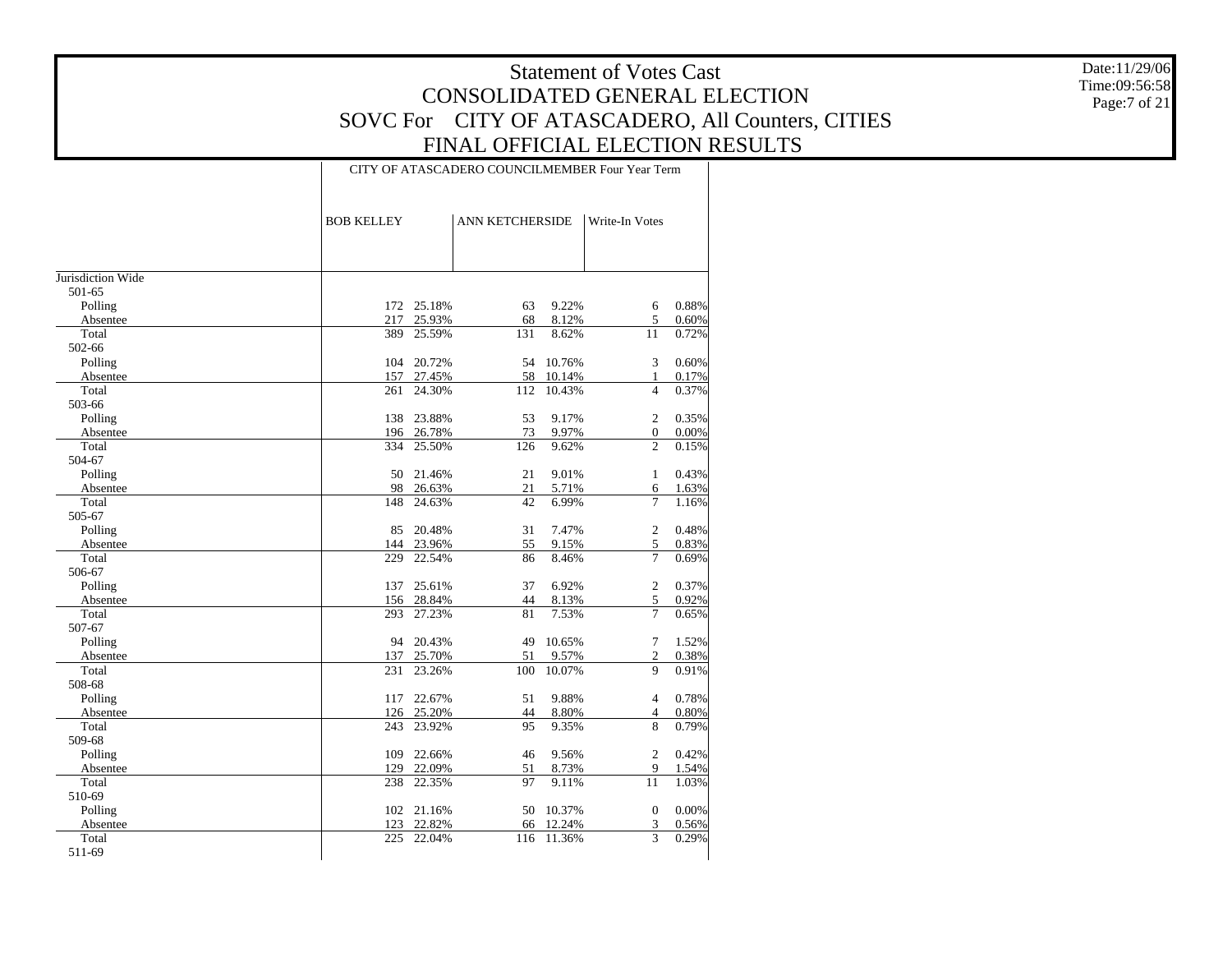Date:11/29/06 Time:09:56:58 Page:8 of 21

#### CITY OF ATASCADERO COUNCILMEMBER Four Year Term

|                             | <b>BOB KELLEY</b> |                  | <b>ANN KETCHERSIDE</b> |                  | Write-In Votes         |                |
|-----------------------------|-------------------|------------------|------------------------|------------------|------------------------|----------------|
|                             |                   |                  |                        |                  |                        |                |
| Polling                     | 80                | 17.39%           | 48                     | 10.43%           | $\overline{4}$         | 0.87%          |
| Absentee                    | 108               | 21.22%           | 61                     | 11.98%           | $\overline{2}$         | 0.39%          |
| Total                       | 188               | 19.40%           | 109                    | 11.25%           | 6                      | 0.62%          |
| 512-65                      |                   |                  |                        |                  |                        |                |
| Polling                     | 98                | 23.96%           | 35                     | 8.56%            | 1                      | 0.24%          |
| Absentee                    | 110               | 23.61%           | 45                     | 9.66%            | $\overline{2}$         | 0.43%          |
| Total                       | 208               | 23.77%           | 80                     | 9.14%            | 3                      | 0.34%          |
| 513-70                      |                   |                  |                        |                  |                        |                |
| Polling                     | 123               | 21.03%           | 69                     | 11.79%           | 3                      | 0.51%          |
| Absentee<br>Total           | 130               | 23.09%<br>22.04% | 60                     | 10.66%<br>11.24% | 3                      | 0.53%<br>0.52% |
| 514-70                      | 253               |                  | 129                    |                  | 6                      |                |
| Polling                     | 96                | 25.00%           | 43                     | 11.20%           | $\mathbf{1}$           | 0.26%          |
| Absentee                    | 165               | 23.54%           | 108                    | 15.41%           | 12                     | 1.71%          |
| Total                       | 261               | 24.06%           | 151                    | 13.92%           | 13                     | 1.20%          |
| 515-71                      |                   |                  |                        |                  |                        |                |
| Polling                     | 55                | 21.40%           | 24                     | 9.34%            | $\mathbf{1}$           | 0.39%          |
| Absentee                    | 76                | 22.55%           | 48                     | 14.24%           | $\overline{2}$         | 0.59%          |
| Total                       | 131               | 22.05%           | 72                     | 12.12%           | 3                      | 0.51%          |
| Total                       |                   |                  |                        |                  |                        |                |
| Polling                     | 1560              | 22.35%           | 674                    | 9.66%            | 39                     | 0.56%          |
| Absentee                    | 2072              | 24.72%           | 853                    | 10.18%           | 61                     | 0.73%          |
| Total                       | 3632              | 23.64%           | 1527                   | 9.94%            | 100                    | 0.65%          |
| CONGRESSIONAL               |                   |                  |                        |                  |                        |                |
| 22ND CONGRESSIONAL DISTRICT |                   |                  |                        |                  |                        |                |
| Polling                     | 1560              | 22.35%           | 674                    | 9.66%            | 39                     | 0.56%          |
| Absentee                    | 2072              | 24.72%           | 853                    | 10.18%           | 61                     | 0.73%          |
| Total                       | 3632              | 23.64%           | 1527                   | 9.94%            | 100                    | 0.65%          |
| Total                       |                   |                  |                        |                  |                        |                |
| Polling                     | 1560              | 22.35%           | 674                    | 9.66%            | 39                     | 0.56%          |
| Absentee<br>Total           | 2072              | 24.72%           | 853<br>1527            | 10.18%           | 61<br>$\overline{100}$ | 0.73%<br>0.65% |
|                             | 3632              | 23.64%           |                        | 9.94%            |                        |                |
| <b>SENATE</b>               |                   |                  |                        |                  |                        |                |
| 15TH SENATORIAL DISTRICT    |                   |                  |                        |                  |                        |                |
| Polling                     | 1560              | 22.35%           | 674                    | 9.66%            | 39                     | 0.56%          |
| Absentee                    | 2072              | 24.72%           | 853                    | 10.18%           | 61                     | 0.73%          |
| Total                       | 3632              | 23.64%           | 1527                   | 9.94%            | 100                    | 0.65%          |
| Total                       |                   |                  |                        |                  |                        |                |
| Polling                     | 1560              | 22.35%           | 674                    | 9.66%            | 39                     | 0.56%          |
| Absentee                    |                   | 2072 24.72%      | 853                    | 10.18%           | 61                     | 0.73%          |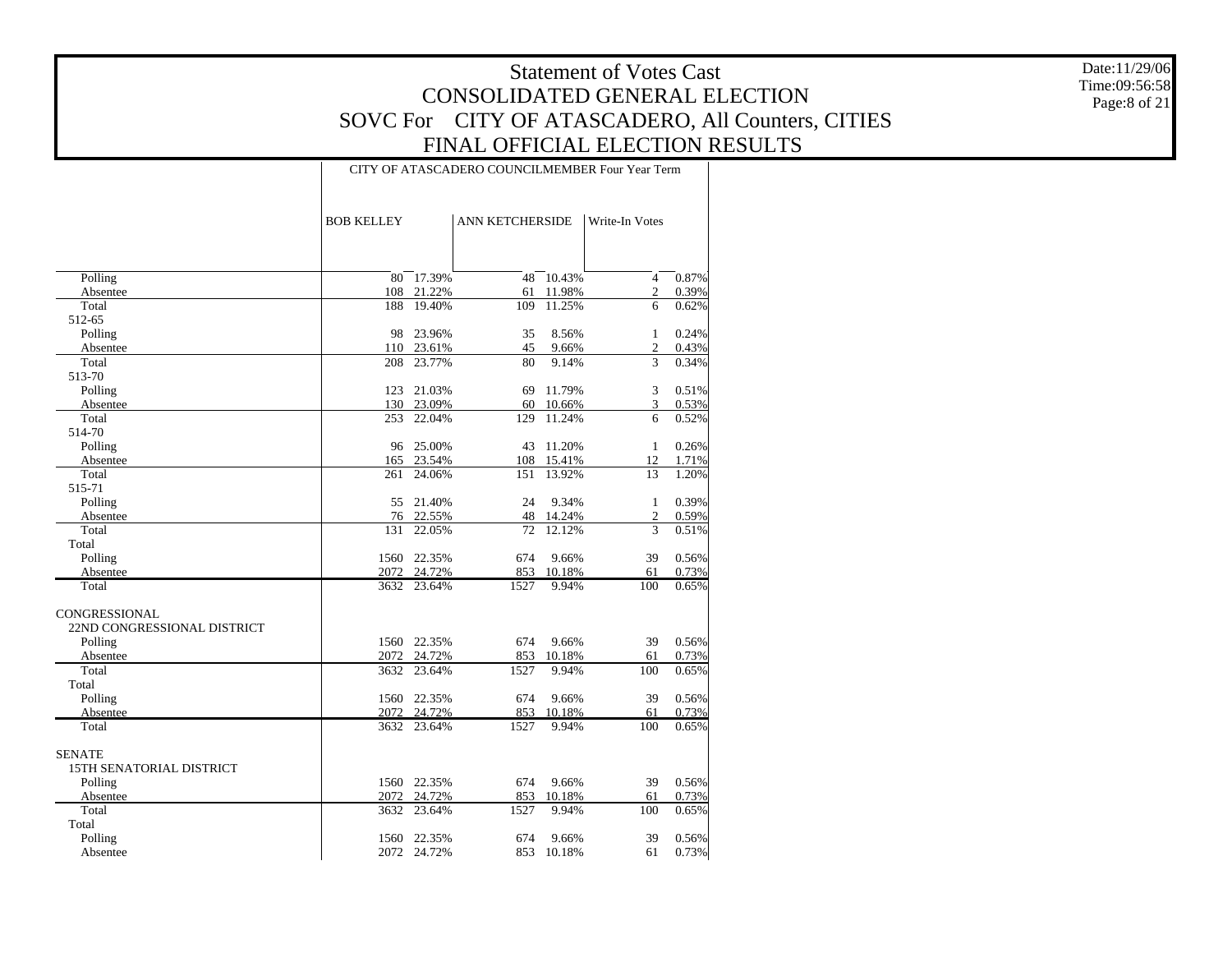Date:11/29/06 Time:09:56:58 Page:9 of 21

#### CITY OF ATASCADERO COUNCILMEMBER Four Year Term

| Total<br>3632 23.64%<br>1527<br>9.94%<br>100<br>0.65%<br><b>ASSEMBLY</b><br>33RD ASSEMBLY DISTRICT<br>1560 22.35%<br>9.66%<br>39<br>Polling<br>674<br>Absentee<br>24.72%<br>853<br>61<br>2072<br>10.18%<br>Total<br>9.94%<br>3632<br>23.64%<br>1527<br>100<br>Total<br>Polling<br>22.35%<br>674<br>9.66%<br>39<br>1560<br>24.72%<br>853<br>10.18%<br>61<br>2072<br>Absentee<br>Total<br>3632 23.64%<br>1527<br>9.94%<br>100<br><b>BOARD OF EQUALIZATION</b><br>STATE BOARD OF EQUALIZATION DIST 1<br>Polling<br>1560 22.35%<br>9.66%<br>39<br>674<br>2072 24.72%<br>853<br>Absentee<br>10.18%<br>61<br>Total<br>3632 23.64%<br>9.94%<br>100<br>1527<br>Total<br>Polling<br>9.66%<br>39<br>1560 22.35%<br>674<br>853<br>Absentee<br>2072<br>24.72%<br>10.18%<br>61<br>Total<br>$\overline{100}$<br>3632 23.64%<br>1527<br>9.94%<br>SUPERVISOR/COMMISSIONER<br>5TH SUPERVISORIAL DISTRICT<br>1560 22.35%<br>9.66%<br>39<br>0.56%<br>Polling<br>674<br>853<br>Absentee<br>2072<br>24.72%<br>10.18%<br>61<br>0.73%<br>Total<br>23.64%<br>9.94%<br>0.65%<br>3632<br>1527<br>100<br>Total<br>9.66%<br>39<br>0.56%<br>Polling<br>1560 22.35%<br>674<br>24.72%<br>853<br>10.18%<br>61<br>0.73%<br>Absentee<br>2072<br>Total<br>3632 23.64%<br>1527<br>9.94%<br>100<br><b>CITIES</b><br><b>CITY OF ATASCADERO</b><br>1560 22.35%<br>674<br>9.66%<br>39<br>0.56%<br>Polling<br>24.72%<br>853<br>10.18%<br>2072<br>61<br>0.73%<br>Absentee<br>Total<br>9.94%<br>100<br>3632 23.64%<br>1527<br>0.65%<br>Total<br>Polling<br>22.35%<br>9.66%<br>39<br>0.56%<br>1560<br>674 | <b>BOB KELLEY</b> | <b>ANN KETCHERSIDE</b> | Write-In Votes |       |
|---------------------------------------------------------------------------------------------------------------------------------------------------------------------------------------------------------------------------------------------------------------------------------------------------------------------------------------------------------------------------------------------------------------------------------------------------------------------------------------------------------------------------------------------------------------------------------------------------------------------------------------------------------------------------------------------------------------------------------------------------------------------------------------------------------------------------------------------------------------------------------------------------------------------------------------------------------------------------------------------------------------------------------------------------------------------------------------------------------------------------------------------------------------------------------------------------------------------------------------------------------------------------------------------------------------------------------------------------------------------------------------------------------------------------------------------------------------------------------------------------------------------------------------------------------------|-------------------|------------------------|----------------|-------|
|                                                                                                                                                                                                                                                                                                                                                                                                                                                                                                                                                                                                                                                                                                                                                                                                                                                                                                                                                                                                                                                                                                                                                                                                                                                                                                                                                                                                                                                                                                                                                               |                   |                        |                |       |
|                                                                                                                                                                                                                                                                                                                                                                                                                                                                                                                                                                                                                                                                                                                                                                                                                                                                                                                                                                                                                                                                                                                                                                                                                                                                                                                                                                                                                                                                                                                                                               |                   |                        |                |       |
|                                                                                                                                                                                                                                                                                                                                                                                                                                                                                                                                                                                                                                                                                                                                                                                                                                                                                                                                                                                                                                                                                                                                                                                                                                                                                                                                                                                                                                                                                                                                                               |                   |                        |                |       |
|                                                                                                                                                                                                                                                                                                                                                                                                                                                                                                                                                                                                                                                                                                                                                                                                                                                                                                                                                                                                                                                                                                                                                                                                                                                                                                                                                                                                                                                                                                                                                               |                   |                        |                |       |
|                                                                                                                                                                                                                                                                                                                                                                                                                                                                                                                                                                                                                                                                                                                                                                                                                                                                                                                                                                                                                                                                                                                                                                                                                                                                                                                                                                                                                                                                                                                                                               |                   |                        |                | 0.56% |
|                                                                                                                                                                                                                                                                                                                                                                                                                                                                                                                                                                                                                                                                                                                                                                                                                                                                                                                                                                                                                                                                                                                                                                                                                                                                                                                                                                                                                                                                                                                                                               |                   |                        |                | 0.73% |
|                                                                                                                                                                                                                                                                                                                                                                                                                                                                                                                                                                                                                                                                                                                                                                                                                                                                                                                                                                                                                                                                                                                                                                                                                                                                                                                                                                                                                                                                                                                                                               |                   |                        |                | 0.65% |
|                                                                                                                                                                                                                                                                                                                                                                                                                                                                                                                                                                                                                                                                                                                                                                                                                                                                                                                                                                                                                                                                                                                                                                                                                                                                                                                                                                                                                                                                                                                                                               |                   |                        |                |       |
|                                                                                                                                                                                                                                                                                                                                                                                                                                                                                                                                                                                                                                                                                                                                                                                                                                                                                                                                                                                                                                                                                                                                                                                                                                                                                                                                                                                                                                                                                                                                                               |                   |                        |                | 0.56% |
|                                                                                                                                                                                                                                                                                                                                                                                                                                                                                                                                                                                                                                                                                                                                                                                                                                                                                                                                                                                                                                                                                                                                                                                                                                                                                                                                                                                                                                                                                                                                                               |                   |                        |                | 0.73% |
|                                                                                                                                                                                                                                                                                                                                                                                                                                                                                                                                                                                                                                                                                                                                                                                                                                                                                                                                                                                                                                                                                                                                                                                                                                                                                                                                                                                                                                                                                                                                                               |                   |                        |                | 0.65% |
|                                                                                                                                                                                                                                                                                                                                                                                                                                                                                                                                                                                                                                                                                                                                                                                                                                                                                                                                                                                                                                                                                                                                                                                                                                                                                                                                                                                                                                                                                                                                                               |                   |                        |                |       |
|                                                                                                                                                                                                                                                                                                                                                                                                                                                                                                                                                                                                                                                                                                                                                                                                                                                                                                                                                                                                                                                                                                                                                                                                                                                                                                                                                                                                                                                                                                                                                               |                   |                        |                | 0.56% |
|                                                                                                                                                                                                                                                                                                                                                                                                                                                                                                                                                                                                                                                                                                                                                                                                                                                                                                                                                                                                                                                                                                                                                                                                                                                                                                                                                                                                                                                                                                                                                               |                   |                        |                | 0.73% |
|                                                                                                                                                                                                                                                                                                                                                                                                                                                                                                                                                                                                                                                                                                                                                                                                                                                                                                                                                                                                                                                                                                                                                                                                                                                                                                                                                                                                                                                                                                                                                               |                   |                        |                | 0.65% |
|                                                                                                                                                                                                                                                                                                                                                                                                                                                                                                                                                                                                                                                                                                                                                                                                                                                                                                                                                                                                                                                                                                                                                                                                                                                                                                                                                                                                                                                                                                                                                               |                   |                        |                |       |
|                                                                                                                                                                                                                                                                                                                                                                                                                                                                                                                                                                                                                                                                                                                                                                                                                                                                                                                                                                                                                                                                                                                                                                                                                                                                                                                                                                                                                                                                                                                                                               |                   |                        |                | 0.56% |
|                                                                                                                                                                                                                                                                                                                                                                                                                                                                                                                                                                                                                                                                                                                                                                                                                                                                                                                                                                                                                                                                                                                                                                                                                                                                                                                                                                                                                                                                                                                                                               |                   |                        |                | 0.73% |
|                                                                                                                                                                                                                                                                                                                                                                                                                                                                                                                                                                                                                                                                                                                                                                                                                                                                                                                                                                                                                                                                                                                                                                                                                                                                                                                                                                                                                                                                                                                                                               |                   |                        |                | 0.65% |
|                                                                                                                                                                                                                                                                                                                                                                                                                                                                                                                                                                                                                                                                                                                                                                                                                                                                                                                                                                                                                                                                                                                                                                                                                                                                                                                                                                                                                                                                                                                                                               |                   |                        |                |       |
|                                                                                                                                                                                                                                                                                                                                                                                                                                                                                                                                                                                                                                                                                                                                                                                                                                                                                                                                                                                                                                                                                                                                                                                                                                                                                                                                                                                                                                                                                                                                                               |                   |                        |                |       |
|                                                                                                                                                                                                                                                                                                                                                                                                                                                                                                                                                                                                                                                                                                                                                                                                                                                                                                                                                                                                                                                                                                                                                                                                                                                                                                                                                                                                                                                                                                                                                               |                   |                        |                |       |
|                                                                                                                                                                                                                                                                                                                                                                                                                                                                                                                                                                                                                                                                                                                                                                                                                                                                                                                                                                                                                                                                                                                                                                                                                                                                                                                                                                                                                                                                                                                                                               |                   |                        |                |       |
|                                                                                                                                                                                                                                                                                                                                                                                                                                                                                                                                                                                                                                                                                                                                                                                                                                                                                                                                                                                                                                                                                                                                                                                                                                                                                                                                                                                                                                                                                                                                                               |                   |                        |                |       |
|                                                                                                                                                                                                                                                                                                                                                                                                                                                                                                                                                                                                                                                                                                                                                                                                                                                                                                                                                                                                                                                                                                                                                                                                                                                                                                                                                                                                                                                                                                                                                               |                   |                        |                |       |
|                                                                                                                                                                                                                                                                                                                                                                                                                                                                                                                                                                                                                                                                                                                                                                                                                                                                                                                                                                                                                                                                                                                                                                                                                                                                                                                                                                                                                                                                                                                                                               |                   |                        |                |       |
|                                                                                                                                                                                                                                                                                                                                                                                                                                                                                                                                                                                                                                                                                                                                                                                                                                                                                                                                                                                                                                                                                                                                                                                                                                                                                                                                                                                                                                                                                                                                                               |                   |                        |                | 0.65% |
|                                                                                                                                                                                                                                                                                                                                                                                                                                                                                                                                                                                                                                                                                                                                                                                                                                                                                                                                                                                                                                                                                                                                                                                                                                                                                                                                                                                                                                                                                                                                                               |                   |                        |                |       |
|                                                                                                                                                                                                                                                                                                                                                                                                                                                                                                                                                                                                                                                                                                                                                                                                                                                                                                                                                                                                                                                                                                                                                                                                                                                                                                                                                                                                                                                                                                                                                               |                   |                        |                |       |
|                                                                                                                                                                                                                                                                                                                                                                                                                                                                                                                                                                                                                                                                                                                                                                                                                                                                                                                                                                                                                                                                                                                                                                                                                                                                                                                                                                                                                                                                                                                                                               |                   |                        |                |       |
|                                                                                                                                                                                                                                                                                                                                                                                                                                                                                                                                                                                                                                                                                                                                                                                                                                                                                                                                                                                                                                                                                                                                                                                                                                                                                                                                                                                                                                                                                                                                                               |                   |                        |                |       |
|                                                                                                                                                                                                                                                                                                                                                                                                                                                                                                                                                                                                                                                                                                                                                                                                                                                                                                                                                                                                                                                                                                                                                                                                                                                                                                                                                                                                                                                                                                                                                               |                   |                        |                |       |
|                                                                                                                                                                                                                                                                                                                                                                                                                                                                                                                                                                                                                                                                                                                                                                                                                                                                                                                                                                                                                                                                                                                                                                                                                                                                                                                                                                                                                                                                                                                                                               |                   |                        |                |       |
|                                                                                                                                                                                                                                                                                                                                                                                                                                                                                                                                                                                                                                                                                                                                                                                                                                                                                                                                                                                                                                                                                                                                                                                                                                                                                                                                                                                                                                                                                                                                                               |                   |                        |                |       |
| 2072<br>24.72%<br>853<br>10.18%<br>61<br>Absentee                                                                                                                                                                                                                                                                                                                                                                                                                                                                                                                                                                                                                                                                                                                                                                                                                                                                                                                                                                                                                                                                                                                                                                                                                                                                                                                                                                                                                                                                                                             |                   |                        |                | 0.73% |
| Total<br>3632 23.64%<br>9.94%<br>100<br>1527                                                                                                                                                                                                                                                                                                                                                                                                                                                                                                                                                                                                                                                                                                                                                                                                                                                                                                                                                                                                                                                                                                                                                                                                                                                                                                                                                                                                                                                                                                                  |                   |                        |                | 0.65% |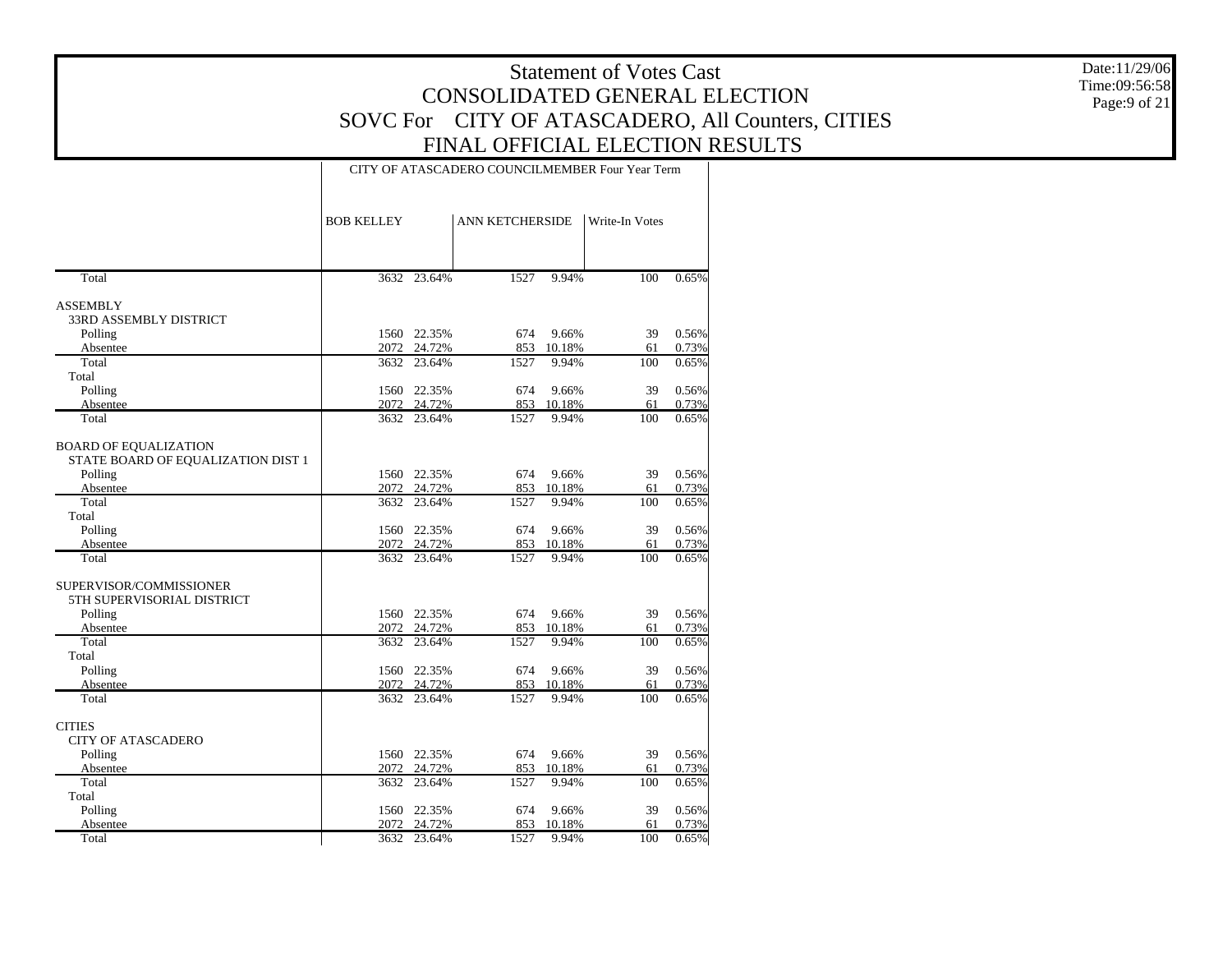Date:11/29/06 Time:09:56:59 Page:10 of 21

|                   |                  |                      |                    | CITY OF ATASCADERO COUNCILMEMBER Two Year Term |                            |                             |                          |            |                      |            |
|-------------------|------------------|----------------------|--------------------|------------------------------------------------|----------------------------|-----------------------------|--------------------------|------------|----------------------|------------|
|                   | Reg. Voters      | <b>Times Counted</b> | <b>Total Votes</b> | Times Blank<br>Voted                           | <b>Times Over</b><br>Voted | <b>Of</b><br>Under<br>Votes | Number   ROBERT M. JONES |            | <b>MIKE BRENNLER</b> |            |
| Jurisdiction Wide |                  |                      |                    |                                                |                            |                             |                          |            |                      |            |
| 501-65            |                  |                      |                    |                                                |                            |                             |                          |            |                      |            |
| Polling           | 1557             | 464                  | 405                | 59                                             | $\mathbf{0}$               | $\mathbf{0}$                |                          | 117 28.89% |                      | 134 33.09% |
| Absentee          | 1557             | 557                  | 486                | 61                                             | 10                         | $\boldsymbol{0}$            | 148                      | 30.45%     | 180                  | 37.04%     |
| Total             | 1557             | 1021                 | 891                | 120                                            | 10                         | $\Omega$                    | 265                      | 29.74%     | 314                  | 35.24%     |
| 502-66            |                  |                      |                    |                                                |                            |                             |                          |            |                      |            |
| Polling           | 1025             | 342                  | 306                | 33                                             | $\mathfrak{Z}$             | $\boldsymbol{0}$            | 92                       | 30.07%     | 143                  | 46.73%     |
| Absentee          | 1025             | 370                  | 326                | 39                                             | 5                          | $\boldsymbol{0}$            | 109                      | 33.44%     | 112                  | 34.36%     |
| Total             | 1025             | 712                  | 632                | 72                                             | 8                          | $\Omega$                    | 201                      | 31.80%     | 255                  | 40.35%     |
| 503-66            |                  |                      |                    |                                                |                            |                             |                          |            |                      |            |
| Polling           | 1224             | 389                  | 330                | 56                                             | 3                          | $\boldsymbol{0}$            |                          | 103 31.21% | 135                  | 40.91%     |
| Absentee          | 1224             | 484                  | 405                | 76                                             | 3                          | $\mathbf{0}$                |                          | 140 34.57% | 172                  | 42.47%     |
| Total             | 1224             | 873                  | 735                | 132                                            | 6                          | $\Omega$                    |                          | 243 33.06% | 307                  | 41.77%     |
| 504-67            |                  |                      |                    |                                                |                            |                             |                          |            |                      |            |
| Polling           | 526              | 160                  | 145                | 14                                             | 1                          | $\boldsymbol{0}$            | 48                       | 33.10%     | 73                   | 50.34%     |
| Absentee          | 526              | 232                  | 197                | 28                                             | $\overline{7}$             | $\boldsymbol{0}$            | 65                       | 32.99%     | 79                   | 40.10%     |
| Total             | $\overline{526}$ | 392                  | 342                | $\overline{42}$                                | $\overline{8}$             | $\theta$                    | $\overline{113}$         | 33.04%     | $\overline{152}$     | 44.44%     |
| 505-67            |                  |                      |                    |                                                |                            |                             |                          |            |                      |            |
| Polling           | 900              | 295                  | 251                | 38                                             | 6                          | $\boldsymbol{0}$            | 91                       | 36.25%     | 114                  | 45.42%     |
| Absentee          | 900              | 395                  | 346                | 45                                             | $\overline{4}$             | $\mathbf{0}$                |                          | 148 42.77% | 127                  | 36.71%     |
| Total             | 900              | 690                  | 597                | 83                                             | $\overline{10}$            | $\Omega$                    | 239                      | 40.03%     | 241                  | 40.37%     |
| 506-67            |                  |                      |                    |                                                |                            |                             |                          |            |                      |            |
| Polling           | 1003             | 361                  | 312                | 45                                             | $\overline{4}$             | $\boldsymbol{0}$            | 122                      | 39.10%     | 96                   | 30.77%     |
| Absentee          | 1003             | 331                  | 293                | 36                                             | $\overline{2}$             | $\boldsymbol{0}$            | 112                      | 38.23%     |                      | 96 32.76%  |
| Total             | 1003             | 692                  | 605                | 81                                             | 6                          | $\Omega$                    | 234                      | 38.68%     | 192                  | 31.74%     |
| 507-67            |                  |                      |                    |                                                |                            |                             |                          |            |                      |            |
| Polling           | 973              | 307                  | 269                | 34                                             | $\overline{4}$             | $\boldsymbol{0}$            | 68                       | 25.28%     | 125                  | 46.47%     |
| Absentee          | 973              | 343                  | 294                | 45                                             | $\overline{\mathcal{L}}$   | $\boldsymbol{0}$            | 95                       | 32.31%     | 107                  | 36.39%     |
| Total             | 973              | 650                  | 563                | 79                                             | 8                          | $\Omega$                    | 163                      | 28.95%     | 232                  | 41.21%     |
| 508-68            |                  |                      |                    |                                                |                            |                             |                          |            |                      |            |
| Polling           | 1120             | 358                  | 297                | 56                                             | 5                          | $\boldsymbol{0}$            |                          | 85 28.62%  | 120                  | 40.40%     |
| Absentee          | 1120             | 323                  | 274                | 44                                             | $\sqrt{5}$                 | $\mathbf{0}$                | 84                       | 30.66%     | 110                  | 40.15%     |
| Total             | 1120             | 681                  | 571                | 100                                            | $\overline{10}$            | $\Omega$                    | 169                      | 29.60%     | 230                  | 40.28%     |
| 509-68            |                  |                      |                    |                                                |                            |                             |                          |            |                      |            |
| Polling           | 1065             | 332                  | 285                | 46                                             | 1                          | $\mathbf{0}$                | 88                       | 30.88%     |                      | 117 41.05% |
| Absentee          | 1065             | 394                  | 337                | 53                                             | $\overline{4}$             | $\boldsymbol{0}$            | 111                      | 32.94%     | 124                  | 36.80%     |
| Total             | 1065             | $\overline{726}$     | 622                | 99                                             | $\overline{5}$             | $\Omega$                    |                          | 199 31.99% | 241                  | 38.75%     |
| 510-69            |                  |                      |                    |                                                |                            |                             |                          |            |                      |            |
| Polling           | 1063             | 338                  | 285                | 51                                             | $\overline{c}$             | $\mathbf{0}$                |                          | 73 25.61%  | 127                  | 44.56%     |
| Absentee          | 1063             | 353                  | 316                | 37                                             | $\boldsymbol{0}$           | $\mathbf{0}$                | 92                       | 29.11%     | 131                  | 41.46%     |
| Total             | 1063             | 691                  | 601                | 88                                             | $\overline{c}$             | $\theta$                    |                          | 165 27.45% | 258                  | 42.93%     |
| 511-69            |                  |                      |                    |                                                |                            |                             |                          |            |                      |            |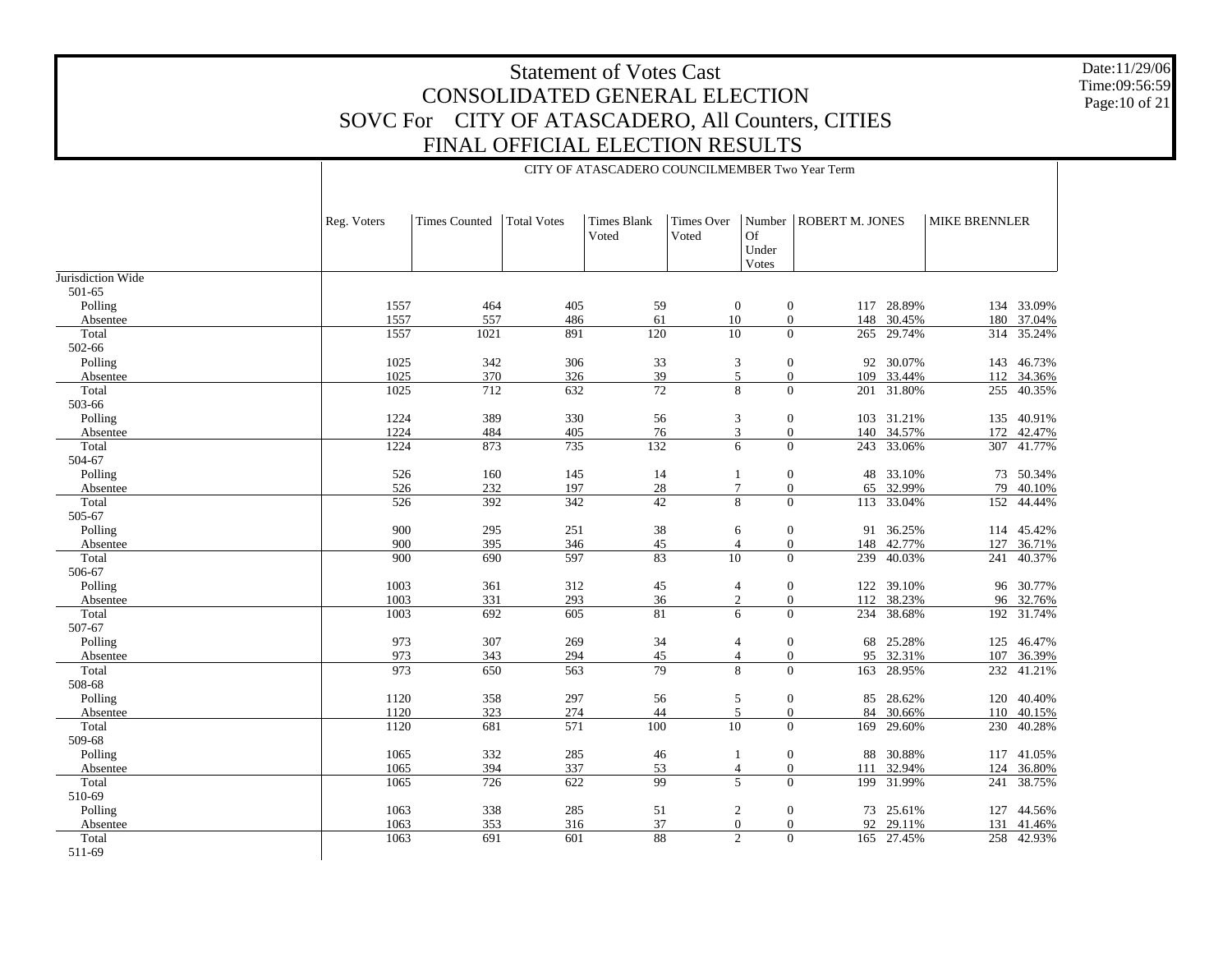Date:11/29/06 Time:09:56:59 Page:11 of 21

|                                              |             |                      |                    | CITY OF ATASCADERO COUNCILMEMBER Two Year Term |                     |                                |                        |             |                      |             |
|----------------------------------------------|-------------|----------------------|--------------------|------------------------------------------------|---------------------|--------------------------------|------------------------|-------------|----------------------|-------------|
|                                              | Reg. Voters | <b>Times Counted</b> | <b>Total Votes</b> | <b>Times Blank</b><br>Voted                    | Times Over<br>Voted | Number<br>Of<br>Under<br>Votes | <b>ROBERT M. JONES</b> |             | <b>MIKE BRENNLER</b> |             |
| Polling                                      | 1166        | 323                  | 266                | 55                                             | 2                   | $\overline{0}$                 | 60                     | 22.56%      |                      | 120 45.11%  |
| Absentee                                     | 1166        | 346                  | 297                | 43                                             | 6                   | $\theta$                       | 72                     | 24.24%      | 119                  | 40.07%      |
| Total                                        | 1166        | 669                  | $\overline{563}$   | $\overline{98}$                                | 8                   | $\Omega$                       | 132                    | 23.45%      | 239                  | 42.45%      |
| 512-65                                       |             |                      |                    |                                                |                     |                                |                        |             |                      |             |
| Polling                                      | 1160        | 290                  | 248                | 42                                             | $\mathbf{0}$        | $\boldsymbol{0}$               |                        | 70 28.23%   |                      | 97 39.11%   |
| Absentee                                     | 1160        | 330                  | 276                | 54                                             | $\mathbf{0}$        | $\overline{0}$                 | 71                     | 25.72%      | 108                  | 39.13%      |
| Total                                        | 1160        | 620                  | 524                | $\overline{96}$                                | $\mathbf{0}$        | $\overline{0}$                 |                        | 141 26.91%  |                      | 205 39.12%  |
| 513-70                                       |             |                      |                    |                                                |                     |                                |                        |             |                      |             |
| Polling                                      | 1291        | 410                  | 342                | 66                                             | $\overline{2}$      | $\boldsymbol{0}$               |                        | 92 26.90%   |                      | 164 47.95%  |
| Absentee                                     | 1291        | 370                  | 307                | 58                                             | 5                   | $\overline{0}$                 | 81                     | 26.38%      |                      | 132 43.00%  |
| Total                                        | 1291        | 780                  | 649                | 124                                            | $\tau$              | $\Omega$                       |                        | 173 26.66%  |                      | 296 45.61%  |
| 514-70                                       |             |                      |                    |                                                |                     |                                |                        |             |                      |             |
| Polling                                      | 1242        | 266                  | 212                | 52                                             | $\overline{2}$      | $\overline{0}$                 |                        | 70 33.02%   |                      | 77 36.32%   |
| Absentee                                     | 1242        | 468                  | 397                | 61                                             | 10                  | $\overline{0}$                 | 113                    | 28.46%      |                      | 126 31.74%  |
| Total                                        | 1242        | 734                  | 609                | $\overline{113}$                               | $\overline{12}$     | $\Omega$                       | 183                    | 30.05%      |                      | 203 33.33%  |
| 515-71                                       |             |                      |                    |                                                |                     |                                |                        |             |                      |             |
| Polling                                      | 906         | 206                  | 165                | $40\,$                                         | $\mathbf{1}$        | $\boldsymbol{0}$               |                        | 51 30.91%   |                      | 52 31.52%   |
| Absentee                                     | 906         | 224                  | 190                | 33                                             | $\mathbf{1}$        | $\overline{0}$                 | 45                     | 23.68%      | 74                   | 38.95%      |
| Total                                        | 906         | 430                  | 355                | 73                                             | $\overline{c}$      | $\Omega$                       | 96                     | 27.04%      |                      | 126 35.49%  |
| Total                                        |             |                      |                    |                                                |                     |                                |                        |             |                      |             |
| Polling                                      | 16221       | 4841                 | 4118               | 687                                            | 36                  | $\overline{0}$                 |                        | 1230 29.87% |                      | 1694 41.14% |
| Absentee                                     | 16221       | 5520                 | 4741               | 713                                            | 66                  | $\overline{0}$                 |                        | 1486 31.34% | 1797                 | 37.90%      |
| Total                                        | 16221       | 10361                | 8859               | 1400                                           | 102                 | $\overline{0}$                 |                        | 2716 30.66% |                      | 3491 39.41% |
| CONGRESSIONAL<br>22ND CONGRESSIONAL DISTRICT |             |                      |                    |                                                |                     |                                |                        |             |                      |             |
| Polling                                      | 16221       | 4841                 | 4118               | 687                                            | 36                  | $\overline{0}$                 |                        | 1230 29.87% |                      | 1694 41.14% |
| Absentee                                     | 16221       | 5520                 | 4741               | 713                                            | 66                  | $\mathbf{0}$                   | 1486                   | 31.34%      | 1797                 | 37.90%      |
| Total                                        | 16221       | 10361                | 8859               | 1400                                           | 102                 | $\overline{0}$                 |                        | 2716 30.66% | 3491                 | 39.41%      |
| Total                                        |             |                      |                    |                                                |                     |                                |                        |             |                      |             |
| Polling                                      | 16221       | 4841                 | 4118               | 687                                            | 36                  | $\boldsymbol{0}$               |                        | 1230 29.87% |                      | 1694 41.14% |
| Absentee                                     | 16221       | 5520                 | 4741               | 713                                            | 66                  | $\mathbf{0}$                   |                        | 1486 31.34% | 1797                 | 37.90%      |
| Total                                        | 16221       | 10361                | 8859               | 1400                                           | 102                 | $\overline{0}$                 |                        | 2716 30.66% |                      | 3491 39.41% |
| <b>SENATE</b><br>15TH SENATORIAL DISTRICT    |             |                      |                    |                                                |                     |                                |                        |             |                      |             |
| Polling                                      | 16221       | 4841                 | 4118               | 687                                            | 36                  | $\overline{0}$                 |                        | 1230 29.87% |                      | 1694 41.14% |
| Absentee                                     | 16221       | 5520                 | 4741               | 713                                            | 66                  | $\theta$                       |                        | 1486 31.34% | 1797                 | 37.90%      |
| Total                                        | 16221       | 10361                | 8859               | 1400                                           | 102                 | $\overline{0}$                 | 2716                   | 30.66%      | 3491                 | 39.41%      |
| Total                                        |             |                      |                    |                                                |                     |                                |                        |             |                      |             |
| Polling                                      | 16221       | 4841                 | 4118               | 687                                            | 36                  | $\mathbf{0}$                   | 1230                   | 29.87%      |                      | 1694 41.14% |
| Absentee                                     | 16221       | 5520                 | 4741               | 713                                            | 66                  | $\overline{0}$                 |                        | 1486 31.34% |                      | 1797 37.90% |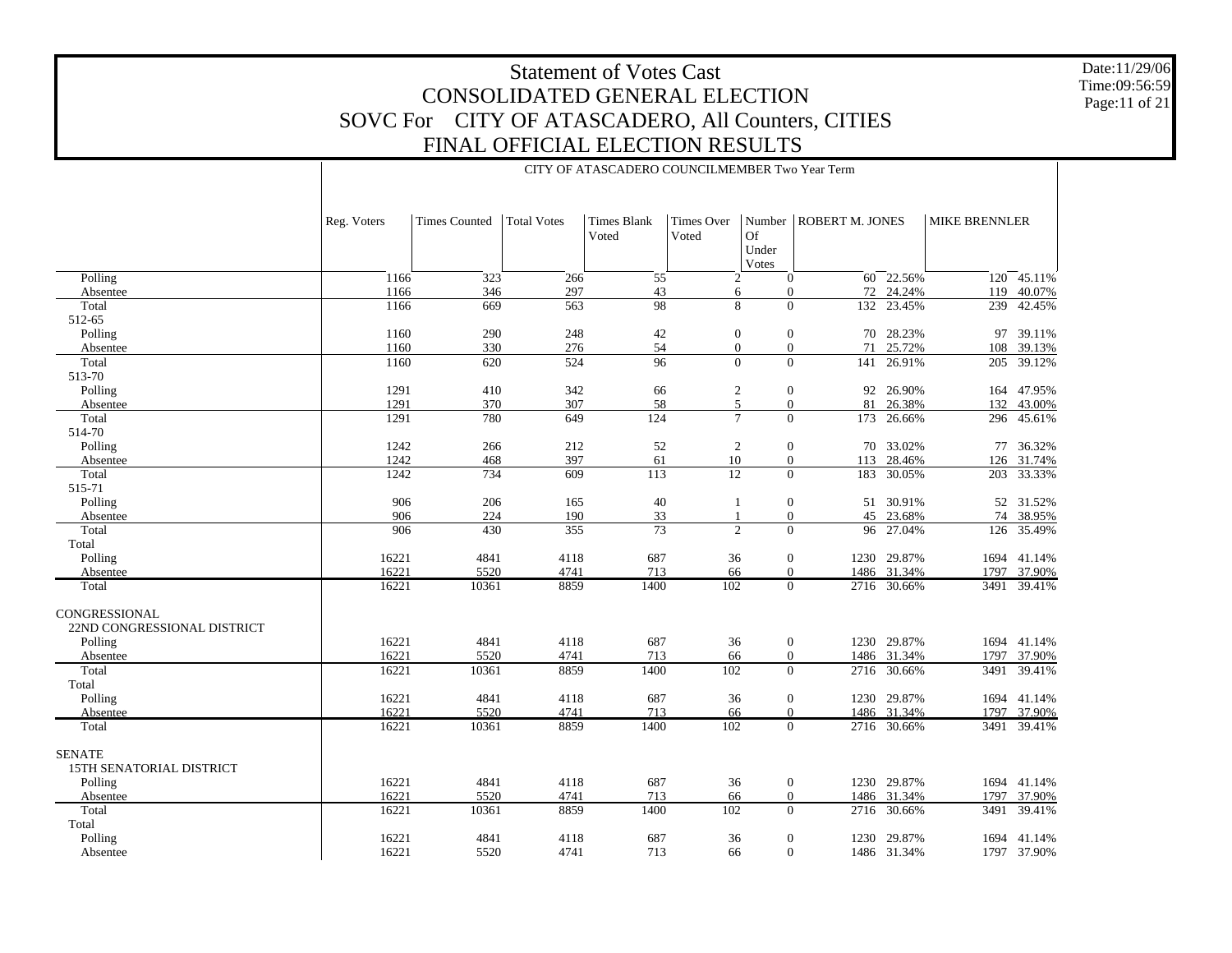Date:11/29/06 Time:09:56:59 Page:12 of 21

|                                                                    |             |                      |                    | CITY OF ATASCADERO COUNCILMEMBER Two Year Term |                            |                                |                 |             |                      |             |
|--------------------------------------------------------------------|-------------|----------------------|--------------------|------------------------------------------------|----------------------------|--------------------------------|-----------------|-------------|----------------------|-------------|
|                                                                    | Reg. Voters | <b>Times Counted</b> | <b>Total Votes</b> | <b>Times Blank</b><br>Voted                    | <b>Times Over</b><br>Voted | Number<br>Of<br>Under<br>Votes | ROBERT M. JONES |             | <b>MIKE BRENNLER</b> |             |
| Total                                                              | 16221       | 10361                | 8859               | 1400                                           | $\overline{102}$           | $\overline{0}$                 |                 | 2716 30.66% |                      | 3491 39.41% |
| <b>ASSEMBLY</b><br>33RD ASSEMBLY DISTRICT                          |             |                      |                    |                                                |                            |                                |                 |             |                      |             |
| Polling                                                            | 16221       | 4841                 | 4118               | 687                                            | 36                         | $\boldsymbol{0}$               |                 | 1230 29.87% |                      | 1694 41.14% |
| Absentee                                                           | 16221       | 5520                 | 4741               | 713                                            | 66                         | $\mathbf{0}$                   |                 | 1486 31.34% | 1797                 | 37.90%      |
| Total                                                              | 16221       | 10361                | 8859               | 1400                                           | 102                        | $\Omega$                       |                 | 2716 30.66% | 3491                 | 39.41%      |
| Total                                                              |             |                      |                    |                                                |                            |                                |                 |             |                      |             |
| Polling                                                            | 16221       | 4841                 | 4118               | 687                                            | 36                         | $\boldsymbol{0}$               |                 | 1230 29.87% |                      | 1694 41.14% |
| Absentee                                                           | 16221       | 5520                 | 4741               | 713                                            | 66                         | $\boldsymbol{0}$               |                 | 1486 31.34% | 1797                 | 37.90%      |
| Total                                                              | 16221       | 10361                | 8859               | 1400                                           | 102                        | $\Omega$                       | 2716            | 30.66%      | 3491                 | 39.41%      |
| <b>BOARD OF EQUALIZATION</b><br>STATE BOARD OF EQUALIZATION DIST 1 |             |                      |                    |                                                |                            |                                |                 |             |                      |             |
| Polling                                                            | 16221       | 4841                 | 4118               | 687                                            | 36                         | $\mathbf{0}$                   |                 | 1230 29.87% |                      | 1694 41.14% |
| Absentee                                                           | 16221       | 5520                 | 4741               | 713                                            | 66                         | $\mathbf{0}$                   |                 | 1486 31.34% | 1797                 | 37.90%      |
| Total                                                              | 16221       | 10361                | 8859               | 1400                                           | 102                        | $\overline{0}$                 |                 | 2716 30.66% | 3491                 | 39.41%      |
| Total<br>Polling                                                   | 16221       | 4841                 | 4118               | 687                                            | 36                         | $\mathbf{0}$                   |                 | 1230 29.87% |                      | 1694 41.14% |
| Absentee                                                           | 16221       | 5520                 | 4741               | 713                                            | 66                         | $\mathbf{0}$                   |                 | 1486 31.34% | 1797                 | 37.90%      |
| Total                                                              | 16221       | 10361                | 8859               | 1400                                           | 102                        | $\theta$                       |                 | 2716 30.66% |                      | 3491 39.41% |
| SUPERVISOR/COMMISSIONER<br>5TH SUPERVISORIAL DISTRICT              |             |                      |                    |                                                |                            |                                |                 |             |                      |             |
| Polling                                                            | 16221       | 4841                 | 4118               | 687                                            | 36                         | $\mathbf{0}$                   |                 | 1230 29.87% |                      | 1694 41.14% |
| Absentee                                                           | 16221       | 5520                 | 4741               | 713                                            | 66                         | $\overline{0}$                 |                 | 1486 31.34% | 1797                 | 37.90%      |
| Total<br>Total                                                     | 16221       | 10361                | 8859               | 1400                                           | 102                        | $\overline{0}$                 |                 | 2716 30.66% | 3491                 | 39.41%      |
| Polling                                                            | 16221       | 4841                 | 4118               | 687                                            | 36                         | $\mathbf{0}$                   |                 | 1230 29.87% |                      | 1694 41.14% |
| Absentee                                                           | 16221       | 5520                 | 4741               | 713                                            | 66                         | $\boldsymbol{0}$               |                 | 1486 31.34% |                      | 1797 37.90% |
| Total                                                              | 16221       | 10361                | 8859               | 1400                                           | 102                        | $\Omega$                       |                 | 2716 30.66% | 3491                 | 39.41%      |
|                                                                    |             |                      |                    |                                                |                            |                                |                 |             |                      |             |
| <b>CITIES</b><br><b>CITY OF ATASCADERO</b>                         |             |                      |                    |                                                |                            |                                |                 |             |                      |             |
| Polling                                                            | 16221       | 4841                 | 4118               | 687                                            | 36                         | $\boldsymbol{0}$               |                 | 1230 29.87% |                      | 1694 41.14% |
| Absentee                                                           | 16221       | 5520                 | 4741               | 713                                            | 66                         | $\mathbf{0}$                   |                 | 1486 31.34% | 1797                 | 37.90%      |
| Total                                                              | 16221       | 10361                | 8859               | 1400                                           | 102                        | $\overline{0}$                 | 2716            | 30.66%      | 3491                 | 39.41%      |
| Total                                                              |             |                      |                    |                                                |                            |                                |                 |             |                      |             |
| Polling                                                            | 16221       | 4841                 | 4118               | 687                                            | 36                         | $\boldsymbol{0}$               |                 | 1230 29.87% |                      | 1694 41.14% |
| Absentee                                                           | 16221       | 5520                 | 4741               | 713                                            | 66                         | $\mathbf{0}$                   |                 | 1486 31.34% | 1797                 | 37.90%      |
| Total                                                              | 16221       | 10361                | 8859               | 1400                                           | 102                        | $\overline{0}$                 |                 | 2716 30.66% | 3491                 | 39.41%      |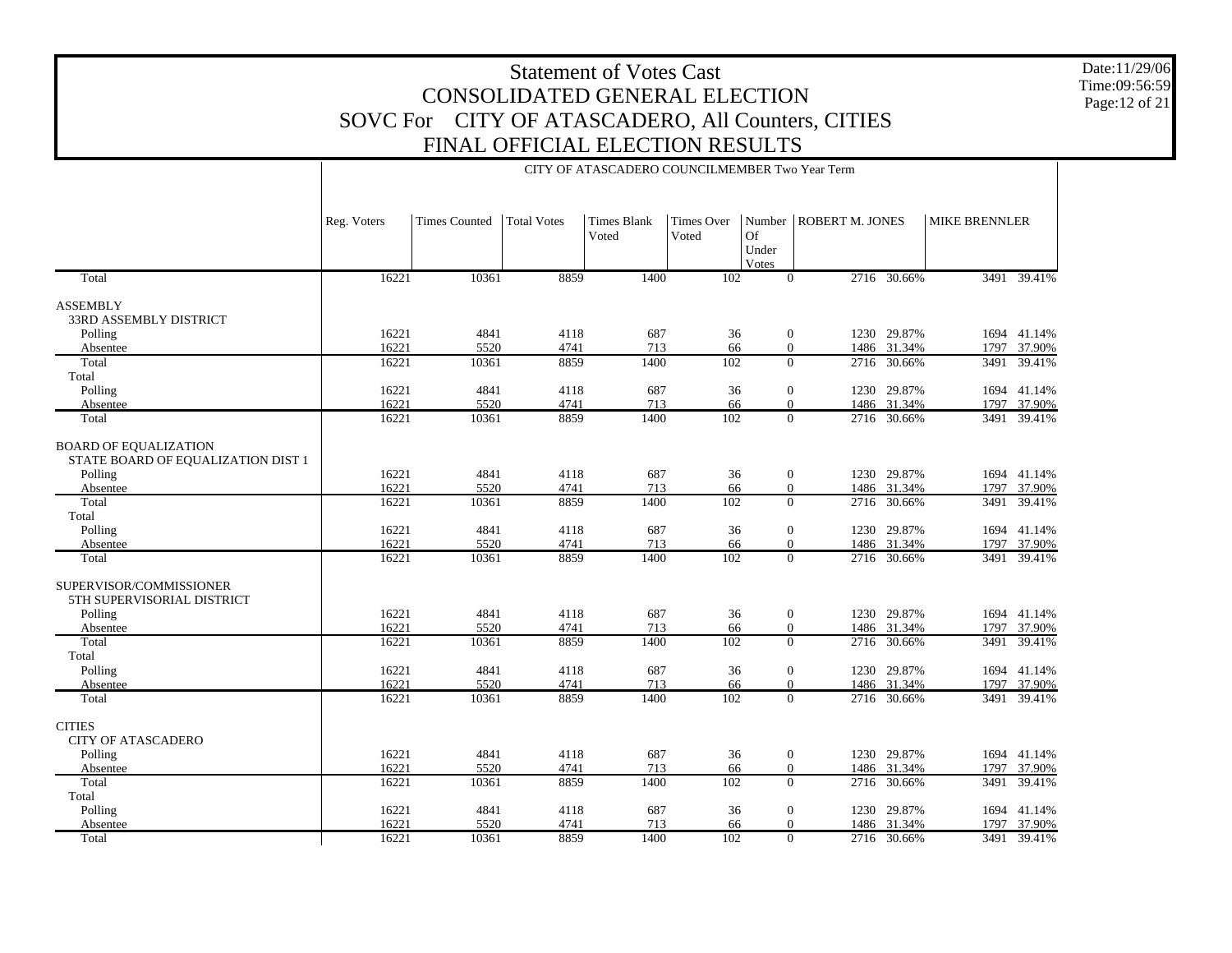Date:11/29/06 Time:09:56:59 Page:13 of 21

|                   |                                      | CITY OF ATASCADERO COUNCILMEMBER |                  |       |  |  |  |  |  |  |  |
|-------------------|--------------------------------------|----------------------------------|------------------|-------|--|--|--|--|--|--|--|
|                   |                                      | Two Year Term                    |                  |       |  |  |  |  |  |  |  |
|                   |                                      |                                  |                  |       |  |  |  |  |  |  |  |
|                   | <b>BECKY PELLETT</b><br><b>PACAS</b> |                                  | Write-In Votes   |       |  |  |  |  |  |  |  |
|                   |                                      |                                  |                  |       |  |  |  |  |  |  |  |
| Jurisdiction Wide |                                      |                                  |                  |       |  |  |  |  |  |  |  |
| 501-65            |                                      |                                  |                  |       |  |  |  |  |  |  |  |
| Polling           | 150                                  | 37.04%                           | 4                | 0.99% |  |  |  |  |  |  |  |
| Absentee          | 158                                  | 32.51%                           | 0                | 0.00% |  |  |  |  |  |  |  |
| Total             | 308                                  | 34.57%                           | 4                | 0.45% |  |  |  |  |  |  |  |
| 502-66            |                                      |                                  |                  |       |  |  |  |  |  |  |  |
| Polling           | 70                                   | 22.88%                           | $\mathbf{1}$     | 0.33% |  |  |  |  |  |  |  |
| Absentee          | 105                                  | 32.21%                           | 0                | 0.00% |  |  |  |  |  |  |  |
| Total             | 175                                  | 27.69%                           | 1                | 0.16% |  |  |  |  |  |  |  |
| 503-66            |                                      |                                  |                  |       |  |  |  |  |  |  |  |
| Polling           | 92                                   | 27.88%                           | $\mathbf{0}$     | 0.00% |  |  |  |  |  |  |  |
| Absentee          | 91                                   | 22.47%                           | $\overline{c}$   | 0.49% |  |  |  |  |  |  |  |
| Total             | 183                                  | 24.90%                           | $\overline{c}$   | 0.27% |  |  |  |  |  |  |  |
| 504-67            |                                      |                                  |                  |       |  |  |  |  |  |  |  |
| Polling           | 24                                   | 16.55%                           | $\boldsymbol{0}$ | 0.00% |  |  |  |  |  |  |  |
| Absentee          | 53                                   | 26.90%                           | 0                | 0.00% |  |  |  |  |  |  |  |
| Total             | 77                                   | 22.51%                           | $\overline{0}$   | 0.00% |  |  |  |  |  |  |  |
| 505-67            |                                      |                                  |                  |       |  |  |  |  |  |  |  |
| Polling           | 46                                   | 18.33%                           | $\boldsymbol{0}$ | 0.00% |  |  |  |  |  |  |  |
| Absentee          | 69                                   | 19.94%                           | $\overline{c}$   | 0.58% |  |  |  |  |  |  |  |
| Total             | 115                                  | 19.26%                           | $\overline{c}$   | 0.34% |  |  |  |  |  |  |  |
| 506-67            |                                      |                                  |                  |       |  |  |  |  |  |  |  |
| Polling           | 94                                   | 30.13%                           | $\boldsymbol{0}$ | 0.00% |  |  |  |  |  |  |  |
| Absentee          | 85                                   | 29.01%                           | $\overline{0}$   | 0.00% |  |  |  |  |  |  |  |
| Total             | 179                                  | 29.59%                           | $\theta$         | 0.00% |  |  |  |  |  |  |  |
| 507-67            |                                      |                                  |                  |       |  |  |  |  |  |  |  |
| Polling           | 73                                   | 27.14%                           | 3                | 1.12% |  |  |  |  |  |  |  |
| Absentee          | 92                                   | 31.29%                           | $\overline{0}$   | 0.00% |  |  |  |  |  |  |  |
| Total             | 165                                  | 29.31%                           | 3                | 0.53% |  |  |  |  |  |  |  |
| 508-68            |                                      |                                  |                  |       |  |  |  |  |  |  |  |
| Polling           | 92                                   | 30.98%                           | $\mathbf{0}$     | 0.00% |  |  |  |  |  |  |  |
| Absentee          | 79                                   | 28.83%                           | $\mathbf{1}$     | 0.36% |  |  |  |  |  |  |  |
| Total             | 171                                  | 29.95%                           | 1                | 0.18% |  |  |  |  |  |  |  |
| 509-68            |                                      |                                  |                  |       |  |  |  |  |  |  |  |
| Polling           | 79                                   | 27.72%                           | $\mathbf{1}$     | 0.35% |  |  |  |  |  |  |  |
| Absentee          | 99                                   | 29.38%                           | 3                | 0.89% |  |  |  |  |  |  |  |
| Total             | 178                                  | 28.62%                           | 4                | 0.64% |  |  |  |  |  |  |  |
| 510-69            |                                      |                                  |                  |       |  |  |  |  |  |  |  |
| Polling           | 84                                   | 29.47%                           | $\mathbf{1}$     | 0.35% |  |  |  |  |  |  |  |
| Absentee          | 93                                   | 29.43%                           | $\mathbf{0}$     | 0.00% |  |  |  |  |  |  |  |
| Total             | 177                                  | 29.45%                           | $\mathbf{1}$     | 0.17% |  |  |  |  |  |  |  |
| 511-69            |                                      |                                  |                  |       |  |  |  |  |  |  |  |
|                   |                                      |                                  |                  |       |  |  |  |  |  |  |  |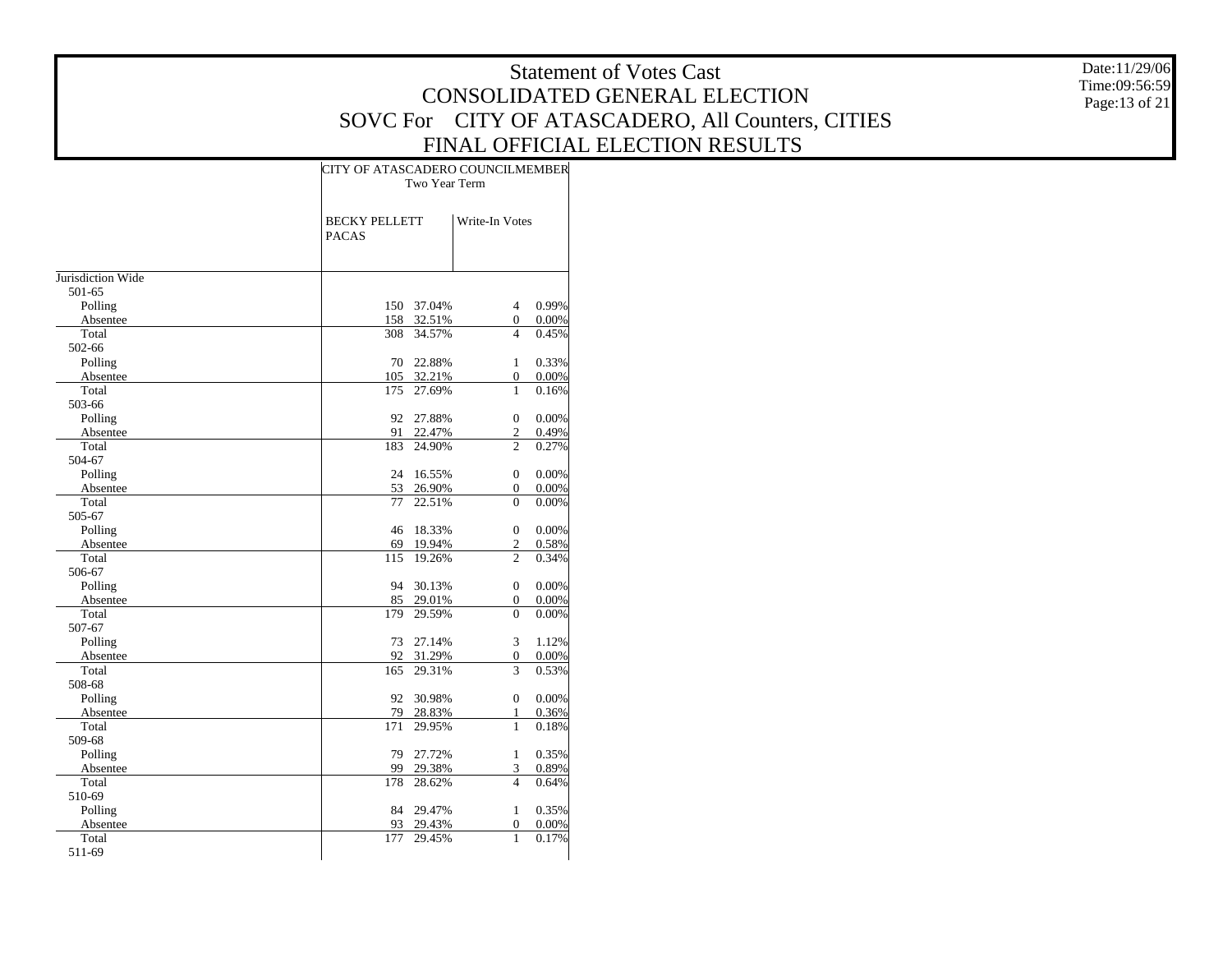Date:11/29/06 Time:09:56:59 Page:14 of 21

|                                 | CITY OF ATASCADERO COUNCILMEMBER     |                  |                              |                |  |  |  |  |  |  |
|---------------------------------|--------------------------------------|------------------|------------------------------|----------------|--|--|--|--|--|--|
|                                 | Two Year Term                        |                  |                              |                |  |  |  |  |  |  |
|                                 |                                      |                  |                              |                |  |  |  |  |  |  |
|                                 | <b>BECKY PELLETT</b><br><b>PACAS</b> |                  | Write-In Votes               |                |  |  |  |  |  |  |
|                                 |                                      |                  |                              |                |  |  |  |  |  |  |
|                                 |                                      |                  |                              |                |  |  |  |  |  |  |
| Polling                         | 86                                   | 32.33%           | $\mathbf{0}$                 | 0.00%          |  |  |  |  |  |  |
| Absentee                        | 104                                  | 35.02%           | $\overline{c}$               | $0.67\%$       |  |  |  |  |  |  |
| Total                           | 190                                  | 33.75%           | $\overline{c}$               | 0.36%          |  |  |  |  |  |  |
| 512-65                          |                                      |                  |                              |                |  |  |  |  |  |  |
| Polling                         | 80                                   | 32.26%           | $\mathbf{1}$                 | 0.40%          |  |  |  |  |  |  |
| Absentee                        | 96                                   | 34.78%           | 1<br>$\overline{c}$          | $0.36\%$       |  |  |  |  |  |  |
| Total                           | 176                                  | 33.59%           |                              | 0.38%          |  |  |  |  |  |  |
| 513-70                          |                                      |                  |                              |                |  |  |  |  |  |  |
| Polling                         | 84                                   | 24.56%           | $\overline{c}$               | 0.58%          |  |  |  |  |  |  |
| Absentee                        | 93                                   | 30.29%           | 1                            | 0.33%          |  |  |  |  |  |  |
| Total                           | 177                                  | 27.27%           | 3                            | 0.46%          |  |  |  |  |  |  |
| 514-70                          |                                      |                  |                              |                |  |  |  |  |  |  |
| Polling                         | 65                                   | 30.66%           | $\mathbf{0}$                 | 0.00%          |  |  |  |  |  |  |
| Absentee                        | 155                                  | 39.04%           | 3<br>3                       | 0.76%          |  |  |  |  |  |  |
| Total                           | 220                                  | 36.12%           |                              | 0.49%          |  |  |  |  |  |  |
| 515-71                          |                                      |                  |                              |                |  |  |  |  |  |  |
| Polling                         | 62                                   | 37.58%           | $\mathbf{0}$                 | $0.00\%$       |  |  |  |  |  |  |
| Absentee<br>Total               | 70<br>132                            | 36.84%           | $\mathbf{1}$<br>$\mathbf{1}$ | 0.53%          |  |  |  |  |  |  |
|                                 |                                      | 37.18%           |                              | 0.28%          |  |  |  |  |  |  |
| Total                           |                                      |                  |                              |                |  |  |  |  |  |  |
| Polling                         | 1181                                 | 28.68%           | 13                           | 0.32%          |  |  |  |  |  |  |
| Absentee<br>Total               | 1442                                 | 30.42%<br>29.61% | 16<br>29                     | 0.34%<br>0.33% |  |  |  |  |  |  |
|                                 | 2623                                 |                  |                              |                |  |  |  |  |  |  |
| CONGRESSIONAL                   |                                      |                  |                              |                |  |  |  |  |  |  |
| 22ND CONGRESSIONAL DISTRICT     |                                      |                  |                              |                |  |  |  |  |  |  |
| Polling                         | 1181                                 | 28.68%           | 13                           | 0.32%          |  |  |  |  |  |  |
| Absentee                        | 1442                                 | 30.42%           | 16                           | 0.34%          |  |  |  |  |  |  |
| Total                           | 2623                                 | 29.61%           | 29                           | 0.33%          |  |  |  |  |  |  |
| Total                           |                                      |                  |                              |                |  |  |  |  |  |  |
| Polling                         | 1181                                 | 28.68%           | 13                           | 0.32%          |  |  |  |  |  |  |
| Absentee                        | 1442                                 | 30.42%           | 16                           | 0.34%          |  |  |  |  |  |  |
| Total                           | 2623                                 | 29.61%           | 29                           | 0.33%          |  |  |  |  |  |  |
|                                 |                                      |                  |                              |                |  |  |  |  |  |  |
| <b>SENATE</b>                   |                                      |                  |                              |                |  |  |  |  |  |  |
| <b>15TH SENATORIAL DISTRICT</b> |                                      |                  |                              |                |  |  |  |  |  |  |
| Polling                         | 1181                                 | 28.68%           | 13                           | 0.32%          |  |  |  |  |  |  |
| Absentee                        | 1442                                 | 30.42%           | 16                           | 0.34%          |  |  |  |  |  |  |
| Total                           | 2623                                 | 29.61%           | 29                           | 0.33%          |  |  |  |  |  |  |
| Total                           |                                      |                  |                              |                |  |  |  |  |  |  |
| Polling                         | 1181                                 | 28.68%           | 13                           | 0.32%          |  |  |  |  |  |  |
| Absentee                        | 1442                                 | 30.42%           | 16                           | 0.34%          |  |  |  |  |  |  |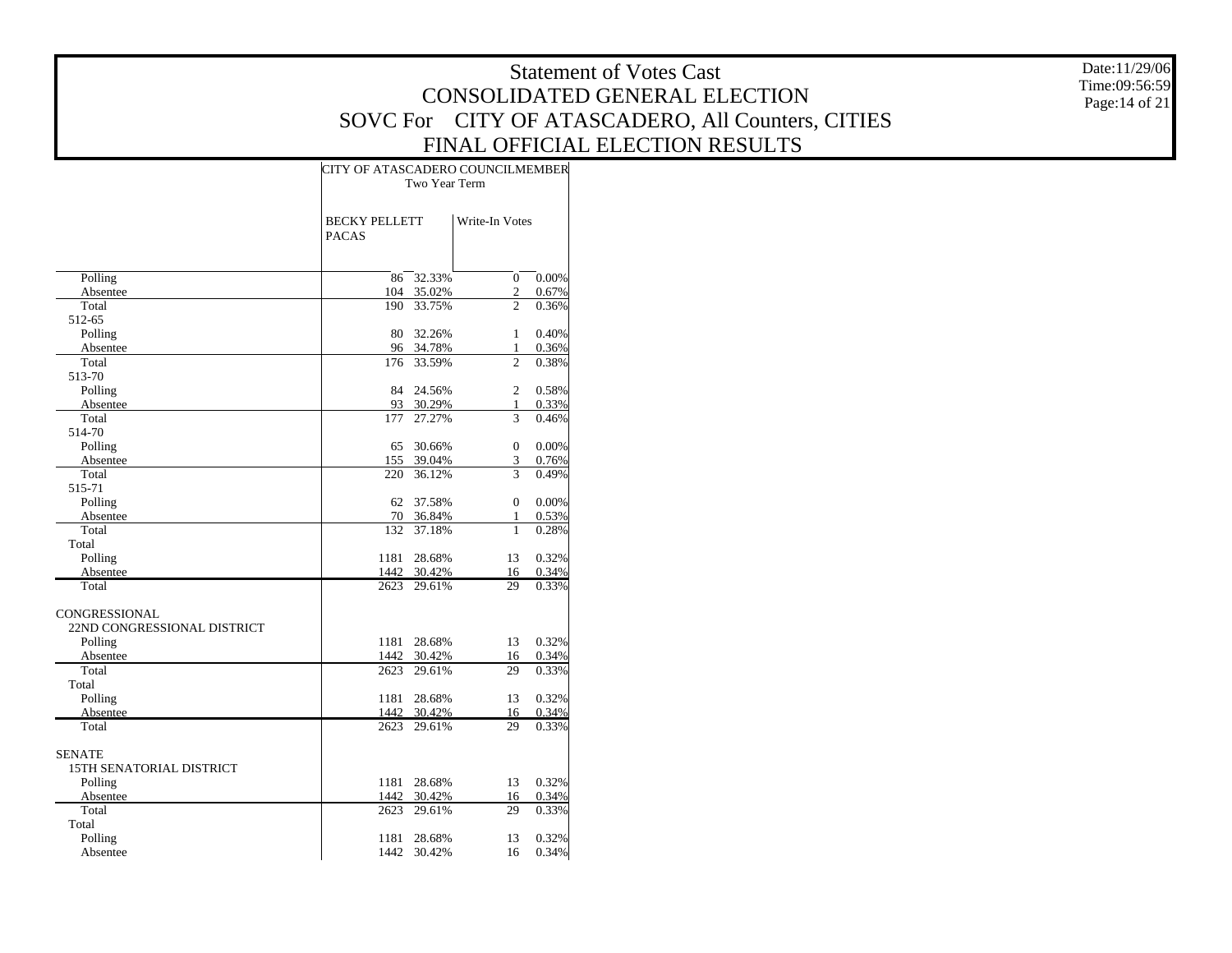Date:11/29/06 Time:09:56:59 Page:15 of 21

|                                    | CITY OF ATASCADERO COUNCILMEMBER     | Two Year Term |                |       |
|------------------------------------|--------------------------------------|---------------|----------------|-------|
|                                    | <b>BECKY PELLETT</b><br><b>PACAS</b> |               | Write-In Votes |       |
| Total                              | 2623                                 | 29.61%        | 29             | 0.33% |
| <b>ASSEMBLY</b>                    |                                      |               |                |       |
| 33RD ASSEMBLY DISTRICT             |                                      |               |                |       |
| Polling                            | 1181                                 | 28.68%        | 13             | 0.32% |
| Absentee                           | 1442                                 | 30.42%        | 16             | 0.34% |
| Total                              | 2623                                 | 29.61%        | 29             | 0.33% |
| Total                              |                                      |               |                |       |
| Polling                            | 1181                                 | 28.68%        | 13             | 0.32% |
| Absentee                           | 1442                                 | 30.42%        | 16             | 0.34% |
| Total                              | 2623                                 | 29.61%        | 29             | 0.33% |
| <b>BOARD OF EQUALIZATION</b>       |                                      |               |                |       |
| STATE BOARD OF EQUALIZATION DIST 1 |                                      |               |                |       |
| Polling                            | 1181                                 | 28.68%        | 13             | 0.32% |
| Absentee                           | 1442                                 | 30.42%        | 16             | 0.34% |
| Total                              | 2623                                 | 29.61%        | 29             | 0.33% |
| Total                              |                                      |               |                |       |
| Polling                            | 1181                                 | 28.68%        | 13             | 0.32% |
| Absentee                           |                                      | 1442 30.42%   | 16             | 0.34% |
| Total                              | 2623                                 | 29.61%        | 29             | 0.33% |
| SUPERVISOR/COMMISSIONER            |                                      |               |                |       |
| 5TH SUPERVISORIAL DISTRICT         |                                      |               |                |       |
| Polling                            | 1181                                 | 28.68%        | 13             | 0.32% |
| Absentee                           |                                      | 1442 30.42%   | 16             | 0.34% |
| Total                              | 2623                                 | 29.61%        | 29             | 0.33% |
| Total                              |                                      |               |                |       |
| Polling                            | 1181                                 | 28.68%        | 13             | 0.32% |
| Absentee                           | 1442                                 | 30.42%        | 16             | 0.34% |
| Total                              |                                      | 2623 29.61%   | 29             | 0.33% |
| <b>CITIES</b>                      |                                      |               |                |       |
| <b>CITY OF ATASCADERO</b>          |                                      |               |                |       |
| Polling                            | 1181                                 | 28.68%        | 13             | 0.32% |
| Absentee                           | 1442                                 | 30.42%        | 16             | 0.34% |
| Total                              | 2623                                 | 29.61%        | 29             | 0.33% |
| Total                              |                                      |               |                |       |
| Polling                            | 1181                                 | 28.68%        | 13             | 0.32% |
| Absentee                           | 1442                                 | 30.42%        | 16             | 0.34% |
| Total                              | 2623                                 | 29.61%        | 29             | 0.33% |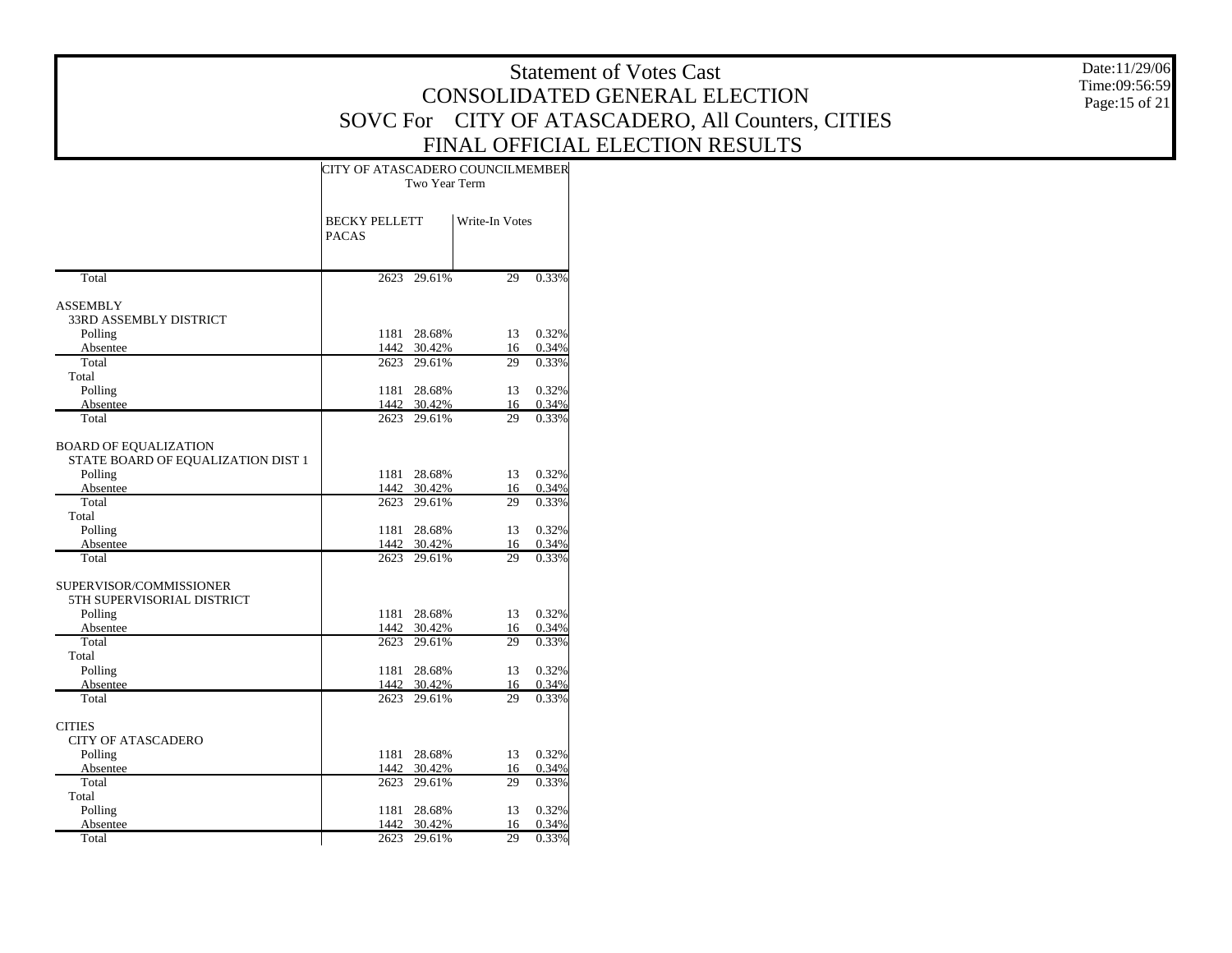Date:11/29/06 Time:09:56:59 Page:16 of 21

#### CITY OF ATASCADERO CITY CLERK

| 501-65<br>1557<br>Polling<br>464<br>312<br>152<br>$\boldsymbol{0}$<br>$\mathbf{0}$<br>302 96.79%<br>3.21%<br>10<br>1557<br>557<br>396<br>161<br>$\boldsymbol{0}$<br>$\boldsymbol{0}$<br>392<br>98.99%<br>1.01%<br>Absentee<br>$\overline{4}$<br>$\overline{313}$<br>$\overline{0}$<br>$\mathbf{0}$<br>1557<br>708<br>98.02%<br>1.98%<br>Total<br>1021<br>694<br>14<br>502-66<br>1025<br>342<br>240<br>102<br>$\boldsymbol{0}$<br>$\boldsymbol{0}$<br>238 99.17%<br>0.83%<br>Polling<br>$\overline{c}$<br>1025<br>370<br>260<br>$\boldsymbol{0}$<br>$\boldsymbol{0}$<br>98.85%<br>3<br>1.15%<br>110<br>257<br>Absentee<br>1025<br>712<br>500<br>212<br>$\mathbf{0}$<br>$\overline{0}$<br>495<br>99.00%<br>5<br>1.00%<br>Total<br>503-66<br>1224<br>389<br>250<br>$\boldsymbol{0}$<br>Polling<br>139<br>$\boldsymbol{0}$<br>249<br>99.60%<br>0.40%<br>1<br>330<br>$\boldsymbol{0}$<br>1224<br>484<br>$\overline{0}$<br>328 99.39%<br>154<br>$\overline{2}$<br>0.61%<br>Absentee<br>873<br>$\overline{0}$<br>$\overline{0}$<br>1224<br>580<br>293<br>99.48%<br>0.52%<br>Total<br>577<br>3<br>504-67<br>Polling<br>526<br>160<br>114<br>$\boldsymbol{0}$<br>$\mathbf{0}$<br>99.12%<br>0.88%<br>46<br>113<br>526<br>232<br>150<br>82<br>$\boldsymbol{0}$<br>$\boldsymbol{0}$<br>97.33%<br>Absentee<br>146<br>$\overline{4}$<br>264<br>128<br>$\mathbf{0}$<br>$\mathbf{0}$<br>5<br>1.89%<br>Total<br>526<br>392<br>259<br>98.11%<br>505-67<br>900<br>Polling<br>295<br>195<br>100<br>$\mathbf{0}$<br>$\mathbf{0}$<br>190 97.44%<br>5<br>395<br>247<br>900<br>148<br>$\boldsymbol{0}$<br>$\boldsymbol{0}$<br>240 97.17%<br>Absentee<br>7<br>$\overline{0}$<br>900<br>442<br>248<br>$\overline{0}$<br>97.29%<br>12<br>Total<br>690<br>430<br>506-67<br>1003<br>242<br>98.76%<br>Polling<br>361<br>119<br>$\boldsymbol{0}$<br>$\boldsymbol{0}$<br>239<br>3<br>1003<br>331<br>234<br>97<br>$\boldsymbol{0}$<br>$\boldsymbol{0}$<br>232<br>99.15%<br>$\overline{c}$<br>Absentee<br>0.85%<br>$\Omega$<br>1003<br>476<br>216<br>$\Omega$<br>98.95%<br>1.05%<br>Total<br>692<br>471<br>5<br>507-67<br>973<br>307<br>215<br>92<br>$\boldsymbol{0}$<br>$\boldsymbol{0}$<br>209<br>97.21%<br>Polling<br>6<br>973<br>343<br>226<br>$\boldsymbol{0}$<br>$\boldsymbol{0}$<br>98.23%<br>117<br>222<br>Absentee<br>$\overline{4}$<br>973<br>209<br>$\Omega$<br>$\Omega$<br>2.27%<br>Total<br>650<br>441<br>431 97.73%<br>10<br>508-68<br>$\boldsymbol{0}$<br>1120<br>358<br>237<br>121<br>$\boldsymbol{0}$<br>231<br>97.47%<br>Polling<br>6<br>1120<br>323<br>227<br>96<br>$\boldsymbol{0}$<br>$\boldsymbol{0}$<br>98.68%<br>224<br>3<br>1.32%<br>Absentee<br>681<br>464<br>217<br>$\theta$<br>$\theta$<br>98.06%<br>9<br>1.94%<br>Total<br>1120<br>455<br>509-68<br>332<br>Polling<br>1065<br>228<br>104<br>$\boldsymbol{0}$<br>$\boldsymbol{0}$<br>223<br>97.81%<br>5<br>2.19%<br>1065<br>394<br>275<br>$\boldsymbol{0}$<br>269<br>97.82%<br>2.18%<br>119<br>$\boldsymbol{0}$<br>Absentee<br>6<br>$\overline{0}$<br>503<br>$\overline{223}$<br>$\overline{0}$<br>97.81%<br>Total<br>1065<br>726<br>492<br>2.19%<br>11<br>510-69<br>1063<br>338<br>231<br>$\boldsymbol{0}$<br>Polling<br>107<br>$\boldsymbol{0}$<br>227 98.27%<br>1.73%<br>$\overline{4}$<br>1063<br>353<br>$\boldsymbol{0}$<br>97.19%<br>2.81%<br>249<br>104<br>$\boldsymbol{0}$<br>242<br>Absentee<br>7<br>$\overline{211}$<br>$\Omega$<br>$\theta$<br>97.71%<br>2.29%<br>Total<br>1063<br>691<br>480<br>469<br>11 |                   | Reg. Voters | <b>Times Counted</b> | <b>Total Votes</b> | <b>Times Blank</b><br>Voted | Times<br>Over<br>Voted | <b>Of</b><br>Under<br><b>Votes</b> | Number   MARCIA M.<br><b>TORGERSON</b> | Write-In Votes |       |
|-----------------------------------------------------------------------------------------------------------------------------------------------------------------------------------------------------------------------------------------------------------------------------------------------------------------------------------------------------------------------------------------------------------------------------------------------------------------------------------------------------------------------------------------------------------------------------------------------------------------------------------------------------------------------------------------------------------------------------------------------------------------------------------------------------------------------------------------------------------------------------------------------------------------------------------------------------------------------------------------------------------------------------------------------------------------------------------------------------------------------------------------------------------------------------------------------------------------------------------------------------------------------------------------------------------------------------------------------------------------------------------------------------------------------------------------------------------------------------------------------------------------------------------------------------------------------------------------------------------------------------------------------------------------------------------------------------------------------------------------------------------------------------------------------------------------------------------------------------------------------------------------------------------------------------------------------------------------------------------------------------------------------------------------------------------------------------------------------------------------------------------------------------------------------------------------------------------------------------------------------------------------------------------------------------------------------------------------------------------------------------------------------------------------------------------------------------------------------------------------------------------------------------------------------------------------------------------------------------------------------------------------------------------------------------------------------------------------------------------------------------------------------------------------------------------------------------------------------------------------------------------------------------------------------------------------------------------------------------------------------------------------------------------------------------------------------------------------------------------------------------------------------------------------------------------------------------------------------------------------------------------------------------------------------------------------------------------------------------------------------------------------------------------------------------------------------------------------|-------------------|-------------|----------------------|--------------------|-----------------------------|------------------------|------------------------------------|----------------------------------------|----------------|-------|
|                                                                                                                                                                                                                                                                                                                                                                                                                                                                                                                                                                                                                                                                                                                                                                                                                                                                                                                                                                                                                                                                                                                                                                                                                                                                                                                                                                                                                                                                                                                                                                                                                                                                                                                                                                                                                                                                                                                                                                                                                                                                                                                                                                                                                                                                                                                                                                                                                                                                                                                                                                                                                                                                                                                                                                                                                                                                                                                                                                                                                                                                                                                                                                                                                                                                                                                                                                                                                                                                 | Jurisdiction Wide |             |                      |                    |                             |                        |                                    |                                        |                |       |
|                                                                                                                                                                                                                                                                                                                                                                                                                                                                                                                                                                                                                                                                                                                                                                                                                                                                                                                                                                                                                                                                                                                                                                                                                                                                                                                                                                                                                                                                                                                                                                                                                                                                                                                                                                                                                                                                                                                                                                                                                                                                                                                                                                                                                                                                                                                                                                                                                                                                                                                                                                                                                                                                                                                                                                                                                                                                                                                                                                                                                                                                                                                                                                                                                                                                                                                                                                                                                                                                 |                   |             |                      |                    |                             |                        |                                    |                                        |                |       |
|                                                                                                                                                                                                                                                                                                                                                                                                                                                                                                                                                                                                                                                                                                                                                                                                                                                                                                                                                                                                                                                                                                                                                                                                                                                                                                                                                                                                                                                                                                                                                                                                                                                                                                                                                                                                                                                                                                                                                                                                                                                                                                                                                                                                                                                                                                                                                                                                                                                                                                                                                                                                                                                                                                                                                                                                                                                                                                                                                                                                                                                                                                                                                                                                                                                                                                                                                                                                                                                                 |                   |             |                      |                    |                             |                        |                                    |                                        |                |       |
|                                                                                                                                                                                                                                                                                                                                                                                                                                                                                                                                                                                                                                                                                                                                                                                                                                                                                                                                                                                                                                                                                                                                                                                                                                                                                                                                                                                                                                                                                                                                                                                                                                                                                                                                                                                                                                                                                                                                                                                                                                                                                                                                                                                                                                                                                                                                                                                                                                                                                                                                                                                                                                                                                                                                                                                                                                                                                                                                                                                                                                                                                                                                                                                                                                                                                                                                                                                                                                                                 |                   |             |                      |                    |                             |                        |                                    |                                        |                |       |
|                                                                                                                                                                                                                                                                                                                                                                                                                                                                                                                                                                                                                                                                                                                                                                                                                                                                                                                                                                                                                                                                                                                                                                                                                                                                                                                                                                                                                                                                                                                                                                                                                                                                                                                                                                                                                                                                                                                                                                                                                                                                                                                                                                                                                                                                                                                                                                                                                                                                                                                                                                                                                                                                                                                                                                                                                                                                                                                                                                                                                                                                                                                                                                                                                                                                                                                                                                                                                                                                 |                   |             |                      |                    |                             |                        |                                    |                                        |                |       |
|                                                                                                                                                                                                                                                                                                                                                                                                                                                                                                                                                                                                                                                                                                                                                                                                                                                                                                                                                                                                                                                                                                                                                                                                                                                                                                                                                                                                                                                                                                                                                                                                                                                                                                                                                                                                                                                                                                                                                                                                                                                                                                                                                                                                                                                                                                                                                                                                                                                                                                                                                                                                                                                                                                                                                                                                                                                                                                                                                                                                                                                                                                                                                                                                                                                                                                                                                                                                                                                                 |                   |             |                      |                    |                             |                        |                                    |                                        |                |       |
|                                                                                                                                                                                                                                                                                                                                                                                                                                                                                                                                                                                                                                                                                                                                                                                                                                                                                                                                                                                                                                                                                                                                                                                                                                                                                                                                                                                                                                                                                                                                                                                                                                                                                                                                                                                                                                                                                                                                                                                                                                                                                                                                                                                                                                                                                                                                                                                                                                                                                                                                                                                                                                                                                                                                                                                                                                                                                                                                                                                                                                                                                                                                                                                                                                                                                                                                                                                                                                                                 |                   |             |                      |                    |                             |                        |                                    |                                        |                |       |
|                                                                                                                                                                                                                                                                                                                                                                                                                                                                                                                                                                                                                                                                                                                                                                                                                                                                                                                                                                                                                                                                                                                                                                                                                                                                                                                                                                                                                                                                                                                                                                                                                                                                                                                                                                                                                                                                                                                                                                                                                                                                                                                                                                                                                                                                                                                                                                                                                                                                                                                                                                                                                                                                                                                                                                                                                                                                                                                                                                                                                                                                                                                                                                                                                                                                                                                                                                                                                                                                 |                   |             |                      |                    |                             |                        |                                    |                                        |                |       |
|                                                                                                                                                                                                                                                                                                                                                                                                                                                                                                                                                                                                                                                                                                                                                                                                                                                                                                                                                                                                                                                                                                                                                                                                                                                                                                                                                                                                                                                                                                                                                                                                                                                                                                                                                                                                                                                                                                                                                                                                                                                                                                                                                                                                                                                                                                                                                                                                                                                                                                                                                                                                                                                                                                                                                                                                                                                                                                                                                                                                                                                                                                                                                                                                                                                                                                                                                                                                                                                                 |                   |             |                      |                    |                             |                        |                                    |                                        |                |       |
|                                                                                                                                                                                                                                                                                                                                                                                                                                                                                                                                                                                                                                                                                                                                                                                                                                                                                                                                                                                                                                                                                                                                                                                                                                                                                                                                                                                                                                                                                                                                                                                                                                                                                                                                                                                                                                                                                                                                                                                                                                                                                                                                                                                                                                                                                                                                                                                                                                                                                                                                                                                                                                                                                                                                                                                                                                                                                                                                                                                                                                                                                                                                                                                                                                                                                                                                                                                                                                                                 |                   |             |                      |                    |                             |                        |                                    |                                        |                |       |
|                                                                                                                                                                                                                                                                                                                                                                                                                                                                                                                                                                                                                                                                                                                                                                                                                                                                                                                                                                                                                                                                                                                                                                                                                                                                                                                                                                                                                                                                                                                                                                                                                                                                                                                                                                                                                                                                                                                                                                                                                                                                                                                                                                                                                                                                                                                                                                                                                                                                                                                                                                                                                                                                                                                                                                                                                                                                                                                                                                                                                                                                                                                                                                                                                                                                                                                                                                                                                                                                 |                   |             |                      |                    |                             |                        |                                    |                                        |                |       |
|                                                                                                                                                                                                                                                                                                                                                                                                                                                                                                                                                                                                                                                                                                                                                                                                                                                                                                                                                                                                                                                                                                                                                                                                                                                                                                                                                                                                                                                                                                                                                                                                                                                                                                                                                                                                                                                                                                                                                                                                                                                                                                                                                                                                                                                                                                                                                                                                                                                                                                                                                                                                                                                                                                                                                                                                                                                                                                                                                                                                                                                                                                                                                                                                                                                                                                                                                                                                                                                                 |                   |             |                      |                    |                             |                        |                                    |                                        |                |       |
|                                                                                                                                                                                                                                                                                                                                                                                                                                                                                                                                                                                                                                                                                                                                                                                                                                                                                                                                                                                                                                                                                                                                                                                                                                                                                                                                                                                                                                                                                                                                                                                                                                                                                                                                                                                                                                                                                                                                                                                                                                                                                                                                                                                                                                                                                                                                                                                                                                                                                                                                                                                                                                                                                                                                                                                                                                                                                                                                                                                                                                                                                                                                                                                                                                                                                                                                                                                                                                                                 |                   |             |                      |                    |                             |                        |                                    |                                        |                |       |
|                                                                                                                                                                                                                                                                                                                                                                                                                                                                                                                                                                                                                                                                                                                                                                                                                                                                                                                                                                                                                                                                                                                                                                                                                                                                                                                                                                                                                                                                                                                                                                                                                                                                                                                                                                                                                                                                                                                                                                                                                                                                                                                                                                                                                                                                                                                                                                                                                                                                                                                                                                                                                                                                                                                                                                                                                                                                                                                                                                                                                                                                                                                                                                                                                                                                                                                                                                                                                                                                 |                   |             |                      |                    |                             |                        |                                    |                                        |                |       |
|                                                                                                                                                                                                                                                                                                                                                                                                                                                                                                                                                                                                                                                                                                                                                                                                                                                                                                                                                                                                                                                                                                                                                                                                                                                                                                                                                                                                                                                                                                                                                                                                                                                                                                                                                                                                                                                                                                                                                                                                                                                                                                                                                                                                                                                                                                                                                                                                                                                                                                                                                                                                                                                                                                                                                                                                                                                                                                                                                                                                                                                                                                                                                                                                                                                                                                                                                                                                                                                                 |                   |             |                      |                    |                             |                        |                                    |                                        |                |       |
|                                                                                                                                                                                                                                                                                                                                                                                                                                                                                                                                                                                                                                                                                                                                                                                                                                                                                                                                                                                                                                                                                                                                                                                                                                                                                                                                                                                                                                                                                                                                                                                                                                                                                                                                                                                                                                                                                                                                                                                                                                                                                                                                                                                                                                                                                                                                                                                                                                                                                                                                                                                                                                                                                                                                                                                                                                                                                                                                                                                                                                                                                                                                                                                                                                                                                                                                                                                                                                                                 |                   |             |                      |                    |                             |                        |                                    |                                        |                | 2.67% |
|                                                                                                                                                                                                                                                                                                                                                                                                                                                                                                                                                                                                                                                                                                                                                                                                                                                                                                                                                                                                                                                                                                                                                                                                                                                                                                                                                                                                                                                                                                                                                                                                                                                                                                                                                                                                                                                                                                                                                                                                                                                                                                                                                                                                                                                                                                                                                                                                                                                                                                                                                                                                                                                                                                                                                                                                                                                                                                                                                                                                                                                                                                                                                                                                                                                                                                                                                                                                                                                                 |                   |             |                      |                    |                             |                        |                                    |                                        |                |       |
|                                                                                                                                                                                                                                                                                                                                                                                                                                                                                                                                                                                                                                                                                                                                                                                                                                                                                                                                                                                                                                                                                                                                                                                                                                                                                                                                                                                                                                                                                                                                                                                                                                                                                                                                                                                                                                                                                                                                                                                                                                                                                                                                                                                                                                                                                                                                                                                                                                                                                                                                                                                                                                                                                                                                                                                                                                                                                                                                                                                                                                                                                                                                                                                                                                                                                                                                                                                                                                                                 |                   |             |                      |                    |                             |                        |                                    |                                        |                |       |
|                                                                                                                                                                                                                                                                                                                                                                                                                                                                                                                                                                                                                                                                                                                                                                                                                                                                                                                                                                                                                                                                                                                                                                                                                                                                                                                                                                                                                                                                                                                                                                                                                                                                                                                                                                                                                                                                                                                                                                                                                                                                                                                                                                                                                                                                                                                                                                                                                                                                                                                                                                                                                                                                                                                                                                                                                                                                                                                                                                                                                                                                                                                                                                                                                                                                                                                                                                                                                                                                 |                   |             |                      |                    |                             |                        |                                    |                                        |                | 2.56% |
|                                                                                                                                                                                                                                                                                                                                                                                                                                                                                                                                                                                                                                                                                                                                                                                                                                                                                                                                                                                                                                                                                                                                                                                                                                                                                                                                                                                                                                                                                                                                                                                                                                                                                                                                                                                                                                                                                                                                                                                                                                                                                                                                                                                                                                                                                                                                                                                                                                                                                                                                                                                                                                                                                                                                                                                                                                                                                                                                                                                                                                                                                                                                                                                                                                                                                                                                                                                                                                                                 |                   |             |                      |                    |                             |                        |                                    |                                        |                | 2.83% |
|                                                                                                                                                                                                                                                                                                                                                                                                                                                                                                                                                                                                                                                                                                                                                                                                                                                                                                                                                                                                                                                                                                                                                                                                                                                                                                                                                                                                                                                                                                                                                                                                                                                                                                                                                                                                                                                                                                                                                                                                                                                                                                                                                                                                                                                                                                                                                                                                                                                                                                                                                                                                                                                                                                                                                                                                                                                                                                                                                                                                                                                                                                                                                                                                                                                                                                                                                                                                                                                                 |                   |             |                      |                    |                             |                        |                                    |                                        |                | 2.71% |
|                                                                                                                                                                                                                                                                                                                                                                                                                                                                                                                                                                                                                                                                                                                                                                                                                                                                                                                                                                                                                                                                                                                                                                                                                                                                                                                                                                                                                                                                                                                                                                                                                                                                                                                                                                                                                                                                                                                                                                                                                                                                                                                                                                                                                                                                                                                                                                                                                                                                                                                                                                                                                                                                                                                                                                                                                                                                                                                                                                                                                                                                                                                                                                                                                                                                                                                                                                                                                                                                 |                   |             |                      |                    |                             |                        |                                    |                                        |                |       |
|                                                                                                                                                                                                                                                                                                                                                                                                                                                                                                                                                                                                                                                                                                                                                                                                                                                                                                                                                                                                                                                                                                                                                                                                                                                                                                                                                                                                                                                                                                                                                                                                                                                                                                                                                                                                                                                                                                                                                                                                                                                                                                                                                                                                                                                                                                                                                                                                                                                                                                                                                                                                                                                                                                                                                                                                                                                                                                                                                                                                                                                                                                                                                                                                                                                                                                                                                                                                                                                                 |                   |             |                      |                    |                             |                        |                                    |                                        |                | 1.24% |
|                                                                                                                                                                                                                                                                                                                                                                                                                                                                                                                                                                                                                                                                                                                                                                                                                                                                                                                                                                                                                                                                                                                                                                                                                                                                                                                                                                                                                                                                                                                                                                                                                                                                                                                                                                                                                                                                                                                                                                                                                                                                                                                                                                                                                                                                                                                                                                                                                                                                                                                                                                                                                                                                                                                                                                                                                                                                                                                                                                                                                                                                                                                                                                                                                                                                                                                                                                                                                                                                 |                   |             |                      |                    |                             |                        |                                    |                                        |                |       |
|                                                                                                                                                                                                                                                                                                                                                                                                                                                                                                                                                                                                                                                                                                                                                                                                                                                                                                                                                                                                                                                                                                                                                                                                                                                                                                                                                                                                                                                                                                                                                                                                                                                                                                                                                                                                                                                                                                                                                                                                                                                                                                                                                                                                                                                                                                                                                                                                                                                                                                                                                                                                                                                                                                                                                                                                                                                                                                                                                                                                                                                                                                                                                                                                                                                                                                                                                                                                                                                                 |                   |             |                      |                    |                             |                        |                                    |                                        |                |       |
|                                                                                                                                                                                                                                                                                                                                                                                                                                                                                                                                                                                                                                                                                                                                                                                                                                                                                                                                                                                                                                                                                                                                                                                                                                                                                                                                                                                                                                                                                                                                                                                                                                                                                                                                                                                                                                                                                                                                                                                                                                                                                                                                                                                                                                                                                                                                                                                                                                                                                                                                                                                                                                                                                                                                                                                                                                                                                                                                                                                                                                                                                                                                                                                                                                                                                                                                                                                                                                                                 |                   |             |                      |                    |                             |                        |                                    |                                        |                |       |
|                                                                                                                                                                                                                                                                                                                                                                                                                                                                                                                                                                                                                                                                                                                                                                                                                                                                                                                                                                                                                                                                                                                                                                                                                                                                                                                                                                                                                                                                                                                                                                                                                                                                                                                                                                                                                                                                                                                                                                                                                                                                                                                                                                                                                                                                                                                                                                                                                                                                                                                                                                                                                                                                                                                                                                                                                                                                                                                                                                                                                                                                                                                                                                                                                                                                                                                                                                                                                                                                 |                   |             |                      |                    |                             |                        |                                    |                                        |                | 2.79% |
|                                                                                                                                                                                                                                                                                                                                                                                                                                                                                                                                                                                                                                                                                                                                                                                                                                                                                                                                                                                                                                                                                                                                                                                                                                                                                                                                                                                                                                                                                                                                                                                                                                                                                                                                                                                                                                                                                                                                                                                                                                                                                                                                                                                                                                                                                                                                                                                                                                                                                                                                                                                                                                                                                                                                                                                                                                                                                                                                                                                                                                                                                                                                                                                                                                                                                                                                                                                                                                                                 |                   |             |                      |                    |                             |                        |                                    |                                        |                | 1.77% |
|                                                                                                                                                                                                                                                                                                                                                                                                                                                                                                                                                                                                                                                                                                                                                                                                                                                                                                                                                                                                                                                                                                                                                                                                                                                                                                                                                                                                                                                                                                                                                                                                                                                                                                                                                                                                                                                                                                                                                                                                                                                                                                                                                                                                                                                                                                                                                                                                                                                                                                                                                                                                                                                                                                                                                                                                                                                                                                                                                                                                                                                                                                                                                                                                                                                                                                                                                                                                                                                                 |                   |             |                      |                    |                             |                        |                                    |                                        |                |       |
|                                                                                                                                                                                                                                                                                                                                                                                                                                                                                                                                                                                                                                                                                                                                                                                                                                                                                                                                                                                                                                                                                                                                                                                                                                                                                                                                                                                                                                                                                                                                                                                                                                                                                                                                                                                                                                                                                                                                                                                                                                                                                                                                                                                                                                                                                                                                                                                                                                                                                                                                                                                                                                                                                                                                                                                                                                                                                                                                                                                                                                                                                                                                                                                                                                                                                                                                                                                                                                                                 |                   |             |                      |                    |                             |                        |                                    |                                        |                |       |
|                                                                                                                                                                                                                                                                                                                                                                                                                                                                                                                                                                                                                                                                                                                                                                                                                                                                                                                                                                                                                                                                                                                                                                                                                                                                                                                                                                                                                                                                                                                                                                                                                                                                                                                                                                                                                                                                                                                                                                                                                                                                                                                                                                                                                                                                                                                                                                                                                                                                                                                                                                                                                                                                                                                                                                                                                                                                                                                                                                                                                                                                                                                                                                                                                                                                                                                                                                                                                                                                 |                   |             |                      |                    |                             |                        |                                    |                                        |                | 2.53% |
|                                                                                                                                                                                                                                                                                                                                                                                                                                                                                                                                                                                                                                                                                                                                                                                                                                                                                                                                                                                                                                                                                                                                                                                                                                                                                                                                                                                                                                                                                                                                                                                                                                                                                                                                                                                                                                                                                                                                                                                                                                                                                                                                                                                                                                                                                                                                                                                                                                                                                                                                                                                                                                                                                                                                                                                                                                                                                                                                                                                                                                                                                                                                                                                                                                                                                                                                                                                                                                                                 |                   |             |                      |                    |                             |                        |                                    |                                        |                |       |
|                                                                                                                                                                                                                                                                                                                                                                                                                                                                                                                                                                                                                                                                                                                                                                                                                                                                                                                                                                                                                                                                                                                                                                                                                                                                                                                                                                                                                                                                                                                                                                                                                                                                                                                                                                                                                                                                                                                                                                                                                                                                                                                                                                                                                                                                                                                                                                                                                                                                                                                                                                                                                                                                                                                                                                                                                                                                                                                                                                                                                                                                                                                                                                                                                                                                                                                                                                                                                                                                 |                   |             |                      |                    |                             |                        |                                    |                                        |                |       |
|                                                                                                                                                                                                                                                                                                                                                                                                                                                                                                                                                                                                                                                                                                                                                                                                                                                                                                                                                                                                                                                                                                                                                                                                                                                                                                                                                                                                                                                                                                                                                                                                                                                                                                                                                                                                                                                                                                                                                                                                                                                                                                                                                                                                                                                                                                                                                                                                                                                                                                                                                                                                                                                                                                                                                                                                                                                                                                                                                                                                                                                                                                                                                                                                                                                                                                                                                                                                                                                                 |                   |             |                      |                    |                             |                        |                                    |                                        |                |       |
|                                                                                                                                                                                                                                                                                                                                                                                                                                                                                                                                                                                                                                                                                                                                                                                                                                                                                                                                                                                                                                                                                                                                                                                                                                                                                                                                                                                                                                                                                                                                                                                                                                                                                                                                                                                                                                                                                                                                                                                                                                                                                                                                                                                                                                                                                                                                                                                                                                                                                                                                                                                                                                                                                                                                                                                                                                                                                                                                                                                                                                                                                                                                                                                                                                                                                                                                                                                                                                                                 |                   |             |                      |                    |                             |                        |                                    |                                        |                |       |
|                                                                                                                                                                                                                                                                                                                                                                                                                                                                                                                                                                                                                                                                                                                                                                                                                                                                                                                                                                                                                                                                                                                                                                                                                                                                                                                                                                                                                                                                                                                                                                                                                                                                                                                                                                                                                                                                                                                                                                                                                                                                                                                                                                                                                                                                                                                                                                                                                                                                                                                                                                                                                                                                                                                                                                                                                                                                                                                                                                                                                                                                                                                                                                                                                                                                                                                                                                                                                                                                 |                   |             |                      |                    |                             |                        |                                    |                                        |                |       |
|                                                                                                                                                                                                                                                                                                                                                                                                                                                                                                                                                                                                                                                                                                                                                                                                                                                                                                                                                                                                                                                                                                                                                                                                                                                                                                                                                                                                                                                                                                                                                                                                                                                                                                                                                                                                                                                                                                                                                                                                                                                                                                                                                                                                                                                                                                                                                                                                                                                                                                                                                                                                                                                                                                                                                                                                                                                                                                                                                                                                                                                                                                                                                                                                                                                                                                                                                                                                                                                                 |                   |             |                      |                    |                             |                        |                                    |                                        |                |       |
|                                                                                                                                                                                                                                                                                                                                                                                                                                                                                                                                                                                                                                                                                                                                                                                                                                                                                                                                                                                                                                                                                                                                                                                                                                                                                                                                                                                                                                                                                                                                                                                                                                                                                                                                                                                                                                                                                                                                                                                                                                                                                                                                                                                                                                                                                                                                                                                                                                                                                                                                                                                                                                                                                                                                                                                                                                                                                                                                                                                                                                                                                                                                                                                                                                                                                                                                                                                                                                                                 |                   |             |                      |                    |                             |                        |                                    |                                        |                |       |
|                                                                                                                                                                                                                                                                                                                                                                                                                                                                                                                                                                                                                                                                                                                                                                                                                                                                                                                                                                                                                                                                                                                                                                                                                                                                                                                                                                                                                                                                                                                                                                                                                                                                                                                                                                                                                                                                                                                                                                                                                                                                                                                                                                                                                                                                                                                                                                                                                                                                                                                                                                                                                                                                                                                                                                                                                                                                                                                                                                                                                                                                                                                                                                                                                                                                                                                                                                                                                                                                 |                   |             |                      |                    |                             |                        |                                    |                                        |                |       |
|                                                                                                                                                                                                                                                                                                                                                                                                                                                                                                                                                                                                                                                                                                                                                                                                                                                                                                                                                                                                                                                                                                                                                                                                                                                                                                                                                                                                                                                                                                                                                                                                                                                                                                                                                                                                                                                                                                                                                                                                                                                                                                                                                                                                                                                                                                                                                                                                                                                                                                                                                                                                                                                                                                                                                                                                                                                                                                                                                                                                                                                                                                                                                                                                                                                                                                                                                                                                                                                                 |                   |             |                      |                    |                             |                        |                                    |                                        |                |       |
|                                                                                                                                                                                                                                                                                                                                                                                                                                                                                                                                                                                                                                                                                                                                                                                                                                                                                                                                                                                                                                                                                                                                                                                                                                                                                                                                                                                                                                                                                                                                                                                                                                                                                                                                                                                                                                                                                                                                                                                                                                                                                                                                                                                                                                                                                                                                                                                                                                                                                                                                                                                                                                                                                                                                                                                                                                                                                                                                                                                                                                                                                                                                                                                                                                                                                                                                                                                                                                                                 |                   |             |                      |                    |                             |                        |                                    |                                        |                |       |
|                                                                                                                                                                                                                                                                                                                                                                                                                                                                                                                                                                                                                                                                                                                                                                                                                                                                                                                                                                                                                                                                                                                                                                                                                                                                                                                                                                                                                                                                                                                                                                                                                                                                                                                                                                                                                                                                                                                                                                                                                                                                                                                                                                                                                                                                                                                                                                                                                                                                                                                                                                                                                                                                                                                                                                                                                                                                                                                                                                                                                                                                                                                                                                                                                                                                                                                                                                                                                                                                 | 511-69            |             |                      |                    |                             |                        |                                    |                                        |                |       |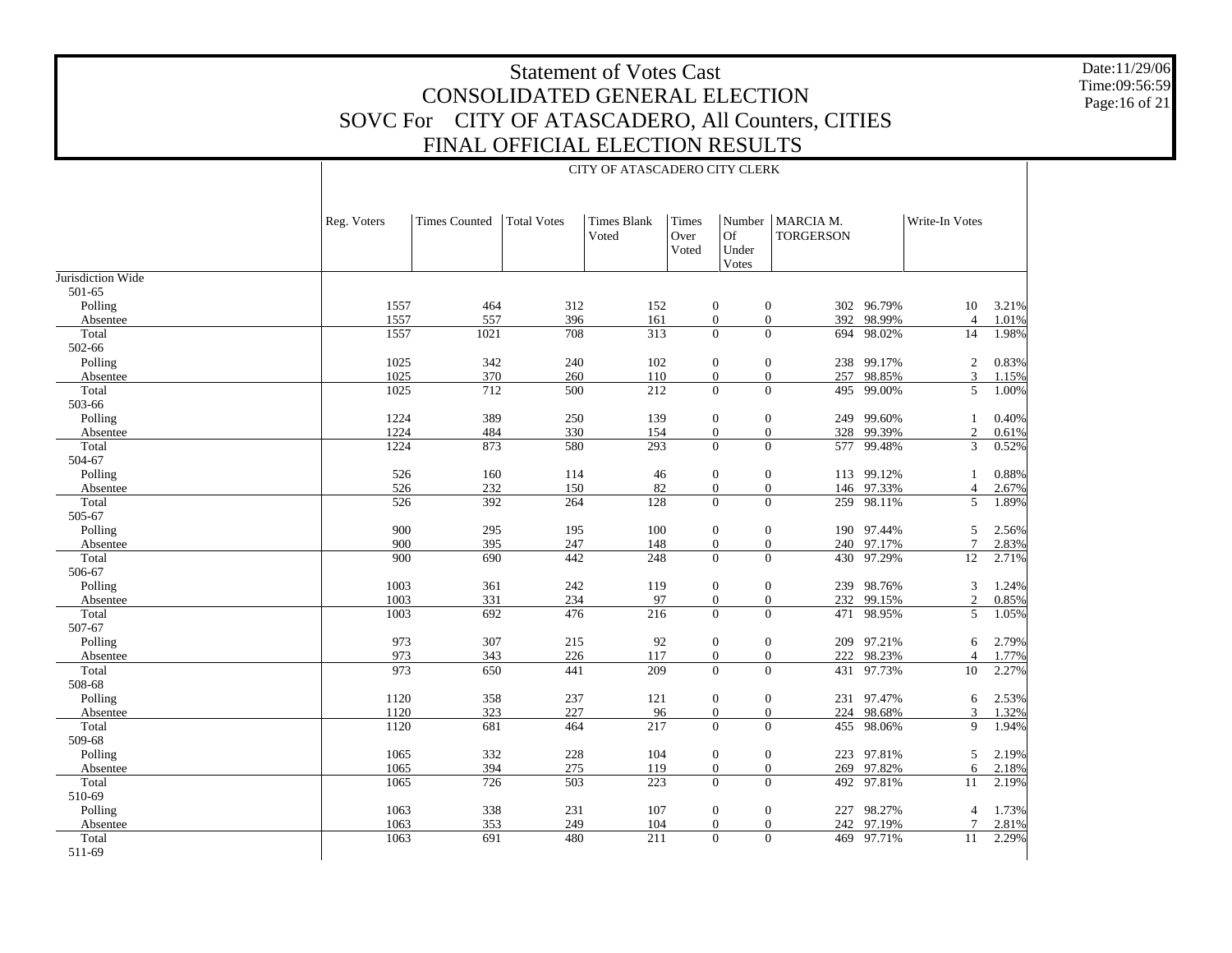Date:11/29/06 Time:09:56:59 Page:17 of 21

#### CITY OF ATASCADERO CITY CLERK

|                                              | Reg. Voters | <b>Times Counted</b> | <b>Total Votes</b> | <b>Times Blank</b><br>Voted | Times<br>Over<br>Voted | <b>Of</b><br>Under<br>Votes                                    | Number   MARCIA M.<br><b>TORGERSON</b> |             | Write-In Votes |       |
|----------------------------------------------|-------------|----------------------|--------------------|-----------------------------|------------------------|----------------------------------------------------------------|----------------------------------------|-------------|----------------|-------|
| Polling                                      | 1166        | 323                  | 201                | 122                         |                        | $\overline{0}$<br>$\mathbf{0}$                                 |                                        | 197 98.01%  | $\overline{4}$ | 1.99% |
| Absentee                                     | 1166        | 346                  | 242                | 104                         |                        | $\boldsymbol{0}$<br>$\mathbf{0}$                               | 237                                    | 97.93%      | 5              | 2.07% |
| Total                                        | 1166        | 669                  | 443                | $\overline{226}$            |                        | $\overline{0}$<br>$\overline{0}$                               |                                        | 434 97.97%  | 9              | 2.03% |
| 512-65                                       |             |                      |                    |                             |                        |                                                                |                                        |             |                |       |
| Polling                                      | 1160        | 290                  | 207                | 83                          |                        | $\boldsymbol{0}$<br>$\mathbf{0}$                               |                                        | 207 100.00% | $\mathbf{0}$   | 0.00% |
| Absentee                                     | 1160        | 330                  | 221                | 109                         |                        | $\overline{0}$<br>$\overline{0}$                               |                                        | 218 98.64%  | 3              | 1.36% |
| Total                                        | 1160        | 620                  | 428                | 192                         |                        | $\overline{0}$<br>$\boldsymbol{0}$                             | 425                                    | 99.30%      | 3              | 0.70% |
| 513-70                                       |             |                      |                    |                             |                        |                                                                |                                        |             |                |       |
| Polling                                      | 1291        | 410                  | 279                | 131                         |                        | $\boldsymbol{0}$<br>$\mathbf{0}$                               |                                        | 272 97.49%  | 7              | 2.51% |
| Absentee                                     | 1291        | 370                  | 266                | 104                         |                        | $\boldsymbol{0}$<br>$\boldsymbol{0}$                           | 260                                    | 97.74%      | 6              | 2.26% |
| Total                                        | 1291        | 780                  | 545                | 235                         |                        | $\Omega$<br>$\Omega$                                           |                                        | 532 97.61%  | 13             | 2.39% |
| 514-70                                       |             |                      |                    |                             |                        |                                                                |                                        |             |                |       |
| Polling                                      | 1242        | 266                  | 176                | 90                          |                        | $\boldsymbol{0}$<br>$\mathbf{0}$                               | 174                                    | 98.86%      | 2              | 1.14% |
| Absentee                                     | 1242        | 468                  | 361                | 107                         |                        | $\overline{0}$<br>$\overline{0}$                               | 355                                    | 98.34%      | 6              | 1.66% |
| Total                                        | 1242        | 734                  | 537                | 197                         |                        | $\overline{0}$<br>$\Omega$                                     | 529                                    | 98.51%      | 8              | 1.49% |
| 515-71                                       |             |                      |                    |                             |                        |                                                                |                                        |             |                |       |
| Polling                                      | 906         | 206                  | 137                | 69                          |                        | $\boldsymbol{0}$<br>$\mathbf{0}$                               | 136                                    | 99.27%      | 1              | 0.73% |
| Absentee                                     | 906         | 224                  | 174                | 50                          |                        | $\boldsymbol{0}$<br>$\mathbf{0}$                               |                                        | 172 98.85%  | 2              | 1.15% |
| Total                                        | 906         | 430                  | $\overline{311}$   | 119                         |                        | $\Omega$<br>$\Omega$                                           |                                        | 308 99.04%  | 3              | 0.96% |
| Total                                        |             |                      |                    |                             |                        |                                                                |                                        |             |                |       |
| Polling                                      | 16221       | 4841                 | 3264               | 1577                        |                        | $\boldsymbol{0}$<br>$\mathbf{0}$                               |                                        | 3207 98.25% | 57             | 1.75% |
| Absentee                                     | 16221       | 5520                 | 3858               | 1662                        |                        | $\theta$<br>$\overline{0}$<br>$\overline{0}$<br>$\overline{0}$ | 3794                                   | 98.34%      | 64             | 1.66% |
| Total                                        | 16221       | 10361                | 7122               | 3239                        |                        |                                                                | 7001                                   | 98.30%      | 121            | 1.70% |
| CONGRESSIONAL<br>22ND CONGRESSIONAL DISTRICT |             |                      |                    |                             |                        |                                                                |                                        |             |                |       |
| Polling                                      | 16221       | 4841                 | 3264               | 1577                        |                        | $\boldsymbol{0}$<br>$\mathbf{0}$                               |                                        | 3207 98.25% | 57             | 1.75% |
| Absentee                                     | 16221       | 5520                 | 3858               | 1662                        |                        | $\boldsymbol{0}$<br>$\mathbf{0}$                               | 3794                                   | 98.34%      | 64             | 1.66% |
| Total                                        | 16221       | 10361                | 7122               | 3239                        |                        | $\overline{0}$<br>$\overline{0}$                               | 7001                                   | 98.30%      | 121            | 1.70% |
| Total                                        |             |                      |                    |                             |                        |                                                                |                                        |             |                |       |
| Polling                                      | 16221       | 4841                 | 3264               | 1577                        |                        | $\boldsymbol{0}$<br>$\mathbf{0}$                               |                                        | 3207 98.25% | 57             | 1.75% |
| Absentee                                     | 16221       | 5520                 | 3858               | 1662                        |                        | $\overline{0}$<br>$\overline{0}$                               | 3794                                   | 98.34%      | 64             | 1.66% |
| Total                                        | 16221       | 10361                | 7122               | 3239                        |                        | $\overline{0}$<br>$\mathbf{0}$                                 | 7001                                   | 98.30%      | 121            | 1.70% |
| <b>SENATE</b><br>15TH SENATORIAL DISTRICT    |             |                      |                    |                             |                        |                                                                |                                        |             |                |       |
| Polling                                      | 16221       | 4841                 | 3264               | 1577                        |                        | $\boldsymbol{0}$<br>$\boldsymbol{0}$                           | 3207                                   | 98.25%      | 57             | 1.75% |
| Absentee                                     | 16221       | 5520                 | 3858               | 1662                        |                        | $\overline{0}$<br>$\mathbf{0}$                                 | 3794                                   | 98.34%      | 64             | 1.66% |
| Total                                        | 16221       | 10361                | 7122               | 3239                        |                        | $\mathbf{0}$<br>$\mathbf{0}$                                   | 7001                                   | 98.30%      | 121            | 1.70% |
| Total                                        |             |                      |                    |                             |                        |                                                                |                                        |             |                |       |
| Polling                                      | 16221       | 4841                 | 3264               | 1577                        |                        | $\overline{0}$<br>$\mathbf{0}$                                 | 3207                                   | 98.25%      | 57             | 1.75% |
| Absentee                                     | 16221       | 5520                 | 3858               | 1662                        |                        | $\overline{0}$<br>$\overline{0}$                               |                                        | 3794 98.34% | 64             | 1.66% |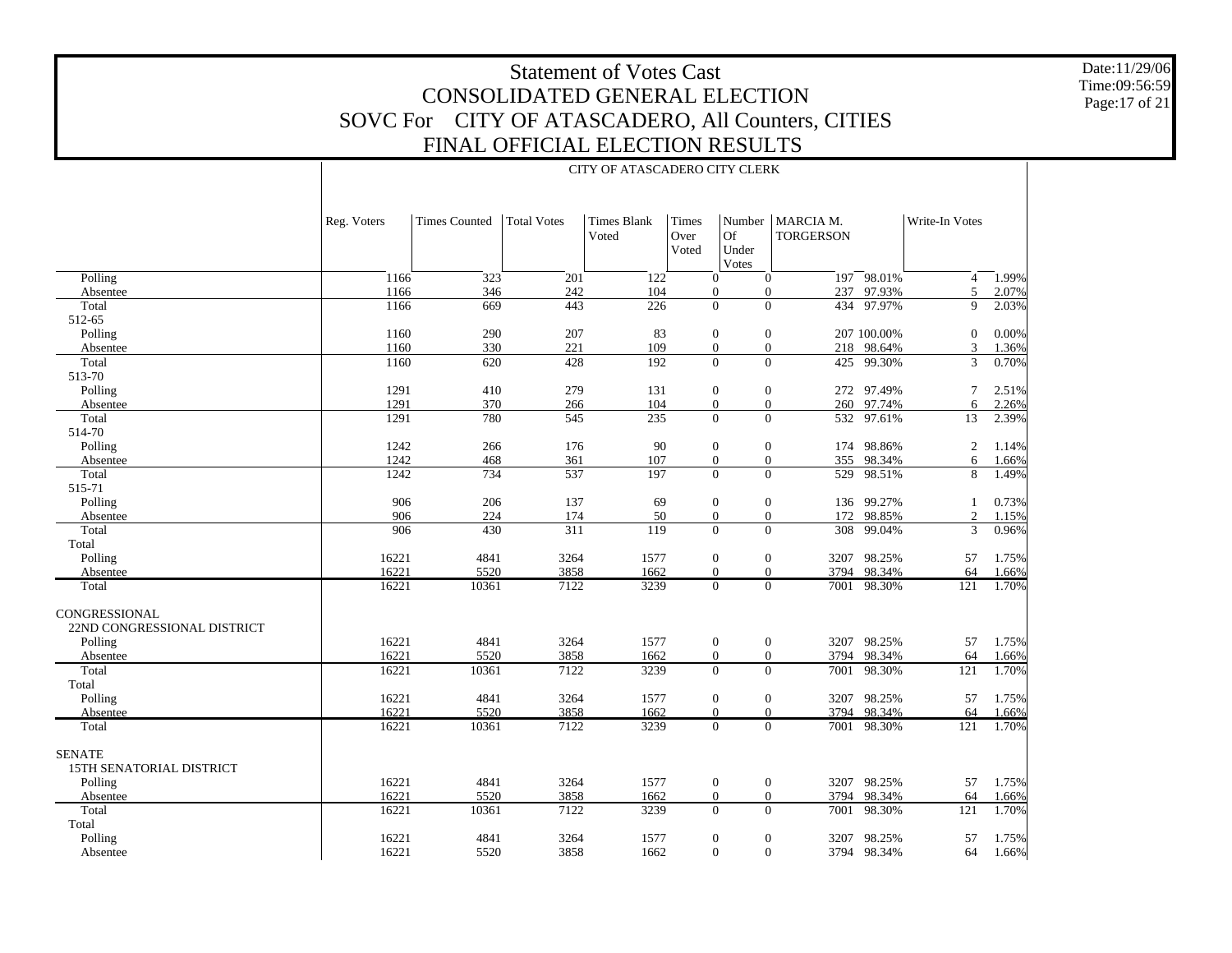CITY OF ATASCADERO CITY CLERK

Date:11/29/06Time:09:56:59Page:18 of 21

#### TotalASSEMBLY 33RD ASSEMBLY DISTRICT Polling Absentee Total Total Polling Absentee TotalBOARD OF EQUALIZATION STATE BOARD OF EQUALIZATION DIST 1 Polling Absentee Total Total Polling Absentee TotalSUPERVISOR/COMMISSIONER 5TH SUPERVISORIAL DISTRICT Polling Absentee Total Total Polling Absentee TotalCITIES CITY OF ATASCADERO Polling Absentee Total Total Polling Absentee TotalReg. Voters | Times Counted | Total Votes | Times Blank VotedTimes Over VotedNumber MARCIA M. Of Under Votes**TORGERSON** Write-In Votes16221 10361 7122 3239 0 0 7001 98.30% 121 1.70% 16221 4841 3264 1577 0 0 3207 98.25% 57 1.75% 16221 5520 3858 1662 0 0 3794 98.34% 64 1.66% 16221 10361 7122 3239 0 0 7001 98.30%98.30% 121 1.70% 16221 4841 3264 1577 0 0 3207 98.25% 57 1.75% 16221 5520 3858 1662 0 0 3794 98.34%98.34% 64 1.66%<br>98.30% 121 1.70% 16221 10361 7122 3239 0 0 7001 98.30%98.30% 121 1.70% 16221 4841 3264 1577 0 0 3207 98.25% 57 1.75% 16221 5520 3858 1662 0 0 3794 98.34% 64 1.66% 16221 10361 7122 3239 0 0 7001 98.30%98.30% 121 1.70% 16221 4841 3264 1577 0 0 3207 98.25% 57 1.75% 16221 5520 3858 1662 0 0 3794 98.34% 64 1.66% 16221 10361 7122 3239 0 0 7001 98.30%98.30% 121 1.70% 16221 4841 3264 1577 0 0 3207 98.25% 57 1.75% 16221 5520 3858 1662 0 0 3794 98.34% 64 1.66% 16221 10361 7122 3239 0 0 7001 98.30%98.30% 121 1.70% 16221 4841 3264 1577 0 0 3207 98.25% 57 1.75% 16221 5520 3858 1662 0 0 3794 98.34% 64 1.66% 16221 10361 7122 3239 0 0 7001 98.30%98.30% 121 1.70% 16221 4841 3264 1577 0 0 3207 98.25% 57 1.75% 16221 5520 3858 1662 0 0 3794 98.34% 64 1.66% 16221 10361 7122 3239 0 0 7001 98.30%98.30% 121 1.70% 16221 4841 3264 1577 0 0 3207 98.25% 57 1.75% 16221 5520 3858 1662 0 0 3794 98.34% 64 1.66% 16221 10361 7122 3239 0 0 7001 98.30%121 1.70%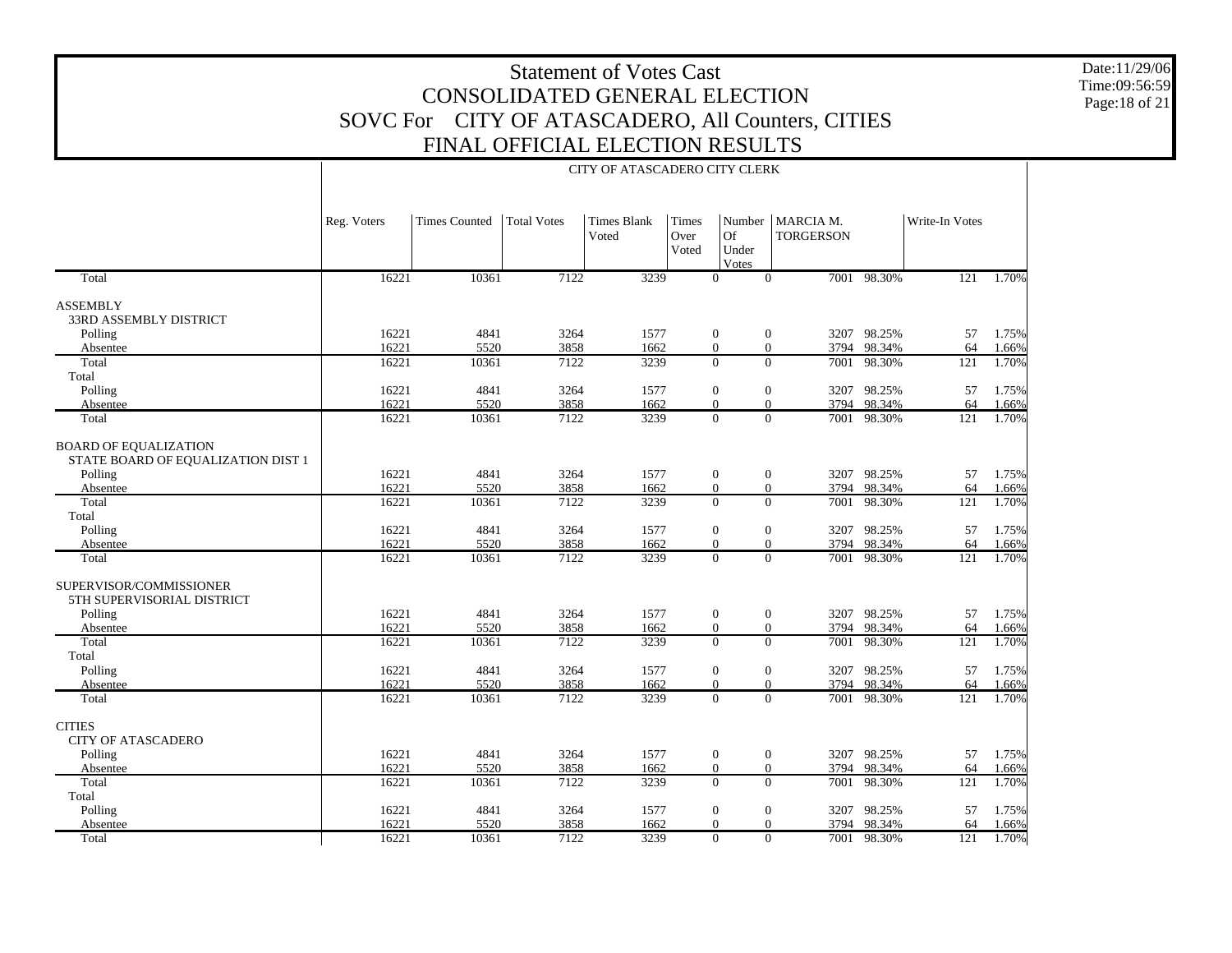CITY OF ATASCADERO CITY TREASURER

Date:11/29/06 Time:09:56:59 Page:19 of 21

|                   | Reg. Voters  | <b>Times Counted</b> | <b>Total Votes</b> | <b>Times Blank</b><br>Voted | Times<br>Over<br>Voted | Number<br><b>Of</b><br>Under<br>Votes | JOSEPH MODICA JR.                   |                  | Write-In Votes   |       |
|-------------------|--------------|----------------------|--------------------|-----------------------------|------------------------|---------------------------------------|-------------------------------------|------------------|------------------|-------|
| Jurisdiction Wide |              |                      |                    |                             |                        |                                       |                                     |                  |                  |       |
| 501-65            |              |                      |                    |                             |                        |                                       |                                     |                  |                  |       |
| Polling           | 1557         | 464                  | 321                | 143                         |                        | $\boldsymbol{0}$<br>$\mathbf{0}$      |                                     | 312 97.20%       | 9                | 2.80% |
| Absentee          | 1557         | 557                  | 387                | 170                         |                        | $\overline{0}$                        | $\overline{0}$                      | 384 99.22%       | 3                | 0.78% |
| Total             | 1557         | 1021                 | 708                | 313                         |                        | $\Omega$                              | $\Omega$                            | 696 98.31%       | 12               | 1.69% |
| 502-66            |              |                      |                    |                             |                        |                                       |                                     |                  |                  |       |
| Polling           | 1025         | 342                  | 232                | 110                         |                        | $\mathbf{0}$<br>$\boldsymbol{0}$      | 229                                 | 98.71%           | 3                | 1.29% |
| Absentee          | 1025         | 370                  | 246                | 124                         |                        | $\overline{0}$<br>$\overline{0}$      |                                     | 242 98.37%       | $\overline{4}$   | 1.63% |
| Total             | 1025         | 712                  | 478                | 234                         |                        | $\Omega$<br>$\Omega$                  |                                     | 471 98.54%       | $\tau$           | 1.46% |
| 503-66            |              |                      |                    |                             |                        |                                       |                                     |                  |                  |       |
| Polling           | 1224         | 389                  | 244                | 145                         |                        | $\mathbf{0}$<br>$\mathbf{0}$          |                                     | 240 98.36%       | $\overline{4}$   | 1.64% |
| Absentee          | 1224         | 484                  | 319                | 165                         |                        | $\overline{0}$<br>$\mathbf{0}$        |                                     | 318 99.69%       |                  | 0.31% |
| Total             | 1224         | 873                  | 563                | 310                         |                        | $\Omega$<br>$\Omega$                  |                                     | 558 99.11%       | 5                | 0.89% |
| 504-67            |              |                      |                    |                             |                        |                                       |                                     |                  |                  |       |
| Polling           | 526          | 160                  | 108                | 52                          |                        | $\mathbf{0}$<br>$\mathbf{0}$          |                                     | 108 100.00%      | $\boldsymbol{0}$ | 0.00% |
| Absentee          | 526          | 232                  | 151                | 81                          |                        | $\mathbf{0}$<br>$\mathbf{0}$          |                                     | 149 98.68%       | $\overline{c}$   | 1.32% |
| Total             | 526          | 392                  | 259                | 133                         |                        | $\theta$                              | $\overline{0}$<br>257               | 99.23%           | $\overline{2}$   | 0.77% |
| 505-67            |              |                      |                    |                             |                        |                                       |                                     |                  |                  |       |
| Polling           | 900          | 295                  | 182                | 113                         |                        | $\mathbf{0}$<br>$\mathbf{0}$          | 178                                 | 97.80%           | $\overline{4}$   | 2.20% |
| Absentee          | 900          | 395                  | 248                | 147                         |                        | $\overline{0}$<br>$\overline{0}$      | 243                                 | 97.98%           | 5                | 2.02% |
| Total             | 900          | 690                  | 430                | 260                         |                        | $\theta$                              | $\overline{0}$<br>421               | 97.91%           | 9                | 2.09% |
| 506-67            |              |                      |                    |                             |                        |                                       |                                     |                  |                  |       |
| Polling           | 1003         | 361                  | 244                | 117                         |                        | $\mathbf{0}$<br>$\mathbf{0}$          |                                     | 241 98.77%       | 3                | 1.23% |
| Absentee          | 1003         | 331                  | 241                | 90                          |                        | $\mathbf{0}$                          | $\boldsymbol{0}$                    | 241 100.00%      | $\boldsymbol{0}$ | 0.00% |
| Total             | 1003         | 692                  | 485                | $\overline{207}$            |                        | $\Omega$                              | $\overline{0}$<br>482               | 99.38%           | 3                | 0.62% |
| 507-67            |              |                      |                    |                             |                        |                                       |                                     |                  |                  |       |
| Polling           | 973          | 307                  | 214                | 93                          |                        | $\mathbf{0}$<br>$\mathbf{0}$          |                                     | 206 96.26%       | 8                | 3.74% |
| Absentee          | 973          | 343                  | 225                | 118                         |                        | $\mathbf{0}$<br>$\overline{0}$        |                                     | 224 99.56%       |                  | 0.44% |
| Total             | 973          | 650                  | 439                | 211                         |                        | $\Omega$<br>$\overline{0}$            |                                     | 430 97.95%       | 9                | 2.05% |
| 508-68            |              |                      |                    |                             |                        |                                       |                                     |                  |                  |       |
| Polling           | 1120         | 358                  | 224                | 134                         |                        | $\mathbf{0}$<br>$\mathbf{0}$          |                                     | 218 97.32%       | 6                | 2.68% |
| Absentee          | 1120         | 323                  | 224                | 99                          |                        | $\overline{0}$<br>$\overline{0}$      | 221                                 | 98.66%           | $\overline{3}$   | 1.34% |
| Total             | 1120         | 681                  | 448                | 233                         |                        | $\Omega$<br>$\overline{0}$            |                                     | 439 97.99%       | 9                | 2.01% |
| 509-68            |              |                      |                    |                             |                        |                                       |                                     |                  |                  |       |
| Polling           | 1065         | 332                  | $222\,$            | 110                         |                        | $\mathbf{0}$<br>$\mathbf{0}$          |                                     | 218 98.20%       | $\overline{4}$   | 1.80% |
| Absentee          | 1065         | 394                  | 265                | 129                         |                        | $\overline{0}$<br>$\mathbf{0}$        | 260                                 | 98.11%           | 5                | 1.89% |
| Total             | 1065         | 726                  | 487                | 239                         |                        | $\Omega$                              | $\Omega$                            | 478 98.15%       | 9                |       |
|                   |              |                      |                    |                             |                        |                                       |                                     |                  |                  | 1.85% |
| 510-69            | 1063         |                      |                    |                             |                        |                                       |                                     | 99.56%           |                  |       |
| Polling           |              | 338                  | 228                | 110                         |                        | $\overline{0}$<br>$\boldsymbol{0}$    | 227                                 |                  | $\mathbf{1}$     | 0.44% |
| Absentee          | 1063<br>1063 | 353<br>691           | 250<br>478         | 103<br>213                  |                        | $\mathbf{0}$<br>$\Omega$              | $\boldsymbol{0}$<br>245<br>$\Omega$ | 98.00%<br>98.74% | 5                | 2.00% |
| Total             |              |                      |                    |                             |                        |                                       | 472                                 |                  | 6                | 1.26% |
| 511-69            |              |                      |                    |                             |                        |                                       |                                     |                  |                  |       |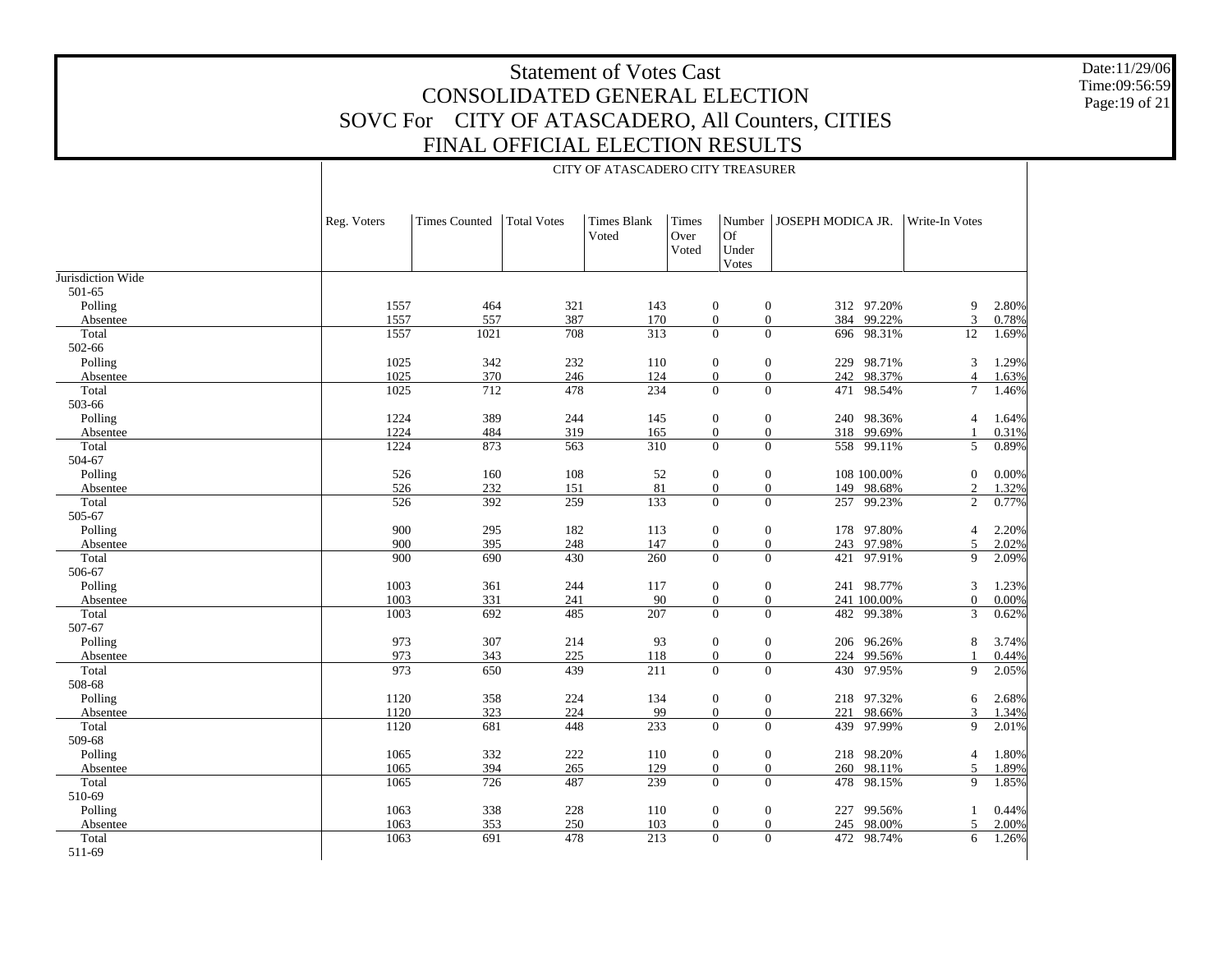Date:11/29/06Time:09:56:59Page:20 of 21

56 1.74%

59 1.55%

59 1.55%

98.36% 115 1.64%

56 1.74%

#### Polling Absentee Polling Absentee Polling Absentee Polling Absentee Polling Absentee Polling Absentee CONGRESSIONAL 22ND CONGRESSIONAL DISTRICT Polling Absentee Polling Absentee 15TH SENATORIAL DISTRICTReg. Voters | Times Counted | Total Votes | Times Blank VotedTimes Over VotedNumber JOSEPH MODICA JR.Of Under Votes Write-In Votes1166 323 203 120 0 0 199 98.03% $\frac{4}{7}$  1.97% 1166346 236 110 0 0 229 97.03% 7 2.97% 1166 669 439 230 0 0 428 97.49% 11 2.51% 1160 $\begin{array}{ccccccc} 0 & 290 & 208 & 82 & 0 & 0 & 206 & 99.04\% \end{array}$  2 0.96% 1160 330 224 106 0 0 219 97.77% 5 2.23% 1160 620 432 188 0 0 425 98.38% 7 1.62% 1291 410 284 126 0 0 278 97.89% 6 2.11% 1291 370 261 109 0 0 255 97.70% 6 2.30% 1291 780 545 235 0 0 533 97.80%97.80% 12 2.20% 1242 266 167 99 0 0 166 99.40% 1 0.60% 1242 468 355 113 0 0 345 97.18% 10 2.82% 1242 734 522 212 0 0 511 97.89% 11 2.11% 906 206 139 67 0 0 138 99.28% 1 0.72% 906 224 170 54 0 0 168 98.82% 2 1.18% 906 430 309 121 0 0 306 99.03% 3 0.97% 16221 4841 3220 1621 0 0 3164 98.26% 56 1.74% 16221 5520 3802 1718 0 0 3743 98.45% 59 1.55% 16221 10361 7022 3339 0 0 6907 98.36%98.36% 115 1.64% 16221 4841 3220 1621 0 0 3164 98.26% 56 1.74% 16221 5520 3802 1718 0 0 3743 98.45% 59 1.55% 16221 10361 7022 3339 0 0 6907 98.36%98.36% 115 1.64% 16221 4841 3220 1621 0 0 3164 98.26% 56 1.74% 16221 5520 3802 1718 0 0 3743 98.45%98.45% 59 1.55%<br>98.36% 115 1.64% 16221 10361 7022 3339 0 0 6907 98.36%98.36% 115 1.64%

SENATE

 Polling Absentee Total Total Polling Absentee

Total

 TotalTotal

 Total512-65

 Total513-70

 Total 514-70

> Total515-71

 TotalTotal

Total

16221 4841 3220 1621 0 0 3164 98.26%162215520 3802 1718 0 0 3743 98.45%

16221

16221

16221

#### CITY OF ATASCADERO CITY TREASURER

10361 7022 3339 0 0 6907 98.36%

4841 3220 1621 0 0 3164 98.26%

5520 3802 1718 0 0 3743 98.45%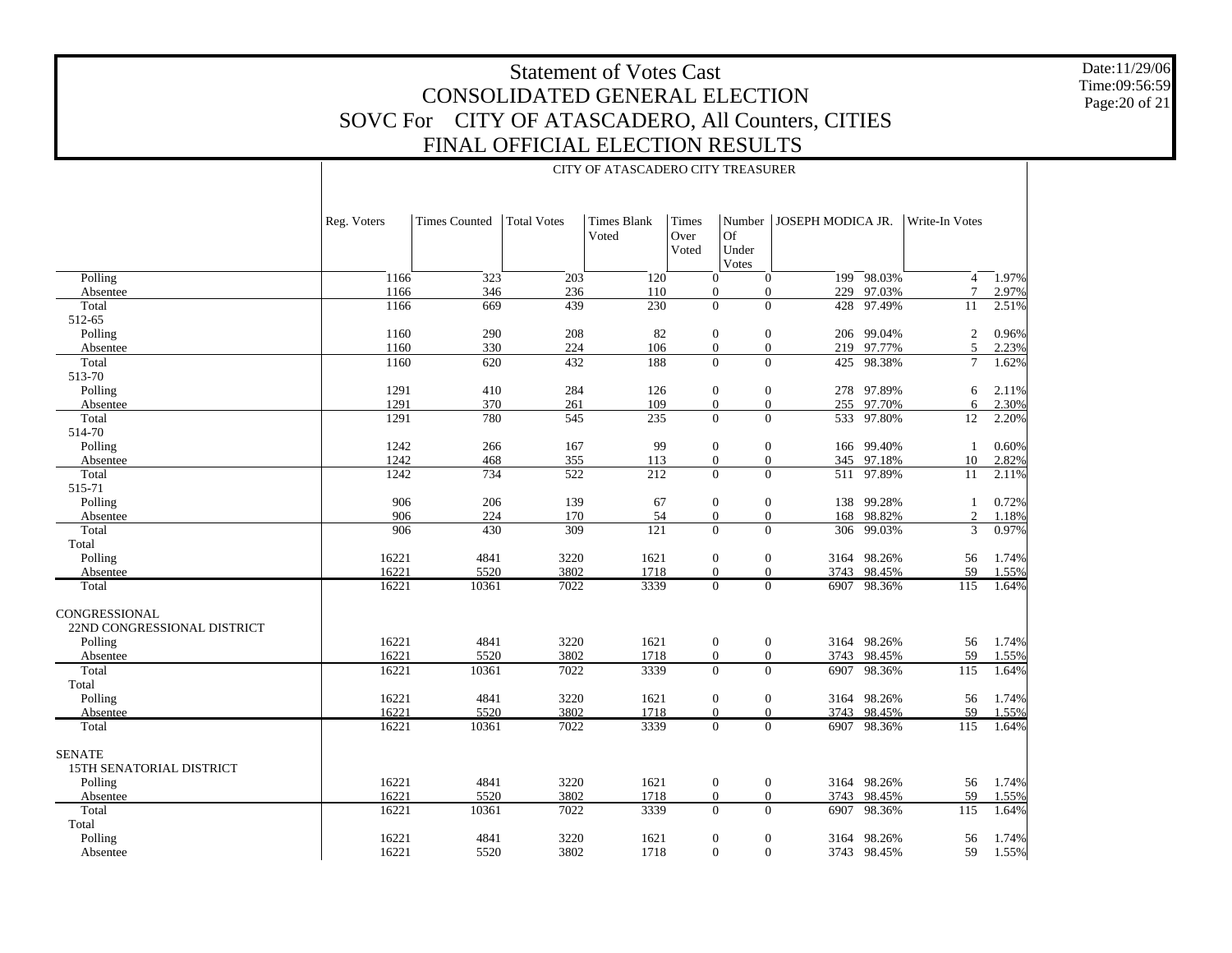Date:11/29/06 Time:09:56:59 Page:21 of 21

|                                                                    | Reg. Voters    | <b>Times Counted</b> | <b>Total Votes</b> | <b>Times Blank</b><br>Voted | Times<br>Over<br>Voted | Number<br><b>Of</b><br>Under<br>Votes                    | JOSEPH MODICA JR. |                            | Write-In Votes   |                |
|--------------------------------------------------------------------|----------------|----------------------|--------------------|-----------------------------|------------------------|----------------------------------------------------------|-------------------|----------------------------|------------------|----------------|
| Total                                                              | 16221          | 10361                | 7022               | 3339                        |                        | $\Omega$<br>$\Omega$                                     |                   | 6907 98.36%                | $\overline{115}$ | 1.64%          |
| <b>ASSEMBLY</b><br>33RD ASSEMBLY DISTRICT                          |                |                      |                    |                             |                        |                                                          |                   |                            |                  |                |
| Polling                                                            | 16221          | 4841                 | 3220               | 1621                        |                        | $\boldsymbol{0}$<br>$\mathbf{0}$                         |                   | 3164 98.26%                | 56               | 1.74%          |
| Absentee                                                           | 16221          | 5520                 | 3802               | 1718                        |                        | $\boldsymbol{0}$<br>$\overline{0}$                       |                   | 3743 98.45%                | 59               | 1.55%          |
| Total<br>Total                                                     | 16221          | 10361                | 7022               | 3339                        |                        | $\overline{0}$<br>$\overline{0}$                         | 6907              | 98.36%                     | 115              | 1.64%          |
| Polling                                                            | 16221          | 4841                 | 3220               | 1621                        |                        | $\theta$<br>$\boldsymbol{0}$                             |                   | 3164 98.26%                | 56               | 1.74%          |
| Absentee                                                           | 16221          | 5520                 | 3802               | 1718                        |                        | $\Omega$<br>$\Omega$                                     |                   | 3743 98.45%                | 59               | 1.55%          |
| Total                                                              | 16221          | 10361                | 7022               | 3339                        |                        | $\overline{0}$                                           | $\overline{0}$    | 6907 98.36%                | 115              | 1.64%          |
| <b>BOARD OF EQUALIZATION</b><br>STATE BOARD OF EQUALIZATION DIST 1 |                |                      |                    |                             |                        |                                                          |                   |                            |                  |                |
| Polling                                                            | 16221          | 4841                 | 3220               | 1621                        |                        | $\boldsymbol{0}$<br>$\mathbf{0}$                         |                   | 3164 98.26%                | 56               | 1.74%          |
| Absentee                                                           | 16221          | 5520                 | 3802               | 1718                        |                        | $\overline{0}$<br>$\overline{0}$                         | 3743              | 98.45%                     | 59               | 1.55%          |
| Total                                                              | 16221          | 10361                | 7022               | 3339                        |                        | $\Omega$<br>$\Omega$                                     |                   | 6907 98.36%                | 115              | 1.64%          |
| Total<br>Polling                                                   | 16221          | 4841                 | 3220               | 1621                        |                        | $\boldsymbol{0}$<br>$\mathbf{0}$                         |                   | 3164 98.26%                | 56               | 1.74%          |
| Absentee                                                           | 16221          | 5520                 | 3802               | 1718                        |                        | $\overline{0}$<br>$\overline{0}$                         | 3743              | 98.45%                     | 59               | 1.55%          |
| Total                                                              | 16221          | 10361                | 7022               | 3339                        |                        | $\Omega$<br>$\Omega$                                     |                   | 6907 98.36%                | 115              | 1.64%          |
| SUPERVISOR/COMMISSIONER<br>5TH SUPERVISORIAL DISTRICT              |                |                      |                    |                             |                        |                                                          |                   |                            |                  |                |
| Polling                                                            | 16221          | 4841                 | 3220               | 1621                        |                        | $\mathbf{0}$<br>$\boldsymbol{0}$                         |                   | 3164 98.26%                | 56               | 1.74%          |
| Absentee                                                           | 16221          | 5520                 | 3802               | 1718                        |                        | $\overline{0}$<br>$\overline{0}$<br>$\Omega$<br>$\Omega$ |                   | 3743 98.45%                | 59               | 1.55%          |
| Total<br>Total                                                     | 16221          | 10361                | 7022               | 3339                        |                        |                                                          |                   | 6907 98.36%                | 115              | 1.64%          |
| Polling                                                            | 16221          | 4841                 | 3220               | 1621                        |                        | $\boldsymbol{0}$<br>$\mathbf{0}$                         |                   | 3164 98.26%                | 56               | 1.74%          |
| Absentee                                                           | 16221          | 5520                 | 3802               | 1718                        |                        | $\mathbf{0}$<br>$\overline{0}$                           | 3743              | 98.45%                     | 59               | 1.55%          |
| Total                                                              | 16221          | 10361                | 7022               | 3339                        |                        | $\overline{0}$<br>$\Omega$                               |                   | 6907 98.36%                | 115              | 1.64%          |
| <b>CITIES</b><br><b>CITY OF ATASCADERO</b>                         |                |                      |                    |                             |                        |                                                          |                   |                            |                  |                |
| Polling                                                            | 16221          | 4841                 | 3220               | 1621                        |                        | $\boldsymbol{0}$<br>$\mathbf{0}$                         |                   | 3164 98.26%                | 56               | 1.74%          |
| Absentee                                                           | 16221          | 5520                 | 3802               | 1718                        |                        | $\overline{0}$<br>$\overline{0}$                         |                   | 3743 98.45%                | 59               | 1.55%          |
| Total                                                              | 16221          | 10361                | 7022               | 3339                        |                        | $\Omega$<br>$\Omega$                                     | 6907              | 98.36%                     | 115              | 1.64%          |
| Total                                                              |                |                      |                    |                             |                        |                                                          |                   |                            |                  |                |
| Polling<br>Absentee                                                | 16221<br>16221 | 4841<br>5520         | 3220<br>3802       | 1621<br>1718                |                        | $\mathbf{0}$<br>$\boldsymbol{0}$<br>$\Omega$<br>$\Omega$ |                   | 3164 98.26%<br>3743 98.45% | 56<br>59         | 1.74%<br>1.55% |
| Total                                                              | 16221          | 10361                | 7022               | 3339                        |                        | $\overline{0}$<br>$\overline{0}$                         |                   | 6907 98.36%                | $\overline{115}$ | 1.64%          |
|                                                                    |                |                      |                    |                             |                        |                                                          |                   |                            |                  |                |

#### CITY OF ATASCADERO CITY TREASURER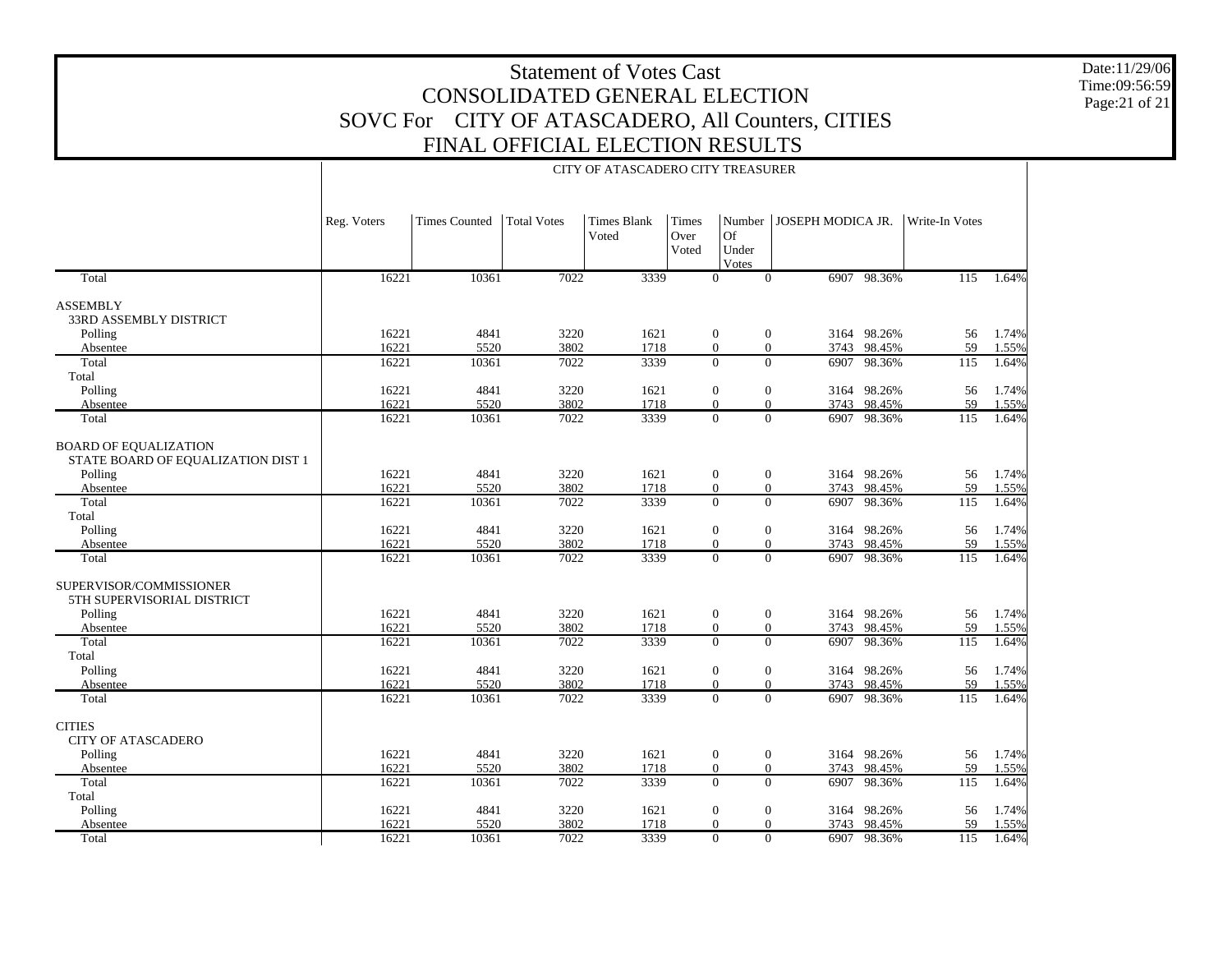|                                     |              |                 |                  | <b>Statement of Votes Cast</b>                      | Date:11/29/06 |
|-------------------------------------|--------------|-----------------|------------------|-----------------------------------------------------|---------------|
|                                     |              |                 |                  | CONSOLIDATED GENERAL ELECTION                       | Time:09:50:19 |
|                                     |              |                 |                  |                                                     | Page:1 of 21  |
|                                     |              |                 |                  | SOVC For CITY OF GROVER BEACH, All Counters, CITIES |               |
|                                     |              |                 |                  | FINAL OFFICIAL ELECTION RESULTS                     |               |
|                                     |              | <b>TURN OUT</b> |                  |                                                     |               |
|                                     |              |                 |                  |                                                     |               |
|                                     |              |                 |                  |                                                     |               |
|                                     | Reg. Voters  | Cards Cast      | $\%$             |                                                     |               |
|                                     |              |                 | Turnout          |                                                     |               |
|                                     |              |                 |                  |                                                     |               |
| Jurisdiction Wide<br>322-48         |              |                 |                  |                                                     |               |
| Polling                             | 1363         | 410             | 30.08%           |                                                     |               |
| Absentee                            | 1363         | 379             | 27.81%           |                                                     |               |
| Total                               | 1363         | 789             | 57.89%           |                                                     |               |
| 323-48                              |              |                 |                  |                                                     |               |
| Polling                             | 1337         | 410             | 30.67%           |                                                     |               |
| Absentee<br>Total                   | 1337<br>1337 | 413<br>823      | 30.89%<br>61.56% |                                                     |               |
| 324-49                              |              |                 |                  |                                                     |               |
| Polling                             | 1481         | 428             | 28.90%           |                                                     |               |
| Absentee                            | 1481         | 322             | 21.74%           |                                                     |               |
| Total                               | 1481         | 750             | 50.64%           |                                                     |               |
| 325-50                              |              |                 |                  |                                                     |               |
| Polling                             | 1399         | 344             | 24.59%           |                                                     |               |
| Absentee                            | 1399         | 375             | 26.80%           |                                                     |               |
| Total<br>326-51                     | 1399         | 719             | 51.39%           |                                                     |               |
| Polling                             | 1375         | 354             | 25.75%           |                                                     |               |
| Absentee                            | 1375         | 374             | 27.20%           |                                                     |               |
| Total                               | 1375         | 728             | 52.95%           |                                                     |               |
| Total                               |              |                 |                  |                                                     |               |
| Polling                             | 6955         | 1946            | 27.98%           |                                                     |               |
| Absentee                            | 6955         | 1863            | 26.79%           |                                                     |               |
| Total                               | 6955         | 3809            | 54.77%           |                                                     |               |
| CONGRESSIONAL                       |              |                 |                  |                                                     |               |
| 23RD CONGRESSIONAL DISTRICT         |              |                 |                  |                                                     |               |
| Polling                             | 6955         |                 | 1946 27.98%      |                                                     |               |
| Absentee                            | 6955         | 1863            | 26.79%           |                                                     |               |
| Total                               | 6955         | 3809            | 54.77%           |                                                     |               |
| Total                               |              |                 |                  |                                                     |               |
| Polling                             | 6955         | 1946            | 27.98%           |                                                     |               |
| Absentee<br>Total                   | 6955<br>6955 | 1863<br>3809    | 26.79%<br>54.77% |                                                     |               |
|                                     |              |                 |                  |                                                     |               |
| <b>SENATE</b>                       |              |                 |                  |                                                     |               |
| 15TH SENATORIAL DISTRICT<br>Polling | 6955         |                 | 1946 27.98%      |                                                     |               |
| Absentee                            | 6955         | 1863            | 26.79%           |                                                     |               |
| Total                               | 6955         | 3809            | 54.77%           |                                                     |               |
| Total                               |              |                 |                  |                                                     |               |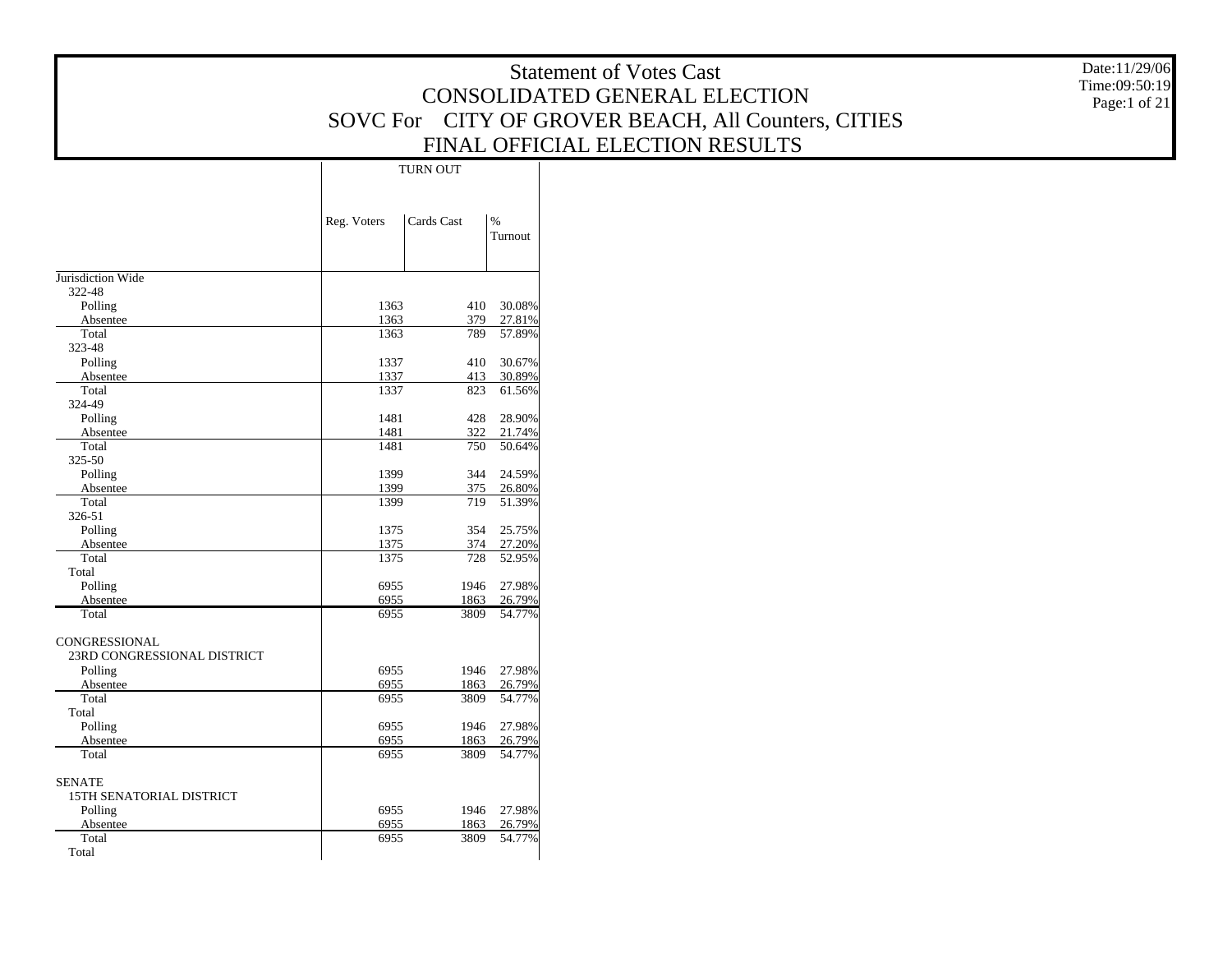Date:11/29/06 Time:09:50:19 Page:2 of 21

|                                                                    |              | TURN OUT     |                          |
|--------------------------------------------------------------------|--------------|--------------|--------------------------|
|                                                                    | Reg. Voters  | Cards Cast   | $\frac{9}{6}$<br>Turnout |
| Polling                                                            | 6955         | 1946         | 27.98%                   |
| Absentee                                                           | 6955         | 1863         | 26.79%                   |
| Total                                                              | 6955         | 3809         | 54.77%                   |
| <b>ASSEMBLY</b><br>33RD ASSEMBLY DISTRICT                          |              |              |                          |
| Polling                                                            | 6955         | 1946         | 27.98%                   |
| Absentee                                                           | 6955         | 1863         | 26.79%                   |
| Total<br>Total                                                     | 6955         | 3809         | 54.77%                   |
| Polling                                                            | 6955         | 1946         | 27.98%                   |
| Absentee                                                           | 6955         | 1863         | 26.79%                   |
| Total                                                              | 6955         | 3809         | 54.77%                   |
| <b>BOARD OF EQUALIZATION</b><br>STATE BOARD OF EQUALIZATION DIST 1 |              |              |                          |
| Polling                                                            | 6955         | 1946         | 27.98%                   |
| Absentee                                                           | 6955         | 1863         | 26.79%                   |
| Total                                                              | 6955         | 3809         | 54.77%                   |
| Total                                                              |              |              |                          |
| Polling                                                            | 6955         | 1946         | 27.98%                   |
| Absentee<br>Total                                                  | 6955<br>6955 | 1863<br>3809 | 26.79%<br>54.77%         |
| SUPERVISOR/COMMISSIONER<br>3RD SUPERVISORIAL DISTRICT              |              |              |                          |
| Polling                                                            | 6955         | 1946         | 27.98%                   |
| Absentee                                                           | 6955         | 1863         | 26.79%                   |
| Total<br>Total                                                     | 6955         | 3809         | 54.77%                   |
| Polling                                                            | 6955         | 1946         | 27.98%                   |
| Absentee                                                           | 6955         | 1863         | 26.79%                   |
| Total                                                              | 6955         | 3809         | 54.77%                   |
| <b>CITIES</b><br><b>CITY OF GROVER BEACH</b>                       |              |              |                          |
| Polling                                                            | 6955         | 1946         | 27.98%                   |
| Absentee<br>Total                                                  | 6955<br>6955 | 1863<br>3809 | 26.79%<br>54.77%         |
| Total                                                              |              |              |                          |
| Polling                                                            | 6955         | 1946         | 27.98%                   |
| Absentee                                                           | 6955         | 1863         | 26.79%                   |
|                                                                    |              |              |                          |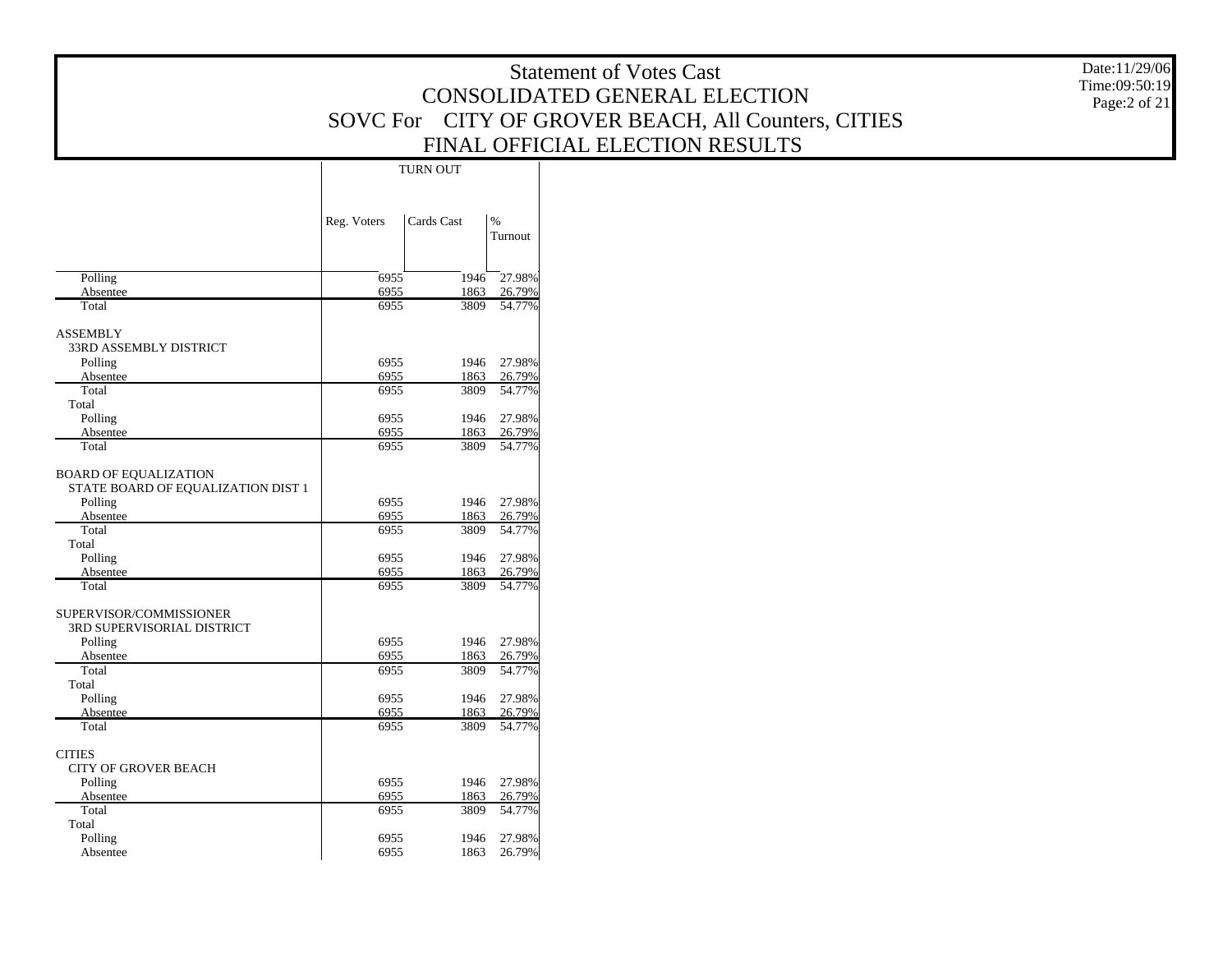|       | Date:11/29/06<br>Time:09:50:19<br>Page: 3 of 21                 |  |
|-------|-----------------------------------------------------------------|--|
|       | <b>TURN OUT</b><br>Cards Cast<br>$\%$<br>Reg. Voters<br>Turnout |  |
| Total | 3809 54.77%<br>6955                                             |  |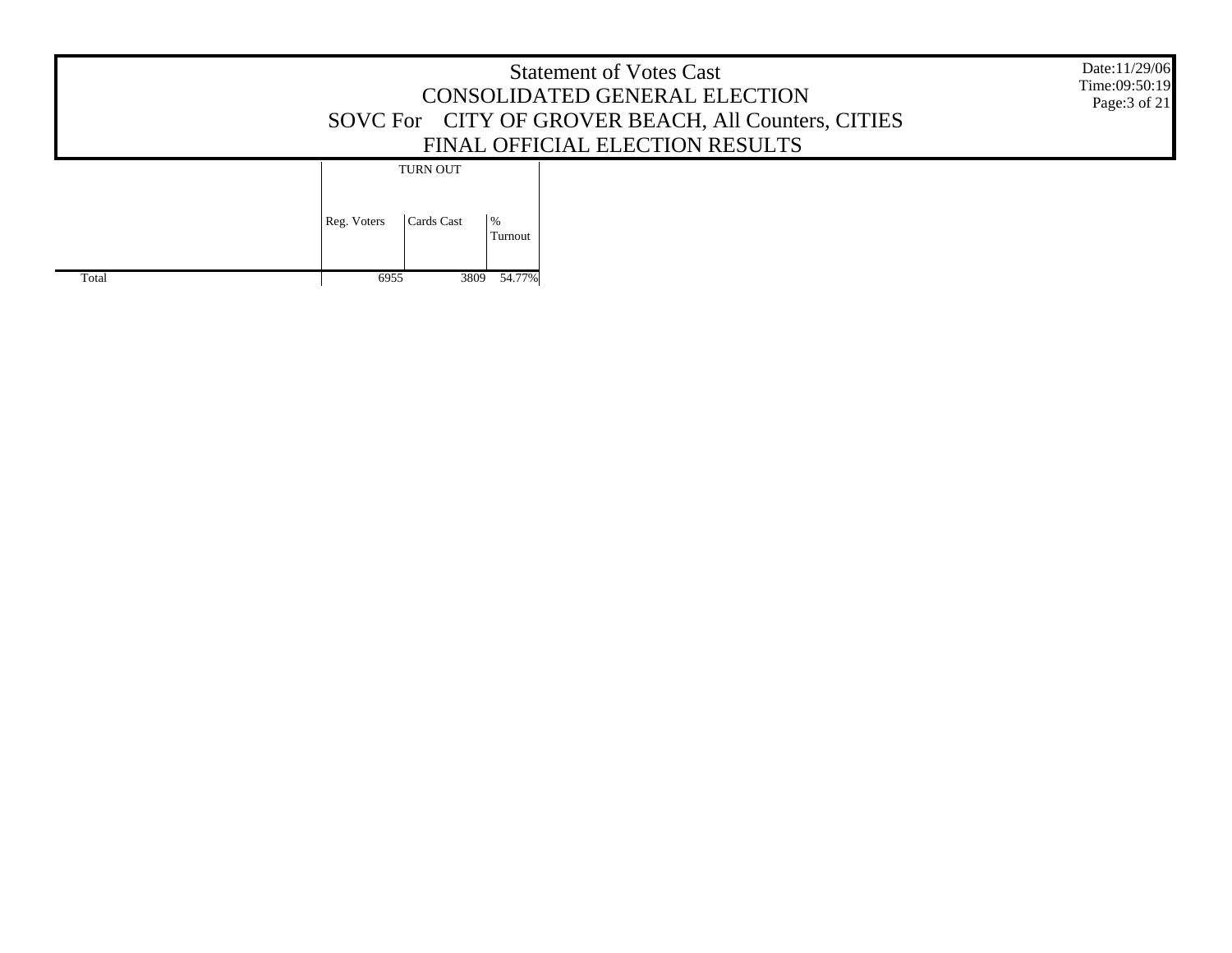Date:11/29/06 Time:09:50:19 Page:4 of 21

|                                                     |             | CITY OF GROVER BEACH COUNCILMEMBER |                    |                            |               |                                 |      |                   |             |                      |            |                     |             |  |
|-----------------------------------------------------|-------------|------------------------------------|--------------------|----------------------------|---------------|---------------------------------|------|-------------------|-------------|----------------------|------------|---------------------|-------------|--|
|                                                     | Reg. Voters | Times<br>Counted                   | <b>Total Votes</b> | Times Blank Times<br>Voted | Over<br>Voted | Number Of<br><b>Under Votes</b> |      | <b>LIZ DOUKAS</b> |             | <b>STEVE DIAMOND</b> |            | <b>BILL NICOLLS</b> |             |  |
| Jurisdiction Wide                                   |             |                                    |                    |                            |               |                                 |      |                   |             |                      |            |                     |             |  |
| 322-48                                              |             |                                    |                    |                            |               |                                 |      |                   |             |                      |            |                     |             |  |
| Polling                                             | 1363        | 410                                | 663                | 25                         |               | $\boldsymbol{0}$                | 107  |                   | 111 16.74%  |                      | 75 11.31%  |                     | 167 25.19%  |  |
| Absentee                                            | 1363        | 379                                | 638                | 18                         |               | $\boldsymbol{0}$                | 84   |                   | 101 15.83%  | 69                   | 10.82%     |                     | 165 25.86%  |  |
| Total                                               | 1363        | 789                                | 1301               | 43                         |               | $\Omega$                        | 191  |                   | 212 16.30%  |                      | 144 11.07% |                     | 332 25.52%  |  |
| 323-48                                              |             |                                    |                    |                            |               |                                 |      |                   |             |                      |            |                     |             |  |
| Polling                                             | 1337        | 410                                | 651                | $32\,$                     |               | $\boldsymbol{0}$                | 105  |                   | 94 14.44%   |                      | 78 11.98%  |                     | 176 27.04%  |  |
| Absentee                                            | 1337        | 413                                | 676                | 25                         |               | $\boldsymbol{0}$                | 100  |                   | 113 16.72%  |                      | 73 10.80%  |                     | 159 23.52%  |  |
| Total                                               | 1337        | 823                                | 1327               | 57                         |               | $\theta$                        | 205  |                   | 207 15.60%  |                      | 151 11.38% |                     | 335 25.24%  |  |
| 324-49                                              |             |                                    |                    |                            |               |                                 |      |                   |             |                      |            |                     |             |  |
| Polling                                             | 1481        | 428                                | 611                | 46                         |               | $\boldsymbol{0}$                | 153  |                   | 120 19.64%  |                      | 108 17.68% |                     | 138 22.59%  |  |
| Absentee                                            | 1481        | 322                                | 484                | 34                         |               | $\mathbf{1}$                    | 90   |                   | 98 20.25%   |                      | 68 14.05%  |                     | 105 21.69%  |  |
| Total                                               | 1481        | 750                                | 1095               | 80                         |               | $\mathbf{1}$                    | 243  |                   | 218 19.91%  |                      | 176 16.07% |                     | 243 22.19%  |  |
| 325-50                                              |             |                                    |                    |                            |               |                                 |      |                   |             |                      |            |                     |             |  |
| Polling                                             | 1399        | 344                                | 480                | 56                         |               | $\boldsymbol{0}$                | 96   |                   | 108 22.50%  |                      | 73 15.21%  |                     | 84 17.50%   |  |
| Absentee                                            | 1399        | 375                                | 589                | 21                         |               | $\boldsymbol{0}$                | 119  |                   | 135 22.92%  |                      | 74 12.56%  | 111                 | 18.85%      |  |
| Total                                               | 1399        | 719                                | 1069               | 77                         |               | $\theta$                        | 215  |                   | 243 22.73%  |                      | 147 13.75% |                     | 195 18.24%  |  |
| 326-51                                              |             |                                    |                    |                            |               |                                 |      |                   |             |                      |            |                     |             |  |
| Polling                                             | 1375        | 354                                | 522                | 39                         |               | $\overline{2}$                  | 104  |                   | 95 18.20%   |                      | 78 14.94%  |                     | 111 21.26%  |  |
| Absentee                                            | 1375        | 374                                | 601                | 33                         |               | $\mathbf{1}$                    | 79   | 100               | 16.64%      | 69                   | 11.48%     |                     | 147 24.46%  |  |
| Total                                               | 1375        | 728                                | 1123               | 72                         |               | 3                               | 183  |                   | 195 17.36%  |                      | 147 13.09% |                     | 258 22.97%  |  |
| Total                                               |             |                                    |                    |                            |               |                                 |      |                   |             |                      |            |                     |             |  |
| Polling                                             | 6955        | 1946                               | 2927               | 198                        |               | $\overline{c}$                  | 565  |                   | 528 18.04%  |                      | 412 14.08% |                     | 676 23.10%  |  |
| Absentee                                            | 6955        | 1863                               | 2988               | 131                        |               | $\overline{2}$                  | 472  |                   | 547 18.31%  |                      | 353 11.81% |                     | 687 22.99%  |  |
| Total                                               | 6955        | 3809                               | 5915               | 329                        |               | $\overline{4}$                  | 1037 |                   | 1075 18.17% |                      | 765 12.93% |                     | 1363 23.04% |  |
| <b>CONGRESSIONAL</b><br>23RD CONGRESSIONAL DISTRICT |             |                                    |                    |                            |               |                                 |      |                   |             |                      |            |                     |             |  |
| Polling                                             | 6955        | 1946                               | 2927               | 198                        |               | $\overline{2}$                  | 565  |                   | 528 18.04%  |                      | 412 14.08% |                     | 676 23.10%  |  |
| Absentee                                            | 6955        | 1863                               | 2988               | 131                        |               | $\overline{2}$                  | 472  |                   | 547 18.31%  |                      | 353 11.81% |                     | 687 22.99%  |  |
| Total                                               | 6955        | 3809                               | 5915               | 329                        |               | $\overline{4}$                  | 1037 |                   | 1075 18.17% |                      | 765 12.93% | 1363                | 23.04%      |  |
| Total                                               |             |                                    |                    |                            |               |                                 |      |                   |             |                      |            |                     |             |  |
| Polling                                             | 6955        | 1946                               | 2927               | 198                        |               | $\overline{2}$                  | 565  |                   | 528 18.04%  |                      | 412 14.08% |                     | 676 23.10%  |  |
| Absentee                                            | 6955        | 1863                               | 2988               | 131                        |               | $\mathfrak{D}$                  | 472  | 547               | 18.31%      | 353                  | 11.81%     | 687                 | 22.99%      |  |
| Total                                               | 6955        | 3809                               | 5915               | 329                        |               | $\overline{4}$                  | 1037 |                   | 1075 18.17% |                      | 765 12.93% |                     | 1363 23.04% |  |
| <b>SENATE</b><br><b>15TH SENATORIAL DISTRICT</b>    |             |                                    |                    |                            |               |                                 |      |                   |             |                      |            |                     |             |  |
| Polling                                             | 6955        | 1946                               | 2927               | 198                        |               | $\overline{2}$                  | 565  |                   | 528 18.04%  |                      | 412 14.08% |                     | 676 23.10%  |  |
| Absentee                                            | 6955        | 1863                               | 2988               | 131                        |               | $\overline{2}$                  | 472  |                   | 547 18.31%  |                      | 353 11.81% |                     | 687 22.99%  |  |
| Total<br>Total                                      | 6955        | 3809                               | 5915               | 329                        |               | $\overline{4}$                  | 1037 |                   | 1075 18.17% |                      | 765 12.93% |                     | 1363 23.04% |  |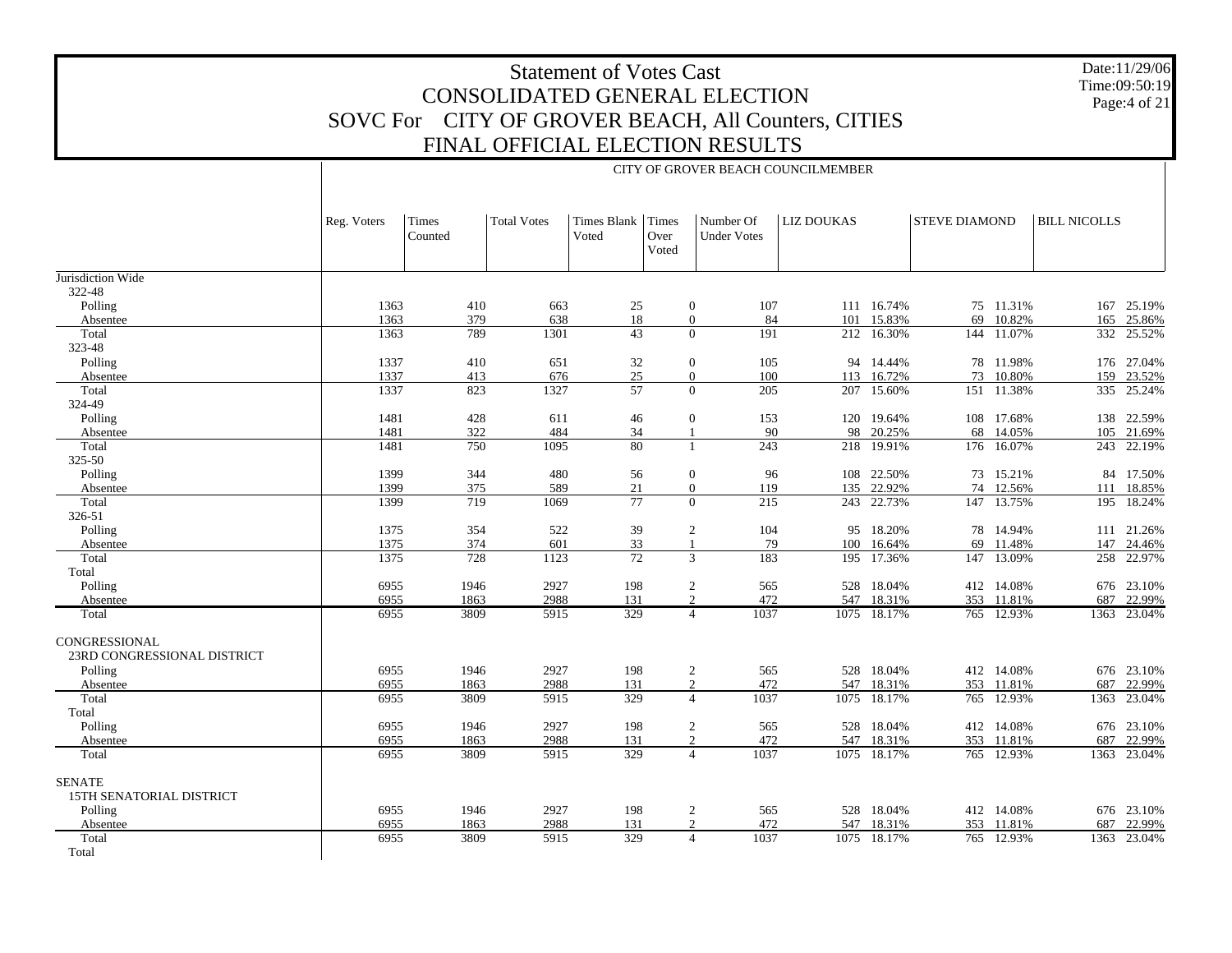Date:11/29/06 Time:09:50:19 Page:5 of 21

|                                                                    |              |                  |                    |                            |               |                                                 | CITY OF GROVER BEACH COUNCILMEMBER |                       |                      |                          |                     |                       |
|--------------------------------------------------------------------|--------------|------------------|--------------------|----------------------------|---------------|-------------------------------------------------|------------------------------------|-----------------------|----------------------|--------------------------|---------------------|-----------------------|
|                                                                    | Reg. Voters  | Times<br>Counted | <b>Total Votes</b> | Times Blank Times<br>Voted | Over<br>Voted | Number Of<br><b>Under Votes</b>                 | <b>LIZ DOUKAS</b>                  |                       | <b>STEVE DIAMOND</b> |                          | <b>BILL NICOLLS</b> |                       |
| Polling                                                            | 6955         | 1946             | 2927               | 198                        |               | 565<br>$\overline{2}$                           |                                    | $528 - 18.04%$        |                      | $412 - 14.08\%$          |                     | $676 - 23.10%$        |
| Absentee<br>Total                                                  | 6955<br>6955 | 1863<br>3809     | 2988<br>5915       | 131<br>329                 |               | $\mathcal{D}$<br>472<br>1037<br>$\overline{4}$  | 547                                | 18.31%<br>1075 18.17% |                      | 353 11.81%<br>765 12.93% | 687                 | 22.99%<br>1363 23.04% |
|                                                                    |              |                  |                    |                            |               |                                                 |                                    |                       |                      |                          |                     |                       |
| <b>ASSEMBLY</b><br>33RD ASSEMBLY DISTRICT                          | 6955         |                  | 2927               |                            |               |                                                 |                                    | 528 18.04%            |                      | 412 14.08%               |                     | 676 23.10%            |
| Polling<br>Absentee                                                | 6955         | 1946<br>1863     | 2988               | 198<br>131                 |               | $\overline{c}$<br>565<br>$\overline{2}$<br>472  |                                    | 547 18.31%            |                      | 353 11.81%               | 687                 | 22.99%                |
| Total                                                              | 6955         | 3809             | 5915               | 329                        |               | $\overline{4}$<br>1037                          |                                    | 1075 18.17%           |                      | 765 12.93%               |                     | 1363 23.04%           |
| Total                                                              |              |                  |                    |                            |               |                                                 |                                    |                       |                      |                          |                     |                       |
| Polling                                                            | 6955         | 1946             | 2927               | 198                        |               | $\overline{c}$<br>565                           |                                    | 528 18.04%            |                      | 412 14.08%               |                     | 676 23.10%            |
| Absentee                                                           | 6955         | 1863             | 2988               | 131                        |               | 2<br>472                                        |                                    | 547 18.31%            |                      | 353 11.81%               | 687                 | 22.99%                |
| Total                                                              | 6955         | 3809             | 5915               | 329                        |               | 1037<br>$\overline{4}$                          |                                    | 1075 18.17%           |                      | 765 12.93%               | 1363                | 23.04%                |
| <b>BOARD OF EQUALIZATION</b><br>STATE BOARD OF EQUALIZATION DIST 1 |              |                  |                    |                            |               |                                                 |                                    |                       |                      |                          |                     |                       |
| Polling                                                            | 6955         | 1946             | 2927               | 198                        |               | $\overline{c}$<br>565                           |                                    | 528 18.04%            |                      | 412 14.08%               |                     | 676 23.10%            |
| Absentee                                                           | 6955         | 1863             | 2988               | 131                        |               | $\overline{2}$<br>472                           |                                    | 547 18.31%            |                      | 353 11.81%               | 687                 | 22.99%                |
| Total                                                              | 6955         | 3809             | 5915               | 329                        |               | 1037<br>$\overline{4}$                          |                                    | 1075 18.17%           |                      | 765 12.93%               | 1363                | 23.04%                |
| Total<br>Polling                                                   | 6955         | 1946             | 2927               | 198                        |               | $\overline{c}$<br>565                           |                                    | 528 18.04%            |                      | 412 14.08%               |                     | 676 23.10%            |
| Absentee                                                           | 6955         | 1863             | 2988               | 131                        |               | $\overline{2}$<br>472                           |                                    | 547 18.31%            |                      | 353 11.81%               |                     | 687 22.99%            |
| Total                                                              | 6955         | 3809             | 5915               | 329                        |               | 1037<br>$\overline{4}$                          |                                    | 1075 18.17%           |                      | 765 12.93%               |                     | 1363 23.04%           |
| SUPERVISOR/COMMISSIONER<br>3RD SUPERVISORIAL DISTRICT              |              |                  |                    |                            |               |                                                 |                                    |                       |                      |                          |                     |                       |
| Polling                                                            | 6955         | 1946             | 2927               | 198                        |               | $\overline{c}$<br>565                           |                                    | 528 18.04%            |                      | 412 14.08%               |                     | 676 23.10%            |
| Absentee                                                           | 6955         | 1863             | 2988               | 131                        |               | $\overline{2}$<br>472                           |                                    | 547 18.31%            |                      | 353 11.81%               |                     | 687 22.99%            |
| Total                                                              | 6955         | 3809             | 5915               | 329                        |               | 1037<br>$\overline{4}$                          | 1075                               | 18.17%                |                      | 765 12.93%               | 1363                | 23.04%                |
| Total<br>Polling                                                   | 6955         | 1946             | 2927               | 198                        |               | $\overline{2}$<br>565                           |                                    | 528 18.04%            |                      | 412 14.08%               |                     | 676 23.10%            |
| Absentee                                                           | 6955         | 1863             | 2988               | 131                        |               | 2<br>472                                        | 547                                | 18.31%                |                      | 353 11.81%               |                     | 687 22.99%            |
| Total                                                              | 6955         | 3809             | 5915               | 329                        |               | 1037<br>$\overline{4}$                          |                                    | 1075 18.17%           |                      | 765 12.93%               |                     | 1363 23.04%           |
| <b>CITIES</b><br><b>CITY OF GROVER BEACH</b>                       |              |                  |                    |                            |               |                                                 |                                    |                       |                      |                          |                     |                       |
| Polling                                                            | 6955         | 1946             | 2927               | 198                        |               | $\sqrt{2}$<br>565                               |                                    | 528 18.04%            |                      | 412 14.08%               |                     | 676 23.10%            |
| Absentee<br>Total                                                  | 6955<br>6955 | 1863<br>3809     | 2988<br>5915       | 131<br>329                 |               | $\overline{2}$<br>472<br>1037<br>$\overline{4}$ | 547<br>1075                        | 18.31%<br>18.17%      |                      | 353 11.81%<br>765 12.93% | 687                 | 22.99%<br>23.04%      |
| Total                                                              |              |                  |                    |                            |               |                                                 |                                    |                       |                      |                          | 1363                |                       |
| Polling                                                            | 6955         | 1946             | 2927               | 198                        |               | 2<br>565                                        | 528                                | 18.04%                |                      | 412 14.08%               |                     | 676 23.10%            |
| Absentee                                                           | 6955         | 1863             | 2988               | 131                        |               | $\overline{2}$<br>472                           |                                    | 547 18.31%            |                      | 353 11.81%               |                     | 687 22.99%            |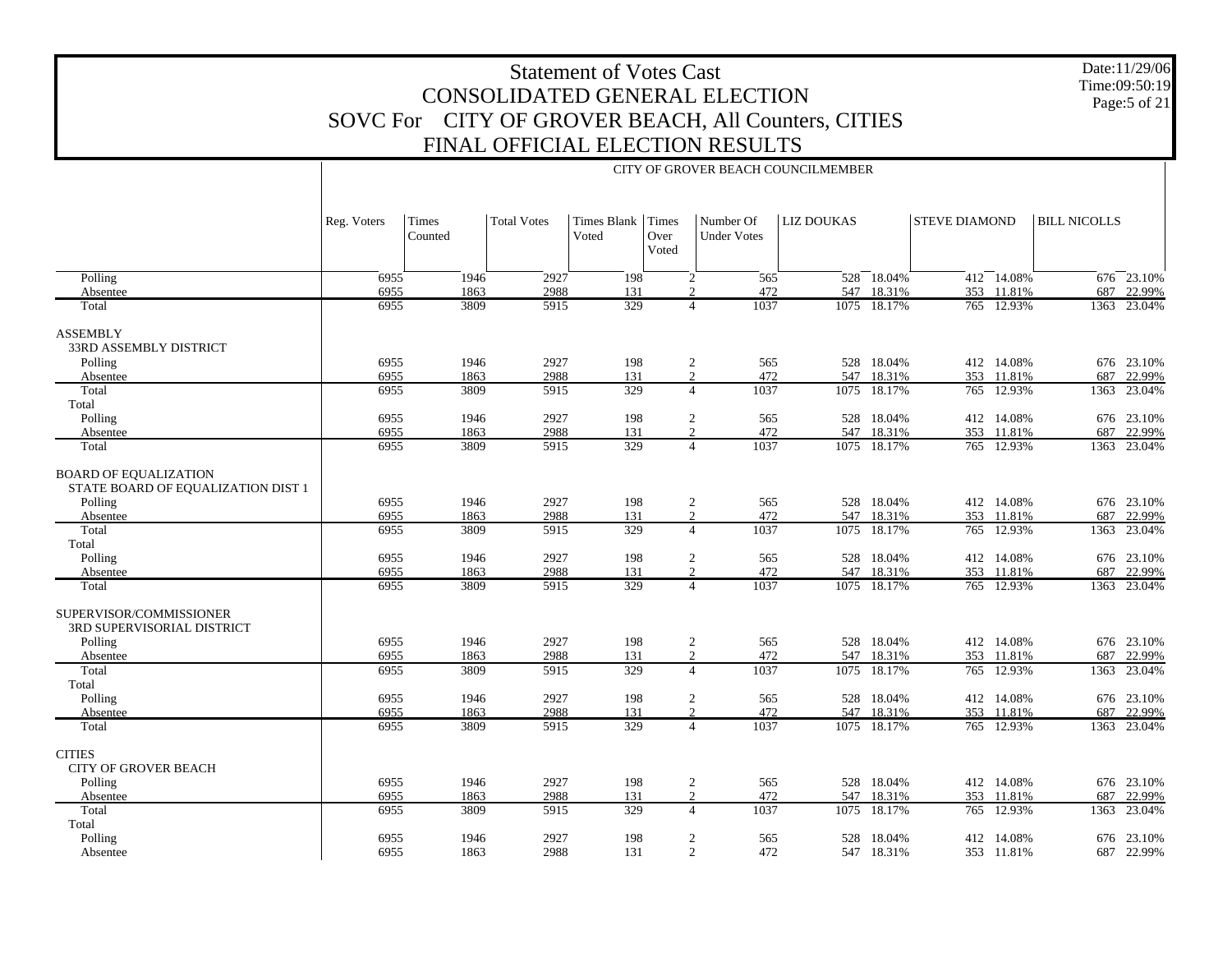|       |             |                  |             | <b>Statement of Votes Cast</b> |               | CONSOLIDATED GENERAL ELECTION<br>FINAL OFFICIAL ELECTION RESULTS | SOVC For CITY OF GROVER BEACH, All Counters, CITIES     |                      | Date:11/29/06<br>Time:09:50:19<br>Page:6 of 21 |
|-------|-------------|------------------|-------------|--------------------------------|---------------|------------------------------------------------------------------|---------------------------------------------------------|----------------------|------------------------------------------------|
|       | Reg. Voters | Times<br>Counted | Total Votes | Times Blank Times<br>Voted     | Over<br>Voted | Number Of<br><b>Under Votes</b>                                  | CITY OF GROVER BEACH COUNCILMEMBER<br><b>LIZ DOUKAS</b> | <b>STEVE DIAMOND</b> | BILL NICOLLS                                   |
| Total | 6955        | 3809             | 5915        | 329                            |               | 1037                                                             | 18.17%<br>1075                                          | 765 12.93%           | 1363 23.04%                                    |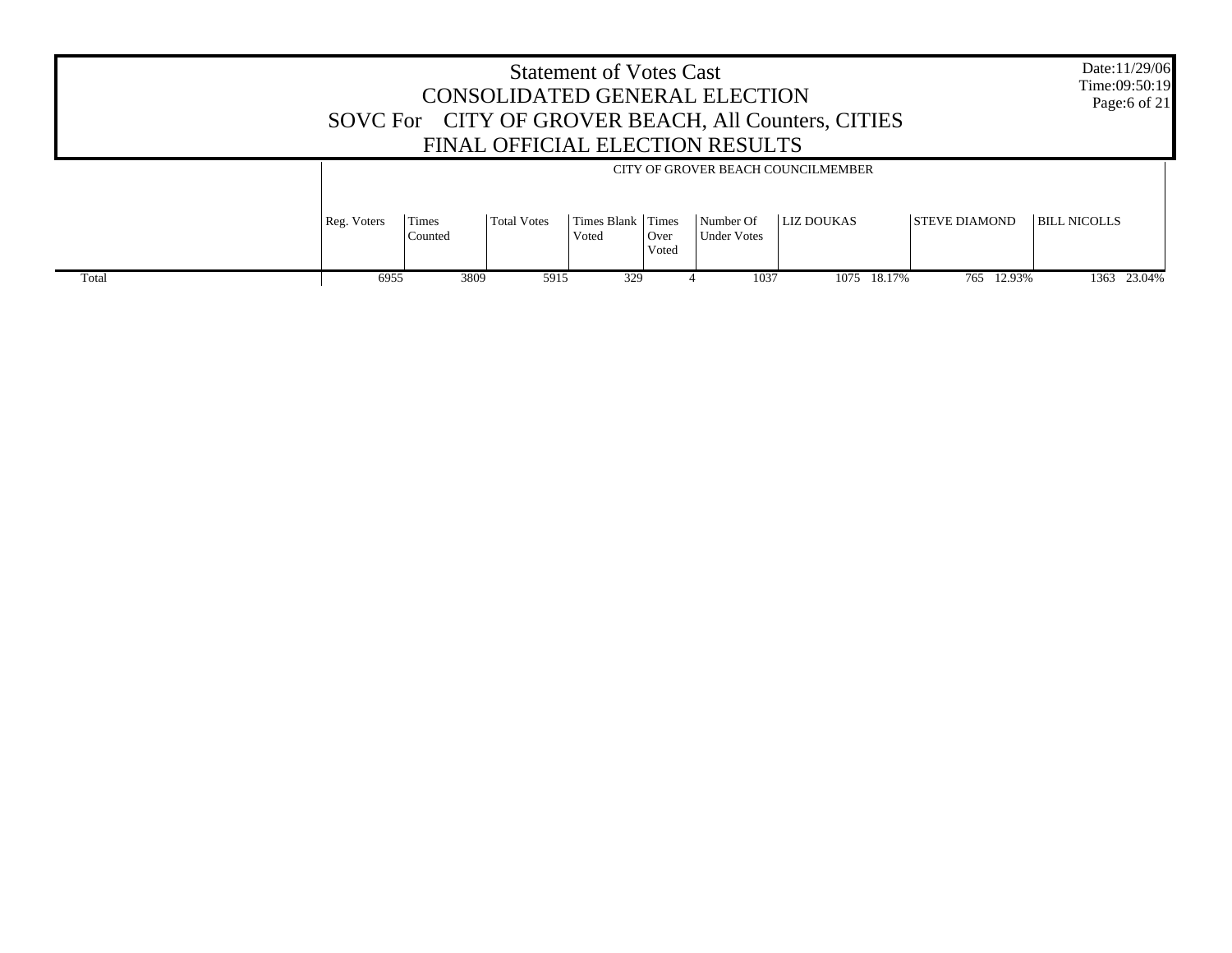Date:11/29/06 Time:09:50:19 Page:7 of 21

#### CITY OF GROVER BEACH COUNCILMEMBER

|                                 | <b>DON FIELDING</b> |            | <b>JOHN P. SHOALS</b> |            | Write-In Votes |       |
|---------------------------------|---------------------|------------|-----------------------|------------|----------------|-------|
|                                 |                     |            |                       |            |                |       |
| Jurisdiction Wide               |                     |            |                       |            |                |       |
| 322-48                          |                     |            |                       |            |                |       |
| Polling                         |                     | 84 12.67%  |                       | 225 33.94% | $\mathbf{1}$   | 0.15% |
| Absentee                        |                     | 85 13.32%  | 214                   | 33.54%     | 4              | 0.63% |
| Total                           | 169                 | 12.99%     | 439                   | 33.74%     | 5              | 0.38% |
| 323-48                          |                     |            |                       |            |                |       |
| Polling                         | 72                  | 11.06%     | 229                   | 35.18%     | $\overline{2}$ | 0.31% |
| Absentee                        | 98                  | 14.50%     | 232                   | 34.32%     | $\mathbf{1}$   | 0.15% |
| Total                           | 170                 | 12.81%     | 461                   | 34.74%     | 3              | 0.23% |
| 324-49                          |                     |            |                       |            |                |       |
| Polling                         | 57                  | 9.33%      | 183                   | 29.95%     | 5              | 0.82% |
| Absentee                        | 58                  | 11.98%     | 154                   | 31.82%     | 1              | 0.21% |
| Total                           | 115                 | 10.50%     | 337                   | 30.78%     | 6              | 0.55% |
| 325-50                          |                     |            |                       |            |                |       |
| Polling                         | 61                  | 12.71%     | 154                   | 32.08%     | $\Omega$       | 0.00% |
| Absentee                        |                     | 83 14.09%  |                       | 184 31.24% | $\mathfrak{2}$ | 0.34% |
| Total                           | 144                 | 13.47%     | 338                   | 31.62%     | $\overline{c}$ | 0.19% |
| 326-51                          |                     |            |                       |            |                |       |
| Polling                         | 79                  | 15.13%     |                       | 156 29.89% | 3              | 0.57% |
| Absentee                        | 89                  | 14.81%     | 193                   | 32.11%     | 3              | 0.50% |
| Total                           | 168                 | 14.96%     | 349                   | 31.08%     | 6              | 0.53% |
| Total                           |                     |            |                       |            |                |       |
| Polling                         | 353                 | 12.06%     | 947                   | 32.35%     | 11             | 0.38% |
| Absentee                        | 413                 | 13.82%     | 977                   | 32.70%     | 11             | 0.37% |
| Total                           | 766                 | 12.95%     | 1924                  | 32.53%     | 22             | 0.37% |
| CONGRESSIONAL                   |                     |            |                       |            |                |       |
| 23RD CONGRESSIONAL DISTRICT     |                     |            |                       |            |                |       |
| Polling                         |                     | 353 12.06% | 947                   | 32.35%     | 11             | 0.38% |
| Absentee                        |                     | 413 13.82% | 977                   | 32.70%     | 11             | 0.37% |
| Total                           | 766                 | 12.95%     | 1924                  | 32.53%     | 22             | 0.37% |
| Total                           |                     |            |                       |            |                |       |
| Polling                         | 353                 | 12.06%     | 947                   | 32.35%     | 11             | 0.38% |
| Absentee                        | 413                 | 13.82%     | 977                   | 32.70%     | 11             | 0.37% |
| Total                           | 766                 | 12.95%     | 1924                  | 32.53%     | 22             | 0.37% |
| <b>SENATE</b>                   |                     |            |                       |            |                |       |
| <b>15TH SENATORIAL DISTRICT</b> |                     |            |                       |            |                |       |
| Polling                         |                     | 353 12.06% | 947                   | 32.35%     | 11             | 0.38% |
| Absentee                        | 413                 | 13.82%     | 977                   | 32.70%     | 11             | 0.37% |
| Total                           | 766                 | 12.95%     | 1924                  | 32.53%     | 22             | 0.37% |
| Total                           |                     |            |                       |            |                |       |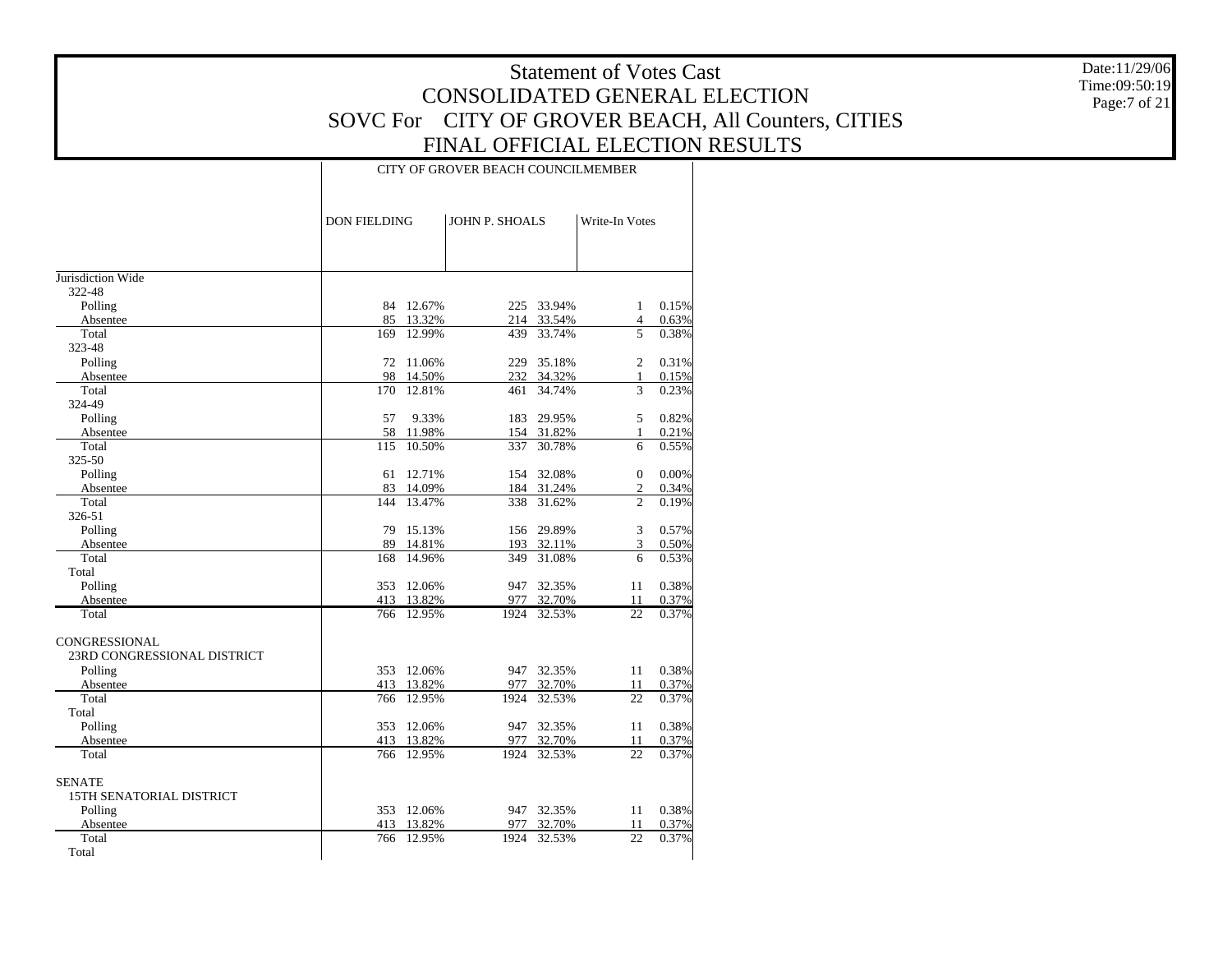Date:11/29/06 Time:09:50:19 Page:8 of 21

#### CITY OF GROVER BEACH COUNCILMEMBER

|                                    | <b>DON FIELDING</b> |            | <b>JOHN P. SHOALS</b> |            | Write-In Votes  |       |
|------------------------------------|---------------------|------------|-----------------------|------------|-----------------|-------|
|                                    |                     |            |                       |            |                 |       |
| Polling                            | 353                 | 12.06%     | 947                   | 32.35%     | 11              | 0.38% |
| Absentee                           |                     | 413 13.82% | 977                   | 32.70%     | 11              | 0.37% |
| Total                              |                     | 766 12.95% | 1924                  | 32.53%     | 22              | 0.37% |
| <b>ASSEMBLY</b>                    |                     |            |                       |            |                 |       |
| 33RD ASSEMBLY DISTRICT             |                     |            |                       |            |                 |       |
| Polling                            |                     | 353 12.06% |                       | 947 32.35% | 11              | 0.38% |
| Absentee                           |                     | 413 13.82% | 977                   | 32.70%     | 11              | 0.37% |
| Total                              |                     | 766 12.95% | 1924                  | 32.53%     | 22              | 0.37% |
| Total                              |                     |            |                       |            |                 |       |
| Polling                            | 353                 | 12.06%     | 947                   | 32.35%     | 11              | 0.38% |
| Absentee                           |                     | 413 13.82% | 977                   | 32.70%     | 11              | 0.37% |
| Total                              |                     | 766 12.95% | 1924                  | 32.53%     | 22              | 0.37% |
| <b>BOARD OF EQUALIZATION</b>       |                     |            |                       |            |                 |       |
| STATE BOARD OF EQUALIZATION DIST 1 |                     |            |                       |            |                 |       |
| Polling                            |                     | 353 12.06% |                       | 947 32.35% | 11              | 0.38% |
| Absentee                           |                     | 413 13.82% |                       | 977 32.70% | 11              | 0.37% |
| Total                              | 766                 | 12.95%     | 1924                  | 32.53%     | 22              | 0.37% |
| Total                              |                     |            |                       |            |                 |       |
| Polling                            | 353                 | 12.06%     | 947                   | 32.35%     | 11              | 0.38% |
| Absentee                           |                     | 413 13.82% | 977                   | 32.70%     | 11              | 0.37% |
| Total                              |                     | 766 12.95% | 1924                  | 32.53%     | $\overline{22}$ | 0.37% |
| SUPERVISOR/COMMISSIONER            |                     |            |                       |            |                 |       |
| 3RD SUPERVISORIAL DISTRICT         |                     |            |                       |            |                 |       |
| Polling                            |                     | 353 12.06% |                       | 947 32.35% | 11              | 0.38% |
| Absentee                           |                     | 413 13.82% |                       | 977 32.70% | 11              | 0.37% |
| Total                              | 766                 | 12.95%     | 1924                  | 32.53%     | 22              | 0.37% |
| Total                              |                     |            |                       |            |                 |       |
| Polling                            | 353                 | 12.06%     | 947                   | 32.35%     | 11              | 0.38% |
| Absentee                           |                     | 413 13.82% | 977                   | 32.70%     | 11              | 0.37% |
| Total                              |                     | 766 12.95% | 1924                  | 32.53%     | $\overline{22}$ | 0.37% |
| <b>CITIES</b>                      |                     |            |                       |            |                 |       |
| <b>CITY OF GROVER BEACH</b>        |                     |            |                       |            |                 |       |
| Polling                            |                     | 353 12.06% |                       | 947 32.35% | 11              | 0.38% |
| Absentee                           |                     | 413 13.82% | 977                   | 32.70%     | 11              | 0.37% |
| Total                              | 766                 | 12.95%     | 1924                  | 32.53%     | 22              | 0.37% |
| Total                              |                     |            |                       |            |                 |       |
| Polling                            | 353                 | 12.06%     | 947                   | 32.35%     | 11              | 0.38% |
| Absentee                           |                     | 413 13.82% |                       | 977 32.70% | 11              | 0.37% |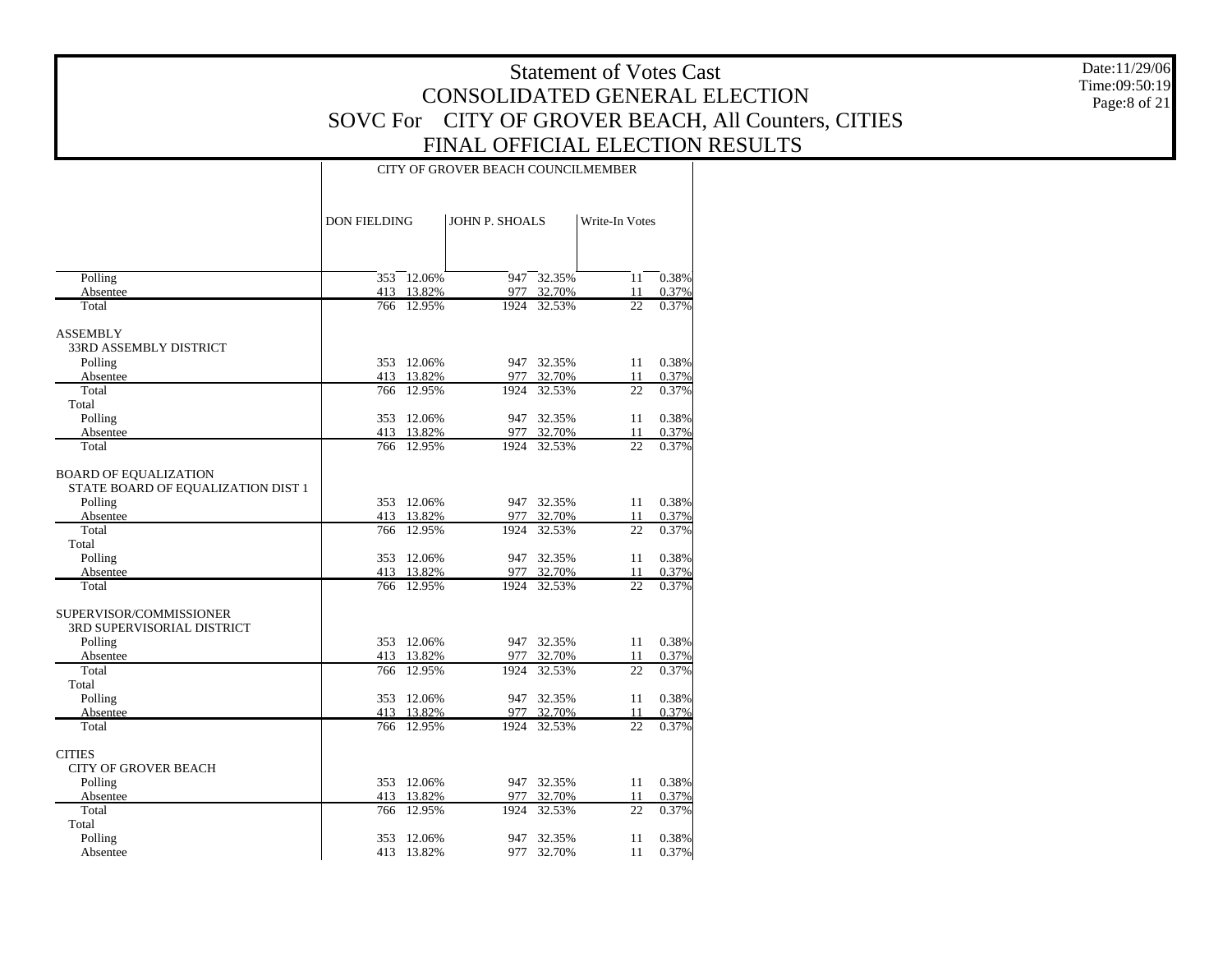|       | Date:11/29/06<br>Time:09:50:19<br>Page:9 of 21 |                                    |                |  |  |
|-------|------------------------------------------------|------------------------------------|----------------|--|--|
|       |                                                | CITY OF GROVER BEACH COUNCILMEMBER |                |  |  |
|       | <b>DON FIELDING</b>                            | <b>JOHN P. SHOALS</b>              | Write-In Votes |  |  |
| Total | 766 12.95%                                     | 1924 32.53%                        | 0.37%<br>22    |  |  |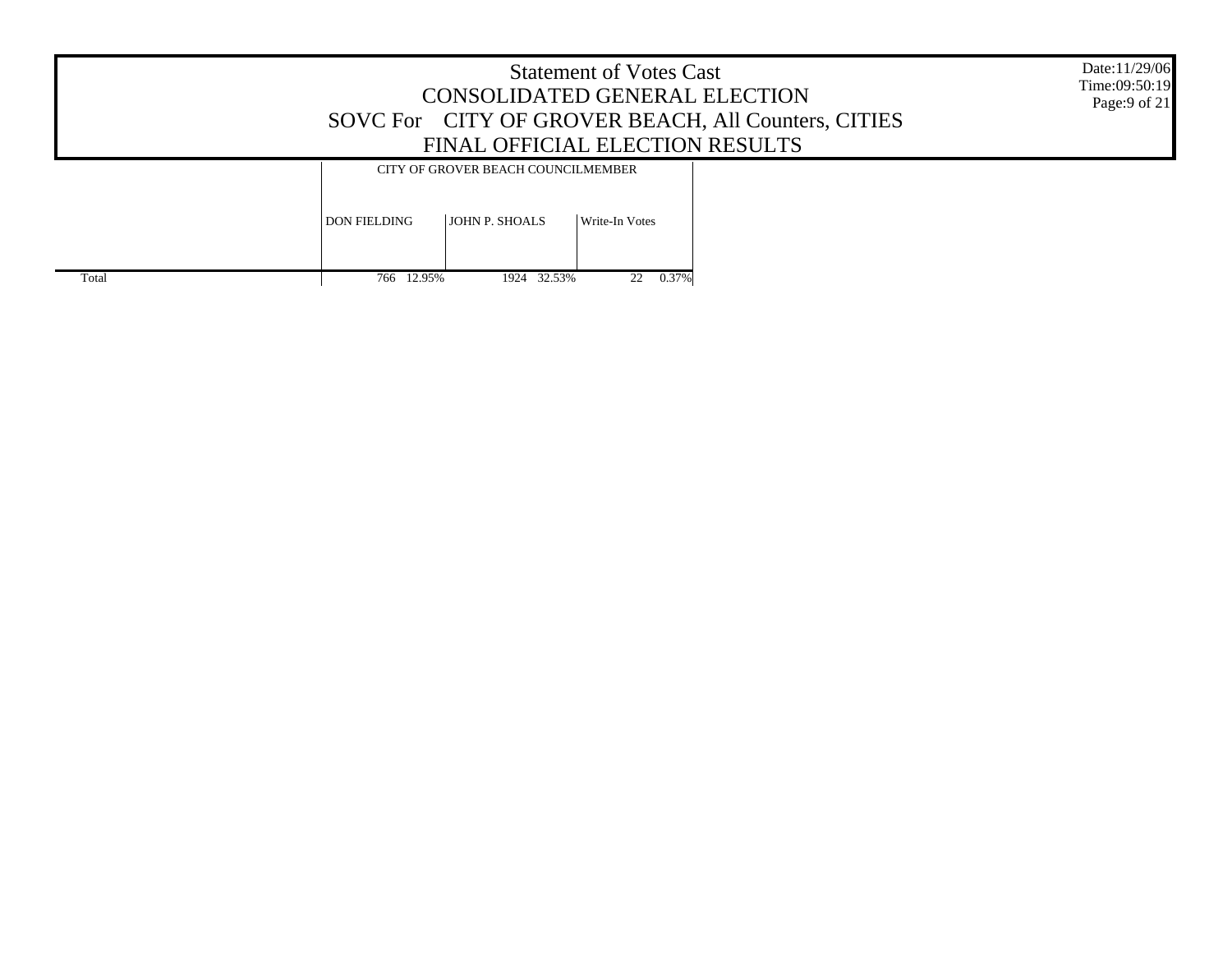Date:11/29/06 Time:09:50:19 Page:10 of 21

| Reg. Voters | Times<br>Counted | <b>Total Votes</b> | Times Blank Times<br>Voted | Over<br>Voted | Number   YES <br>Of<br>Under<br>Votes | NO. |
|-------------|------------------|--------------------|----------------------------|---------------|---------------------------------------|-----|

|                             |      | Counted |      | Voted | Over  | <b>U</b> t       |                          |             |     |            |
|-----------------------------|------|---------|------|-------|-------|------------------|--------------------------|-------------|-----|------------|
|                             |      |         |      |       | Voted | Under            |                          |             |     |            |
|                             |      |         |      |       |       | Votes            |                          |             |     |            |
| Jurisdiction Wide           |      |         |      |       |       |                  |                          |             |     |            |
| 322-48                      |      |         |      |       |       |                  |                          |             |     |            |
| Polling                     | 1363 | 410     | 364  | 45    |       | 1                | $\boldsymbol{0}$         | 263 72.25%  |     | 101 27.75% |
| Absentee                    | 1363 | 379     | 332  | 47    |       | $\mathbf{0}$     | $\mathbf{0}$<br>251      | 75.60%      |     | 81 24.40%  |
| Total                       | 1363 | 789     | 696  | 92    |       | $\mathbf{1}$     | $\mathbf{0}$             | 514 73.85%  | 182 | 26.15%     |
| 323-48                      |      |         |      |       |       |                  |                          |             |     |            |
| Polling                     | 1337 | 410     | 352  | 56    |       | 2                | $\mathbf{0}$             | 259 73.58%  |     | 93 26.42%  |
| Absentee                    | 1337 | 413     | 374  | 39    |       | $\boldsymbol{0}$ | $\mathbf{0}$<br>290      | 77.54%      |     | 84 22.46%  |
| Total                       | 1337 | 823     | 726  | 95    |       | $\overline{2}$   | $\Omega$                 | 549 75.62%  | 177 | 24.38%     |
| 324-49                      |      |         |      |       |       |                  |                          |             |     |            |
| Polling                     | 1481 | 428     | 366  | 62    |       | $\mathbf{0}$     | $\mathbf{0}$             | 272 74.32%  | 94  | 25.68%     |
| Absentee                    | 1481 | 322     | 281  | 41    |       | $\mathbf{0}$     | $\mathbf{0}$             | 216 76.87%  | 65  | 23.13%     |
| Total                       | 1481 | 750     | 647  | 103   |       | $\Omega$         | $\Omega$                 | 488 75.43%  |     | 159 24.57% |
| 325-50                      |      |         |      |       |       |                  |                          |             |     |            |
| Polling                     | 1399 | 344     | 298  | 45    |       | 1                | $\mathbf{0}$             | 224 75.17%  |     | 74 24.83%  |
| Absentee                    | 1399 | 375     | 340  | 35    |       | $\boldsymbol{0}$ | $\mathbf{0}$<br>271      | 79.71%      | 69  | 20.29%     |
| Total                       | 1399 | 719     | 638  | 80    |       | $\mathbf{1}$     | $\Omega$<br>495          | 77.59%      | 143 | 22.41%     |
| 326-51                      |      |         |      |       |       |                  |                          |             |     |            |
| Polling                     | 1375 | 354     | 308  | 46    |       | $\boldsymbol{0}$ | $\mathbf{0}$             | 229 74.35%  | 79  | 25.65%     |
| Absentee                    | 1375 | 374     | 325  | 49    |       | $\overline{0}$   | $\mathbf{0}$<br>271      | 83.38%      |     | 54 16.62%  |
| Total                       | 1375 | 728     | 633  | 95    |       | $\Omega$         | $\Omega$                 | 500 78.99%  | 133 | 21.01%     |
| Total                       |      |         |      |       |       |                  |                          |             |     |            |
| Polling                     | 6955 | 1946    | 1688 | 254   |       | $\overline{4}$   | $\boldsymbol{0}$<br>1247 | 73.87%      | 441 | 26.13%     |
| Absentee                    | 6955 | 1863    | 1652 | 211   |       | $\overline{0}$   | $\Omega$<br>1299         | 78.63%      |     | 353 21.37% |
| Total                       | 6955 | 3809    | 3340 | 465   |       | $\overline{4}$   | $\Omega$                 | 2546 76.23% |     | 794 23.77% |
| <b>CONGRESSIONAL</b>        |      |         |      |       |       |                  |                          |             |     |            |
| 23RD CONGRESSIONAL DISTRICT |      |         |      |       |       |                  |                          |             |     |            |
| Polling                     | 6955 | 1946    | 1688 | 254   |       | 4                | $\mathbf{0}$             | 1247 73.87% | 441 | 26.13%     |
| Absentee                    | 6955 | 1863    | 1652 | 211   |       | $\overline{0}$   | $\Omega$                 | 1299 78.63% |     | 353 21.37% |
| Total                       | 6955 | 3809    | 3340 | 465   |       | $\overline{4}$   | $\Omega$<br>2546         | 76.23%      | 794 | 23.77%     |
| Total                       |      |         |      |       |       |                  |                          |             |     |            |
| Polling                     | 6955 | 1946    | 1688 | 254   |       | $\overline{4}$   | $\overline{0}$           | 1247 73.87% |     | 441 26.13% |
| Absentee                    | 6955 | 1863    | 1652 | 211   |       | $\overline{0}$   | $\mathbf{0}$<br>1299     | 78.63%      |     | 353 21.37% |
| Total                       | 6955 | 3809    | 3340 | 465   |       | $\overline{4}$   | $\Omega$<br>2546         | 76.23%      |     | 794 23.77% |
| <b>SENATE</b>               |      |         |      |       |       |                  |                          |             |     |            |
| 15TH SENATORIAL DISTRICT    |      |         |      |       |       |                  |                          |             |     |            |
| Polling                     | 6955 | 1946    | 1688 | 254   |       | $\overline{4}$   | $\mathbf{0}$             | 1247 73.87% |     | 441 26.13% |
| Absentee                    | 6955 | 1863    | 1652 | 211   |       | $\mathbf{0}$     | $\mathbf{0}$<br>1299     | 78.63%      |     | 353 21.37% |
| Total                       | 6955 | 3809    | 3340 | 465   |       | $\overline{4}$   | $\mathbf{0}$<br>2546     | 76.23%      |     | 794 23.77% |
| Total                       |      |         |      |       |       |                  |                          |             |     |            |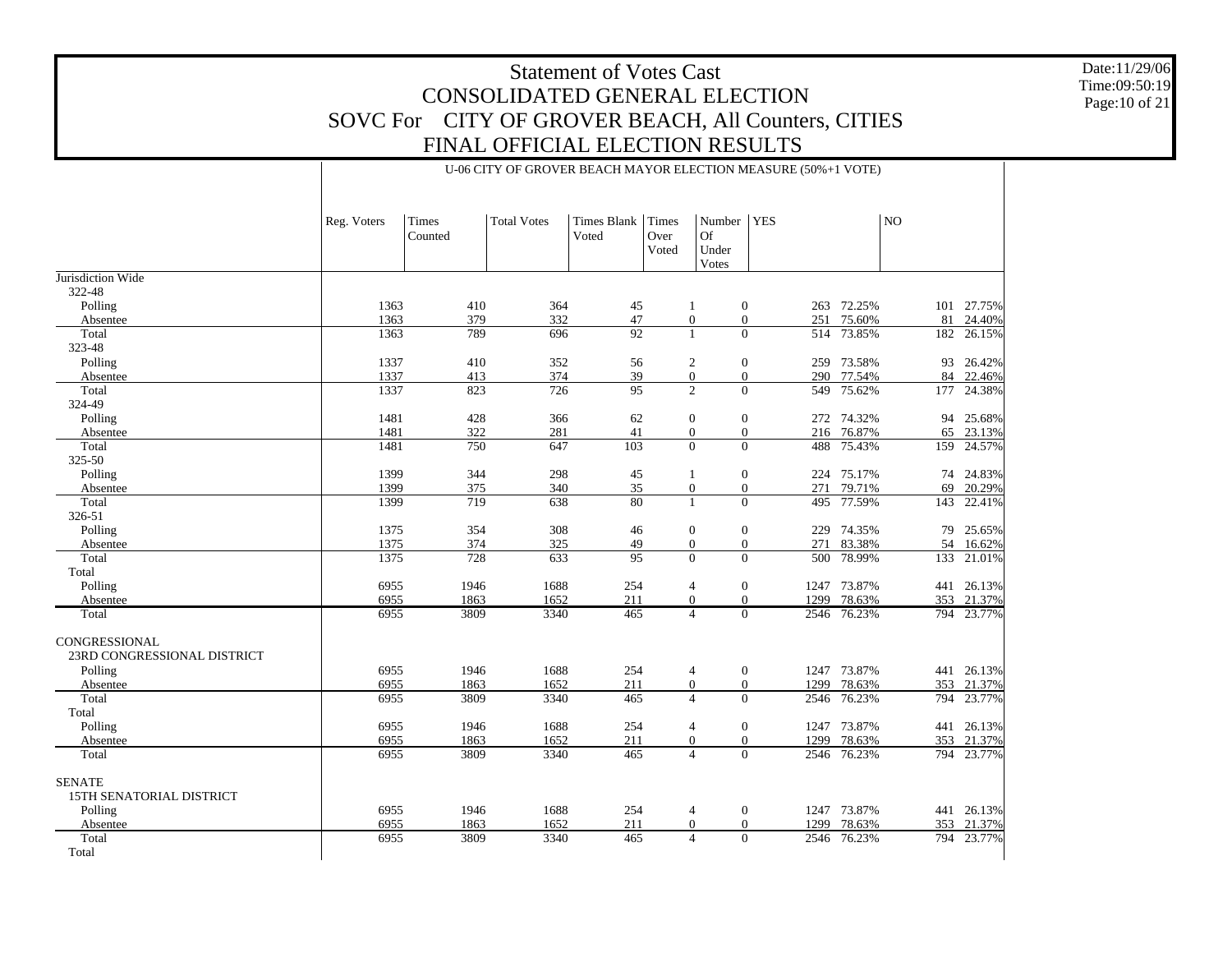Date:11/29/06 Time:09:50:19 Page:11 of 21

|                                                                    | U-06 CITY OF GROVER BEACH MAYOR ELECTION MEASURE (50%+1 VOTE) |         |                    |                    |               |                             |                          |             |                |                |  |
|--------------------------------------------------------------------|---------------------------------------------------------------|---------|--------------------|--------------------|---------------|-----------------------------|--------------------------|-------------|----------------|----------------|--|
|                                                                    | Reg. Voters                                                   | Times   | <b>Total Votes</b> | <b>Times Blank</b> | <b>Times</b>  | Number                      | <b>YES</b>               |             | N <sub>O</sub> |                |  |
|                                                                    |                                                               | Counted |                    | Voted              | Over<br>Voted | <b>Of</b><br>Under<br>Votes |                          |             |                |                |  |
| Polling                                                            | 6955                                                          | 1946    | 1688               | $\overline{254}$   |               | $\overline{4}$              | $\mathbf{0}$             | 1247 73.87% |                | $441 - 26.13%$ |  |
| Absentee                                                           | 6955                                                          | 1863    | 1652               | 211                |               | $\overline{0}$              | $\mathbf{0}$             | 1299 78.63% |                | 353 21.37%     |  |
| Total                                                              | 6955                                                          | 3809    | 3340               | 465                |               | $\overline{4}$              | $\Omega$                 | 2546 76.23% |                | 794 23.77%     |  |
| <b>ASSEMBLY</b>                                                    |                                                               |         |                    |                    |               |                             |                          |             |                |                |  |
| 33RD ASSEMBLY DISTRICT                                             |                                                               |         |                    |                    |               |                             |                          |             |                |                |  |
| Polling                                                            | 6955                                                          | 1946    | 1688               | 254                |               | 4                           | $\boldsymbol{0}$         | 1247 73.87% |                | 441 26.13%     |  |
| Absentee                                                           | 6955                                                          | 1863    | 1652               | 211                |               | $\mathbf{0}$                | $\mathbf{0}$             | 1299 78.63% |                | 353 21.37%     |  |
| Total                                                              | 6955                                                          | 3809    | 3340               | 465                |               | $\overline{4}$              | $\Omega$<br>2546         | 76.23%      |                | 794 23.77%     |  |
| Total                                                              |                                                               |         |                    |                    |               |                             |                          |             |                |                |  |
| Polling                                                            | 6955                                                          | 1946    | 1688               | 254                |               | 4                           | $\overline{0}$           | 1247 73.87% |                | 441 26.13%     |  |
| Absentee                                                           | 6955                                                          | 1863    | 1652               | 211                |               | $\mathbf{0}$                | $\overline{0}$           | 1299 78.63% |                | 353 21.37%     |  |
| Total                                                              | 6955                                                          | 3809    | 3340               | 465                |               | $\overline{4}$              | 2546<br>$\Omega$         | 76.23%      |                | 794 23.77%     |  |
|                                                                    |                                                               |         |                    |                    |               |                             |                          |             |                |                |  |
| <b>BOARD OF EQUALIZATION</b><br>STATE BOARD OF EQUALIZATION DIST 1 |                                                               |         |                    |                    |               |                             |                          |             |                |                |  |
| Polling                                                            | 6955                                                          | 1946    | 1688               | 254                |               | 4                           | $\boldsymbol{0}$         | 1247 73.87% |                | 441 26.13%     |  |
| Absentee                                                           | 6955                                                          | 1863    | 1652               | 211                |               | $\overline{0}$              | $\boldsymbol{0}$         | 1299 78.63% |                | 353 21.37%     |  |
| Total                                                              | 6955                                                          | 3809    | 3340               | 465                |               | $\overline{4}$              | $\overline{0}$<br>2546   | 76.23%      | 794            | 23.77%         |  |
| Total                                                              |                                                               |         |                    |                    |               |                             |                          |             |                |                |  |
| Polling                                                            | 6955                                                          | 1946    | 1688               | 254                |               | $\overline{4}$              | $\mathbf{0}$             | 1247 73.87% |                | 441 26.13%     |  |
| Absentee                                                           | 6955                                                          | 1863    | 1652               | 211                |               | $\overline{0}$              | $\mathbf{0}$             | 1299 78.63% | 353            | 21.37%         |  |
| Total                                                              | 6955                                                          | 3809    | 3340               | 465                |               | $\overline{4}$              | $\overline{0}$<br>2546   | 76.23%      |                | 794 23.77%     |  |
|                                                                    |                                                               |         |                    |                    |               |                             |                          |             |                |                |  |
| SUPERVISOR/COMMISSIONER                                            |                                                               |         |                    |                    |               |                             |                          |             |                |                |  |
| 3RD SUPERVISORIAL DISTRICT                                         |                                                               |         |                    |                    |               |                             |                          |             |                |                |  |
| Polling                                                            | 6955                                                          | 1946    | 1688               | 254                |               | 4                           | $\boldsymbol{0}$         | 1247 73.87% |                | 441 26.13%     |  |
| Absentee                                                           | 6955                                                          | 1863    | 1652               | 211                |               | $\boldsymbol{0}$            | $\boldsymbol{0}$         | 1299 78.63% |                | 353 21.37%     |  |
| Total                                                              | 6955                                                          | 3809    | 3340               | 465                |               | $\overline{4}$              | $\Omega$<br>2546         | 76.23%      |                | 794 23.77%     |  |
| Total                                                              |                                                               |         |                    |                    |               |                             |                          |             |                |                |  |
| Polling                                                            | 6955                                                          | 1946    | 1688               | 254                |               | 4                           | $\overline{0}$           | 1247 73.87% |                | 441 26.13%     |  |
| Absentee                                                           | 6955                                                          | 1863    | 1652               | 211                |               | $\mathbf{0}$                | $\boldsymbol{0}$<br>1299 | 78.63%      | 353            | 21.37%         |  |
| Total                                                              | 6955                                                          | 3809    | 3340               | 465                |               | $\overline{4}$              | $\Omega$<br>2546         | 76.23%      |                | 794 23.77%     |  |
| <b>CITIES</b>                                                      |                                                               |         |                    |                    |               |                             |                          |             |                |                |  |
| <b>CITY OF GROVER BEACH</b>                                        |                                                               |         |                    |                    |               |                             |                          |             |                |                |  |
| Polling                                                            | 6955                                                          | 1946    | 1688               | 254                |               | $\overline{4}$              | $\boldsymbol{0}$         | 1247 73.87% |                | 441 26.13%     |  |
| Absentee                                                           | 6955                                                          | 1863    | 1652               | 211                |               | $\boldsymbol{0}$            | $\boldsymbol{0}$         | 1299 78.63% |                | 353 21.37%     |  |
| Total                                                              | 6955                                                          | 3809    | 3340               | 465                |               | $\overline{4}$              | $\mathbf{0}$<br>2546     | 76.23%      | 794            | 23.77%         |  |
| Total                                                              |                                                               |         |                    |                    |               |                             |                          |             |                |                |  |
| Polling                                                            | 6955                                                          | 1946    | 1688               | 254                |               | 4                           | $\boldsymbol{0}$         | 1247 73.87% |                | 441 26.13%     |  |
| Absentee                                                           | 6955                                                          | 1863    | 1652               | 211                |               | $\overline{0}$              | $\mathbf{0}$             | 1299 78.63% |                | 353 21.37%     |  |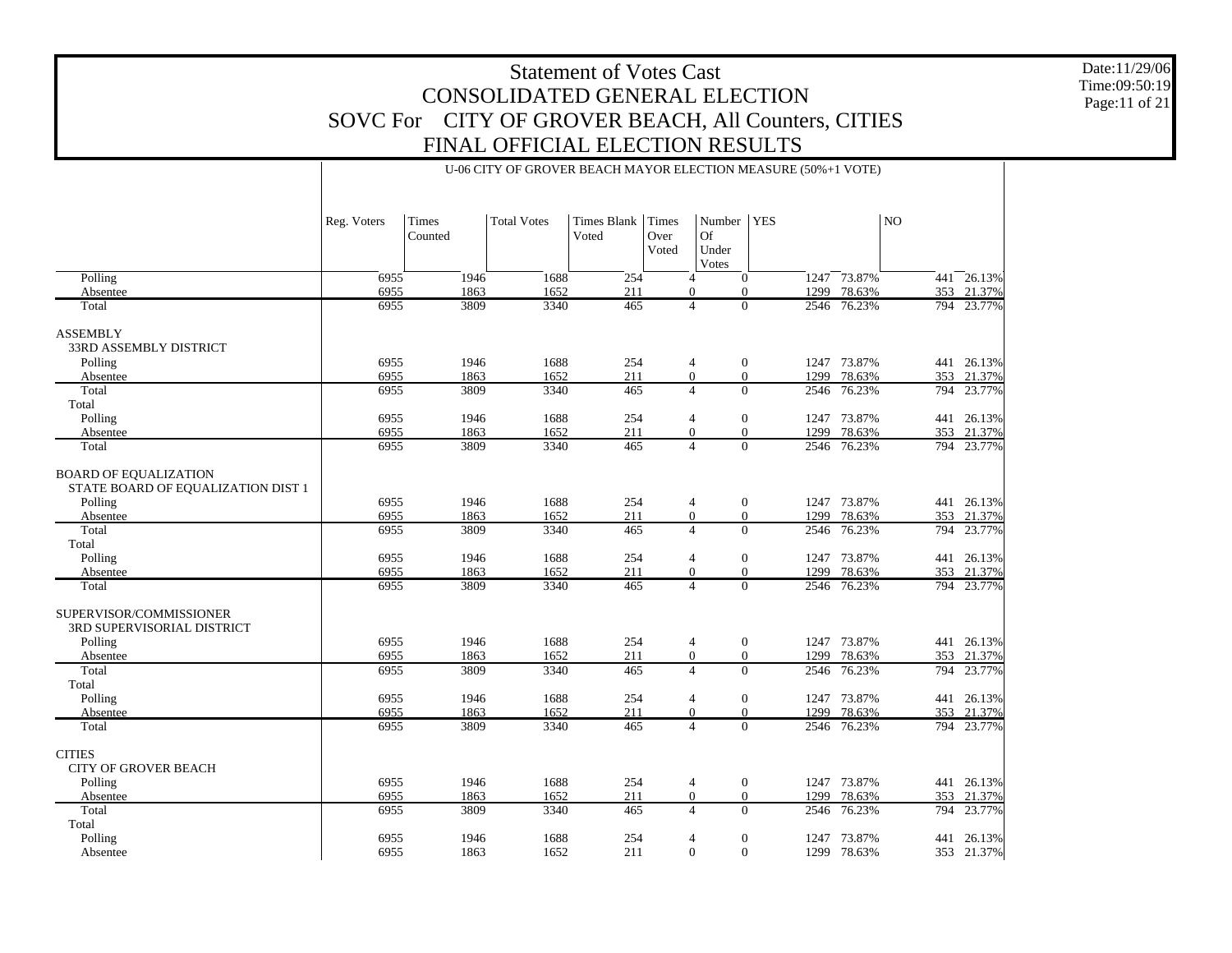| <b>Statement of Votes Cast</b><br>CONSOLIDATED GENERAL ELECTION<br>SOVC For CITY OF GROVER BEACH, All Counters, CITIES<br>FINAL OFFICIAL ELECTION RESULTS |                                                                                                                                                                                                                              |      |      |     |  |              |             |  |            | Date:11/29/06<br>Time:09:50:20<br>Page: 12 of 21 |
|-----------------------------------------------------------------------------------------------------------------------------------------------------------|------------------------------------------------------------------------------------------------------------------------------------------------------------------------------------------------------------------------------|------|------|-----|--|--------------|-------------|--|------------|--------------------------------------------------|
|                                                                                                                                                           | U-06 CITY OF GROVER BEACH MAYOR ELECTION MEASURE (50%+1 VOTE)<br>Number   YES<br>N <sub>O</sub><br>Times Blank Times<br>Reg. Voters<br>Times<br>Total Votes<br>  Of<br>Counted<br>  Over<br>Voted<br>Under<br>Voted<br>Votes |      |      |     |  |              |             |  |            |                                                  |
| Total                                                                                                                                                     | 6955                                                                                                                                                                                                                         | 3809 | 3340 | 465 |  | $\mathbf{U}$ | 2546 76.23% |  | 794 23.77% |                                                  |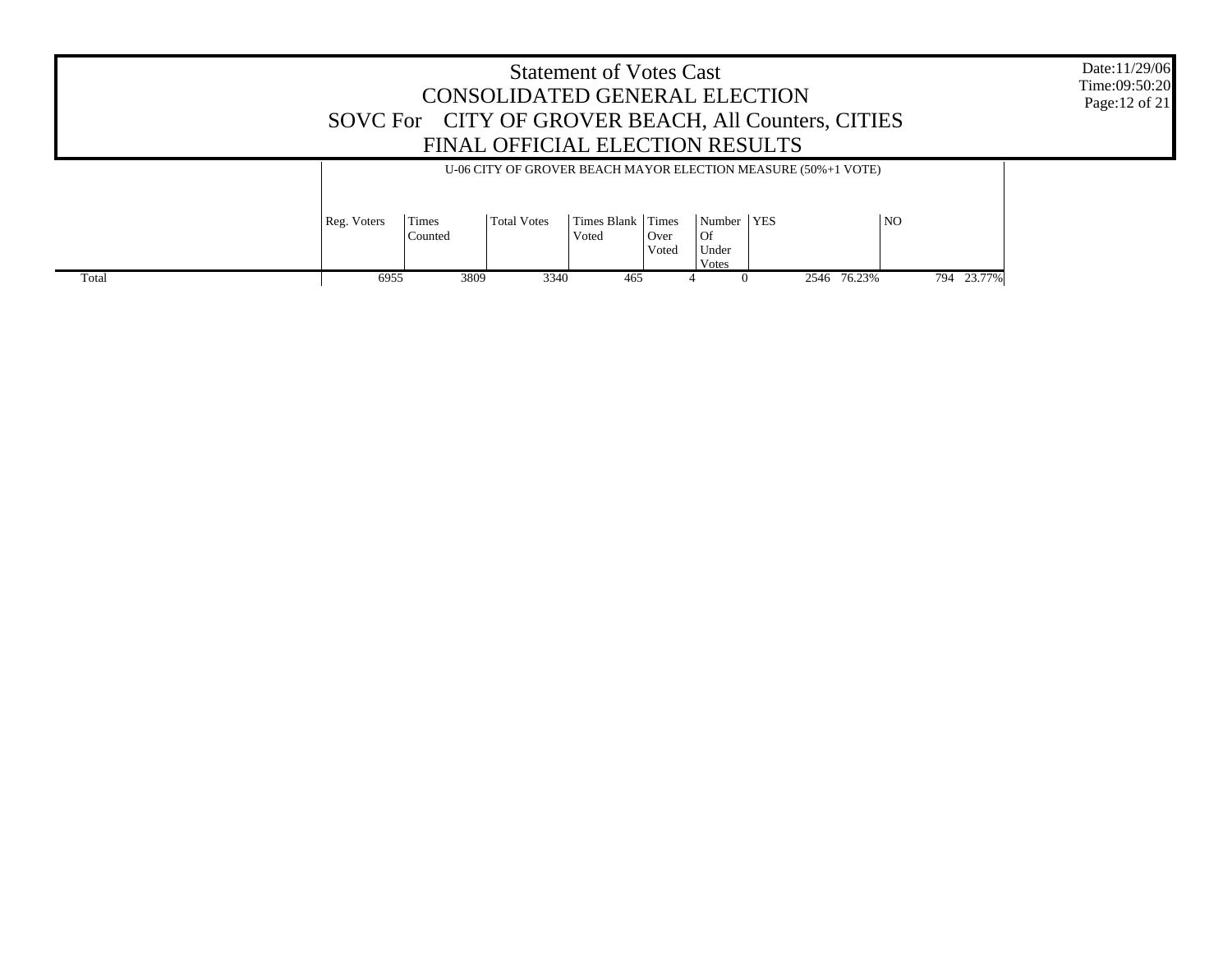V-06 CITY OF GROVER BEACH 2 YEAR TERM FOR MAYOR (50%+1 VOTE)

Date:11/29/06 Time:09:50:20 Page:13 of 21

|                                                      | Reg. Voters | Times<br>Counted | <b>Total Votes</b> | Times Blank<br>Voted | Times<br>Over<br>Voted     | Number<br>Of<br>Under<br>Votes | <b>YES</b>     |             | N <sub>O</sub> |             |
|------------------------------------------------------|-------------|------------------|--------------------|----------------------|----------------------------|--------------------------------|----------------|-------------|----------------|-------------|
| Jurisdiction Wide                                    |             |                  |                    |                      |                            |                                |                |             |                |             |
| 322-48                                               |             |                  |                    |                      |                            |                                |                |             |                |             |
| Polling                                              | 1363        | 410              | 367                | 43                   | $\boldsymbol{0}$           | $\boldsymbol{0}$               |                | 248 67.57%  |                | 119 32.43%  |
| Absentee                                             | 1363        | 379              | 331                | 48                   | $\overline{0}$<br>$\Omega$ | $\mathbf{0}$                   | 219            | 66.16%      | 112            | 33.84%      |
| Total                                                | 1363        | 789              | 698                | 91                   |                            | $\Omega$                       | 467            | 66.91%      |                | 231 33.09%  |
| 323-48                                               | 1337        | 410              | 353                |                      | $\mathbf{1}$               | $\mathbf{0}$                   |                | 245 69.41%  | 108            | 30.59%      |
| Polling<br>Absentee                                  | 1337        | 413              | 380                | 56<br>32             | $\mathbf{1}$               | $\mathbf{0}$                   |                | 266 70.00%  | 114            | 30.00%      |
| Total                                                | 1337        | 823              | 733                | 88                   | $\overline{2}$             | $\Omega$                       |                | 511 69.71%  | 222            | 30.29%      |
| 324-49                                               |             |                  |                    |                      |                            |                                |                |             |                |             |
| Polling                                              | 1481        | 428              | 370                | 58                   | $\boldsymbol{0}$           | $\boldsymbol{0}$               |                | 255 68.92%  |                | 115 31.08%  |
| Absentee                                             | 1481        | 322              | 288                | 34                   | $\boldsymbol{0}$           | $\boldsymbol{0}$               |                | 186 64.58%  | 102            | 35.42%      |
| Total                                                | 1481        | 750              | 658                | $\overline{92}$      | $\theta$                   | $\Omega$                       | 441            | 67.02%      | 217            | 32.98%      |
| 325-50                                               |             |                  |                    |                      |                            |                                |                |             |                |             |
| Polling                                              | 1399        | 344              | 293                | 49                   | $\overline{c}$             | $\mathbf{0}$                   | 201            | 68.60%      |                | 92 31.40%   |
| Absentee                                             | 1399        | 375              | 344                | 31                   | $\boldsymbol{0}$           | $\boldsymbol{0}$               |                | 253 73.55%  | 91             | 26.45%      |
| Total                                                | 1399        | 719              | 637                | 80                   | $\overline{2}$             | $\Omega$                       | 454            | 71.27%      | 183            | 28.73%      |
| 326-51                                               |             |                  |                    |                      |                            |                                |                |             |                |             |
| Polling                                              | 1375        | 354              | 303                | 51                   | $\boldsymbol{0}$           | $\boldsymbol{0}$               | 201            | 66.34%      | 102            | 33.66%      |
| Absentee                                             | 1375        | 374              | 339                | 35                   | $\boldsymbol{0}$           | $\boldsymbol{0}$               |                | 239 70.50%  | 100            | 29.50%      |
| Total                                                | 1375        | 728              | 642                | 86                   | $\theta$                   | $\mathbf{0}$                   | 440            | 68.54%      | 202            | 31.46%      |
| Total                                                |             |                  |                    |                      |                            |                                |                |             |                |             |
| Polling                                              | 6955        | 1946             | 1686               | 257                  | 3                          | $\boldsymbol{0}$               |                | 1150 68.21% |                | 536 31.79%  |
| Absentee                                             | 6955        | 1863             | 1682               | 180                  |                            | $\mathbf{0}$                   | 1163           | 69.14%      | 519            | 30.86%      |
| Total                                                | 6955        | 3809             | 3368               | 437                  | $\overline{4}$             |                                | $\overline{0}$ | 2313 68.68% | 1055           | 31.32%      |
| CONGRESSIONAL<br>23RD CONGRESSIONAL DISTRICT         |             |                  |                    |                      |                            |                                |                |             |                |             |
| Polling                                              | 6955        | 1946             | 1686               | 257                  | 3                          | $\boldsymbol{0}$               |                | 1150 68.21% |                | 536 31.79%  |
| Absentee                                             | 6955        | 1863             | 1682               | 180                  | $\mathbf{1}$               | $\boldsymbol{0}$               | 1163           | 69.14%      | 519            | 30.86%      |
| Total                                                | 6955        | 3809             | 3368               | 437                  | $\overline{4}$             | $\Omega$                       |                | 2313 68.68% |                | 1055 31.32% |
| Total                                                |             |                  |                    |                      |                            |                                |                |             |                |             |
| Polling                                              | 6955        | 1946             | 1686               | 257                  | 3                          | $\mathbf{0}$                   |                | 1150 68.21% |                | 536 31.79%  |
| Absentee                                             | 6955        | 1863             | 1682               | 180                  |                            | $\boldsymbol{0}$               | 1163           | 69.14%      | 519            | 30.86%      |
| Total                                                | 6955        | 3809             | 3368               | 437                  | $\overline{4}$             | $\mathbf{0}$                   |                | 2313 68.68% |                | 1055 31.32% |
| <b>SENATE</b><br>15TH SENATORIAL DISTRICT<br>Polling | 6955        | 1946             | 1686               | 257                  | 3                          | $\mathbf{0}$                   |                | 1150 68.21% |                | 536 31.79%  |
| Absentee                                             | 6955        | 1863             | 1682               | 180                  |                            | $\mathbf{0}$                   | 1163           | 69.14%      | 519            | 30.86%      |
| Total                                                | 6955        | 3809             | 3368               | 437                  | $\overline{4}$             | $\Omega$                       | 2313           | 68.68%      | 1055           | 31.32%      |
| Total                                                |             |                  |                    |                      |                            |                                |                |             |                |             |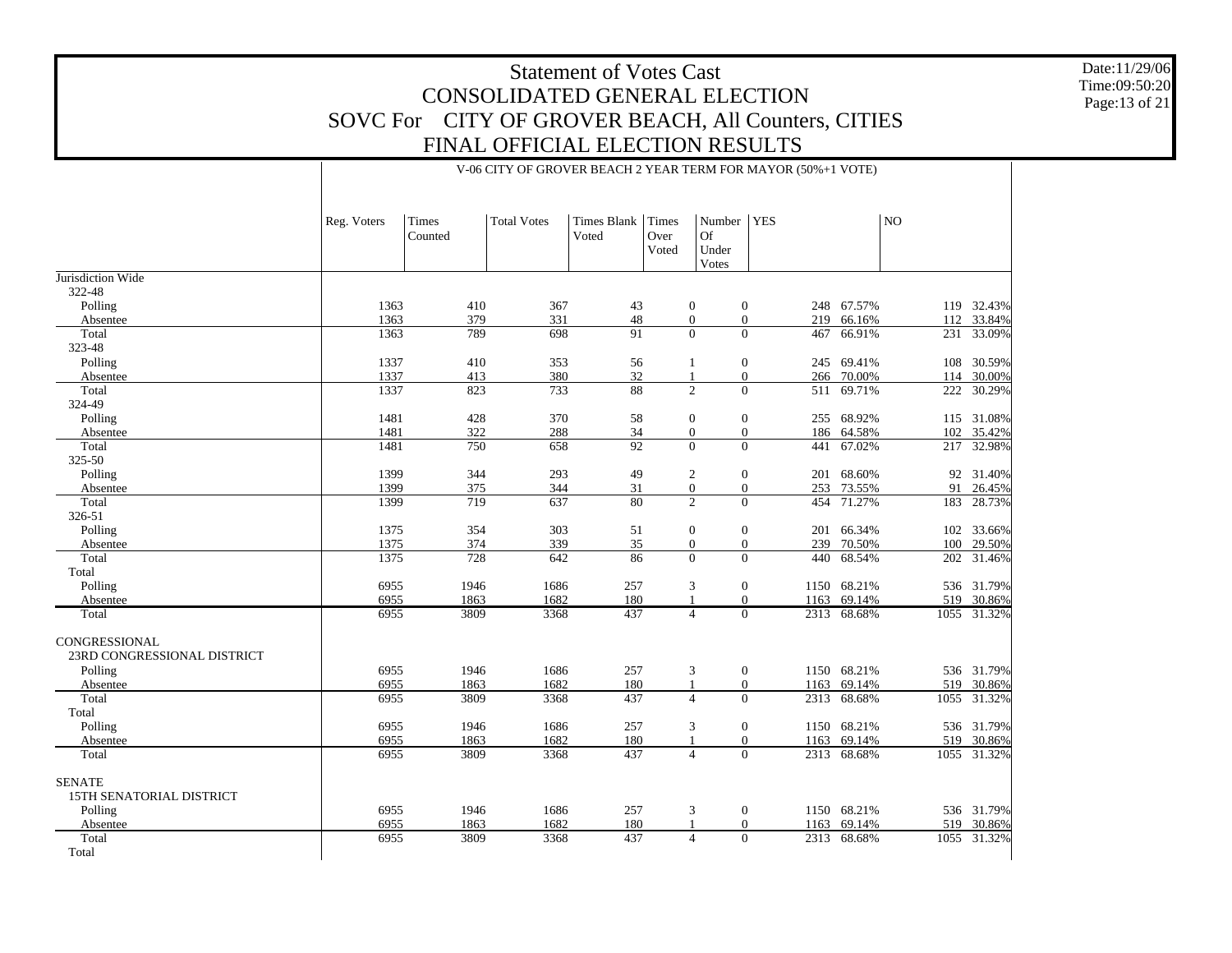Date:11/29/06 Time:09:50:20 Page:14 of 21

|                                                                    |             |         |                    |             |               |                      | V-06 CITY OF GROVER BEACH 2 YEAR TERM FOR MAYOR (50%+1 VOTE) |                 |      |             |
|--------------------------------------------------------------------|-------------|---------|--------------------|-------------|---------------|----------------------|--------------------------------------------------------------|-----------------|------|-------------|
|                                                                    | Reg. Voters | Times   | <b>Total Votes</b> | Times Blank | Times         | Number               | <b>YES</b>                                                   |                 | NO.  |             |
|                                                                    |             | Counted |                    | Voted       | Over<br>Voted | Of<br>Under<br>Votes |                                                              |                 |      |             |
| Polling                                                            | 6955        | 1946    | 1686               | 257         |               | 3                    | $\overline{0}$                                               | $1150 - 68.21%$ |      | 536 31.79%  |
| Absentee                                                           | 6955        | 1863    | 1682               | 180         |               |                      | $\Omega$<br>1163                                             | 69.14%          |      | 519 30.86%  |
| Total                                                              | 6955        | 3809    | 3368               | 437         |               | $\overline{4}$       | $\Omega$                                                     | 2313 68.68%     | 1055 | 31.32%      |
| <b>ASSEMBLY</b>                                                    |             |         |                    |             |               |                      |                                                              |                 |      |             |
| 33RD ASSEMBLY DISTRICT                                             |             |         |                    |             |               |                      |                                                              |                 |      |             |
| Polling                                                            | 6955        | 1946    | 1686               | 257         |               | 3                    | $\mathbf{0}$                                                 | 1150 68.21%     |      | 536 31.79%  |
| Absentee                                                           | 6955        | 1863    | 1682               | 180         | $\mathbf{1}$  |                      | $\mathbf{0}$<br>1163                                         | 69.14%          | 519  | 30.86%      |
| Total                                                              | 6955        | 3809    | 3368               | 437         |               | $\overline{4}$       | $\theta$<br>2313                                             | 68.68%          | 1055 | 31.32%      |
| Total                                                              |             |         |                    |             |               |                      |                                                              |                 |      |             |
|                                                                    |             |         |                    |             |               |                      |                                                              |                 |      |             |
| Polling                                                            | 6955        | 1946    | 1686               | 257         |               | 3                    | $\mathbf{0}$                                                 | 1150 68.21%     |      | 536 31.79%  |
| Absentee                                                           | 6955        | 1863    | 1682               | 180<br>437  |               | $\overline{4}$       | $\theta$<br>1163<br>$\theta$                                 | 69.14%          | 519  | 30.86%      |
| Total                                                              | 6955        | 3809    | 3368               |             |               |                      |                                                              | 2313 68.68%     | 1055 | 31.32%      |
| <b>BOARD OF EQUALIZATION</b><br>STATE BOARD OF EQUALIZATION DIST 1 |             |         |                    |             |               |                      |                                                              |                 |      |             |
| Polling                                                            | 6955        | 1946    | 1686               | 257         |               | 3                    | $\mathbf{0}$                                                 | 1150 68.21%     |      | 536 31.79%  |
| Absentee                                                           | 6955        | 1863    | 1682               | 180         |               |                      | $\mathbf{0}$<br>1163                                         | 69.14%          | 519  | 30.86%      |
| Total                                                              | 6955        | 3809    | 3368               | 437         |               | $\overline{4}$       | $\Omega$<br>2313                                             | 68.68%          | 1055 | 31.32%      |
| Total                                                              |             |         |                    |             |               |                      |                                                              |                 |      |             |
| Polling                                                            | 6955        | 1946    | 1686               | 257         |               | 3                    | $\mathbf{0}$                                                 | 1150 68.21%     |      | 536 31.79%  |
| Absentee                                                           | 6955        | 1863    | 1682               | 180         |               |                      | $\Omega$<br>1163                                             | 69.14%          | 519  | 30.86%      |
| Total                                                              | 6955        | 3809    | 3368               | 437         |               | $\overline{4}$       | $\theta$                                                     | 2313 68.68%     | 1055 | 31.32%      |
| SUPERVISOR/COMMISSIONER<br>3RD SUPERVISORIAL DISTRICT              |             |         |                    |             |               |                      |                                                              |                 |      |             |
| Polling                                                            | 6955        | 1946    | 1686               | 257         |               | 3                    | $\mathbf{0}$                                                 | 1150 68.21%     |      | 536 31.79%  |
| Absentee                                                           | 6955        | 1863    | 1682               | 180         |               |                      | $\theta$<br>1163                                             | 69.14%          | 519  | 30.86%      |
| Total                                                              | 6955        | 3809    | 3368               | 437         |               | $\overline{4}$       | $\theta$<br>2313                                             | 68.68%          |      | 1055 31.32% |
| Total                                                              |             |         |                    |             |               |                      |                                                              |                 |      |             |
| Polling                                                            | 6955        | 1946    | 1686               | 257         |               | 3                    | $\mathbf{0}$<br>1150                                         | 68.21%          |      | 536 31.79%  |
| Absentee                                                           | 6955        | 1863    | 1682               | 180         |               |                      | $\theta$<br>1163                                             | 69.14%          |      | 519 30.86%  |
| Total                                                              | 6955        | 3809    | 3368               | 437         |               | $\overline{4}$       | $\Omega$                                                     | 2313 68.68%     |      | 1055 31.32% |
| <b>CITIES</b>                                                      |             |         |                    |             |               |                      |                                                              |                 |      |             |
| <b>CITY OF GROVER BEACH</b>                                        |             |         |                    |             |               |                      |                                                              |                 |      |             |
| Polling                                                            | 6955        | 1946    | 1686               | 257         |               | 3                    | $\mathbf{0}$                                                 | 1150 68.21%     |      | 536 31.79%  |
| Absentee                                                           | 6955        | 1863    | 1682               | 180         |               |                      | $\theta$                                                     | 69.14%          | 519  | 30.86%      |
| Total                                                              | 6955        | 3809    | 3368               | 437         |               | $\overline{4}$       | 1163<br>$\Omega$<br>2313                                     | 68.68%          | 1055 | 31.32%      |
|                                                                    |             |         |                    |             |               |                      |                                                              |                 |      |             |
| Total<br>Polling                                                   | 6955        | 1946    | 1686               |             |               | 3                    |                                                              |                 |      | 536 31.79%  |
|                                                                    |             |         |                    | 257         |               | $\mathbf{1}$         | $\mathbf{0}$<br>1150<br>$\Omega$                             | 68.21%          |      |             |
| Absentee                                                           | 6955        | 1863    | 1682               | 180         |               |                      | 1163                                                         | 69.14%          |      | 519 30.86%  |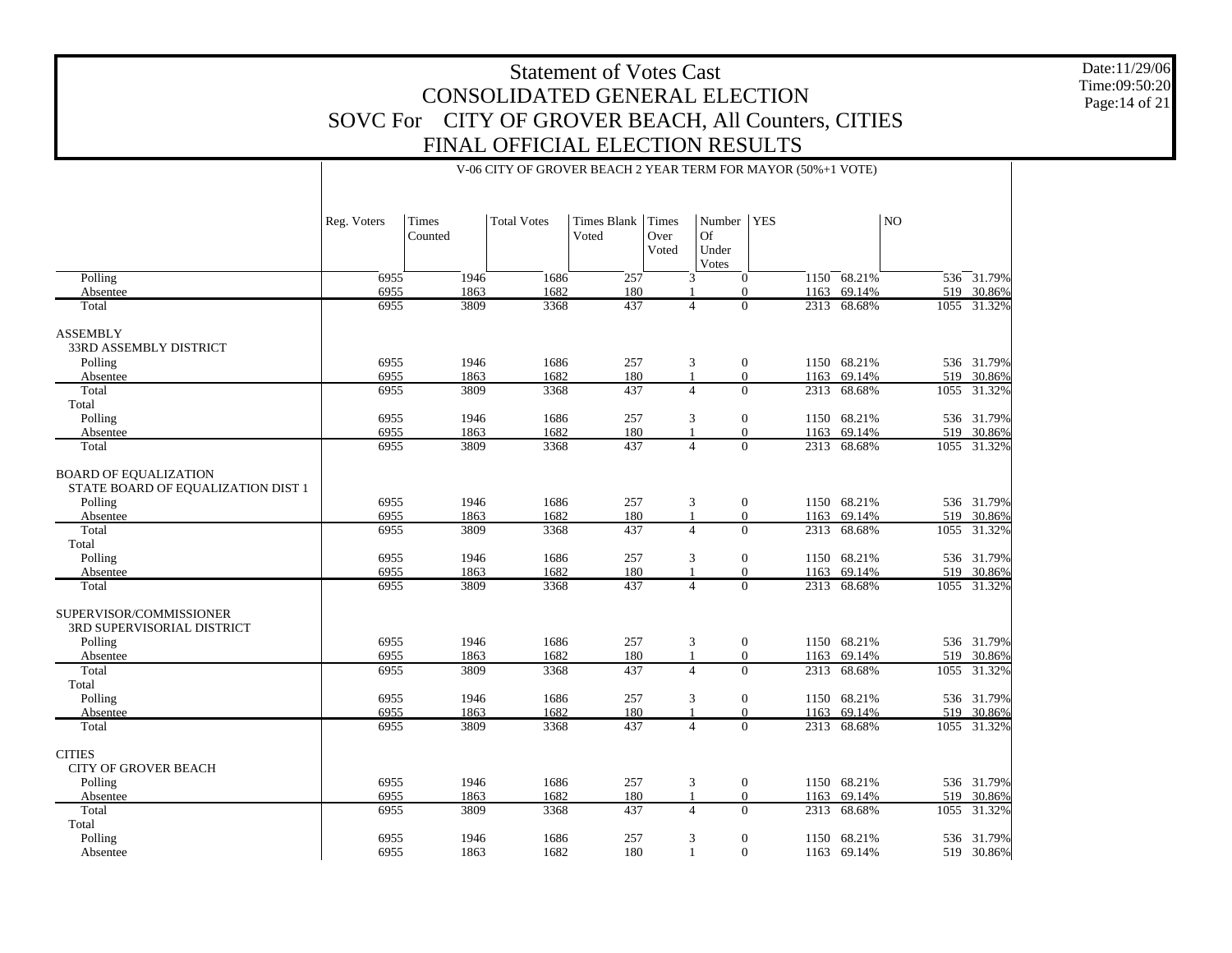|       |                                                                                                                                                                                                                               | CONSOLIDATED GENERAL ELECTION<br>SOVC For CITY OF GROVER BEACH, All Counters, CITIES<br>FINAL OFFICIAL ELECTION RESULTS | <b>Statement of Votes Cast</b> |  |  |             |             | Date:11/29/06<br>Time:09:50:20<br>Page:15 of 21 |
|-------|-------------------------------------------------------------------------------------------------------------------------------------------------------------------------------------------------------------------------------|-------------------------------------------------------------------------------------------------------------------------|--------------------------------|--|--|-------------|-------------|-------------------------------------------------|
|       | V-06 CITY OF GROVER BEACH 2 YEAR TERM FOR MAYOR (50%+1 VOTE)<br>Times Blank Times<br>Number   YES<br><b>NO</b><br>Times<br>Reg. Voters<br><b>Total Votes</b><br>l Of<br>Counted<br>  Over<br>Voted<br>Voted<br>Under<br>Votes |                                                                                                                         |                                |  |  |             |             |                                                 |
| Total | 6955                                                                                                                                                                                                                          | 3809                                                                                                                    | 3368<br>437                    |  |  | 2313 68.68% | 1055 31.32% |                                                 |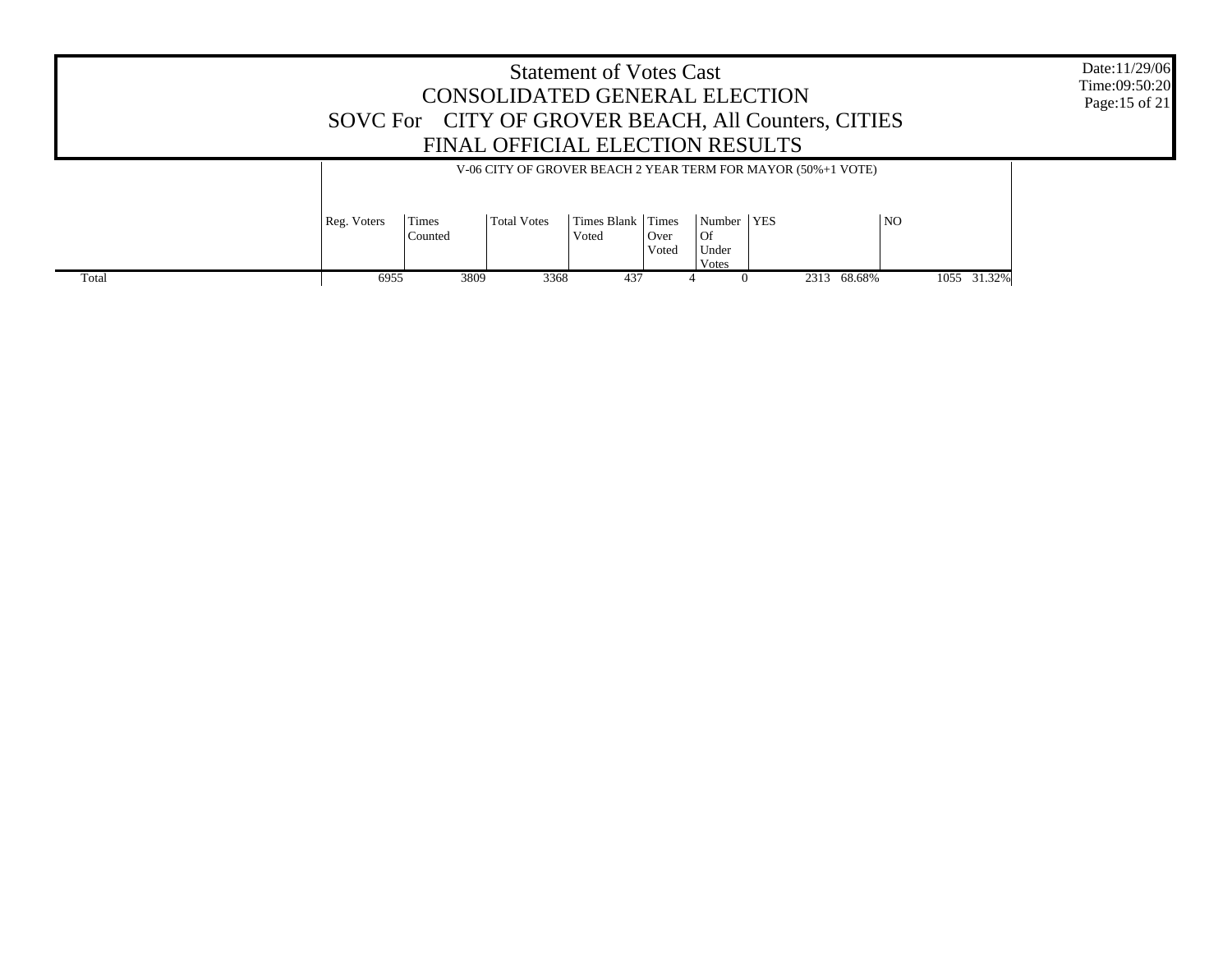Date:11/29/06Time:09:50:20 Page:16 of 21

|                             | Reg. Voters       | Times<br>Counted | <b>Total Votes</b> | <b>Times Blank</b><br>Voted | <b>Times</b><br>Over<br>Voted | Number<br><b>Of</b><br>Under<br>Votes | <b>YES</b>              |            | N <sub>O</sub> |             |
|-----------------------------|-------------------|------------------|--------------------|-----------------------------|-------------------------------|---------------------------------------|-------------------------|------------|----------------|-------------|
| Jurisdiction Wide           |                   |                  |                    |                             |                               |                                       |                         |            |                |             |
| 322-48                      |                   |                  |                    |                             |                               |                                       |                         |            |                |             |
| Polling                     | 1363              | 410              | 363                | 45                          |                               | $\overline{c}$                        | $\mathbf{0}$            | 101 27.82% |                | 262 72.18%  |
| Absentee                    | 1363              | 379              | 330                | $48\,$                      |                               | 1                                     | $\mathbf{0}$<br>109     | 33.03%     | 221            | 66.97%      |
| Total                       | 1363              | 789              | 693                | $\overline{93}$             |                               | 3                                     | $\overline{0}$<br>210   | 30.30%     | 483            | 69.70%      |
| 323-48                      |                   |                  |                    |                             |                               |                                       |                         |            |                |             |
| Polling                     | 1337              | 410              | 345                | 64                          |                               | 1                                     | $\mathbf{0}$<br>89      | 25.80%     |                | 256 74.20%  |
| Absentee                    | 1337              | 413              | 368                | 45                          |                               | $\boldsymbol{0}$                      | $\mathbf{0}$<br>96      | 26.09%     | 272            | 73.91%      |
| Total                       | 1337              | 823              | 713                | 109                         |                               | $\mathbf{1}$                          | $\overline{0}$<br>185   | 25.95%     | 528            | 74.05%      |
| 324-49                      |                   |                  |                    |                             |                               |                                       |                         |            |                |             |
| Polling                     | 1481              | 428              | 361                | 67                          |                               | $\boldsymbol{0}$                      | $\boldsymbol{0}$<br>121 | 33.52%     | 240            | 66.48%      |
| Absentee                    | 1481              | 322              | 285                | 37                          |                               | $\boldsymbol{0}$                      | $\mathbf{0}$<br>95      | 33.33%     | 190            | 66.67%      |
| Total                       | 1481              | 750              | 646                | 104                         |                               | $\overline{0}$                        | $\overline{0}$          | 216 33.44% | 430            | 66.56%      |
| 325-50                      |                   |                  |                    |                             |                               |                                       |                         |            |                |             |
| Polling                     | 1399              | 344              | 298                | 44                          |                               | $\sqrt{2}$                            | $\mathbf{0}$            | 94 31.54%  | 204            | 68.46%      |
| Absentee                    | 1399              | 375              | 342                | 33                          |                               | $\boldsymbol{0}$                      | $\mathbf{0}$<br>83      | 24.27%     | 259            | 75.73%      |
| Total                       | 1399              | 719              | 640                | 77                          |                               | 2                                     | $\overline{0}$<br>177   | 27.66%     | 463            | 72.34%      |
| 326-51                      |                   |                  |                    |                             |                               |                                       |                         |            |                |             |
| Polling                     | 1375              | 354              | 302                | 50                          |                               | $\overline{c}$                        | $\mathbf{0}$<br>98      | 32.45%     | 204            | 67.55%      |
| Absentee                    | 1375              | 374              | 328                | 46                          |                               | $\mathbf{0}$                          | 94<br>$\overline{0}$    | 28.66%     | 234            | 71.34%      |
| Total                       | 1375              | 728              | 630                | 96                          |                               | 2                                     | $\Omega$<br>192         | 30.48%     | 438            | 69.52%      |
| Total                       |                   |                  |                    |                             |                               |                                       |                         |            |                |             |
| Polling                     | 6955              | 1946             | 1669               | 270                         |                               | $\tau$                                | $\mathbf{0}$<br>503     | 30.14%     |                | 1166 69.86% |
| Absentee                    | 6955              | 1863             | 1653               | 209                         |                               | $\mathbf{1}$                          | $\mathbf{0}$<br>477     | 28.86%     | 1176           | 71.14%      |
| Total                       | 6955              | 3809             | 3322               | 479                         |                               | $\overline{8}$                        | $\overline{0}$<br>980   | 29.50%     | 2342           | 70.50%      |
| CONGRESSIONAL               |                   |                  |                    |                             |                               |                                       |                         |            |                |             |
| 23RD CONGRESSIONAL DISTRICT |                   |                  |                    |                             |                               |                                       |                         |            |                |             |
| Polling                     | 6955              | 1946             | 1669               | 270                         |                               | $\tau$                                | $\boldsymbol{0}$<br>503 | 30.14%     |                | 1166 69.86% |
| Absentee                    | 6955              | 1863             | 1653               | 209                         |                               | 1                                     | $\overline{0}$<br>477   | 28.86%     |                | 1176 71.14% |
| Total                       | 6955              | 3809             | 3322               | 479                         |                               | 8                                     | $\overline{0}$<br>980   | 29.50%     | 2342           | 70.50%      |
| Total                       |                   |                  |                    |                             |                               |                                       |                         |            |                |             |
| Polling                     | 6955              | 1946             | 1669               | 270                         |                               | $\tau$                                | $\mathbf{0}$<br>503     | 30.14%     |                | 1166 69.86% |
| Absentee                    | 6955              | 1863             | 1653               | 209                         |                               | $\mathbf{1}$                          | $\mathbf{0}$<br>477     | 28.86%     |                | 1176 71.14% |
| Total                       | $695\overline{5}$ | 3809             | 3322               | 479                         |                               | 8                                     | $\overline{0}$<br>980   | 29.50%     | 2342           | 70.50%      |
| <b>SENATE</b>               |                   |                  |                    |                             |                               |                                       |                         |            |                |             |

6955

6955

6955

#### W-06 CITY OF GROVER BEACH 4 YEAR TERM FOR MAYOR (50%+1 VOTE)

1946 1669 270 7 0 503 30.14%

1863 1653 209 1 0 477 28.86%

3809 3322 479 8 0 980 29.50%

1166 69.86%

1176 71.14%

2342 70.50%

 Absentee TotalTotal

Polling

15TH SENATORIAL DISTRICT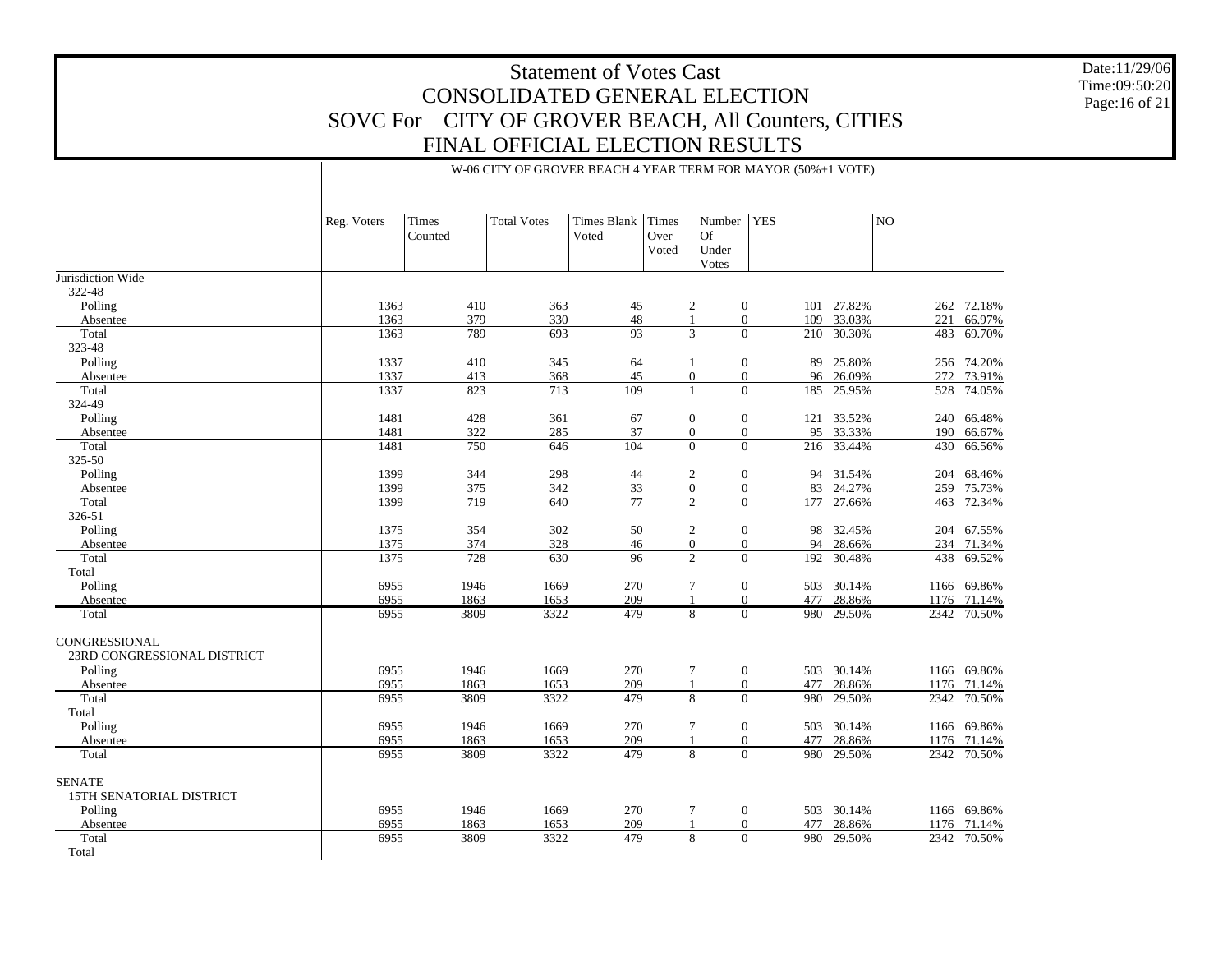Date:11/29/06 Time:09:50:20 Page:17 of 21

|                                                                    | W-06 CITY OF GROVER BEACH 4 YEAR TERM FOR MAYOR (50%+1 VOTE) |                  |                    |                             |                               |                                       |                                              |                  |                |                       |
|--------------------------------------------------------------------|--------------------------------------------------------------|------------------|--------------------|-----------------------------|-------------------------------|---------------------------------------|----------------------------------------------|------------------|----------------|-----------------------|
|                                                                    |                                                              |                  |                    |                             |                               |                                       |                                              |                  |                |                       |
|                                                                    | Reg. Voters                                                  | Times<br>Counted | <b>Total Votes</b> | <b>Times Blank</b><br>Voted | <b>Times</b><br>Over<br>Voted | Number<br><b>Of</b><br>Under<br>Votes | <b>YES</b>                                   |                  | N <sub>O</sub> |                       |
| Polling                                                            | 6955                                                         | 1946             | 1669               | $\overline{270}$            |                               | 7                                     | $\mathbf{0}$                                 | $503 - 30.14%$   |                | 1166 69.86%           |
| Absentee                                                           | 6955                                                         | 1863             | 1653               | 209                         |                               |                                       | $\mathbf{0}$                                 | 477 28.86%       |                | 1176 71.14%           |
| Total                                                              | 6955                                                         | 3809             | 3322               | 479                         |                               | 8                                     | $\Omega$<br>980                              | 29.50%           |                | 2342 70.50%           |
| <b>ASSEMBLY</b>                                                    |                                                              |                  |                    |                             |                               |                                       |                                              |                  |                |                       |
| 33RD ASSEMBLY DISTRICT                                             |                                                              |                  |                    |                             |                               |                                       |                                              |                  |                |                       |
| Polling                                                            | 6955                                                         | 1946             | 1669               | 270                         |                               | 7                                     | $\boldsymbol{0}$                             | 503 30.14%       |                | 1166 69.86%           |
| Absentee                                                           | 6955                                                         | 1863             | 1653               | 209                         |                               | 1                                     | $\overline{0}$<br>477                        | 28.86%           |                | 1176 71.14%           |
| Total                                                              | 6955                                                         | 3809             | 3322               | 479                         |                               | 8                                     | $\overline{0}$<br>980                        | 29.50%           |                | 2342 70.50%           |
| Total                                                              |                                                              |                  |                    |                             |                               |                                       |                                              |                  |                |                       |
| Polling                                                            | 6955                                                         | 1946             | 1669               | 270                         |                               | 7                                     | $\overline{0}$                               | 503 30.14%       |                | 1166 69.86%           |
| Absentee                                                           | 6955                                                         | 1863             | 1653               | 209                         |                               |                                       | $\overline{0}$<br>477                        | 28.86%           |                | 1176 71.14%           |
| Total                                                              | 6955                                                         | 3809             | 3322               | 479                         |                               | 8                                     | $\mathbf{0}$<br>980                          | 29.50%           |                | 2342 70.50%           |
| <b>BOARD OF EQUALIZATION</b><br>STATE BOARD OF EQUALIZATION DIST 1 |                                                              |                  |                    |                             |                               |                                       |                                              |                  |                |                       |
| Polling                                                            | 6955                                                         | 1946             | 1669               | 270                         |                               | 7                                     | $\boldsymbol{0}$                             | 503 30.14%       |                | 1166 69.86%           |
| Absentee                                                           | 6955                                                         | 1863             | 1653               | 209                         |                               | $\mathbf{1}$                          | $\mathbf{0}$<br>477                          | 28.86%           | 1176           | 71.14%                |
| Total                                                              | 6955                                                         | 3809             | 3322               | 479                         |                               | $\overline{8}$                        | $\Omega$<br>980                              | 29.50%           | 2342           | 70.50%                |
| Total                                                              |                                                              |                  |                    |                             |                               |                                       |                                              |                  |                |                       |
| Polling                                                            | 6955                                                         | 1946             | 1669               | 270                         |                               |                                       |                                              | 503 30.14%       |                | 1166 69.86%           |
|                                                                    |                                                              |                  |                    |                             |                               | $\tau$                                | $\mathbf{0}$                                 |                  |                |                       |
| Absentee<br>Total                                                  | 6955<br>6955                                                 | 1863<br>3809     | 1653<br>3322       | 209<br>479                  |                               | $\overline{8}$                        | $\mathbf{0}$<br>477<br>$\overline{0}$<br>980 | 28.86%<br>29.50% | 1176           | 71.14%<br>2342 70.50% |
|                                                                    |                                                              |                  |                    |                             |                               |                                       |                                              |                  |                |                       |
| SUPERVISOR/COMMISSIONER<br>3RD SUPERVISORIAL DISTRICT              |                                                              |                  |                    |                             |                               |                                       |                                              |                  |                |                       |
| Polling                                                            | 6955                                                         | 1946             | 1669               | 270                         |                               | 7                                     | $\mathbf{0}$                                 | 503 30.14%       |                | 1166 69.86%           |
| Absentee                                                           | 6955                                                         | 1863             | 1653               | 209                         |                               | $\mathbf{1}$                          | $\boldsymbol{0}$<br>477                      | 28.86%           |                | 1176 71.14%           |
| Total                                                              | 6955                                                         | 3809             | 3322               | 479                         |                               | 8                                     | $\Omega$<br>980                              | 29.50%           |                | 2342 70.50%           |
| Total                                                              |                                                              |                  |                    |                             |                               |                                       |                                              |                  |                |                       |
| Polling                                                            | 6955                                                         | 1946             | 1669               | 270                         |                               | $\tau$                                | $\overline{0}$<br>503                        | 30.14%           |                | 1166 69.86%           |
| Absentee                                                           | 6955                                                         | 1863             | 1653               | 209                         |                               |                                       | $\boldsymbol{0}$<br>477                      | 28.86%           |                | 1176 71.14%           |
| Total                                                              | 6955                                                         | 3809             | 3322               | 479                         |                               | 8                                     | $\Omega$<br>980                              | 29.50%           |                | 2342 70.50%           |
| <b>CITIES</b>                                                      |                                                              |                  |                    |                             |                               |                                       |                                              |                  |                |                       |
| <b>CITY OF GROVER BEACH</b>                                        |                                                              |                  |                    |                             |                               |                                       |                                              |                  |                |                       |
| Polling                                                            | 6955                                                         | 1946             | 1669               | 270                         |                               | 7                                     | $\boldsymbol{0}$                             | 503 30.14%       |                | 1166 69.86%           |
| Absentee                                                           | 6955                                                         | 1863             | 1653               | 209                         |                               | $\mathbf{1}$                          | $\boldsymbol{0}$<br>477                      | 28.86%           | 1176           | 71.14%                |
| Total                                                              | 6955                                                         | 3809             | 3322               | 479                         |                               | 8                                     | $\mathbf{0}$<br>980                          | 29.50%           | 2342           | 70.50%                |
| Total                                                              |                                                              |                  |                    |                             |                               |                                       |                                              |                  |                |                       |
| Polling                                                            | 6955                                                         | 1946             | 1669               | 270                         |                               | 7                                     | $\boldsymbol{0}$<br>503                      | 30.14%           |                | 1166 69.86%           |
| Absentee                                                           | 6955                                                         | 1863             | 1653               | 209                         |                               | 1                                     | $\mathbf{0}$                                 | 477 28.86%       |                | 1176 71.14%           |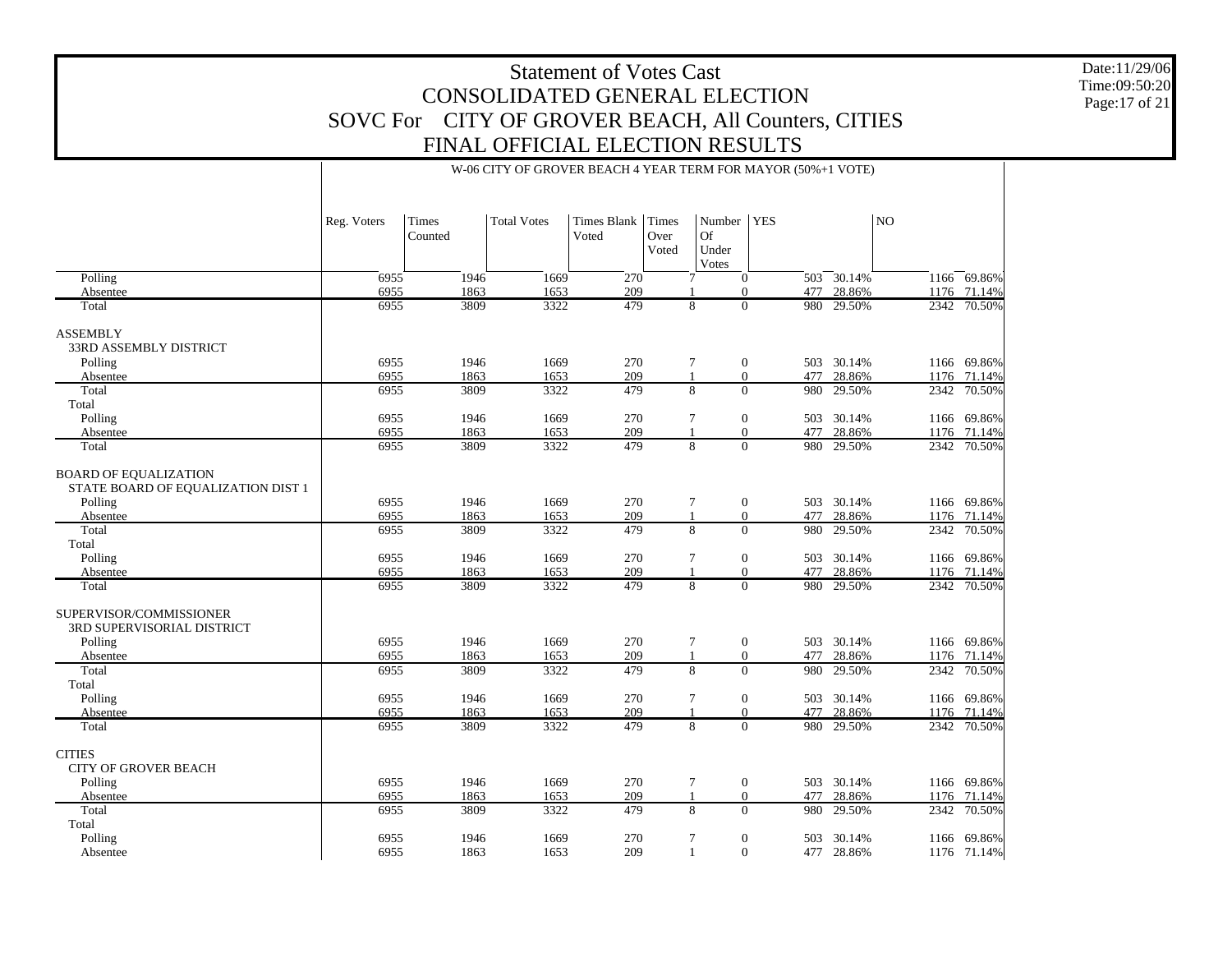|       |                                                                                                                                                                                                                               | SOVC For CITY OF GROVER BEACH, All Counters, CITIES | CONSOLIDATED GENERAL ELECTION<br>FINAL OFFICIAL ELECTION RESULTS | <b>Statement of Votes Cast</b> |  |  |  |            |             | Date:11/29/06<br>Time:09:50:20<br>Page: 18 of 21 |
|-------|-------------------------------------------------------------------------------------------------------------------------------------------------------------------------------------------------------------------------------|-----------------------------------------------------|------------------------------------------------------------------|--------------------------------|--|--|--|------------|-------------|--------------------------------------------------|
|       | W-06 CITY OF GROVER BEACH 4 YEAR TERM FOR MAYOR (50%+1 VOTE)<br>Times Blank Times<br><b>NO</b><br>Number   YES<br>Reg. Voters<br>Times<br><b>Total Votes</b><br>  Of<br>Counted<br>  Over<br>Voted<br>Under<br>Voted<br>Votes |                                                     |                                                                  |                                |  |  |  |            |             |                                                  |
| Total | 6955                                                                                                                                                                                                                          | 3809                                                | 3322                                                             | 479                            |  |  |  | 980 29.50% | 2342 70.50% |                                                  |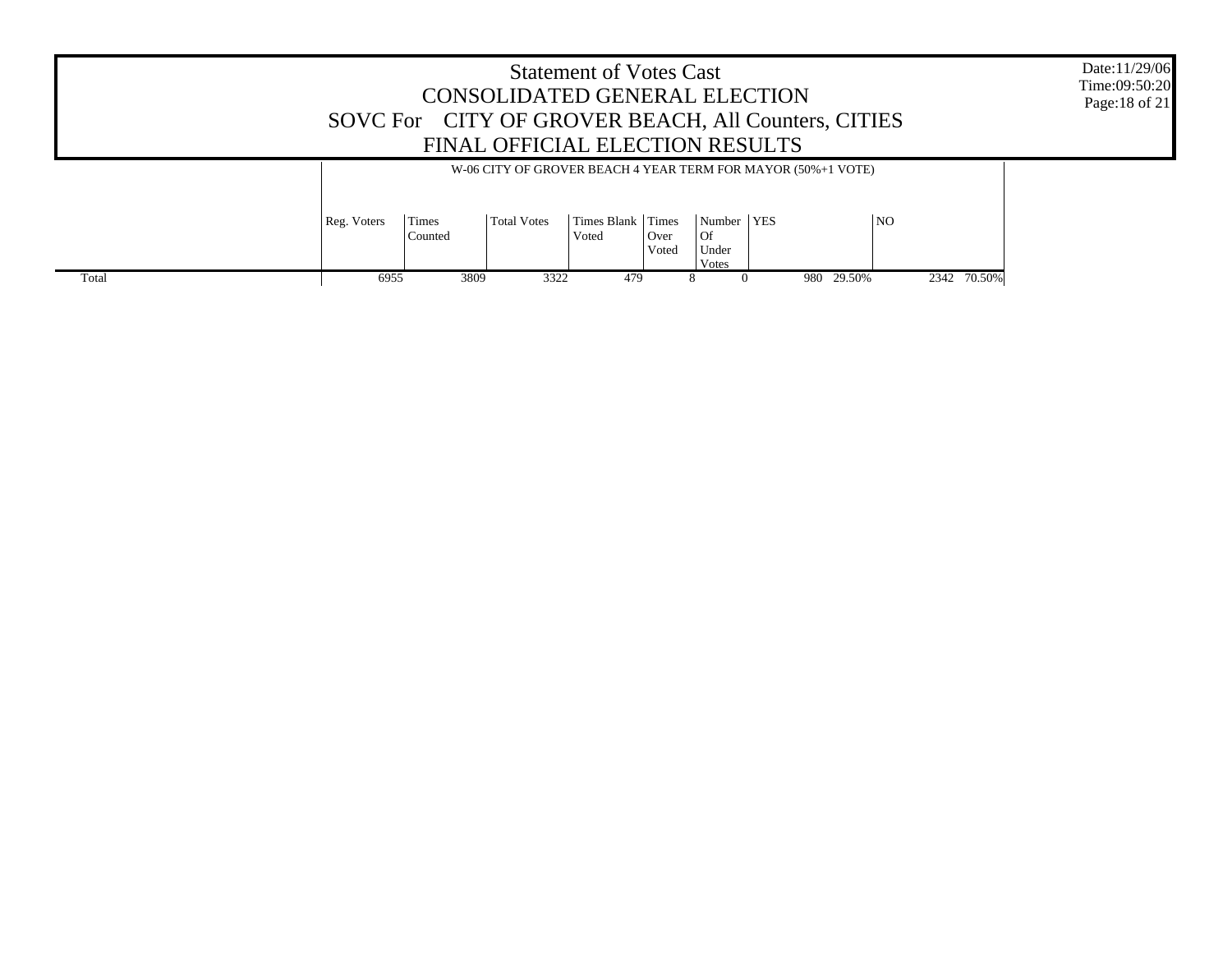X-06 CITY OF GROVER BEACH SALES TAX INCREASE (50%+1 VOTE)

1946 1767 176 3 0 951 53.82%

3809 3541 265 3 0 1973 55.72%

1863 1774 89 0 0 1022 57.61%

Date:11/29/06 Time:09:50:20 Page:19 of 21

816 46.18%

1568 44.28%

752 42.39%

|                             | Reg. Voters | Times<br>Counted | <b>Total Votes</b> | Times Blank<br>Voted | Times<br>Over<br>Voted | Number<br><b>Of</b><br>Under<br>Votes | <b>YES</b>              |             | NO   |            |
|-----------------------------|-------------|------------------|--------------------|----------------------|------------------------|---------------------------------------|-------------------------|-------------|------|------------|
| Jurisdiction Wide           |             |                  |                    |                      |                        |                                       |                         |             |      |            |
| 322-48                      |             |                  |                    |                      |                        |                                       |                         |             |      |            |
| Polling                     | 1363        | 410              | 377                | 31                   |                        | 2                                     | $\boldsymbol{0}$        | 202 53.58%  |      | 175 46.42% |
| Absentee                    | 1363        | 379              | 362                | 17                   |                        | $\boldsymbol{0}$                      | $\boldsymbol{0}$        | 220 60.77%  | 142  | 39.23%     |
| Total                       | 1363        | 789              | 739                | 48                   |                        | 2                                     | $\overline{0}$          | 422 57.10%  | 317  | 42.90%     |
| 323-48                      |             |                  |                    |                      |                        |                                       |                         |             |      |            |
| Polling                     | 1337        | 410              | 376                | 34                   |                        | $\mathbf{0}$                          | $\boldsymbol{0}$        | 217 57.71%  | 159  | 42.29%     |
| Absentee                    | 1337        | 413              | 397                | 16                   |                        | $\overline{0}$                        | $\overline{0}$          | 236 59.45%  | 161  | 40.55%     |
| Total                       | 1337        | 823              | 773                | 50                   |                        | $\overline{0}$                        | $\overline{0}$          | 453 58.60%  | 320  | 41.40%     |
| 324-49                      |             |                  |                    |                      |                        |                                       |                         |             |      |            |
| Polling                     | 1481        | 428              | 390                | 37                   |                        |                                       | $\mathbf{0}$            | 213 54.62%  | 177  | 45.38%     |
| Absentee                    | 1481        | 322              | 307                | 15                   |                        | $\boldsymbol{0}$                      | $\mathbf{0}$            | 169 55.05%  | 138  | 44.95%     |
| Total                       | 1481        | 750              | 697                | 52                   |                        | $\mathbf{1}$                          | $\Omega$                | 382 54.81%  | 315  | 45.19%     |
| 325-50                      |             |                  |                    |                      |                        |                                       |                         |             |      |            |
| Polling                     | 1399        | 344              | 300                | 44                   |                        | $\mathbf{0}$                          | $\boldsymbol{0}$<br>147 | 49.00%      | 153  | 51.00%     |
| Absentee                    | 1399        | 375              | 354                | $21\,$               |                        | $\mathbf{0}$                          | $\mathbf{0}$            | 197 55.65%  | 157  | 44.35%     |
| Total                       | 1399        | 719              | 654                | 65                   |                        | $\overline{0}$                        | $\overline{0}$          | 344 52.60%  |      | 310 47.40% |
| 326-51                      |             |                  |                    |                      |                        |                                       |                         |             |      |            |
| Polling                     | 1375        | 354              | 324                | 30                   |                        | $\mathbf{0}$                          | $\mathbf{0}$            | 172 53.09%  | 152  | 46.91%     |
| Absentee                    | 1375        | 374              | 354                | 20                   |                        | $\mathbf{0}$                          | $\boldsymbol{0}$        | 200 56.50%  | 154  | 43.50%     |
| Total                       | 1375        | 728              | 678                | 50                   |                        | $\Omega$                              | $\Omega$                | 372 54.87%  | 306  | 45.13%     |
| Total                       |             |                  |                    |                      |                        |                                       |                         |             |      |            |
| Polling                     | 6955        | 1946             | 1767               | 176                  |                        | 3                                     | $\mathbf{0}$            | 951 53.82%  |      | 816 46.18% |
| Absentee                    | 6955        | 1863             | 1774               | 89                   |                        | $\overline{0}$                        | $\mathbf{0}$            | 1022 57.61% | 752  | 42.39%     |
| Total                       | 6955        | 3809             | 3541               | 265                  |                        | $\overline{3}$                        | $\Omega$                | 1973 55.72% | 1568 | 44.28%     |
| CONGRESSIONAL               |             |                  |                    |                      |                        |                                       |                         |             |      |            |
| 23RD CONGRESSIONAL DISTRICT |             |                  |                    |                      |                        |                                       |                         |             |      |            |
| Polling                     | 6955        | 1946             | 1767               | 176                  |                        | 3                                     | $\boldsymbol{0}$        | 951 53.82%  |      | 816 46.18% |
| Absentee                    | 6955        | 1863             | 1774               | 89                   |                        | $\mathbf{0}$                          | $\mathbf{0}$            | 1022 57.61% | 752  | 42.39%     |
| Total                       | 6955        | 3809             | 3541               | 265                  |                        | 3                                     | $\Omega$                | 1973 55.72% | 1568 | 44.28%     |
| Total                       |             |                  |                    |                      |                        |                                       |                         |             |      |            |
| Polling                     | 6955        | 1946             | 1767               | 176                  |                        | 3                                     | $\mathbf{0}$            | 951 53.82%  |      | 816 46.18% |
| Absentee                    | 6955        | 1863             | 1774               | 89                   |                        | $\mathbf{0}$                          | $\boldsymbol{0}$        | 1022 57.61% | 752  | 42.39%     |
| Total                       | 6955        | 3809             | 3541               | $\overline{265}$     |                        | $\overline{3}$                        | $\Omega$                | 1973 55.72% | 1568 | 44.28%     |
| <b>SENATE</b>               |             |                  |                    |                      |                        |                                       |                         |             |      |            |

6955

6955

6955

 Polling Absentee TotalTotal

15TH SENATORIAL DISTRICT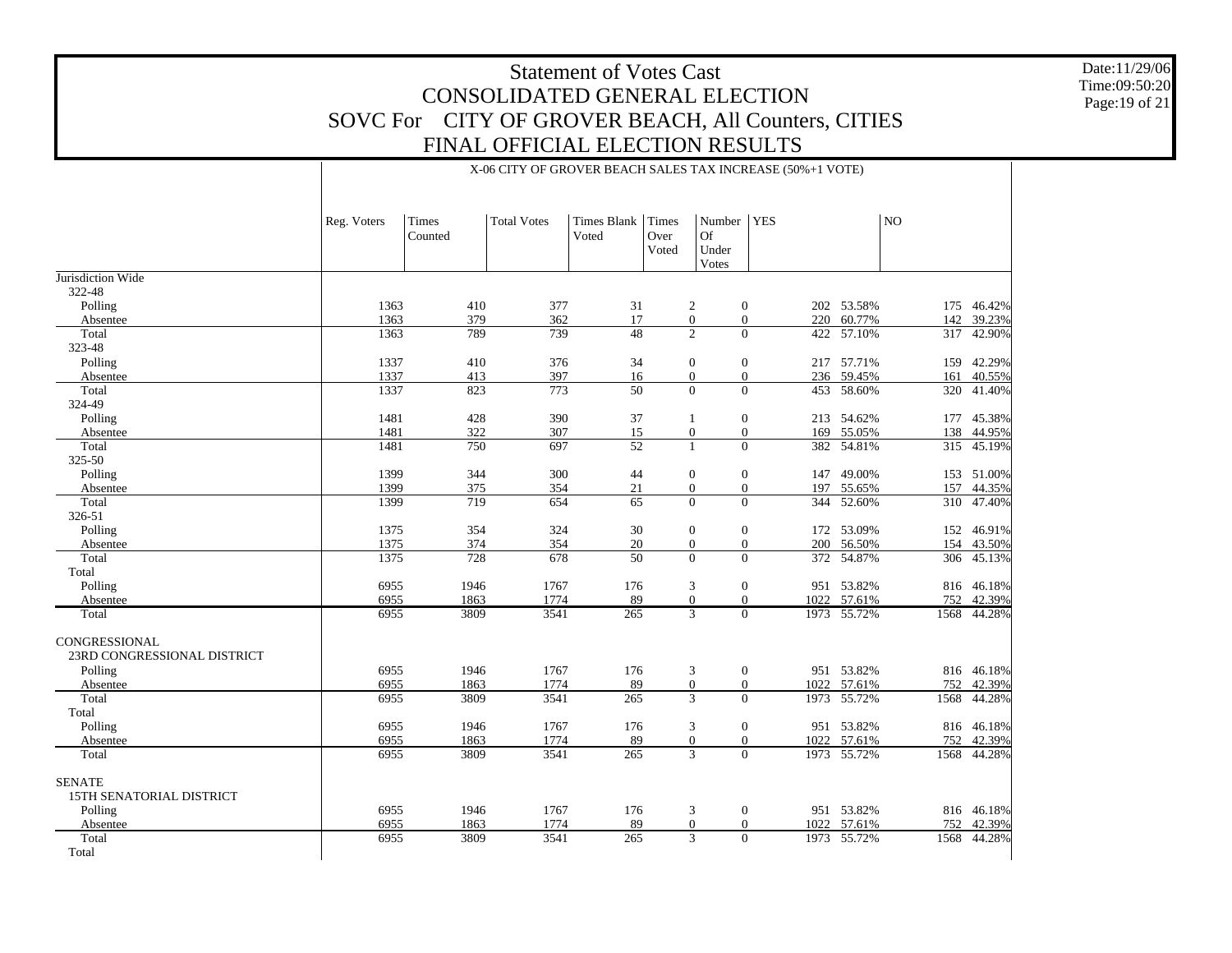Date:11/29/06 Time:09:50:20 Page:20 of 21

|                                                       |             |              |                    |             |                  |                             | X-06 CITY OF GROVER BEACH SALES TAX INCREASE (50%+1 VOTE) |                 |                |            |
|-------------------------------------------------------|-------------|--------------|--------------------|-------------|------------------|-----------------------------|-----------------------------------------------------------|-----------------|----------------|------------|
|                                                       | Reg. Voters | Times        | <b>Total Votes</b> | Times Blank | Times            | Number                      | <b>YES</b>                                                |                 | N <sub>O</sub> |            |
|                                                       |             | Counted      |                    | Voted       | Over<br>Voted    | <b>Of</b><br>Under<br>Votes |                                                           |                 |                |            |
| Polling                                               | 6955        | 1946         | 1767               | 176         |                  | 3                           | $\mathbf{0}$                                              | $951 - 53.82\%$ |                | 816 46.18% |
| Absentee                                              | 6955        | 1863         | 1774               | 89          | $\boldsymbol{0}$ | $\theta$                    | 1022                                                      | 57.61%          | 752            | 42.39%     |
| Total                                                 | 6955        | 3809         | 3541               | 265         | 3                |                             | $\mathbf{0}$                                              | 1973 55.72%     | 1568           | 44.28%     |
| <b>ASSEMBLY</b><br>33RD ASSEMBLY DISTRICT             |             |              |                    |             |                  |                             |                                                           |                 |                |            |
| Polling                                               | 6955        | 1946         | 1767               | 176         | 3                |                             | $\mathbf{0}$                                              | 951 53.82%      |                | 816 46.18% |
| Absentee                                              | 6955        | 1863         | 1774               | 89          | $\boldsymbol{0}$ | $\mathbf{0}$                | 1022                                                      | 57.61%          | 752            | 42.39%     |
| Total                                                 | 6955        | 3809         | 3541               | 265         | 3                |                             | $\Omega$<br>1973                                          | 55.72%          | 1568           | 44.28%     |
| Total                                                 |             |              |                    |             |                  |                             |                                                           |                 |                |            |
| Polling                                               | 6955        | 1946         | 1767               | 176         | 3                | $\mathbf{0}$                |                                                           | 951 53.82%      |                | 816 46.18% |
|                                                       | 6955        |              | 1774               | 89          | $\boldsymbol{0}$ | $\mathbf{0}$                | 1022                                                      | 57.61%          | 752            | 42.39%     |
| Absentee<br>Total                                     | 6955        | 1863<br>3809 | 3541               | 265         | 3                |                             | $\Omega$                                                  | 1973 55.72%     | 1568           | 44.28%     |
| <b>BOARD OF EQUALIZATION</b>                          |             |              |                    |             |                  |                             |                                                           |                 |                |            |
| STATE BOARD OF EQUALIZATION DIST 1                    |             |              |                    |             |                  |                             |                                                           |                 |                |            |
| Polling                                               | 6955        | 1946         | 1767               | 176         | 3                |                             | $\mathbf{0}$                                              | 951 53.82%      |                | 816 46.18% |
| Absentee                                              | 6955        | 1863         | 1774               | 89          | $\boldsymbol{0}$ | $\theta$                    | 1022                                                      | 57.61%          | 752            | 42.39%     |
| Total                                                 | 6955        | 3809         | 3541               | 265         | 3                |                             | $\Omega$<br>1973                                          | 55.72%          | 1568           | 44.28%     |
| Total                                                 |             |              |                    |             |                  |                             |                                                           |                 |                |            |
| Polling                                               | 6955        | 1946         | 1767               | 176         | 3                | $\mathbf{0}$                |                                                           | 951 53.82%      |                | 816 46.18% |
| Absentee                                              | 6955        | 1863         | 1774               | 89          | $\boldsymbol{0}$ | $\theta$                    | 1022                                                      | 57.61%          | 752            | 42.39%     |
| Total                                                 | 6955        | 3809         | 3541               | 265         | 3                |                             | $\mathbf{0}$                                              | 1973 55.72%     | 1568           | 44.28%     |
| SUPERVISOR/COMMISSIONER<br>3RD SUPERVISORIAL DISTRICT |             |              |                    |             |                  |                             |                                                           |                 |                |            |
| Polling                                               | 6955        | 1946         | 1767               | 176         | 3                |                             | $\overline{0}$                                            | 951 53.82%      |                | 816 46.18% |
| Absentee                                              | 6955        | 1863         | 1774               | 89          | $\boldsymbol{0}$ | $\mathbf{0}$                | 1022                                                      | 57.61%          | 752            | 42.39%     |
| Total                                                 | 6955        | 3809         | 3541               | 265         | 3                |                             | $\Omega$<br>1973                                          | 55.72%          | 1568           | 44.28%     |
| Total                                                 |             |              |                    |             |                  |                             |                                                           |                 |                |            |
| Polling                                               | 6955        | 1946         | 1767               | 176         | 3                | $\mathbf{0}$                |                                                           | 951 53.82%      |                | 816 46.18% |
| Absentee                                              | 6955        | 1863         | 1774               | 89          | $\boldsymbol{0}$ | $\theta$                    | 1022                                                      | 57.61%          | 752            | 42.39%     |
| Total                                                 | 6955        | 3809         | 3541               | 265         | 3                |                             | $\Omega$                                                  | 1973 55.72%     | 1568           | 44.28%     |
| <b>CITIES</b>                                         |             |              |                    |             |                  |                             |                                                           |                 |                |            |
| <b>CITY OF GROVER BEACH</b>                           |             |              |                    |             |                  |                             |                                                           |                 |                |            |
| Polling                                               | 6955        | 1946         | 1767               | 176         | 3                |                             | $\boldsymbol{0}$                                          | 951 53.82%      |                | 816 46.18% |
| Absentee                                              | 6955        | 1863         | 1774               | 89          | $\mathbf{0}$     | $\mathbf{0}$                | 1022                                                      | 57.61%          | 752            | 42.39%     |
| Total                                                 | 6955        | 3809         | 3541               | 265         | 3                |                             | $\Omega$<br>1973                                          | 55.72%          | 1568           | 44.28%     |
| Total                                                 |             |              |                    |             |                  |                             |                                                           |                 |                |            |
| Polling                                               | 6955        | 1946         | 1767               | 176         | 3                | $\mathbf{0}$                |                                                           | 951 53.82%      |                | 816 46.18% |
| Absentee                                              | 6955        | 1863         | 1774               | 89          | $\Omega$         | $\Omega$                    |                                                           | 1022 57.61%     |                | 752 42.39% |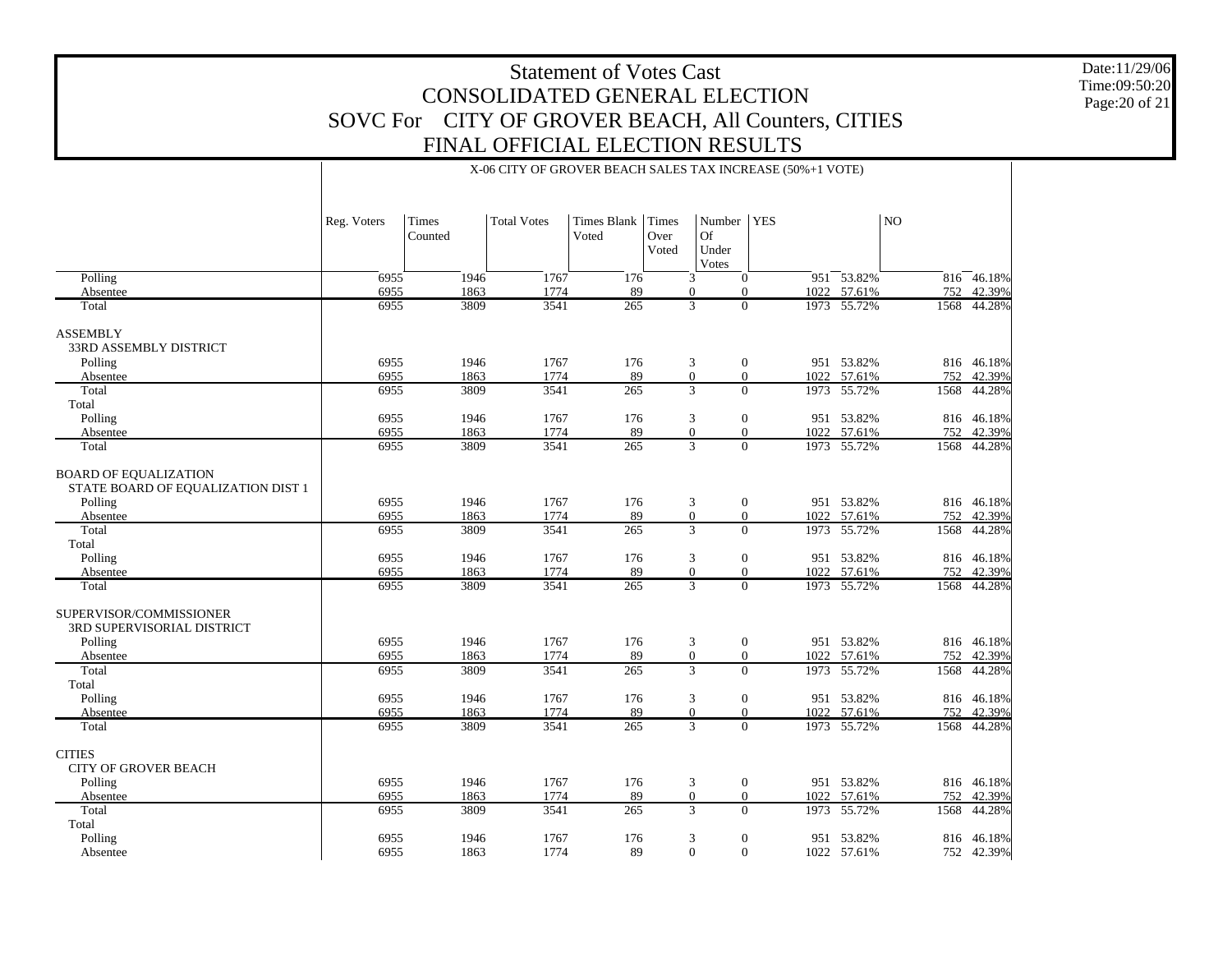|       |                                                                                                                                                                                                                            |      | CONSOLIDATED GENERAL ELECTION<br>FINAL OFFICIAL ELECTION RESULTS | <b>Statement of Votes Cast</b> |  |  | SOVC For CITY OF GROVER BEACH, All Counters, CITIES |  |             | Date:11/29/06<br>Time:09:50:20<br>Page: 21 of 21 |
|-------|----------------------------------------------------------------------------------------------------------------------------------------------------------------------------------------------------------------------------|------|------------------------------------------------------------------|--------------------------------|--|--|-----------------------------------------------------|--|-------------|--------------------------------------------------|
|       | X-06 CITY OF GROVER BEACH SALES TAX INCREASE (50%+1 VOTE)<br>Times Blank Times<br>Number   YES<br><b>NO</b><br>Reg. Voters<br>Times<br><b>Total Votes</b><br>l Of<br>Counted<br>  Over<br>Voted<br>Voted<br>Under<br>Votes |      |                                                                  |                                |  |  |                                                     |  |             |                                                  |
| Total | 6955                                                                                                                                                                                                                       | 3809 | 3541                                                             | 265                            |  |  | 1973 55.72%                                         |  | 1568 44.28% |                                                  |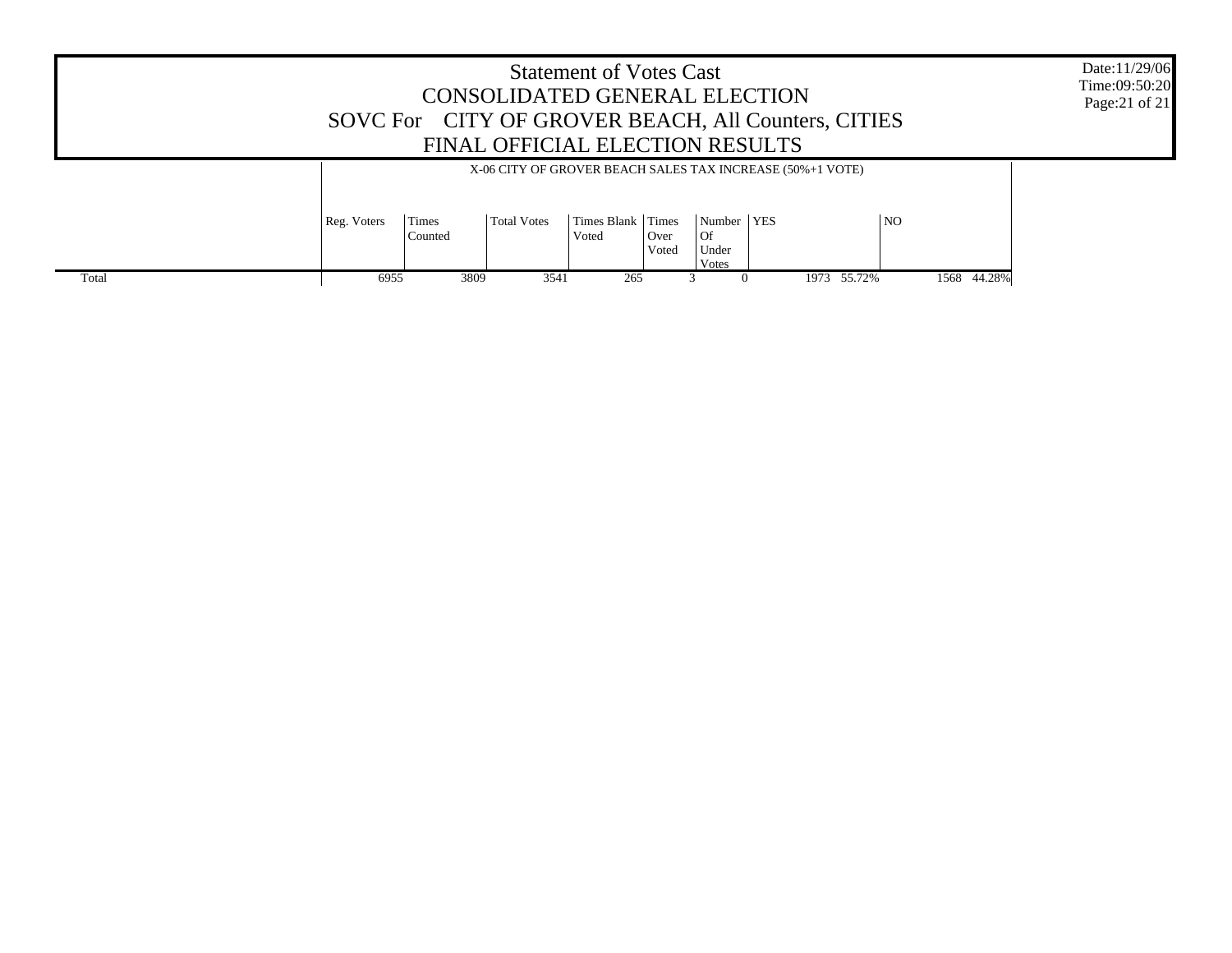|                             |              |              |                  | <b>Statement of Votes Cast</b>                   | Date:11/29/06                 |
|-----------------------------|--------------|--------------|------------------|--------------------------------------------------|-------------------------------|
|                             |              |              |                  | CONSOLIDATED GENERAL ELECTION                    | Time:09:50:57<br>Page:1 of 24 |
|                             |              |              |                  | SOVC For CITY OF MORRO BAY, All Counters, CITIES |                               |
|                             |              |              |                  |                                                  |                               |
|                             |              |              |                  | FINAL OFFICIAL ELECTION RESULTS                  |                               |
|                             |              | TURN OUT     |                  |                                                  |                               |
|                             |              |              |                  |                                                  |                               |
|                             |              |              |                  |                                                  |                               |
|                             | Reg. Voters  | Cards Cast   | $\%$<br>Turnout  |                                                  |                               |
|                             |              |              |                  |                                                  |                               |
|                             |              |              |                  |                                                  |                               |
| Jurisdiction Wide           |              |              |                  |                                                  |                               |
| 209-19<br>Polling           | 1035         |              | 311 30.05%       |                                                  |                               |
| Absentee                    | 1035         | 334          | 32.27%           |                                                  |                               |
| Total                       | 1035         | 645          | 62.32%           |                                                  |                               |
| 210-19                      |              |              |                  |                                                  |                               |
| Polling                     | 1330         | 430          | 32.33%           |                                                  |                               |
| Absentee                    | 1330         | 526          | 39.55%           |                                                  |                               |
| Total                       | 1330         | 956          | 71.88%           |                                                  |                               |
| 211-20                      |              |              |                  |                                                  |                               |
| Polling                     | 1554         | 461          | 29.67%           |                                                  |                               |
| Absentee<br>Total           | 1554<br>1554 | 582<br>1043  | 37.45%<br>67.12% |                                                  |                               |
| 212-21                      |              |              |                  |                                                  |                               |
| Polling                     | 1146         | 346          | 30.19%           |                                                  |                               |
| Absentee                    | 1146         | 345          | 30.10%           |                                                  |                               |
| Total                       | 1146         | 691          | 60.30%           |                                                  |                               |
| 213-21                      |              |              |                  |                                                  |                               |
| Polling                     | 1164         | 410          | 35.22%           |                                                  |                               |
| Absentee<br>Total           | 1164<br>1164 | 440<br>850   | 37.80%<br>73.02% |                                                  |                               |
| 214-21                      |              |              |                  |                                                  |                               |
| Polling                     | 989          |              | 307 31.04%       |                                                  |                               |
| Absentee                    | 989          | 426          | 43.07%           |                                                  |                               |
| Total                       | 989          | 733          | 74.12%           |                                                  |                               |
| Total                       |              |              |                  |                                                  |                               |
| Polling                     | 7218         | 2265         | 31.38%           |                                                  |                               |
| Absentee                    | 7218         | 2653         | 36.76%           |                                                  |                               |
| Total                       | 7218         | 4918         | 68.14%           |                                                  |                               |
| CONGRESSIONAL               |              |              |                  |                                                  |                               |
| 23RD CONGRESSIONAL DISTRICT |              |              |                  |                                                  |                               |
| Polling                     | 7218         |              | 2265 31.38%      |                                                  |                               |
| Absentee                    | 7218         | 2653         | 36.76%           |                                                  |                               |
| Total                       | 7218         | 4918         | 68.14%           |                                                  |                               |
| Total                       |              |              |                  |                                                  |                               |
| Polling                     | 7218         | 2265         | 31.38%           |                                                  |                               |
| Absentee<br>Total           | 7218<br>7218 | 2653<br>4918 | 36.76%<br>68.14% |                                                  |                               |
|                             |              |              |                  |                                                  |                               |
| <b>SENATE</b>               |              |              |                  |                                                  |                               |
| 15TH SENATORIAL DISTRICT    |              |              |                  |                                                  |                               |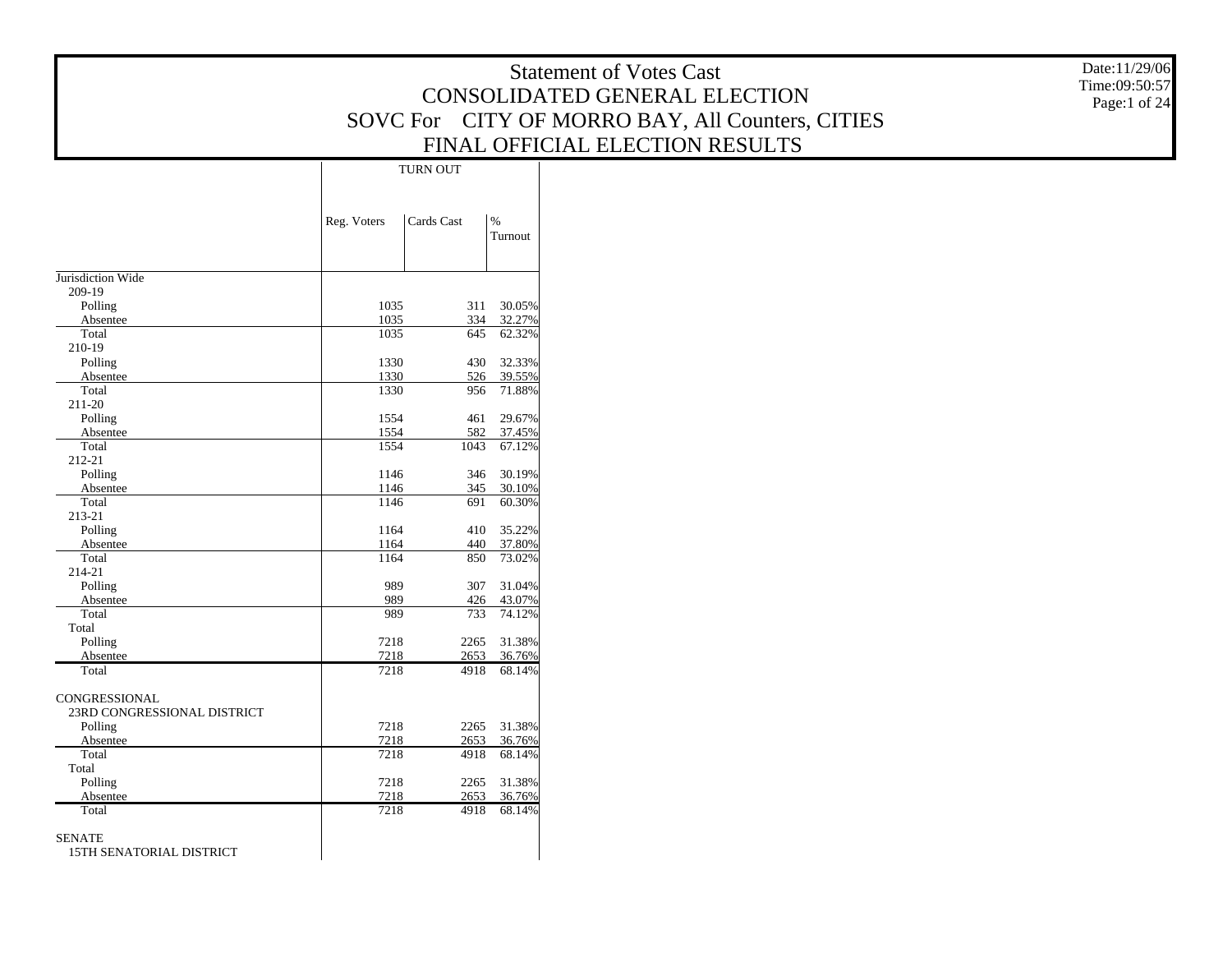Date:11/29/06 Time:09:50:57 Page:2 of 24

|                                                                               |              | <b>TURN OUT</b> |                          |
|-------------------------------------------------------------------------------|--------------|-----------------|--------------------------|
|                                                                               | Reg. Voters  | Cards Cast      | $\frac{9}{6}$<br>Turnout |
| Polling                                                                       | 7218         | 2265            | 31.38%                   |
| Absentee                                                                      | 7218         | 2653            | 36.76%                   |
| Total                                                                         | 7218         | 4918            | 68.14%                   |
| Total                                                                         |              |                 |                          |
| Polling                                                                       | 7218         | 2265            | 31.38%                   |
| Absentee                                                                      | 7218         | 2653            | 36.76%                   |
| Total                                                                         | 7218         | 4918            | 68.14%                   |
| <b>ASSEMBLY</b>                                                               |              |                 |                          |
| <b>33RD ASSEMBLY DISTRICT</b>                                                 |              |                 |                          |
| Polling                                                                       | 7218         | 2265            | 31.38%                   |
| Absentee                                                                      | 7218         | 2653            | 36.76%                   |
| Total                                                                         | 7218         | 4918            | 68.14%                   |
| Total                                                                         |              |                 |                          |
| Polling                                                                       | 7218         | 2265            | 31.38%                   |
| Absentee                                                                      | 7218         | 2653            | 36.76%                   |
| Total                                                                         | 7218         | 4918            | 68.14%                   |
| <b>BOARD OF EQUALIZATION</b><br>STATE BOARD OF EQUALIZATION DIST 1<br>Polling | 7218         | 2265            | 31.38%                   |
| Absentee                                                                      | 7218         | 2653            | 36.76%                   |
| Total                                                                         | 7218         | 4918            | 68.14%                   |
| Total                                                                         |              |                 |                          |
| Polling                                                                       | 7218         | 2265            | 31.38%                   |
| Absentee<br>Total                                                             | 7218<br>7218 | 2653<br>4918    | 36.76%<br>68.14%         |
|                                                                               |              |                 |                          |
| SUPERVISOR/COMMISSIONER<br>2ND SUPERVISORIAL DISTRICT                         |              |                 |                          |
| Polling                                                                       | 7218         | 2265            | 31.38%                   |
| Absentee<br>Total                                                             | 7218<br>7218 | 2653<br>4918    | 36.76%                   |
| Total                                                                         |              |                 | 68.14%                   |
| Polling                                                                       | 7218         | 2265            | 31.38%                   |
| Absentee                                                                      | 7218         | 2653            | 36.76%                   |
| Total                                                                         | 7218         | 4918            | 68.14%                   |
| CITIES                                                                        |              |                 |                          |
| <b>CITY OF MORRO BAY</b>                                                      |              |                 |                          |
| Polling                                                                       | 7218         | 2265            | 31.38%                   |
| Absentee                                                                      | 7218         | 2653            | 36.76%                   |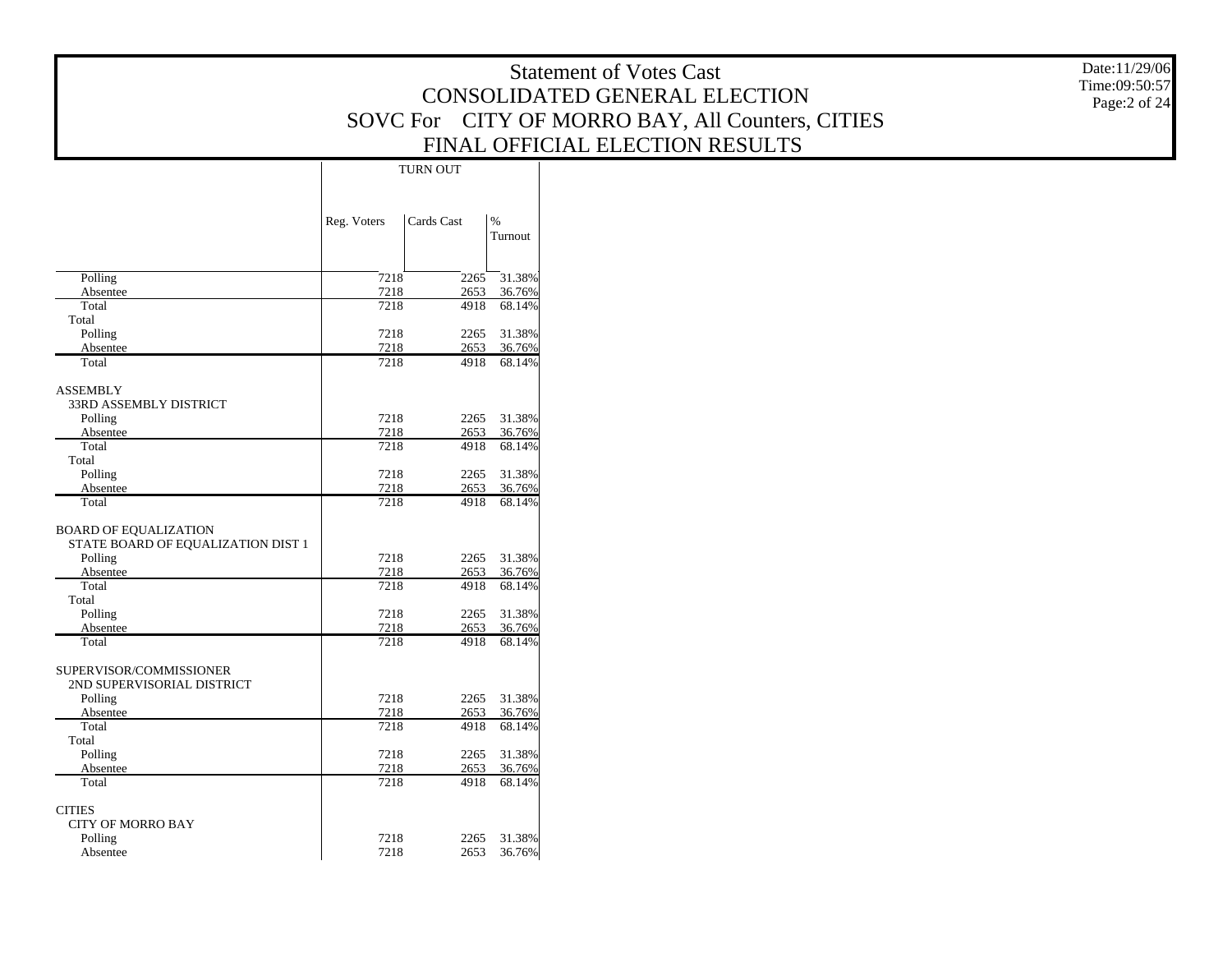Date:11/29/06 Time:09:50:57 Page:3 of 24

|          |             | <b>TURN OUT</b> |              |
|----------|-------------|-----------------|--------------|
|          | Reg. Voters | Cards Cast      | %<br>Turnout |
| Total    | 7218        | 4918            | 68.14%       |
| Total    |             |                 |              |
| Polling  | 7218        | 2265            | 31.38%       |
| Absentee | 7218        | 2653            | 36.76%       |
| Total    | 7218        | 4918            | 68.14%       |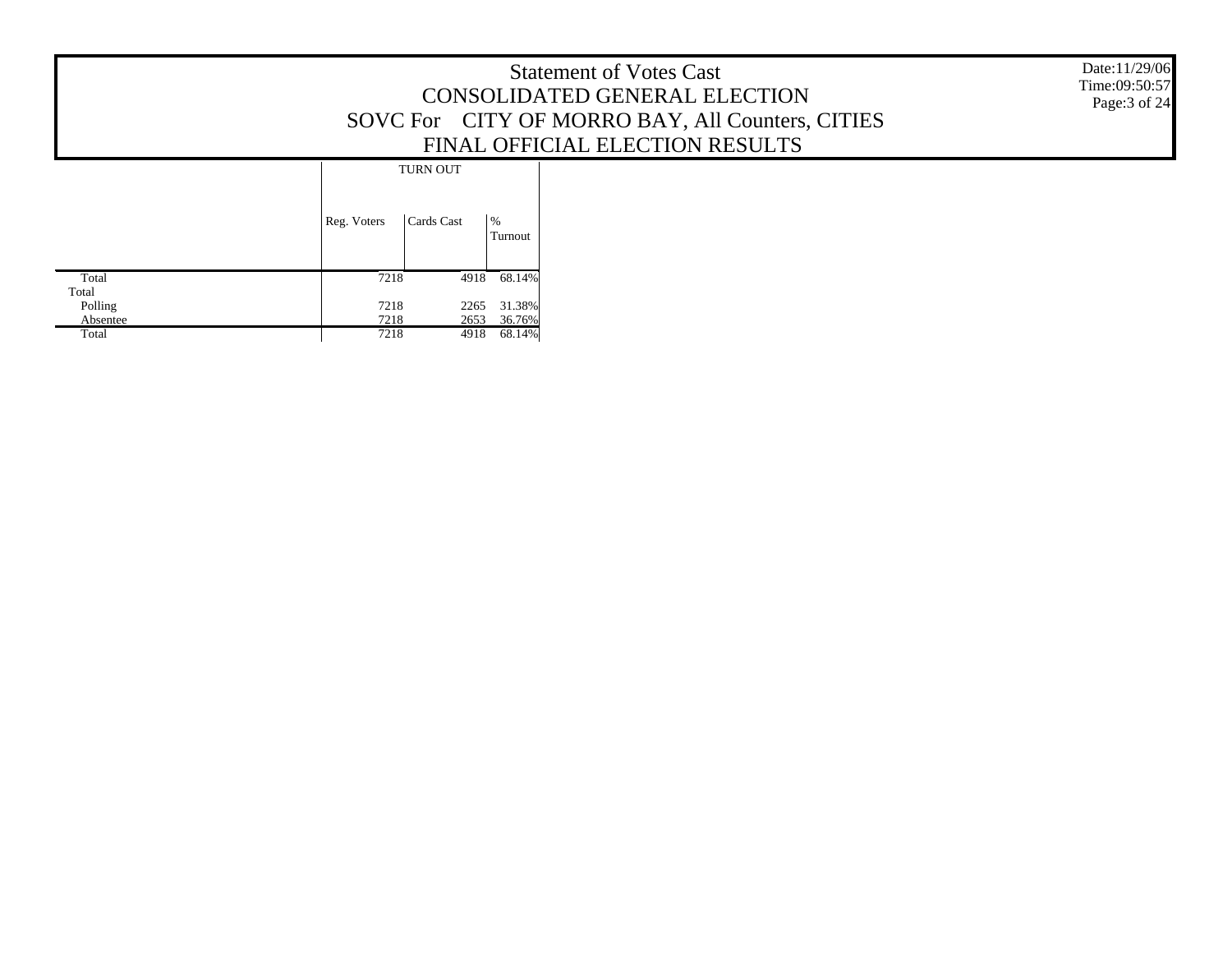Date:11/29/06 Time:09:50:57Page:4 of 24

|                             |             | CITY OF MORRO BAY MAYOR |                    |                      |               |                  |                  |                   |             |                      |             |                       |             |
|-----------------------------|-------------|-------------------------|--------------------|----------------------|---------------|------------------|------------------|-------------------|-------------|----------------------|-------------|-----------------------|-------------|
|                             | Reg. Voters | Times<br>Counted        | <b>Total Votes</b> | Times Blank<br>Voted | Times<br>Over | <b>Of</b>        |                  | Number JEFF ODELL |             | <b>JANICE PETERS</b> |             | <b>KEN VESTERFELT</b> |             |
|                             |             |                         |                    |                      | Voted         | Under<br>Votes   |                  |                   |             |                      |             |                       |             |
| Jurisdiction Wide           |             |                         |                    |                      |               |                  |                  |                   |             |                      |             |                       |             |
| 209-19                      |             |                         |                    |                      |               |                  |                  |                   |             |                      |             |                       |             |
| Polling                     | 1035        | 311                     | 294                | 17                   |               | $\mathbf{0}$     | $\boldsymbol{0}$ |                   | 95 32.31%   |                      | 131 44.56%  |                       | 65 22.11%   |
| Absentee                    | 1035        | 334                     | 304                | 30                   |               | $\mathbf{0}$     | $\mathbf{0}$     |                   | 82 26.97%   |                      | 152 50.00%  |                       | 69 22.70%   |
| Total                       | 1035        | 645                     | 598                | 47                   |               | $\Omega$         | $\Omega$         | 177               | 29.60%      |                      | 283 47.32%  | 134                   | 22.41%      |
| 210-19                      |             |                         |                    |                      |               |                  |                  |                   |             |                      |             |                       |             |
| Polling                     | 1330        | 430                     | 407                | 23                   |               | $\mathbf{0}$     | $\mathbf{0}$     |                   | 152 37.35%  |                      | 152 37.35%  | 103                   | 25.31%      |
| Absentee                    | 1330        | 526                     | 504                | 22                   |               | $\overline{0}$   | $\mathbf{0}$     |                   | 173 34.33%  |                      | 194 38.49%  | 136                   | 26.98%      |
| Total                       | 1330        | 956                     | 911                | $\overline{45}$      |               | $\Omega$         | $\Omega$         |                   | 325 35.68%  |                      | 346 37.98%  | 239                   | 26.23%      |
| 211-20                      |             |                         |                    |                      |               |                  |                  |                   |             |                      |             |                       |             |
| Polling                     | 1554        | 461                     | 424                | 37                   |               | $\mathbf{0}$     | $\mathbf{0}$     |                   | 143 33.73%  |                      | 147 34.67%  |                       | 134 31.60%  |
| Absentee                    | 1554        | 582                     | 550                | 32                   |               | $\mathbf{0}$     | $\boldsymbol{0}$ |                   | 181 32.91%  |                      | 240 43.64%  | 129                   | 23.45%      |
| Total                       | 1554        | 1043                    | 974                | 69                   |               | $\Omega$         | $\Omega$         |                   | 324 33.26%  |                      | 387 39.73%  |                       | 263 27.00%  |
| 212-21                      |             |                         |                    |                      |               |                  |                  |                   |             |                      |             |                       |             |
| Polling                     | 1146        | 346                     | 318                | 28                   |               | $\boldsymbol{0}$ | $\mathbf{0}$     |                   | 111 34.91%  |                      | 126 39.62%  |                       | 80 25.16%   |
| Absentee                    | 1146        | 345                     | 321                | $24\,$               |               | $\overline{0}$   | $\mathbf{0}$     |                   | 94 29.28%   |                      | 140 43.61%  |                       | 86 26.79%   |
| Total                       | 1146        | $\overline{691}$        | 639                | $\overline{52}$      |               | $\Omega$         | $\Omega$         |                   | 205 32.08%  |                      | 266 41.63%  |                       | 166 25.98%  |
| 213-21                      |             |                         |                    |                      |               |                  |                  |                   |             |                      |             |                       |             |
| Polling                     | 1164        | 410                     | 392                | 18                   |               | $\mathbf{0}$     | $\mathbf{0}$     |                   | 150 38.27%  |                      | 149 38.01%  |                       | 92 23.47%   |
| Absentee                    | 1164        | 440                     | 423                | 17                   |               | $\overline{0}$   | $\mathbf{0}$     |                   | 127 30.02%  |                      | 185 43.74%  | 110                   | 26.00%      |
| Total                       | 1164        | 850                     | 815                | $\overline{35}$      |               | $\Omega$         | $\Omega$         |                   | 277 33.99%  |                      | 334 40.98%  | 202                   | 24.79%      |
| 214-21                      |             |                         |                    |                      |               |                  |                  |                   |             |                      |             |                       |             |
| Polling                     | 989         | 307                     | 287                | 20                   |               | $\overline{0}$   | $\mathbf{0}$     |                   | 96 33.45%   |                      | 108 37.63%  |                       | 82 28.57%   |
| Absentee                    | 989         | 426                     | 407                | 18                   |               |                  | $\mathbf{0}$     |                   | 134 32.92%  |                      | 178 43.73%  |                       | 94 23.10%   |
| Total                       | 989         | 733                     | 694                | $\overline{38}$      |               |                  | $\Omega$         |                   | 230 33.14%  |                      | 286 41.21%  |                       | 176 25.36%  |
| Total                       |             |                         |                    |                      |               |                  |                  |                   |             |                      |             |                       |             |
| Polling                     | 7218        | 2265                    | 2122               | 143                  |               | $\mathbf{0}$     | $\mathbf{0}$     |                   | 747 35.20%  |                      | 813 38.31%  |                       | 556 26.20%  |
| Absentee                    | 7218        | 2653                    | 2509               | 143                  |               |                  | $\Omega$         |                   | 791 31.53%  | 1089                 | 43.40%      |                       | 624 24.87%  |
| Total                       | 7218        | 4918                    | 4631               | 286                  |               | $\mathbf{1}$     | $\Omega$         |                   | 1538 33.21% |                      | 1902 41.07% |                       | 1180 25.48% |
| CONGRESSIONAL               |             |                         |                    |                      |               |                  |                  |                   |             |                      |             |                       |             |
| 23RD CONGRESSIONAL DISTRICT |             |                         |                    |                      |               |                  |                  |                   |             |                      |             |                       |             |
| Polling                     | 7218        | 2265                    | 2122               | 143                  |               | $\mathbf{0}$     | $\mathbf{0}$     |                   | 747 35.20%  |                      | 813 38.31%  |                       | 556 26.20%  |
| Absentee                    | 7218        | 2653                    | 2509               | 143                  |               |                  | $\mathbf{0}$     |                   | 791 31.53%  | 1089                 | 43.40%      |                       | 624 24.87%  |
| Total                       | 7218        | 4918                    | 4631               | 286                  |               | $\mathbf{1}$     | $\Omega$         |                   | 1538 33.21% |                      | 1902 41.07% |                       | 1180 25.48% |
| Total                       |             |                         |                    |                      |               |                  |                  |                   |             |                      |             |                       |             |
| Polling                     | 7218        | 2265                    | 2122               | 143                  |               | $\mathbf{0}$     | $\mathbf{0}$     |                   | 747 35.20%  |                      | 813 38.31%  |                       | 556 26.20%  |
| Absentee                    | 7218        | 2653                    | 2509               | 143                  |               |                  | $\mathbf{0}$     |                   | 791 31.53%  | 1089                 | 43.40%      |                       | 624 24.87%  |
| Total                       | 7218        | 4918                    | 4631               | 286                  |               |                  | $\Omega$         |                   | 1538 33.21% |                      | 1902 41.07% |                       | 1180 25.48% |
|                             |             |                         |                    |                      |               |                  |                  |                   |             |                      |             |                       |             |

SENATE

15TH SENATORIAL DISTRICT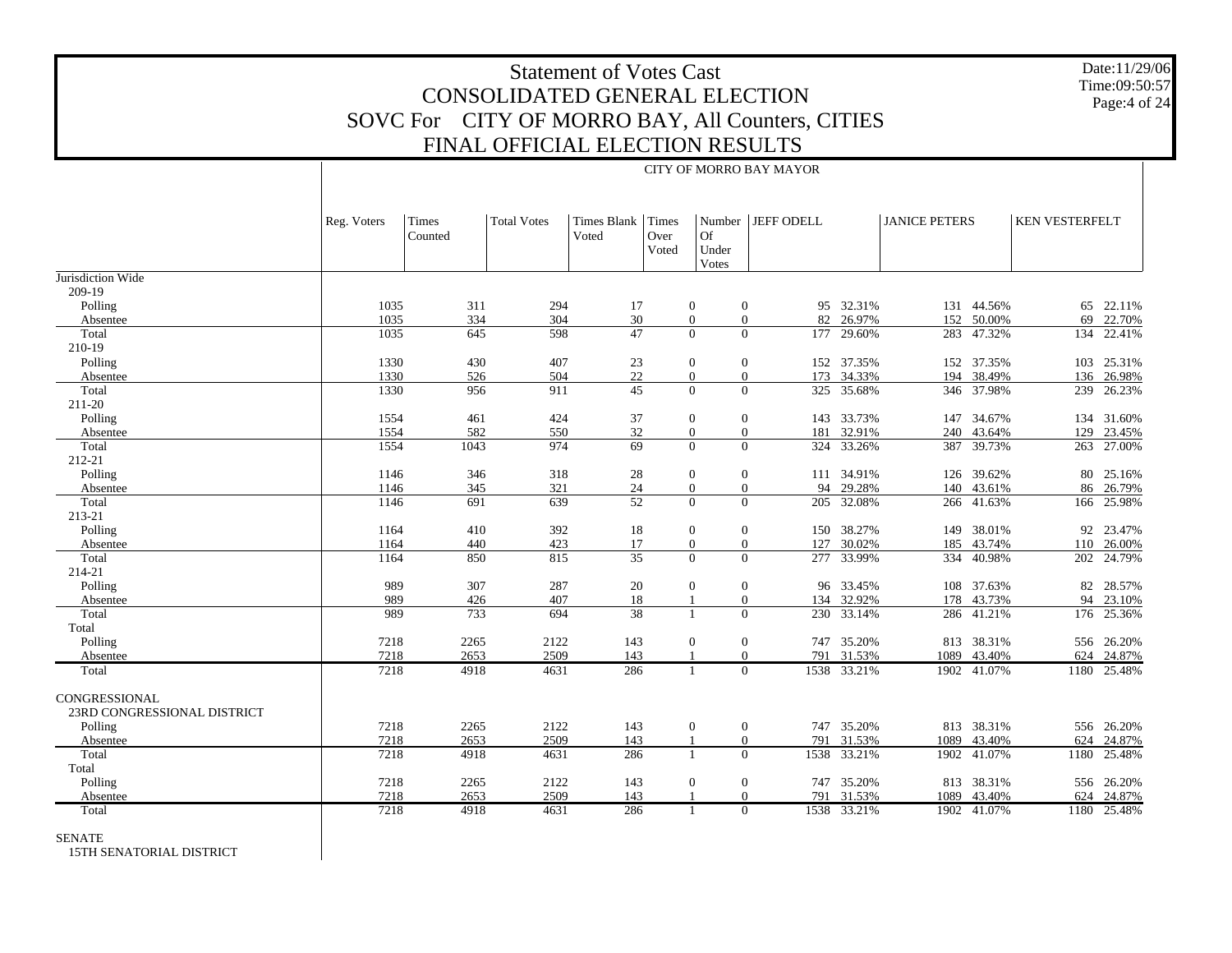Date:11/29/06 Time:09:50:57 Page:5 of 24

|                                                                    |             |                  |                    |                      |                        |                      | CITY OF MORRO BAY MAYOR |                |                      |                 |                |             |
|--------------------------------------------------------------------|-------------|------------------|--------------------|----------------------|------------------------|----------------------|-------------------------|----------------|----------------------|-----------------|----------------|-------------|
|                                                                    | Reg. Voters | Times<br>Counted | <b>Total Votes</b> | Times Blank<br>Voted | Times<br>Over<br>Voted | Of<br>Under<br>Votes | Number   JEFF ODELL     |                | <b>JANICE PETERS</b> |                 | KEN VESTERFELT |             |
| Polling                                                            | 7218        | 2265             | 2122               | 143                  |                        | $\theta$             | $\overline{0}$          | $747 - 35.20%$ |                      | $813 - 38.31\%$ |                | 556 26.20%  |
| Absentee                                                           | 7218        | 2653             | 2509               | 143                  |                        |                      | $\overline{0}$          | 791 31.53%     | 1089                 | 43.40%          | 624            | 24.87%      |
| Total                                                              | 7218        | 4918             | 4631               | 286                  |                        | $\overline{1}$       | $\Omega$<br>1538        | 33.21%         |                      | 1902 41.07%     | 1180           | 25.48%      |
| Total                                                              |             |                  |                    |                      |                        |                      |                         |                |                      |                 |                |             |
| Polling                                                            | 7218        | 2265             | 2122               | 143                  |                        | $\mathbf{0}$         | $\mathbf{0}$            | 747 35.20%     |                      | 813 38.31%      |                | 556 26.20%  |
| Absentee                                                           | 7218        | 2653             | 2509               | 143                  |                        |                      | $\theta$                | 791 31.53%     | 1089                 | 43.40%          | 624            | 24.87%      |
| Total                                                              | 7218        | 4918             | 4631               | 286                  |                        | $\overline{1}$       | $\overline{0}$          | 1538 33.21%    |                      | 1902 41.07%     |                | 1180 25.48% |
| <b>ASSEMBLY</b><br><b>33RD ASSEMBLY DISTRICT</b>                   |             |                  |                    |                      |                        |                      |                         |                |                      |                 |                |             |
| Polling                                                            | 7218        | 2265             | 2122               | 143                  |                        | $\mathbf{0}$         | $\mathbf{0}$            | 747 35.20%     |                      | 813 38.31%      |                | 556 26.20%  |
| Absentee                                                           | 7218        | 2653             | 2509               | 143                  |                        | $\overline{1}$       | $\overline{0}$          | 791 31.53%     | 1089                 | 43.40%          | 624            | 24.87%      |
| Total                                                              | 7218        | 4918             | 4631               | 286                  |                        | $\overline{1}$       | $\overline{0}$<br>1538  | 33.21%         | 1902                 | 41.07%          | 1180           | 25.48%      |
| Total                                                              |             |                  |                    |                      |                        |                      |                         |                |                      |                 |                |             |
| Polling                                                            | 7218        | 2265             | 2122               | 143                  |                        | $\mathbf{0}$         | $\mathbf{0}$            | 747 35.20%     |                      | 813 38.31%      |                | 556 26.20%  |
| Absentee                                                           | 7218        | 2653             | 2509               | 143                  |                        |                      | 791<br>$\overline{0}$   | 31.53%         | 1089                 | 43.40%          | 624            | 24.87%      |
| Total                                                              | 7218        | 4918             | 4631               | 286                  |                        | -1                   | $\overline{0}$<br>1538  | 33.21%         |                      | 1902 41.07%     |                | 1180 25.48% |
| <b>BOARD OF EQUALIZATION</b><br>STATE BOARD OF EQUALIZATION DIST 1 |             |                  |                    |                      |                        |                      |                         |                |                      |                 |                |             |
| Polling                                                            | 7218        | 2265             | 2122               | 143                  |                        | $\mathbf{0}$         | $\mathbf{0}$            | 747 35.20%     |                      | 813 38.31%      |                | 556 26.20%  |
| Absentee                                                           | 7218        | 2653             | 2509               | 143                  |                        |                      | $\overline{0}$<br>791   | 31.53%         |                      | 1089 43.40%     | 624            | 24.87%      |
| Total<br>Total                                                     | 7218        | 4918             | 4631               | 286                  |                        | $\overline{1}$       | $\theta$<br>1538        | 33.21%         |                      | 1902 41.07%     | 1180           | 25.48%      |
| Polling                                                            | 7218        | 2265             | 2122               | 143                  |                        | $\mathbf{0}$         | $\mathbf{0}$            | 747 35.20%     |                      | 813 38.31%      |                | 556 26.20%  |
| Absentee                                                           | 7218        | 2653             | 2509               | 143                  |                        |                      | $\overline{0}$<br>791   | 31.53%         | 1089                 | 43.40%          | 624            | 24.87%      |
| Total                                                              | 7218        | 4918             | 4631               | 286                  |                        |                      | $\theta$                | 1538 33.21%    |                      | 1902 41.07%     |                | 1180 25.48% |
| SUPERVISOR/COMMISSIONER<br>2ND SUPERVISORIAL DISTRICT              |             |                  |                    |                      |                        |                      |                         |                |                      |                 |                |             |
| Polling                                                            | 7218        | 2265             | 2122               | 143                  |                        | $\mathbf{0}$         | $\mathbf{0}$            | 747 35.20%     |                      | 813 38.31%      |                | 556 26.20%  |
| Absentee                                                           | 7218        | 2653             | 2509               | 143                  |                        |                      | $\overline{0}$<br>791   | 31.53%         | 1089                 | 43.40%          | 624            | 24.87%      |
| Total<br>Total                                                     | 7218        | 4918             | 4631               | 286                  |                        | $\overline{1}$       | $\Omega$<br>1538        | 33.21%         | 1902                 | 41.07%          | 1180           | 25.48%      |
| Polling                                                            | 7218        | 2265             | 2122               | 143                  |                        | $\mathbf{0}$         | $\mathbf{0}$            | 747 35.20%     |                      | 813 38.31%      |                | 556 26.20%  |
| Absentee                                                           | 7218        | 2653             | 2509               | 143                  |                        |                      | $\overline{0}$<br>791   | 31.53%         | 1089                 | 43.40%          | 624            | 24.87%      |
| Total                                                              | 7218        | 4918             | 4631               | 286                  |                        | $\overline{1}$       | $\overline{0}$          | 1538 33.21%    |                      | 1902 41.07%     |                | 1180 25.48% |
| <b>CITIES</b><br><b>CITY OF MORRO BAY</b>                          |             |                  |                    |                      |                        |                      |                         |                |                      |                 |                |             |
| Polling                                                            | 7218        | 2265             | 2122               | 143                  |                        | $\mathbf{0}$         | $\boldsymbol{0}$        | 747 35.20%     |                      | 813 38.31%      | 556            | 26.20%      |
| Absentee                                                           | 7218        | 2653             | 2509               | 143                  |                        | -1                   | $\mathbf{0}$            | 791 31.53%     |                      | 1089 43.40%     | 624            | 24.87%      |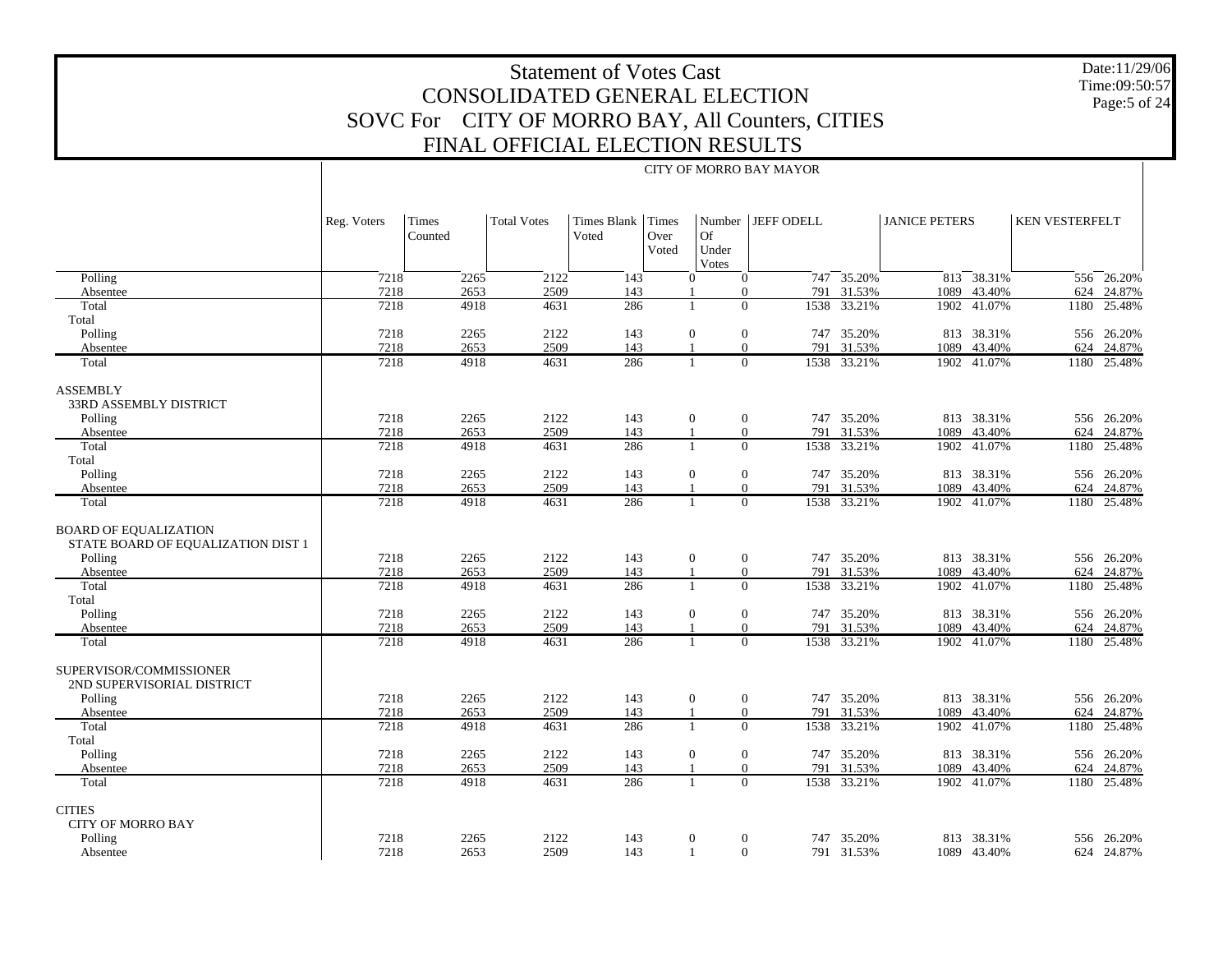Date:11/29/06 Time:09:50:57 Page:6 of 24

|          |             | CITY OF MORRO BAY MAYOR |                    |                      |                        |                      |                     |             |                      |  |                       |             |
|----------|-------------|-------------------------|--------------------|----------------------|------------------------|----------------------|---------------------|-------------|----------------------|--|-----------------------|-------------|
|          | Reg. Voters | Times<br>Counted        | <b>Total Votes</b> | Times Blank<br>Voted | Times<br>Over<br>Voted | Of<br>Under<br>Votes | Number   JEFF ODELL |             | <b>JANICE PETERS</b> |  | <b>KEN VESTERFELT</b> |             |
| Total    | 7218        | 4918                    | 4631               | 286                  |                        |                      |                     | 1538 33.21% | 1902 41.07%          |  |                       | 1180 25.48% |
| Total    |             |                         |                    |                      |                        |                      |                     |             |                      |  |                       |             |
| Polling  | 7218        | 2265                    | 2122               | 143                  |                        | $\Omega$<br>$\Omega$ |                     | 747 35.20%  | 813 38.31%           |  |                       | 556 26.20%  |
| Absentee | 7218        | 2653                    | 2509               | 143                  |                        |                      |                     | 791 31.53%  | 1089 43.40%          |  |                       | 624 24.87%  |
| Total    | 7218        | 4918                    | 4631               | 286                  |                        |                      |                     | 1538 33.21% | 1902 41.07%          |  |                       | 1180 25.48% |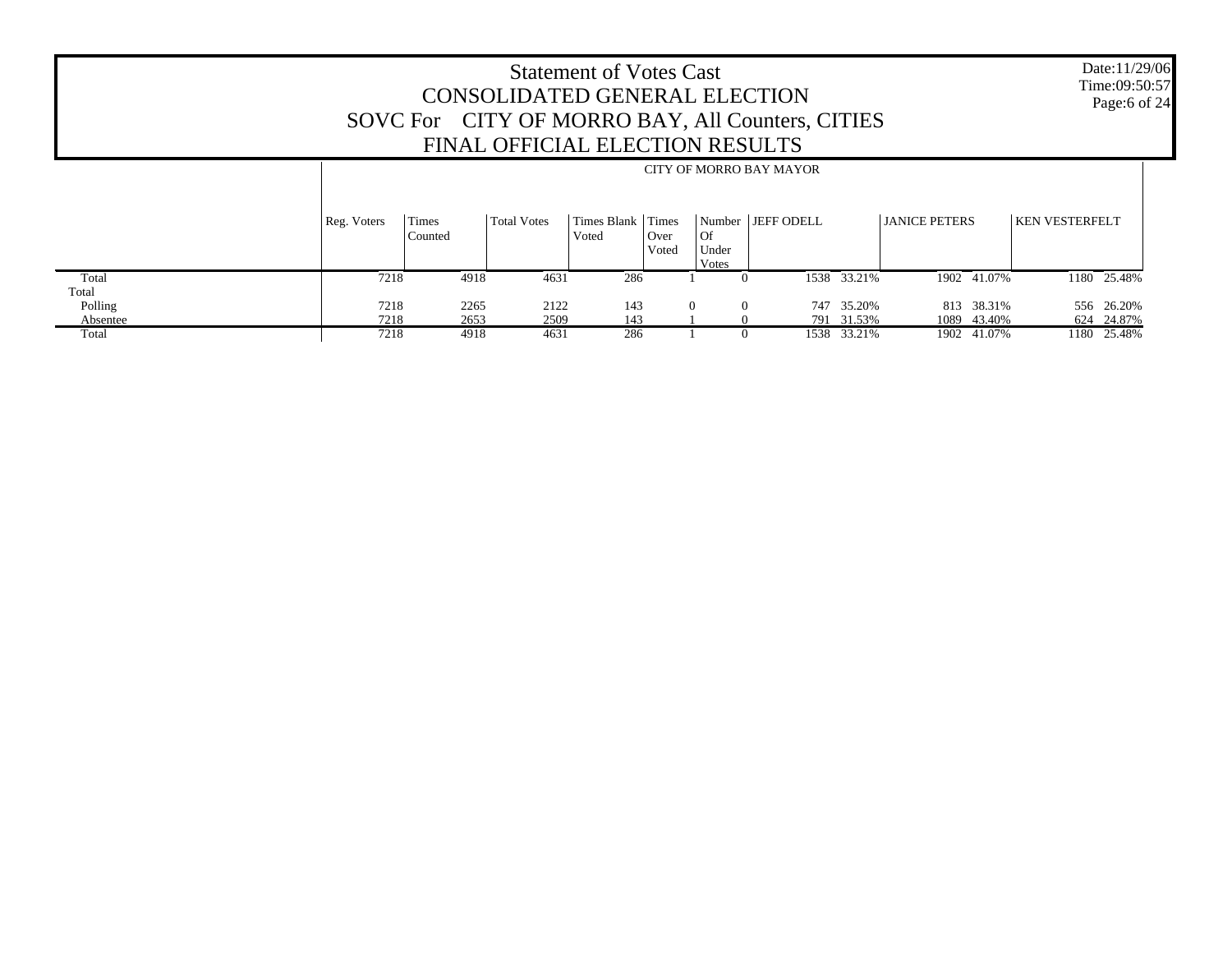|                             |                                                | <b>Statement of Votes Cast</b>                   | Date:11/29/06<br>Time:09:50:57 |
|-----------------------------|------------------------------------------------|--------------------------------------------------|--------------------------------|
|                             |                                                | CONSOLIDATED GENERAL ELECTION                    | Page:7 of 24                   |
|                             |                                                | SOVC For CITY OF MORRO BAY, All Counters, CITIES |                                |
|                             |                                                | FINAL OFFICIAL ELECTION RESULTS                  |                                |
|                             | CITY OF MORRO                                  |                                                  |                                |
|                             | <b>BAY MAYOR</b>                               |                                                  |                                |
|                             |                                                |                                                  |                                |
|                             | Write-In Votes                                 |                                                  |                                |
|                             |                                                |                                                  |                                |
|                             |                                                |                                                  |                                |
| Jurisdiction Wide           |                                                |                                                  |                                |
| 209-19                      |                                                |                                                  |                                |
| Polling<br>Absentee         | 3<br>1.02%<br>0.33%<br>$\mathbf{1}$            |                                                  |                                |
| Total                       | 0.67%<br>$\overline{4}$                        |                                                  |                                |
| 210-19                      |                                                |                                                  |                                |
| Polling                     | 0.00%<br>$\mathbf{0}$                          |                                                  |                                |
| Absentee<br>Total           | 0.20%<br>$\mathbf{1}$<br>0.11%<br>$\mathbf{1}$ |                                                  |                                |
| 211-20                      |                                                |                                                  |                                |
| Polling                     | 0.00%<br>$\mathbf{0}$                          |                                                  |                                |
| Absentee<br>Total           | $\mathbf{0}$<br>0.00%<br>$\mathbf{0}$<br>0.00% |                                                  |                                |
| 212-21                      |                                                |                                                  |                                |
| Polling                     | 0.31%<br>$\mathbf{1}$                          |                                                  |                                |
| Absentee                    | 0.31%<br>$\mathbf{1}$                          |                                                  |                                |
| Total<br>213-21             | $\overline{2}$<br>0.31%                        |                                                  |                                |
| Polling                     | 0.26%<br>1                                     |                                                  |                                |
| Absentee                    | 0.24%<br>$\mathbf{1}$                          |                                                  |                                |
| Total<br>214-21             | $\overline{2}$<br>0.25%                        |                                                  |                                |
| Polling                     | 0.35%<br>$\mathbf{1}$                          |                                                  |                                |
| Absentee                    | 0.25%<br>$\mathbf{1}$                          |                                                  |                                |
| Total                       | 2<br>0.29%                                     |                                                  |                                |
| Total<br>Polling            | 0.28%<br>6                                     |                                                  |                                |
| Absentee                    | $\overline{5}$<br>0.20%                        |                                                  |                                |
| Total                       | 0.24%<br>11                                    |                                                  |                                |
| CONGRESSIONAL               |                                                |                                                  |                                |
| 23RD CONGRESSIONAL DISTRICT |                                                |                                                  |                                |
| Polling                     | 0.28%<br>6                                     |                                                  |                                |
| Absentee<br>Total           | 5<br>0.20%<br>11                               |                                                  |                                |
| Total                       | 0.24%                                          |                                                  |                                |
| Polling                     | 0.28%<br>6                                     |                                                  |                                |
| Absentee                    | 5<br>0.20%                                     |                                                  |                                |
| Total                       | 0.24%<br>11                                    |                                                  |                                |
| <b>SENATE</b>               |                                                |                                                  |                                |
| 15TH SENATORIAL DISTRICT    |                                                |                                                  |                                |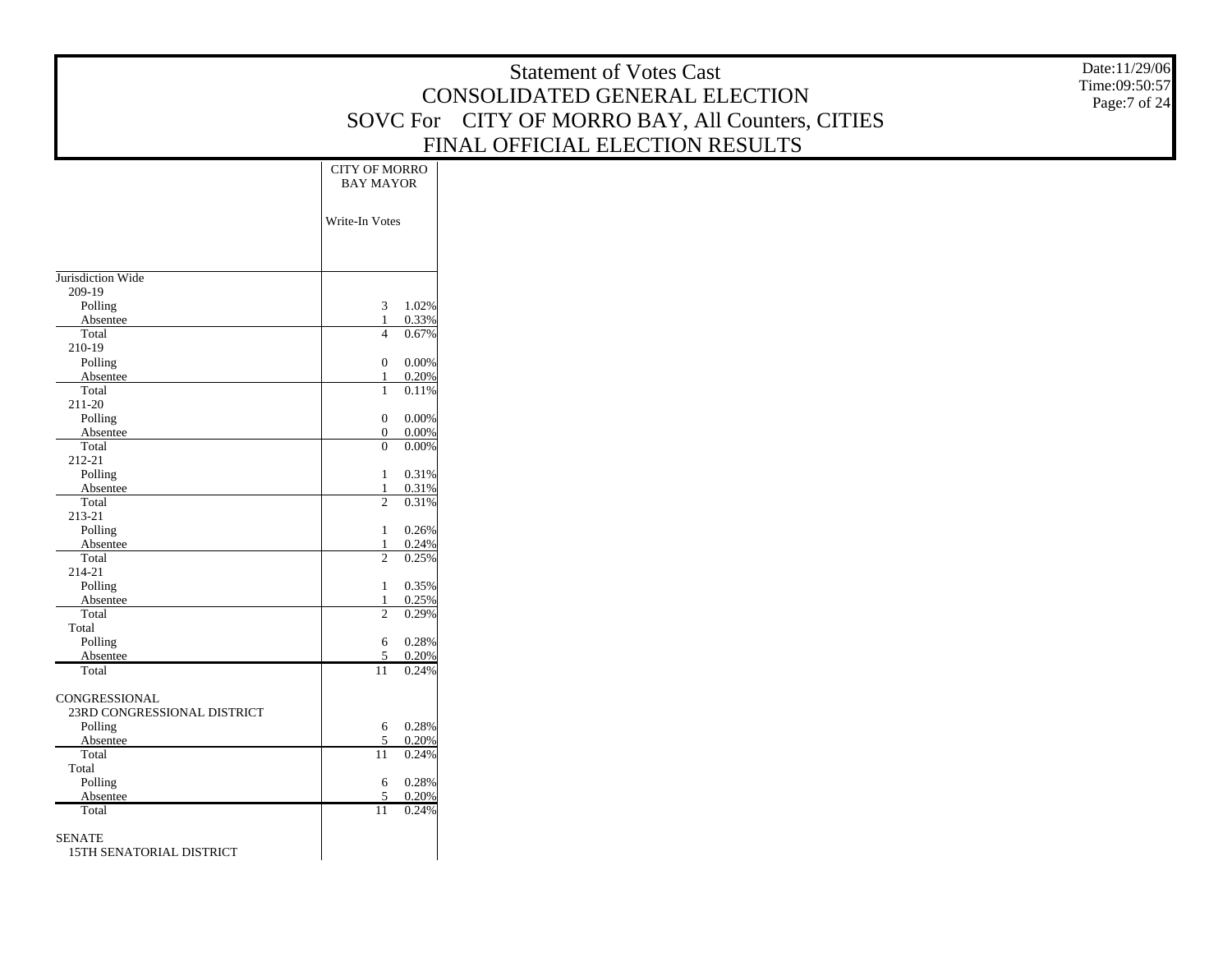|                                               |                                          | <b>Statement of Votes Cast</b>                   | Date:11/29/06<br>Time:09:50:58 |
|-----------------------------------------------|------------------------------------------|--------------------------------------------------|--------------------------------|
|                                               |                                          | CONSOLIDATED GENERAL ELECTION                    | Page:8 of 24                   |
|                                               |                                          | SOVC For CITY OF MORRO BAY, All Counters, CITIES |                                |
|                                               |                                          | FINAL OFFICIAL ELECTION RESULTS                  |                                |
|                                               | CITY OF MORRO<br><b>BAY MAYOR</b>        |                                                  |                                |
|                                               |                                          |                                                  |                                |
|                                               | Write-In Votes                           |                                                  |                                |
|                                               |                                          |                                                  |                                |
| Polling<br>Absentee                           | $\boxed{0.28\%}$<br>6<br>0.20%<br>5      |                                                  |                                |
| Total                                         | 0.24%<br>11                              |                                                  |                                |
| Total<br>Polling                              | 0.28%<br>6                               |                                                  |                                |
| Absentee<br>Total                             | 0.20%<br>$\overline{5}$<br>0.24%<br>11   |                                                  |                                |
| <b>ASSEMBLY</b>                               |                                          |                                                  |                                |
| 33RD ASSEMBLY DISTRICT<br>Polling             | 0.28%<br>6                               |                                                  |                                |
| Absentee<br>Total                             | 0.20%<br>5<br>0.24%                      |                                                  |                                |
| Total                                         | 11                                       |                                                  |                                |
| Polling<br>Absentee                           | 0.28%<br>6<br>0.20%<br>$\overline{5}$    |                                                  |                                |
| Total                                         | 0.24%<br>11                              |                                                  |                                |
| <b>BOARD OF EQUALIZATION</b>                  |                                          |                                                  |                                |
| STATE BOARD OF EQUALIZATION DIST 1<br>Polling | 0.28%<br>6                               |                                                  |                                |
| Absentee<br>Total                             | 0.20%<br>5<br>0.24%<br>11                |                                                  |                                |
| Total                                         |                                          |                                                  |                                |
| Polling<br>Absentee                           | 0.28%<br>6<br>0.20%<br>$\overline{5}$    |                                                  |                                |
| Total                                         | 0.24%<br>11                              |                                                  |                                |
| SUPERVISOR/COMMISSIONER                       |                                          |                                                  |                                |
| 2ND SUPERVISORIAL DISTRICT<br>Polling         | 0.28%<br>6                               |                                                  |                                |
| Absentee<br>Total                             | 0.20%<br>5<br>0.24%<br>11                |                                                  |                                |
| Total                                         |                                          |                                                  |                                |
| Polling<br>Absentee                           | 6<br>$0.28\%$<br>$\overline{5}$<br>0.20% |                                                  |                                |
| Total                                         | 0.24%<br>11                              |                                                  |                                |
| $\rm CITIES$                                  |                                          |                                                  |                                |
| CITY OF MORRO BAY<br>Polling                  | 0.28%<br>6                               |                                                  |                                |
| Absentee                                      | $0.20\%$<br>$5^{\circ}$                  |                                                  |                                |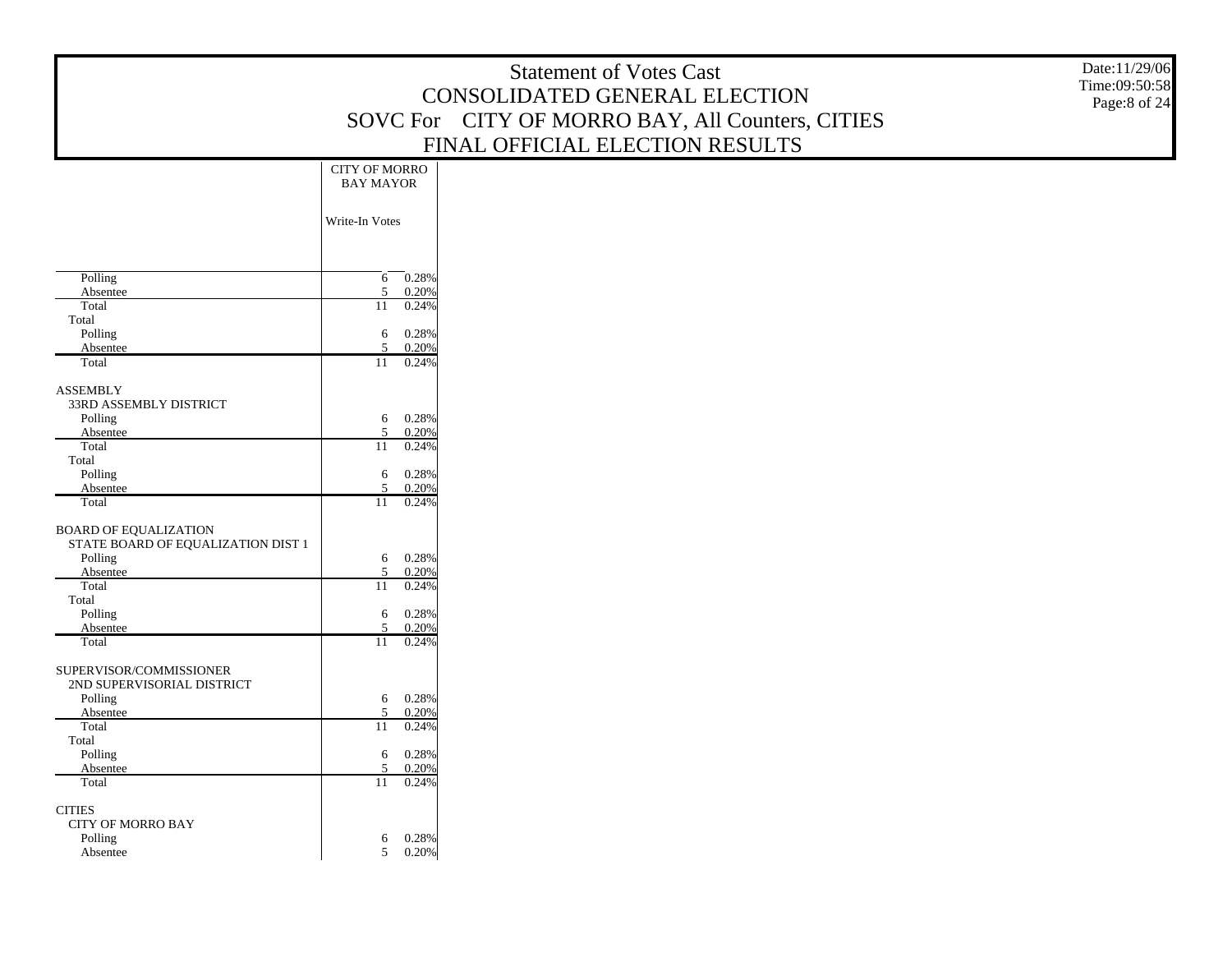|                                                |                                                            | <b>Statement of Votes Cast</b><br>CONSOLIDATED GENERAL ELECTION<br>SOVC For CITY OF MORRO BAY, All Counters, CITIES<br>FINAL OFFICIAL ELECTION RESULTS | Date:11/29/06<br>Time:09:50:58<br>Page:9 of 24 |
|------------------------------------------------|------------------------------------------------------------|--------------------------------------------------------------------------------------------------------------------------------------------------------|------------------------------------------------|
|                                                | <b>CITY OF MORRO</b><br><b>BAY MAYOR</b><br>Write-In Votes |                                                                                                                                                        |                                                |
| Total<br>Total<br>Polling<br>Absentee<br>Total | $0.24\%$<br>11<br>0.28%<br>0.20%<br>0.24%                  |                                                                                                                                                        |                                                |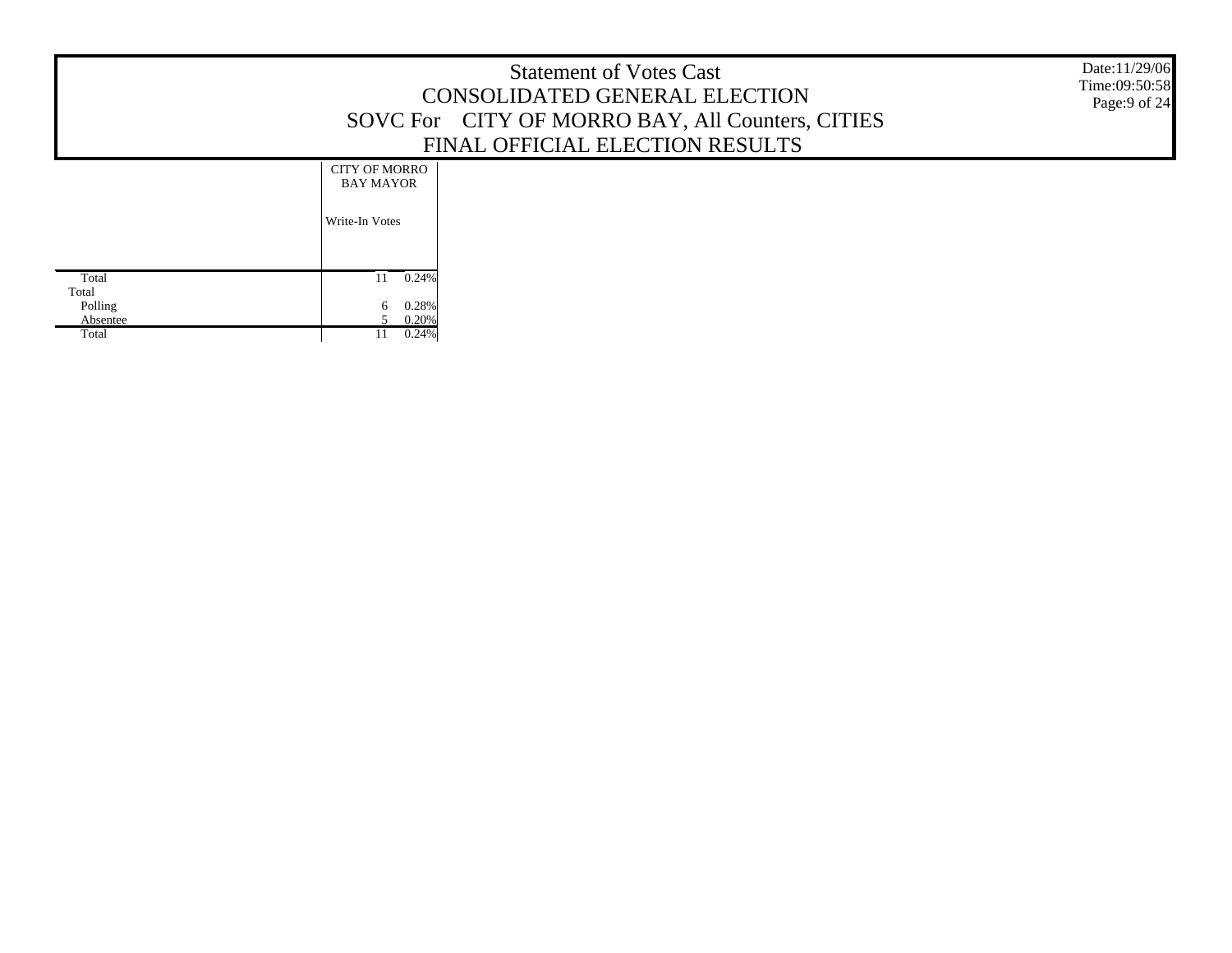CITY OF MORRO BAY COUNCILMEMBER

Date:11/29/06 Time:09:50:58 Page:10 of 24

|                             | Reg. Voters | Times<br>Counted | Total Votes | <b>Times Blank</b><br>Voted | Times<br>Over<br>Voted | Number Of<br><b>Under Votes</b> | <b>RICK GRANTHAM</b> |             | R. PEPPER HUGHES |             | THAD BAXLEY |             |
|-----------------------------|-------------|------------------|-------------|-----------------------------|------------------------|---------------------------------|----------------------|-------------|------------------|-------------|-------------|-------------|
| Jurisdiction Wide           |             |                  |             |                             |                        |                                 |                      |             |                  |             |             |             |
| 209-19                      |             |                  |             |                             |                        |                                 |                      |             |                  |             |             |             |
| Polling                     | 1035        | 311              | 447         | 30                          |                        | $\overline{0}$<br>115           | 134                  | 29.98%      | 87               | 19.46%      | 93          | 20.81%      |
| Absentee                    | 1035        | 334              | 502         | 35                          |                        | $\overline{0}$                  | 96<br>138            | 27.49%      | 99               | 19.72%      | 107         | 21.31%      |
| Total                       | 1035        | 645              | 949         | $\overline{65}$             |                        | 211<br>$\Omega$                 |                      | 272 28.66%  |                  | 186 19.60%  |             | 200 21.07%  |
| 210-19                      |             |                  |             |                             |                        |                                 |                      |             |                  |             |             |             |
| Polling                     | 1330        | 430              | 615         | 38                          |                        | 167                             |                      | 168 27.32%  |                  | 113 18.37%  |             | 135 21.95%  |
| Absentee                    | 1330        | 526              | 837         | 34                          |                        | 147<br>$\overline{0}$           | 266                  | 31.78%      | 126              | 15.05%      | 220         | 26.28%      |
| Total                       | 1330        | 956              | 1452        | $\overline{72}$             |                        | 314<br>$\mathbf{1}$             | 434                  | 29.89%      |                  | 239 16.46%  |             | 355 24.45%  |
| 211-20                      |             |                  |             |                             |                        |                                 |                      |             |                  |             |             |             |
| Polling                     | 1554        | 461              | 634         | 62                          |                        | 162<br>-1                       | 203                  | 32.02%      |                  | 148 23.34%  |             | 117 18.45%  |
| Absentee                    | 1554        | 582              | 899         | 45                          |                        | $\overline{0}$<br>175           |                      | 287 31.92%  | 144              | 16.02%      |             | 216 24.03%  |
| Total                       | 1554        | 1043             | 1533        | 107                         |                        | 337<br>$\overline{1}$           |                      | 490 31.96%  |                  | 292 19.05%  |             | 333 21.72%  |
| 212-21                      |             |                  |             |                             |                        |                                 |                      |             |                  |             |             |             |
| Polling                     | 1146        | 346              | 492         | 35                          |                        | 130<br>$\overline{0}$           | 125                  | 25.41%      | 98               | 19.92%      |             | 94 19.11%   |
| Absentee                    | 1146        | 345              | 536         | 24                          |                        | 106<br>$\overline{0}$           |                      | 155 28.92%  | 87               | 16.23%      | 112         | 20.90%      |
| Total                       | 1146        | 691              | 1028        | 59                          |                        | 236<br>$\Omega$                 | 280                  | 27.24%      |                  | 185 18.00%  | 206         | 20.04%      |
| 213-21                      |             |                  |             |                             |                        |                                 |                      |             |                  |             |             |             |
| Polling                     | 1164        | 410              | 600         | 27                          |                        | 166<br>$\overline{0}$           |                      | 148 24.67%  |                  | 108 18.00%  |             | 126 21.00%  |
| Absentee                    | 1164        | 440              | 677         | 21                          |                        | $\overline{0}$<br>161           | 188                  | 27.77%      | 91               | 13.44%      | 161         | 23.78%      |
| Total                       | 1164        | 850              | 1277        | $\overline{48}$             |                        | $\Omega$<br>327                 |                      | 336 26.31%  |                  | 199 15.58%  | 287         | 22.47%      |
| 214-21                      |             |                  |             |                             |                        |                                 |                      |             |                  |             |             |             |
| Polling                     | 989         | 307              | 450         | 31                          |                        | 100<br>$\overline{1}$           | 126                  | 28.00%      | 87               | 19.33%      | 90          | 20.00%      |
| Absentee                    | 989         | 426              | 666         | 23                          |                        | $\overline{0}$<br>140           | 188                  | 28.23%      | 95               | 14.26%      | 166         | 24.92%      |
| Total                       | 989         | 733              | 1116        | 54                          |                        | 240<br>$\mathbf{1}$             |                      | 314 28.14%  |                  | 182 16.31%  | 256         | 22.94%      |
| Total                       |             |                  |             |                             |                        |                                 |                      |             |                  |             |             |             |
| Polling                     | 7218        | 2265             | 3238        | 223                         |                        | 840<br>3                        |                      | 904 27.92%  |                  | 641 19.80%  |             | 655 20.23%  |
| Absentee                    | 7218        | 2653             | 4117        | 182                         |                        | 825<br>$\Omega$                 | 1222                 | 29.68%      | 642              | 15.59%      | 982         | 23.85%      |
| Total                       | 7218        | 4918             | 7355        | 405                         |                        | 3<br>1665                       |                      | 2126 28.91% |                  | 1283 17.44% | 1637        | 22.26%      |
|                             |             |                  |             |                             |                        |                                 |                      |             |                  |             |             |             |
| CONGRESSIONAL               |             |                  |             |                             |                        |                                 |                      |             |                  |             |             |             |
| 23RD CONGRESSIONAL DISTRICT |             |                  |             |                             |                        |                                 |                      |             |                  |             |             |             |
| Polling                     | 7218        | 2265             | 3238        | 223                         |                        | 840<br>$\mathbf{3}$             |                      | 904 27.92%  |                  | 641 19.80%  |             | 655 20.23%  |
| Absentee                    | 7218        | 2653             | 4117        | 182                         |                        | $\overline{0}$<br>825           | 1222                 | 29.68%      | 642              | 15.59%      | 982         | 23.85%      |
| Total                       | 7218        | 4918             | 7355        | 405                         |                        | 3<br>1665                       | 2126                 | 28.91%      | 1283             | 17.44%      | 1637        | 22.26%      |
| Total                       |             |                  |             |                             |                        |                                 |                      |             |                  |             |             |             |
| Polling                     | 7218        | 2265             | 3238        | 223                         |                        | 840<br>3                        | 904                  | 27.92%      | 641              | 19.80%      | 655         | 20.23%      |
| Absentee                    | 7218        | 2653             | 4117        | 182                         |                        | 825<br>$\overline{0}$           | 1222                 | 29.68%      | 642              | 15.59%      |             | 982 23.85%  |
| Total                       | 7218        | 4918             | 7355        | 405                         |                        | $\mathfrak{Z}$<br>1665          | 2126                 | 28.91%      |                  | 1283 17.44% |             | 1637 22.26% |

SENATE

15TH SENATORIAL DISTRICT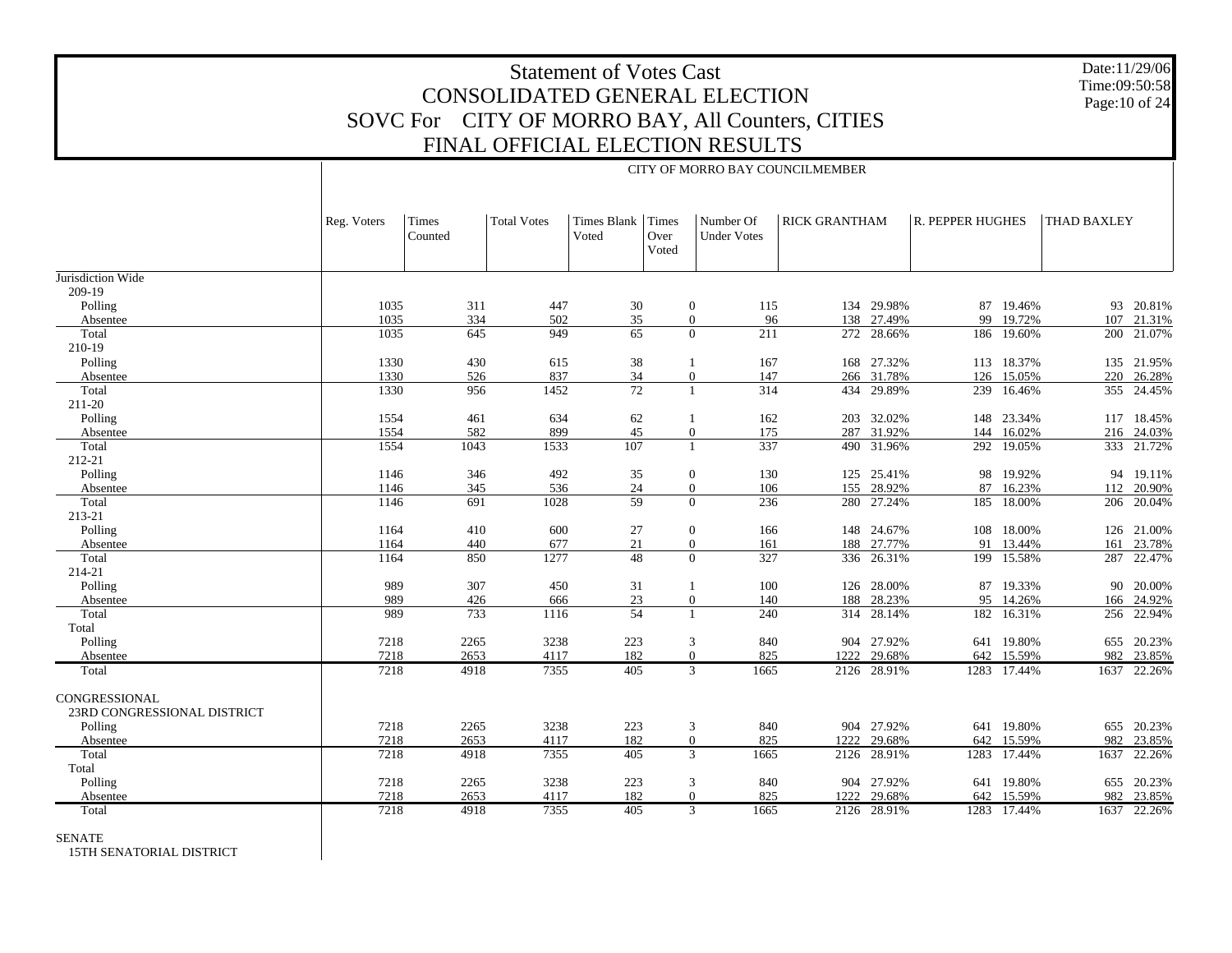Date:11/29/06 Time:09:50:58 Page:11 of 24

|                                                                    |             |                  |                    |                      |                        | CITY OF MORRO BAY COUNCILMEMBER |                      |                 |                  |             |                    |             |
|--------------------------------------------------------------------|-------------|------------------|--------------------|----------------------|------------------------|---------------------------------|----------------------|-----------------|------------------|-------------|--------------------|-------------|
|                                                                    | Reg. Voters | Times<br>Counted | <b>Total Votes</b> | Times Blank<br>Voted | Times<br>Over<br>Voted | Number Of<br><b>Under Votes</b> | <b>RICK GRANTHAM</b> |                 | R. PEPPER HUGHES |             | <b>THAD BAXLEY</b> |             |
| Polling                                                            | 7218        | 2265             | 3238               | 223                  |                        | 3<br>840                        |                      | $904 - 27.92\%$ |                  | 641 19.80%  |                    | 655 20.23%  |
| Absentee                                                           | 7218        | 2653             | 4117               | 182                  |                        | $\boldsymbol{0}$<br>825         | 1222                 | 29.68%          | 642              | 15.59%      | 982                | 23.85%      |
| Total                                                              | 7218        | 4918             | 7355               | 405                  |                        | 3<br>1665                       | 2126                 | 28.91%          |                  | 1283 17.44% |                    | 1637 22.26% |
| Total                                                              |             |                  |                    |                      |                        |                                 |                      |                 |                  |             |                    |             |
| Polling                                                            | 7218        | 2265             | 3238               | 223                  |                        | 3<br>840                        |                      | 904 27.92%      |                  | 641 19.80%  |                    | 655 20.23%  |
| Absentee                                                           | 7218        | 2653             | 4117               | 182                  |                        | $\boldsymbol{0}$<br>825         | 1222                 | 29.68%          | 642              | 15.59%      | 982                | 23.85%      |
| Total                                                              | 7218        | 4918             | 7355               | 405                  |                        | 3<br>1665                       | 2126                 | 28.91%          |                  | 1283 17.44% |                    | 1637 22.26% |
| <b>ASSEMBLY</b><br>33RD ASSEMBLY DISTRICT                          |             |                  |                    |                      |                        |                                 |                      |                 |                  |             |                    |             |
| Polling                                                            | 7218        | 2265             | 3238               | 223                  |                        | 3<br>840                        |                      | 904 27.92%      |                  | 641 19.80%  |                    | 655 20.23%  |
| Absentee                                                           | 7218        | 2653             | 4117               | 182                  |                        | $\boldsymbol{0}$<br>825         | 1222                 | 29.68%          | 642              | 15.59%      | 982                | 23.85%      |
| Total                                                              | 7218        | 4918             | 7355               | 405                  |                        | 3<br>1665                       | 2126                 | 28.91%          | 1283             | 17.44%      | 1637               | 22.26%      |
| Total                                                              |             |                  |                    |                      |                        |                                 |                      |                 |                  |             |                    |             |
| Polling                                                            | 7218        | 2265             | 3238               | 223                  |                        | 3<br>840                        |                      | 904 27.92%      |                  | 641 19.80%  |                    | 655 20.23%  |
| Absentee                                                           | 7218        | 2653             | 4117               | 182                  |                        | $\boldsymbol{0}$<br>825         | 1222                 | 29.68%          | 642              | 15.59%      | 982                | 23.85%      |
| Total                                                              | 7218        | 4918             | 7355               | 405                  |                        | 3<br>1665                       | 2126                 | 28.91%          |                  | 1283 17.44% |                    | 1637 22.26% |
| <b>BOARD OF EQUALIZATION</b><br>STATE BOARD OF EQUALIZATION DIST 1 |             |                  |                    |                      |                        |                                 |                      |                 |                  |             |                    |             |
| Polling                                                            | 7218        | 2265             | 3238               | 223                  |                        | 3<br>840                        |                      | 904 27.92%      |                  | 641 19.80%  |                    | 655 20.23%  |
| Absentee                                                           | 7218        | 2653             | 4117               | 182                  |                        | $\boldsymbol{0}$<br>825         | 1222                 | 29.68%          | 642              | 15.59%      | 982                | 23.85%      |
| Total                                                              | 7218        | 4918             | 7355               | 405                  |                        | 3<br>1665                       | 2126                 | 28.91%          |                  | 1283 17.44% |                    | 1637 22.26% |
| Total                                                              |             |                  |                    |                      |                        |                                 |                      |                 |                  |             |                    |             |
| Polling                                                            | 7218        | 2265             | 3238               | 223                  |                        | 3<br>840                        |                      | 904 27.92%      |                  | 641 19.80%  |                    | 655 20.23%  |
| Absentee                                                           | 7218        | 2653             | 4117               | 182                  |                        | $\boldsymbol{0}$<br>825         | 1222                 | 29.68%          | 642              | 15.59%      | 982                | 23.85%      |
| Total                                                              | 7218        | 4918             | 7355               | 405                  |                        | 3<br>1665                       | 2126                 | 28.91%          |                  | 1283 17.44% |                    | 1637 22.26% |
| SUPERVISOR/COMMISSIONER<br>2ND SUPERVISORIAL DISTRICT              |             |                  |                    |                      |                        |                                 |                      |                 |                  |             |                    |             |
| Polling                                                            | 7218        | 2265             | 3238               | 223                  |                        | 3<br>840                        |                      | 904 27.92%      |                  | 641 19.80%  |                    | 655 20.23%  |
| Absentee                                                           | 7218        | 2653             | 4117               | 182                  |                        | $\boldsymbol{0}$<br>825         | 1222                 | 29.68%          | 642              | 15.59%      | 982                | 23.85%      |
| Total                                                              | 7218        | 4918             | 7355               | 405                  |                        | 3<br>1665                       | 2126                 | 28.91%          | 1283             | 17.44%      | 1637               | 22.26%      |
| Total                                                              |             |                  |                    |                      |                        |                                 |                      |                 |                  |             |                    |             |
| Polling                                                            | 7218        | 2265             | 3238               | 223                  |                        | 840<br>3                        |                      | 904 27.92%      |                  | 641 19.80%  |                    | 655 20.23%  |
| Absentee                                                           | 7218        | 2653             | 4117               | 182                  |                        | $\boldsymbol{0}$<br>825         | 1222                 | 29.68%          | 642              | 15.59%      | 982                | 23.85%      |
| Total                                                              | 7218        | 4918             | 7355               | 405                  |                        | 3<br>1665                       | 2126                 | 28.91%          |                  | 1283 17.44% |                    | 1637 22.26% |
| <b>CITIES</b>                                                      |             |                  |                    |                      |                        |                                 |                      |                 |                  |             |                    |             |
| <b>CITY OF MORRO BAY</b>                                           |             |                  |                    |                      |                        |                                 |                      |                 |                  |             |                    |             |
| Polling                                                            | 7218        | 2265             | 3238               | 223                  |                        | 3<br>840                        | 904                  | 27.92%          |                  | 641 19.80%  |                    | 655 20.23%  |
| Absentee                                                           | 7218        | 2653             | 4117               | 182                  |                        | $\boldsymbol{0}$<br>825         |                      | 1222 29.68%     |                  | 642 15.59%  |                    | 982 23.85%  |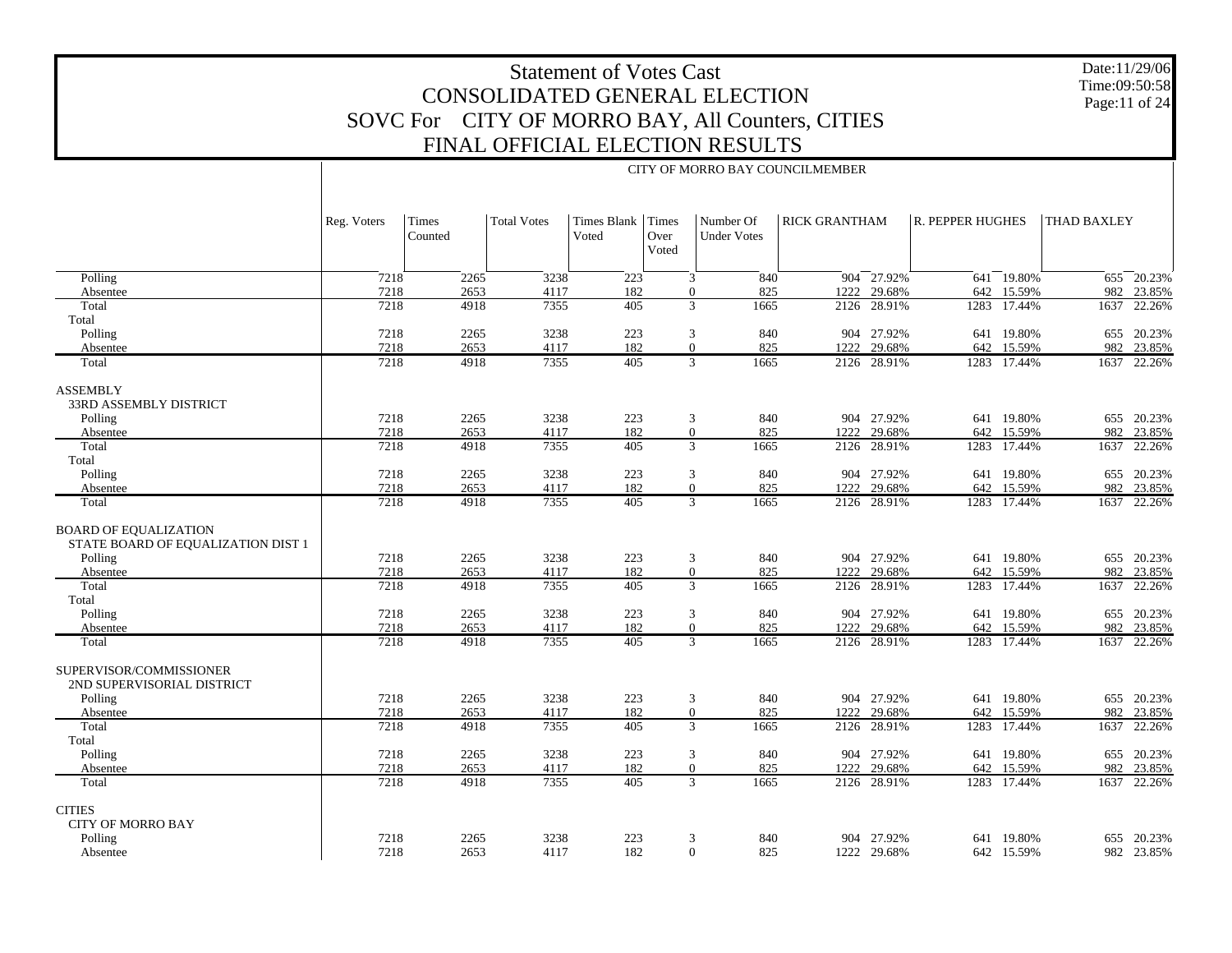Date:11/29/06 Time:09:50:58 Page:12 of 24

|          |             | CITY OF MORRO BAY COUNCILMEMBER |                    |                            |               |                                 |                      |             |                         |             |             |             |
|----------|-------------|---------------------------------|--------------------|----------------------------|---------------|---------------------------------|----------------------|-------------|-------------------------|-------------|-------------|-------------|
|          | Reg. Voters | Times<br>Counted                | <b>Total Votes</b> | Times Blank Times<br>Voted | Over<br>Voted | Number Of<br><b>Under Votes</b> | <b>RICK GRANTHAM</b> |             | <b>R. PEPPER HUGHES</b> |             | THAD BAXLEY |             |
| Total    | 7218        | 4918                            | 7355               | 405                        |               | 1665                            |                      | 2126 28.91% |                         | 1283 17.44% |             | 1637 22.26% |
| Total    |             |                                 |                    |                            |               |                                 |                      |             |                         |             |             |             |
| Polling  | 7218        | 2265                            | 3238               | 223                        |               | 840                             |                      | 904 27.92%  |                         | 641 19.80%  | 655         | 20.23%      |
| Absentee | 7218        | 2653                            | 4117               | 182                        |               | 825                             | 1222                 | 29.68%      |                         | 642 15.59%  |             | 982 23.85%  |
| Total    | 7218        | 4918                            | 7355               | 405                        |               | 1665                            |                      | 2126 28.91% | 1283                    | 17.44%      | 1637        | 22.26%      |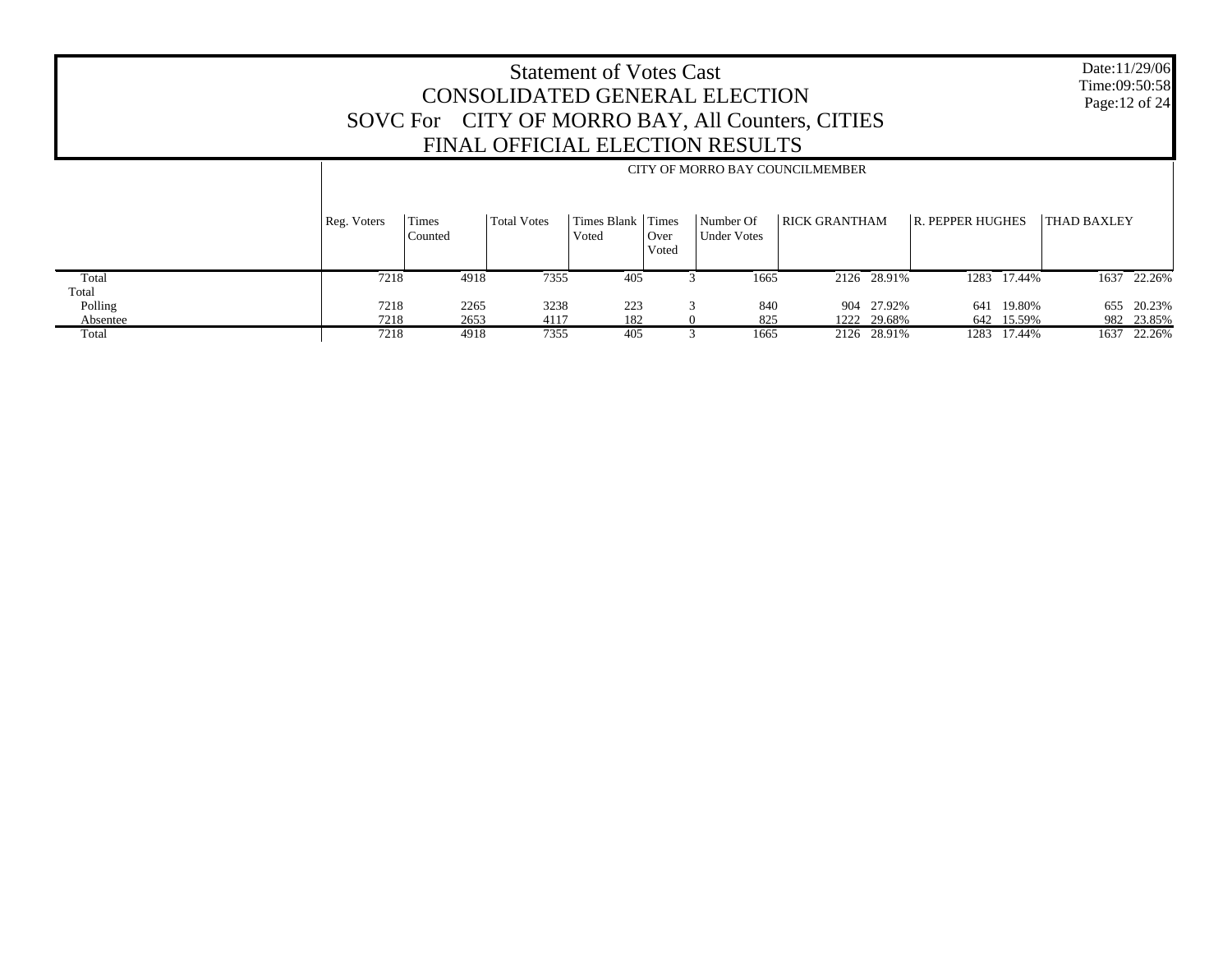CITY OF MORRO BAY COUNCILMEMBER

Date:11/29/06 Time:09:50:58 Page:13 of 24

|                             | <b>BETTY WINHOLTZ</b> |             | Write-In Votes |       |
|-----------------------------|-----------------------|-------------|----------------|-------|
| Jurisdiction Wide           |                       |             |                |       |
| 209-19                      |                       |             |                |       |
| Polling                     |                       | 129 28.86%  | $\overline{4}$ | 0.89% |
| Absentee                    |                       | 158 31.47%  | $\overline{0}$ | 0.00% |
| Total                       | 287                   | 30.24%      | $\overline{4}$ | 0.42% |
| 210-19                      |                       |             |                |       |
| Polling                     | 196                   | 31.87%      | 3              | 0.49% |
| Absentee                    |                       | 225 26.88%  | $\mathbf{0}$   | 0.00% |
| Total                       | 421                   | 28.99%      | 3              | 0.21% |
| 211-20                      |                       |             |                |       |
| Polling                     | 164                   | 25.87%      | $\overline{c}$ | 0.32% |
| Absentee                    | 251                   | 27.92%      | 1              | 0.11% |
| Total                       | 415                   | 27.07%      | 3              | 0.20% |
| 212-21                      |                       |             |                |       |
| Polling                     | 170                   | 34.55%      | 5              | 1.02% |
| Absentee                    |                       | 179 33.40%  | 3              | 0.56% |
| Total                       | 349                   | 33.95%      | 8              | 0.78% |
| 213-21                      |                       |             |                |       |
| Polling                     | 217                   | 36.17%      | 1              | 0.17% |
| Absentee                    |                       | 233 34.42%  | 4              | 0.59% |
| Total                       | 450                   | 35.24%      | 5              | 0.39% |
| 214-21                      |                       |             |                |       |
| Polling                     |                       | 145 32.22%  | $\overline{c}$ | 0.44% |
| Absentee                    |                       | 217 32.58%  | $\mathbf{0}$   | 0.00% |
| Total                       | 362                   | 32.44%      | $\overline{c}$ | 0.18% |
| Total                       |                       |             |                |       |
| Polling                     | 1021                  | 31.53%      | 17             | 0.53% |
| Absentee                    |                       | 1263 30.68% | 8              | 0.19% |
| Total                       | 2284                  | 31.05%      | 25             | 0.34% |
| CONGRESSIONAL               |                       |             |                |       |
| 23RD CONGRESSIONAL DISTRICT |                       |             |                |       |
| Polling                     | 1021                  | 31.53%      | 17             | 0.53% |
| Absentee                    | 1263                  | 30.68%      | 8              | 0.19% |
| Total                       | 2284                  | 31.05%      | 25             | 0.34% |
| Total                       |                       |             |                |       |
| Polling                     | 1021                  | 31.53%      | 17             | 0.53% |
| Absentee                    | 1263                  | 30.68%      | 8              | 0.19% |
| Total                       | 2284                  | 31.05%      | 25             | 0.34% |
|                             |                       |             |                |       |
| SENATE                      |                       |             |                |       |
| 15TH SENATORIAL DISTRICT    |                       |             |                |       |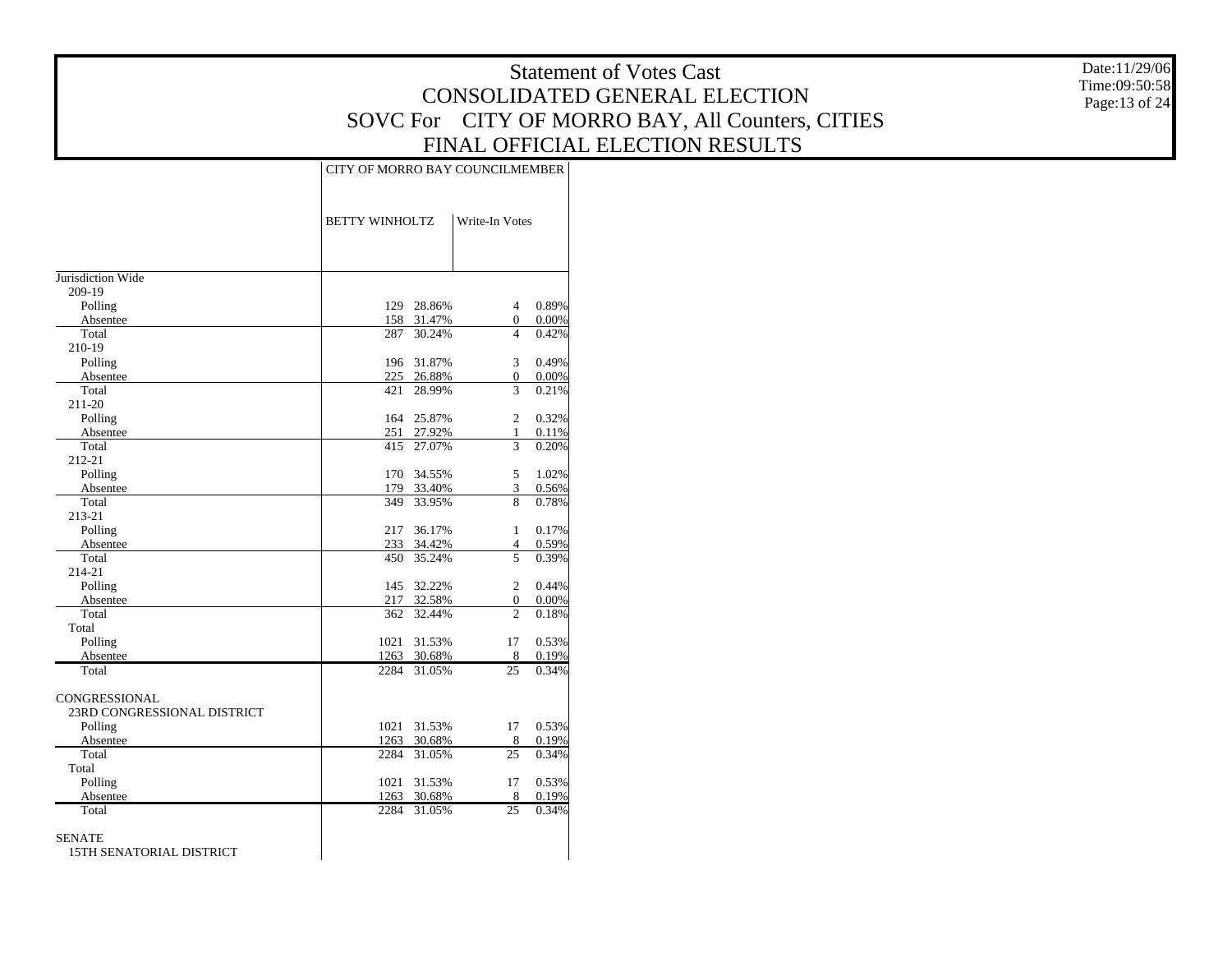Date:11/29/06 Time:09:50:58 Page:14 of 24

|                                               | CITY OF MORRO BAY COUNCILMEMBER |                       |                |                |
|-----------------------------------------------|---------------------------------|-----------------------|----------------|----------------|
|                                               | <b>BETTY WINHOLTZ</b>           |                       | Write-In Votes |                |
|                                               |                                 |                       |                |                |
| Polling                                       | 1021                            | 31.53%                | 17             | 0.53%          |
| Absentee                                      | 1263                            | 30.68%                | 8              | 0.19%          |
| Total                                         | 2284                            | 31.05%                | 25             | 0.34%          |
| Total                                         |                                 |                       |                |                |
| Polling                                       | 1021                            | 31.53%                | 17<br>8        | 0.53%          |
| Absentee<br>Total                             | 2284                            | 1263 30.68%<br>31.05% | 25             | 0.19%<br>0.34% |
| <b>ASSEMBLY</b>                               |                                 |                       |                |                |
| 33RD ASSEMBLY DISTRICT                        |                                 |                       |                |                |
| Polling                                       |                                 | 1021 31.53%           | 17             | 0.53%          |
| Absentee                                      |                                 | 1263 30.68%           | 8              | 0.19%          |
| Total                                         |                                 | 2284 31.05%           | 25             | 0.34%          |
| Total                                         |                                 |                       |                |                |
| Polling                                       | 1021                            | 31.53%                | 17             | 0.53%          |
| Absentee                                      |                                 | 1263 30.68%           | 8              | 0.19%          |
| Total                                         |                                 | 2284 31.05%           | 25             | 0.34%          |
|                                               |                                 |                       |                |                |
| BOARD OF EQUALIZATION                         |                                 |                       |                |                |
| STATE BOARD OF EQUALIZATION DIST 1<br>Polling | 1021                            | 31.53%                | 17             | 0.53%          |
| Absentee                                      | 1263                            | 30.68%                | 8              | 0.19%          |
| Total                                         | 2284                            | 31.05%                | 25             | 0.34%          |
| Total                                         |                                 |                       |                |                |
| Polling                                       |                                 | 1021 31.53%           | 17             | 0.53%          |
| Absentee                                      |                                 | 1263 30.68%           | 8              | 0.19%          |
| Total                                         | 2284                            | 31.05%                | 25             | 0.34%          |
|                                               |                                 |                       |                |                |
| SUPERVISOR/COMMISSIONER                       |                                 |                       |                |                |
| 2ND SUPERVISORIAL DISTRICT                    |                                 |                       |                |                |
| Polling                                       |                                 | 1021 31.53%           | 17             | 0.53%          |
| Absentee                                      | 1263                            | 30.68%                | 8              | 0.19%          |
| Total                                         |                                 | 2284 31.05%           | 25             | 0.34%          |
| Total                                         |                                 |                       |                |                |
| Polling                                       | 1263                            | 1021 31.53%           | 17<br>8        | 0.53%<br>0.19% |
| Absentee<br>Total                             | 2284                            | 30.68%<br>31.05%      | 25             | 0.34%          |
|                                               |                                 |                       |                |                |
| <b>CITIES</b>                                 |                                 |                       |                |                |
| <b>CITY OF MORRO BAY</b>                      |                                 |                       |                |                |
| Polling                                       | 1021                            | 31.53%                | 17             | 0.53%          |
| Absentee                                      | 1263                            | 30.68%                | 8              | 0.19%          |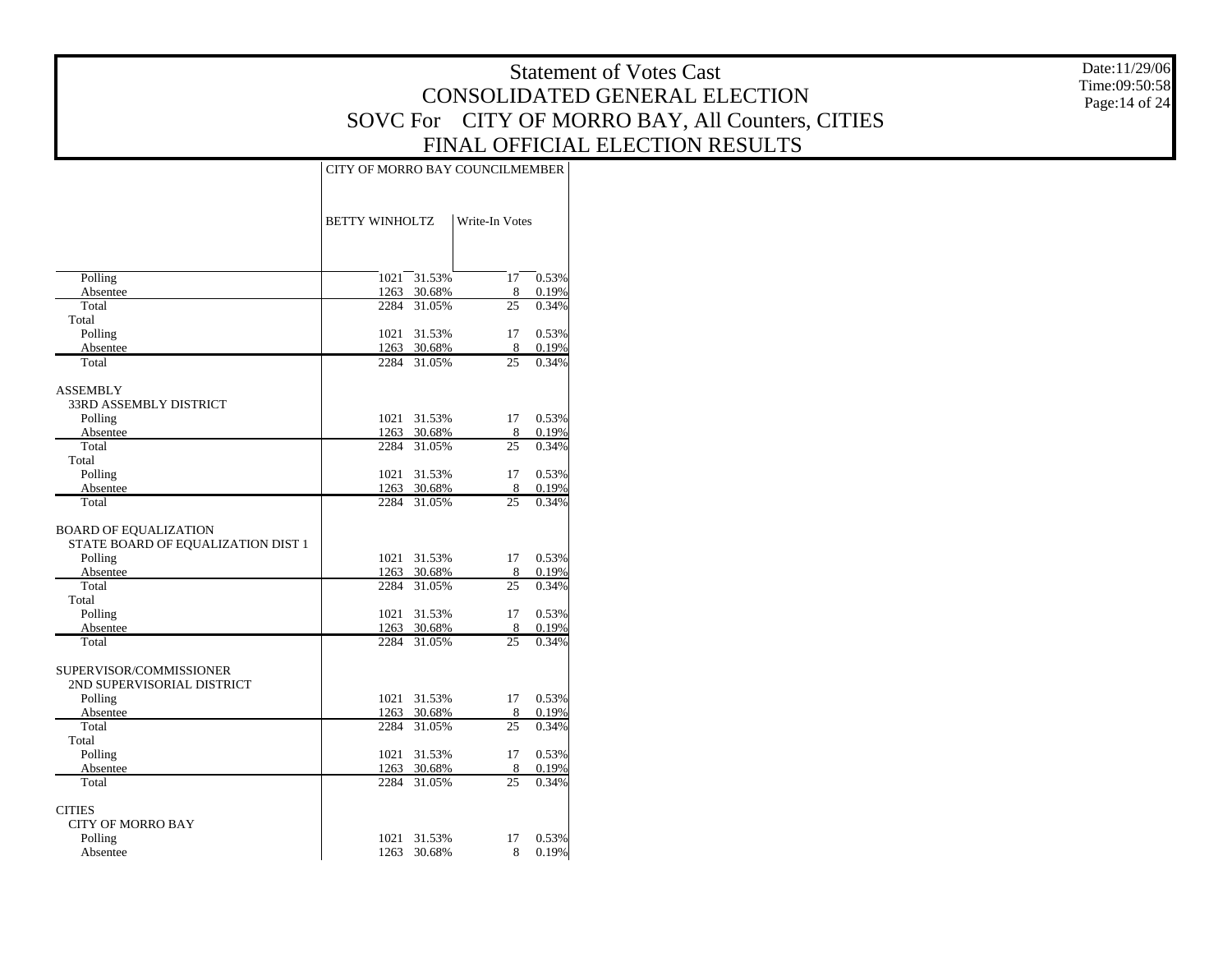Date:11/29/06 Time:09:50:58 Page:15 of 24

# CITY OF MORRO BAY COUNCILMEMBER

|          | <b>BETTY WINHOLTZ</b> | Write-In Votes |       |
|----------|-----------------------|----------------|-------|
| Total    | 31.05%<br>2284        | 25             | 0.34% |
| Total    |                       |                |       |
| Polling  | 1021 31.53%           | 17             | 0.53% |
| Absentee | 30.68%<br>1263        | 8              | 0.19% |
| Total    | 2284<br>31.05%        | 25             | 0.34% |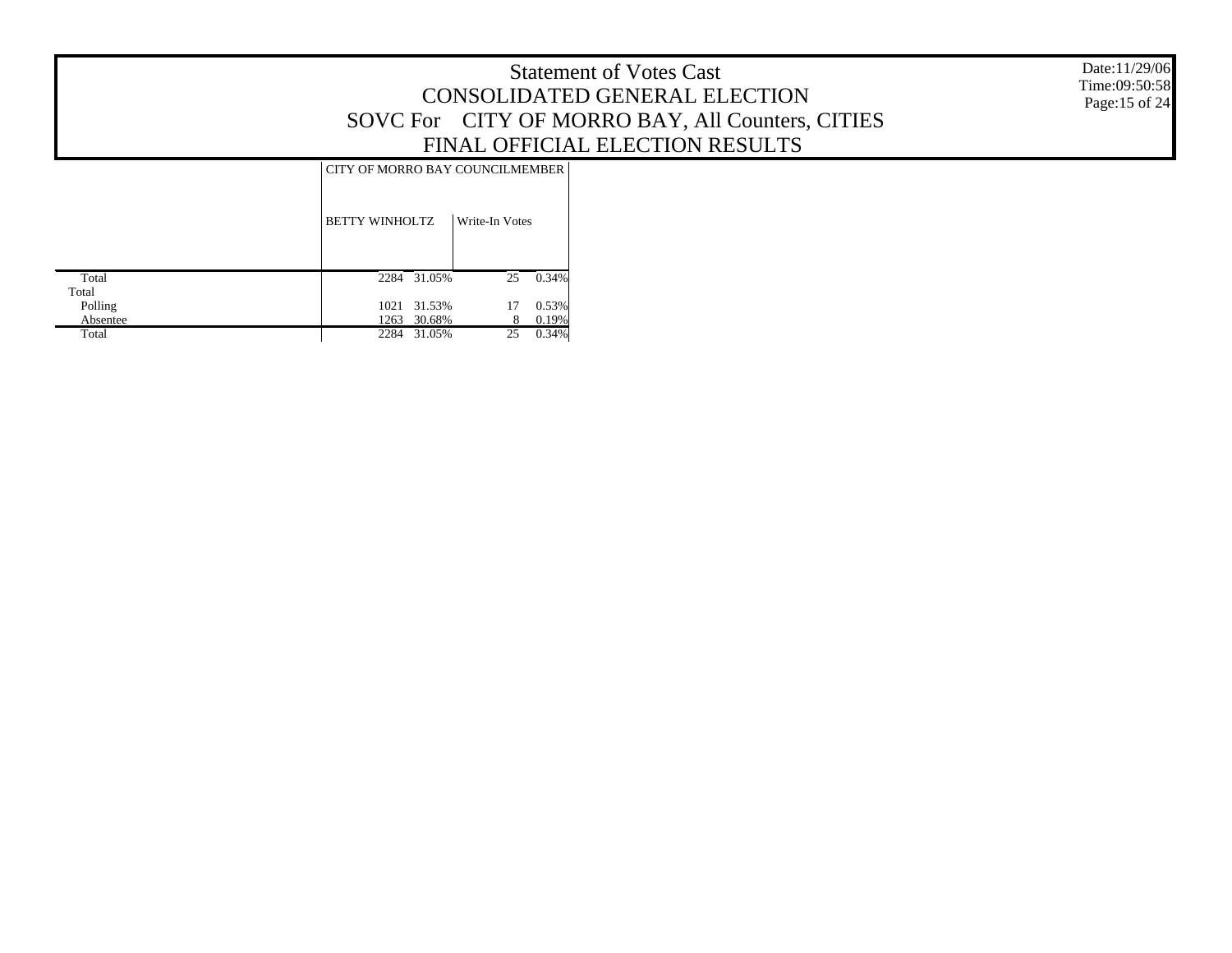Q-06 CITY OF MORRO BAY SALES TAX MEASURE (50%+1 VOTE)

Date:11/29/06 Time:09:50:58 Page:16 of 24

| 1035<br>1035<br>1035<br>1330<br>1330<br>1330<br>1554 | 311<br>334<br>645<br>430<br>526 | 297<br>324<br>621                                                                                         | 14<br>10<br>24                                                                                         |                                                                                                        | $\mathbf{0}$                                                                             | $\overline{0}$                                                                                                                                                                                                                             | 205 69.02%                                                                                                                                                                                                                                                         |                                                                                                                                                                                      |                                                                                           |
|------------------------------------------------------|---------------------------------|-----------------------------------------------------------------------------------------------------------|--------------------------------------------------------------------------------------------------------|--------------------------------------------------------------------------------------------------------|------------------------------------------------------------------------------------------|--------------------------------------------------------------------------------------------------------------------------------------------------------------------------------------------------------------------------------------------|--------------------------------------------------------------------------------------------------------------------------------------------------------------------------------------------------------------------------------------------------------------------|--------------------------------------------------------------------------------------------------------------------------------------------------------------------------------------|-------------------------------------------------------------------------------------------|
|                                                      |                                 |                                                                                                           |                                                                                                        |                                                                                                        |                                                                                          |                                                                                                                                                                                                                                            |                                                                                                                                                                                                                                                                    |                                                                                                                                                                                      |                                                                                           |
|                                                      |                                 |                                                                                                           |                                                                                                        |                                                                                                        |                                                                                          |                                                                                                                                                                                                                                            |                                                                                                                                                                                                                                                                    |                                                                                                                                                                                      |                                                                                           |
|                                                      |                                 |                                                                                                           |                                                                                                        |                                                                                                        |                                                                                          |                                                                                                                                                                                                                                            |                                                                                                                                                                                                                                                                    |                                                                                                                                                                                      | 92 30.98%                                                                                 |
|                                                      |                                 |                                                                                                           |                                                                                                        |                                                                                                        | $\mathbf{0}$                                                                             | $\boldsymbol{0}$                                                                                                                                                                                                                           | 214 66.05%                                                                                                                                                                                                                                                         | 110                                                                                                                                                                                  | 33.95%                                                                                    |
|                                                      |                                 |                                                                                                           |                                                                                                        |                                                                                                        | $\Omega$                                                                                 | $\overline{0}$                                                                                                                                                                                                                             | 419 67.47%                                                                                                                                                                                                                                                         | 202                                                                                                                                                                                  | 32.53%                                                                                    |
|                                                      |                                 | 398                                                                                                       | 32                                                                                                     |                                                                                                        | $\overline{0}$                                                                           | $\overline{0}$                                                                                                                                                                                                                             |                                                                                                                                                                                                                                                                    |                                                                                                                                                                                      | 134 33.67%                                                                                |
|                                                      |                                 | 509                                                                                                       | 17                                                                                                     |                                                                                                        | $\overline{0}$                                                                           | $\overline{0}$                                                                                                                                                                                                                             | 264 66.33%<br>338 66.40%                                                                                                                                                                                                                                           | 171                                                                                                                                                                                  | 33.60%                                                                                    |
|                                                      | 956                             | 907                                                                                                       | $\overline{49}$                                                                                        |                                                                                                        | $\overline{0}$                                                                           | $\overline{0}$<br>602                                                                                                                                                                                                                      | 66.37%                                                                                                                                                                                                                                                             | 305                                                                                                                                                                                  | 33.63%                                                                                    |
|                                                      |                                 |                                                                                                           |                                                                                                        |                                                                                                        |                                                                                          |                                                                                                                                                                                                                                            |                                                                                                                                                                                                                                                                    |                                                                                                                                                                                      |                                                                                           |
|                                                      | 461                             | 426                                                                                                       | 33                                                                                                     |                                                                                                        | $\overline{c}$                                                                           | $\mathbf{0}$                                                                                                                                                                                                                               | 264 61.97%                                                                                                                                                                                                                                                         | 162                                                                                                                                                                                  | 38.03%                                                                                    |
| 1554                                                 | 582                             | 557                                                                                                       | 25                                                                                                     |                                                                                                        | $\overline{0}$                                                                           | $\overline{0}$                                                                                                                                                                                                                             | 358 64.27%                                                                                                                                                                                                                                                         | 199                                                                                                                                                                                  | 35.73%                                                                                    |
| 1554                                                 | 1043                            | 983                                                                                                       | 58                                                                                                     |                                                                                                        | $\overline{2}$                                                                           | $\overline{0}$<br>622                                                                                                                                                                                                                      | 63.28%                                                                                                                                                                                                                                                             | 361                                                                                                                                                                                  | 36.72%                                                                                    |
|                                                      |                                 |                                                                                                           |                                                                                                        |                                                                                                        |                                                                                          |                                                                                                                                                                                                                                            |                                                                                                                                                                                                                                                                    |                                                                                                                                                                                      |                                                                                           |
| 1146                                                 | 346                             | 327                                                                                                       | 19                                                                                                     |                                                                                                        | $\mathbf{0}$                                                                             | $\mathbf{0}$                                                                                                                                                                                                                               | 212 64.83%                                                                                                                                                                                                                                                         |                                                                                                                                                                                      | 115 35.17%                                                                                |
| 1146                                                 | 345                             | 327                                                                                                       | 18                                                                                                     |                                                                                                        | $\overline{0}$                                                                           | $\mathbf{0}$                                                                                                                                                                                                                               | 210 64.22%                                                                                                                                                                                                                                                         | 117                                                                                                                                                                                  | 35.78%                                                                                    |
| 1146                                                 | 691                             | 654                                                                                                       | $\overline{37}$                                                                                        |                                                                                                        | $\Omega$                                                                                 | $\Omega$                                                                                                                                                                                                                                   | 422 64.53%                                                                                                                                                                                                                                                         |                                                                                                                                                                                      | 232 35.47%                                                                                |
|                                                      |                                 |                                                                                                           |                                                                                                        |                                                                                                        |                                                                                          |                                                                                                                                                                                                                                            |                                                                                                                                                                                                                                                                    |                                                                                                                                                                                      |                                                                                           |
|                                                      |                                 |                                                                                                           |                                                                                                        |                                                                                                        |                                                                                          |                                                                                                                                                                                                                                            |                                                                                                                                                                                                                                                                    |                                                                                                                                                                                      | 37.08%                                                                                    |
|                                                      |                                 |                                                                                                           |                                                                                                        |                                                                                                        |                                                                                          |                                                                                                                                                                                                                                            |                                                                                                                                                                                                                                                                    |                                                                                                                                                                                      | 36.26%                                                                                    |
|                                                      |                                 |                                                                                                           |                                                                                                        |                                                                                                        |                                                                                          |                                                                                                                                                                                                                                            |                                                                                                                                                                                                                                                                    |                                                                                                                                                                                      | 36.65%                                                                                    |
|                                                      |                                 |                                                                                                           |                                                                                                        |                                                                                                        |                                                                                          |                                                                                                                                                                                                                                            |                                                                                                                                                                                                                                                                    |                                                                                                                                                                                      |                                                                                           |
|                                                      |                                 |                                                                                                           |                                                                                                        |                                                                                                        |                                                                                          |                                                                                                                                                                                                                                            |                                                                                                                                                                                                                                                                    | 83                                                                                                                                                                                   | 28.92%                                                                                    |
|                                                      |                                 |                                                                                                           |                                                                                                        |                                                                                                        |                                                                                          |                                                                                                                                                                                                                                            |                                                                                                                                                                                                                                                                    |                                                                                                                                                                                      | 37.97%                                                                                    |
|                                                      |                                 |                                                                                                           |                                                                                                        |                                                                                                        |                                                                                          |                                                                                                                                                                                                                                            |                                                                                                                                                                                                                                                                    |                                                                                                                                                                                      | 34.20%                                                                                    |
|                                                      |                                 |                                                                                                           |                                                                                                        |                                                                                                        |                                                                                          |                                                                                                                                                                                                                                            |                                                                                                                                                                                                                                                                    |                                                                                                                                                                                      |                                                                                           |
|                                                      |                                 |                                                                                                           |                                                                                                        |                                                                                                        |                                                                                          |                                                                                                                                                                                                                                            |                                                                                                                                                                                                                                                                    |                                                                                                                                                                                      | 34.38%                                                                                    |
|                                                      |                                 |                                                                                                           |                                                                                                        |                                                                                                        |                                                                                          |                                                                                                                                                                                                                                            |                                                                                                                                                                                                                                                                    |                                                                                                                                                                                      | 35.52%                                                                                    |
|                                                      |                                 |                                                                                                           |                                                                                                        |                                                                                                        |                                                                                          |                                                                                                                                                                                                                                            |                                                                                                                                                                                                                                                                    |                                                                                                                                                                                      |                                                                                           |
|                                                      |                                 |                                                                                                           |                                                                                                        |                                                                                                        |                                                                                          |                                                                                                                                                                                                                                            |                                                                                                                                                                                                                                                                    |                                                                                                                                                                                      |                                                                                           |
|                                                      |                                 |                                                                                                           |                                                                                                        |                                                                                                        |                                                                                          |                                                                                                                                                                                                                                            |                                                                                                                                                                                                                                                                    |                                                                                                                                                                                      |                                                                                           |
|                                                      |                                 |                                                                                                           |                                                                                                        |                                                                                                        |                                                                                          |                                                                                                                                                                                                                                            |                                                                                                                                                                                                                                                                    |                                                                                                                                                                                      | 731 34.38%                                                                                |
|                                                      |                                 |                                                                                                           |                                                                                                        |                                                                                                        |                                                                                          |                                                                                                                                                                                                                                            |                                                                                                                                                                                                                                                                    |                                                                                                                                                                                      | 35.52%                                                                                    |
|                                                      |                                 |                                                                                                           |                                                                                                        |                                                                                                        |                                                                                          |                                                                                                                                                                                                                                            |                                                                                                                                                                                                                                                                    |                                                                                                                                                                                      | 35.00%                                                                                    |
|                                                      |                                 |                                                                                                           |                                                                                                        |                                                                                                        |                                                                                          |                                                                                                                                                                                                                                            |                                                                                                                                                                                                                                                                    |                                                                                                                                                                                      |                                                                                           |
|                                                      |                                 |                                                                                                           |                                                                                                        |                                                                                                        |                                                                                          |                                                                                                                                                                                                                                            |                                                                                                                                                                                                                                                                    |                                                                                                                                                                                      | 34.38%                                                                                    |
|                                                      | 4918                            | 4668                                                                                                      |                                                                                                        |                                                                                                        |                                                                                          |                                                                                                                                                                                                                                            |                                                                                                                                                                                                                                                                    |                                                                                                                                                                                      | 35.52%                                                                                    |
|                                                      | 7218                            | 1164<br>1164<br>1164<br>989<br>989<br>989<br>7218<br>7218<br>7218<br>7218<br>7218<br>7218<br>7218<br>7218 | 410<br>440<br>850<br>307<br>426<br>733<br>2265<br>2653<br>4918<br>2265<br>2653<br>4918<br>2265<br>2653 | 391<br>422<br>813<br>287<br>403<br>690<br>2126<br>2542<br>4668<br>2126<br>2542<br>4668<br>2126<br>2542 | 19<br>18<br>37<br>20<br>23<br>43<br>137<br>111<br>248<br>137<br>111<br>248<br>137<br>111 | $\mathbf{0}$<br>$\overline{0}$<br>$\Omega$<br>$\mathbf{0}$<br>$\boldsymbol{0}$<br>$\Omega$<br>$\overline{c}$<br>$\boldsymbol{0}$<br>$\overline{2}$<br>$\overline{c}$<br>$\mathbf{0}$<br>$\overline{2}$<br>$\overline{c}$<br>$\overline{0}$ | $\mathbf{0}$<br>$\overline{0}$<br>$\Omega$<br>$\boldsymbol{0}$<br>$\mathbf{0}$<br>$\Omega$<br>$\mathbf{0}$<br>$\overline{0}$<br>1639<br>$\overline{0}$<br>$\mathbf{0}$<br>$\mathbf{0}$<br>1639<br>$\overline{0}$<br>3034<br>$\mathbf{0}$<br>$\overline{0}$<br>1639 | 246 62.92%<br>269 63.74%<br>515 63.35%<br>204 71.08%<br>250 62.03%<br>454 65.80%<br>1395 65.62%<br>64.48%<br>3034 65.00%<br>1395 65.62%<br>64.48%<br>65.00%<br>1395 65.62%<br>64.48% | 145<br>153<br>298<br>153<br>236<br>731<br>903<br>1634 35.00%<br>903<br>1634<br>731<br>903 |

SENATE

15TH SENATORIAL DISTRICT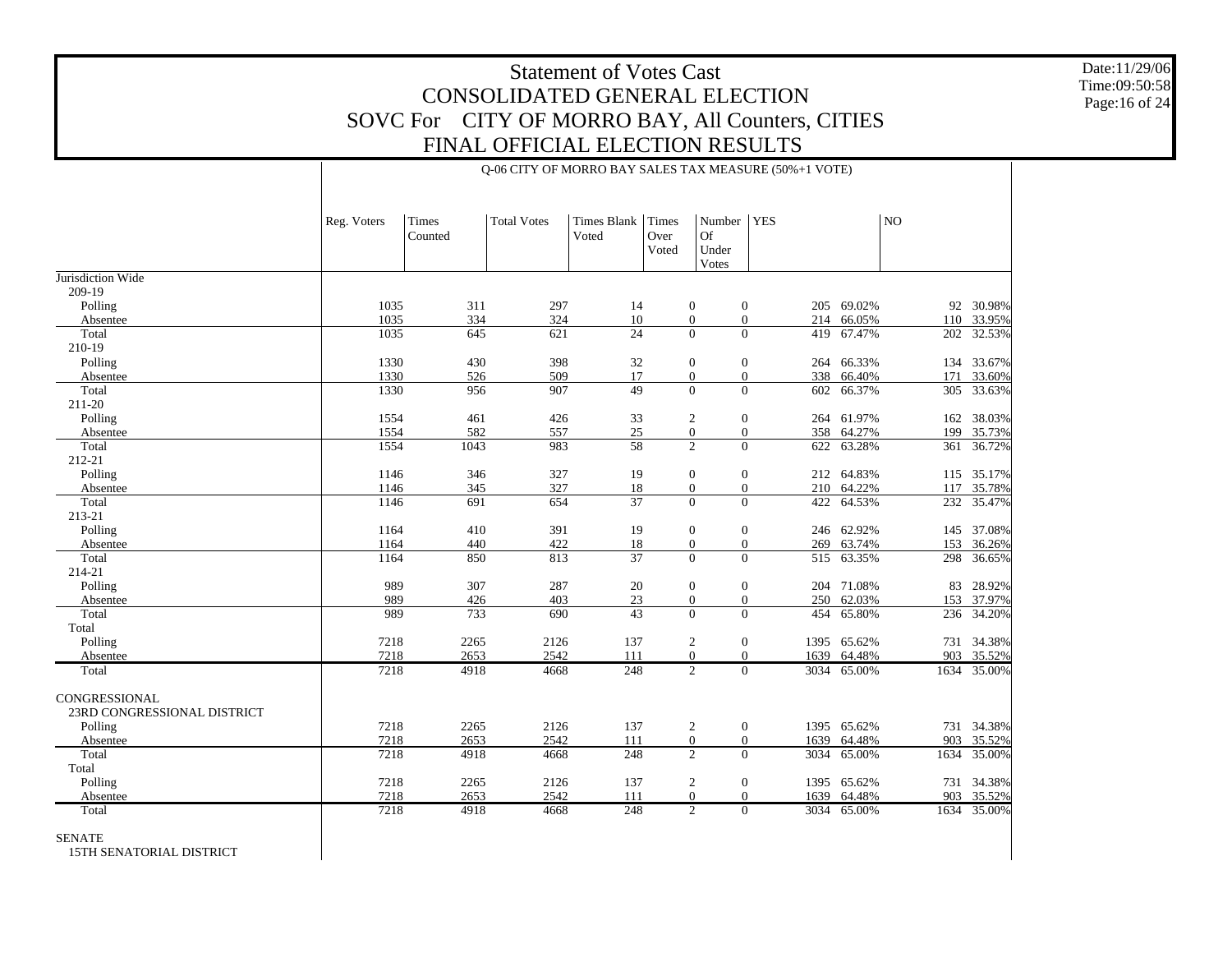Q-06 CITY OF MORRO BAY SALES TAX MEASURE (50%+1 VOTE)

Date:11/29/06 Time:09:50:58 Page:17 of 24

|                                                                    | Reg. Voters | Times<br>Counted | <b>Total Votes</b> | <b>Times Blank</b><br>Voted | Times<br>Over<br>Voted | Number<br><b>Of</b><br>Under<br>Votes | <b>YES</b>             |                  | NO.  |             |
|--------------------------------------------------------------------|-------------|------------------|--------------------|-----------------------------|------------------------|---------------------------------------|------------------------|------------------|------|-------------|
| Polling                                                            | 7218        | 2265             | 2126               | 137                         |                        | 2                                     | $\overline{0}$         | $1395 - 65.62\%$ | 731  | 34.38%      |
| Absentee                                                           | 7218        | 2653             | 2542               | 111                         |                        | $\overline{0}$                        | $\mathbf{0}$           | 1639 64.48%      |      | 903 35.52%  |
| Total                                                              | 7218        | 4918             | 4668               | 248                         |                        | $\overline{2}$                        | $\mathbf{0}$<br>3034   | 65.00%           | 1634 | 35.00%      |
| Total                                                              |             |                  |                    |                             |                        |                                       |                        |                  |      |             |
| Polling                                                            | 7218        | 2265             | 2126               | 137                         |                        | $\overline{2}$                        | $\mathbf{0}$           | 1395 65.62%      |      | 731 34.38%  |
| Absentee                                                           | 7218        | 2653             | 2542               | 111                         |                        | $\overline{0}$                        | $\overline{0}$<br>1639 | 64.48%           | 903  | 35.52%      |
| Total                                                              | 7218        | 4918             | 4668               | 248                         |                        | $\overline{2}$                        | $\overline{0}$         | 3034 65.00%      |      | 1634 35.00% |
| <b>ASSEMBLY</b><br>33RD ASSEMBLY DISTRICT                          |             |                  |                    |                             |                        |                                       |                        |                  |      |             |
| Polling                                                            | 7218        | 2265             | 2126               | 137                         |                        | 2                                     | $\overline{0}$         | 1395 65.62%      |      | 731 34.38%  |
| Absentee                                                           | 7218        | 2653             | 2542               | 111                         |                        | $\boldsymbol{0}$                      | $\mathbf{0}$<br>1639   | 64.48%           | 903  | 35.52%      |
| Total                                                              | 7218        | 4918             | 4668               | 248                         |                        | $\overline{2}$                        | $\overline{0}$         | 3034 65.00%      | 1634 | 35.00%      |
| Total                                                              |             |                  |                    |                             |                        |                                       |                        |                  |      |             |
| Polling                                                            | 7218        | 2265             | 2126               | 137                         |                        | 2                                     | $\overline{0}$         | 1395 65.62%      |      | 731 34.38%  |
| Absentee                                                           | 7218        | 2653             | 2542               | 111                         |                        | $\overline{0}$                        | $\overline{0}$<br>1639 | 64.48%           | 903  | 35.52%      |
| Total                                                              | 7218        | 4918             | 4668               | 248                         |                        | $\overline{2}$                        | $\Omega$<br>3034       | 65.00%           | 1634 | 35.00%      |
| <b>BOARD OF EQUALIZATION</b><br>STATE BOARD OF EQUALIZATION DIST 1 |             |                  |                    |                             |                        |                                       |                        |                  |      |             |
| Polling                                                            | 7218        | 2265             | 2126               | 137                         |                        | $\boldsymbol{2}$                      | $\boldsymbol{0}$       | 1395 65.62%      | 731  | 34.38%      |
| Absentee                                                           | 7218        | 2653             | 2542               | 111                         |                        | $\mathbf{0}$                          | $\mathbf{0}$<br>1639   | 64.48%           | 903  | 35.52%      |
| Total<br>Total                                                     | 7218        | 4918             | 4668               | 248                         |                        | $\overline{c}$                        | $\theta$               | 3034 65.00%      | 1634 | 35.00%      |
|                                                                    | 7218        | 2265             | 2126               | 137                         |                        |                                       | $\overline{0}$<br>1395 | 65.62%           | 731  | 34.38%      |
| Polling<br>Absentee                                                | 7218        | 2653             | 2542               | 111                         |                        | 2<br>$\overline{0}$                   | $\overline{0}$<br>1639 | 64.48%           | 903  | 35.52%      |
| Total                                                              | 7218        | 4918             | 4668               | 248                         |                        | $\overline{2}$                        | $\overline{0}$         | 3034 65.00%      |      | 1634 35.00% |
| SUPERVISOR/COMMISSIONER<br>2ND SUPERVISORIAL DISTRICT              |             |                  |                    |                             |                        |                                       |                        |                  |      |             |
| Polling                                                            | 7218        | 2265             | 2126               | 137                         |                        | 2                                     | $\boldsymbol{0}$       | 1395 65.62%      |      | 731 34.38%  |
| Absentee                                                           | 7218        | 2653             | 2542               | 111                         |                        | $\mathbf{0}$                          | $\mathbf{0}$<br>1639   | 64.48%           | 903  | 35.52%      |
| Total                                                              | 7218        | 4918             | 4668               | 248                         |                        | $\overline{2}$                        | $\overline{0}$<br>3034 | 65.00%           | 1634 | 35.00%      |
| Total                                                              |             |                  |                    |                             |                        |                                       |                        |                  |      |             |
| Polling                                                            | 7218        | 2265             | 2126               | 137                         |                        | $\overline{c}$                        | $\boldsymbol{0}$       | 1395 65.62%      |      | 731 34.38%  |
| Absentee                                                           | 7218        | 2653             | 2542               | 111                         |                        | $\overline{0}$                        | $\overline{0}$<br>1639 | 64.48%           | 903  | 35.52%      |
| Total                                                              | 7218        | 4918             | 4668               | 248                         |                        | $\overline{2}$                        | $\Omega$               | 3034 65.00%      |      | 1634 35.00% |
| <b>CITIES</b><br><b>CITY OF MORRO BAY</b>                          |             |                  |                    |                             |                        |                                       |                        |                  |      |             |
| Polling                                                            | 7218        | 2265             | 2126               | 137                         |                        | 2                                     | $\mathbf{0}$           | 1395 65.62%      |      | 731 34.38%  |
| Absentee                                                           | 7218        | 2653             | 2542               | 111                         |                        | $\overline{0}$                        | $\mathbf{0}$           | 1639 64.48%      |      | 903 35.52%  |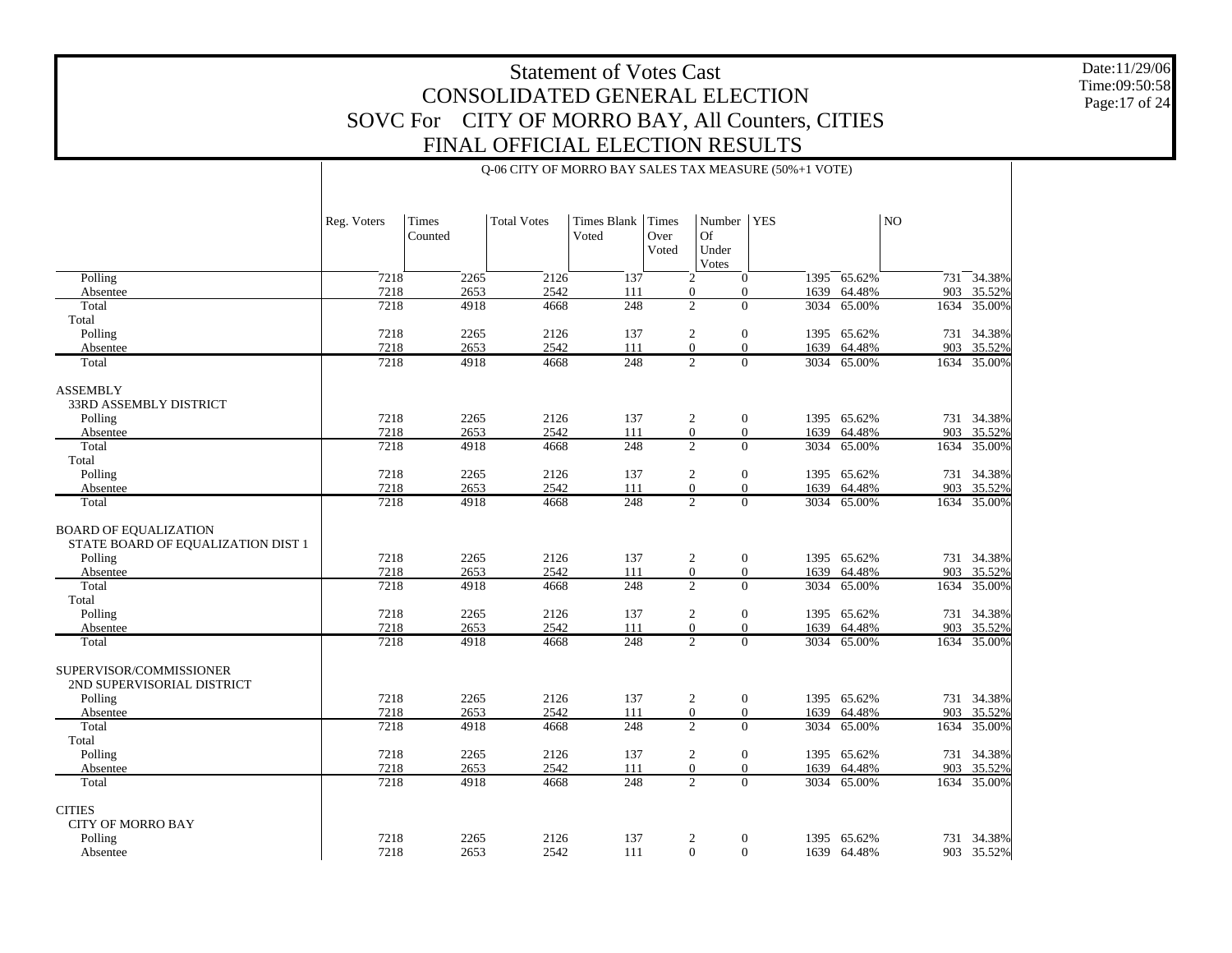Date:11/29/06 Time:09:50:58 Page:18 of 24

|          |             | O-06 CITY OF MORRO BAY SALES TAX MEASURE (50%+1 VOTE) |                    |                        |                        |                                      |  |             |                |             |  |  |
|----------|-------------|-------------------------------------------------------|--------------------|------------------------|------------------------|--------------------------------------|--|-------------|----------------|-------------|--|--|
|          | Reg. Voters | Times<br>Counted                                      | <b>Total Votes</b> | Times Blank  <br>Voted | Times<br>Over<br>Voted | Number   YES<br>Of<br>Under<br>Votes |  |             | N <sub>O</sub> |             |  |  |
| Total    | 7218        | 4918                                                  | 4668               | 248                    |                        |                                      |  | 3034 65.00% |                | 1634 35.00% |  |  |
| Total    |             |                                                       |                    |                        |                        |                                      |  |             |                |             |  |  |
| Polling  | 7218        | 2265                                                  | 2126               | 137                    |                        | $\Omega$                             |  | 1395 65.62% |                | 731 34.38%  |  |  |
| Absentee | 7218        | 2653                                                  | 2542               | .11                    |                        |                                      |  | 1639 64.48% |                | 903 35.52%  |  |  |
| Total    | 7218        | 4918                                                  | 4668               | 248                    |                        |                                      |  | 3034 65.00% |                | 1634 35.00% |  |  |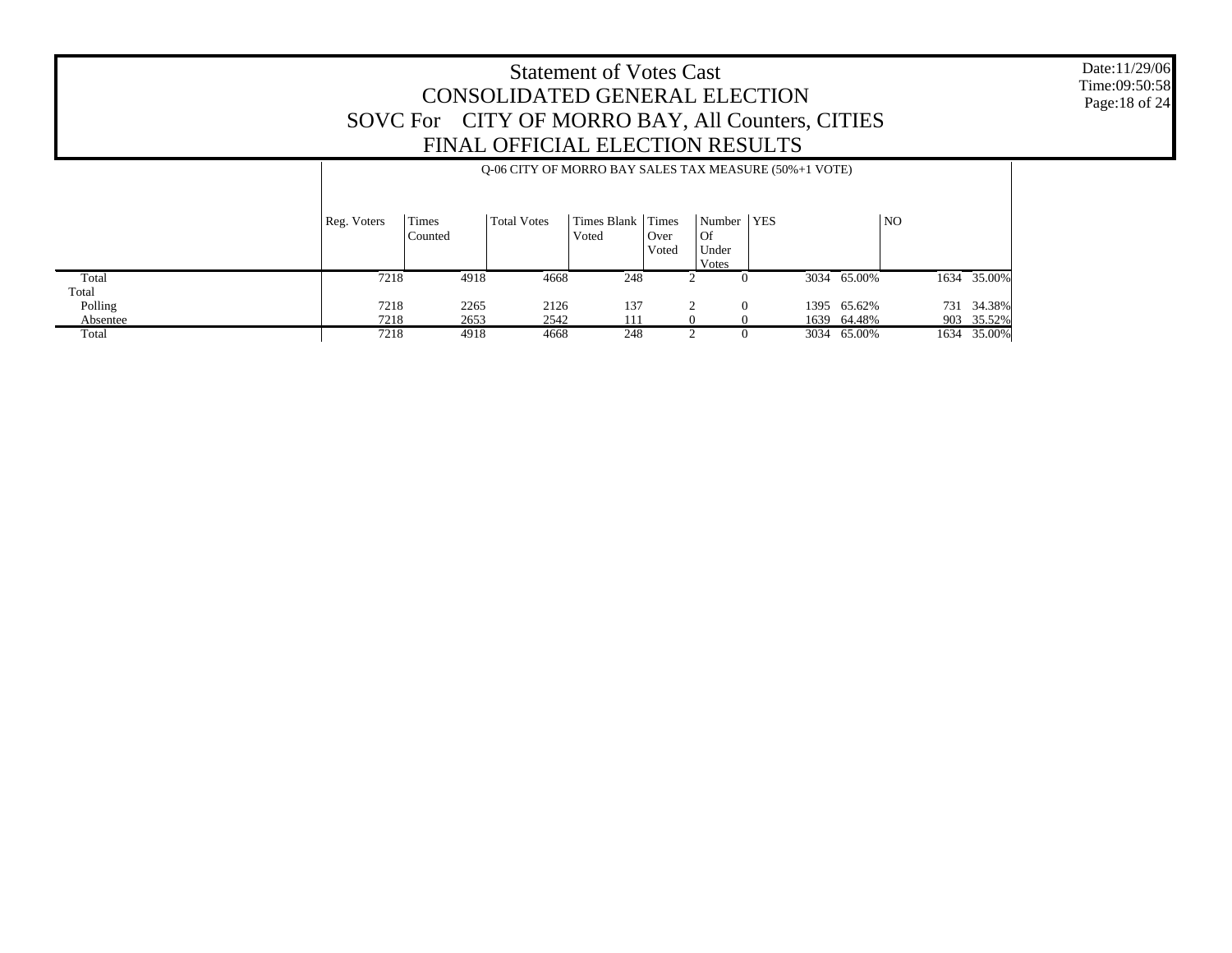#### Date:11/29/06 Time:09:50:58 Page:19 of 24

### Statement of Votes Cast CONSOLIDATED GENERAL ELECTION SOVC For CITY OF MORRO BAY, All Counters, CITIES FINAL OFFICIAL ELECTION RESULTS

#### R-06 CITY OF MORRO BAY - CITY COUNCIL VACANCIES INITIATIVE MEASURE (50%+1 VOTE)

|                                              | Reg. Voters | Times<br>Counted | <b>Total Votes</b> | <b>Times Blank</b><br>Voted | Times<br>Over<br>Voted | Number<br><b>Of</b><br>Under<br>Votes | <b>YES</b> |             | NO   |            |
|----------------------------------------------|-------------|------------------|--------------------|-----------------------------|------------------------|---------------------------------------|------------|-------------|------|------------|
| Jurisdiction Wide                            |             |                  |                    |                             |                        |                                       |            |             |      |            |
| 209-19                                       |             |                  |                    |                             |                        |                                       |            |             |      |            |
| Polling                                      | 1035        | 311              | 269                | 42                          |                        | $\mathbf{0}$<br>$\mathbf{0}$          |            | 147 54.65%  |      | 122 45.35% |
| Absentee                                     | 1035        | 334              | 303                | 31                          |                        | $\mathbf{0}$<br>$\boldsymbol{0}$      |            | 170 56.11%  | 133  | 43.89%     |
| Total                                        | 1035        | 645              | 572                | 73                          |                        | $\theta$<br>$\Omega$                  | 317        | 55.42%      | 255  | 44.58%     |
| 210-19                                       |             |                  |                    |                             |                        |                                       |            |             |      |            |
| Polling                                      | 1330        | 430              | 375                | 55                          |                        | $\mathbf{0}$<br>$\theta$              | 236        | 62.93%      | 139  | 37.07%     |
| Absentee                                     | 1330        | 526              | 479                | 47                          |                        | $\theta$<br>$\overline{0}$            |            | 270 56.37%  | 209  | 43.63%     |
| Total                                        | 1330        | 956              | 854                | 102                         |                        | $\mathbf{0}$<br>$\overline{0}$        |            | 506 59.25%  | 348  | 40.75%     |
| 211-20                                       |             |                  |                    |                             |                        |                                       |            |             |      |            |
| Polling                                      | 1554        | 461              | 388                | 73                          |                        | $\mathbf{0}$<br>$\boldsymbol{0}$      |            | 235 60.57%  |      | 153 39.43% |
| Absentee                                     | 1554        | 582              | 511                | 71                          |                        | $\boldsymbol{0}$<br>$\boldsymbol{0}$  | 301        | 58.90%      |      | 210 41.10% |
| Total                                        | 1554        | 1043             | 899                | 144                         |                        | $\theta$<br>$\mathbf{0}$              | 536        | 59.62%      | 363  | 40.38%     |
| 212-21                                       |             |                  |                    |                             |                        |                                       |            |             |      |            |
| Polling                                      | 1146        | 346              | 298                | 48                          |                        | $\mathbf{0}$<br>$\mathbf{0}$          | 186        | 62.42%      | 112  | 37.58%     |
| Absentee                                     | 1146        | 345              | 299                | 46                          |                        | $\boldsymbol{0}$<br>$\mathbf{0}$      | 197        | 65.89%      | 102  | 34.11%     |
| Total                                        | 1146        | 691              | 597                | 94                          |                        | $\Omega$<br>$\Omega$                  | 383        | 64.15%      | 214  | 35.85%     |
| 213-21                                       |             |                  |                    |                             |                        |                                       |            |             |      |            |
| Polling                                      | 1164        | 410              | 361                | 49                          |                        | $\mathbf{0}$<br>$\mathbf{0}$          | 222        | 61.50%      | 139  | 38.50%     |
| Absentee                                     | 1164        | 440              | 398                | 42                          |                        | $\boldsymbol{0}$<br>$\overline{0}$    |            | 215 54.02%  | 183  | 45.98%     |
| Total                                        | 1164        | 850              | 759                | 91                          |                        | $\theta$<br>$\Omega$                  | 437        | 57.58%      | 322  | 42.42%     |
| 214-21                                       |             |                  |                    |                             |                        |                                       |            |             |      |            |
| Polling                                      | 989         | 307              | 267                | 40                          |                        | $\boldsymbol{0}$<br>$\mathbf{0}$      | 172        | 64.42%      | 95   | 35.58%     |
| Absentee                                     | 989         | 426              | 373                | 53                          |                        | $\boldsymbol{0}$<br>$\mathbf{0}$      | 238        | 63.81%      | 135  | 36.19%     |
| Total                                        | 989         | 733              | 640                | 93                          |                        | $\overline{0}$<br>$\mathbf{0}$        | 410        | 64.06%      | 230  | 35.94%     |
| Total                                        |             |                  |                    |                             |                        |                                       |            |             |      |            |
| Polling                                      | 7218        | 2265             | 1958               | 307                         |                        | $\mathbf{0}$<br>$\mathbf{0}$          |            | 1198 61.18% |      | 760 38.82% |
| Absentee                                     | 7218        | 2653             | 2363               | 290                         |                        | $\mathbf{0}$<br>$\Omega$              | 1391       | 58.87%      | 972  | 41.13%     |
| Total                                        | 7218        | 4918             | 4321               | 597                         |                        | $\Omega$<br>$\Omega$                  |            | 2589 59.92% | 1732 | 40.08%     |
|                                              |             |                  |                    |                             |                        |                                       |            |             |      |            |
| CONGRESSIONAL<br>23RD CONGRESSIONAL DISTRICT |             |                  |                    |                             |                        |                                       |            |             |      |            |
| Polling                                      | 7218        | 2265             | 1958               | 307                         |                        | $\mathbf{0}$<br>$\mathbf{0}$          | 1198       | 61.18%      | 760  | 38.82%     |
| Absentee                                     | 7218        | 2653             | 2363               | 290                         |                        | $\mathbf{0}$<br>$\mathbf{0}$          | 1391       | 58.87%      | 972  | 41.13%     |
| Total                                        | 7218        | 4918             | 4321               | 597                         |                        | $\theta$<br>$\overline{0}$            | 2589       | 59.92%      | 1732 | 40.08%     |
| Total                                        |             |                  |                    |                             |                        |                                       |            |             |      |            |
| Polling                                      | 7218        | 2265             | 1958               | 307                         |                        | $\mathbf{0}$<br>$\mathbf{0}$          | 1198       | 61.18%      |      | 760 38.82% |
| Absentee                                     | 7218        | 2653             | 2363               | 290                         |                        | $\mathbf{0}$<br>$\mathbf{0}$          | 1391       | 58.87%      | 972  | 41.13%     |
| Total                                        | 7218        | 4918             | 4321               | 597                         |                        | $\Omega$<br>$\Omega$                  |            | 2589 59.92% | 1732 | 40.08%     |
| <b>SENATE</b>                                |             |                  |                    |                             |                        |                                       |            |             |      |            |

15TH SENATORIAL DISTRICT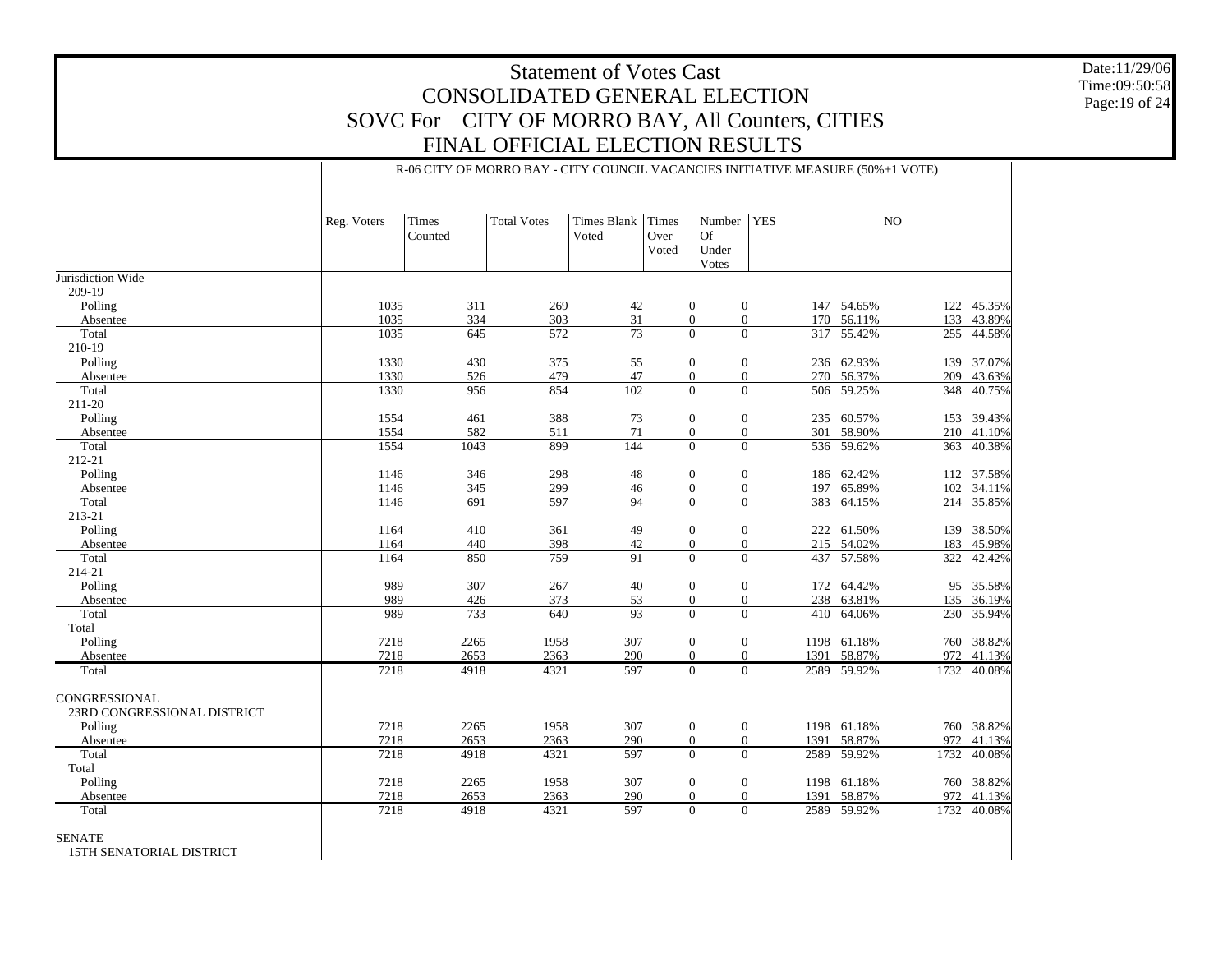R-06 CITY OF MORRO BAY - CITY COUNCIL VACANCIES INITIATIVE MEASURE (50%+1 VOTE)

Date:11/29/06 Time:09:50:58 Page:20 of 24

|                                                                    | Reg. Voters | Times<br>Counted | <b>Total Votes</b> | <b>Times Blank</b><br>Voted | Times<br>Over<br>Voted | Number<br><b>Of</b><br>Under<br>Votes | <b>YES</b> |      |               | N <sub>O</sub> |             |
|--------------------------------------------------------------------|-------------|------------------|--------------------|-----------------------------|------------------------|---------------------------------------|------------|------|---------------|----------------|-------------|
| Polling                                                            | 7218        | 2265             | 1958               | 307                         | $\mathbf{0}$           | $\mathbf{0}$                          |            |      | $1198$ 61.18% |                | 760 38.82%  |
| Absentee                                                           | 7218        | 2653             | 2363               | 290                         | $\overline{0}$         | $\mathbf{0}$                          |            | 1391 | 58.87%        | 972            | 41.13%      |
| Total                                                              | 7218        | 4918             | 4321               | 597                         | $\mathbf{0}$           | $\mathbf{0}$                          |            | 2589 | 59.92%        |                | 1732 40.08% |
| Total                                                              |             |                  |                    |                             |                        |                                       |            |      |               |                |             |
| Polling                                                            | 7218        | 2265             | 1958               | 307                         | $\mathbf{0}$           | $\overline{0}$                        |            |      | 1198 61.18%   |                | 760 38.82%  |
| Absentee                                                           | 7218        | 2653             | 2363               | 290                         | $\mathbf{0}$           | $\theta$                              |            | 1391 | 58.87%        | 972            | 41.13%      |
| Total                                                              | 7218        | 4918             | 4321               | 597                         | $\Omega$               | $\Omega$                              |            |      | 2589 59.92%   | 1732           | 40.08%      |
| <b>ASSEMBLY</b><br>33RD ASSEMBLY DISTRICT                          |             |                  |                    |                             |                        |                                       |            |      |               |                |             |
| Polling                                                            | 7218        | 2265             | 1958               | 307                         | $\mathbf{0}$           | $\mathbf{0}$                          |            |      | 1198 61.18%   |                | 760 38.82%  |
| Absentee                                                           | 7218        | 2653             | 2363               | 290                         | $\theta$               | $\mathbf{0}$                          |            | 1391 | 58.87%        |                | 972 41.13%  |
| Total                                                              | 7218        | 4918             | 4321               | 597                         | $\Omega$               | $\Omega$                              |            | 2589 | 59.92%        | 1732           | 40.08%      |
| Total                                                              |             |                  |                    |                             |                        |                                       |            |      |               |                |             |
| Polling                                                            | 7218        | 2265             | 1958               | 307                         | $\mathbf{0}$           | $\mathbf{0}$                          |            | 1198 | 61.18%        |                | 760 38.82%  |
| Absentee                                                           | 7218        | 2653             | 2363               | 290                         | $\theta$               | $\mathbf{0}$                          |            | 1391 | 58.87%        | 972            | 41.13%      |
| Total                                                              | 7218        | 4918             | 4321               | 597                         | $\theta$               | $\mathbf{0}$                          |            | 2589 | 59.92%        |                | 1732 40.08% |
| <b>BOARD OF EQUALIZATION</b><br>STATE BOARD OF EQUALIZATION DIST 1 |             |                  |                    |                             |                        |                                       |            |      |               |                |             |
| Polling                                                            | 7218        | 2265             | 1958               | 307                         | $\mathbf{0}$           | $\mathbf{0}$                          |            |      | 1198 61.18%   |                | 760 38.82%  |
| Absentee                                                           | 7218        | 2653             | 2363               | 290                         | $\mathbf{0}$           | $\overline{0}$                        |            | 1391 | 58.87%        | 972            | 41.13%      |
| Total<br>Total                                                     | 7218        | 4918             | 4321               | 597                         | $\Omega$               | $\Omega$                              |            | 2589 | 59.92%        | 1732           | 40.08%      |
| Polling                                                            | 7218        | 2265             | 1958               | 307                         | $\mathbf{0}$           | $\mathbf{0}$                          |            | 1198 | 61.18%        |                | 760 38.82%  |
| Absentee                                                           | 7218        | 2653             | 2363               | 290                         | $\Omega$               | $\Omega$                              |            | 1391 | 58.87%        | 972            | 41.13%      |
| Total                                                              | 7218        | 4918             | 4321               | 597                         | $\overline{0}$         | $\Omega$                              |            | 2589 | 59.92%        |                | 1732 40.08% |
| SUPERVISOR/COMMISSIONER<br>2ND SUPERVISORIAL DISTRICT              |             |                  |                    |                             |                        |                                       |            |      |               |                |             |
| Polling                                                            | 7218        | 2265             | 1958               | 307                         | $\boldsymbol{0}$       | $\overline{0}$                        |            |      | 1198 61.18%   |                | 760 38.82%  |
| Absentee                                                           | 7218        | 2653             | 2363               | 290                         | $\theta$               | $\boldsymbol{0}$                      |            | 1391 | 58.87%        | 972            | 41.13%      |
| Total                                                              | 7218        | 4918             | 4321               | 597                         | $\Omega$               | $\Omega$                              |            | 2589 | 59.92%        | 1732           | 40.08%      |
| Total                                                              |             |                  |                    |                             |                        |                                       |            |      |               |                |             |
| Polling                                                            | 7218        | 2265             | 1958               | 307                         | $\boldsymbol{0}$       | $\boldsymbol{0}$                      |            |      | 1198 61.18%   |                | 760 38.82%  |
| Absentee                                                           | 7218        | 2653             | 2363               | 290                         | $\theta$               | $\mathbf{0}$                          |            | 1391 | 58.87%        | 972            | 41.13%      |
| Total                                                              | 7218        | 4918             | 4321               | 597                         | $\Omega$               | $\Omega$                              |            | 2589 | 59.92%        |                | 1732 40.08% |
| <b>CITIES</b><br><b>CITY OF MORRO BAY</b>                          |             |                  |                    |                             |                        |                                       |            |      |               |                |             |
| Polling                                                            | 7218        | 2265             | 1958               | 307                         | $\mathbf{0}$           | $\mathbf{0}$                          |            |      | 1198 61.18%   |                | 760 38.82%  |
| Absentee                                                           | 7218        | 2653             | 2363               | 290                         | $\mathbf{0}$           | $\overline{0}$                        |            |      | 1391 58.87%   |                | 972 41.13%  |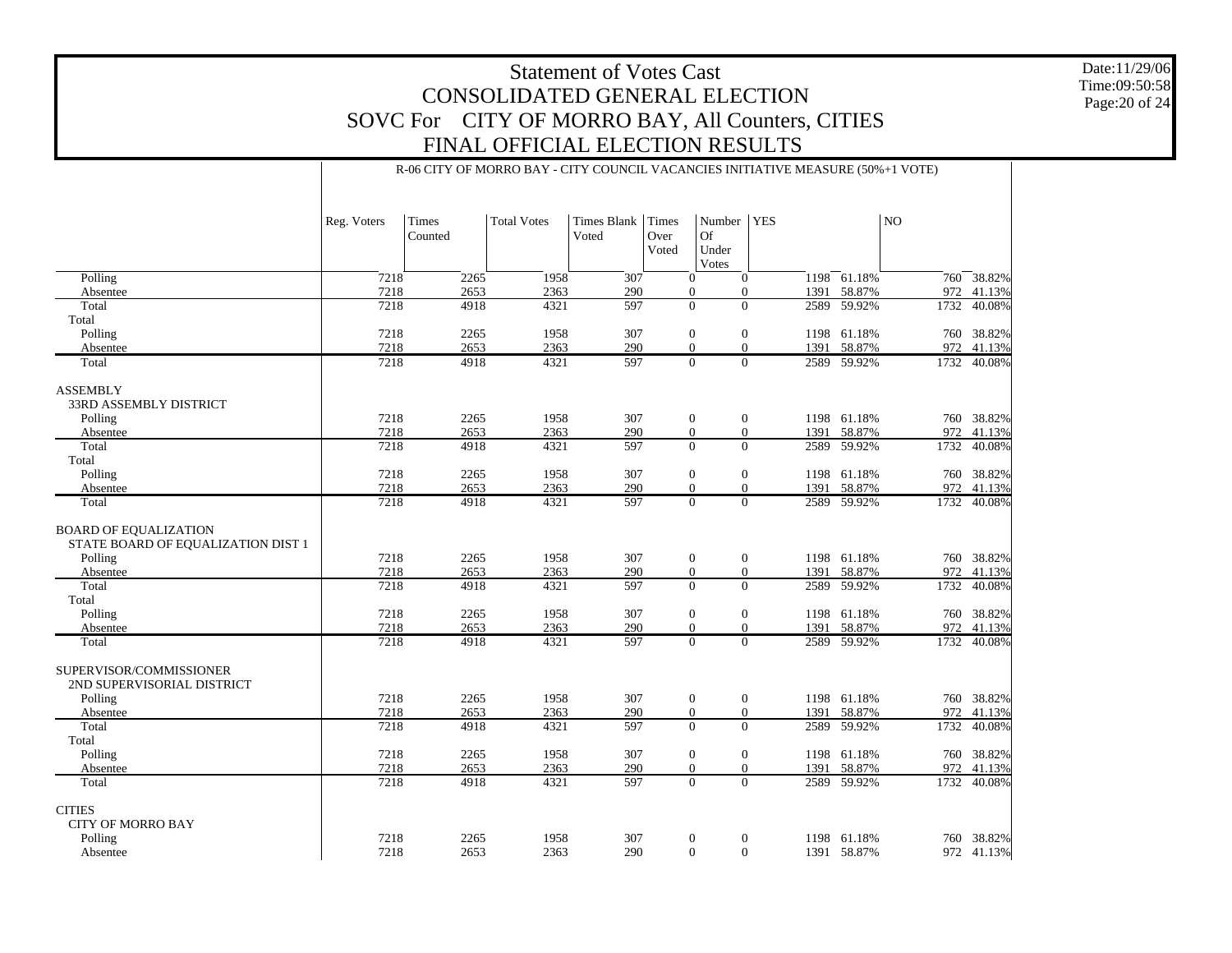#### Date:11/29/06 Time:09:50:58 Page:21 of 24

## Statement of Votes Cast CONSOLIDATED GENERAL ELECTION SOVC For CITY OF MORRO BAY, All Counters, CITIES FINAL OFFICIAL ELECTION RESULTS

|          | R-06 CITY OF MORRO BAY - CITY COUNCIL VACANCIES INITIATIVE MEASURE (50%+1 VOTE) |                         |                    |                      |                        |                             |  |      |             |           |            |
|----------|---------------------------------------------------------------------------------|-------------------------|--------------------|----------------------|------------------------|-----------------------------|--|------|-------------|-----------|------------|
|          | Reg. Voters                                                                     | <b>Times</b><br>Counted | <b>Total Votes</b> | Times Blank<br>Voted | Times<br>Over<br>Voted | Number   YES<br>Of<br>Under |  |      |             | <b>NO</b> |            |
|          |                                                                                 |                         |                    |                      |                        | Votes                       |  |      |             |           |            |
| Total    | 7218                                                                            | 4918                    | 4321               | 597                  |                        | $\theta$                    |  |      | 2589 59.92% | 1732      | 40.08%     |
| Total    |                                                                                 |                         |                    |                      |                        |                             |  |      |             |           |            |
| Polling  | 7218                                                                            | 2265                    | 1958               | 307                  | $\Omega$               | $\Omega$                    |  |      | 1198 61.18% | 760       | 38.82%     |
| Absentee | 7218                                                                            | 2653                    | 2363               | 290                  |                        |                             |  | 1391 | 58.87%      |           | 972 41.13% |
| Total    | 7218                                                                            | 4918                    | 4321               | 597                  | $\overline{0}$         | $\Omega$                    |  |      | 2589 59.92% | 1732      | 40.08%     |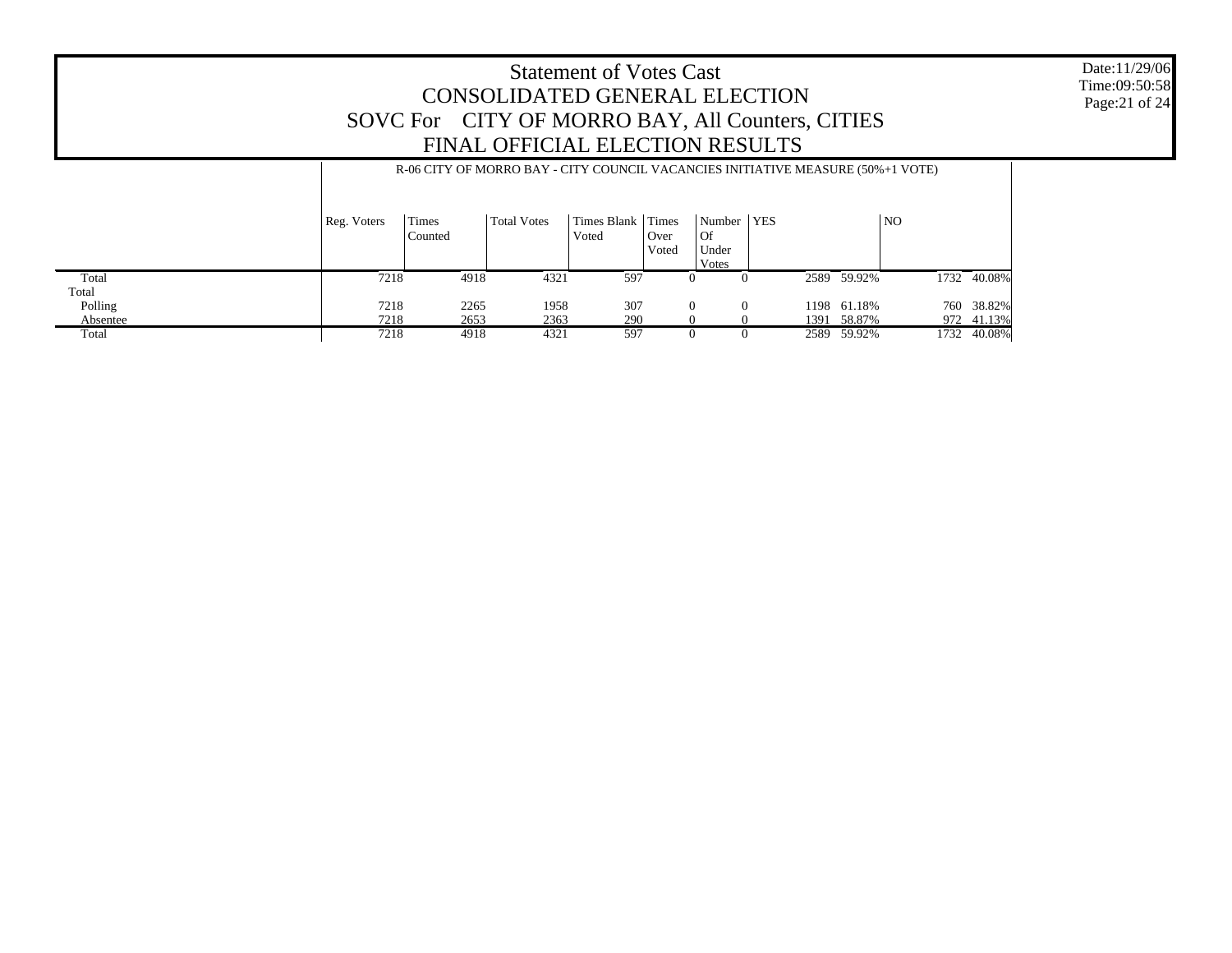S-06 CITY OF MORRO BAY PRIMARY ELECTION INITIATIVE MEASURE (50%+1 VOTE)

Date:11/29/06 Time:09:50:58 Page:22 of 24

|                             | Reg. Voters  | Times<br>Counted | <b>Total Votes</b> | <b>Times Blank</b><br>Voted | <b>Times</b><br>Over<br>Voted | Number<br><b>Of</b><br>Under<br>Votes | <b>YES</b>                              |             | NO   |            |
|-----------------------------|--------------|------------------|--------------------|-----------------------------|-------------------------------|---------------------------------------|-----------------------------------------|-------------|------|------------|
| Jurisdiction Wide           |              |                  |                    |                             |                               |                                       |                                         |             |      |            |
| 209-19                      |              |                  |                    |                             |                               |                                       |                                         |             |      |            |
| Polling                     | 1035         | 311              | 265                | 46                          |                               | $\mathbf{0}$                          | $\overline{0}$                          | 144 54.34%  |      | 121 45.66% |
| Absentee                    | 1035         | 334              | 305                | 29                          |                               | $\boldsymbol{0}$                      | $\mathbf{0}$                            | 168 55.08%  | 137  | 44.92%     |
| Total                       | 1035         | 645              | 570                | 75                          |                               | $\Omega$                              | $\Omega$                                | 312 54.74%  | 258  | 45.26%     |
| 210-19                      |              |                  |                    |                             |                               |                                       |                                         |             |      |            |
| Polling                     | 1330         | 430              | 371                | 59                          |                               | $\mathbf{0}$                          | $\boldsymbol{0}$                        | 215 57.95%  | 156  | 42.05%     |
| Absentee                    | 1330         | 526              | 482                | 44                          |                               | $\overline{0}$                        | $\overline{0}$                          | 268 55.60%  | 214  | 44.40%     |
| Total                       | 1330         | 956              | 853                | 103                         |                               | $\overline{0}$                        | $\overline{0}$<br>483                   | 56.62%      | 370  | 43.38%     |
| 211-20                      |              |                  |                    |                             |                               |                                       |                                         |             |      |            |
| Polling                     | 1554         | 461              | 390                | 71                          |                               | $\mathbf{0}$                          | $\mathbf{0}$                            | 238 61.03%  | 152  | 38.97%     |
| Absentee<br>Total           | 1554<br>1554 | 582<br>1043      | 506<br>896         | 76<br>147                   |                               | $\mathbf{0}$<br>$\overline{0}$        | $\overline{0}$<br>317<br>$\overline{0}$ | 62.65%      | 189  | 37.35%     |
| 212-21                      |              |                  |                    |                             |                               |                                       |                                         | 555 61.94%  |      | 341 38.06% |
| Polling                     | 1146         | 346              | 294                | 52                          |                               | $\mathbf{0}$                          | $\mathbf{0}$                            | 184 62.59%  |      | 110 37.41% |
| Absentee                    | 1146         | 345              | 299                | 46                          |                               | $\boldsymbol{0}$                      | $\overline{0}$<br>181                   | 60.54%      | 118  | 39.46%     |
| Total                       | 1146         | $\overline{691}$ | 593                | 98                          |                               | $\Omega$                              | $\Omega$                                | 365 61.55%  | 228  | 38.45%     |
| 213-21                      |              |                  |                    |                             |                               |                                       |                                         |             |      |            |
| Polling                     | 1164         | 410              | 358                | 52                          |                               | $\mathbf{0}$                          | $\overline{0}$                          | 205 57.26%  | 153  | 42.74%     |
| Absentee                    | 1164         | 440              | 394                | 46                          |                               | $\mathbf{0}$                          | $\boldsymbol{0}$                        | 209 53.05%  | 185  | 46.95%     |
| Total                       | 1164         | 850              | 752                | 98                          |                               | $\Omega$                              | $\Omega$                                | 414 55.05%  | 338  | 44.95%     |
| 214-21                      |              |                  |                    |                             |                               |                                       |                                         |             |      |            |
| Polling                     | 989          | 307              | 267                | 40                          |                               | $\mathbf{0}$                          | $\mathbf{0}$                            | 172 64.42%  |      | 95 35.58%  |
| Absentee                    | 989          | 426              | 373                | 53                          |                               | $\overline{0}$                        | $\mathbf{0}$                            | 230 61.66%  |      | 143 38.34% |
| Total                       | 989          | 733              | 640                | 93                          |                               | $\overline{0}$                        | $\overline{0}$                          | 402 62.81%  | 238  | 37.19%     |
| Total                       |              |                  |                    |                             |                               |                                       |                                         |             |      |            |
| Polling                     | 7218         | 2265             | 1945               | 320                         |                               | $\overline{0}$                        | $\overline{0}$                          | 1158 59.54% | 787  | 40.46%     |
| Absentee                    | 7218         | 2653             | 2359               | 294                         |                               | $\overline{0}$                        | $\overline{0}$                          | 1373 58.20% | 986  | 41.80%     |
| Total                       | 7218         | 4918             | 4304               | 614                         |                               | $\overline{0}$                        | $\overline{0}$                          | 2531 58.81% | 1773 | 41.19%     |
| CONGRESSIONAL               |              |                  |                    |                             |                               |                                       |                                         |             |      |            |
| 23RD CONGRESSIONAL DISTRICT |              |                  |                    |                             |                               |                                       |                                         |             |      |            |
| Polling                     | 7218         | 2265             | 1945               | 320                         |                               | $\mathbf{0}$                          | $\boldsymbol{0}$                        | 1158 59.54% | 787  | 40.46%     |
| Absentee                    | 7218         | 2653             | 2359               | 294                         |                               | $\overline{0}$                        | $\mathbf{0}$                            | 1373 58.20% |      | 986 41.80% |
| Total                       | 7218         | 4918             | 4304               | 614                         |                               | $\overline{0}$                        | $\overline{0}$<br>2531                  | 58.81%      | 1773 | 41.19%     |
| Total                       |              |                  |                    |                             |                               |                                       |                                         |             |      |            |
| Polling                     | 7218         | 2265             | 1945               | 320                         |                               | $\boldsymbol{0}$                      | $\mathbf{0}$                            | 1158 59.54% | 787  | 40.46%     |
| Absentee                    | 7218         | 2653             | 2359               | 294                         |                               | $\overline{0}$                        | $\overline{0}$                          | 1373 58.20% |      | 986 41.80% |
| Total                       | 7218         | 4918             | 4304               | 614                         |                               | $\overline{0}$                        | $\overline{0}$                          | 2531 58.81% | 1773 | 41.19%     |
|                             |              |                  |                    |                             |                               |                                       |                                         |             |      |            |

#### SENATE

15TH SENATORIAL DISTRICT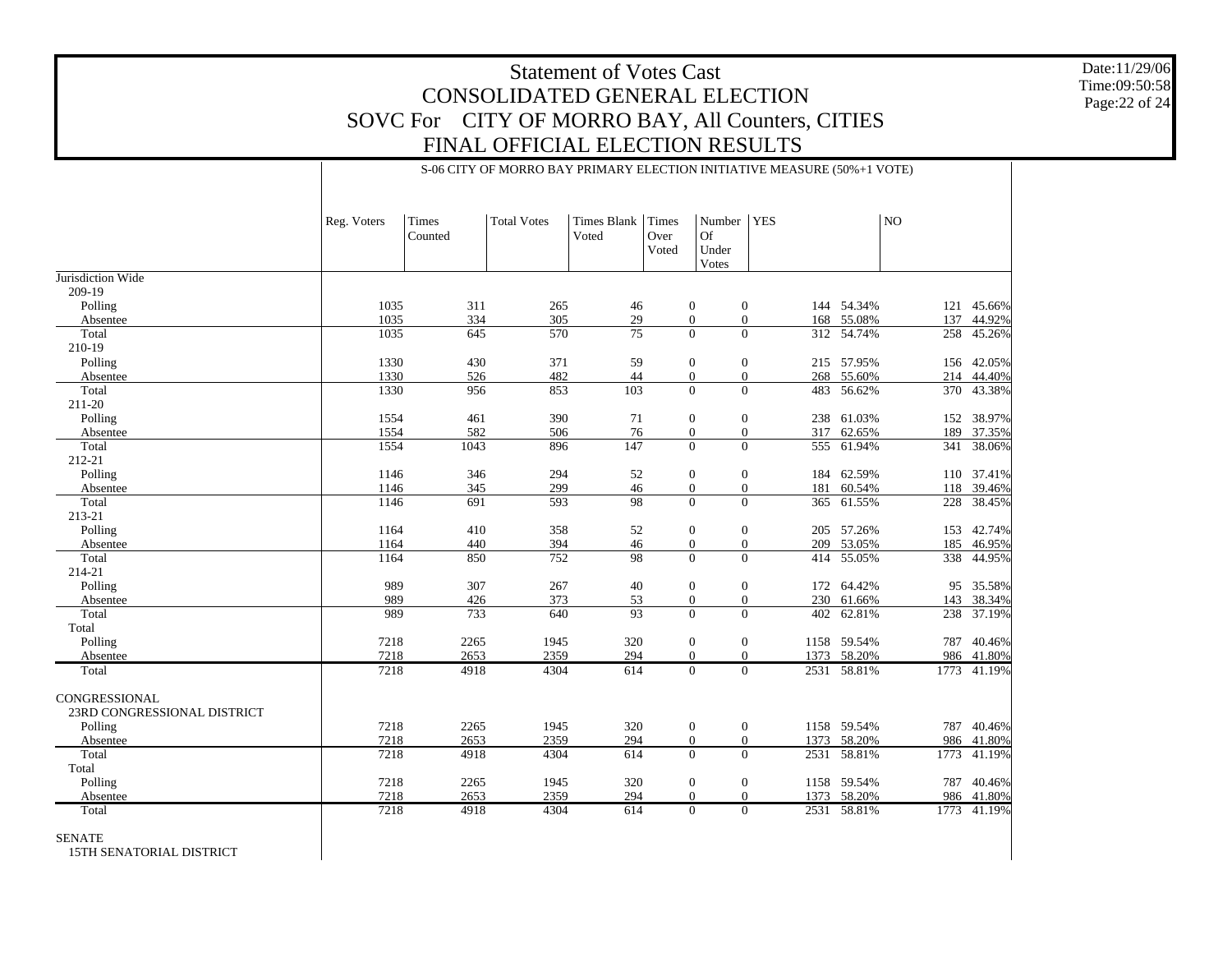S-06 CITY OF MORRO BAY PRIMARY ELECTION INITIATIVE MEASURE (50%+1 VOTE)

Date:11/29/06 Time:09:50:58 Page:23 of 24

|                                                                    | Reg. Voters | Times<br>Counted | <b>Total Votes</b> | Times Blank<br>Voted | Times<br>Over<br>Voted | Number<br><b>Of</b><br>Under<br>Votes | <b>YES</b>     |      |             | NO.  |             |  |
|--------------------------------------------------------------------|-------------|------------------|--------------------|----------------------|------------------------|---------------------------------------|----------------|------|-------------|------|-------------|--|
| Polling                                                            | 7218        | 2265             | 1945               | 320                  | $\Omega$               | $\overline{0}$                        |                |      | 1158 59.54% | 787  | 40.46%      |  |
| Absentee                                                           | 7218        | 2653             | 2359               | 294                  |                        | $\overline{0}$                        | $\overline{0}$ | 1373 | 58.20%      | 986  | 41.80%      |  |
| Total                                                              | 7218        | 4918             | 4304               | 614                  |                        | $\overline{0}$                        | $\overline{0}$ | 2531 | 58.81%      | 1773 | 41.19%      |  |
| Total                                                              |             |                  |                    |                      |                        |                                       |                |      |             |      |             |  |
| Polling                                                            | 7218        | 2265             | 1945               | 320                  | $\boldsymbol{0}$       | $\mathbf{0}$                          |                |      | 1158 59.54% |      | 787 40.46%  |  |
| Absentee                                                           | 7218        | 2653             | 2359               | 294                  |                        | $\overline{0}$                        | $\overline{0}$ | 1373 | 58.20%      | 986  | 41.80%      |  |
| Total                                                              | 7218        | 4918             | 4304               | 614                  |                        | $\overline{0}$                        | $\overline{0}$ |      | 2531 58.81% | 1773 | 41.19%      |  |
| <b>ASSEMBLY</b><br>33RD ASSEMBLY DISTRICT                          |             |                  |                    |                      |                        |                                       |                |      |             |      |             |  |
| Polling                                                            | 7218        | 2265             | 1945               | 320                  | $\theta$               | $\mathbf{0}$                          |                |      | 1158 59.54% | 787  | 40.46%      |  |
| Absentee                                                           | 7218        | 2653             | 2359               | 294                  |                        | $\overline{0}$                        | $\Omega$       | 1373 | 58.20%      | 986  | 41.80%      |  |
| Total                                                              | 7218        | 4918             | 4304               | 614                  |                        | $\Omega$                              | $\Omega$       |      | 2531 58.81% | 1773 | 41.19%      |  |
| Total                                                              |             |                  |                    |                      |                        |                                       |                |      |             |      |             |  |
| Polling                                                            | 7218        | 2265             | 1945               | 320                  | $\theta$               |                                       | $\mathbf{0}$   |      | 1158 59.54% | 787  | 40.46%      |  |
| Absentee                                                           | 7218        | 2653             | 2359               | 294                  |                        | $\Omega$                              | $\Omega$       | 1373 | 58.20%      |      | 986 41.80%  |  |
| Total                                                              | 7218        | 4918             | 4304               | 614                  |                        | $\Omega$                              | $\overline{0}$ |      | 2531 58.81% | 1773 | 41.19%      |  |
| <b>BOARD OF EQUALIZATION</b><br>STATE BOARD OF EQUALIZATION DIST 1 |             |                  |                    |                      |                        |                                       |                |      |             |      |             |  |
| Polling                                                            | 7218        | 2265             | 1945               | 320                  | $\mathbf{0}$           |                                       | $\mathbf{0}$   |      | 1158 59.54% | 787  | 40.46%      |  |
| Absentee                                                           | 7218        | 2653             | 2359               | 294                  |                        | $\overline{0}$                        | $\overline{0}$ |      | 1373 58.20% | 986  | 41.80%      |  |
| Total                                                              | 7218        | 4918             | 4304               | 614                  |                        | $\theta$                              | $\Omega$       |      | 2531 58.81% | 1773 | 41.19%      |  |
| Total                                                              |             |                  |                    |                      |                        |                                       |                |      |             |      |             |  |
| Polling                                                            | 7218        | 2265             | 1945               | 320                  | $\theta$               |                                       | $\overline{0}$ |      | 1158 59.54% | 787  | 40.46%      |  |
| Absentee                                                           | 7218        | 2653             | 2359               | 294                  |                        | $\Omega$<br>$\Omega$                  |                |      | 1373 58.20% | 986  | 41.80%      |  |
| Total                                                              | 7218        | 4918             | 4304               | 614                  |                        | $\Omega$                              | $\Omega$       |      | 2531 58.81% |      | 1773 41.19% |  |
| SUPERVISOR/COMMISSIONER<br>2ND SUPERVISORIAL DISTRICT              |             |                  |                    |                      |                        |                                       |                |      |             |      |             |  |
| Polling                                                            | 7218        | 2265             | 1945               | 320                  | $\mathbf{0}$           | $\mathbf{0}$                          |                |      | 1158 59.54% | 787  | 40.46%      |  |
| Absentee                                                           | 7218        | 2653             | 2359               | 294                  | $\theta$               |                                       | $\overline{0}$ | 1373 | 58.20%      | 986  | 41.80%      |  |
| Total                                                              | 7218        | 4918             | 4304               | 614                  | $\mathbf{0}$           |                                       | $\overline{0}$ |      | 2531 58.81% | 1773 | 41.19%      |  |
| Total                                                              |             |                  |                    |                      |                        |                                       |                |      |             |      |             |  |
| Polling                                                            | 7218        | 2265             | 1945               | 320                  | $\boldsymbol{0}$       | $\boldsymbol{0}$                      |                |      | 1158 59.54% | 787  | 40.46%      |  |
| Absentee                                                           | 7218        | 2653             | 2359               | 294                  | $\theta$               | $\overline{0}$                        |                | 1373 | 58.20%      | 986  | 41.80%      |  |
| Total                                                              | 7218        | 4918             | 4304               | 614                  | $\Omega$               | $\mathbf{0}$                          |                |      | 2531 58.81% |      | 1773 41.19% |  |
| <b>CITIES</b><br><b>CITY OF MORRO BAY</b>                          |             |                  |                    |                      |                        |                                       |                |      |             |      |             |  |
| Polling                                                            | 7218        | 2265             | 1945               | 320                  | $\theta$               | $\mathbf{0}$                          |                |      | 1158 59.54% | 787  | 40.46%      |  |
| Absentee                                                           | 7218        | 2653             | 2359               | 294                  |                        | $\Omega$                              | $\Omega$       |      | 1373 58.20% |      | 986 41.80%  |  |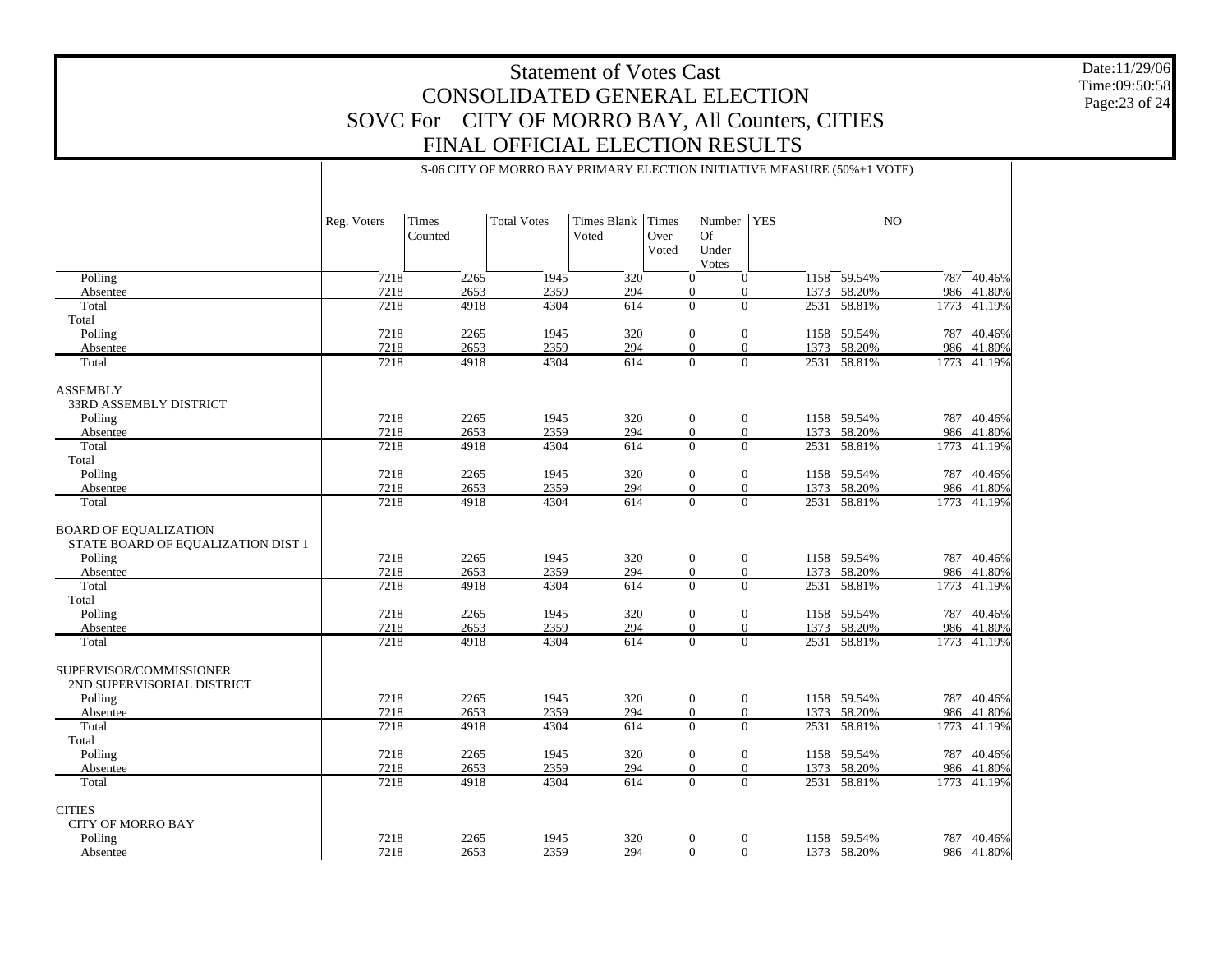#### Date:11/29/06 Time:09:50:58 Page:24 of 24

### Statement of Votes Cast CONSOLIDATED GENERAL ELECTION SOVC For CITY OF MORRO BAY, All Counters, CITIES FINAL OFFICIAL ELECTION RESULTS

|          | S-06 CITY OF MORRO BAY PRIMARY ELECTION INITIATIVE MEASURE (50%+1 VOTE) |                  |                    |                        |                        |                                      |      |             |                |             |  |  |
|----------|-------------------------------------------------------------------------|------------------|--------------------|------------------------|------------------------|--------------------------------------|------|-------------|----------------|-------------|--|--|
|          | Reg. Voters                                                             | Times<br>Counted | <b>Total Votes</b> | Times Blank  <br>Voted | Times<br>Over<br>Voted | Number   YES<br>Of<br>Under<br>Votes |      |             | N <sub>O</sub> |             |  |  |
| Total    | 7218                                                                    | 4918             | 4304               | 614                    | $\theta$               | $\theta$                             |      | 2531 58.81% |                | 1773 41.19% |  |  |
| Total    |                                                                         |                  |                    |                        |                        |                                      |      |             |                |             |  |  |
| Polling  | 7218                                                                    | 2265             | 1945               | 320                    | $\Omega$               | $\Omega$                             | 1158 | 59.54%      | 787            | 40.46%      |  |  |
| Absentee | 7218                                                                    | 2653             | 2359               | 294                    |                        |                                      | 1373 | 58.20%      |                | 986 41.80%  |  |  |
| Total    | 7218                                                                    | 4918             | 4304               | 614                    | $\mathbf{U}$           | 0                                    | 2531 | 58.81%      |                | 1773 41.19% |  |  |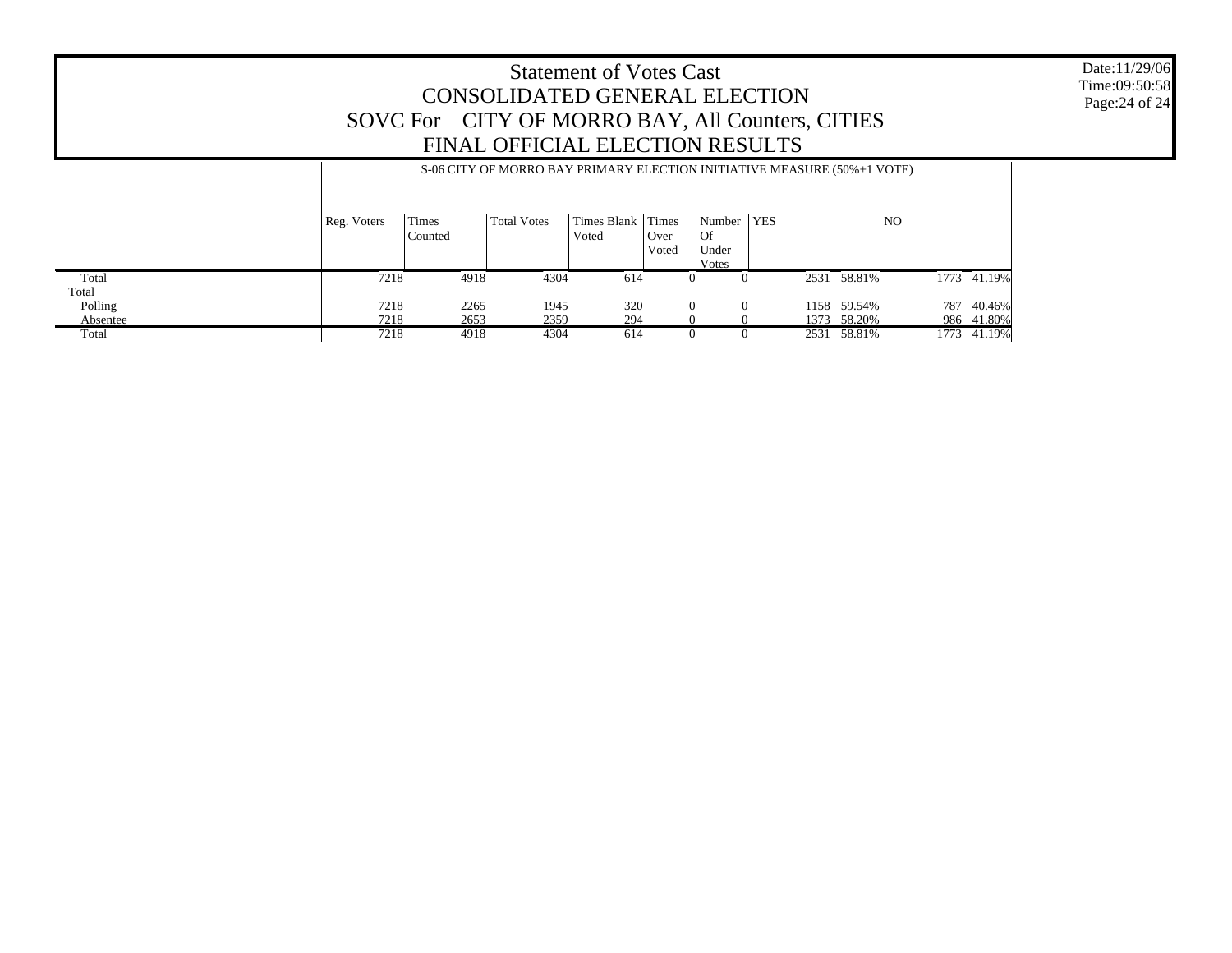|                     |              |                                 | <b>Statement of Votes Cast</b>                     | Date:11/29/06 |
|---------------------|--------------|---------------------------------|----------------------------------------------------|---------------|
|                     |              |                                 | CONSOLIDATED GENERAL ELECTION                      | Time:09:51:55 |
|                     |              |                                 |                                                    | Page:1 of 12  |
|                     |              |                                 | SOVC For CITY OF PASO ROBLES, All Counters, CITIES |               |
|                     |              |                                 | FINAL OFFICIAL ELECTION RESULTS                    |               |
|                     |              | <b>TURN OUT</b>                 |                                                    |               |
|                     |              |                                 |                                                    |               |
|                     |              |                                 |                                                    |               |
|                     | Reg. Voters  | Cards Cast<br>$\%$              |                                                    |               |
|                     |              | Turnout                         |                                                    |               |
|                     |              |                                 |                                                    |               |
| Jurisdiction Wide   |              |                                 |                                                    |               |
| 110-09<br>Polling   | 1063         | 312 29.35%                      |                                                    |               |
| Absentee            | 1063         | 314<br>29.54%                   |                                                    |               |
| Total               | 1063         | 58.89%<br>626                   |                                                    |               |
| 111-09              |              |                                 |                                                    |               |
| Polling             | 1095         | 335<br>30.59%                   |                                                    |               |
| Absentee            | 1095         | 322<br>29.41%                   |                                                    |               |
| Total<br>112-03     | 1095         | 60.00%<br>657                   |                                                    |               |
| Polling             | 852          | 24.88%<br>212                   |                                                    |               |
| Absentee            | 852          | 214<br>25.12%                   |                                                    |               |
| Total               | 852          | 426<br>50.00%                   |                                                    |               |
| 113-07              |              |                                 |                                                    |               |
| Polling             | 2134         | 485<br>22.73%                   |                                                    |               |
| Absentee            | 2134<br>2134 | 989<br>46.34%<br>69.07%<br>1474 |                                                    |               |
| Total<br>114-08     |              |                                 |                                                    |               |
| Polling             | 1059         | 358<br>33.81%                   |                                                    |               |
| Absentee            | 1059         | 347<br>32.77%                   |                                                    |               |
| Total               | 1059         | 66.57%<br>705                   |                                                    |               |
| 115-10              |              |                                 |                                                    |               |
| Polling<br>Absentee | 1093<br>1093 | 310<br>28.36%<br>351<br>32.11%  |                                                    |               |
| Total               | 1093         | 60.48%<br>661                   |                                                    |               |
| $116 - 11$          |              |                                 |                                                    |               |
| Polling             | 1493         | 421<br>28.20%                   |                                                    |               |
| Absentee            | 1493         | 34.23%<br>511                   |                                                    |               |
| Total               | 1493         | 932<br>62.42%                   |                                                    |               |
| 117-11<br>Polling   | 1626         | 447<br>27.49%                   |                                                    |               |
| Absentee            | 1626         | 678<br>41.70%                   |                                                    |               |
| Total               | 1626         | 1125<br>69.19%                  |                                                    |               |
| 118-12              |              |                                 |                                                    |               |
| Polling             | 1265         | 381<br>30.12%                   |                                                    |               |
| Absentee            | 1265         | 492<br>38.89%                   |                                                    |               |
| Total<br>119-10     | 1265         | 873<br>69.01%                   |                                                    |               |
| Polling             | 1354         | 332 24.52%                      |                                                    |               |
| Absentee            | 1354         | 479<br>35.38%                   |                                                    |               |
| Total               | 1354         | 59.90%<br>811                   |                                                    |               |
| 120-12              |              |                                 |                                                    |               |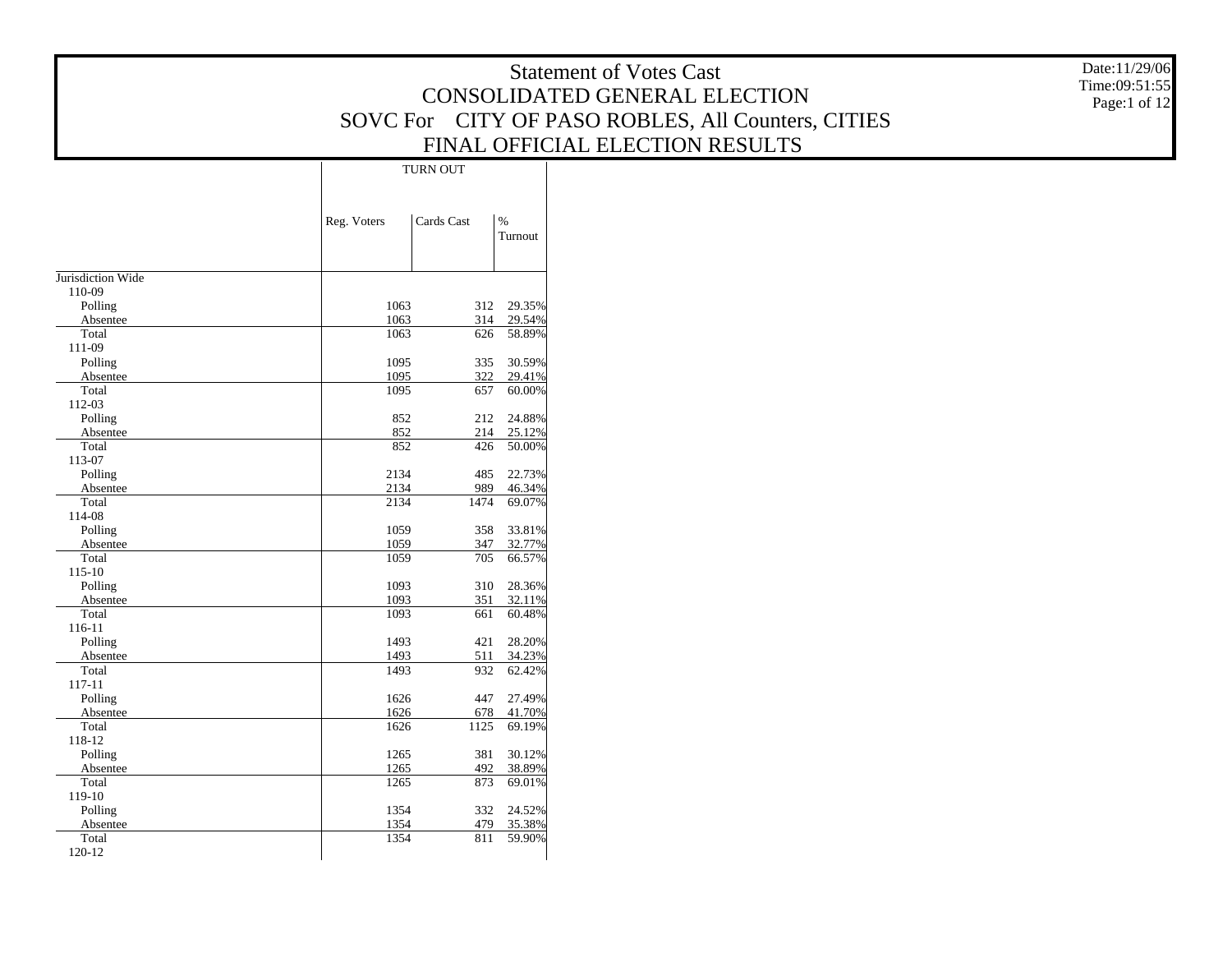Date:11/29/06 Time:09:51:55 Page:2 of 12

|                               |             | <b>TURN OUT</b> |                          |  |
|-------------------------------|-------------|-----------------|--------------------------|--|
|                               | Reg. Voters | Cards Cast      | $\frac{9}{6}$<br>Turnout |  |
|                               | 1446        | 376             |                          |  |
| Polling<br>Absentee           | 1446        | 594             | 26.00%<br>41.08%         |  |
| Total                         | 1446        | 970             | 67.08%                   |  |
| <b>MB 27</b>                  |             |                 |                          |  |
| Polling                       | 26          | 17              | 65.38%                   |  |
| Absentee                      | 26          | $\mathbf{0}$    | 0.00%                    |  |
| Total                         | 26          | 17              | 65.38%                   |  |
| Total                         |             |                 |                          |  |
| Polling                       | 14506       | 3986            | 27.48%                   |  |
| Absentee                      | 14506       | 5291            | 36.47%                   |  |
| Total                         | 14506       | 9277            | 63.95%                   |  |
|                               |             |                 |                          |  |
| CONGRESSIONAL                 |             |                 |                          |  |
| 22ND CONGRESSIONAL DISTRICT   |             |                 |                          |  |
| Polling                       | 14506       | 3986            | 27.48%                   |  |
| Absentee                      | 14506       | 5291            | 36.47%                   |  |
| Total                         | 14506       | 9277            | 63.95%                   |  |
| Total                         |             |                 |                          |  |
| Polling                       | 14506       | 3986            | 27.48%                   |  |
| Absentee                      | 14506       | 5291            | 36.47%                   |  |
| Total                         | 14506       | 9277            | 63.95%                   |  |
| <b>SENATE</b>                 |             |                 |                          |  |
| 15TH SENATORIAL DISTRICT      |             |                 |                          |  |
| Polling                       | 14506       | 3986            | 27.48%                   |  |
| Absentee                      | 14506       | 5291            | 36.47%                   |  |
| Total                         | 14506       | 9277            | 63.95%                   |  |
| Total                         |             |                 |                          |  |
| Polling                       | 14506       | 3986            | 27.48%                   |  |
| Absentee                      | 14506       | 5291            | 36.47%                   |  |
| Total                         | 14506       | 9277            | 63.95%                   |  |
|                               |             |                 |                          |  |
| <b>ASSEMBLY</b>               |             |                 |                          |  |
| <b>33RD ASSEMBLY DISTRICT</b> |             |                 |                          |  |
| Polling                       | 14506       | 3986            | 27.48%                   |  |
| Absentee                      | 14506       | 5291            | 36.47%                   |  |
| Total                         | 14506       | 9277            | 63.95%                   |  |
| Total                         |             |                 |                          |  |
| Polling                       | 14506       | 3986            | 27.48%                   |  |
| Absentee                      | 14506       | 5291            | 36.47%                   |  |
| Total                         | 14506       | 9277            | 63.95%                   |  |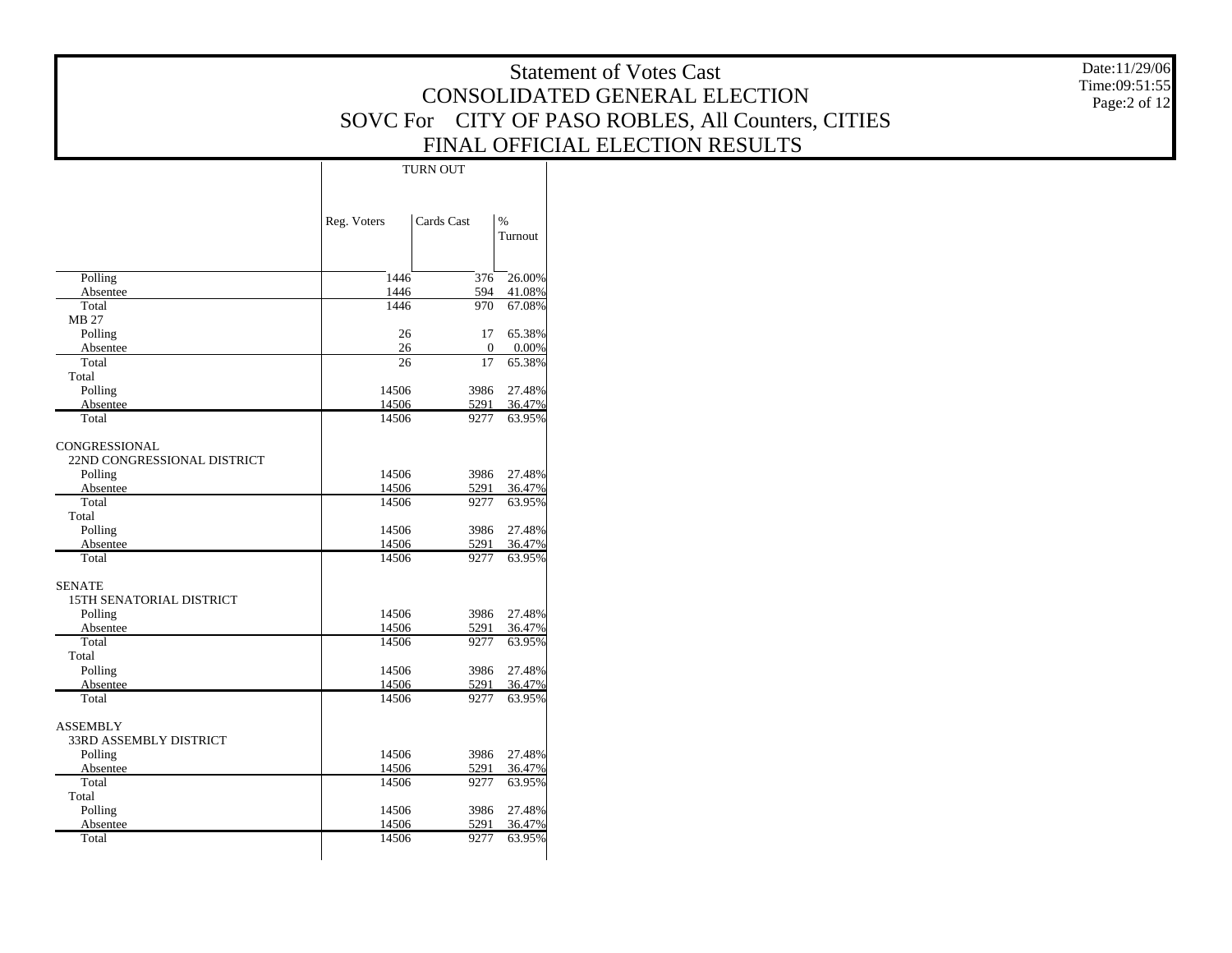|                                    |                |                 |                  | <b>Statement of Votes Cast</b>                     | Date:11/29/06<br>Time:09:51:55 |
|------------------------------------|----------------|-----------------|------------------|----------------------------------------------------|--------------------------------|
|                                    |                |                 |                  | CONSOLIDATED GENERAL ELECTION                      | Page:3 of 12                   |
|                                    |                |                 |                  | SOVC For CITY OF PASO ROBLES, All Counters, CITIES |                                |
|                                    |                |                 |                  | FINAL OFFICIAL ELECTION RESULTS                    |                                |
|                                    |                |                 |                  |                                                    |                                |
|                                    |                | <b>TURN OUT</b> |                  |                                                    |                                |
|                                    |                |                 |                  |                                                    |                                |
|                                    | Reg. Voters    | Cards Cast      | $\%$             |                                                    |                                |
|                                    |                |                 | Turnout          |                                                    |                                |
|                                    |                |                 |                  |                                                    |                                |
| <b>BOARD OF EQUALIZATION</b>       |                |                 |                  |                                                    |                                |
| STATE BOARD OF EQUALIZATION DIST 1 | 14506          |                 | 3986 27.48%      |                                                    |                                |
| Polling<br>Absentee                | 14506          | 5291            | 36.47%           |                                                    |                                |
| Total                              | 14506          | 9277            | 63.95%           |                                                    |                                |
| Total                              |                |                 |                  |                                                    |                                |
| Polling                            | 14506          | 3986            | 27.48%           |                                                    |                                |
| Absentee                           | 14506          | 5291            | 36.47%           |                                                    |                                |
| Total                              | 14506          | 9277            | 63.95%           |                                                    |                                |
| SUPERVISOR/COMMISSIONER            |                |                 |                  |                                                    |                                |
| <b>1ST SUPERVISORIAL DISTRICT</b>  |                |                 |                  |                                                    |                                |
| Polling                            | 14506          |                 | 3986 27.48%      |                                                    |                                |
| Absentee                           | 14506          | 5291            | 36.47%           |                                                    |                                |
| Total                              | 14506          | 9277            | 63.95%           |                                                    |                                |
| Total                              |                |                 |                  |                                                    |                                |
| Polling                            | 14506          | 3986            | 27.48%           |                                                    |                                |
| Absentee<br>Total                  | 14506<br>14506 | 5291<br>9277    | 36.47%<br>63.95% |                                                    |                                |
|                                    |                |                 |                  |                                                    |                                |
| <b>CITIES</b>                      |                |                 |                  |                                                    |                                |
| <b>CITY OF PASO ROBLES</b>         |                |                 |                  |                                                    |                                |
| Polling                            | 14506          | 3986            | 27.48%           |                                                    |                                |
| Absentee                           | 14506          | 5291            | 36.47%           |                                                    |                                |
| Total                              | 14506          | 9277            | 63.95%           |                                                    |                                |
| Total                              |                |                 |                  |                                                    |                                |
| Polling<br>Absentee                | 14506<br>14506 | 3986<br>5291    | 27.48%<br>36.47% |                                                    |                                |
| Total                              | 14506          | 9277            | 63.95%           |                                                    |                                |
|                                    |                |                 |                  |                                                    |                                |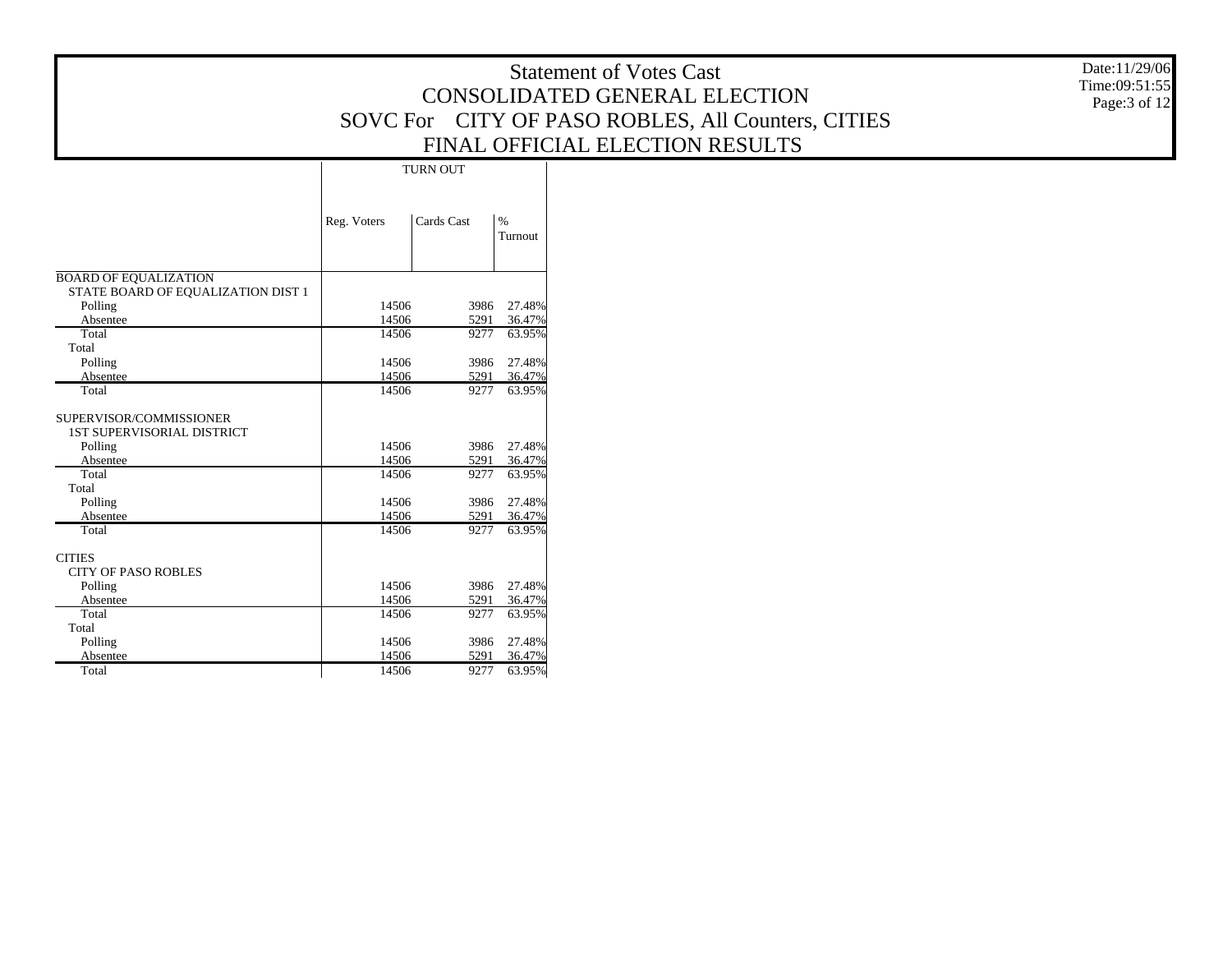Date:11/29/06 Time:09:51:55 Page:4 of 12

|                   | CITY OF PASO ROBLES MAYOR |                  |                    |                            |               |                      |                          |            |                    |            |                |       |
|-------------------|---------------------------|------------------|--------------------|----------------------------|---------------|----------------------|--------------------------|------------|--------------------|------------|----------------|-------|
|                   | Reg. Voters               | Times<br>Counted | <b>Total Votes</b> | Times Blank Times<br>Voted | Over<br>Voted | Of<br>Under<br>Votes | Number   FRANK R. MECHAM |            | <b>FRED STRONG</b> |            | Write-In Votes |       |
| Jurisdiction Wide |                           |                  |                    |                            |               |                      |                          |            |                    |            |                |       |
| 110-09            |                           |                  |                    |                            |               |                      |                          |            |                    |            |                |       |
| Polling           | 1063                      | 312              | 278                | 34                         |               | $\boldsymbol{0}$     | $\boldsymbol{0}$<br>207  | 74.46%     |                    | 71 25.54%  | $\mathbf{0}$   | 0.00% |
| Absentee          | 1063                      | 314              | 288                | 26                         |               | $\overline{0}$       | $\boldsymbol{0}$<br>227  | 78.82%     | 56                 | 19.44%     | 5              | 1.74% |
| Total             | 1063                      | 626              | 566                | 60                         |               | $\overline{0}$       | $\overline{0}$<br>434    | 76.68%     | 127                | 22.44%     | 5              | 0.88% |
| 111-09            |                           |                  |                    |                            |               |                      |                          |            |                    |            |                |       |
| Polling           | 1095                      | 335              | 314                | 21                         |               | $\boldsymbol{0}$     | $\mathbf{0}$<br>262      | 83.44%     |                    | 51 16.24%  | 1              | 0.32% |
| Absentee          | 1095                      | 322              | 309                | 13                         |               | $\overline{0}$       | $\mathbf{0}$<br>254      | 82.20%     | 55                 | 17.80%     | $\overline{0}$ | 0.00% |
| Total             | 1095                      | 657              | 623                | 34                         |               | $\overline{0}$       | $\boldsymbol{0}$         | 516 82.83% |                    | 106 17.01% | 1              | 0.16% |
| 112-03            |                           |                  |                    |                            |               |                      |                          |            |                    |            |                |       |
| Polling           | 852                       | 212              | 196                | 16                         |               | $\mathbf{0}$         | $\mathbf{0}$             | 151 77.04% |                    | 45 22.96%  | $\mathbf{0}$   | 0.00% |
| Absentee          | 852                       | 214              | 205                | 9                          |               | $\overline{0}$       | $\overline{0}$<br>160    | 78.05%     | 43                 | 20.98%     | 2              | 0.98% |
| Total             | 852                       | 426              | 401                | $\overline{25}$            |               | $\overline{0}$       | $\theta$                 | 311 77.56% |                    | 88 21.95%  | 2              | 0.50% |
| 113-07            |                           |                  |                    |                            |               |                      |                          |            |                    |            |                |       |
| Polling           | 2134                      | 485              | 442                | 43                         |               | $\mathbf{0}$         | $\mathbf{0}$<br>367      | 83.03%     |                    | 71 16.06%  | $\overline{4}$ | 0.90% |
| Absentee          | 2134                      | 989              | 926                | 63                         |               | $\overline{0}$       | $\boldsymbol{0}$<br>764  | 82.51%     | 158                | 17.06%     | $\overline{4}$ | 0.43% |
| Total             | 2134                      | 1474             | 1368               | 106                        |               | $\overline{0}$       | $\theta$<br>1131         | 82.68%     |                    | 229 16.74% | 8              | 0.58% |
| 114-08            |                           |                  |                    |                            |               |                      |                          |            |                    |            |                |       |
| Polling           | 1059                      | 358              | 331                | 27                         |               | $\mathbf{0}$         | $\mathbf{0}$             | 279 84.29% |                    | 50 15.11%  | $\overline{2}$ | 0.60% |
| Absentee          | 1059                      | 347              | 325                | 22                         |               | $\mathbf{0}$         | $\boldsymbol{0}$<br>260  | 80.00%     | 63                 | 19.38%     | $\overline{c}$ | 0.62% |
| Total             | 1059                      | 705              | 656                | 49                         |               | $\Omega$             | $\Omega$<br>539          | 82.16%     |                    | 113 17.23% | $\overline{4}$ | 0.61% |
| $115 - 10$        |                           |                  |                    |                            |               |                      |                          |            |                    |            |                |       |
| Polling           | 1093                      | 310              | 289                | 21                         |               | $\boldsymbol{0}$     | $\mathbf{0}$             | 214 74.05% |                    | 74 25.61%  | $\mathbf{1}$   | 0.35% |
| Absentee          | 1093                      | 351              | 325                | $26\,$                     |               | $\overline{0}$       | $\mathbf{0}$<br>262      | 80.62%     | 60                 | 18.46%     | 3              | 0.92% |
| Total             | 1093                      | 661              | 614                | 47                         |               | $\overline{0}$       | $\theta$                 | 476 77.52% |                    | 134 21.82% | $\overline{4}$ | 0.65% |
| 116-11            |                           |                  |                    |                            |               |                      |                          |            |                    |            |                |       |
| Polling           | 1493                      | 421              | 395                | $26\,$                     |               | $\overline{0}$       | $\mathbf{0}$             | 303 76.71% |                    | 92 23.29%  | $\Omega$       | 0.00% |
| Absentee          | 1493                      | 511              | 474                | 37                         |               | $\overline{0}$       | $\boldsymbol{0}$<br>379  | 79.96%     | 94                 | 19.83%     |                | 0.21% |
| Total             | 1493                      | 932              | 869                | 63                         |               | $\overline{0}$       | $\Omega$                 | 682 78.48% |                    | 186 21.40% | $\mathbf{1}$   | 0.12% |
| 117-11            |                           |                  |                    |                            |               |                      |                          |            |                    |            |                |       |
| Polling           | 1626                      | 447              | 409                | 38                         |               | $\mathbf{0}$         | $\mathbf{0}$             | 315 77.02% |                    | 94 22.98%  | $\mathbf{0}$   | 0.00% |
| Absentee          | 1626                      | 678              | 645                | 33                         |               | $\overline{0}$       | 532<br>$\theta$          | 82.48%     | 112                | 17.36%     |                | 0.16% |
| Total             | 1626                      | 1125             | 1054               | 71                         |               | $\overline{0}$       | $\Omega$<br>847          | 80.36%     |                    | 206 19.54% | $\mathbf{1}$   | 0.09% |
| 118-12            |                           |                  |                    |                            |               |                      |                          |            |                    |            |                |       |
| Polling           | 1265                      | 381              | 352                | 29                         |               | $\mathbf{0}$         | $\mathbf{0}$<br>277      | 78.69%     |                    | 75 21.31%  | $\mathbf{0}$   | 0.00% |
| Absentee          | 1265                      | 492              | 462                | 30                         |               | $\overline{0}$       | $\boldsymbol{0}$<br>366  | 79.22%     | 94                 | 20.35%     | 2              | 0.43% |
| Total             | 1265                      | 873              | 814                | 59                         |               | $\Omega$             | $\overline{0}$<br>643    | 78.99%     | 169                | 20.76%     | $\overline{2}$ | 0.25% |
| 119-10            |                           |                  |                    |                            |               |                      |                          |            |                    |            |                |       |
| Polling           | 1354                      | 332              | 300                | 32                         |               | $\mathbf{0}$         | $\mathbf{0}$<br>230      | 76.67%     |                    | 69 23.00%  | 1              | 0.33% |
| Absentee          | 1354                      | 479              | 444                | 35                         |               | $\overline{0}$       | 347<br>$\boldsymbol{0}$  | 78.15%     | 95                 | 21.40%     | 2              | 0.45% |
| Total             | 1354                      | 811              | 744                | 67                         |               | $\overline{0}$       | $\mathbf{0}$             | 577 77.55% | 164                | 22.04%     | 3              | 0.40% |
| 120-12            |                           |                  |                    |                            |               |                      |                          |            |                    |            |                |       |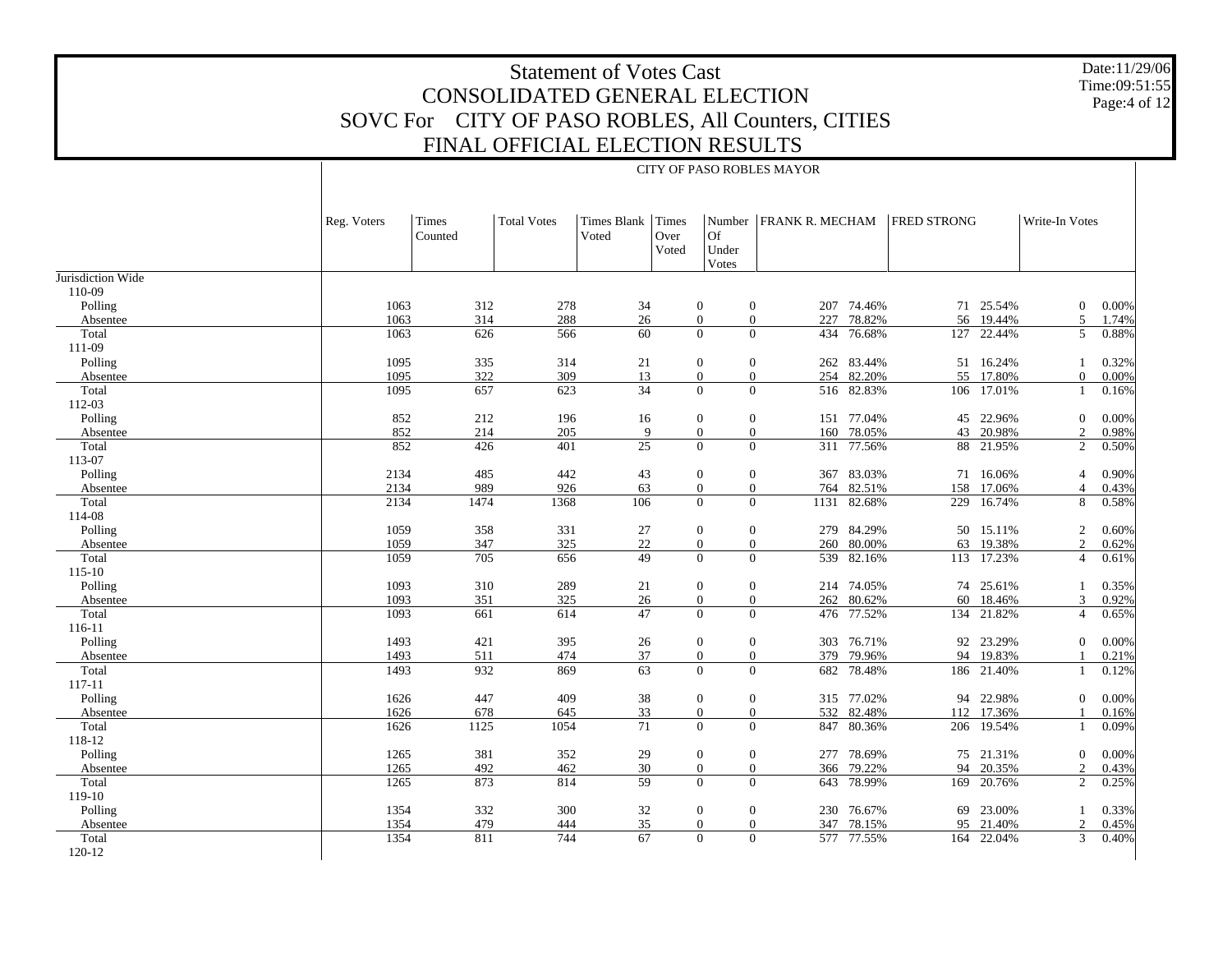Date:11/29/06 Time:09:51:55 Page:5 of 12

|                                                      | Reg. Voters           | Times<br>Counted | <b>Total Votes</b> | Times Blank Times<br>Voted | Over<br>Voted | Of<br>Under<br>Votes                               | Number   FRANK R. MECHAM |                | <b>FRED STRONG</b> |                  | Write-In Votes   |                |
|------------------------------------------------------|-----------------------|------------------|--------------------|----------------------------|---------------|----------------------------------------------------|--------------------------|----------------|--------------------|------------------|------------------|----------------|
| Polling                                              | 1446                  | 376              | 346                | 30                         |               | $\mathbf{0}$<br>$\Omega$                           |                          | $283 - 81.79%$ |                    | $63 - 18.21\%$   | $\overline{0}$   | 0.00%          |
| Absentee                                             | 1446                  | 594              | 550                | 44                         |               | $\mathbf{0}$<br>$\overline{0}$                     | 460                      | 83.64%         | 87                 | 15.82%           | 3                | 0.55%          |
| Total                                                | 1446                  | 970              | 896                | $\overline{74}$            |               | $\overline{0}$<br>$\overline{0}$                   | 743                      | 82.92%         | 150                | 16.74%           | 3                | 0.33%          |
| MB 27                                                |                       |                  |                    |                            |               |                                                    |                          |                |                    |                  |                  |                |
| Polling                                              | 26                    | 17               | 16                 | $\overline{1}$             |               | $\boldsymbol{0}$<br>$\mathbf{0}$                   |                          | 13 81.25%      |                    | 3 18.75%         | $\boldsymbol{0}$ | $0.00\%$       |
| Absentee                                             | 26<br>$\overline{26}$ | $\mathbf{0}$     | $\theta$           | $\overline{0}$             |               | $\overline{0}$<br>$\overline{0}$                   | $\Omega$                 |                | $\Omega$           |                  | $\Omega$         |                |
| Total                                                |                       | $\overline{17}$  | 16                 | $\overline{1}$             |               | $\overline{0}$<br>$\mathbf{0}$                     |                          | 13 81.25%      |                    | 3 18.75%         | $\mathbf{0}$     | 0.00%          |
| Total<br>Polling                                     | 14506                 | 3986             | 3668               | 318                        |               | $\boldsymbol{0}$<br>$\boldsymbol{0}$               |                          | 2901 79.09%    |                    | 758 20.67%       | 9                | 0.25%          |
| Absentee                                             | 14506                 | 5291             | 4953               | 338                        |               | $\overline{0}$<br>$\overline{0}$                   | 4011                     | 80.98%         | 917                | 18.51%           | 25               | 0.50%          |
| Total                                                | 14506                 | 9277             | 8621               | 656                        |               | $\Omega$<br>$\theta$                               | 6912                     | 80.18%         | 1675               | 19.43%           | 34               | 0.39%          |
| CONGRESSIONAL<br>22ND CONGRESSIONAL DISTRICT         |                       |                  |                    |                            |               |                                                    |                          |                |                    |                  |                  |                |
| Polling                                              | 14506                 | 3986             | 3668               | 318                        |               | $\mathbf{0}$<br>$\boldsymbol{0}$                   | 2901                     | 79.09%         |                    | 758 20.67%       | 9                | 0.25%          |
| Absentee                                             | 14506                 | 5291<br>9277     | 4953               | 338                        |               | $\overline{0}$<br>$\overline{0}$<br>$\overline{0}$ | 4011                     | 80.98%         | 917                | 18.51%           | 25               | 0.50%          |
| Total<br>Total                                       | 14506                 |                  | 8621               | 656                        |               | $\overline{0}$                                     | 6912                     | 80.18%         | 1675               | 19.43%           | 34               | 0.39%          |
| Polling                                              | 14506                 | 3986             | 3668               | 318                        |               | $\boldsymbol{0}$<br>$\mathbf{0}$                   | 2901                     | 79.09%         |                    | 758 20.67%       | 9                | 0.25%          |
| Absentee                                             | 14506                 | 5291             | 4953               | 338                        |               | $\mathbf{0}$<br>$\overline{0}$                     | 4011                     | 80.98%         | 917                | 18.51%           | 25               | 0.50%          |
| Total                                                | 14506                 | 9277             | 8621               | 656                        |               | $\overline{0}$<br>$\overline{0}$                   | 6912                     | 80.18%         | 1675               | 19.43%           | 34               | 0.39%          |
| <b>SENATE</b><br>15TH SENATORIAL DISTRICT<br>Polling | 14506                 | 3986             | 3668               | 318                        |               | $\boldsymbol{0}$<br>$\mathbf{0}$                   | 2901                     | 79.09%         |                    | 758 20.67%       | 9                | 0.25%          |
| Absentee                                             | 14506                 | 5291             | 4953               | 338                        |               | $\overline{0}$<br>$\overline{0}$<br>$\overline{0}$ | 4011                     | 80.98%         | 917                | 18.51%           | 25               | 0.50%          |
| Total<br>Total                                       | 14506                 | 9277             | 8621               | 656                        |               | $\overline{0}$                                     | 6912                     | 80.18%         | 1675               | 19.43%           | 34               | 0.39%          |
| Polling                                              | 14506                 | 3986             | 3668               | 318                        |               | $\boldsymbol{0}$<br>$\mathbf{0}$                   |                          | 2901 79.09%    |                    | 758 20.67%       | 9                | 0.25%          |
| Absentee                                             | 14506                 | 5291             | 4953               | 338                        |               | $\overline{0}$<br>$\overline{0}$                   | 4011                     | 80.98%         | 917                | 18.51%           | 25               | 0.50%          |
| Total                                                | 14506                 | 9277             | 8621               | 656                        |               | $\overline{0}$<br>$\overline{0}$                   |                          | 6912 80.18%    |                    | 1675 19.43%      | $\overline{34}$  | 0.39%          |
| <b>ASSEMBLY</b><br><b>33RD ASSEMBLY DISTRICT</b>     |                       |                  |                    |                            |               |                                                    |                          |                |                    |                  |                  |                |
| Polling                                              | 14506                 | 3986             | 3668               | 318                        |               | $\boldsymbol{0}$<br>$\boldsymbol{0}$               |                          | 2901 79.09%    |                    | 758 20.67%       | 9                | 0.25%          |
| Absentee<br>Total                                    | 14506<br>14506        | 5291<br>9277     | 4953               | 338                        |               | $\overline{0}$<br>$\overline{0}$<br>$\overline{0}$ | 4011                     | 80.98%         | 917                | 18.51%<br>19.43% | 25<br>34         | 0.50%<br>0.39% |
| Total                                                |                       |                  | 8621               | 656                        |               | $\overline{0}$                                     | 6912                     | 80.18%         | 1675               |                  |                  |                |
| Polling                                              | 14506                 | 3986             | 3668               | 318                        |               | $\boldsymbol{0}$<br>$\mathbf{0}$                   |                          | 2901 79.09%    |                    | 758 20.67%       | 9                | 0.25%          |
| Absentee                                             | 14506                 | 5291             | 4953               | 338                        |               | $\overline{0}$<br>$\theta$                         | 4011                     | 80.98%         | 917                | 18.51%           | 25               | 0.50%          |
| Total                                                | 14506                 | 9277             | 8621               | 656                        |               | $\Omega$<br>$\Omega$                               |                          | 6912 80.18%    | 1675               | 19.43%           | $\overline{34}$  | 0.39%          |
|                                                      |                       |                  |                    |                            |               |                                                    |                          |                |                    |                  |                  |                |

#### CITY OF PASO ROBLES MAYOR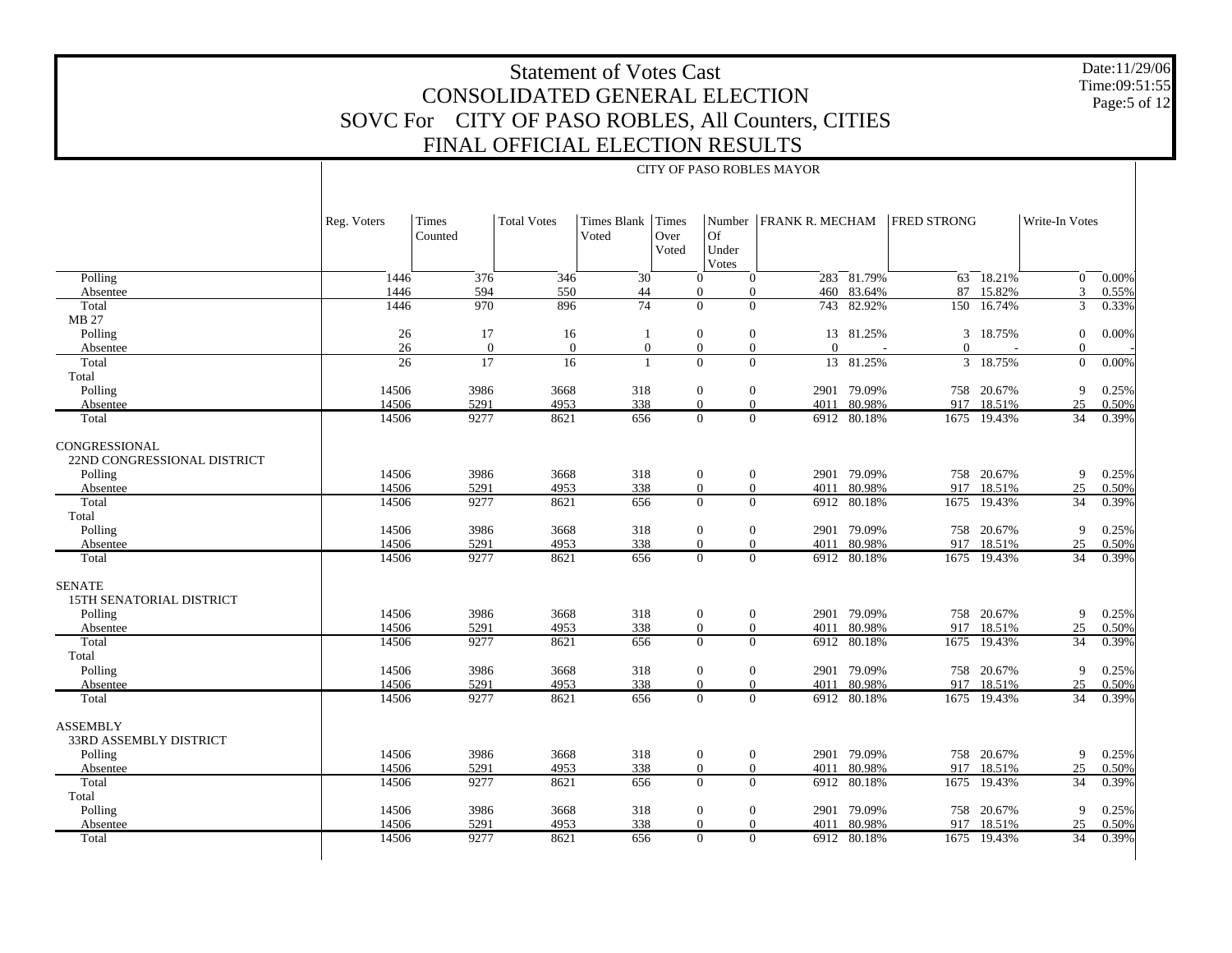Date:11/29/06 Time:09:51:55 Page:6 of 12

|                                                                         | <b>CITY OF PASO ROBLES MAYOR</b> |                  |                    |                             |                        |                                      |                          |             |                    |             |                 |       |
|-------------------------------------------------------------------------|----------------------------------|------------------|--------------------|-----------------------------|------------------------|--------------------------------------|--------------------------|-------------|--------------------|-------------|-----------------|-------|
|                                                                         | Reg. Voters                      | Times<br>Counted | <b>Total Votes</b> | <b>Times Blank</b><br>Voted | Times<br>Over<br>Voted | Of<br>Under<br>Votes                 | Number   FRANK R. MECHAM |             | <b>FRED STRONG</b> |             | Write-In Votes  |       |
| <b>BOARD OF EQUALIZATION</b>                                            |                                  |                  |                    |                             |                        |                                      |                          |             |                    |             |                 |       |
| STATE BOARD OF EQUALIZATION DIST 1<br>Polling                           | 14506                            | 3986             | 3668               | 318                         |                        | $\boldsymbol{0}$<br>$\boldsymbol{0}$ |                          | 2901 79.09% |                    | 758 20.67%  | 9               | 0.25% |
| Absentee                                                                | 14506                            | 5291             | 4953               | 338                         |                        | $\boldsymbol{0}$<br>$\overline{0}$   | 4011                     | 80.98%      | 917                | 18.51%      | 25              | 0.50% |
| Total                                                                   | 14506                            | 9277             | 8621               | 656                         |                        | $\overline{0}$<br>$\Omega$           | 6912                     | 80.18%      |                    | 1675 19.43% | 34              | 0.39% |
| Total                                                                   |                                  |                  |                    |                             |                        |                                      |                          |             |                    |             |                 |       |
| Polling                                                                 | 14506                            | 3986             | 3668               | 318                         |                        | $\mathbf{0}$<br>$\boldsymbol{0}$     |                          | 2901 79.09% |                    | 758 20.67%  | 9               | 0.25% |
| Absentee                                                                | 14506                            | 5291             | 4953               | 338                         |                        | $\overline{0}$<br>$\theta$           | 4011                     | 80.98%      | 917                | 18.51%      | 25              | 0.50% |
| Total                                                                   | 14506                            | 9277             | 8621               | 656                         |                        | $\overline{0}$<br>$\overline{0}$     | 6912                     | 80.18%      |                    | 1675 19.43% | 34              | 0.39% |
| SUPERVISOR/COMMISSIONER<br><b>1ST SUPERVISORIAL DISTRICT</b><br>Polling | 14506                            | 3986             | 3668               | 318                         |                        | $\boldsymbol{0}$<br>$\overline{0}$   |                          | 2901 79.09% |                    | 758 20.67%  | 9               | 0.25% |
| Absentee                                                                | 14506                            | 5291             | 4953               | 338                         |                        | $\boldsymbol{0}$<br>$\mathbf{0}$     | 4011                     | 80.98%      | 917                | 18.51%      | 25              | 0.50% |
| Total                                                                   | 14506                            | 9277             | 8621               | 656                         |                        | $\overline{0}$<br>$\Omega$           | 6912                     | 80.18%      |                    | 1675 19.43% | 34              | 0.39% |
| Total                                                                   |                                  |                  |                    |                             |                        |                                      |                          |             |                    |             |                 |       |
| Polling                                                                 | 14506                            | 3986             | 3668               | 318                         |                        | $\mathbf{0}$<br>$\boldsymbol{0}$     |                          | 2901 79.09% |                    | 758 20.67%  | 9               | 0.25% |
| Absentee                                                                | 14506                            | 5291             | 4953               | 338                         |                        | $\overline{0}$<br>$\mathbf{0}$       | 4011                     | 80.98%      | 917                | 18.51%      | 25              | 0.50% |
| Total                                                                   | 14506                            | 9277             | 8621               | 656                         |                        | $\overline{0}$<br>$\Omega$           |                          | 6912 80.18% |                    | 1675 19.43% | 34              | 0.39% |
| <b>CITIES</b><br><b>CITY OF PASO ROBLES</b>                             |                                  |                  |                    |                             |                        |                                      |                          |             |                    |             |                 |       |
| Polling                                                                 | 14506                            | 3986             | 3668               | 318                         |                        | $\mathbf{0}$<br>$\overline{0}$       |                          | 2901 79.09% |                    | 758 20.67%  | 9               | 0.25% |
| Absentee                                                                | 14506                            | 5291             | 4953               | 338                         |                        | $\boldsymbol{0}$<br>$\mathbf{0}$     | 4011                     | 80.98%      | 917                | 18.51%      | 25              | 0.50% |
| Total                                                                   | 14506                            | 9277             | 8621               | 656                         |                        | $\overline{0}$<br>$\theta$           | 6912                     | 80.18%      |                    | 1675 19.43% | 34              | 0.39% |
| Total                                                                   |                                  |                  |                    |                             |                        |                                      |                          |             |                    |             |                 |       |
| Polling                                                                 | 14506                            | 3986             | 3668               | 318                         |                        | $\boldsymbol{0}$<br>$\overline{0}$   |                          | 2901 79.09% |                    | 758 20.67%  | 9               | 0.25% |
| Absentee                                                                | 14506                            | 5291             | 4953               | 338                         |                        | $\overline{0}$<br>$\mathbf{0}$       | 4011                     | 80.98%      | 917                | 18.51%      | 25              | 0.50% |
| Total                                                                   | 14506                            | 9277             | 8621               | 656                         |                        | $\overline{0}$<br>$\overline{0}$     |                          | 6912 80.18% |                    | 1675 19.43% | $\overline{34}$ | 0.39% |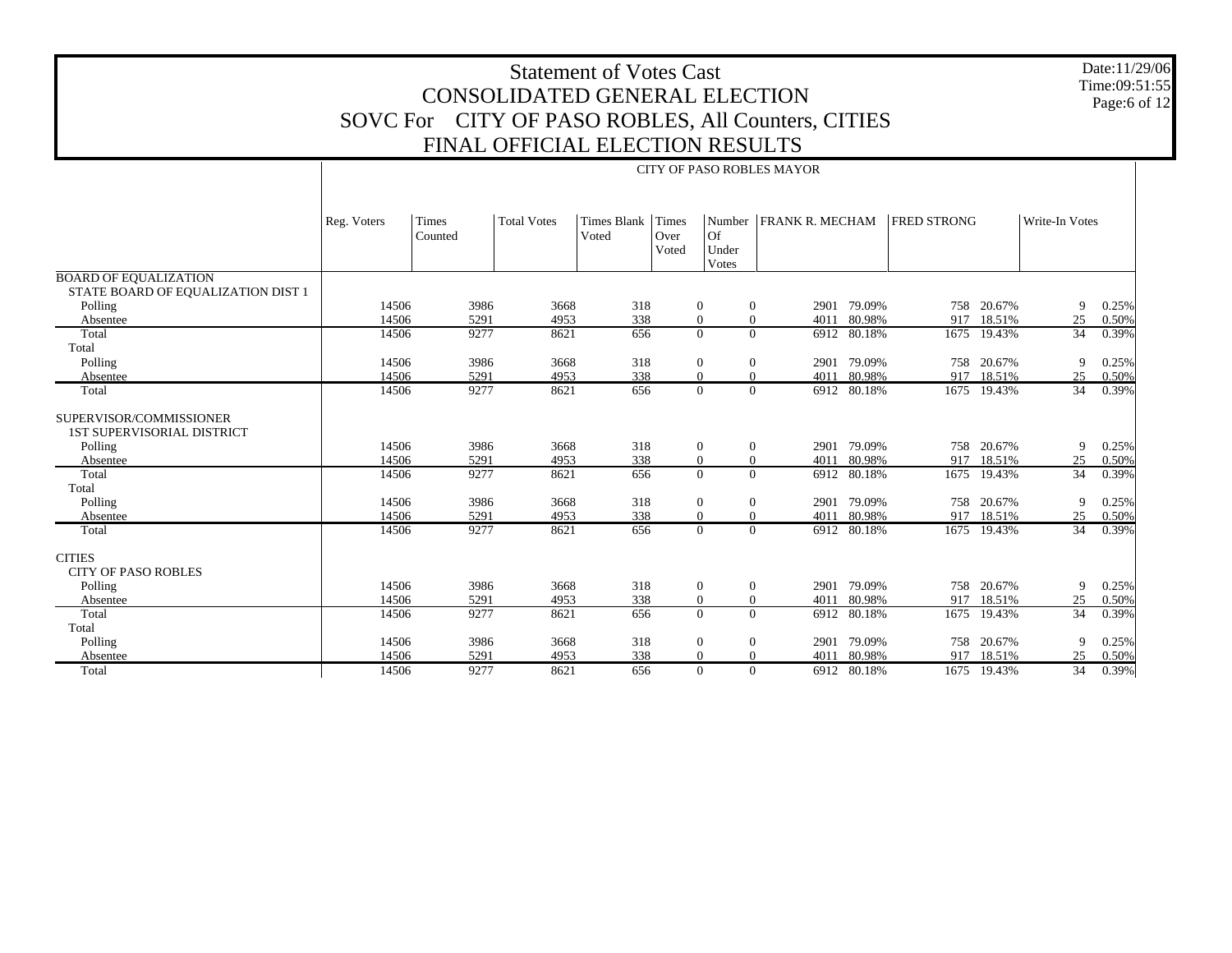Date:11/29/06 Time:09:51:55 Page:7 of 12

|                     | CITY OF PASO ROBLES COUNCILMEMBER |                  |                    |                      |                                |                                       |             |                          |                   |                     |  |
|---------------------|-----------------------------------|------------------|--------------------|----------------------|--------------------------------|---------------------------------------|-------------|--------------------------|-------------------|---------------------|--|
|                     | Reg. Voters                       | Times<br>Counted | <b>Total Votes</b> | Times Blank<br>Voted | <b>Times</b>                   | Number Of<br>Over Voted   Under Votes | NICK GILMAN |                          | JOHN R. HAMON JR. |                     |  |
| Jurisdiction Wide   |                                   |                  |                    |                      |                                |                                       |             |                          |                   |                     |  |
| 110-09              |                                   |                  |                    |                      |                                |                                       |             |                          |                   |                     |  |
| Polling             | 1063                              | 312              | 467                | 41                   | $\overline{0}$                 | 75                                    |             | 130 27.84%               |                   | 102 21.84%          |  |
| Absentee            | 1063                              | 314              | 494                | 30                   | $\mathbf{1}$                   | 72                                    | 112         | 22.67%                   | 97                | 19.64%              |  |
| Total               | 1063                              | 626              | 961                | $\overline{71}$      | $\mathbf{1}$                   | 147                                   | 242         | 25.18%                   | 199               | 20.71%              |  |
| 111-09              |                                   |                  |                    |                      |                                |                                       |             |                          |                   |                     |  |
| Polling             | 1095                              | 335              | 502                | 41                   | 3                              | 80                                    |             | 109 21.71%               |                   | 114 22.71%          |  |
| Absentee            | 1095                              | 322              | 528                | 32                   | $\mathbf{0}$                   | 52                                    | 109         | 20.64%                   | 135               | 25.57%              |  |
| Total               | 1095                              | 657              | 1030               | $\overline{73}$      | $\overline{3}$                 | 132                                   | 218         | 21.17%                   | 249               | 24.17%              |  |
| 112-03              |                                   |                  |                    |                      |                                |                                       |             |                          |                   |                     |  |
| Polling             | 852<br>852                        | 212              | 325                | $25\,$<br>17         | -1                             | 47                                    | 72          | 78 24.00%                |                   | 69 21.23%           |  |
| Absentee<br>Total   | 852                               | 214<br>426       | 335<br>660         | 42                   | 3<br>$\overline{4}$            | 53<br>100                             |             | 21.49%<br>150 22.73%     | 65<br>134         | 19.40%<br>20.30%    |  |
| 113-07              |                                   |                  |                    |                      |                                |                                       |             |                          |                   |                     |  |
| Polling             | 2134                              | 485              | 679                | 82                   | 2                              | 123                                   |             | 130 19.15%               |                   | 159 23.42%          |  |
| Absentee            | 2134                              | 989              | 1534               | 125                  | $\mathbf{1}$                   | 192                                   | 308         | 20.08%                   | 385               | 25.10%              |  |
| Total               | 2134                              | 1474             | 2213               | 207                  | $\overline{3}$                 | 315                                   | 438         | 19.79%                   |                   | 544 24.58%          |  |
| 114-08              |                                   |                  |                    |                      |                                |                                       |             |                          |                   |                     |  |
| Polling             | 1059                              | 358              | 544                | 52                   | $\boldsymbol{0}$               | 68                                    |             | 118 21.69%               | 129               | 23.71%              |  |
| Absentee            | 1059                              | 347              | 564                | 29                   | 2                              | 68                                    | 122         | 21.63%                   | 134               | 23.76%              |  |
| Total               | 1059                              | 705              | 1108               | 81                   | 2                              | 136                                   |             | 240 21.66%               |                   | 263 23.74%          |  |
| $115 - 10$          |                                   |                  |                    |                      |                                |                                       |             |                          |                   |                     |  |
| Polling             | 1093                              | 310              | 472                | 37                   | 1                              | 72                                    |             | 95 20.13%                |                   | 108 22.88%          |  |
| Absentee            | 1093                              | 351              | 564                | 35                   | $\mathbf{1}$                   | 66                                    | 113         | 20.04%                   | 132               | 23.40%              |  |
| Total               | 1093                              | 661              | 1036               | $\overline{72}$      | $\overline{2}$                 | 138                                   |             | 208 20.08%               |                   | 240 23.17%          |  |
| 116-11              |                                   |                  |                    |                      |                                |                                       |             |                          |                   |                     |  |
| Polling             | 1493                              | 421              | 667                | 38                   | 2                              | 95                                    |             | 155 23.24%               |                   | 145 21.74%          |  |
| Absentee            | 1493                              | 511              | 813                | 54                   | $\overline{2}$                 | 97                                    | 179         | 22.02%                   | 185               | 22.76%              |  |
| Total               | 1493                              | 932              | 1480               | 92                   | $\overline{4}$                 | 192                                   |             | 334 22.57%               |                   | 330 22.30%          |  |
| 117-11              |                                   |                  |                    |                      |                                |                                       |             |                          |                   |                     |  |
| Polling             | 1626                              | 447              | 641                | 68                   | 2                              | 113                                   |             | 120 18.72%               |                   | 154 24.02%          |  |
| Absentee            | 1626                              | 678              | 1043               | 92                   | -1                             | 127                                   | 190         | 18.22%                   | 266               | 25.50%              |  |
| Total               | 1626                              | 1125             | 1684               | 160                  | 3                              | 240                                   |             | 310 18.41%               |                   | 420 24.94%          |  |
| 118-12              |                                   |                  |                    |                      |                                |                                       |             |                          |                   |                     |  |
| Polling             | 1265                              | 381              | 558                | 45                   | $\mathbf{0}$                   | 114                                   |             | 86 15.41%                |                   | 133 23.84%          |  |
| Absentee            | 1265                              | 492              | 772                | 57                   | 2                              | 94                                    | 136         | 17.62%                   | 160               | 20.73%              |  |
| Total               | 1265                              | 873              | 1330               | 102                  | $\overline{2}$                 | 208                                   | 222         | 16.69%                   | 293               | 22.03%              |  |
| 119-10              |                                   |                  | 473                |                      |                                | 81                                    |             |                          |                   |                     |  |
| Polling<br>Absentee | 1354<br>1354                      | 332<br>479       |                    | 55<br>59             | $\mathbf{0}$<br>$\overline{2}$ |                                       |             | 103 21.78%<br>136 18.43% | 174               | 97 20.51%<br>23.58% |  |
| Total               | 1354                              | 811              | 738<br>1211        | 114                  | $\overline{2}$                 | 98<br>179                             |             | 239 19.74%               |                   | 271 22.38%          |  |
| 120-12              |                                   |                  |                    |                      |                                |                                       |             |                          |                   |                     |  |
|                     |                                   |                  |                    |                      |                                |                                       |             |                          |                   |                     |  |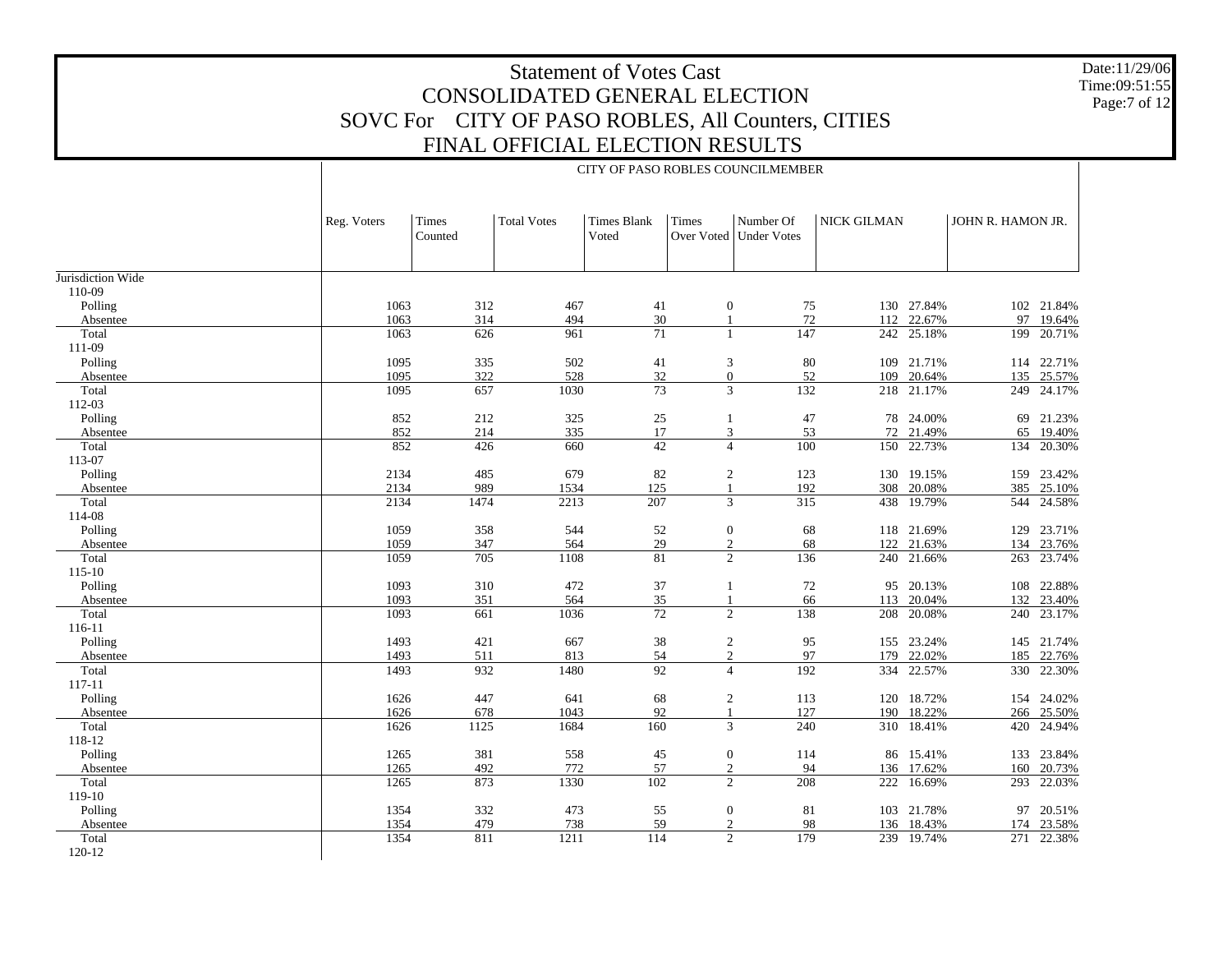Date:11/29/06 Time:09:51:55 Page:8 of 12

|                                                  | CITY OF PASO ROBLES COUNCILMEMBER |                             |                    |                                    |                     |                                 |             |             |                   |                          |  |  |
|--------------------------------------------------|-----------------------------------|-----------------------------|--------------------|------------------------------------|---------------------|---------------------------------|-------------|-------------|-------------------|--------------------------|--|--|
|                                                  | Reg. Voters                       | Times<br>Counted            | <b>Total Votes</b> | <b>Times Blank</b><br>Voted        | Times<br>Over Voted | Number Of<br><b>Under Votes</b> | NICK GILMAN |             | JOHN R. HAMON JR. |                          |  |  |
|                                                  | 1446                              | 376                         |                    | 54                                 | 1                   |                                 |             | 120 21.47%  |                   |                          |  |  |
| Polling                                          | 1446                              | 594                         | 559<br>908         | 77                                 |                     | $\overline{83}$<br>118          | 184         | 20.26%      | 222               | $115 - 20.57%$<br>24.45% |  |  |
| Absentee<br>Total                                | 1446                              | 970                         | 1467               | $\overline{131}$                   | $\overline{4}$<br>5 | $\overline{201}$                |             | 304 20.72%  | 337               | 22.97%                   |  |  |
| MB 27                                            |                                   |                             |                    |                                    |                     |                                 |             |             |                   |                          |  |  |
|                                                  | 26                                | 17                          | 27                 |                                    | $\theta$            |                                 |             | 8 29.63%    | $\overline{4}$    | 14.81%                   |  |  |
| Polling                                          | 26                                |                             | $\mathbf{0}$       | $\sqrt{2}$                         | $\overline{0}$      | 3                               |             |             |                   |                          |  |  |
| Absentee                                         |                                   | $\theta$<br>$\overline{17}$ | 27                 | $\boldsymbol{0}$<br>$\overline{2}$ | $\Omega$            | $\overline{0}$<br>3             | $\Omega$    |             | $\Omega$          |                          |  |  |
| Total                                            | 26                                |                             |                    |                                    |                     |                                 |             | 8 29.63%    | $\overline{4}$    | 14.81%                   |  |  |
| Total                                            |                                   |                             |                    |                                    |                     |                                 |             |             |                   |                          |  |  |
| Polling                                          | 14506                             | 3986                        | 5914               | 540                                | 12                  | 954                             |             | 1252 21.17% | 1329              | 22.47%                   |  |  |
| Absentee                                         | 14506                             | 5291                        | 8293               | 607                                | 19                  | 1037                            | 1661        | 20.03%      |                   | 1955 23.57%              |  |  |
| Total                                            | 14506                             | 9277                        | 14207              | 1147                               | $\overline{31}$     | 1991                            | 2913        | 20.50%      |                   | 3284 23.12%              |  |  |
| CONGRESSIONAL<br>22ND CONGRESSIONAL DISTRICT     |                                   |                             |                    |                                    |                     |                                 |             |             |                   |                          |  |  |
| Polling                                          | 14506                             | 3986                        | 5914               | 540                                | 12                  | 954                             |             | 1252 21.17% | 1329              | 22.47%                   |  |  |
| Absentee                                         | 14506                             | 5291                        | 8293               | 607                                | 19                  | 1037                            | 1661        | 20.03%      | 1955              | 23.57%                   |  |  |
| Total                                            | 14506                             | 9277                        | 14207              | 1147                               | $\overline{31}$     | 1991                            | 2913        | 20.50%      | 3284              | 23.12%                   |  |  |
| Total                                            |                                   |                             |                    |                                    |                     |                                 |             |             |                   |                          |  |  |
| Polling                                          | 14506                             | 3986                        | 5914               | 540                                | 12                  | 954                             |             | 1252 21.17% |                   | 1329 22.47%              |  |  |
| Absentee                                         | 14506                             | 5291                        | 8293               | 607                                | 19                  | 1037                            | 1661        | 20.03%      |                   | 1955 23.57%              |  |  |
| Total                                            | 14506                             | 9277                        | 14207              | 1147                               | $\overline{31}$     | 1991                            |             | 2913 20.50% |                   | 3284 23.12%              |  |  |
| <b>SENATE</b><br><b>15TH SENATORIAL DISTRICT</b> |                                   |                             |                    |                                    |                     |                                 |             |             |                   |                          |  |  |
| Polling                                          | 14506                             | 3986                        | 5914               | 540                                | 12                  | 954                             |             | 1252 21.17% |                   | 1329 22.47%              |  |  |
| Absentee                                         | 14506                             | 5291                        | 8293               | 607                                | 19                  | 1037                            | 1661        | 20.03%      | 1955              | 23.57%                   |  |  |
| Total<br>Total                                   | 14506                             | 9277                        | 14207              | 1147                               | $\overline{31}$     | 1991                            | 2913        | 20.50%      | 3284              | 23.12%                   |  |  |
| Polling                                          | 14506                             | 3986                        | 5914               | 540                                | 12                  | 954                             |             | 1252 21.17% |                   | 1329 22.47%              |  |  |
| Absentee                                         | 14506                             | 5291                        | 8293               | 607                                | 19                  | 1037                            | 1661        | 20.03%      | 1955              | 23.57%                   |  |  |
| Total                                            | 14506                             | 9277                        | 14207              | 1147                               | $\overline{31}$     | 1991                            | 2913        | 20.50%      | 3284              | 23.12%                   |  |  |
| <b>ASSEMBLY</b><br><b>33RD ASSEMBLY DISTRICT</b> |                                   |                             |                    |                                    |                     |                                 |             |             |                   |                          |  |  |
| Polling                                          | 14506                             | 3986                        | 5914               | 540                                | 12                  | 954                             |             | 1252 21.17% |                   | 1329 22.47%              |  |  |
| Absentee                                         | 14506                             | 5291                        | 8293               | 607                                | 19                  | 1037                            | 1661        | 20.03%      |                   | 1955 23.57%              |  |  |
| Total                                            | 14506                             | 9277                        | 14207              | 1147                               | $\overline{31}$     | 1991                            | 2913        | 20.50%      | 3284              | 23.12%                   |  |  |
| Total                                            |                                   |                             |                    |                                    |                     |                                 |             |             |                   |                          |  |  |
| Polling                                          | 14506                             | 3986                        | 5914               | 540                                | 12                  | 954                             |             | 1252 21.17% | 1329              | 22.47%                   |  |  |
| Absentee                                         | 14506                             | 5291                        | 8293               | 607                                | 19                  | 1037                            | 1661        | 20.03%      | 1955              | 23.57%                   |  |  |
| Total                                            | 14506                             | 9277                        | 14207              | 1147                               | $\overline{31}$     | 1991                            |             | 2913 20.50% |                   | 3284 23.12%              |  |  |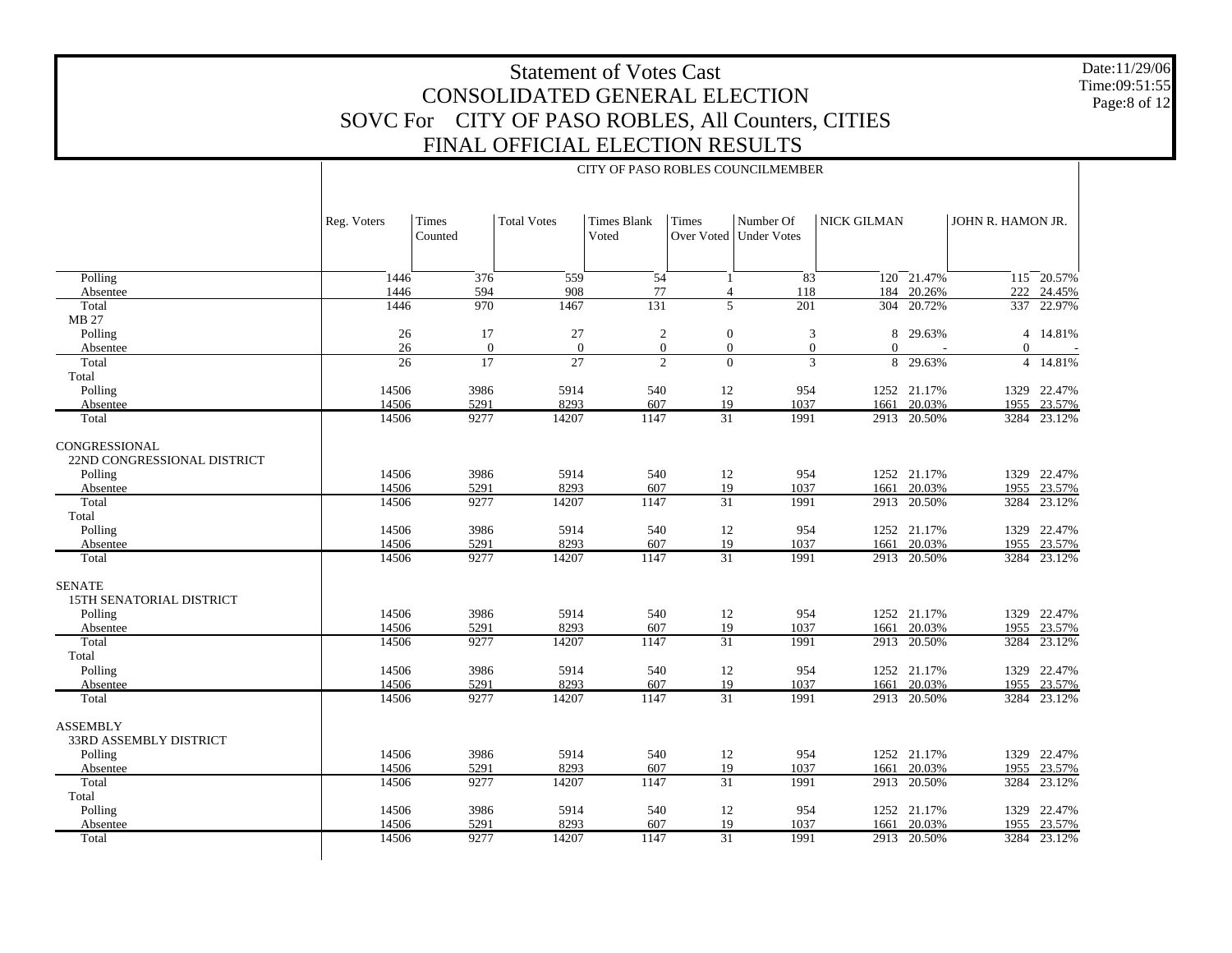Date:11/29/06 Time:09:51:55 Page:9 of 12

|                                                              | CITY OF PASO ROBLES COUNCILMEMBER |                                                                                                                                                                                   |               |             |                       |              |              |                  |      |                            |  |  |
|--------------------------------------------------------------|-----------------------------------|-----------------------------------------------------------------------------------------------------------------------------------------------------------------------------------|---------------|-------------|-----------------------|--------------|--------------|------------------|------|----------------------------|--|--|
|                                                              | Reg. Voters                       | <b>NICK GILMAN</b><br>Times<br><b>Total Votes</b><br><b>Times Blank</b><br><b>Times</b><br>Number Of<br>JOHN R. HAMON JR.<br>Voted<br>Over Voted<br>Counted<br><b>Under Votes</b> |               |             |                       |              |              |                  |      |                            |  |  |
|                                                              |                                   |                                                                                                                                                                                   |               |             |                       |              |              |                  |      |                            |  |  |
| <b>BOARD OF EQUALIZATION</b>                                 |                                   |                                                                                                                                                                                   |               |             |                       |              |              |                  |      |                            |  |  |
| STATE BOARD OF EQUALIZATION DIST 1<br>Polling                | 14506                             | 3986                                                                                                                                                                              | 5914          | 540         | 12                    | 954          |              | 1252 21.17%      |      | 1329 22.47%                |  |  |
| Absentee                                                     | 14506                             | 5291                                                                                                                                                                              | 8293          | 607         | 19                    | 1037         | 1661         | 20.03%           | 1955 | 23.57%                     |  |  |
| Total                                                        | 14506                             | 9277                                                                                                                                                                              | 14207         | 1147        | $\overline{31}$       | 1991         | 2913         | 20.50%           |      | 3284 23.12%                |  |  |
| Total                                                        |                                   |                                                                                                                                                                                   |               |             |                       |              |              |                  |      |                            |  |  |
| Polling                                                      | 14506                             | 3986                                                                                                                                                                              | 5914          | 540         | 12                    | 954          |              | 1252 21.17%      |      | 1329 22.47%                |  |  |
| Absentee<br>Total                                            | 14506<br>14506                    | 5291<br>9277                                                                                                                                                                      | 8293<br>14207 | 607<br>1147 | 19<br>$\overline{31}$ | 1037<br>1991 | 1661<br>2913 | 20.03%<br>20.50% |      | 1955 23.57%<br>3284 23.12% |  |  |
|                                                              |                                   |                                                                                                                                                                                   |               |             |                       |              |              |                  |      |                            |  |  |
| SUPERVISOR/COMMISSIONER<br><b>1ST SUPERVISORIAL DISTRICT</b> |                                   |                                                                                                                                                                                   |               |             |                       |              |              |                  |      |                            |  |  |
| Polling                                                      | 14506                             | 3986                                                                                                                                                                              | 5914          | 540         | 12                    | 954          |              | 1252 21.17%      |      | 1329 22.47%                |  |  |
| Absentee                                                     | 14506                             | 5291                                                                                                                                                                              | 8293          | 607         | 19                    | 1037         | 1661         | 20.03%           | 1955 | 23.57%                     |  |  |
| Total                                                        | 14506                             | 9277                                                                                                                                                                              | 14207         | 1147        | $\overline{31}$       | 1991         | 2913         | 20.50%           |      | 3284 23.12%                |  |  |
| Total                                                        |                                   |                                                                                                                                                                                   |               |             |                       |              |              |                  |      |                            |  |  |
| Polling                                                      | 14506                             | 3986                                                                                                                                                                              | 5914          | 540         | 12                    | 954          |              | 1252 21.17%      |      | 1329 22.47%                |  |  |
| Absentee<br>Total                                            | 14506<br>14506                    | 5291<br>9277                                                                                                                                                                      | 8293<br>14207 | 607<br>1147 | 19<br>$\overline{31}$ | 1037<br>1991 | 1661<br>2913 | 20.03%<br>20.50% |      | 1955 23.57%<br>3284 23.12% |  |  |
|                                                              |                                   |                                                                                                                                                                                   |               |             |                       |              |              |                  |      |                            |  |  |
| <b>CITIES</b><br><b>CITY OF PASO ROBLES</b>                  |                                   |                                                                                                                                                                                   |               |             |                       |              |              |                  |      |                            |  |  |
| Polling                                                      | 14506                             | 3986                                                                                                                                                                              | 5914          | 540         | 12                    | 954          |              | 1252 21.17%      |      | 1329 22.47%                |  |  |
| Absentee                                                     | 14506                             | 5291                                                                                                                                                                              | 8293          | 607         | 19                    | 1037         | 1661         | 20.03%           |      | 1955 23.57%                |  |  |
| Total                                                        | 14506                             | 9277                                                                                                                                                                              | 14207         | 1147        | $\overline{31}$       | 1991         | 2913         | 20.50%           | 3284 | 23.12%                     |  |  |
| Total                                                        |                                   |                                                                                                                                                                                   |               |             |                       |              |              |                  |      |                            |  |  |
| Polling                                                      | 14506                             | 3986                                                                                                                                                                              | 5914          | 540         | 12                    | 954          |              | 1252 21.17%      |      | 1329 22.47%                |  |  |
| Absentee                                                     | 14506                             | 5291                                                                                                                                                                              | 8293          | 607         | 19                    | 1037         | 1661         | 20.03%           |      | 1955 23.57%                |  |  |
| Total                                                        | 14506                             | 9277                                                                                                                                                                              | 14207         | 1147        | $\overline{31}$       | 1991         | 2913         | 20.50%           |      | 3284 23.12%                |  |  |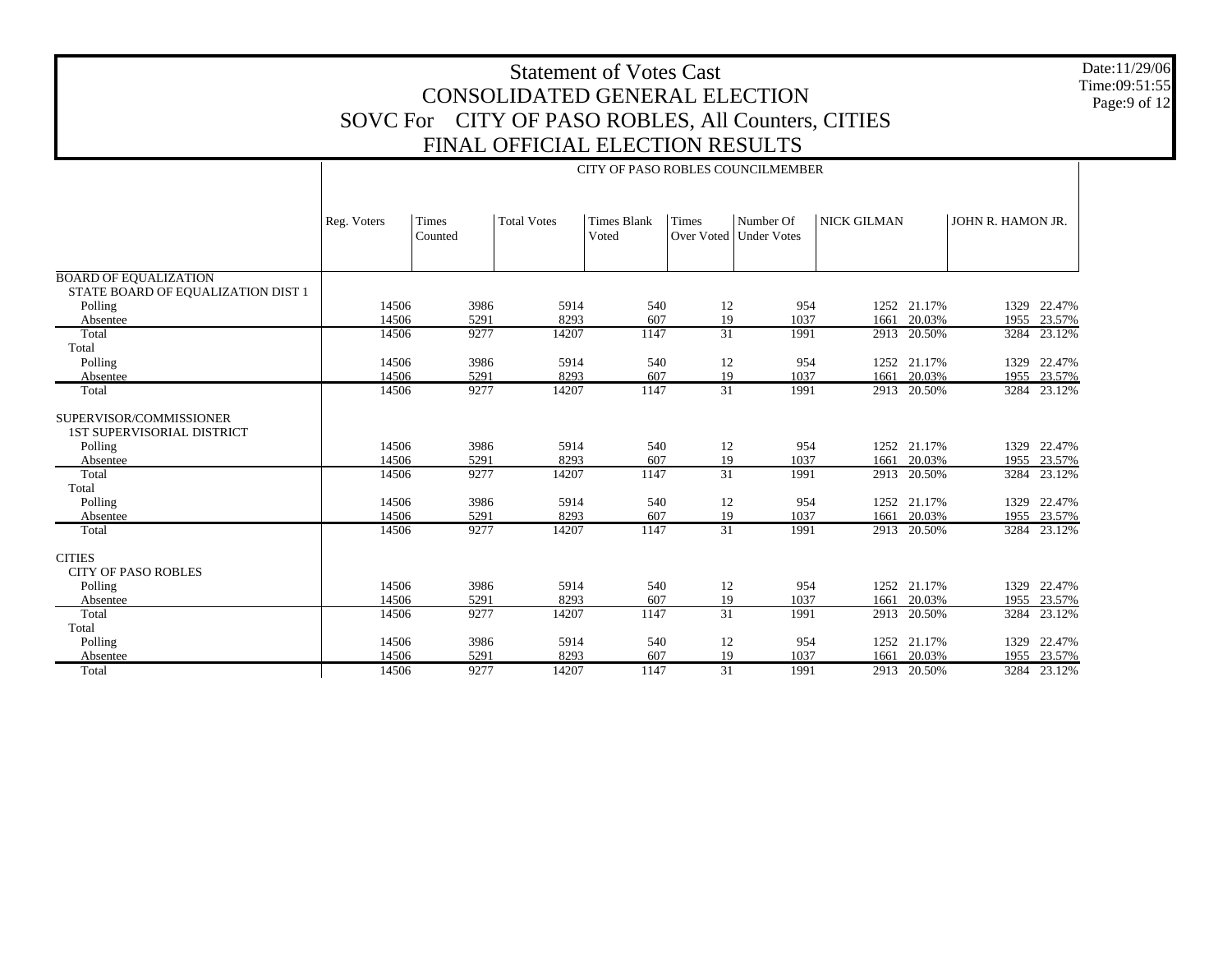Date:11/29/06 Time:09:51:55 Page:10 of 12

#### CITY OF PASO ROBLES COUNCILMEMBER

|                   | <b>GREGORY L. HAAS</b> |                  | <b>DUANE PICANCO</b> |            | <b>GARY PERRUZZI</b> |                  | Write-In Votes           |       |
|-------------------|------------------------|------------------|----------------------|------------|----------------------|------------------|--------------------------|-------|
|                   |                        |                  |                      |            |                      |                  |                          |       |
|                   |                        |                  |                      |            |                      |                  |                          |       |
| Jurisdiction Wide |                        |                  |                      |            |                      |                  |                          |       |
| 110-09            |                        |                  |                      |            |                      |                  |                          |       |
| Polling           |                        | 60 12.85%        |                      | 105 22.48% |                      | 69 14.78%        | 1                        | 0.21% |
| Absentee          | 66                     | 13.36%           | 125                  | 25.30%     | 86                   | 17.41%           | 8                        | 1.62% |
| Total             | 126                    | 13.11%           | 230                  | 23.93%     | 155                  | 16.13%           | 9                        | 0.94% |
| 111-09            |                        |                  |                      |            |                      |                  |                          |       |
| Polling           | 86                     | 17.13%           | 126                  | 25.10%     | 66                   | 13.15%           | 1                        | 0.20% |
| Absentee          | 65                     | 12.31%           | 133                  | 25.19%     | 81                   | 15.34%           | 5                        | 0.95% |
| Total             | 151                    | 14.66%           | 259                  | 25.15%     | 147                  | 14.27%           | 6                        | 0.58% |
| 112-03            |                        |                  |                      |            |                      |                  |                          |       |
| Polling           |                        | 44 13.54%        | 83                   | 25.54%     | 50                   | 15.38%           | 1                        | 0.31% |
| Absentee          |                        | 46 13.73%        | 82                   | 24.48%     | 67                   | 20.00%           | 3                        | 0.90% |
| Total             | 90                     | 13.64%           | 165                  | 25.00%     | 117                  | 17.73%           | $\overline{4}$           | 0.61% |
| 113-07            |                        |                  |                      |            |                      |                  |                          |       |
| Polling           | 78                     | 11.49%           | 204                  | 30.04%     | 103                  | 15.17%           | 5                        | 0.74% |
| Absentee          | 199                    | 12.97%           | 432                  | 28.16%     | 207                  | 13.49%           | 3                        | 0.20% |
| Total             | 277                    | 12.52%           | 636                  | 28.74%     | 310                  | 14.01%           | 8                        | 0.36% |
| 114-08            |                        |                  |                      |            |                      |                  |                          |       |
| Polling           |                        | 71 13.05%        | 143                  | 26.29%     | 80                   | 14.71%           | 3                        | 0.55% |
| Absentee          | 57                     | 10.11%           | 144                  | 25.53%     | 107                  | 18.97%           | $\mathbf{0}$             | 0.00% |
| Total             | 128                    | 11.55%           | 287                  | 25.90%     | 187                  | 16.88%           | $\overline{3}$           | 0.27% |
| 115-10            |                        |                  |                      | 28.60%     |                      | 16.74%           |                          | 0.00% |
| Polling           | 55<br>61               | 11.65%<br>10.82% | 135                  | 30.67%     | 79<br>85             |                  | $\Omega$                 | 0.00% |
| Absentee<br>Total | 116                    | 11.20%           | 173<br>308           | 29.73%     | 164                  | 15.07%<br>15.83% | $\mathbf{0}$<br>$\theta$ | 0.00% |
| 116-11            |                        |                  |                      |            |                      |                  |                          |       |
| Polling           | 80                     | 11.99%           | 179                  | 26.84%     | 106                  | 15.89%           | $\overline{2}$           | 0.30% |
| Absentee          | 103                    | 12.67%           | 216                  | 26.57%     | 130                  | 15.99%           | $\boldsymbol{0}$         | 0.00% |
| Total             | 183                    | 12.36%           | 395                  | 26.69%     | 236                  | 15.95%           | $\overline{c}$           | 0.14% |
| 117-11            |                        |                  |                      |            |                      |                  |                          |       |
| Polling           | 80                     | 12.48%           | 180                  | 28.08%     | 105                  | 16.38%           | $\mathfrak{2}$           | 0.31% |
| Absentee          | 105                    | 10.07%           | 319                  | 30.58%     | 160                  | 15.34%           | 3                        | 0.29% |
| Total             | 185                    | 10.99%           | 499                  | 29.63%     | 265                  | 15.74%           | 5                        | 0.30% |
| 118-12            |                        |                  |                      |            |                      |                  |                          |       |
| Polling           |                        | 76 13.62%        | 177                  | 31.72%     | 86                   | 15.41%           | $\Omega$                 | 0.00% |
| Absentee          | 112                    | 14.51%           | 239                  | 30.96%     | 124                  | 16.06%           | 1                        | 0.13% |
| Total             | 188                    | 14.14%           | 416                  | 31.28%     | 210                  | 15.79%           | $\mathbf{1}$             | 0.08% |
| 119-10            |                        |                  |                      |            |                      |                  |                          |       |
| Polling           |                        | 56 11.84%        | 136                  | 28.75%     | 80                   | 16.91%           | 1                        | 0.21% |
| Absentee          | 100                    | 13.55%           | 230                  | 31.17%     | 94                   | 12.74%           | $\overline{4}$           | 0.54% |
| Total             | 156                    | 12.88%           | 366                  | 30.22%     | 174                  | 14.37%           | 5                        | 0.41% |
| 120-12            |                        |                  |                      |            |                      |                  |                          |       |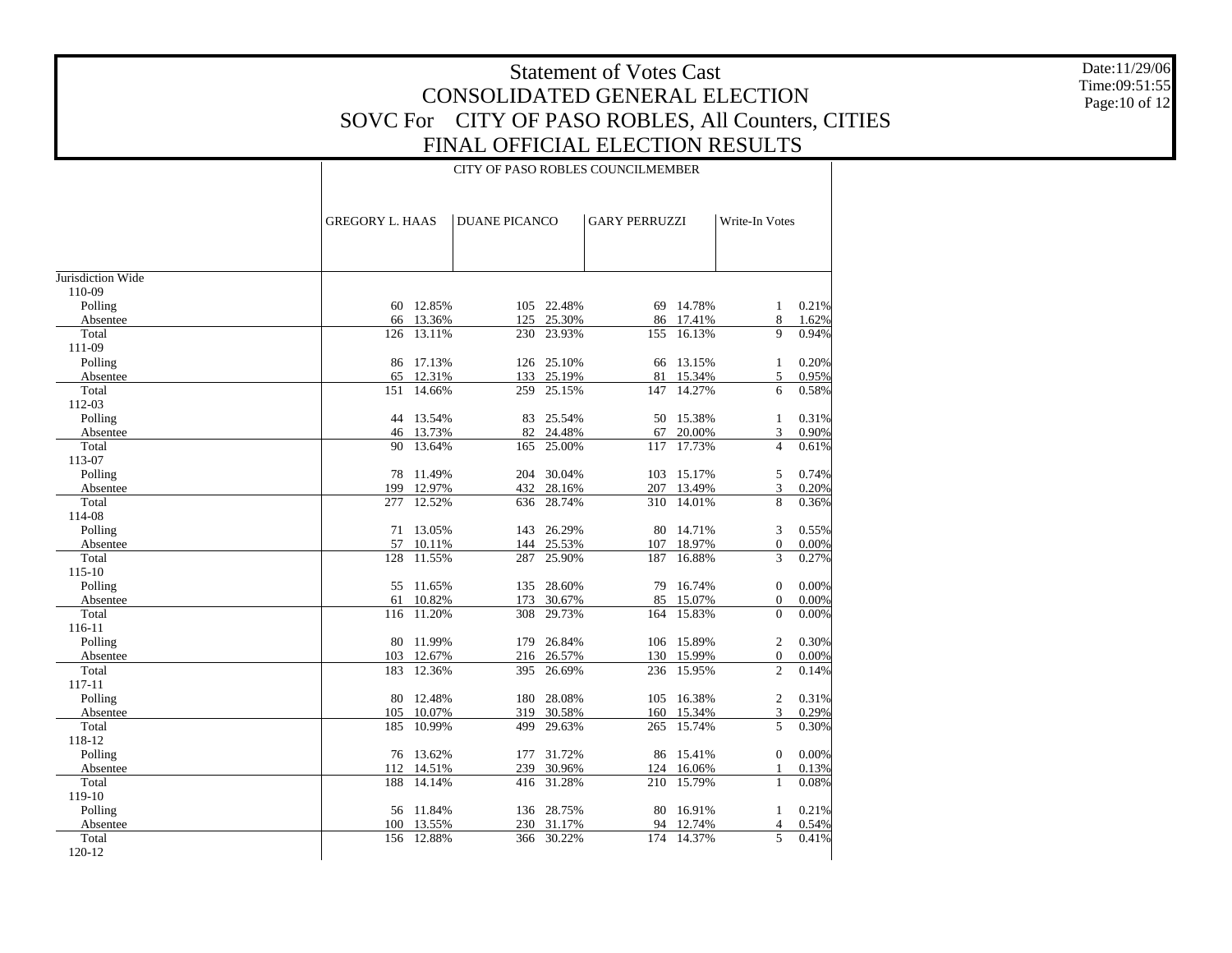Date:11/29/06 Time:09:51:55 Page:11 of 12

#### CITY OF PASO ROBLES COUNCILMEMBER

|                               | <b>GREGORY L. HAAS</b> |             | <b>DUANE PICANCO</b> |                | <b>GARY PERRUZZI</b> |                | Write-In Votes |       |
|-------------------------------|------------------------|-------------|----------------------|----------------|----------------------|----------------|----------------|-------|
|                               |                        |             |                      |                |                      |                |                |       |
| Polling                       |                        | 89 15.92%   | 158                  | 28.26%         |                      | $76 - 13.60\%$ | $\mathbf{1}$   | 0.18% |
| Absentee                      |                        | 119 13.11%  |                      | 266 29.30%     |                      | 116 12.78%     | 1              | 0.11% |
| Total                         | 208                    | 14.18%      | 424                  | 28.90%         | 192                  | 13.09%         | $\overline{c}$ | 0.14% |
| <b>MB 27</b>                  |                        |             |                      |                |                      |                |                |       |
| Polling                       | $\overline{2}$         | 7.41%       | 9                    | 33.33%         |                      | 4 14.81%       | $\mathbf{0}$   | 0.00% |
| Absentee                      | $\mathbf{0}$           | ÷.          | $\Omega$             | $\overline{a}$ | $\Omega$             | ÷.             | $\mathbf{0}$   |       |
| Total                         | $\overline{c}$         | 7.41%       | 9                    | 33.33%         | $\overline{4}$       | 14.81%         | $\mathbf{0}$   | 0.00% |
| Total                         |                        |             |                      |                |                      |                |                |       |
| Polling                       |                        | 777 13.14%  |                      | 1635 27.65%    |                      | 904 15.29%     | 17             | 0.29% |
| Absentee                      |                        | 1033 12.46% | 2359                 | 28.45%         |                      | 1257 15.16%    | 28             | 0.34% |
| Total                         |                        | 1810 12.74% | 3994                 | 28.11%         |                      | 2161 15.21%    | 45             | 0.32% |
| CONGRESSIONAL                 |                        |             |                      |                |                      |                |                |       |
| 22ND CONGRESSIONAL DISTRICT   |                        |             |                      |                |                      |                |                |       |
| Polling                       |                        | 777 13.14%  |                      | 1635 27.65%    |                      | 904 15.29%     | 17             | 0.29% |
| Absentee                      |                        | 1033 12.46% |                      | 2359 28.45%    |                      | 1257 15.16%    | 28             | 0.34% |
| Total                         | 1810                   | 12.74%      | 3994                 | 28.11%         | 2161                 | 15.21%         | 45             | 0.32% |
| Total                         |                        |             |                      |                |                      |                |                |       |
| Polling                       |                        | 777 13.14%  |                      | 1635 27.65%    |                      | 904 15.29%     | 17             | 0.29% |
| Absentee                      |                        | 1033 12.46% |                      | 2359 28.45%    |                      | 1257 15.16%    | 28             | 0.34% |
| Total                         |                        | 1810 12.74% | 3994                 | 28.11%         |                      | 2161 15.21%    | 45             | 0.32% |
| <b>SENATE</b>                 |                        |             |                      |                |                      |                |                |       |
| 15TH SENATORIAL DISTRICT      |                        |             |                      |                |                      |                |                |       |
| Polling                       |                        | 777 13.14%  |                      | 1635 27.65%    |                      | 904 15.29%     | 17             | 0.29% |
| Absentee                      |                        | 1033 12.46% |                      | 2359 28.45%    |                      | 1257 15.16%    | 28             | 0.34% |
| Total                         | 1810                   | 12.74%      | 3994                 | 28.11%         | 2161                 | 15.21%         | 45             | 0.32% |
| Total                         |                        |             |                      |                |                      |                |                |       |
| Polling                       |                        | 777 13.14%  |                      | 1635 27.65%    |                      | 904 15.29%     | 17             | 0.29% |
| Absentee                      |                        | 1033 12.46% | 2359                 | 28.45%         |                      | 1257 15.16%    | 28             | 0.34% |
| Total                         |                        | 1810 12.74% | 3994                 | 28.11%         |                      | 2161 15.21%    | 45             | 0.32% |
| <b>ASSEMBLY</b>               |                        |             |                      |                |                      |                |                |       |
| <b>33RD ASSEMBLY DISTRICT</b> |                        |             |                      |                |                      |                |                |       |
| Polling                       |                        | 777 13.14%  |                      | 1635 27.65%    |                      | 904 15.29%     | 17             | 0.29% |
| Absentee                      |                        | 1033 12.46% |                      | 2359 28.45%    |                      | 1257 15.16%    | 28             | 0.34% |
| Total                         |                        | 1810 12.74% | 3994                 | 28.11%         | 2161                 | 15.21%         | 45             | 0.32% |
| Total                         |                        |             |                      |                |                      |                |                |       |
| Polling                       |                        | 777 13.14%  |                      | 1635 27.65%    |                      | 904 15.29%     | 17             | 0.29% |
| Absentee                      |                        | 1033 12.46% |                      | 2359 28.45%    |                      | 1257 15.16%    | 28             | 0.34% |
| Total                         |                        | 1810 12.74% | 3994                 | 28.11%         | 2161                 | 15.21%         | 45             | 0.32% |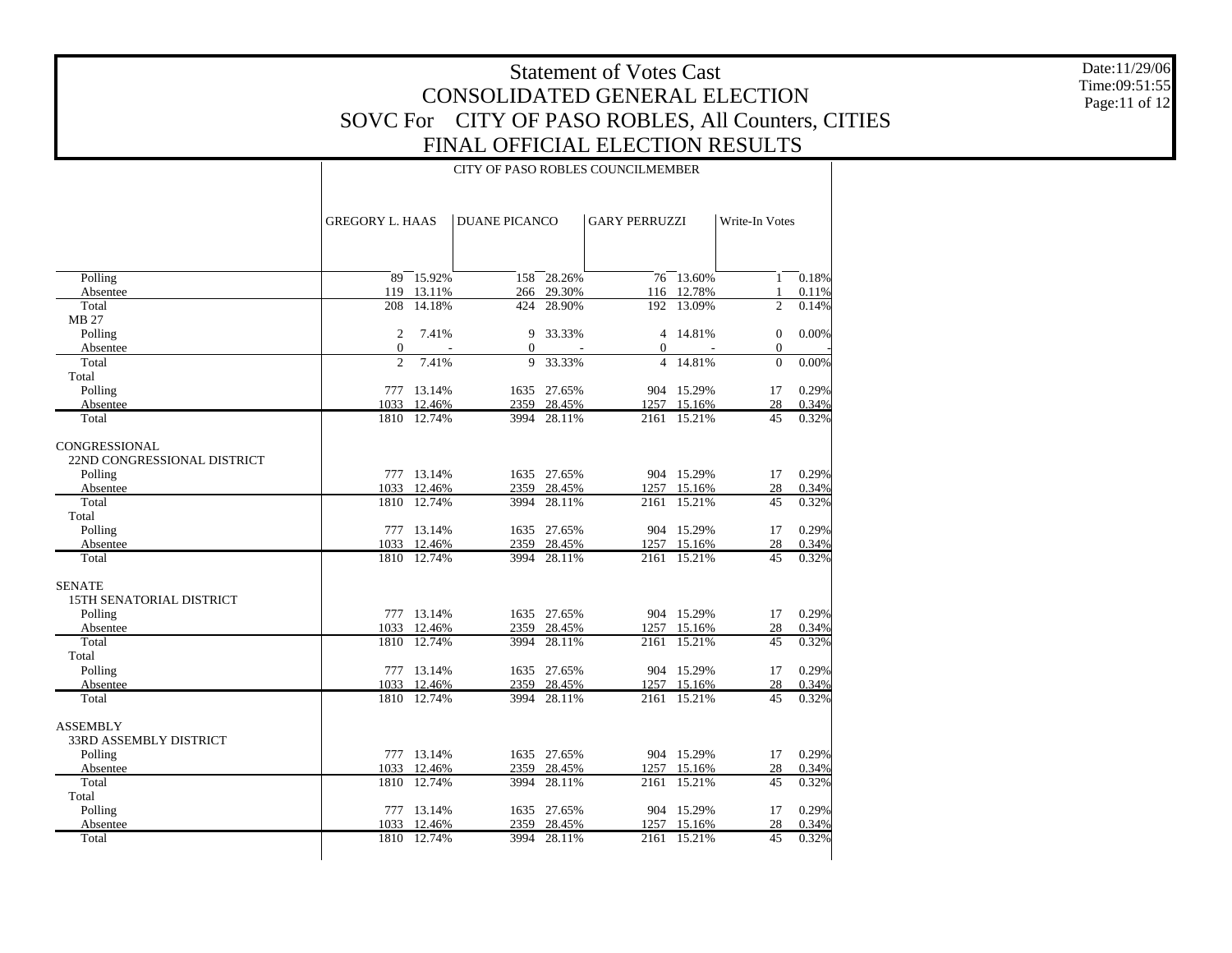|                                                                    |                        | Date:11/29/06<br>Time:09:51:55 |                                                    |                            |                      |                           |                |                |                |
|--------------------------------------------------------------------|------------------------|--------------------------------|----------------------------------------------------|----------------------------|----------------------|---------------------------|----------------|----------------|----------------|
|                                                                    |                        |                                | CONSOLIDATED GENERAL ELECTION                      |                            |                      |                           |                |                | Page: 12 of 12 |
|                                                                    |                        |                                | SOVC For CITY OF PASO ROBLES, All Counters, CITIES |                            |                      |                           |                |                |                |
|                                                                    |                        |                                | FINAL OFFICIAL ELECTION RESULTS                    |                            |                      |                           |                |                |                |
|                                                                    |                        |                                |                                                    |                            |                      |                           |                |                |                |
|                                                                    |                        |                                | CITY OF PASO ROBLES COUNCILMEMBER                  |                            |                      |                           |                |                |                |
|                                                                    |                        |                                |                                                    |                            |                      |                           |                |                |                |
|                                                                    | <b>GREGORY L. HAAS</b> |                                | <b>DUANE PICANCO</b>                               |                            | <b>GARY PERRUZZI</b> |                           | Write-In Votes |                |                |
|                                                                    |                        |                                |                                                    |                            |                      |                           |                |                |                |
|                                                                    |                        |                                |                                                    |                            |                      |                           |                |                |                |
|                                                                    |                        |                                |                                                    |                            |                      |                           |                |                |                |
| <b>BOARD OF EQUALIZATION</b><br>STATE BOARD OF EQUALIZATION DIST 1 |                        |                                |                                                    |                            |                      |                           |                |                |                |
| Polling                                                            |                        | 777 13.14%                     |                                                    | 1635 27.65%                |                      | 904 15.29%                | 17             | 0.29%          |                |
| Absentee                                                           | 1033                   | 12.46%                         |                                                    | 2359 28.45%                |                      | 1257 15.16%               | 28             | 0.34%          |                |
| Total                                                              |                        | 1810 12.74%                    |                                                    | 3994 28.11%                |                      | 2161 15.21%               | 45             | 0.32%          |                |
| Total                                                              |                        |                                |                                                    |                            |                      |                           |                |                |                |
| Polling                                                            |                        | 777 13.14%<br>1033 12.46%      |                                                    | 1635 27.65%<br>2359 28.45% |                      | 904 15.29%<br>1257 15.16% | 17<br>28       | 0.29%<br>0.34% |                |
| Absentee<br>Total                                                  |                        | 1810 12.74%                    |                                                    | 3994 28.11%                |                      | 2161 15.21%               | 45             | 0.32%          |                |
|                                                                    |                        |                                |                                                    |                            |                      |                           |                |                |                |
| SUPERVISOR/COMMISSIONER                                            |                        |                                |                                                    |                            |                      |                           |                |                |                |
| <b>1ST SUPERVISORIAL DISTRICT</b>                                  |                        |                                |                                                    |                            |                      |                           |                |                |                |
| Polling<br>Absentee                                                |                        | 777 13.14%<br>1033 12.46%      |                                                    | 1635 27.65%<br>2359 28.45% |                      | 904 15.29%<br>1257 15.16% | 17<br>28       | 0.29%<br>0.34% |                |
| Total                                                              |                        | 1810 12.74%                    |                                                    | 3994 28.11%                |                      | 2161 15.21%               | 45             | 0.32%          |                |
| Total                                                              |                        |                                |                                                    |                            |                      |                           |                |                |                |
| Polling                                                            |                        | 777 13.14%                     |                                                    | 1635 27.65%                |                      | 904 15.29%                | 17             | 0.29%          |                |
| Absentee                                                           | 1033                   | 12.46%                         |                                                    | 2359 28.45%                |                      | 1257 15.16%               | 28             | 0.34%          |                |
| Total                                                              |                        | 1810 12.74%                    |                                                    | 3994 28.11%                |                      | 2161 15.21%               |                | 45 0.32%       |                |
| <b>CITIES</b>                                                      |                        |                                |                                                    |                            |                      |                           |                |                |                |
| <b>CITY OF PASO ROBLES</b>                                         |                        |                                |                                                    |                            |                      |                           |                |                |                |
| Polling                                                            |                        | 777 13.14%                     |                                                    | 1635 27.65%                |                      | 904 15.29%                | 17             | 0.29%          |                |
| Absentee                                                           | 1033                   | 12.46%                         |                                                    | 2359 28.45%                |                      | 1257 15.16%               | 28             | 0.34%          |                |
| Total                                                              |                        | 1810 12.74%                    |                                                    | 3994 28.11%                |                      | 2161 15.21%               | 45             | 0.32%          |                |
| Total                                                              |                        |                                |                                                    |                            |                      |                           |                |                |                |
| Polling                                                            |                        | 777 13.14%                     |                                                    | 1635 27.65%                |                      | 904 15.29%                | 17             | 0.29%          |                |
| Absentee                                                           | 1033                   | 12.46%                         |                                                    | 2359 28.45%                |                      | 1257 15.16%               | 28             | 0.34%          |                |
| Total                                                              |                        | 1810 12.74%                    |                                                    | 3994 28.11%                |                      | 2161 15.21%               | 45             | $0.32\%$       |                |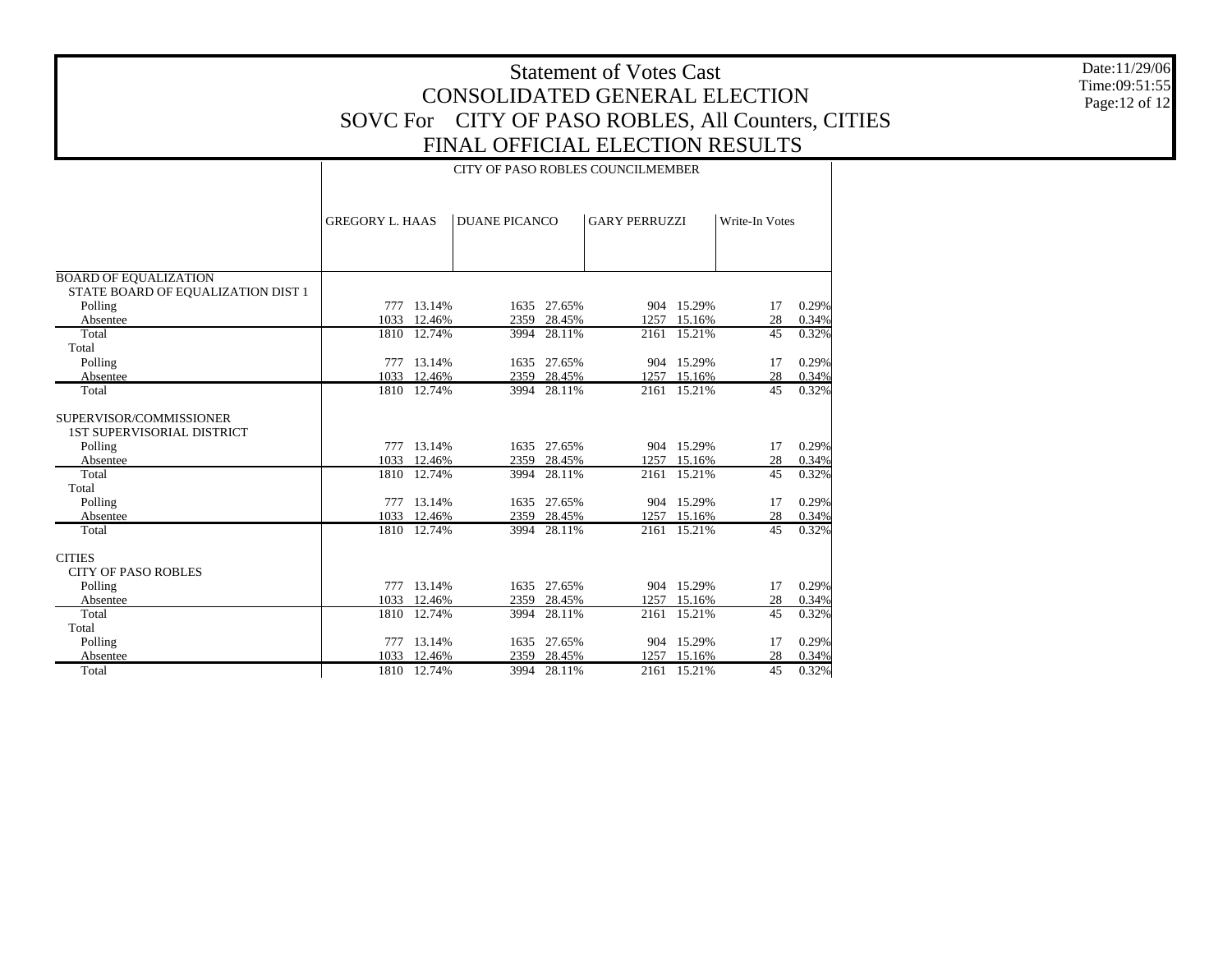|                                           | <b>Statement of Votes Cast</b><br>CONSOLIDATED GENERAL ELECTION |              |                  |                                                    |              |  |  |  |  |  |
|-------------------------------------------|-----------------------------------------------------------------|--------------|------------------|----------------------------------------------------|--------------|--|--|--|--|--|
|                                           |                                                                 |              |                  | SOVC For CITY OF PISMO BEACH, All Counters, CITIES | Page:1 of 21 |  |  |  |  |  |
|                                           |                                                                 |              |                  | FINAL OFFICIAL ELECTION RESULTS                    |              |  |  |  |  |  |
|                                           |                                                                 | TURN OUT     |                  |                                                    |              |  |  |  |  |  |
|                                           |                                                                 |              |                  |                                                    |              |  |  |  |  |  |
|                                           |                                                                 |              |                  |                                                    |              |  |  |  |  |  |
|                                           | Reg. Voters                                                     | Cards Cast   | $\%$             |                                                    |              |  |  |  |  |  |
|                                           |                                                                 |              | Turnout          |                                                    |              |  |  |  |  |  |
| Jurisdiction Wide                         |                                                                 |              |                  |                                                    |              |  |  |  |  |  |
| 316-45                                    |                                                                 |              |                  |                                                    |              |  |  |  |  |  |
| Polling                                   | 1460                                                            | 419          | 28.70%           |                                                    |              |  |  |  |  |  |
| Absentee                                  | 1460                                                            | 614          | 42.05%           |                                                    |              |  |  |  |  |  |
| Total                                     | 1460                                                            | 1033         | 70.75%           |                                                    |              |  |  |  |  |  |
| 317-45                                    |                                                                 |              |                  |                                                    |              |  |  |  |  |  |
| Polling                                   | 1021                                                            | 329          | 32.22%           |                                                    |              |  |  |  |  |  |
| Absentee                                  | 1021                                                            | 307          | 30.07%           |                                                    |              |  |  |  |  |  |
| Total<br>318-46                           | 1021                                                            | 636          | 62.29%           |                                                    |              |  |  |  |  |  |
| Polling                                   | 686                                                             | 179          | 26.09%           |                                                    |              |  |  |  |  |  |
| Absentee                                  | 686                                                             | 251          | 36.59%           |                                                    |              |  |  |  |  |  |
| Total                                     | 686                                                             | 430          | 62.68%           |                                                    |              |  |  |  |  |  |
| 319-46                                    |                                                                 |              |                  |                                                    |              |  |  |  |  |  |
| Polling                                   | 800                                                             | 174          | 21.75%           |                                                    |              |  |  |  |  |  |
| Absentee                                  | 800                                                             | 303          | 37.88%           |                                                    |              |  |  |  |  |  |
| Total                                     | 800                                                             | 477          | 59.63%           |                                                    |              |  |  |  |  |  |
| 320-47                                    |                                                                 |              |                  |                                                    |              |  |  |  |  |  |
| Polling                                   | 1102                                                            | 344          | 31.22%           |                                                    |              |  |  |  |  |  |
| Absentee<br>Total                         | 1102<br>1102                                                    | 504<br>848   | 45.74%<br>76.95% |                                                    |              |  |  |  |  |  |
| 321-47                                    |                                                                 |              |                  |                                                    |              |  |  |  |  |  |
| Polling                                   | 713                                                             | 230          | 32.26%           |                                                    |              |  |  |  |  |  |
| Absentee                                  | 713                                                             | 252          | 35.34%           |                                                    |              |  |  |  |  |  |
| Total                                     | 713                                                             | 482          | 67.60%           |                                                    |              |  |  |  |  |  |
| Total                                     |                                                                 |              |                  |                                                    |              |  |  |  |  |  |
| Polling                                   | 5782                                                            | 1675         | 28.97%           |                                                    |              |  |  |  |  |  |
| Absentee                                  | 5782                                                            | 2231         | 38.59%           |                                                    |              |  |  |  |  |  |
| Total                                     | 5782                                                            | 3906         | 67.55%           |                                                    |              |  |  |  |  |  |
| CONGRESSIONAL                             |                                                                 |              |                  |                                                    |              |  |  |  |  |  |
| 23RD CONGRESSIONAL DISTRICT               |                                                                 |              |                  |                                                    |              |  |  |  |  |  |
| Polling                                   | 5782                                                            | 1675         | 28.97%           |                                                    |              |  |  |  |  |  |
| Absentee                                  | 5782                                                            | 2231         | 38.59%           |                                                    |              |  |  |  |  |  |
| Total                                     | 5782                                                            | 3906         | 67.55%           |                                                    |              |  |  |  |  |  |
| Total                                     |                                                                 |              |                  |                                                    |              |  |  |  |  |  |
| Polling                                   | 5782                                                            | 1675         | 28.97%           |                                                    |              |  |  |  |  |  |
| Absentee                                  | 5782<br>5782                                                    | 2231<br>3906 | 38.59%<br>67.55% |                                                    |              |  |  |  |  |  |
| Total                                     |                                                                 |              |                  |                                                    |              |  |  |  |  |  |
| <b>SENATE</b><br>15TH SENATORIAL DISTRICT |                                                                 |              |                  |                                                    |              |  |  |  |  |  |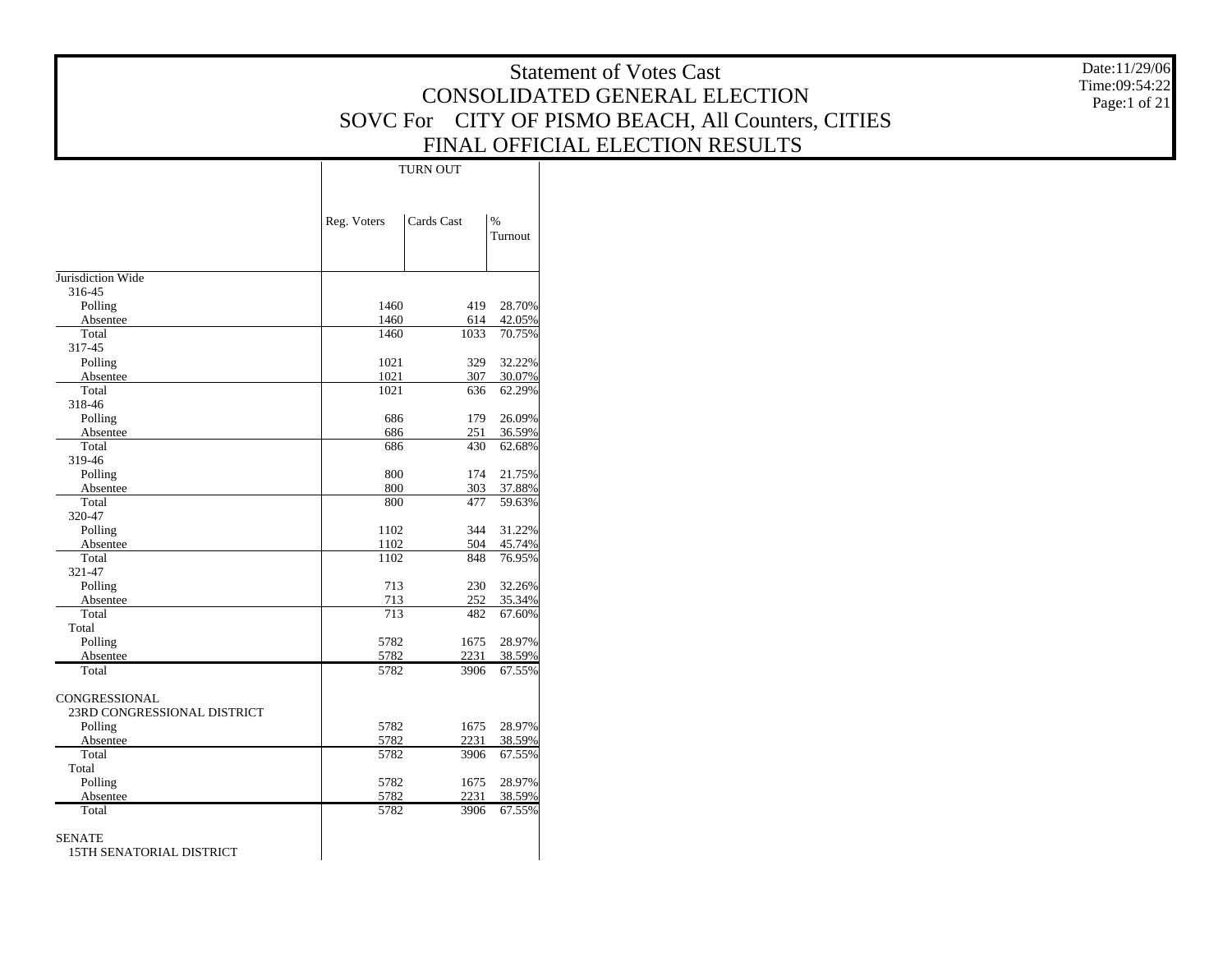|                                      | Date:11/29/06 |              |                       |                                                    |                               |
|--------------------------------------|---------------|--------------|-----------------------|----------------------------------------------------|-------------------------------|
|                                      |               |              |                       | CONSOLIDATED GENERAL ELECTION                      | Time:09:54:22<br>Page:2 of 21 |
|                                      |               |              |                       | SOVC For CITY OF PISMO BEACH, All Counters, CITIES |                               |
|                                      |               |              |                       | FINAL OFFICIAL ELECTION RESULTS                    |                               |
|                                      |               | TURN OUT     |                       |                                                    |                               |
|                                      |               |              |                       |                                                    |                               |
|                                      |               |              |                       |                                                    |                               |
|                                      | Reg. Voters   | Cards Cast   | $\%$<br>Turnout       |                                                    |                               |
|                                      |               |              |                       |                                                    |                               |
| Polling                              | 5782          | 1675         | 28.97%                |                                                    |                               |
| Absentee                             | 5782          | 2231         | 38.59%                |                                                    |                               |
| Total<br>Total                       | 5782          | 3906         | 67.55%                |                                                    |                               |
| Polling                              | 5782          | 1675         | 28.97%                |                                                    |                               |
| Absentee                             | 5782          | 2231         | 38.59%                |                                                    |                               |
| Total                                | 5782          | 3906         | 67.55%                |                                                    |                               |
| <b>ASSEMBLY</b>                      |               |              |                       |                                                    |                               |
| 33RD ASSEMBLY DISTRICT               |               |              |                       |                                                    |                               |
| Polling<br>Absentee                  | 5782<br>5782  | 2231         | 1675 28.97%<br>38.59% |                                                    |                               |
| Total                                | 5782          | 3906         | 67.55%                |                                                    |                               |
| Total                                |               |              |                       |                                                    |                               |
| Polling<br>Absentee                  | 5782<br>5782  | 1675<br>2231 | 28.97%<br>38.59%      |                                                    |                               |
| Total                                | 5782          | 3906         | 67.55%                |                                                    |                               |
| <b>BOARD OF EQUALIZATION</b>         |               |              |                       |                                                    |                               |
| STATE BOARD OF EQUALIZATION DIST 1   |               |              |                       |                                                    |                               |
| Polling                              | 5782          | 1675         | 28.97%                |                                                    |                               |
| Absentee                             | 5782          | 2231         | 38.59%                |                                                    |                               |
| Total<br>Total                       | 5782          | 3906         | 67.55%                |                                                    |                               |
| Polling                              | 5782          | 1675         | 28.97%                |                                                    |                               |
| Absentee                             | 5782          | 2231         | 38.59%                |                                                    |                               |
| Total                                | 5782          | 3906         | 67.55%                |                                                    |                               |
| SUPERVISOR/COMMISSIONER              |               |              |                       |                                                    |                               |
| 3RD SUPERVISORIAL DISTRICT           |               |              |                       |                                                    |                               |
| Polling<br>Absentee                  | 5782<br>5782  | 1675<br>2231 | 28.97%<br>38.59%      |                                                    |                               |
| Total                                | 5782          | 3906         | 67.55%                |                                                    |                               |
| Total                                |               |              |                       |                                                    |                               |
| Polling<br>Absentee                  | 5782<br>5782  | 1675<br>2231 | 28.97%<br>38.59%      |                                                    |                               |
| Total                                | 5782          | 3906         | 67.55%                |                                                    |                               |
|                                      |               |              |                       |                                                    |                               |
| <b>CITIES</b><br>CITY OF PISMO BEACH |               |              |                       |                                                    |                               |
| Polling                              | 5782          |              | 1675 28.97%           |                                                    |                               |
| Absentee                             | 5782          |              | 2231 38.59%           |                                                    |                               |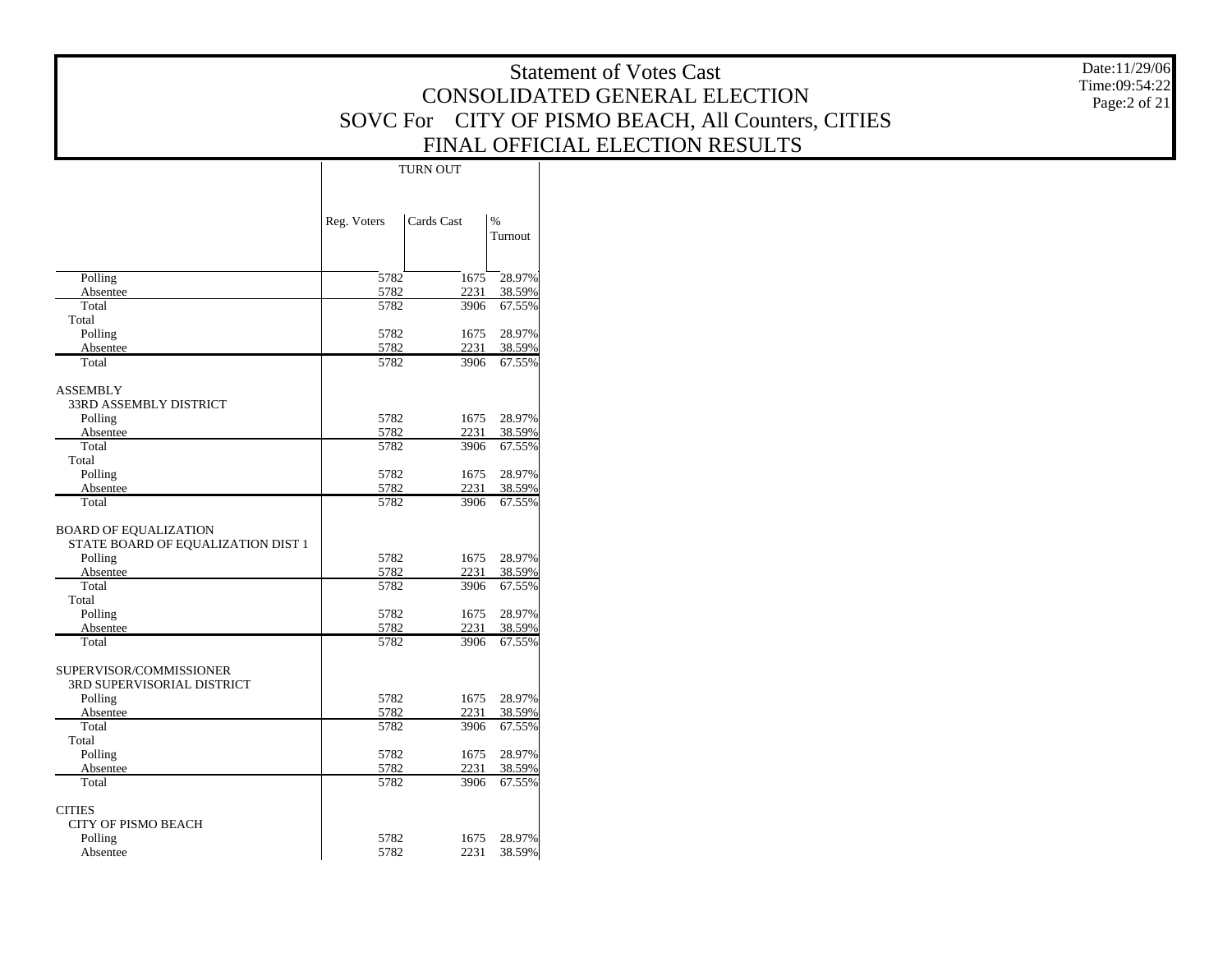| <b>Statement of Votes Cast</b>                     |
|----------------------------------------------------|
| CONSOLIDATED GENERAL ELECTION                      |
| SOVC For CITY OF PISMO BEACH, All Counters, CITIES |
| FINAL OFFICIAL ELECTION RESULTS                    |

Date:11/29/06 Time:09:54:22 Page:3 of 21

|          | <b>TURN OUT</b> |            |              |
|----------|-----------------|------------|--------------|
|          | Reg. Voters     | Cards Cast | %<br>Turnout |
| Total    | 5782            | 3906       | 67.55%       |
| Total    |                 |            |              |
| Polling  | 5782            | 1675       | 28.97%       |
| Absentee | 5782            | 2231       | 38.59%       |
| Total    | 5782            | 3906       | 67.55%       |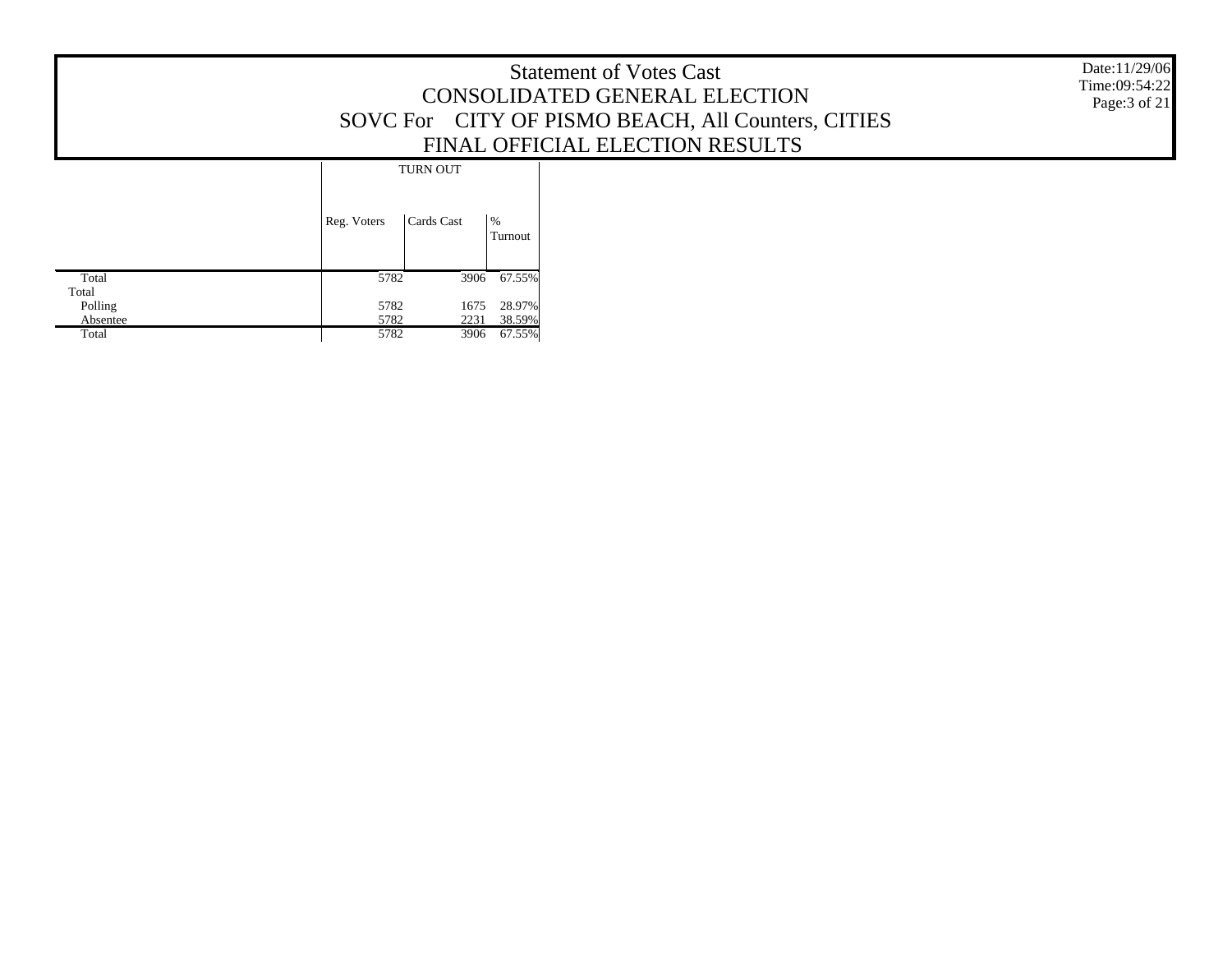Date:11/29/06 Time:09:54:22Page:4 of 21

|                                              |             | CITY OF PISMO BEACH MAYOR |                    |                            |               |                                       |                         |            |                       |             |                       |       |  |
|----------------------------------------------|-------------|---------------------------|--------------------|----------------------------|---------------|---------------------------------------|-------------------------|------------|-----------------------|-------------|-----------------------|-------|--|
|                                              | Reg. Voters | Times<br>Counted          | <b>Total Votes</b> | Times Blank Times<br>Voted | Over<br>Voted | Number<br><b>Of</b><br>Under<br>Votes | <b>ERIK HOWELL</b>      |            | <b>MARY ANN REISS</b> |             | <b>BILL RABENALDT</b> |       |  |
| Jurisdiction Wide                            |             |                           |                    |                            |               |                                       |                         |            |                       |             |                       |       |  |
| 316-45                                       |             |                           |                    |                            |               |                                       |                         |            |                       |             |                       |       |  |
| Polling                                      | 1460        | 419                       | 370                | 49                         |               | $\mathbf{0}$                          | $\boldsymbol{0}$<br>173 | 46.76%     | 181                   | 48.92%      | 16                    | 4.32% |  |
| Absentee                                     | 1460        | 614                       | 565                | 49                         |               | $\mathbf{0}$                          | $\overline{0}$<br>202   | 35.75%     | 340                   | 60.18%      | 23                    | 4.07% |  |
| Total                                        | 1460        | 1033                      | 935                | 98                         |               | $\Omega$                              | $\overline{0}$<br>375   | 40.11%     | 521                   | 55.72%      | 39                    | 4.17% |  |
| 317-45                                       |             |                           |                    |                            |               |                                       |                         |            |                       |             |                       |       |  |
| Polling                                      | 1021        | 329                       | 295                | 34                         |               | $\mathbf{0}$                          | $\mathbf{0}$            | 133 45.08% | 140                   | 47.46%      | 20                    | 6.78% |  |
| Absentee                                     | 1021        | 307                       | 281                | 25                         |               | -1                                    | $\overline{0}$<br>123   | 43.77%     |                       | 144 51.25%  | 13                    | 4.63% |  |
| Total                                        | 1021        | 636                       | 576                | $\overline{59}$            |               | $\mathbf{1}$                          | $\overline{0}$          | 256 44.44% |                       | 284 49.31%  | 33                    | 5.73% |  |
| 318-46                                       |             |                           |                    |                            |               |                                       |                         |            |                       |             |                       |       |  |
| Polling                                      | 686         | 179                       | 163                | 16                         |               | $\mathbf{0}$                          | $\mathbf{0}$            | 67 41.10%  |                       | 90 55.21%   | 6                     | 3.68% |  |
| Absentee                                     | 686         | 251                       | 240                | 11                         |               | $\mathbf{0}$                          | $\mathbf{0}$<br>90      | 37.50%     | 141                   | 58.75%      | 9                     | 3.75% |  |
| Total                                        | 686         | 430                       | 403                | 27                         |               | $\overline{0}$                        | $\overline{0}$          | 157 38.96% |                       | 231 57.32%  | 15                    | 3.72% |  |
| 319-46                                       |             |                           |                    |                            |               |                                       |                         |            |                       |             |                       |       |  |
| Polling                                      | 800         | 174                       | 155                | 19                         |               | $\mathbf{0}$                          | $\mathbf{0}$<br>67      | 43.23%     | 80                    | 51.61%      | 8                     | 5.16% |  |
| Absentee                                     | 800         | 303                       | 287                | 16                         |               | $\overline{0}$                        | $\theta$<br>124         | 43.21%     | 147                   | 51.22%      | 15                    | 5.23% |  |
| Total                                        | 800         | 477                       | 442                | 35                         |               | $\Omega$                              | $\Omega$<br>191         | 43.21%     |                       | 227 51.36%  | 23                    | 5.20% |  |
| 320-47                                       |             |                           |                    |                            |               |                                       |                         |            |                       |             |                       |       |  |
| Polling                                      | 1102        | 344                       | 321                | 23                         |               | $\boldsymbol{0}$                      | $\mathbf{0}$            | 119 37.07% | 191                   | 59.50%      | 10                    | 3.12% |  |
| Absentee                                     | 1102        | 504                       | 476                | $27\,$                     |               | $\mathbf{1}$                          | $\overline{0}$<br>171   | 35.92%     | 292                   | 61.34%      | 8                     | 1.68% |  |
| Total                                        | 1102        | 848                       | 797                | 50                         |               | $\mathbf{1}$                          | $\theta$<br>290         | 36.39%     |                       | 483 60.60%  | 18                    | 2.26% |  |
| 321-47                                       |             |                           |                    |                            |               |                                       |                         |            |                       |             |                       |       |  |
| Polling                                      | 713         | 230                       | 210                | 20                         |               | $\mathbf{0}$                          | $\mathbf{0}$<br>88      | 41.90%     | 107                   | 50.95%      | 10                    | 4.76% |  |
| Absentee                                     | 713         | 252                       | 233                | 18                         |               | $\mathbf{1}$                          | $\mathbf{0}$<br>112     | 48.07%     | 114                   | 48.93%      | 6                     | 2.58% |  |
| Total                                        | 713         | 482                       | 443                | $\overline{38}$            |               | $\mathbf{1}$                          | $\theta$<br>200         | 45.15%     | 221                   | 49.89%      | 16                    | 3.61% |  |
| Total                                        |             |                           |                    |                            |               |                                       |                         |            |                       |             |                       |       |  |
| Polling                                      | 5782        | 1675                      | 1514               | 161                        |               | $\boldsymbol{0}$                      | $\mathbf{0}$<br>647     | 42.73%     |                       | 789 52.11%  | 70                    | 4.62% |  |
| Absentee                                     | 5782        | 2231                      | 2082               | 146                        |               | $\mathfrak{Z}$                        | $\theta$<br>822         | 39.48%     |                       | 1178 56.58% | 74                    | 3.55% |  |
|                                              | 5782        | 3906                      | 3596               | 307                        |               | $\overline{3}$                        | $\overline{0}$<br>1469  | 40.85%     |                       | 1967 54.70% | 144                   | 4.00% |  |
| Total                                        |             |                           |                    |                            |               |                                       |                         |            |                       |             |                       |       |  |
| CONGRESSIONAL<br>23RD CONGRESSIONAL DISTRICT |             |                           |                    |                            |               |                                       |                         |            |                       |             |                       |       |  |
| Polling                                      | 5782        | 1675                      | 1514               | 161                        |               | $\mathbf{0}$                          | $\mathbf{0}$<br>647     | 42.73%     |                       | 789 52.11%  | 70                    | 4.62% |  |
| Absentee                                     | 5782        | 2231                      | 2082               | 146                        |               | 3                                     | $\overline{0}$<br>822   | 39.48%     |                       | 1178 56.58% | 74                    | 3.55% |  |
| Total                                        | 5782        | 3906                      | 3596               | 307                        |               | $\overline{3}$                        | $\Omega$<br>1469        | 40.85%     |                       | 1967 54.70% | 144                   | 4.00% |  |
| Total                                        |             |                           |                    |                            |               |                                       |                         |            |                       |             |                       |       |  |
| Polling                                      | 5782        | 1675                      | 1514               | 161                        |               | $\mathbf{0}$                          | $\mathbf{0}$            | 647 42.73% |                       | 789 52.11%  | 70                    | 4.62% |  |
| Absentee                                     | 5782        | 2231                      | 2082               | 146                        |               | 3                                     | $\Omega$<br>822         | 39.48%     | 1178                  | 56.58%      | 74                    | 3.55% |  |
| Total                                        | 5782        | 3906                      | 3596               | 307                        |               | $\overline{3}$                        | $\theta$<br>1469        | 40.85%     |                       | 1967 54.70% | 144                   | 4.00% |  |
|                                              |             |                           |                    |                            |               |                                       |                         |            |                       |             |                       |       |  |

#### SENATE

15TH SENATORIAL DISTRICT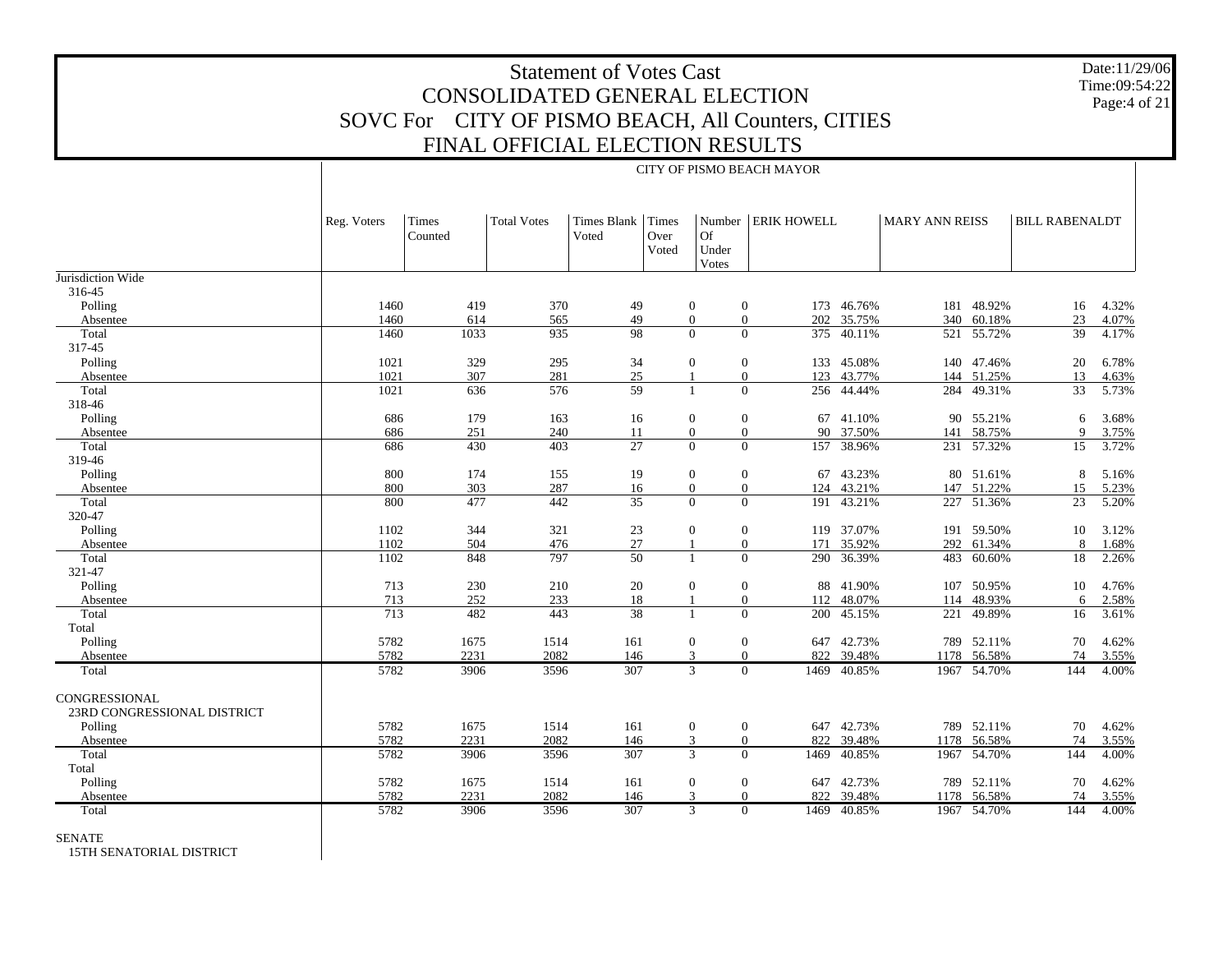Date:11/29/06 Time:09:54:22 Page:5 of 21

|                                                                    |             | CITY OF PISMO BEACH MAYOR |                    |                             |                        |                                    |                         |                |                       |                 |                       |       |  |
|--------------------------------------------------------------------|-------------|---------------------------|--------------------|-----------------------------|------------------------|------------------------------------|-------------------------|----------------|-----------------------|-----------------|-----------------------|-------|--|
|                                                                    | Reg. Voters | Times<br>Counted          | <b>Total Votes</b> | <b>Times Blank</b><br>Voted | Times<br>Over<br>Voted | Number<br>Of<br>Under<br>Votes     | <b>ERIK HOWELL</b>      |                | <b>MARY ANN REISS</b> |                 | <b>BILL RABENALDT</b> |       |  |
| Polling                                                            | 5782        | 1675                      | 1514               | 161                         |                        | $\theta$                           | $\mathbf{0}$            | $647 - 42.73%$ |                       | $789 - 52.11\%$ | 70                    | 4.62% |  |
| Absentee                                                           | 5782        | 2231                      | 2082               | 146                         |                        | 3                                  | 822<br>$\mathbf{0}$     | 39.48%         |                       | 1178 56.58%     | 74                    | 3.55% |  |
| Total                                                              | 5782        | 3906                      | 3596               | 307                         |                        | 3                                  | $\Omega$<br>1469        | 40.85%         | 1967                  | 54.70%          | 144                   | 4.00% |  |
| Total                                                              |             |                           |                    |                             |                        |                                    |                         |                |                       |                 |                       |       |  |
| Polling                                                            | 5782        | 1675                      | 1514               | 161                         |                        | $\boldsymbol{0}$                   | $\boldsymbol{0}$        | 647 42.73%     | 789                   | 52.11%          | 70                    | 4.62% |  |
| Absentee                                                           | 5782        | 2231                      | 2082               | 146                         |                        | 3                                  | 822<br>$\Omega$         | 39.48%         |                       | 1178 56.58%     | 74                    | 3.55% |  |
| Total                                                              | 5782        | 3906                      | 3596               | 307                         |                        | $\mathbf{3}$                       | $\Omega$<br>1469        | 40.85%         | 1967                  | 54.70%          | 144                   | 4.00% |  |
| <b>ASSEMBLY</b><br>33RD ASSEMBLY DISTRICT                          |             |                           |                    |                             |                        |                                    |                         |                |                       |                 |                       |       |  |
| Polling                                                            | 5782        | 1675                      | 1514               | 161                         |                        | $\mathbf{0}$                       | $\mathbf{0}$            | 647 42.73%     |                       | 789 52.11%      | 70                    | 4.62% |  |
| Absentee                                                           | 5782        | 2231                      | 2082               | 146                         |                        | 3                                  | 822<br>$\mathbf{0}$     | 39.48%         |                       | 1178 56.58%     | 74                    | 3.55% |  |
| Total                                                              | 5782        | 3906                      | 3596               | 307                         |                        | $\overline{3}$                     | $\overline{0}$<br>1469  | 40.85%         | 1967                  | 54.70%          | 144                   | 4.00% |  |
| Total                                                              |             |                           |                    |                             |                        |                                    |                         |                |                       |                 |                       |       |  |
| Polling                                                            | 5782        | 1675                      | 1514               | 161                         |                        | $\mathbf{0}$                       | $\mathbf{0}$            | 647 42.73%     |                       | 789 52.11%      | 70                    | 4.62% |  |
| Absentee                                                           | 5782        | 2231                      | 2082               | 146                         |                        | 3                                  | 822<br>$\mathbf{0}$     | 39.48%         |                       | 1178 56.58%     | 74                    | 3.55% |  |
| Total                                                              | 5782        | 3906                      | 3596               | 307                         |                        | $\overline{3}$                     | $\Omega$<br>1469        | 40.85%         |                       | 1967 54.70%     | 144                   | 4.00% |  |
| <b>BOARD OF EQUALIZATION</b><br>STATE BOARD OF EQUALIZATION DIST 1 |             |                           |                    |                             |                        |                                    |                         |                |                       |                 |                       |       |  |
| Polling                                                            | 5782        | 1675                      | 1514               | 161                         |                        | $\mathbf{0}$                       | $\mathbf{0}$            | 647 42.73%     |                       | 789 52.11%      | 70                    | 4.62% |  |
| Absentee                                                           | 5782        | 2231                      | 2082               | 146                         |                        | 3                                  | $\boldsymbol{0}$<br>822 | 39.48%         |                       | 1178 56.58%     | 74                    | 3.55% |  |
| Total                                                              | 5782        | 3906                      | 3596               | 307                         |                        | 3                                  | $\Omega$<br>1469        | 40.85%         |                       | 1967 54.70%     | 144                   | 4.00% |  |
| Total<br>Polling                                                   | 5782        | 1675                      | 1514               | 161                         |                        | $\mathbf{0}$                       | $\boldsymbol{0}$        | 647 42.73%     |                       | 789 52.11%      | 70                    | 4.62% |  |
| Absentee                                                           | 5782        | 2231                      | 2082               | 146                         |                        | 3                                  | $\mathbf{0}$<br>822     | 39.48%         |                       | 1178 56.58%     | 74                    | 3.55% |  |
| Total                                                              | 5782        | 3906                      | 3596               | 307                         |                        | 3                                  | $\mathbf{0}$            | 1469 40.85%    |                       | 1967 54.70%     | 144                   | 4.00% |  |
| SUPERVISOR/COMMISSIONER<br>3RD SUPERVISORIAL DISTRICT              |             |                           |                    |                             |                        |                                    |                         |                |                       |                 |                       |       |  |
| Polling                                                            | 5782        | 1675                      | 1514               | 161                         |                        | $\boldsymbol{0}$<br>$\overline{0}$ |                         | 647 42.73%     |                       | 789 52.11%      | 70                    | 4.62% |  |
| Absentee                                                           | 5782        | 2231                      | 2082               | 146                         |                        | 3                                  | $\mathbf{0}$<br>822     | 39.48%         | 1178                  | 56.58%          | 74                    | 3.55% |  |
| Total                                                              | 5782        | 3906                      | 3596               | 307                         |                        | 3                                  | $\overline{0}$<br>1469  | 40.85%         |                       | 1967 54.70%     | 144                   | 4.00% |  |
| Total                                                              |             |                           |                    |                             |                        |                                    |                         |                |                       |                 |                       |       |  |
| Polling                                                            | 5782        | 1675                      | 1514               | 161                         |                        | $\boldsymbol{0}$                   | $\boldsymbol{0}$        | 647 42.73%     |                       | 789 52.11%      | 70                    | 4.62% |  |
| Absentee                                                           | 5782        | 2231                      | 2082               | 146                         |                        | 3                                  | 822<br>$\mathbf{0}$     | 39.48%         | 1178                  | 56.58%          | 74                    | 3.55% |  |
| Total                                                              | 5782        | 3906                      | 3596               | 307                         |                        | $\overline{3}$                     | $\mathbf{0}$<br>1469    | 40.85%         | 1967                  | 54.70%          | 144                   | 4.00% |  |
| <b>CITIES</b><br><b>CITY OF PISMO BEACH</b>                        |             |                           |                    |                             |                        |                                    |                         |                |                       |                 |                       |       |  |
| Polling                                                            | 5782        | 1675                      | 1514               | 161                         |                        | $\mathbf{0}$                       | $\boldsymbol{0}$<br>647 | 42.73%         | 789                   | 52.11%          | 70                    | 4.62% |  |
| Absentee                                                           | 5782        | 2231                      | 2082               | 146                         |                        | 3                                  | $\overline{0}$          | 822 39.48%     |                       | 1178 56.58%     | 74                    | 3.55% |  |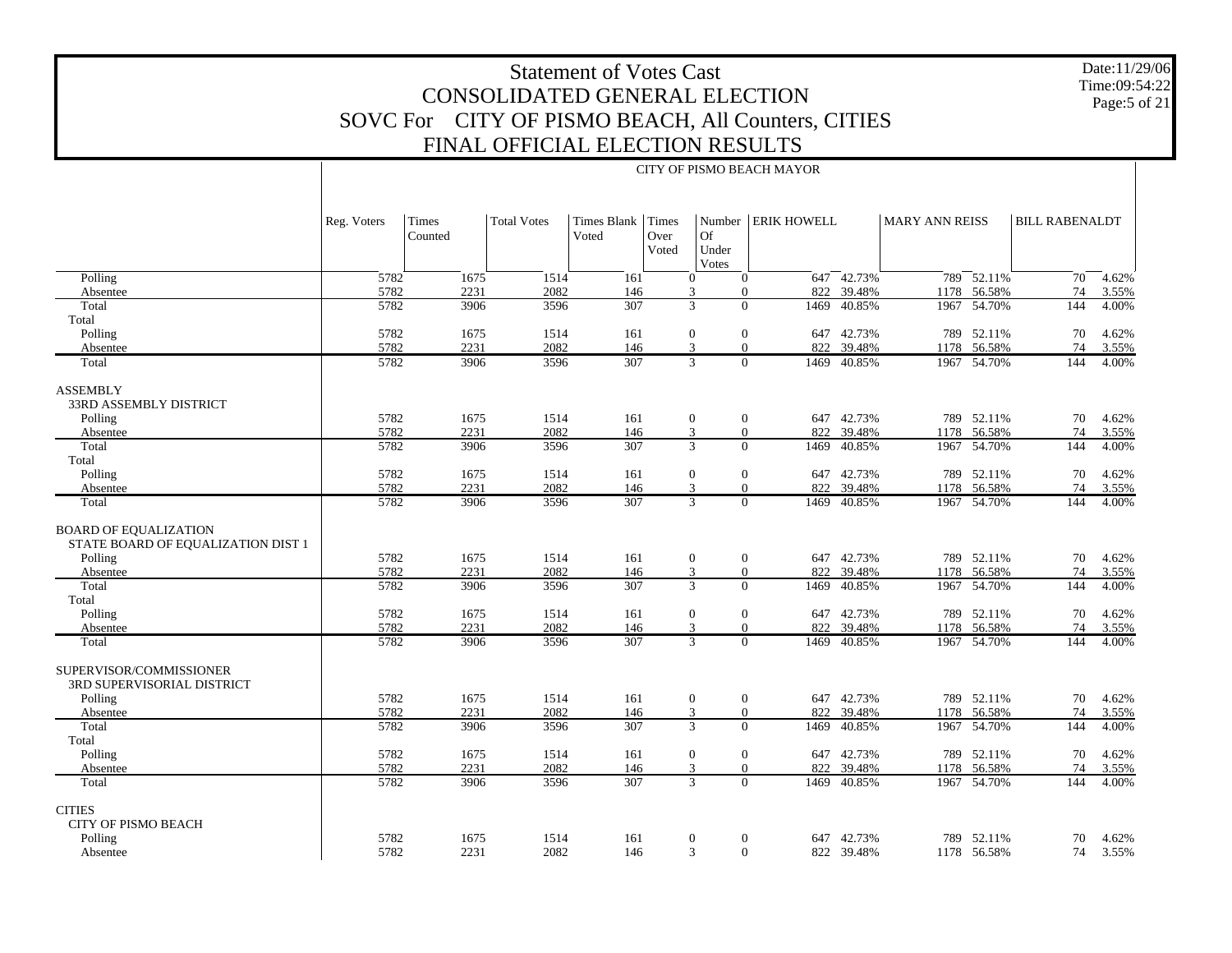Date:11/29/06 Time:09:54:22 Page:6 of 21

|          |             | CITY OF PISMO BEACH MAYOR |                    |                      |                        |                      |                      |             |                |             |                       |       |
|----------|-------------|---------------------------|--------------------|----------------------|------------------------|----------------------|----------------------|-------------|----------------|-------------|-----------------------|-------|
|          | Reg. Voters | Times<br>Counted          | <b>Total Votes</b> | Times Blank<br>Voted | Times<br>Over<br>Voted | Of<br>Under<br>Votes | Number   ERIK HOWELL |             | MARY ANN REISS |             | <b>BILL RABENALDT</b> |       |
| Total    | 5782        | 3906                      | 3596               | 307                  |                        |                      |                      | 1469 40.85% |                | 1967 54.70% | 144                   | 4.00% |
| Total    |             |                           |                    |                      |                        |                      |                      |             |                |             |                       |       |
| Polling  | 5782        | 1675                      | 1514               | 161                  | $\Omega$               | $\Omega$             |                      | 647 42.73%  |                | 789 52.11%  | 70                    | 4.62% |
| Absentee | 5782        | 2231                      | 2082               | 146                  |                        |                      |                      | 822 39.48%  |                | 1178 56.58% | 74                    | 3.55% |
| Total    | 5782        | 3906                      | 3596               | 307                  |                        |                      | 1469                 | 40.85%      |                | 1967 54.70% | 144                   | 4.00% |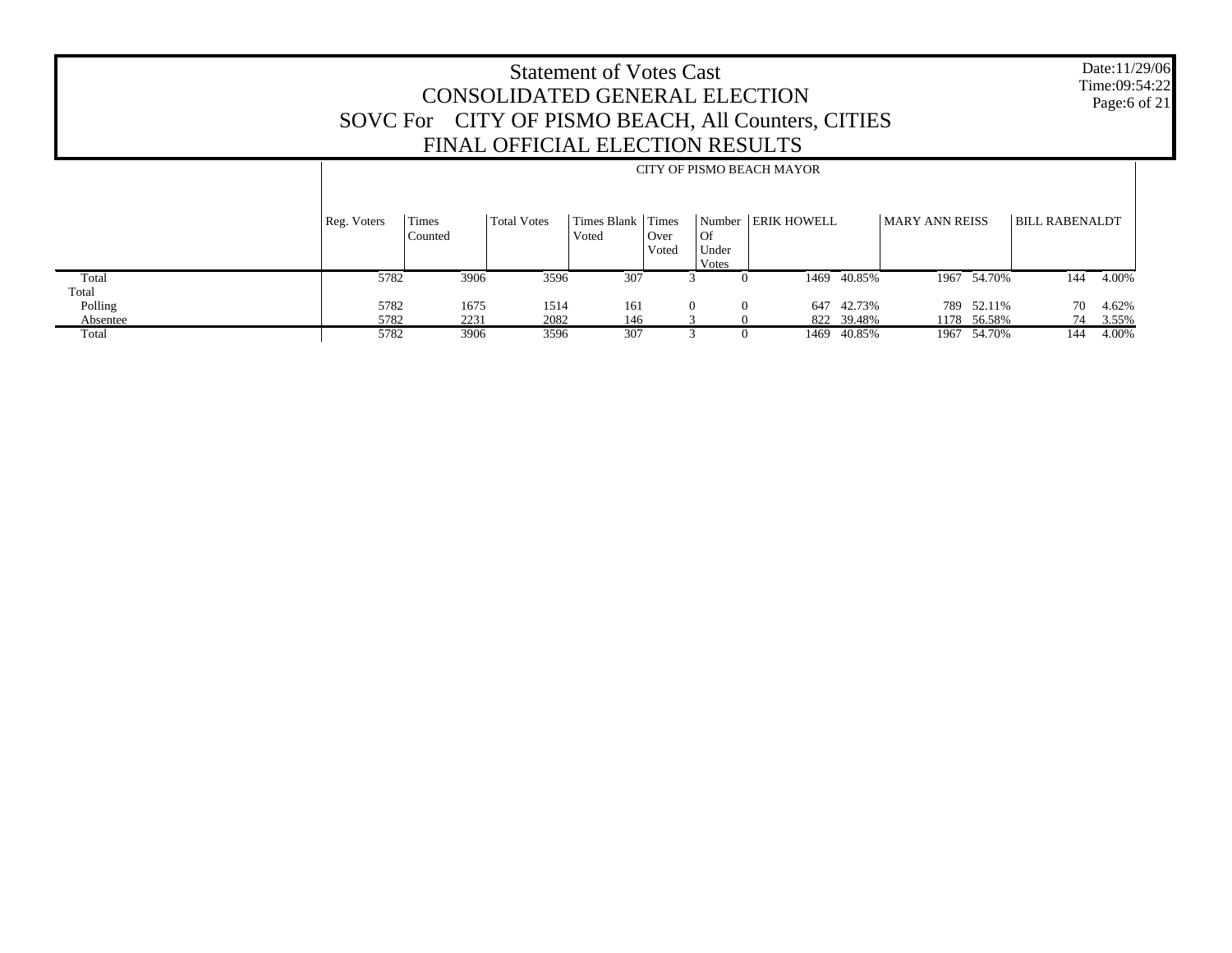|                             |                                     | <b>Statement of Votes Cast</b>                     | Date:11/29/06<br>Time:09:54:22 |
|-----------------------------|-------------------------------------|----------------------------------------------------|--------------------------------|
|                             |                                     | CONSOLIDATED GENERAL ELECTION                      | Page:7 of 21                   |
|                             |                                     | SOVC For CITY OF PISMO BEACH, All Counters, CITIES |                                |
|                             |                                     | FINAL OFFICIAL ELECTION RESULTS                    |                                |
|                             |                                     |                                                    |                                |
|                             | <b>CITY OF PISMO</b>                |                                                    |                                |
|                             | <b>BEACH MAYOR</b>                  |                                                    |                                |
|                             |                                     |                                                    |                                |
|                             | Write-In Votes                      |                                                    |                                |
|                             |                                     |                                                    |                                |
|                             |                                     |                                                    |                                |
| Jurisdiction Wide           |                                     |                                                    |                                |
| 316-45                      | $\boldsymbol{0}$                    |                                                    |                                |
| Polling<br>Absentee         | 0.00%<br>$\overline{0}$<br>0.00%    |                                                    |                                |
| Total                       | $\mathbf{0}$<br>0.00%               |                                                    |                                |
| 317-45                      |                                     |                                                    |                                |
| Polling                     | $\sqrt{2}$<br>0.68%                 |                                                    |                                |
| Absentee                    | 0.36%<br>$\mathbf{1}$               |                                                    |                                |
| Total                       | 0.52%<br>$\mathfrak{Z}$             |                                                    |                                |
| 318-46<br>Polling           | $\boldsymbol{0}$<br>0.00%           |                                                    |                                |
| Absentee                    | 0.00%<br>$\boldsymbol{0}$           |                                                    |                                |
| Total                       | $\mathbf{0}$<br>0.00%               |                                                    |                                |
| 319-46                      |                                     |                                                    |                                |
| Polling                     | $\mathbf{0}$<br>0.00%               |                                                    |                                |
| Absentee                    | 0.35%<br>$\mathbf{1}$               |                                                    |                                |
| Total<br>320-47             | 0.23%<br>$\mathbf{1}$               |                                                    |                                |
| Polling                     | 0.31%<br>$\mathbf{1}$               |                                                    |                                |
| Absentee                    | 5<br>1.05%                          |                                                    |                                |
| Total                       | 6<br>0.75%                          |                                                    |                                |
| 321-47                      |                                     |                                                    |                                |
| Polling                     | 5<br>2.38%                          |                                                    |                                |
| Absentee<br>Total           | 0.43%<br>$\mathbf{1}$<br>1.35%<br>6 |                                                    |                                |
| Total                       |                                     |                                                    |                                |
| Polling                     | $\,8\,$<br>0.53%                    |                                                    |                                |
| Absentee                    | 0.38%<br>8                          |                                                    |                                |
| Total                       | 0.44%<br>16                         |                                                    |                                |
| CONGRESSIONAL               |                                     |                                                    |                                |
| 23RD CONGRESSIONAL DISTRICT |                                     |                                                    |                                |
| Polling                     | $\,8\,$<br>0.53%                    |                                                    |                                |
| Absentee                    | 8<br>0.38%                          |                                                    |                                |
| Total                       | 16<br>0.44%                         |                                                    |                                |
| Total                       |                                     |                                                    |                                |
| Polling<br>Absentee         | 8<br>0.53%<br>0.38%<br>8            |                                                    |                                |
| Total                       | 16<br>0.44%                         |                                                    |                                |
|                             |                                     |                                                    |                                |
| <b>SENATE</b>               |                                     |                                                    |                                |
| 15TH SENATORIAL DISTRICT    |                                     |                                                    |                                |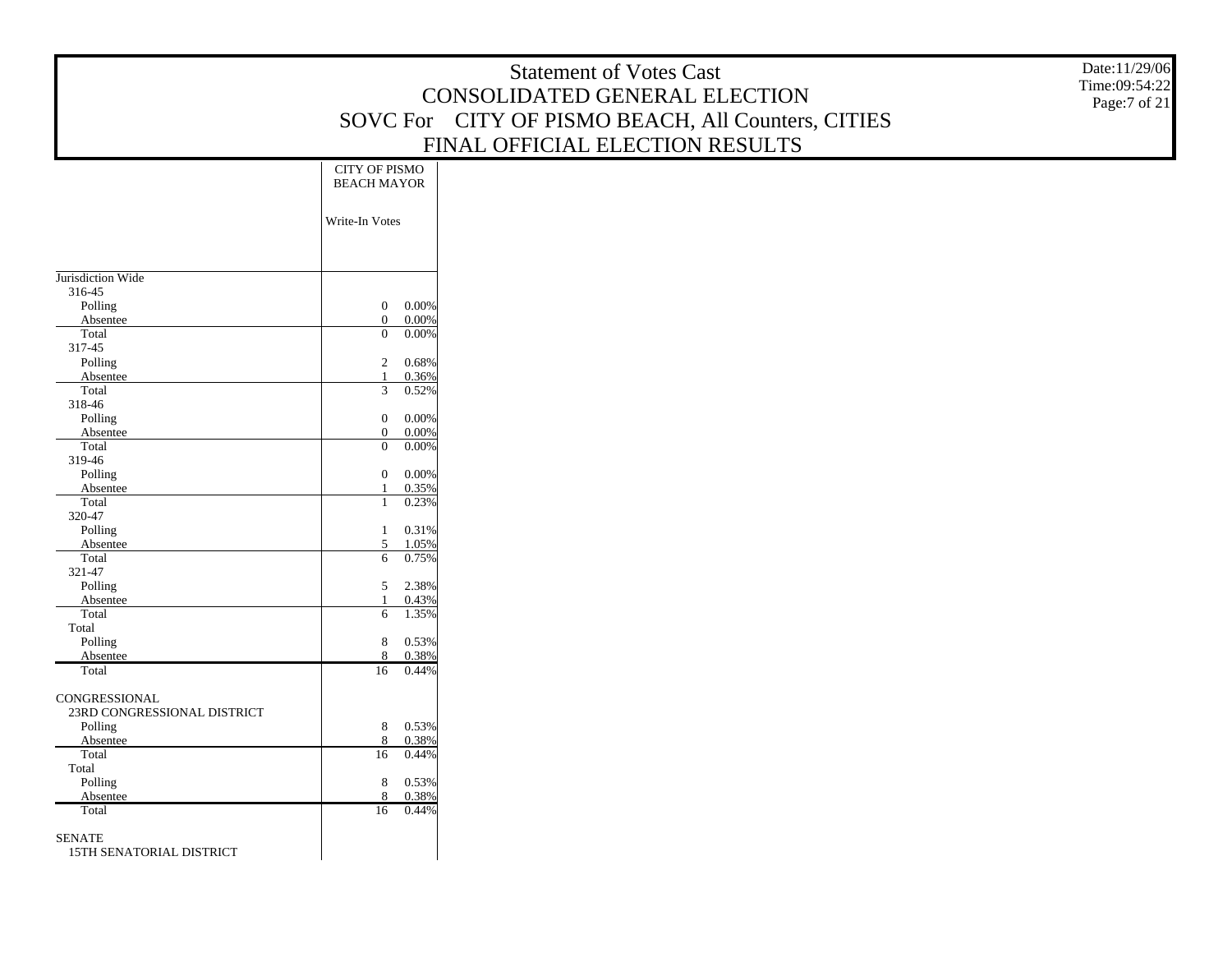|                                                                    |                                            | <b>Statement of Votes Cast</b><br>CONSOLIDATED GENERAL ELECTION<br>SOVC For CITY OF PISMO BEACH, All Counters, CITIES | Date:11/29/06<br>Time:09:54:22<br>Page:8 of 21 |
|--------------------------------------------------------------------|--------------------------------------------|-----------------------------------------------------------------------------------------------------------------------|------------------------------------------------|
|                                                                    |                                            | FINAL OFFICIAL ELECTION RESULTS                                                                                       |                                                |
|                                                                    | <b>CITY OF PISMO</b><br><b>BEACH MAYOR</b> |                                                                                                                       |                                                |
|                                                                    | Write-In Votes                             |                                                                                                                       |                                                |
| Polling<br>Absentee                                                | 8<br>0.53%<br>0.38%<br>8                   |                                                                                                                       |                                                |
| Total<br>Total                                                     | 16<br>0.44%                                |                                                                                                                       |                                                |
| Polling                                                            | 8<br>0.53%<br>8<br>0.38%                   |                                                                                                                       |                                                |
| Absentee<br>Total                                                  | $\overline{16}$<br>0.44%                   |                                                                                                                       |                                                |
| <b>ASSEMBLY</b><br>33RD ASSEMBLY DISTRICT                          |                                            |                                                                                                                       |                                                |
| Polling<br>Absentee                                                | 8<br>0.53%<br>0.38%<br>8                   |                                                                                                                       |                                                |
| Total<br>Total                                                     | 16<br>0.44%                                |                                                                                                                       |                                                |
| Polling<br>Absentee                                                | 8<br>0.53%<br>0.38%<br>8                   |                                                                                                                       |                                                |
| Total                                                              | 16<br>0.44%                                |                                                                                                                       |                                                |
| <b>BOARD OF EQUALIZATION</b><br>STATE BOARD OF EQUALIZATION DIST 1 |                                            |                                                                                                                       |                                                |
| Polling                                                            | $\,8\,$<br>0.53%                           |                                                                                                                       |                                                |
| Absentee<br>Total                                                  | 8<br>0.38%<br>0.44%<br>16                  |                                                                                                                       |                                                |
| Total<br>Polling                                                   | 8<br>0.53%                                 |                                                                                                                       |                                                |
| Absentee<br>Total                                                  | 0.38%<br>8<br>$\overline{16}$<br>0.44%     |                                                                                                                       |                                                |
|                                                                    |                                            |                                                                                                                       |                                                |
| SUPERVISOR/COMMISSIONER<br>3RD SUPERVISORIAL DISTRICT              |                                            |                                                                                                                       |                                                |
| Polling<br>Absentee                                                | 0.53%<br>8<br>8<br>0.38%                   |                                                                                                                       |                                                |
| Total                                                              | 0.44%<br>16                                |                                                                                                                       |                                                |
| Total<br>Polling                                                   | 8<br>0.53%                                 |                                                                                                                       |                                                |
| Absentee<br>Total                                                  | 0.38%<br>8<br>0.44%<br>16                  |                                                                                                                       |                                                |
| <b>CITIES</b>                                                      |                                            |                                                                                                                       |                                                |
| CITY OF PISMO BEACH                                                |                                            |                                                                                                                       |                                                |
| Polling<br>Absentee                                                | 8<br>0.53%<br>8<br>0.38%                   |                                                                                                                       |                                                |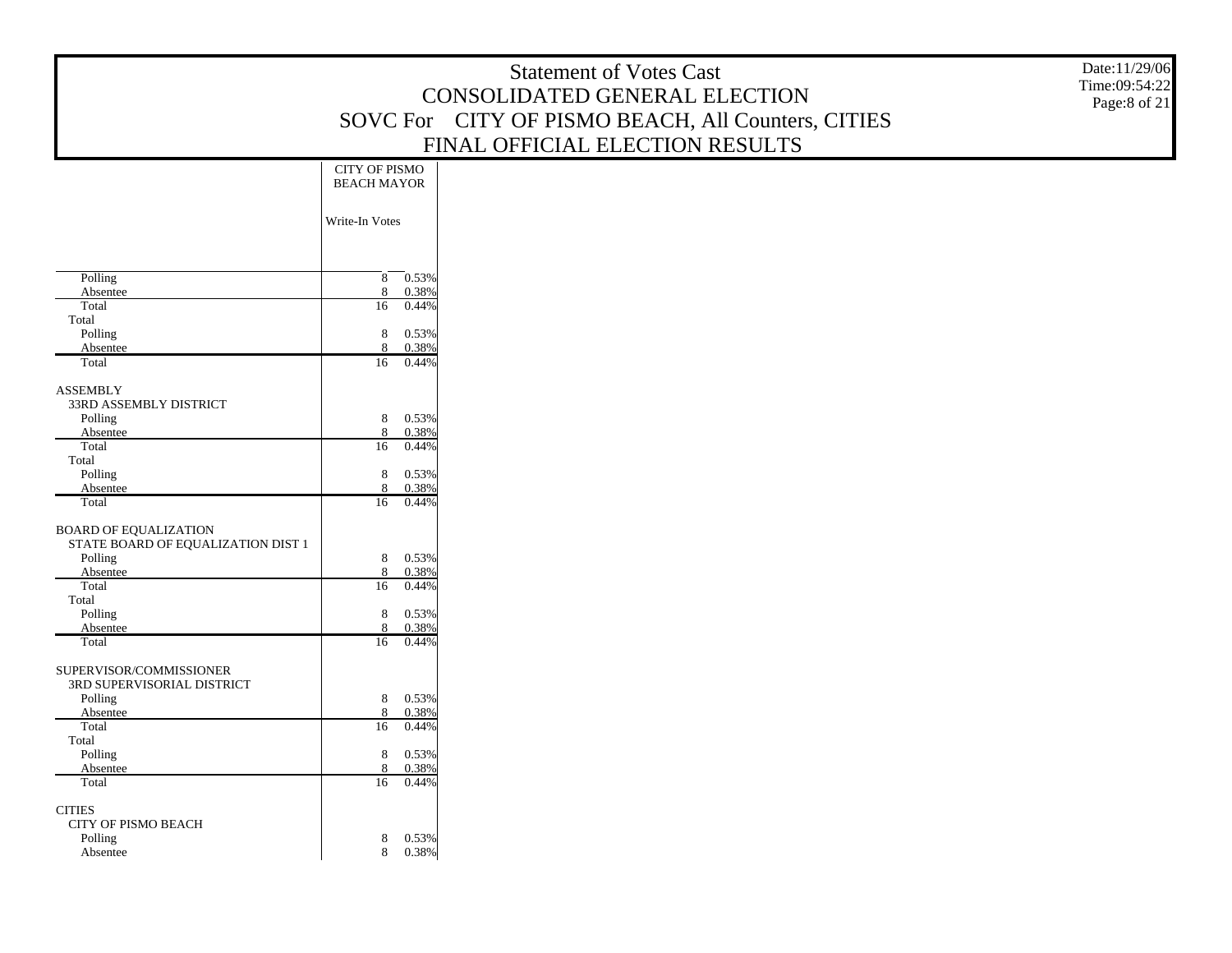|                                                |                                                              | <b>Statement of Votes Cast</b><br>CONSOLIDATED GENERAL ELECTION<br>SOVC For CITY OF PISMO BEACH, All Counters, CITIES<br>FINAL OFFICIAL ELECTION RESULTS | Date:11/29/06<br>Time:09:54:22<br>Page:9 of 21 |
|------------------------------------------------|--------------------------------------------------------------|----------------------------------------------------------------------------------------------------------------------------------------------------------|------------------------------------------------|
|                                                | <b>CITY OF PISMO</b><br><b>BEACH MAYOR</b><br>Write-In Votes |                                                                                                                                                          |                                                |
| Total<br>Total<br>Polling<br>Absentee<br>Total | $0.44\%$<br>16<br>0.53%<br>0.38%<br>16<br>0.44%              |                                                                                                                                                          |                                                |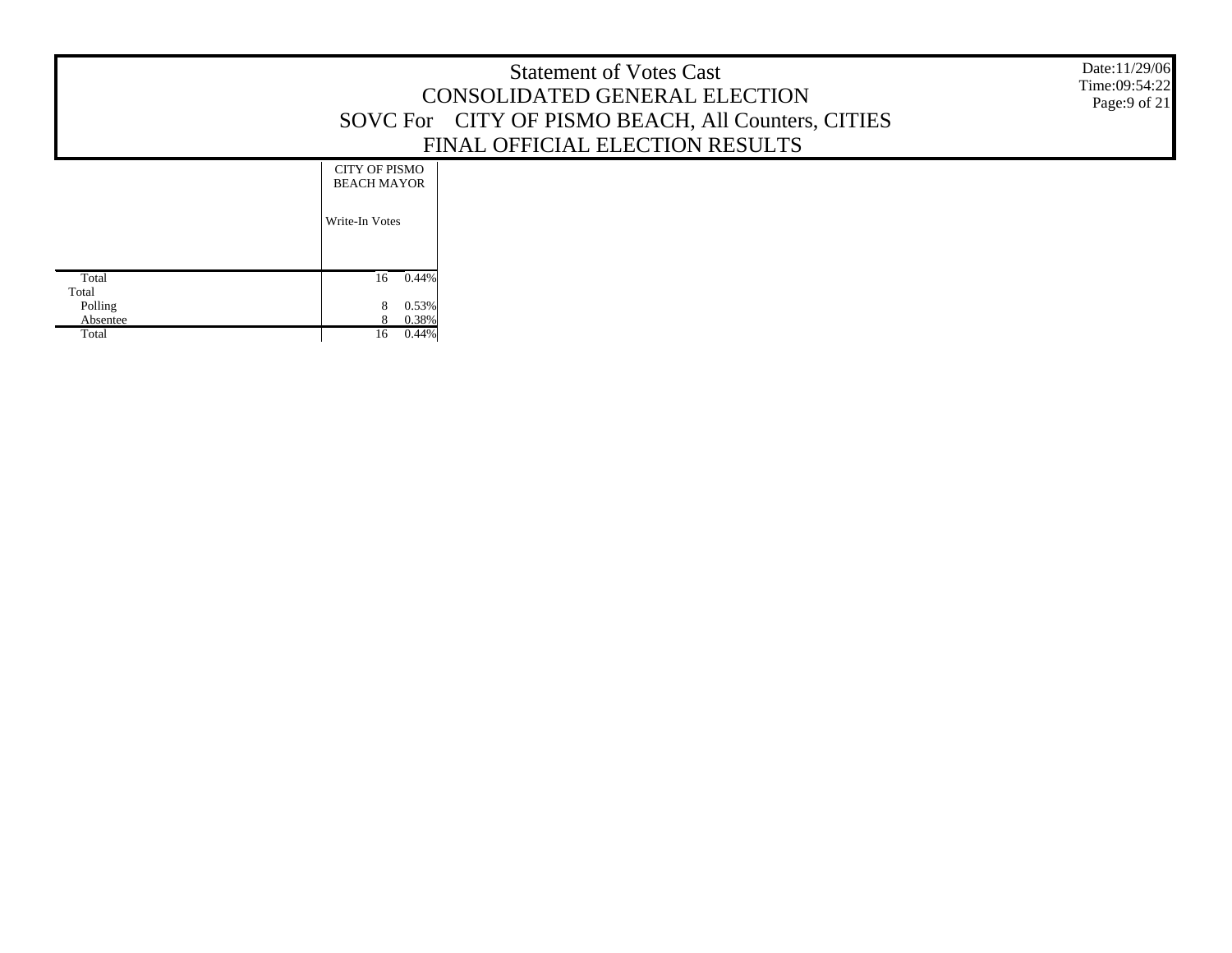Date:11/29/06Time:09:54:22Page:10 of 21

#### Jurisdiction Wide 316-45 Polling Absentee Total 317-45 Polling Absentee Total 318-46 Polling Absentee Total 319-46 Polling Absentee Total 320-47 Polling Absentee Total 321-47 Polling Absentee Total Total Polling Absentee TotalCONGRESSIONAL 23RD CONGRESSIONAL DISTRICT Polling Absentee Total Total Polling Absentee TotalReg. Voters | Times CountedTotal Votess | Times Blank | Times VotedOver VotedNumber Of Under VotesSHELLY HIGGINBOTHAM MARILEE HYMAN RUDY NATOLI CITY OF PISMO BEACH COUNCILMEMBER Four Year Term1460419 611 60 0 107 210 34.37% 104 17.02% 108 17.68% 1460 614 984 52 0 140 374 38.01% 167 16.97% 183 18.60% 1460 1033 1595 112 0 247 584 36.61% 271 16.99% 291 18.24% 1021329 453 47 0 111 143 31.57% 98 21.63% 91 20.09% 1021 307 484 25 0 80 153 31.61% 95 19.63% 101 20.87% 1021 636 937 72 0 191 296 31.59% 193 20.60% 192 20.49% 686 179 259 21 0 57 95 36.68% 44 16.99% 47 18.15% 686 251 414 13 1 60 157 37.92% 64 15.46% 77 18.60% 686430 673 34 1 117 252 37.44% 108 16.05% 124 18.42% 800174 267 19 0 43 92 34.46% 47 17.60% 51 19.10% 800 303 497 24 0 61 165 33.20% 76 15.29% 96 19.32% 800 477 764 43 0 104 257 33.64% 123 16.10% 147 19.24% 1102 344 533 23 0 109 199 37.34% 68 12.76% 97 18.20% 1102 504 834 35 1 102 299 35.85% 118 14.15% 159 19.06% 1102 848 1367 58 1 211 498 36.43% 186 13.61% 256 18.73% 713 230 347 19 0 75 114 32.85% 64 18.44% 60 17.29% 713 252 408 17 1 60 153 37.50% 66 16.18% 70 17.16% 713482 755 36 1 135 267 35.36% 130 17.22% 130 17.22% 5782 1675 2470 189 0 502 853 34.53% 425 17.21% 454 18.38% 5782 2231 3621 166 3 503 1301 35.93% 586 16.18% 686 18.95% 5782 3906 6091 355 3 1005 2154 35.36% 1011 16.60% 1140 18.72% 5782 1675 2470 189 0 502 853 34.53% 425 17.21% 454 18.38% 5782 2231 3621 166 3 503 1301 35.93% 586 16.18% 686 18.95% 5782 3906 6091 355 3 1005 2154 35.36% 1011 16.60% 1140 18.72% 5782 1675 2470 189 0 502 853 34.53% 425 17.21% 454 18.38% 5782 2231 3621 166 3 503 1301 35.93% 586 16.18% 686 18.95% 5782 3906 6091 355 3 1005 2154 35.36%1011 16.60% 1140 18.72%

SENATE

15TH SENATORIAL DISTRICT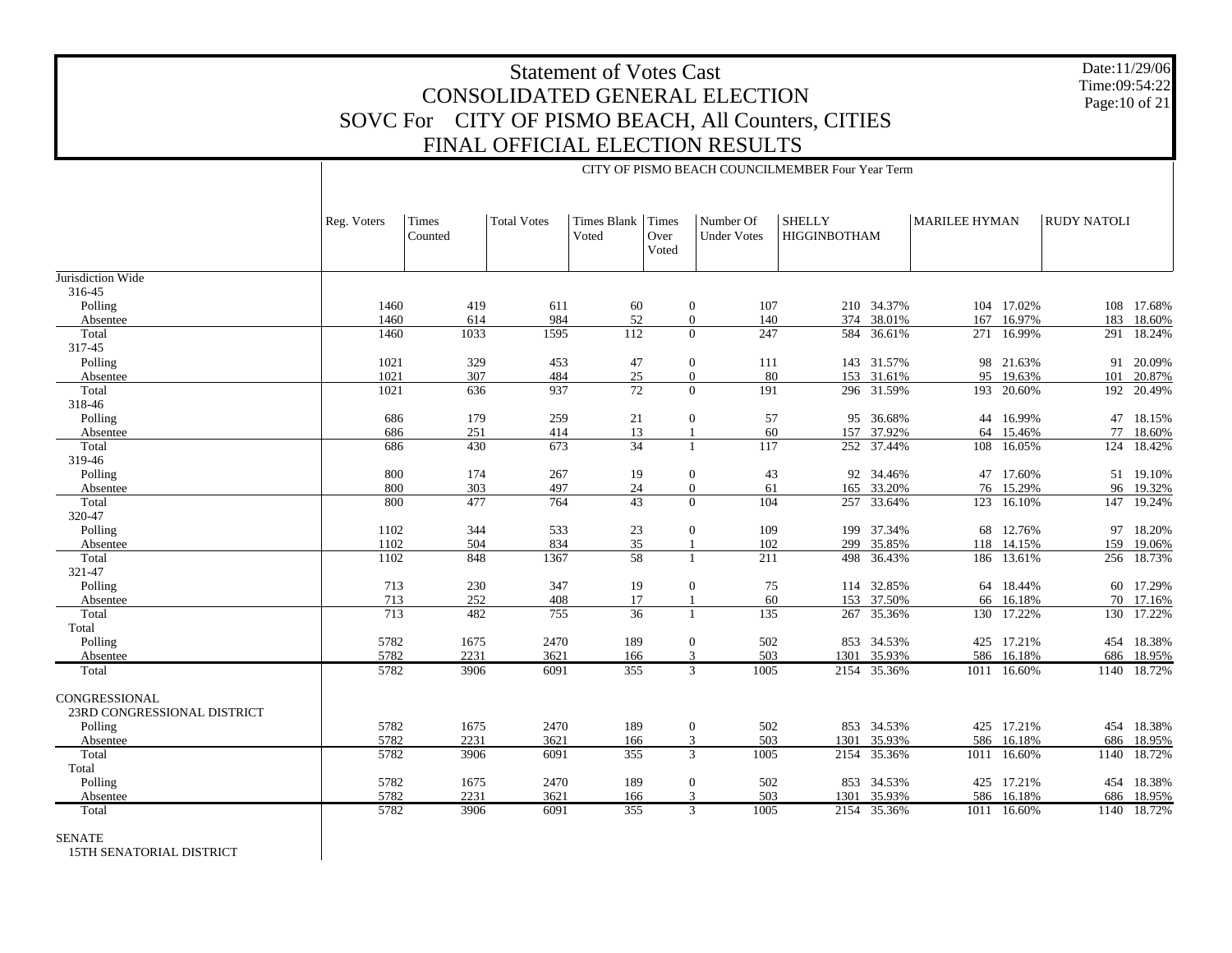Date:11/29/06 Time:09:54:22 Page:11 of 21

|                                                                    |             | CITY OF PISMO BEACH COUNCILMEMBER Four Year Term |                    |                      |                        |                                 |                                      |                |                      |                |                    |             |
|--------------------------------------------------------------------|-------------|--------------------------------------------------|--------------------|----------------------|------------------------|---------------------------------|--------------------------------------|----------------|----------------------|----------------|--------------------|-------------|
|                                                                    | Reg. Voters | Times<br>Counted                                 | <b>Total Votes</b> | Times Blank<br>Voted | Times<br>Over<br>Voted | Number Of<br><b>Under Votes</b> | <b>SHELLY</b><br><b>HIGGINBOTHAM</b> |                | <b>MARILEE HYMAN</b> |                | <b>RUDY NATOLI</b> |             |
| Polling                                                            | 5782        | 1675                                             | 2470               | 189                  |                        | 502<br>$\mathbf{0}$             |                                      | $853 - 34.53%$ |                      | $425 - 17.21%$ |                    | 454 18.38%  |
| Absentee                                                           | 5782        | 2231                                             | 3621               | 166                  |                        | 503<br>3                        | 1301                                 | 35.93%         |                      | 586 16.18%     |                    | 686 18.95%  |
| Total                                                              | 5782        | 3906                                             | 6091               | 355                  |                        | $\overline{3}$<br>1005          |                                      | 2154 35.36%    |                      | 1011 16.60%    | 1140               | 18.72%      |
| Total                                                              |             |                                                  |                    |                      |                        |                                 |                                      |                |                      |                |                    |             |
| Polling                                                            | 5782        | 1675                                             | 2470               | 189                  |                        | 502<br>$\mathbf{0}$             |                                      | 853 34.53%     |                      | 425 17.21%     |                    | 454 18.38%  |
| Absentee                                                           | 5782        | 2231                                             | 3621               | 166                  |                        | 3<br>503                        | 1301                                 | 35.93%         |                      | 586 16.18%     |                    | 686 18.95%  |
| Total                                                              | 5782        | 3906                                             | 6091               | 355                  |                        | 3<br>1005                       |                                      | 2154 35.36%    |                      | 1011 16.60%    |                    | 1140 18.72% |
| ASSEMBLY                                                           |             |                                                  |                    |                      |                        |                                 |                                      |                |                      |                |                    |             |
| 33RD ASSEMBLY DISTRICT                                             | 5782        | 1675                                             | 2470               | 189                  |                        | 502                             |                                      | 853 34.53%     |                      | 425 17.21%     |                    | 454 18.38%  |
| Polling<br>Absentee                                                | 5782        | 2231                                             | 3621               | 166                  |                        | $\boldsymbol{0}$<br>3<br>503    | 1301                                 | 35.93%         |                      | 586 16.18%     |                    | 686 18.95%  |
| Total                                                              | 5782        | 3906                                             | 6091               | 355                  |                        | $\overline{3}$<br>1005          | 2154                                 | 35.36%         | 1011                 | 16.60%         | 1140               | 18.72%      |
| Total                                                              |             |                                                  |                    |                      |                        |                                 |                                      |                |                      |                |                    |             |
| Polling                                                            | 5782        | 1675                                             | 2470               | 189                  |                        | $\boldsymbol{0}$<br>502         |                                      | 853 34.53%     |                      | 425 17.21%     |                    | 454 18.38%  |
| Absentee                                                           | 5782        | 2231                                             | 3621               | 166                  |                        | 503<br>3                        | 1301                                 | 35.93%         |                      | 586 16.18%     |                    | 686 18.95%  |
| Total                                                              | 5782        | 3906                                             | 6091               | 355                  |                        | 3<br>1005                       | 2154                                 | 35.36%         |                      | 1011 16.60%    |                    | 1140 18.72% |
| <b>BOARD OF EQUALIZATION</b><br>STATE BOARD OF EQUALIZATION DIST 1 |             |                                                  |                    |                      |                        |                                 |                                      |                |                      |                |                    |             |
| Polling                                                            | 5782        | 1675                                             | 2470               | 189                  |                        | 502<br>$\boldsymbol{0}$         |                                      | 853 34.53%     |                      | 425 17.21%     |                    | 454 18.38%  |
| Absentee                                                           | 5782        | 2231                                             | 3621               | 166                  |                        | 503<br>3                        | 1301                                 | 35.93%         |                      | 586 16.18%     | 686                | 18.95%      |
| Total                                                              | 5782        | 3906                                             | 6091               | 355                  |                        | 3<br>1005                       | 2154                                 | 35.36%         | 1011                 | 16.60%         | 1140               | 18.72%      |
| Total                                                              |             |                                                  |                    |                      |                        |                                 |                                      |                |                      |                |                    |             |
| Polling                                                            | 5782        | 1675                                             | 2470               | 189                  |                        | $\boldsymbol{0}$<br>502         |                                      | 853 34.53%     |                      | 425 17.21%     | 454                | 18.38%      |
| Absentee                                                           | 5782        | 2231                                             | 3621               | 166                  |                        | 3<br>503                        | 1301                                 | 35.93%         | 586                  | 16.18%         | 686                | 18.95%      |
| Total                                                              | 5782        | 3906                                             | 6091               | 355                  |                        | 3<br>1005                       |                                      | 2154 35.36%    |                      | 1011 16.60%    | 1140               | 18.72%      |
| SUPERVISOR/COMMISSIONER<br><b>3RD SUPERVISORIAL DISTRICT</b>       |             |                                                  |                    |                      |                        |                                 |                                      |                |                      |                |                    |             |
| Polling                                                            | 5782        | 1675                                             | 2470               | 189                  |                        | 502<br>$\overline{0}$           |                                      | 853 34.53%     |                      | 425 17.21%     |                    | 454 18.38%  |
| Absentee                                                           | 5782        | 2231                                             | 3621               | 166                  |                        | 3<br>503                        | 1301                                 | 35.93%         |                      | 586 16.18%     | 686                | 18.95%      |
| Total<br>Total                                                     | 5782        | 3906                                             | 6091               | 355                  |                        | 3<br>1005                       | 2154                                 | 35.36%         |                      | 1011 16.60%    | 1140               | 18.72%      |
| Polling                                                            | 5782        | 1675                                             | 2470               | 189                  |                        | $\boldsymbol{0}$<br>502         |                                      | 853 34.53%     |                      | 425 17.21%     |                    | 454 18.38%  |
| Absentee                                                           | 5782        | 2231                                             | 3621               | 166                  |                        | 3<br>503                        | 1301                                 | 35.93%         |                      | 586 16.18%     | 686                | 18.95%      |
| Total                                                              | 5782        | 3906                                             | 6091               | 355                  |                        | 3<br>1005                       |                                      | 2154 35.36%    |                      | 1011 16.60%    |                    | 1140 18.72% |
| <b>CITIES</b><br>CITY OF PISMO BEACH                               |             |                                                  |                    |                      |                        |                                 |                                      |                |                      |                |                    |             |
| Polling                                                            | 5782        | 1675                                             | 2470               | 189                  |                        | $\boldsymbol{0}$<br>502         |                                      | 853 34.53%     |                      | 425 17.21%     |                    | 454 18.38%  |
| Absentee                                                           | 5782        | 2231                                             | 3621               | 166                  |                        | 3<br>503                        |                                      | 1301 35.93%    |                      | 586 16.18%     |                    | 686 18.95%  |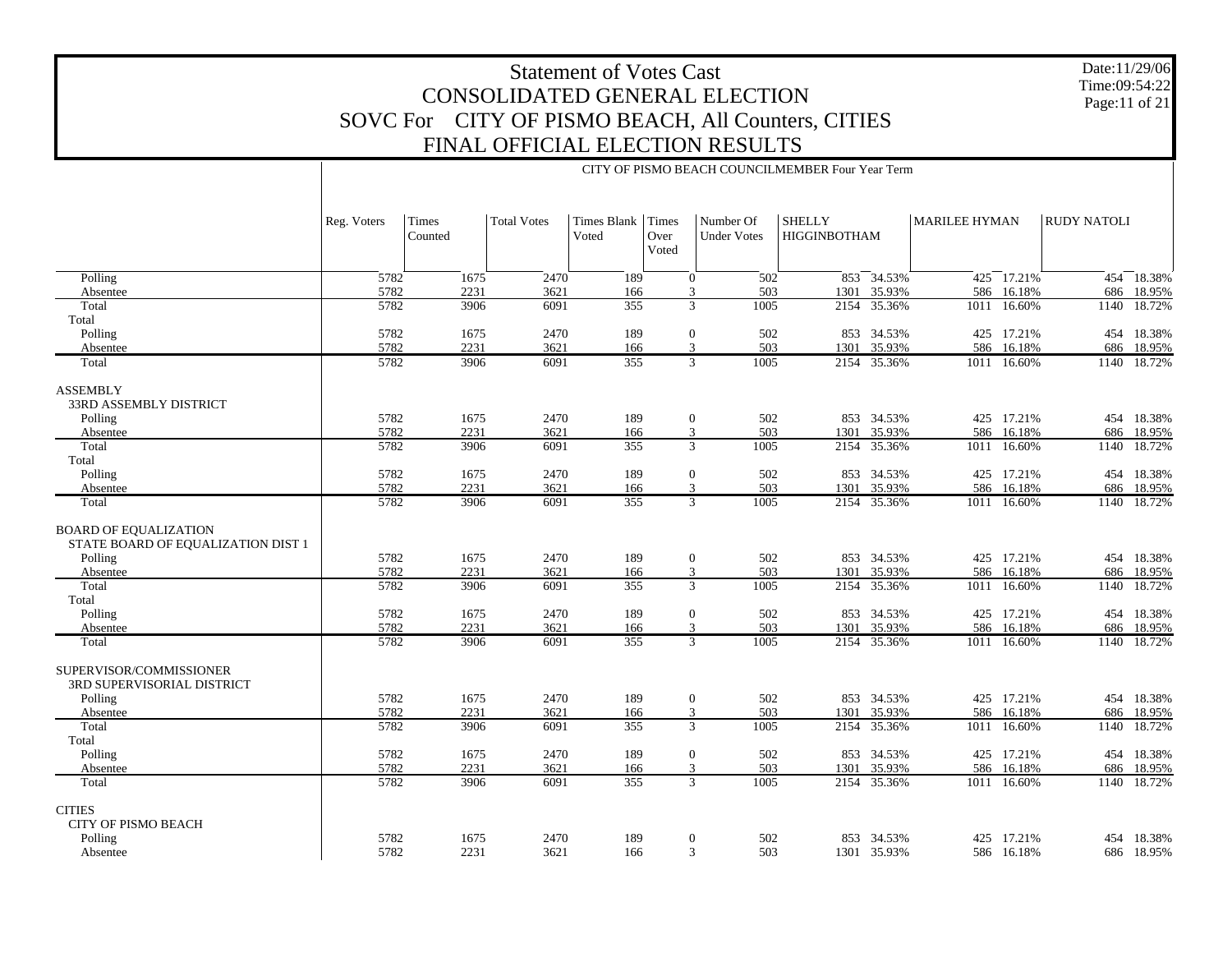Date:11/29/06 Time:09:54:22 Page:12 of 21

|          |             | CITY OF PISMO BEACH COUNCILMEMBER Four Year Term |             |                            |               |                                 |                               |             |               |            |                    |            |  |
|----------|-------------|--------------------------------------------------|-------------|----------------------------|---------------|---------------------------------|-------------------------------|-------------|---------------|------------|--------------------|------------|--|
|          | Reg. Voters | Times<br>Counted                                 | Total Votes | Times Blank Times<br>Voted | Over<br>Voted | Number Of<br><b>Under Votes</b> | <b>SHELLY</b><br>HIGGINBOTHAM |             | MARILEE HYMAN |            | <b>RUDY NATOLI</b> |            |  |
| Total    | 5782        | 3906                                             | 6091        | 355                        |               | 1005                            |                               | 2154 35.36% | 1011          | 16.60%     | 1140               | 18.72%     |  |
| Total    |             |                                                  |             |                            |               |                                 |                               |             |               |            |                    |            |  |
| Polling  | 5782        | 1675                                             | 2470        | 189                        |               | 502<br>$\Omega$                 |                               | 853 34.53%  |               | 425 17.21% | 454                | 18.38%     |  |
| Absentee | 5782        | 2231                                             | 3621        | 166                        |               | 503                             |                               | 1301 35.93% |               | 586 16.18% |                    | 686 18.95% |  |
| Total    | 5782        | 3906                                             | 6091        | 355                        |               | 1005                            |                               | 2154 35.36% | 1011          | 16.60%     | 1140               | 18.72%     |  |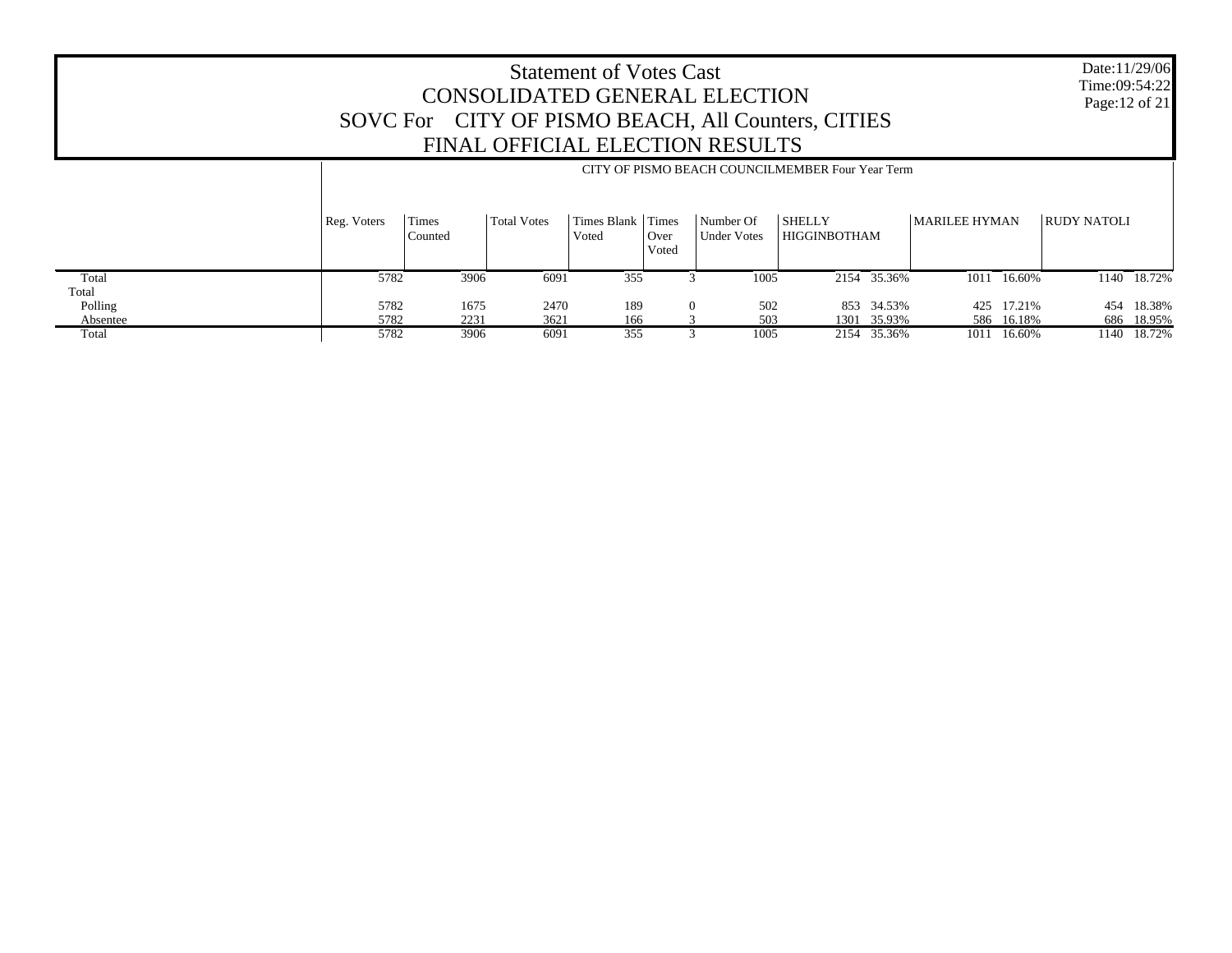Date:11/29/06 Time:09:54:22 Page:13 of 21

#### CITY OF PISMO BEACH COUNCILMEMBER Four Year Term

|                             | <b>BRAHAMA D.</b><br><b>SHARMA</b> |        | <b>KRIS VARDAS</b> |            | Write-In Votes |       |
|-----------------------------|------------------------------------|--------|--------------------|------------|----------------|-------|
| Jurisdiction Wide           |                                    |        |                    |            |                |       |
| 316-45                      |                                    |        |                    |            |                |       |
| Polling                     | 37                                 | 6.06%  | 152                | 24.88%     | $\mathbf{0}$   | 0.00% |
| Absentee                    | 35                                 | 3.56%  | 221                | 22.46%     | $\overline{4}$ | 0.41% |
| Total                       | 72                                 | 4.51%  | 373                | 23.39%     | $\overline{4}$ | 0.25% |
| 317-45                      |                                    |        |                    |            |                |       |
| Polling                     | 29                                 | 6.40%  | 88                 | 19.43%     | $\overline{4}$ | 0.88% |
| Absentee                    | 26                                 | 5.37%  | 108                | 22.31%     | $\mathbf{1}$   | 0.21% |
| Total                       | 55                                 | 5.87%  | 196                | 20.92%     | 5              | 0.53% |
| 318-46                      |                                    |        |                    |            |                |       |
| Polling                     | 11                                 | 4.25%  | 62                 | 23.94%     | $\Omega$       | 0.00% |
| Absentee                    | 25                                 | 6.04%  | 90                 | 21.74%     | $\mathbf{1}$   | 0.24% |
| Total                       | 36                                 | 5.35%  | 152                | 22.59%     | $\mathbf{1}$   | 0.15% |
| 319-46                      |                                    |        |                    |            |                |       |
| Polling                     | 21                                 | 7.87%  | 56                 | 20.97%     | $\mathbf{0}$   | 0.00% |
| Absentee                    | 47                                 | 9.46%  | 109                | 21.93%     | $\overline{4}$ | 0.80% |
| Total                       | 68                                 | 8.90%  | 165                | 21.60%     | $\overline{4}$ | 0.52% |
| 320-47                      |                                    |        |                    |            |                |       |
| Polling                     | 25                                 | 4.69%  | 143                | 26.83%     | $\mathbf{1}$   | 0.19% |
| Absentee                    | 26                                 | 3.12%  | 231                | 27.70%     | 1              | 0.12% |
| Total                       | 51                                 | 3.73%  | 374                | 27.36%     | $\overline{c}$ | 0.15% |
| 321-47                      |                                    |        |                    |            |                |       |
| Polling                     | 41                                 | 11.82% | 67                 | 19.31%     | $\mathbf{1}$   | 0.29% |
| Absentee                    | 26                                 | 6.37%  | 92                 | 22.55%     | $\mathbf{1}$   | 0.25% |
| Total                       | 67                                 | 8.87%  | 159                | 21.06%     | $\overline{c}$ | 0.26% |
| Total                       |                                    |        |                    |            |                |       |
| Polling                     | 164                                | 6.64%  | 568                | 23.00%     | 6              | 0.24% |
| Absentee                    | 185                                | 5.11%  | 851                | 23.50%     | 12             | 0.33% |
| Total                       | 349                                | 5.73%  | 1419               | 23.30%     | 18             | 0.30% |
| CONGRESSIONAL               |                                    |        |                    |            |                |       |
| 23RD CONGRESSIONAL DISTRICT |                                    |        |                    |            |                |       |
| Polling                     | 164                                | 6.64%  |                    | 568 23.00% | 6              | 0.24% |
| Absentee                    | 185                                | 5.11%  | 851                | 23.50%     | 12             | 0.33% |
| Total                       | 349                                | 5.73%  | 1419               | 23.30%     | 18             | 0.30% |
| Total                       |                                    |        |                    |            |                |       |
| Polling                     | 164                                | 6.64%  | 568                | 23.00%     | 6              | 0.24% |
| Absentee                    | 185                                | 5.11%  | 851                | 23.50%     | 12             | 0.33% |
| Total                       | 349                                | 5.73%  | 1419               | 23.30%     | 18             | 0.30% |
| <b>SENATE</b>               |                                    |        |                    |            |                |       |

15TH SENATORIAL DISTRICT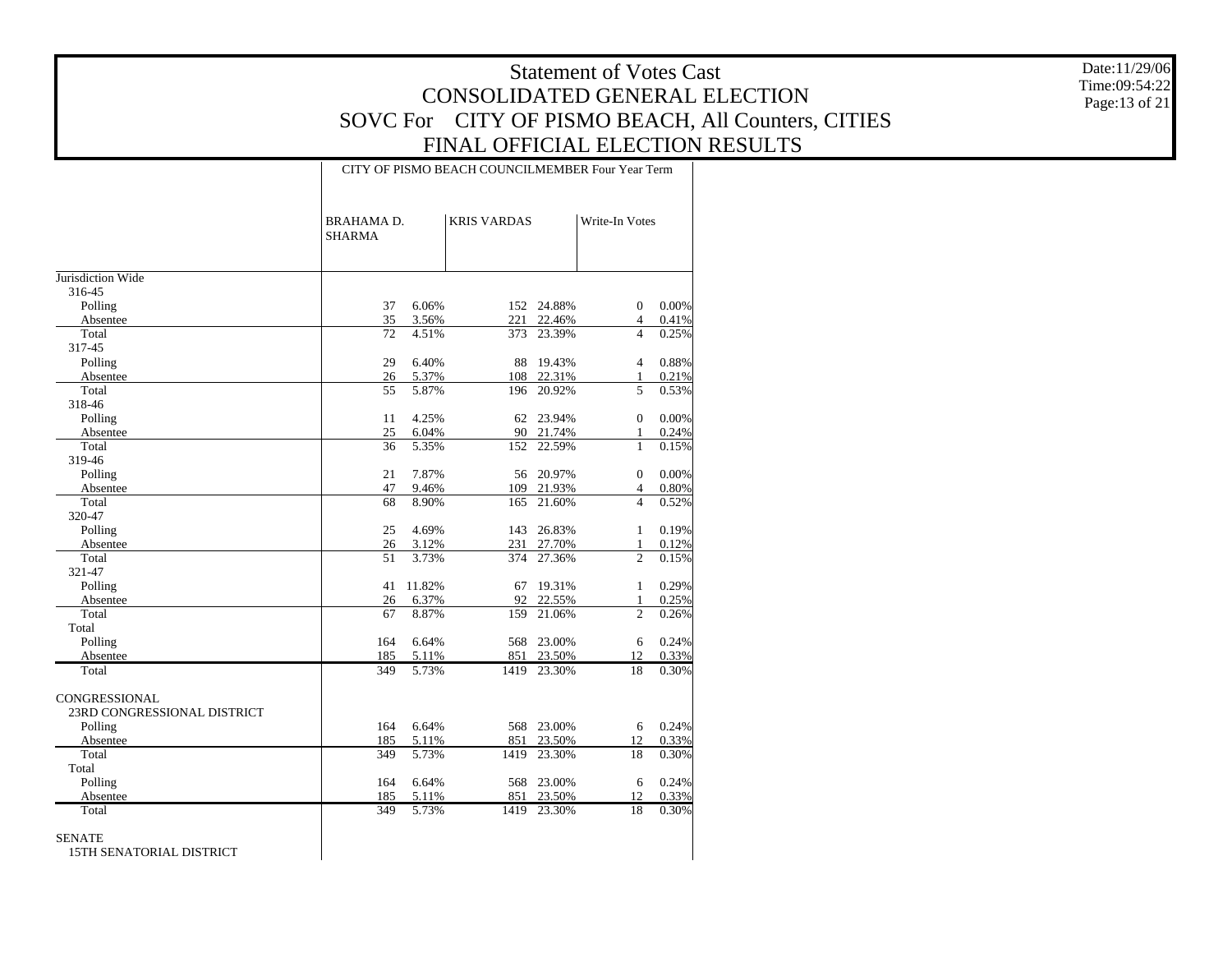Date:11/29/06 Time:09:54:22 Page:14 of 21

#### CITY OF PISMO BEACH COUNCILMEMBER Four Year Term

|                                                                    | <b>BRAHAMA D.</b><br><b>SHARMA</b> |                | <b>KRIS VARDAS</b> |                      | Write-In Votes |                |
|--------------------------------------------------------------------|------------------------------------|----------------|--------------------|----------------------|----------------|----------------|
| Polling                                                            | 164                                | 6.64%          | 568                | 23.00%               | 6              | 0.24%          |
| Absentee                                                           | 185                                | 5.11%          | 851                | 23.50%               | 12             | 0.33%          |
| Total                                                              | 349                                | 5.73%          | 1419               | 23.30%               | 18             | 0.30%          |
| Total                                                              |                                    |                |                    |                      |                |                |
| Polling                                                            | 164                                | 6.64%          | 568                | 23.00%               | 6              | 0.24%          |
| Absentee                                                           | 185                                | 5.11%          | 851                | 23.50%               | 12             | 0.33%          |
| Total                                                              | 349                                | 5.73%          | 1419               | 23.30%               | 18             | 0.30%          |
| <b>ASSEMBLY</b>                                                    |                                    |                |                    |                      |                |                |
| 33RD ASSEMBLY DISTRICT                                             |                                    |                |                    |                      |                |                |
| Polling                                                            | 164                                | 6.64%          |                    | 568 23.00%           | 6              | 0.24%          |
| Absentee                                                           | 185                                | 5.11%          | 851                | 23.50%               | 12             | 0.33%          |
| Total                                                              | 349                                | 5.73%          | 1419               | 23.30%               | 18             | 0.30%          |
| Total                                                              |                                    |                |                    |                      |                |                |
| Polling                                                            | 164                                | 6.64%          | 568                | 23.00%               | 6              | 0.24%          |
| Absentee                                                           | 185                                | 5.11%          | 851                | 23.50%               | 12             | 0.33%          |
| Total                                                              | 349                                | 5.73%          | 1419               | 23.30%               | 18             | 0.30%          |
| <b>BOARD OF EQUALIZATION</b><br>STATE BOARD OF EQUALIZATION DIST 1 |                                    |                |                    |                      |                |                |
| Polling                                                            | 164                                | 6.64%          |                    | 568 23.00%           | 6              | 0.24%          |
| Absentee                                                           | 185                                | 5.11%          | 851                | 23.50%               | 12             | 0.33%          |
| Total                                                              | 349                                | 5.73%          | 1419               | 23.30%               | 18             | 0.30%          |
| Total                                                              |                                    |                |                    |                      |                |                |
| Polling                                                            | 164                                | 6.64%          | 568                | 23.00%               | 6              | 0.24%          |
| Absentee<br>Total                                                  | 185<br>349                         | 5.11%<br>5.73% | 1419               | 851 23.50%<br>23.30% | 12<br>18       | 0.33%<br>0.30% |
|                                                                    |                                    |                |                    |                      |                |                |
| SUPERVISOR/COMMISSIONER<br>3RD SUPERVISORIAL DISTRICT              |                                    |                |                    |                      |                |                |
| Polling                                                            | 164                                | 6.64%          | 568                | 23.00%               | 6              | 0.24%          |
| Absentee                                                           | 185                                | 5.11%          | 851                | 23.50%               | 12             | 0.33%          |
| Total                                                              | 349                                | 5.73%          | 1419               | 23.30%               | 18             | 0.30%          |
| Total                                                              |                                    |                |                    |                      |                |                |
| Polling                                                            | 164                                | 6.64%          |                    | 568 23.00%           | 6              | 0.24%          |
| Absentee                                                           | 185                                | 5.11%          | 851                | 23.50%               | 12             | 0.33%          |
| Total                                                              | 349                                | 5.73%          | 1419               | 23.30%               | 18             | 0.30%          |
| <b>CITIES</b><br><b>CITY OF PISMO BEACH</b>                        |                                    |                |                    |                      |                |                |
| Polling                                                            | 164                                | 6.64%          | 568                | 23.00%               | 6              | 0.24%          |
| Absentee                                                           | 185                                | 5.11%          | 851                | 23.50%               | 12             | 0.33%          |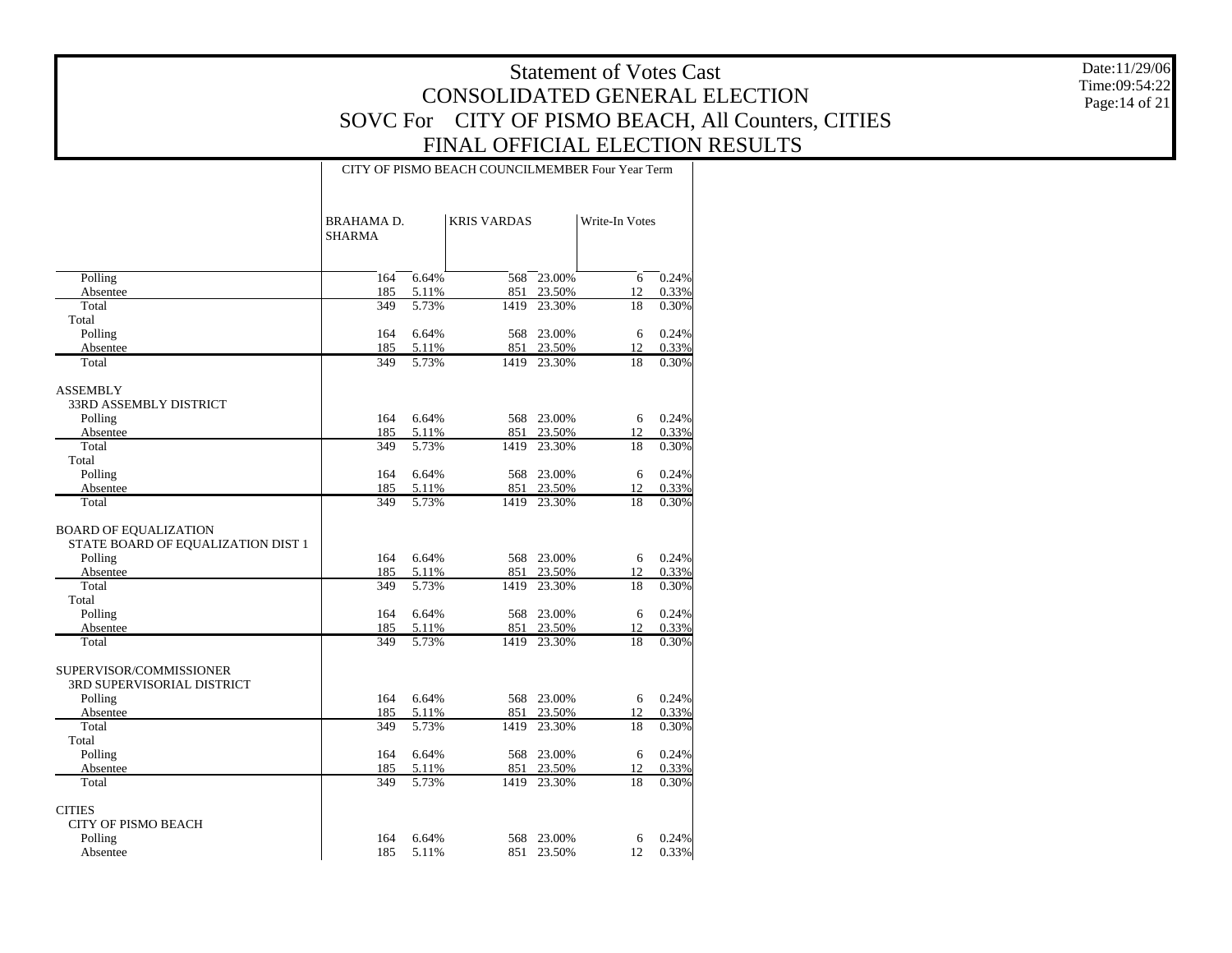Date:11/29/06 Time:09:54:22 Page:15 of 21

#### CITY OF PISMO BEACH COUNCILMEMBER Four Year Term

|          | BRAHAMA D.<br><b>SHARMA</b> |       | <b>KRIS VARDAS</b> |             | Write-In Votes |       |  |
|----------|-----------------------------|-------|--------------------|-------------|----------------|-------|--|
| Total    | 349                         | 5.73% |                    | 1419 23.30% | 18             | 0.30% |  |
| Total    |                             |       |                    |             |                |       |  |
| Polling  | 164                         | 6.64% |                    | 568 23.00%  | 6              | 0.24% |  |
| Absentee | 185                         | 5.11% |                    | 851 23.50%  | 12             | 0.33% |  |
| Total    | 349                         | 5.73% | 1419               | 23.30%      | 18             | 0.30% |  |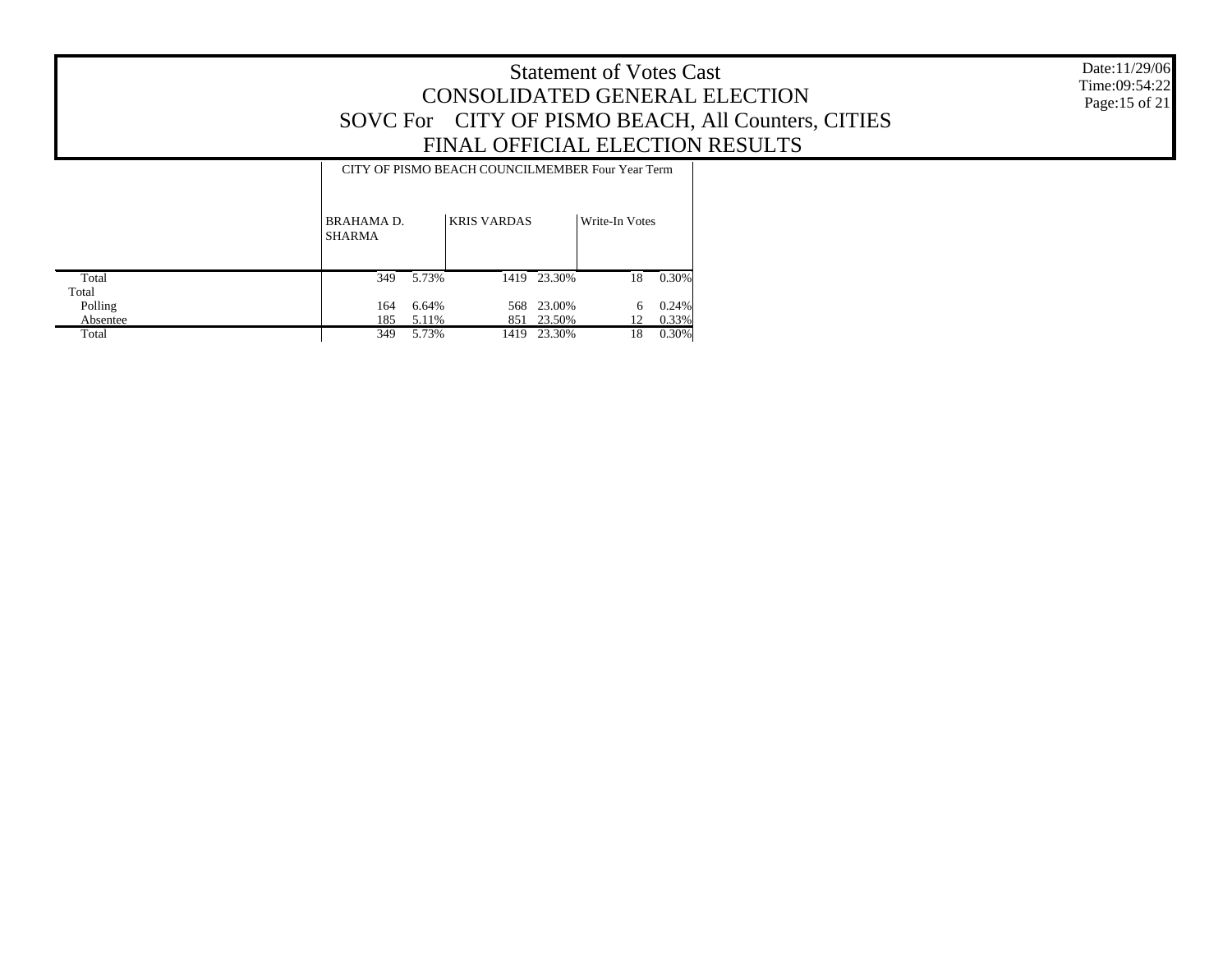Date:11/29/06 Time:09:54:22 Page:16 of 21

|                                              |             | CITY OF PISMO BEACH COUNCILMEMBER Two Year Term |                    |                            |                  |                                    |                                      |             |                    |            |            |             |  |
|----------------------------------------------|-------------|-------------------------------------------------|--------------------|----------------------------|------------------|------------------------------------|--------------------------------------|-------------|--------------------|------------|------------|-------------|--|
|                                              | Reg. Voters | Times<br>Counted                                | <b>Total Votes</b> | Times Blank Times<br>Voted | Over Voted       | Number<br>$ $ Of<br>Under<br>Votes | <b>ARLENE</b><br><b>GONZALES-GEE</b> |             | <b>MARK BURNES</b> |            | TED EHRING |             |  |
| Jurisdiction Wide                            |             |                                                 |                    |                            |                  |                                    |                                      |             |                    |            |            |             |  |
| 316-45                                       |             |                                                 |                    |                            |                  |                                    |                                      |             |                    |            |            |             |  |
| Polling                                      | 1460        | 419                                             | 348                | 69                         | $\overline{c}$   | $\boldsymbol{0}$                   | 122                                  | 35.06%      |                    | 52 14.94%  |            | 174 50.00%  |  |
| Absentee                                     | 1460        | 614                                             | 534                | 77                         | $\overline{3}$   | $\overline{0}$                     | 198                                  | 37.08%      | 54                 | 10.11%     | 281        | 52.62%      |  |
| Total                                        | 1460        | 1033                                            | 882                | 146                        | 5                | $\Omega$                           | 320                                  | 36.28%      |                    | 106 12.02% |            | 455 51.59%  |  |
| 317-45                                       |             |                                                 |                    |                            |                  |                                    |                                      |             |                    |            |            |             |  |
| Polling                                      | 1021        | 329                                             | 259                | 68                         | $\sqrt{2}$       | $\mathbf{0}$                       | 100                                  | 38.61%      |                    | 38 14.67%  | 120        | 46.33%      |  |
| Absentee                                     | 1021        | 307                                             | 253                | 52                         | $\overline{c}$   | $\mathbf{0}$                       | 98                                   | 38.74%      | 28                 | 11.07%     | 126        | 49.80%      |  |
| Total                                        | 1021        | 636                                             | 512                | $\overline{120}$           | $\overline{4}$   | $\mathbf{0}$                       | 198                                  | 38.67%      | 66                 | 12.89%     | 246        | 48.05%      |  |
| 318-46                                       |             |                                                 |                    |                            |                  |                                    |                                      |             |                    |            |            |             |  |
| Polling                                      | 686         | 179                                             | 148                | 31                         | $\boldsymbol{0}$ | $\mathbf{0}$                       | 67                                   | 45.27%      | 9                  | 6.08%      | 72         | 48.65%      |  |
| Absentee                                     | 686         | 251                                             | 229                | 20                         | 2                | $\overline{0}$                     | 99                                   | 43.23%      | 32                 | 13.97%     | 98         | 42.79%      |  |
| Total                                        | 686         | 430                                             | 377                | $\overline{51}$            | $\overline{c}$   | $\overline{0}$                     |                                      | 166 44.03%  |                    | 41 10.88%  |            | 170 45.09%  |  |
| 319-46                                       |             |                                                 |                    |                            |                  |                                    |                                      |             |                    |            |            |             |  |
| Polling                                      | 800         | 174                                             | 154                | 20                         | $\boldsymbol{0}$ | $\mathbf{0}$                       |                                      | 82 53.25%   |                    | 17 11.04%  |            | 55 35.71%   |  |
| Absentee                                     | 800         | 303                                             | 278                | $24\,$                     | 1                | $\overline{0}$                     |                                      | 148 53.24%  | $25\,$             | 8.99%      |            | 105 37.77%  |  |
| Total                                        | 800         | 477                                             | 432                | 44                         | $\mathbf{1}$     | $\overline{0}$                     |                                      | 230 53.24%  | 42                 | 9.72%      | 160        | 37.04%      |  |
| 320-47                                       |             |                                                 |                    |                            |                  |                                    |                                      |             |                    |            |            |             |  |
| Polling                                      | 1102        | 344                                             | 305                | 36                         | 3                | $\mathbf{0}$                       | 145                                  | 47.54%      | 37                 | 12.13%     | 123        | 40.33%      |  |
| Absentee                                     | 1102        | 504                                             | 455                | 45                         | $\overline{4}$   | $\mathbf{0}$                       | 202                                  | 44.40%      | 34                 | 7.47%      | 217        | 47.69%      |  |
| Total                                        | 1102        | 848                                             | 760                | 81                         | $\tau$           | $\Omega$                           | 347                                  | 45.66%      | 71                 | 9.34%      | 340        | 44.74%      |  |
| 321-47                                       |             |                                                 |                    |                            |                  |                                    |                                      |             |                    |            |            |             |  |
|                                              |             |                                                 |                    |                            |                  |                                    |                                      |             |                    |            |            | 44.16%      |  |
| Polling                                      | 713         | 230                                             | 197                | $30\,$                     | 3                | $\mathbf{0}$                       | 75                                   | 38.07%      |                    | 32 16.24%  | 87         |             |  |
| Absentee                                     | 713         | 252                                             | 217                | 34                         | $\mathbf{1}$     | $\overline{0}$                     | 77                                   | 35.48%      |                    | 46 21.20%  | 93         | 42.86%      |  |
| Total                                        | 713         | 482                                             | 414                | 64                         | $\overline{4}$   | $\overline{0}$                     | 152                                  | 36.71%      |                    | 78 18.84%  | 180        | 43.48%      |  |
| Total                                        |             |                                                 |                    |                            |                  |                                    |                                      |             |                    |            |            |             |  |
| Polling                                      | 5782        | 1675                                            | 1411               | 254                        | 10               | $\mathbf{0}$                       |                                      | 591 41.89%  |                    | 185 13.11% | 631        | 44.72%      |  |
| Absentee                                     | 5782        | 2231                                            | 1966               | 252                        | 13               | $\theta$                           |                                      | 822 41.81%  | 219                | 11.14%     | 920        | 46.80%      |  |
| Total                                        | 5782        | 3906                                            | 3377               | 506                        | 23               | $\overline{0}$                     |                                      | 1413 41.84% |                    | 404 11.96% | 1551       | 45.93%      |  |
| CONGRESSIONAL<br>23RD CONGRESSIONAL DISTRICT |             |                                                 |                    |                            |                  |                                    |                                      |             |                    |            |            |             |  |
| Polling                                      | 5782        | 1675                                            | 1411               | 254                        | 10               | $\overline{0}$                     |                                      | 591 41.89%  |                    | 185 13.11% |            | 631 44.72%  |  |
| Absentee                                     | 5782        | 2231                                            | 1966               | 252                        | 13               | $\Omega$                           | 822                                  | 41.81%      | 219                | 11.14%     | 920        | 46.80%      |  |
| Total                                        | 5782        | 3906                                            | 3377               | 506                        | $\overline{23}$  | $\overline{0}$                     | 1413                                 | 41.84%      | 404                | 11.96%     | 1551       | 45.93%      |  |
| Total                                        |             |                                                 |                    |                            |                  |                                    |                                      |             |                    |            |            |             |  |
|                                              | 5782        |                                                 |                    |                            |                  |                                    |                                      | 41.89%      |                    | 13.11%     | 631        | 44.72%      |  |
| Polling                                      |             | 1675                                            | 1411               | 254                        | 10               | $\mathbf{0}$                       | 591                                  |             | 185                |            |            |             |  |
| Absentee                                     | 5782        | 2231                                            | 1966               | 252                        | 13               | $\theta$                           | 822                                  | 41.81%      | 219                | 11.14%     | 920        | 46.80%      |  |
| Total                                        | 5782        | 3906                                            | 3377               | 506                        | $\overline{23}$  | $\Omega$                           |                                      | 1413 41.84% |                    | 404 11.96% |            | 1551 45.93% |  |

SENATE

15TH SENATORIAL DISTRICT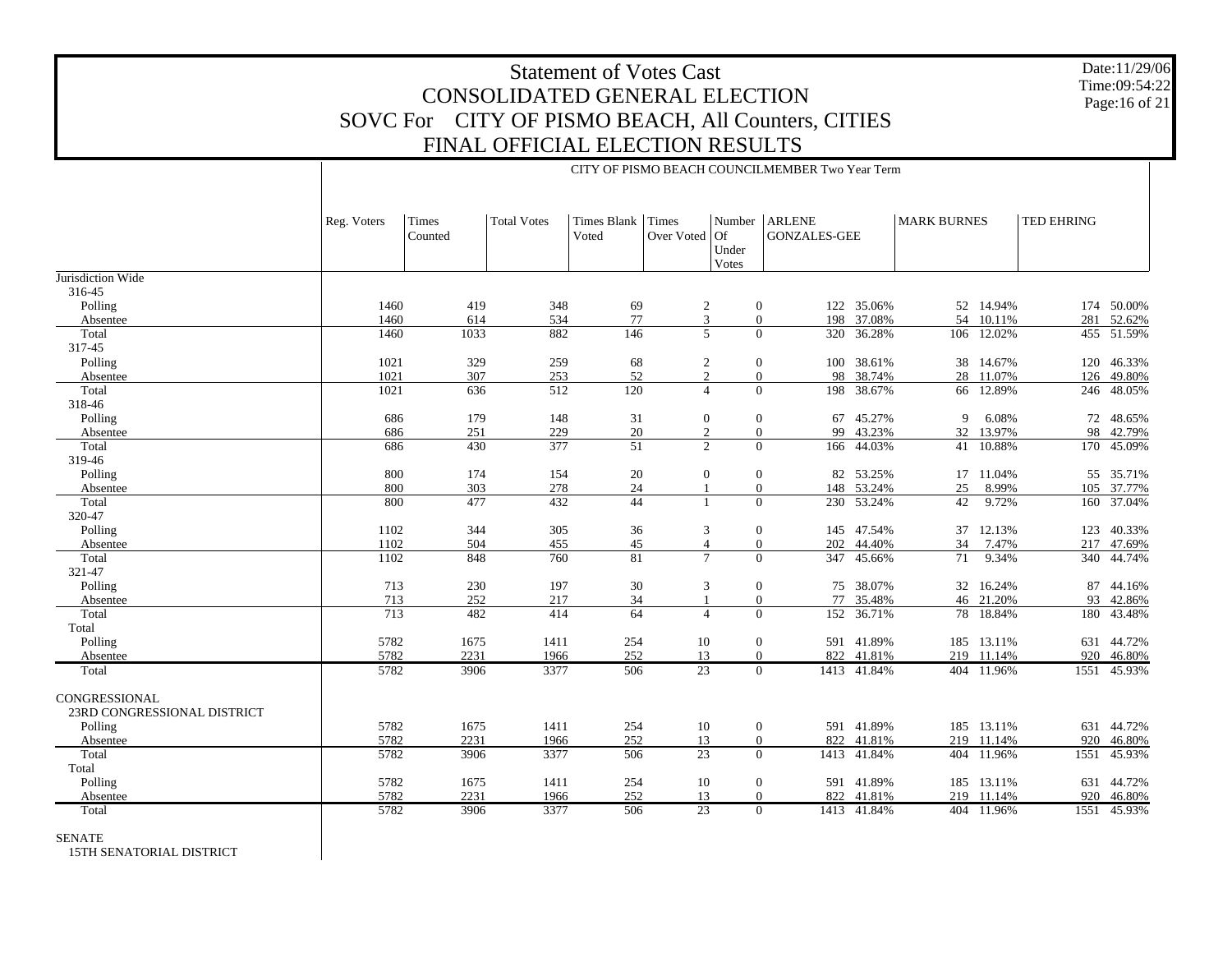Date:11/29/06 Time:09:54:22 Page:17 of 21

|                                               | CITY OF PISMO BEACH COUNCILMEMBER Two Year Term |                         |                    |                            |                       |                              |                                        |                       |                    |                      |                   |                  |
|-----------------------------------------------|-------------------------------------------------|-------------------------|--------------------|----------------------------|-----------------------|------------------------------|----------------------------------------|-----------------------|--------------------|----------------------|-------------------|------------------|
|                                               |                                                 |                         |                    |                            |                       |                              |                                        |                       |                    |                      |                   |                  |
|                                               |                                                 |                         |                    |                            |                       |                              |                                        |                       |                    |                      |                   |                  |
|                                               | Reg. Voters                                     | <b>Times</b><br>Counted | <b>Total Votes</b> | Times Blank Times<br>Voted | Over Voted            | $\overline{Of}$              | Number   ARLENE<br><b>GONZALES-GEE</b> |                       | <b>MARK BURNES</b> |                      | <b>TED EHRING</b> |                  |
|                                               |                                                 |                         |                    |                            |                       | Under                        |                                        |                       |                    |                      |                   |                  |
|                                               |                                                 |                         |                    |                            |                       | Votes                        |                                        |                       |                    |                      |                   |                  |
| Polling                                       | $\frac{1}{5782}$                                | 1675                    | 1411               | 254                        | 10                    | $\mathbf{0}$                 |                                        | 591 41.89%            |                    | $185 - 13.11\%$      |                   | 631 44.72%       |
| Absentee<br>Total                             | 5782<br>5782                                    | 2231<br>3906            | 1966<br>3377       | 252<br>506                 | 13<br>$\overline{23}$ | $\mathbf{0}$<br>$\mathbf{0}$ | 822                                    | 41.81%<br>1413 41.84% | 219                | 11.14%<br>404 11.96% | 920<br>1551       | 46.80%<br>45.93% |
| Total                                         |                                                 |                         |                    |                            |                       |                              |                                        |                       |                    |                      |                   |                  |
| Polling                                       | 5782                                            | 1675                    | 1411               | 254                        | 10                    | $\theta$                     |                                        | 591 41.89%            |                    | 185 13.11%           |                   | 631 44.72%       |
| Absentee                                      | 5782                                            | 2231                    | 1966               | 252                        | 13                    | $\boldsymbol{0}$             | 822                                    | 41.81%                |                    | 219 11.14%           | 920               | 46.80%           |
| Total                                         | 5782                                            | 3906                    | 3377               | 506                        | $\overline{23}$       | $\mathbf{0}$                 |                                        | 1413 41.84%           |                    | 404 11.96%           | 1551              | 45.93%           |
| <b>ASSEMBLY</b>                               |                                                 |                         |                    |                            |                       |                              |                                        |                       |                    |                      |                   |                  |
| <b>33RD ASSEMBLY DISTRICT</b>                 |                                                 |                         |                    |                            |                       |                              |                                        |                       |                    |                      |                   |                  |
| Polling                                       | 5782                                            | 1675                    | 1411               | 254                        | 10                    | $\mathbf{0}$                 |                                        | 591 41.89%            |                    | 185 13.11%           |                   | 631 44.72%       |
| Absentee                                      | 5782                                            | 2231                    | 1966               | 252                        | 13                    | $\mathbf{0}$                 | 822                                    | 41.81%                | 219                | 11.14%               | 920               | 46.80%           |
| Total                                         | 5782                                            | 3906                    | 3377               | 506                        | 23                    | $\overline{0}$               | 1413                                   | 41.84%                | 404                | 11.96%               | 1551              | 45.93%           |
| Total<br>Polling                              | 5782                                            | 1675                    | 1411               | 254                        | 10                    | $\boldsymbol{0}$             |                                        | 591 41.89%            |                    | 185 13.11%           |                   | 631 44.72%       |
| Absentee                                      | 5782                                            | 2231                    | 1966               | 252                        | 13                    | $\mathbf{0}$                 | 822                                    | 41.81%                | 219                | 11.14%               | 920               | 46.80%           |
| Total                                         | 5782                                            | 3906                    | 3377               | 506                        | $\overline{23}$       | $\overline{0}$               | 1413                                   | 41.84%                |                    | 404 11.96%           | 1551              | 45.93%           |
|                                               |                                                 |                         |                    |                            |                       |                              |                                        |                       |                    |                      |                   |                  |
| <b>BOARD OF EQUALIZATION</b>                  |                                                 |                         |                    |                            |                       |                              |                                        |                       |                    |                      |                   |                  |
| STATE BOARD OF EQUALIZATION DIST 1<br>Polling | 5782                                            | 1675                    | 1411               | 254                        | 10                    | $\boldsymbol{0}$             |                                        | 591 41.89%            |                    | 185 13.11%           |                   | 631 44.72%       |
| Absentee                                      | 5782                                            | 2231                    | 1966               | 252                        | 13                    | $\boldsymbol{0}$             | 822                                    | 41.81%                | 219                | 11.14%               | 920               | 46.80%           |
| Total                                         | 5782                                            | 3906                    | 3377               | 506                        | 23                    | $\Omega$                     | 1413                                   | 41.84%                | 404                | 11.96%               | 1551              | 45.93%           |
| Total                                         |                                                 |                         |                    |                            |                       |                              |                                        |                       |                    |                      |                   |                  |
| Polling                                       | 5782                                            | 1675                    | 1411               | 254                        | 10                    | $\mathbf{0}$                 |                                        | 591 41.89%            |                    | 185 13.11%           |                   | 631 44.72%       |
| Absentee                                      | 5782<br>5782                                    | 2231<br>3906            | 1966<br>3377       | 252<br>506                 | 13<br>23              | $\theta$<br>$\overline{0}$   | 822                                    | 41.81%<br>1413 41.84% |                    | 219 11.14%           | 920<br>1551       | 46.80%<br>45.93% |
| Total                                         |                                                 |                         |                    |                            |                       |                              |                                        |                       |                    | 404 11.96%           |                   |                  |
| SUPERVISOR/COMMISSIONER                       |                                                 |                         |                    |                            |                       |                              |                                        |                       |                    |                      |                   |                  |
| 3RD SUPERVISORIAL DISTRICT                    |                                                 |                         |                    |                            |                       |                              |                                        |                       |                    |                      |                   |                  |
| Polling                                       | 5782                                            | 1675                    | 1411               | 254                        | 10                    | $\boldsymbol{0}$             |                                        | 591 41.89%            |                    | 185 13.11%           |                   | 631 44.72%       |
| Absentee                                      | 5782                                            | 2231                    | 1966               | 252                        | 13                    | $\mathbf{0}$                 | 822                                    | 41.81%                | 219                | 11.14%               | 920               | 46.80%           |
| Total                                         | 5782                                            | 3906                    | 3377               | 506                        | $\overline{23}$       | $\Omega$                     |                                        | 1413 41.84%           |                    | 404 11.96%           | 1551              | 45.93%           |
| Total<br>Polling                              | 5782                                            | 1675                    | 1411               | 254                        | 10                    | $\mathbf{0}$                 |                                        | 591 41.89%            |                    | 185 13.11%           |                   | 631 44.72%       |
| Absentee                                      | 5782                                            | 2231                    | 1966               | 252                        | 13                    | $\boldsymbol{0}$             | 822                                    | 41.81%                | 219                | 11.14%               | 920               | 46.80%           |
| Total                                         | 5782                                            | 3906                    | 3377               | 506                        | 23                    | $\mathbf{0}$                 |                                        | 1413 41.84%           |                    | 404 11.96%           | 1551              | 45.93%           |
|                                               |                                                 |                         |                    |                            |                       |                              |                                        |                       |                    |                      |                   |                  |
| <b>CITIES</b><br><b>CITY OF PISMO BEACH</b>   |                                                 |                         |                    |                            |                       |                              |                                        |                       |                    |                      |                   |                  |
| Polling                                       | 5782                                            | 1675                    | 1411               | 254                        | 10                    | $\boldsymbol{0}$             | 591                                    | 41.89%                | 185                | 13.11%               | 631               | 44.72%           |
| Absentee                                      | 5782                                            | 2231                    | 1966               | 252                        | 13                    | $\mathbf{0}$                 |                                        | 822 41.81%            |                    | 219 11.14%           |                   | 920 46.80%       |
|                                               |                                                 |                         |                    |                            |                       |                              |                                        |                       |                    |                      |                   |                  |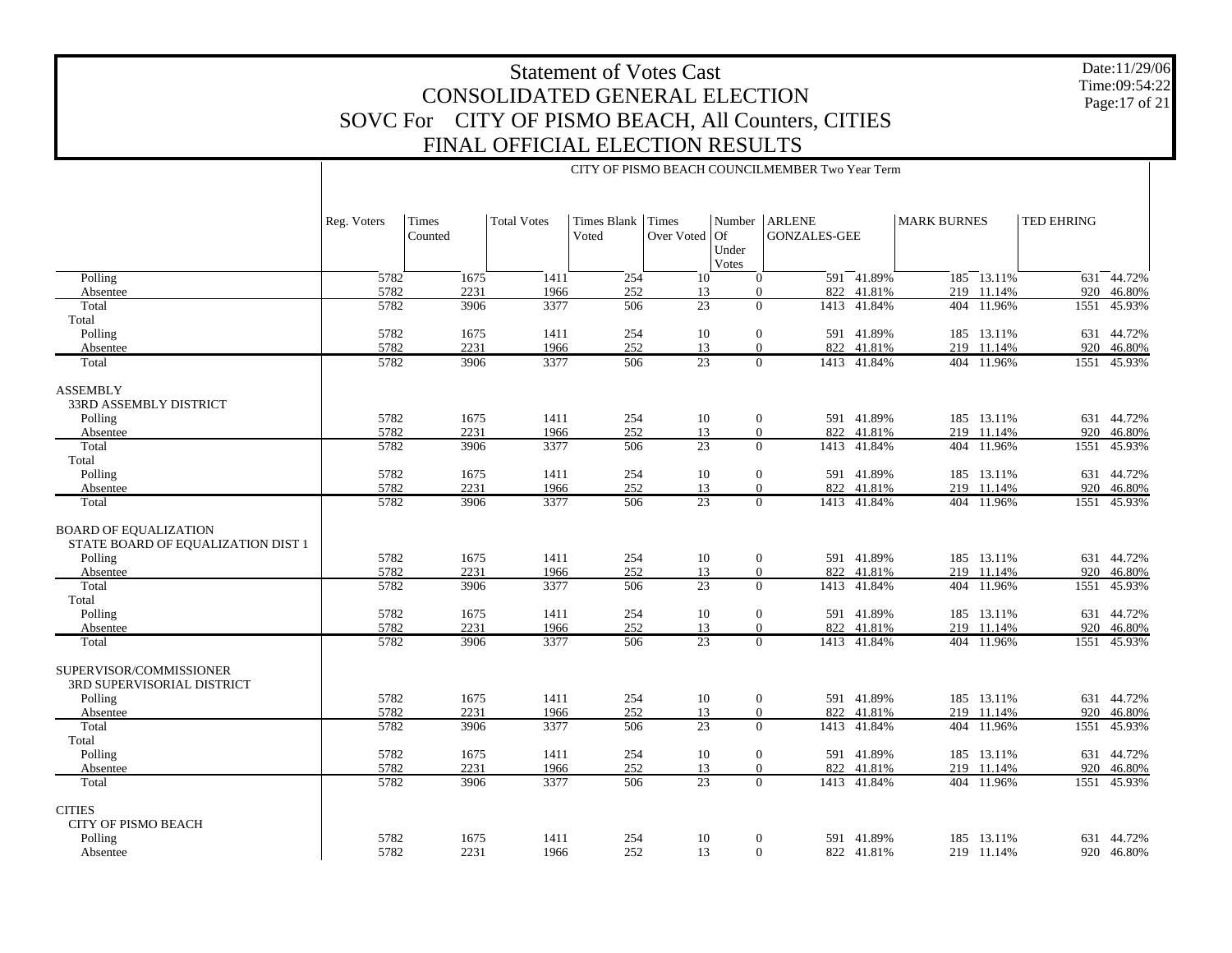Date:11/29/06 Time:09:54:23 Page:18 of 21

|          |             | CITY OF PISMO BEACH COUNCILMEMBER Two Year Term |             |                        |                                                                   |                          |                                      |             |                    |            |            |             |
|----------|-------------|-------------------------------------------------|-------------|------------------------|-------------------------------------------------------------------|--------------------------|--------------------------------------|-------------|--------------------|------------|------------|-------------|
|          | Reg. Voters | Times<br>Counted                                | Total Votes | Times Blank  <br>Voted | Times<br>$\sqrt{\frac{1}{100}}$ Over Voted $\sqrt{\frac{1}{100}}$ | Number<br>Under<br>Votes | <b>ARLENE</b><br><b>GONZALES-GEE</b> |             | <b>MARK BURNES</b> |            | TED EHRING |             |
| Total    | 5782        | 3906                                            | 3377        | 506                    | 23                                                                | $\theta$                 |                                      | 1413 41.84% |                    | 404 11.96% |            | 1551 45.93% |
| Total    |             |                                                 |             |                        |                                                                   |                          |                                      |             |                    |            |            |             |
| Polling  | 5782        | 1675                                            | 1411        | 254                    | 10                                                                | $\Omega$                 | 591                                  | 41.89%      | 185                | 13.11%     | 631        | 44.72%      |
| Absentee | 5782        | 2231                                            | 1966        | 252                    |                                                                   |                          |                                      | 822 41.81%  |                    | 219 11.14% |            | 920 46.80%  |
| Total    | 5782        | 3906                                            | 3377        | 506                    | 23                                                                | 0                        |                                      | 1413 41.84% | 404                | 11.96%     | 1551       | 45.93%      |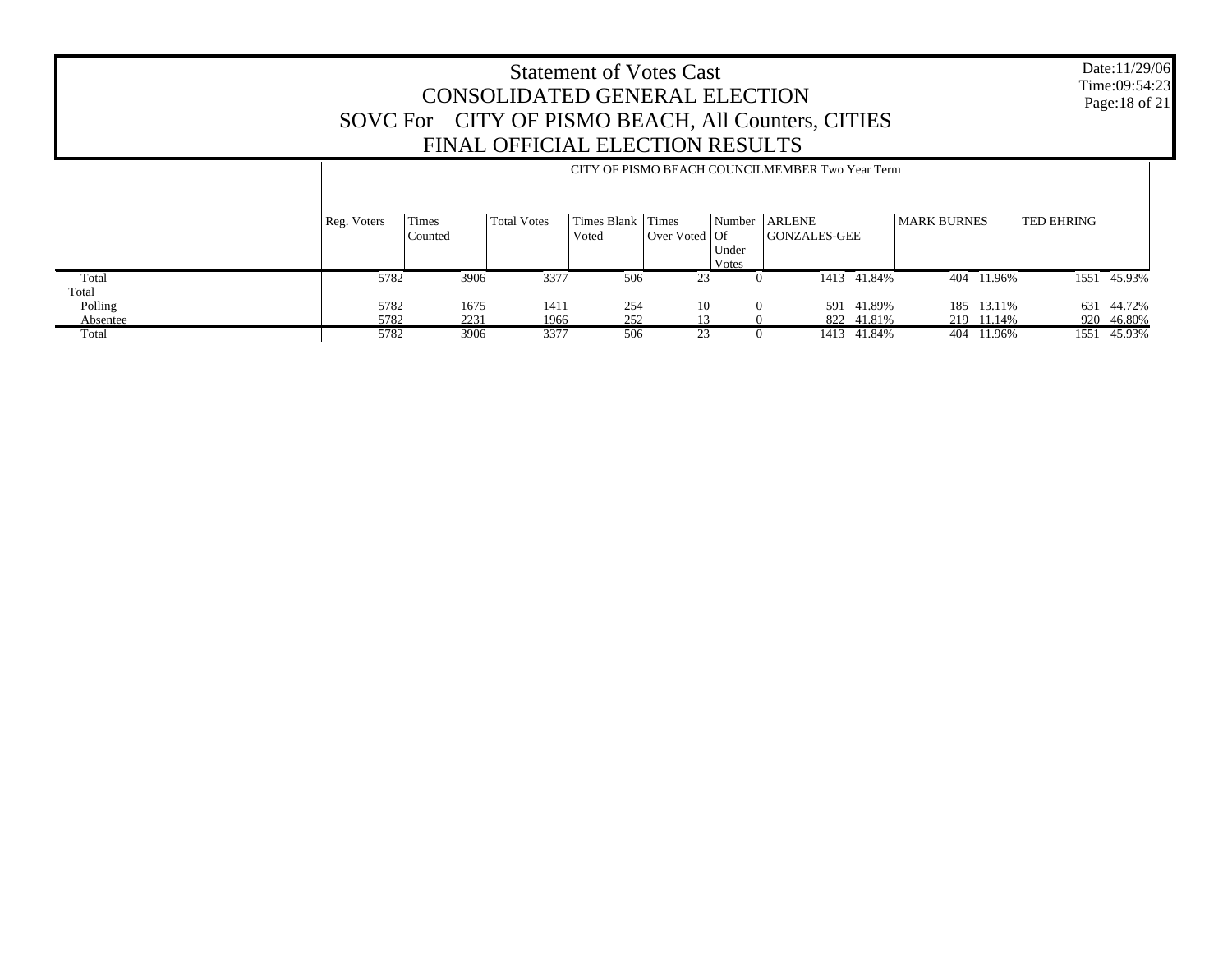| <b>Statement of Votes Cast</b><br>CONSOLIDATED GENERAL ELECTION<br>SOVC For CITY OF PISMO BEACH, All Counters, CITIES |                                                                                          |                |              |                                 |                                                                                 |                       |                        |                                             |                                  |      |                          |                |                          |
|-----------------------------------------------------------------------------------------------------------------------|------------------------------------------------------------------------------------------|----------------|--------------|---------------------------------|---------------------------------------------------------------------------------|-----------------------|------------------------|---------------------------------------------|----------------------------------|------|--------------------------|----------------|--------------------------|
|                                                                                                                       |                                                                                          |                |              | FINAL OFFICIAL ELECTION RESULTS |                                                                                 |                       |                        |                                             |                                  |      |                          |                |                          |
|                                                                                                                       |                                                                                          |                |              |                                 |                                                                                 |                       |                        |                                             |                                  |      |                          |                |                          |
|                                                                                                                       | <b>CITY OF PISMO</b><br><b>BEACH</b><br>COUNCILMEMBEF<br>Two Year Term<br>Write-In Votes |                | Reg. Voters  | Times<br>Counted                | CC-06 CITY OF PISMO BEACH SALES TAX INCREASE (50%+1 VOTE)<br><b>Total Votes</b> | Times Blank<br>Voted  | Times<br>Over<br>Voted | Number   YES<br><b>Of</b><br>Under<br>Votes |                                  |      |                          | N <sub>O</sub> |                          |
| Jurisdiction Wide                                                                                                     |                                                                                          |                |              |                                 |                                                                                 |                       |                        |                                             |                                  |      |                          |                |                          |
| 316-45<br>Polling<br>Absentee                                                                                         | $\Omega$<br>$\mathbf{1}$                                                                 | 0.00%<br>0.19% | 1460<br>1460 | 419<br>614                      | 390<br>589                                                                      | 29<br>$25\,$          |                        | $\mathbf{0}$<br>$\overline{0}$              | $\overline{0}$<br>$\overline{0}$ |      | 219 56.15%<br>313 53.14% |                | 171 43.85%<br>276 46.86% |
| Total<br>317-45                                                                                                       | 1                                                                                        | 0.11%          | 1460         | 1033                            | 979                                                                             | $\overline{54}$       |                        | $\theta$                                    | $\Omega$                         | 532  | 54.34%                   | 447            | 45.66%                   |
| Polling<br>Absentee                                                                                                   | $\mathbf{1}$<br>-1                                                                       | 0.39%<br>0.40% | 1021<br>1021 | 329<br>307                      | 300<br>292                                                                      | 29<br>15              |                        | $\mathbf{0}$<br>$\mathbf{0}$                | $\overline{0}$<br>$\overline{0}$ | 139  | 176 58.67%<br>47.60%     |                | 124 41.33%<br>153 52.40% |
| Total                                                                                                                 | $\overline{2}$                                                                           | 0.39%          | 1021         | 636                             | 592                                                                             | 44                    |                        | $\Omega$                                    | $\Omega$                         |      | 315 53.21%               |                | 277 46.79%               |
| 318-46<br>Polling<br>Absentee                                                                                         | $\boldsymbol{0}$<br>$\overline{0}$                                                       | 0.00%<br>0.00% | 686<br>686   | 179<br>251                      | 169<br>242                                                                      | 9<br>$\mathbf Q$      |                        | $\mathbf{1}$<br>$\overline{0}$              | $\boldsymbol{0}$<br>$\mathbf{0}$ | 87   | 51.48%<br>124 51.24%     |                | 82 48.52%<br>118 48.76%  |
| Total                                                                                                                 | $\overline{0}$                                                                           | 0.00%          | 686          | 430                             | 411                                                                             | 18                    |                        | $\mathbf{1}$                                | $\Omega$                         |      | 211 51.34%               |                | 200 48.66%               |
| 319-46                                                                                                                |                                                                                          |                |              |                                 |                                                                                 |                       |                        |                                             |                                  |      |                          |                |                          |
| Polling                                                                                                               | $\mathbf{0}$                                                                             | 0.00%          | 800          | 174                             | 156                                                                             | 18                    |                        | $\Omega$                                    | $\boldsymbol{0}$                 |      | 75 48.08%                |                | 81 51.92%                |
| Absentee<br>Total                                                                                                     | $\boldsymbol{0}$<br>$\overline{0}$                                                       | 0.00%<br>0.00% | 800<br>800   | 303<br>477                      | 290<br>446                                                                      | 13<br>31              |                        | $\boldsymbol{0}$<br>$\Omega$                | $\overline{0}$<br>$\Omega$       | 130  | 44.83%<br>205 45.96%     |                | 160 55.17%<br>241 54.04% |
| 320-47                                                                                                                |                                                                                          |                |              |                                 |                                                                                 |                       |                        |                                             |                                  |      |                          |                |                          |
| Polling                                                                                                               | $\mathbf{0}$                                                                             | 0.00%          | 1102         | 344                             | 332                                                                             | 12                    |                        | $\mathbf{0}$                                | $\overline{0}$                   |      | 159 47.89%               |                | 173 52.11%               |
| Absentee                                                                                                              | 2                                                                                        | 0.44%          | 1102         | 504                             | 485                                                                             | 19<br>$\overline{31}$ |                        | $\mathbf{0}$<br>$\Omega$                    | $\mathbf{0}$<br>$\Omega$         |      | 208 42.89%               |                | 277 57.11%               |
| Total<br>321-47                                                                                                       | 2                                                                                        | 0.26%          | 1102         | 848                             | 817                                                                             |                       |                        |                                             |                                  | 367  | 44.92%                   |                | 450 55.08%               |
| Polling                                                                                                               | 3                                                                                        | 1.52%          | 713          | 230                             | 216                                                                             | 13                    |                        | $\mathbf{1}$                                | $\boldsymbol{0}$                 |      | 88 40.74%                |                | 128 59.26%               |
| Absentee                                                                                                              | -1                                                                                       | 0.46%          | 713          | 252                             | 242                                                                             | 10                    |                        | $\mathbf{0}$                                | $\overline{0}$                   | 101  | 41.74%                   | 141            | 58.26%                   |
| Total<br>Total                                                                                                        | $\overline{4}$                                                                           | 0.97%          | 713          | 482                             | 458                                                                             | $\overline{23}$       |                        | $\mathbf{1}$                                | $\Omega$                         |      | 189 41.27%               |                | 269 58.73%               |
| Polling                                                                                                               | $\overline{4}$                                                                           | 0.28%          | 5782         | 1675                            | 1563                                                                            | 110                   |                        | $\overline{2}$                              | $\overline{0}$                   |      | 804 51.44%               |                | 759 48.56%               |
| Absentee                                                                                                              | $\leq$                                                                                   | 0.25%          | 5782         | 2231                            | 2140                                                                            | 91                    |                        | $\overline{0}$                              | $\overline{0}$                   |      | 1015 47.43%              | 1125           | 52.57%                   |
| Total                                                                                                                 | 9                                                                                        | 0.27%          | 5782         | 3906                            | 3703                                                                            | 201                   |                        | $\overline{2}$                              | $\Omega$                         |      | 1819 49.12%              |                | 1884 50.88%              |
| CONGRESSIONAL<br>23RD CONGRESSIONAL DISTRICT                                                                          |                                                                                          |                |              |                                 |                                                                                 |                       |                        |                                             |                                  |      |                          |                |                          |
| Polling                                                                                                               | $\overline{4}$                                                                           | 0.28%          | 5782         | 1675                            | 1563                                                                            | 110                   |                        | 2                                           | $\overline{0}$                   |      | 804 51.44%               |                | 759 48.56%               |
| Absentee                                                                                                              | 5                                                                                        | 0.25%          | 5782         | 2231                            | 2140                                                                            | 91<br>201             |                        | $\Omega$<br>$\overline{2}$                  | $\Omega$<br>$\Omega$             |      | 1015 47.43%              | 1125           | 52.57%                   |
| Total<br>Total                                                                                                        | 9                                                                                        | 0.27%          | 5782         | 3906                            | 3703                                                                            |                       |                        |                                             |                                  | 1819 | 49.12%                   | 1884           | 50.88%                   |
| Polling                                                                                                               | $\overline{4}$                                                                           | 0.28%          | 5782         | 1675                            | 1563                                                                            | 110                   |                        | 2                                           | $\overline{0}$                   |      | 804 51.44%               |                | 759 48.56%               |
| Absentee                                                                                                              | $\overline{5}$                                                                           | 0.25%          | 5782         | 2231                            | 2140                                                                            | 91                    |                        | $\overline{0}$                              | $\Omega$                         |      | 1015 47.43%              | 1125           | 52.57%                   |
| Total                                                                                                                 | 9                                                                                        | 0.27%          | 5782         | 3906                            | 3703                                                                            | 201                   |                        | $\overline{2}$                              | $\overline{0}$                   | 1819 | 49.12%                   |                | 1884 50.88%              |
| <b>SENATE</b><br>15TH SENATORIAL DISTRICT                                                                             |                                                                                          |                |              |                                 |                                                                                 |                       |                        |                                             |                                  |      |                          |                |                          |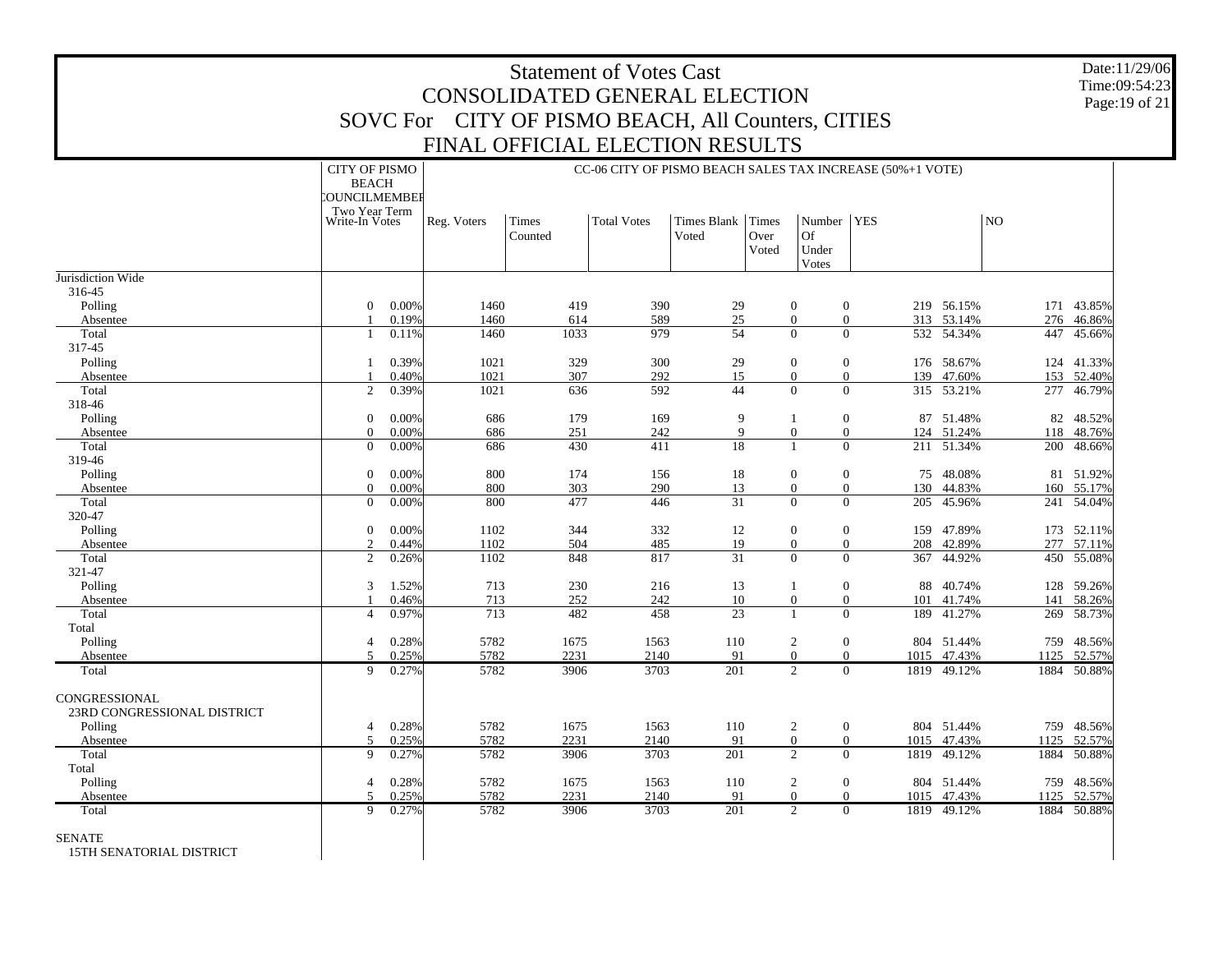| <b>Statement of Votes Cast</b><br>CONSOLIDATED GENERAL ELECTION    |                                            |                                                                                                                                                |              |                                                    |                                                           |                        |       |                                                              |  |              |                       |      | Date:11/29/06<br>Time:09:54:23 |  |  |
|--------------------------------------------------------------------|--------------------------------------------|------------------------------------------------------------------------------------------------------------------------------------------------|--------------|----------------------------------------------------|-----------------------------------------------------------|------------------------|-------|--------------------------------------------------------------|--|--------------|-----------------------|------|--------------------------------|--|--|
|                                                                    |                                            |                                                                                                                                                |              |                                                    |                                                           |                        |       |                                                              |  |              |                       |      | Page: 20 of 21                 |  |  |
|                                                                    |                                            |                                                                                                                                                |              | SOVC For CITY OF PISMO BEACH, All Counters, CITIES |                                                           |                        |       |                                                              |  |              |                       |      |                                |  |  |
|                                                                    |                                            |                                                                                                                                                |              | FINAL OFFICIAL ELECTION RESULTS                    |                                                           |                        |       |                                                              |  |              |                       |      |                                |  |  |
|                                                                    | <b>CITY OF PISMO</b>                       |                                                                                                                                                |              |                                                    | CC-06 CITY OF PISMO BEACH SALES TAX INCREASE (50%+1 VOTE) |                        |       |                                                              |  |              |                       |      |                                |  |  |
|                                                                    |                                            | <b>BEACH</b><br>COUNCILMEMBEE                                                                                                                  |              |                                                    |                                                           |                        |       |                                                              |  |              |                       |      |                                |  |  |
|                                                                    |                                            | Two Year Term<br>Number   YES<br>N <sub>O</sub><br><b>Total Votes</b><br>Times Blank<br>Times<br>Reg. Voters<br><b>Times</b><br>Write-In Votes |              |                                                    |                                                           |                        |       |                                                              |  |              |                       |      |                                |  |  |
|                                                                    |                                            |                                                                                                                                                |              | Counted                                            |                                                           | Voted                  | Over  | <b>Of</b>                                                    |  |              |                       |      |                                |  |  |
|                                                                    |                                            |                                                                                                                                                |              |                                                    |                                                           |                        | Voted | Under<br>Votes                                               |  |              |                       |      |                                |  |  |
| Polling                                                            | $\overline{4}$                             | 0.28%                                                                                                                                          | 5782         | 1675                                               | 1563                                                      | 110                    |       | $\overline{2}$<br>$\Omega$                                   |  |              | 804 51.44%            |      | 759 48.56%                     |  |  |
| Absentee<br>Total                                                  | 5<br>9                                     | 0.25%<br>0.27%                                                                                                                                 | 5782<br>5782 | 2231<br>3906                                       | 2140<br>3703                                              | 91<br>201              |       | $\mathbf{0}$<br>$\Omega$<br>$\overline{2}$<br>$\theta$       |  | 1015<br>1819 | 47.43%<br>49.12%      | 1125 | 52.57%<br>1884 50.88%          |  |  |
| Total                                                              |                                            |                                                                                                                                                |              |                                                    |                                                           |                        |       |                                                              |  |              |                       |      |                                |  |  |
| Polling                                                            | $\overline{4}$<br>$\overline{\mathcal{L}}$ | 0.28%                                                                                                                                          | 5782         | 1675                                               | 1563                                                      | 110                    |       | $\mathfrak{2}$<br>$\boldsymbol{0}$                           |  |              | 804 51.44%            |      | 759 48.56%                     |  |  |
| Absentee<br>Total                                                  | 9                                          | 0.25%<br>0.27%                                                                                                                                 | 5782<br>5782 | 2231<br>3906                                       | 2140<br>3703                                              | 91<br>$\overline{201}$ |       | $\mathbf{0}$<br>$\theta$<br>$\overline{2}$<br>$\overline{0}$ |  | 1015         | 47.43%<br>1819 49.12% |      | 1125 52.57%<br>1884 50.88%     |  |  |
|                                                                    |                                            |                                                                                                                                                |              |                                                    |                                                           |                        |       |                                                              |  |              |                       |      |                                |  |  |
| <b>ASSEMBLY</b><br>33RD ASSEMBLY DISTRICT                          |                                            |                                                                                                                                                |              |                                                    |                                                           |                        |       |                                                              |  |              |                       |      |                                |  |  |
| Polling                                                            | 4                                          | 0.28%                                                                                                                                          | 5782         | 1675                                               | 1563                                                      | 110                    |       | 2<br>$\theta$                                                |  |              | 804 51.44%            |      | 759 48.56%                     |  |  |
| Absentee                                                           | 5                                          | 0.25%                                                                                                                                          | 5782         | 2231                                               | 2140                                                      | 91                     |       | $\Omega$<br>$\Omega$                                         |  | 1015         | 47.43%                | 1125 | 52.57%                         |  |  |
| Total                                                              | 9                                          | 0.27%                                                                                                                                          | 5782         | 3906                                               | 3703                                                      | 201                    |       | $\overline{2}$<br>$\overline{0}$                             |  | 1819         | 49.12%                |      | 1884 50.88%                    |  |  |
| Total<br>Polling                                                   | $\overline{4}$                             | 0.28%                                                                                                                                          | 5782         | 1675                                               | 1563                                                      | 110                    |       | 2<br>$\mathbf{0}$                                            |  |              | 804 51.44%            |      | 759 48.56%                     |  |  |
| Absentee                                                           | $\overline{\phantom{0}}$                   | 0.25%                                                                                                                                          | 5782         | 2231                                               | 2140                                                      | 91                     |       | $\Omega$<br>$\Omega$                                         |  | 1015         | 47.43%                | 1125 | 52.57%                         |  |  |
| Total                                                              | 9                                          | 0.27%                                                                                                                                          | 5782         | 3906                                               | 3703                                                      | $\overline{201}$       |       | $\overline{2}$<br>$\overline{0}$                             |  |              | 1819 49.12%           |      | 1884 50.88%                    |  |  |
| <b>BOARD OF EQUALIZATION</b><br>STATE BOARD OF EQUALIZATION DIST 1 |                                            |                                                                                                                                                |              |                                                    |                                                           |                        |       |                                                              |  |              |                       |      |                                |  |  |
| Polling                                                            | 4                                          | 0.28%                                                                                                                                          | 5782         | 1675                                               | 1563                                                      | 110                    |       | 2<br>$\mathbf{0}$                                            |  |              | 804 51.44%            |      | 759 48.56%                     |  |  |
| Absentee                                                           | 5<br>9                                     | 0.25%                                                                                                                                          | 5782<br>5782 | 2231<br>3906                                       | 2140<br>3703                                              | 91<br>201              |       | $\mathbf{0}$<br>$\theta$<br>$\overline{c}$<br>$\Omega$       |  | 1015<br>1819 | 47.43%<br>49.12%      | 1125 | 52.57%                         |  |  |
| Total<br>Total                                                     |                                            | 0.27%                                                                                                                                          |              |                                                    |                                                           |                        |       |                                                              |  |              |                       |      | 1884 50.88%                    |  |  |
| Polling                                                            | $\overline{4}$                             | 0.28%                                                                                                                                          | 5782         | 1675                                               | 1563                                                      | 110                    |       | 2<br>$\boldsymbol{0}$                                        |  |              | 804 51.44%            |      | 759 48.56%                     |  |  |
| Absentee                                                           | 5                                          | 0.25%                                                                                                                                          | 5782         | 2231                                               | 2140                                                      | 91                     |       | $\overline{0}$<br>$\theta$<br>$\overline{c}$<br>$\Omega$     |  |              | 1015 47.43%           | 1125 | 52.57%                         |  |  |
| Total                                                              | 9                                          | 0.27%                                                                                                                                          | 5782         | 3906                                               | 3703                                                      | 201                    |       |                                                              |  | 1819         | 49.12%                |      | 1884 50.88%                    |  |  |
| SUPERVISOR/COMMISSIONER                                            |                                            |                                                                                                                                                |              |                                                    |                                                           |                        |       |                                                              |  |              |                       |      |                                |  |  |
| 3RD SUPERVISORIAL DISTRICT                                         |                                            | 0.28%                                                                                                                                          | 5782         |                                                    |                                                           | 110                    |       | $\theta$                                                     |  |              | 804 51.44%            |      | 759 48.56%                     |  |  |
| Polling<br>Absentee                                                | 4<br>$\overline{5}$                        | 0.25%                                                                                                                                          | 5782         | 1675<br>2231                                       | 1563<br>2140                                              | 91                     |       | 2<br>$\Omega$<br>$\Omega$                                    |  | 1015         | 47.43%                | 1125 | 52.57%                         |  |  |
| Total                                                              | 9                                          | 0.27%                                                                                                                                          | 5782         | 3906                                               | 3703                                                      | 201                    |       | $\overline{2}$<br>$\Omega$                                   |  | 1819         | 49.12%                |      | 1884 50.88%                    |  |  |
| Total                                                              |                                            |                                                                                                                                                |              |                                                    |                                                           |                        |       |                                                              |  |              |                       |      |                                |  |  |
| Polling<br>Absentee                                                | 4<br>$\overline{\phantom{0}}$              | 0.28%<br>0.25%                                                                                                                                 | 5782<br>5782 | 1675<br>2231                                       | 1563<br>2140                                              | 110<br>91              |       | 2<br>$\mathbf{0}$<br>$\Omega$<br>$\Omega$                    |  | 1015         | 804 51.44%<br>47.43%  | 1125 | 759 48.56%<br>52.57%           |  |  |
| Total                                                              | $\mathbf Q$                                | 0.27%                                                                                                                                          | 5782         | 3906                                               | 3703                                                      | 201                    |       | $\overline{2}$<br>$\overline{0}$                             |  |              | 1819 49.12%           |      | 1884 50.88%                    |  |  |
|                                                                    |                                            |                                                                                                                                                |              |                                                    |                                                           |                        |       |                                                              |  |              |                       |      |                                |  |  |
| <b>CITIES</b><br>CITY OF PISMO BEACH                               |                                            |                                                                                                                                                |              |                                                    |                                                           |                        |       |                                                              |  |              |                       |      |                                |  |  |
| Polling                                                            | 4                                          | 0.28%                                                                                                                                          | 5782         | 1675                                               | 1563                                                      | 110                    |       | $\boldsymbol{2}$<br>$\boldsymbol{0}$                         |  |              | 804 51.44%            |      | 759 48.56%                     |  |  |
| Absentee                                                           | 5                                          | 0.25%                                                                                                                                          | 5782         | 2231                                               | 2140                                                      | 91                     |       | $\overline{0}$<br>$\theta$                                   |  |              | 1015 47.43%           |      | 1125 52.57%                    |  |  |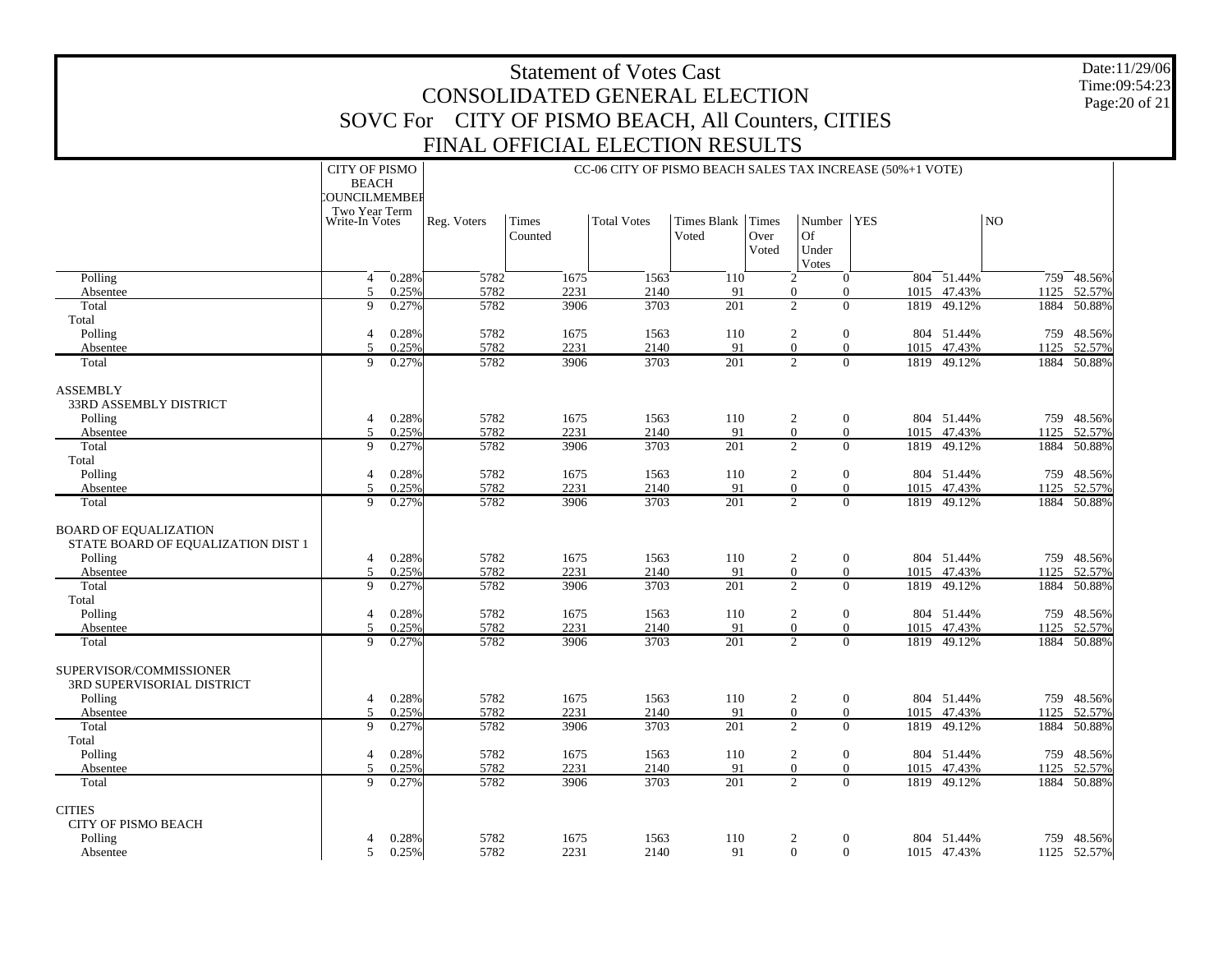|                   |                                                                                          |                   | CONSOLIDATED GENERAL ELECTION<br>SOVC For CITY OF PISMO BEACH, All Counters, CITIES<br>FINAL OFFICIAL ELECTION RESULTS |                  | <b>Statement of Votes Cast</b> |                      |                        |                                             |                                                                         |                            |                | Date:11/29/06<br>Time:09:54:23<br>Page: 21 of 21 |
|-------------------|------------------------------------------------------------------------------------------|-------------------|------------------------------------------------------------------------------------------------------------------------|------------------|--------------------------------|----------------------|------------------------|---------------------------------------------|-------------------------------------------------------------------------|----------------------------|----------------|--------------------------------------------------|
|                   | <b>CITY OF PISMO</b><br><b>BEACH</b><br>COUNCILMEMBER<br>Two Year Term<br>Write-In Votes |                   | Reg. Voters                                                                                                            | Times<br>Counted | <b>Total Votes</b>             | Times Blank<br>Voted | Times<br>Over<br>Voted | Number<br>$\overline{Of}$<br>Under<br>Votes | CC-06 CITY OF PISMO BEACH SALES TAX INCREASE (50%+1 VOTE)<br><b>YES</b> |                            | N <sub>O</sub> |                                                  |
| Total<br>Total    | 9                                                                                        | $0.27\%$          | 5782                                                                                                                   | 3906             | 3703                           | 201                  | $\mathcal{L}$          |                                             |                                                                         | 1819 49.12%                | 1884           | 50.88%                                           |
| Polling           |                                                                                          | 0.28%             | 5782                                                                                                                   | 1675             | 1563                           | 110                  |                        | $\Omega$                                    |                                                                         | 804 51.44%                 | 759            | 48.56%                                           |
| Absentee<br>Total | 9                                                                                        | 0.25%<br>$0.27\%$ | 5782<br>5782                                                                                                           | 2231<br>3906     | 2140<br>3703                   | 91<br>201            |                        |                                             |                                                                         | 1015 47.43%<br>1819 49.12% |                | 1125 52.57%<br>1884 50.88%                       |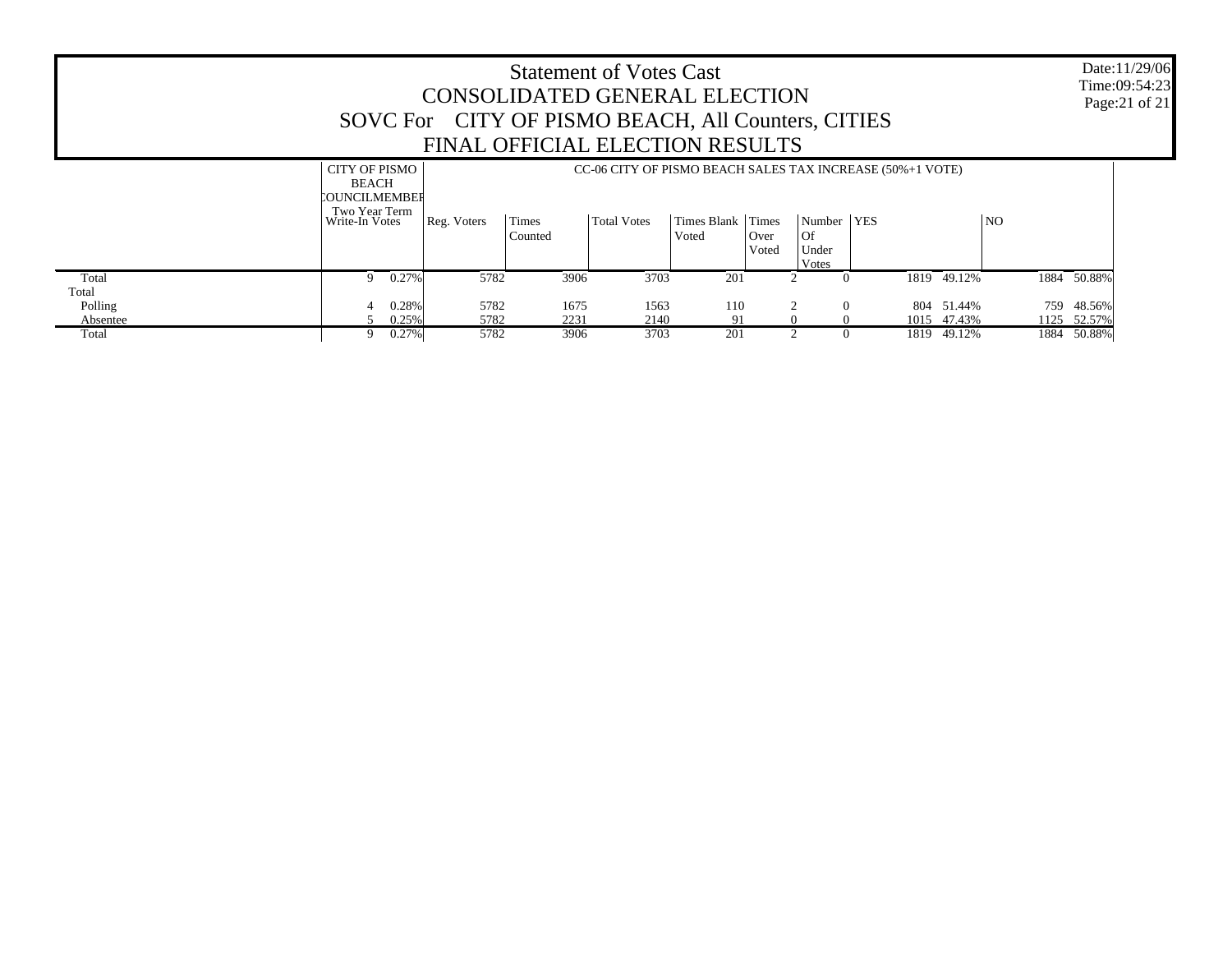|                             |                           |                                | <b>Statement of Votes Cast</b>                         | Date:11/29/06 |
|-----------------------------|---------------------------|--------------------------------|--------------------------------------------------------|---------------|
|                             |                           |                                | CONSOLIDATED GENERAL ELECTION                          | Time:09:53:14 |
|                             |                           |                                |                                                        | Page:1 of 30  |
|                             |                           |                                | SOVC For CITY OF SAN LUIS OBISPO, All Counters, CITIES |               |
|                             |                           |                                | FINAL OFFICIAL ELECTION RESULTS                        |               |
|                             | <b>TURN OUT</b>           |                                |                                                        |               |
|                             |                           |                                |                                                        |               |
|                             |                           |                                |                                                        |               |
|                             | Cards Cast<br>Reg. Voters | $\%$<br>Turnout                |                                                        |               |
|                             |                           |                                |                                                        |               |
|                             |                           |                                |                                                        |               |
| Jurisdiction Wide<br>224-30 |                           |                                |                                                        |               |
| Polling                     | 1024                      | 35.74%<br>366                  |                                                        |               |
| Absentee                    | 1024                      | 339<br>33.11%                  |                                                        |               |
| Total                       | 1024                      | 705<br>68.85%                  |                                                        |               |
| 225-30                      |                           |                                |                                                        |               |
| Polling                     | 1309                      | 332<br>25.36%                  |                                                        |               |
| Absentee                    | 1309                      | 263<br>20.09%<br>595<br>45.45% |                                                        |               |
| Total<br>226-31             | 1309                      |                                |                                                        |               |
| Polling                     | 907                       | 259<br>28.56%                  |                                                        |               |
| Absentee                    | 907                       | 212<br>23.37%                  |                                                        |               |
| Total                       | 907                       | 471<br>51.93%                  |                                                        |               |
| 227-32                      |                           |                                |                                                        |               |
| Polling                     | 1097                      | 334<br>30.45%                  |                                                        |               |
| Absentee                    | 1097                      | 249<br>22.70%                  |                                                        |               |
| Total<br>228-33             | 1097                      | 53.14%<br>583                  |                                                        |               |
| Polling                     | 1736                      | 435<br>25.06%                  |                                                        |               |
| Absentee                    | 1736                      | 509<br>29.32%                  |                                                        |               |
| Total                       | 1736                      | 944<br>54.38%                  |                                                        |               |
| 229-33                      |                           |                                |                                                        |               |
| Polling                     | 1296<br>1296              | 463<br>35.73%<br>480<br>37.04% |                                                        |               |
| Absentee<br>Total           | 1296                      | 943<br>72.76%                  |                                                        |               |
| 301-34                      |                           |                                |                                                        |               |
| Polling                     | 607                       | 27.51%<br>167                  |                                                        |               |
| Absentee                    | 607                       | 21.91%<br>133                  |                                                        |               |
| Total                       | 607                       | 300<br>49.42%                  |                                                        |               |
| 302-34                      |                           |                                |                                                        |               |
| Polling<br>Absentee         | 288<br>288                | 89<br>30.90%<br>98<br>34.03%   |                                                        |               |
| Total                       | 288                       | 187<br>64.93%                  |                                                        |               |
| 303-35                      |                           |                                |                                                        |               |
| Polling                     | 932                       | 23.39%<br>218                  |                                                        |               |
| Absentee                    | 932                       | 396<br>42.49%                  |                                                        |               |
| Total                       | 932                       | 65.88%<br>614                  |                                                        |               |
| 304-36                      | 821                       |                                |                                                        |               |
| Polling<br>Absentee         | 821                       | 282 34.35%<br>235<br>28.62%    |                                                        |               |
| Total                       | 821                       | 62.97%<br>517                  |                                                        |               |
| 305-37                      |                           |                                |                                                        |               |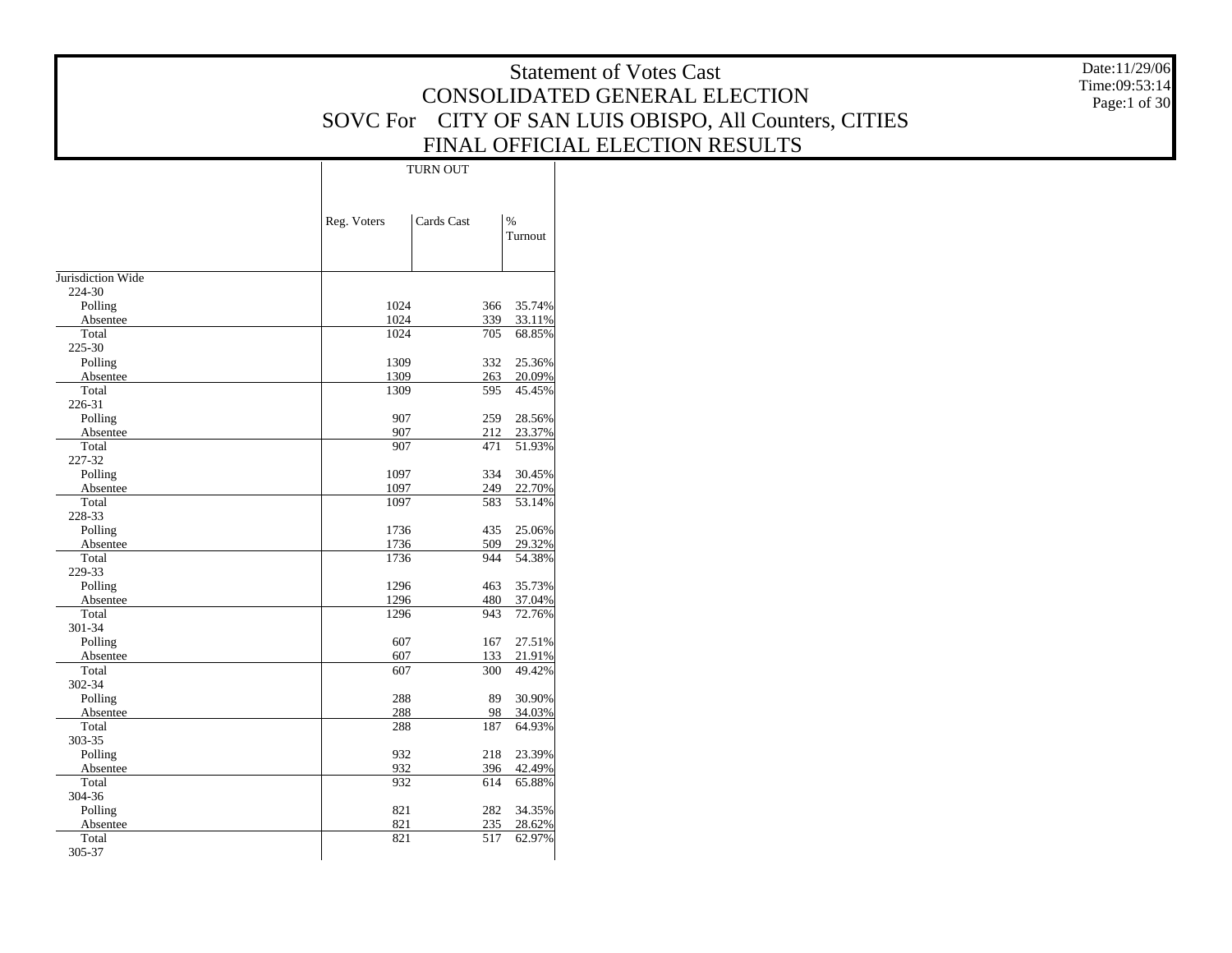| CONSOLIDATED GENERAL ELECTION<br>SOVC For CITY OF SAN LUIS OBISPO, All Counters, CITIES<br>FINAL OFFICIAL ELECTION RESULTS<br><b>TURN OUT</b><br>Cards Cast<br>$\%$<br>Reg. Voters<br>Turnout<br>387 31.57%<br>Polling<br>1226<br>310 25.29%<br>1226<br>Absentee<br>1226<br>697<br>56.85%<br>Total<br>306-37<br>1233<br>Polling<br>370<br>30.01%<br>1233<br>519<br>42.09%<br>Absentee<br>1233<br>889<br>72.10%<br>Total<br>307-38<br>1078<br>Polling<br>267<br>24.77%<br>1078<br>300<br>27.83%<br>Absentee<br>1078<br>567<br>Total<br>52.60%<br>308-39<br>1259<br>400<br>31.77%<br>Polling<br>1259<br>488<br>38.76%<br>Absentee<br>1259<br>Total<br>888<br>70.53%<br>309-38<br>Polling<br>1102<br>337<br>30.58%<br>1102<br>33.48%<br>Absentee<br>369<br>Total<br>1102<br>706<br>64.07%<br>310-40<br>1422<br>Polling<br>402<br>28.27%<br>1422<br>361<br>25.39%<br>Absentee<br>1422<br>763<br>53.66%<br>Total<br>311-40<br>1239<br>Polling<br>372<br>30.02%<br>1239<br>310<br>25.02%<br>Absentee<br>Total<br>1239<br>682<br>55.04%<br>312-41<br>1020<br>Polling<br>362<br>35.49%<br>1020<br>229<br>22.45%<br>Absentee<br>1020<br>591<br>57.94%<br>Total<br>313-42<br>30.97%<br>1130<br>350<br>Polling<br>1130<br>406<br>35.93%<br>Absentee<br>1130<br>756<br>Total<br>66.90% |        |  | <b>Statement of Votes Cast</b> | Date:11/29/06 |
|----------------------------------------------------------------------------------------------------------------------------------------------------------------------------------------------------------------------------------------------------------------------------------------------------------------------------------------------------------------------------------------------------------------------------------------------------------------------------------------------------------------------------------------------------------------------------------------------------------------------------------------------------------------------------------------------------------------------------------------------------------------------------------------------------------------------------------------------------------------------------------------------------------------------------------------------------------------------------------------------------------------------------------------------------------------------------------------------------------------------------------------------------------------------------------------------------------------------------------------------------------------------------|--------|--|--------------------------------|---------------|
| Page:2 of 30                                                                                                                                                                                                                                                                                                                                                                                                                                                                                                                                                                                                                                                                                                                                                                                                                                                                                                                                                                                                                                                                                                                                                                                                                                                               |        |  |                                | Time:09:53:14 |
|                                                                                                                                                                                                                                                                                                                                                                                                                                                                                                                                                                                                                                                                                                                                                                                                                                                                                                                                                                                                                                                                                                                                                                                                                                                                            |        |  |                                |               |
|                                                                                                                                                                                                                                                                                                                                                                                                                                                                                                                                                                                                                                                                                                                                                                                                                                                                                                                                                                                                                                                                                                                                                                                                                                                                            |        |  |                                |               |
|                                                                                                                                                                                                                                                                                                                                                                                                                                                                                                                                                                                                                                                                                                                                                                                                                                                                                                                                                                                                                                                                                                                                                                                                                                                                            |        |  |                                |               |
|                                                                                                                                                                                                                                                                                                                                                                                                                                                                                                                                                                                                                                                                                                                                                                                                                                                                                                                                                                                                                                                                                                                                                                                                                                                                            |        |  |                                |               |
|                                                                                                                                                                                                                                                                                                                                                                                                                                                                                                                                                                                                                                                                                                                                                                                                                                                                                                                                                                                                                                                                                                                                                                                                                                                                            |        |  |                                |               |
|                                                                                                                                                                                                                                                                                                                                                                                                                                                                                                                                                                                                                                                                                                                                                                                                                                                                                                                                                                                                                                                                                                                                                                                                                                                                            |        |  |                                |               |
|                                                                                                                                                                                                                                                                                                                                                                                                                                                                                                                                                                                                                                                                                                                                                                                                                                                                                                                                                                                                                                                                                                                                                                                                                                                                            |        |  |                                |               |
|                                                                                                                                                                                                                                                                                                                                                                                                                                                                                                                                                                                                                                                                                                                                                                                                                                                                                                                                                                                                                                                                                                                                                                                                                                                                            |        |  |                                |               |
|                                                                                                                                                                                                                                                                                                                                                                                                                                                                                                                                                                                                                                                                                                                                                                                                                                                                                                                                                                                                                                                                                                                                                                                                                                                                            |        |  |                                |               |
|                                                                                                                                                                                                                                                                                                                                                                                                                                                                                                                                                                                                                                                                                                                                                                                                                                                                                                                                                                                                                                                                                                                                                                                                                                                                            |        |  |                                |               |
|                                                                                                                                                                                                                                                                                                                                                                                                                                                                                                                                                                                                                                                                                                                                                                                                                                                                                                                                                                                                                                                                                                                                                                                                                                                                            |        |  |                                |               |
|                                                                                                                                                                                                                                                                                                                                                                                                                                                                                                                                                                                                                                                                                                                                                                                                                                                                                                                                                                                                                                                                                                                                                                                                                                                                            |        |  |                                |               |
|                                                                                                                                                                                                                                                                                                                                                                                                                                                                                                                                                                                                                                                                                                                                                                                                                                                                                                                                                                                                                                                                                                                                                                                                                                                                            |        |  |                                |               |
|                                                                                                                                                                                                                                                                                                                                                                                                                                                                                                                                                                                                                                                                                                                                                                                                                                                                                                                                                                                                                                                                                                                                                                                                                                                                            |        |  |                                |               |
|                                                                                                                                                                                                                                                                                                                                                                                                                                                                                                                                                                                                                                                                                                                                                                                                                                                                                                                                                                                                                                                                                                                                                                                                                                                                            |        |  |                                |               |
|                                                                                                                                                                                                                                                                                                                                                                                                                                                                                                                                                                                                                                                                                                                                                                                                                                                                                                                                                                                                                                                                                                                                                                                                                                                                            |        |  |                                |               |
|                                                                                                                                                                                                                                                                                                                                                                                                                                                                                                                                                                                                                                                                                                                                                                                                                                                                                                                                                                                                                                                                                                                                                                                                                                                                            |        |  |                                |               |
|                                                                                                                                                                                                                                                                                                                                                                                                                                                                                                                                                                                                                                                                                                                                                                                                                                                                                                                                                                                                                                                                                                                                                                                                                                                                            |        |  |                                |               |
|                                                                                                                                                                                                                                                                                                                                                                                                                                                                                                                                                                                                                                                                                                                                                                                                                                                                                                                                                                                                                                                                                                                                                                                                                                                                            |        |  |                                |               |
|                                                                                                                                                                                                                                                                                                                                                                                                                                                                                                                                                                                                                                                                                                                                                                                                                                                                                                                                                                                                                                                                                                                                                                                                                                                                            |        |  |                                |               |
|                                                                                                                                                                                                                                                                                                                                                                                                                                                                                                                                                                                                                                                                                                                                                                                                                                                                                                                                                                                                                                                                                                                                                                                                                                                                            |        |  |                                |               |
|                                                                                                                                                                                                                                                                                                                                                                                                                                                                                                                                                                                                                                                                                                                                                                                                                                                                                                                                                                                                                                                                                                                                                                                                                                                                            |        |  |                                |               |
|                                                                                                                                                                                                                                                                                                                                                                                                                                                                                                                                                                                                                                                                                                                                                                                                                                                                                                                                                                                                                                                                                                                                                                                                                                                                            |        |  |                                |               |
|                                                                                                                                                                                                                                                                                                                                                                                                                                                                                                                                                                                                                                                                                                                                                                                                                                                                                                                                                                                                                                                                                                                                                                                                                                                                            |        |  |                                |               |
|                                                                                                                                                                                                                                                                                                                                                                                                                                                                                                                                                                                                                                                                                                                                                                                                                                                                                                                                                                                                                                                                                                                                                                                                                                                                            |        |  |                                |               |
|                                                                                                                                                                                                                                                                                                                                                                                                                                                                                                                                                                                                                                                                                                                                                                                                                                                                                                                                                                                                                                                                                                                                                                                                                                                                            |        |  |                                |               |
|                                                                                                                                                                                                                                                                                                                                                                                                                                                                                                                                                                                                                                                                                                                                                                                                                                                                                                                                                                                                                                                                                                                                                                                                                                                                            |        |  |                                |               |
|                                                                                                                                                                                                                                                                                                                                                                                                                                                                                                                                                                                                                                                                                                                                                                                                                                                                                                                                                                                                                                                                                                                                                                                                                                                                            |        |  |                                |               |
|                                                                                                                                                                                                                                                                                                                                                                                                                                                                                                                                                                                                                                                                                                                                                                                                                                                                                                                                                                                                                                                                                                                                                                                                                                                                            |        |  |                                |               |
|                                                                                                                                                                                                                                                                                                                                                                                                                                                                                                                                                                                                                                                                                                                                                                                                                                                                                                                                                                                                                                                                                                                                                                                                                                                                            |        |  |                                |               |
|                                                                                                                                                                                                                                                                                                                                                                                                                                                                                                                                                                                                                                                                                                                                                                                                                                                                                                                                                                                                                                                                                                                                                                                                                                                                            |        |  |                                |               |
|                                                                                                                                                                                                                                                                                                                                                                                                                                                                                                                                                                                                                                                                                                                                                                                                                                                                                                                                                                                                                                                                                                                                                                                                                                                                            |        |  |                                |               |
|                                                                                                                                                                                                                                                                                                                                                                                                                                                                                                                                                                                                                                                                                                                                                                                                                                                                                                                                                                                                                                                                                                                                                                                                                                                                            |        |  |                                |               |
|                                                                                                                                                                                                                                                                                                                                                                                                                                                                                                                                                                                                                                                                                                                                                                                                                                                                                                                                                                                                                                                                                                                                                                                                                                                                            |        |  |                                |               |
|                                                                                                                                                                                                                                                                                                                                                                                                                                                                                                                                                                                                                                                                                                                                                                                                                                                                                                                                                                                                                                                                                                                                                                                                                                                                            |        |  |                                |               |
|                                                                                                                                                                                                                                                                                                                                                                                                                                                                                                                                                                                                                                                                                                                                                                                                                                                                                                                                                                                                                                                                                                                                                                                                                                                                            |        |  |                                |               |
|                                                                                                                                                                                                                                                                                                                                                                                                                                                                                                                                                                                                                                                                                                                                                                                                                                                                                                                                                                                                                                                                                                                                                                                                                                                                            |        |  |                                |               |
|                                                                                                                                                                                                                                                                                                                                                                                                                                                                                                                                                                                                                                                                                                                                                                                                                                                                                                                                                                                                                                                                                                                                                                                                                                                                            |        |  |                                |               |
|                                                                                                                                                                                                                                                                                                                                                                                                                                                                                                                                                                                                                                                                                                                                                                                                                                                                                                                                                                                                                                                                                                                                                                                                                                                                            | 401-39 |  |                                |               |
| Polling<br>867<br>292<br>33.68%                                                                                                                                                                                                                                                                                                                                                                                                                                                                                                                                                                                                                                                                                                                                                                                                                                                                                                                                                                                                                                                                                                                                                                                                                                            |        |  |                                |               |
| 867<br>351<br>40.48%<br>Absentee                                                                                                                                                                                                                                                                                                                                                                                                                                                                                                                                                                                                                                                                                                                                                                                                                                                                                                                                                                                                                                                                                                                                                                                                                                           |        |  |                                |               |
| Total<br>867<br>74.16%<br>643                                                                                                                                                                                                                                                                                                                                                                                                                                                                                                                                                                                                                                                                                                                                                                                                                                                                                                                                                                                                                                                                                                                                                                                                                                              |        |  |                                |               |
| 520-42<br>905<br>241<br>26.63%                                                                                                                                                                                                                                                                                                                                                                                                                                                                                                                                                                                                                                                                                                                                                                                                                                                                                                                                                                                                                                                                                                                                                                                                                                             |        |  |                                |               |
| Polling<br>905<br>165 18.23%<br>Absentee                                                                                                                                                                                                                                                                                                                                                                                                                                                                                                                                                                                                                                                                                                                                                                                                                                                                                                                                                                                                                                                                                                                                                                                                                                   |        |  |                                |               |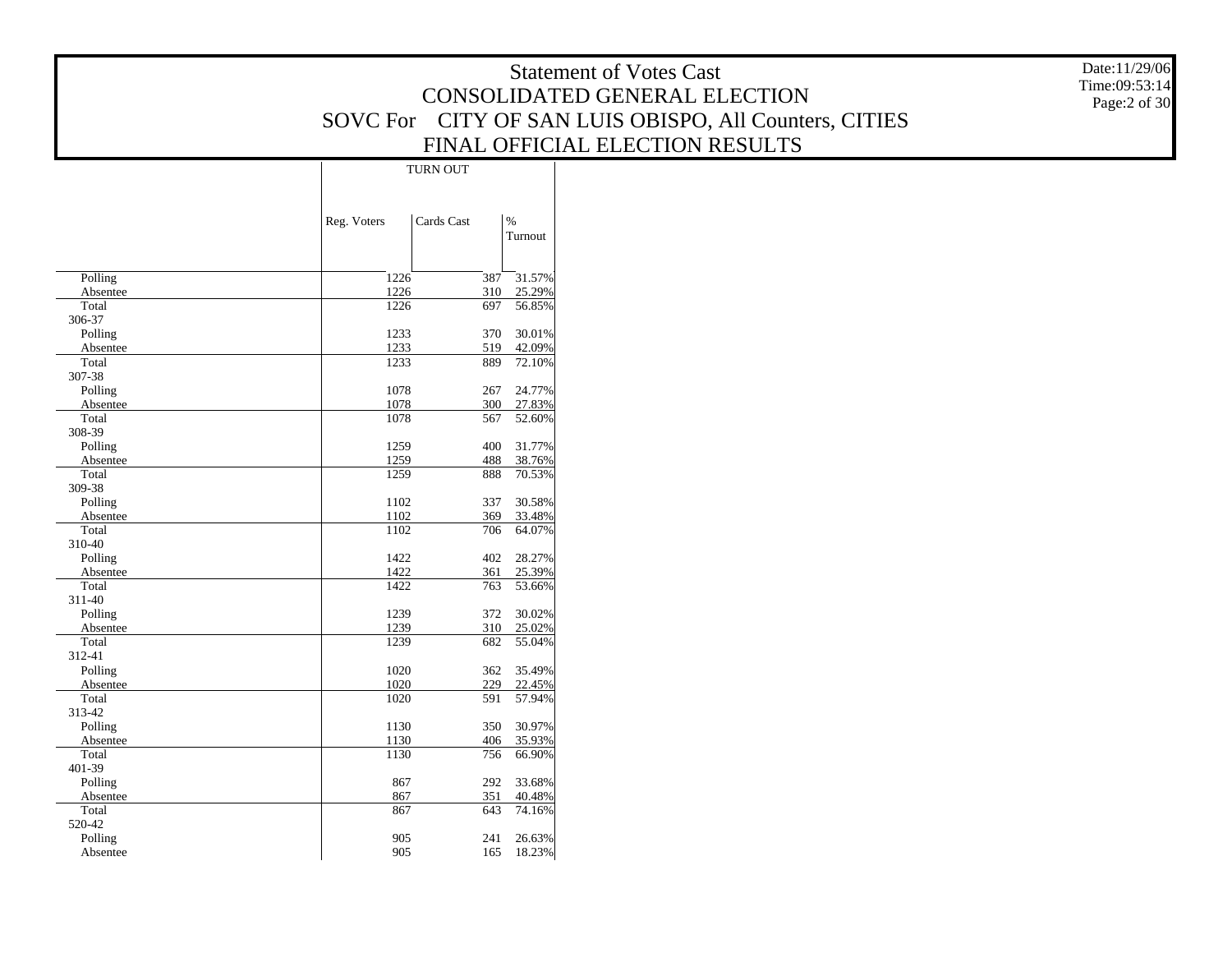|                             |                 |                            |         | <b>Statement of Votes Cast</b>                | Date:11/29/06 |
|-----------------------------|-----------------|----------------------------|---------|-----------------------------------------------|---------------|
|                             |                 |                            |         |                                               | Time:09:53:14 |
|                             |                 |                            |         | CONSOLIDATED GENERAL ELECTION                 | Page: 3 of 30 |
|                             | <b>SOVC</b> For |                            |         | CITY OF SAN LUIS OBISPO, All Counters, CITIES |               |
|                             |                 |                            |         |                                               |               |
|                             |                 |                            |         | FINAL OFFICIAL ELECTION RESULTS               |               |
|                             |                 | <b>TURN OUT</b>            |         |                                               |               |
|                             |                 |                            |         |                                               |               |
|                             |                 |                            |         |                                               |               |
|                             | Reg. Voters     | Cards Cast<br>$\%$         |         |                                               |               |
|                             |                 |                            | Turnout |                                               |               |
|                             |                 |                            |         |                                               |               |
|                             |                 |                            |         |                                               |               |
| Total                       | 905             | 406                        | 44.86%  |                                               |               |
| 521-74<br>Polling           | 1316            | 359                        | 27.28%  |                                               |               |
| Absentee                    | 1316            | 249                        | 18.92%  |                                               |               |
| Total                       | 1316            | 608                        | 46.20%  |                                               |               |
| 522-75                      |                 |                            |         |                                               |               |
| Polling                     | 1277            | 286                        | 22.40%  |                                               |               |
| Absentee                    | 1277            | 546                        | 42.76%  |                                               |               |
| Total                       | 1277            | 832                        | 65.15%  |                                               |               |
| 523-31<br>Polling           | 1096            | 228                        | 20.80%  |                                               |               |
| Absentee                    | 1096            | 173                        | 15.78%  |                                               |               |
| Total                       | 1096            | 401                        | 36.59%  |                                               |               |
| 524-31                      |                 |                            |         |                                               |               |
| Polling                     | 935             | 142                        | 15.19%  |                                               |               |
| Absentee                    | 935             | 33                         | 3.53%   |                                               |               |
| Total                       | 935             | 175                        | 18.72%  |                                               |               |
| 525-76<br>Polling           | 614             | 150 24.43%                 |         |                                               |               |
| Absentee                    | 614             | 41                         | 6.68%   |                                               |               |
| Total                       | 614             | 191                        | 31.11%  |                                               |               |
| 526-76                      |                 |                            |         |                                               |               |
| Polling                     | 789             | 225                        | 28.52%  |                                               |               |
| Absentee                    | 789             | 173                        | 21.93%  |                                               |               |
| Total<br>MB 28              | 789             | 398                        | 50.44%  |                                               |               |
| Polling                     | -1              | $\mathbf{0}$               | 0.00%   |                                               |               |
| Absentee                    |                 | $\boldsymbol{0}$           | 0.00%   |                                               |               |
| Total                       | $\overline{1}$  | $\mathbf{0}$               | 0.00%   |                                               |               |
| Total                       |                 |                            |         |                                               |               |
| Polling                     | 28526           | 8115                       | 28.45%  |                                               |               |
| Absentee                    | 28526           | 7937                       | 27.82%  |                                               |               |
| Total                       | 28526           | 16052                      | 56.27%  |                                               |               |
| CONGRESSIONAL               |                 |                            |         |                                               |               |
| 22ND CONGRESSIONAL DISTRICT |                 |                            |         |                                               |               |
| Polling                     | $\mathbf{1}$    | $\boldsymbol{0}$           | 0.00%   |                                               |               |
| Absentee                    |                 | $\mathbf{0}$               | 0.00%   |                                               |               |
| Total                       |                 | $\overline{0}$             | 0.00%   |                                               |               |
| 23RD CONGRESSIONAL DISTRICT | 28525           |                            |         |                                               |               |
| Polling<br>Absentee         | 28525           | 8115 28.45%<br>7937 27.82% |         |                                               |               |
|                             |                 |                            |         |                                               |               |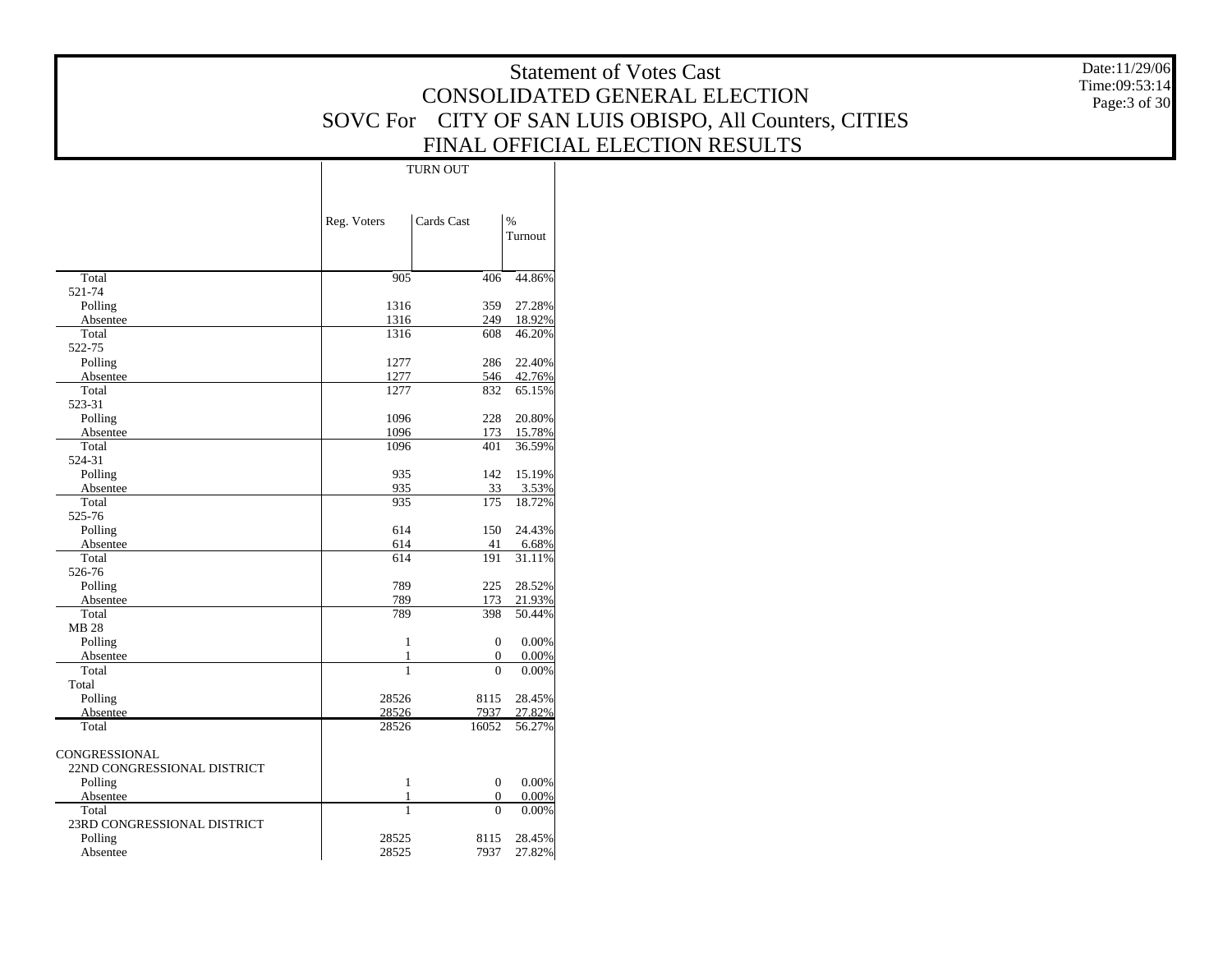|                                           |                |                 | <b>Statement of Votes Cast</b> | Date:11/29/06                                          |               |
|-------------------------------------------|----------------|-----------------|--------------------------------|--------------------------------------------------------|---------------|
|                                           |                |                 |                                | CONSOLIDATED GENERAL ELECTION                          | Time:09:53:14 |
|                                           |                |                 |                                |                                                        | Page:4 of 30  |
|                                           |                |                 |                                | SOVC For CITY OF SAN LUIS OBISPO, All Counters, CITIES |               |
|                                           |                |                 |                                | FINAL OFFICIAL ELECTION RESULTS                        |               |
|                                           |                |                 |                                |                                                        |               |
|                                           |                | <b>TURN OUT</b> |                                |                                                        |               |
|                                           |                |                 |                                |                                                        |               |
|                                           |                |                 |                                |                                                        |               |
|                                           | Reg. Voters    | Cards Cast      | $\%$                           |                                                        |               |
|                                           |                |                 | Turnout                        |                                                        |               |
|                                           |                |                 |                                |                                                        |               |
|                                           |                |                 |                                |                                                        |               |
| Total<br>Total                            | 28525          | 16052           | 56.27%                         |                                                        |               |
| Polling                                   | 28526          |                 | 8115 28.45%                    |                                                        |               |
| Absentee                                  | 28526          | 7937            | 27.82%                         |                                                        |               |
| Total                                     | 28526          | 16052           | 56.27%                         |                                                        |               |
|                                           |                |                 |                                |                                                        |               |
| <b>SENATE</b>                             |                |                 |                                |                                                        |               |
| 15TH SENATORIAL DISTRICT                  |                |                 |                                |                                                        |               |
| Polling                                   | 28526          |                 | 8115 28.45%                    |                                                        |               |
| Absentee<br>Total                         | 28526<br>28526 | 7937<br>16052   | 27.82%<br>56.27%               |                                                        |               |
| Total                                     |                |                 |                                |                                                        |               |
| Polling                                   | 28526          |                 | 8115 28.45%                    |                                                        |               |
| Absentee                                  | 28526          | 7937            | 27.82%                         |                                                        |               |
| Total                                     | 28526          | 16052           | 56.27%                         |                                                        |               |
|                                           |                |                 |                                |                                                        |               |
| <b>ASSEMBLY</b><br>33RD ASSEMBLY DISTRICT |                |                 |                                |                                                        |               |
| Polling                                   | 28526          |                 | 8115 28.45%                    |                                                        |               |
| Absentee                                  | 28526          | 7937            | 27.82%                         |                                                        |               |
| Total                                     | 28526          | 16052           | 56.27%                         |                                                        |               |
| Total                                     |                |                 |                                |                                                        |               |
| Polling                                   | 28526          |                 | 8115 28.45%                    |                                                        |               |
| Absentee                                  | 28526          | 7937            | 27.82%                         |                                                        |               |
| Total                                     | 28526          | 16052           | 56.27%                         |                                                        |               |
| <b>BOARD OF EQUALIZATION</b>              |                |                 |                                |                                                        |               |
| STATE BOARD OF EQUALIZATION DIST 1        |                |                 |                                |                                                        |               |
| Polling                                   | 28526          |                 | 8115 28.45%                    |                                                        |               |
| Absentee                                  | 28526          | 7937            | 27.82%                         |                                                        |               |
| Total                                     | 28526          | 16052           | 56.27%                         |                                                        |               |
| Total                                     |                |                 |                                |                                                        |               |
| Polling                                   | 28526          |                 | 8115 28.45%                    |                                                        |               |
| Absentee<br>Total                         | 28526<br>28526 | 7937<br>16052   | 27.82%<br>56.27%               |                                                        |               |
|                                           |                |                 |                                |                                                        |               |
| SUPERVISOR/COMMISSIONER                   |                |                 |                                |                                                        |               |
| 2ND SUPERVISORIAL DISTRICT                |                |                 |                                |                                                        |               |
| Polling                                   | 7369           | 2189            | 29.71%                         |                                                        |               |
| Absentee                                  | 7369           | 2052            | 27.85%                         |                                                        |               |
| Total                                     | 7369           | 4241            | 57.55%                         |                                                        |               |
| 3RD SUPERVISORIAL DISTRICT                |                |                 |                                |                                                        |               |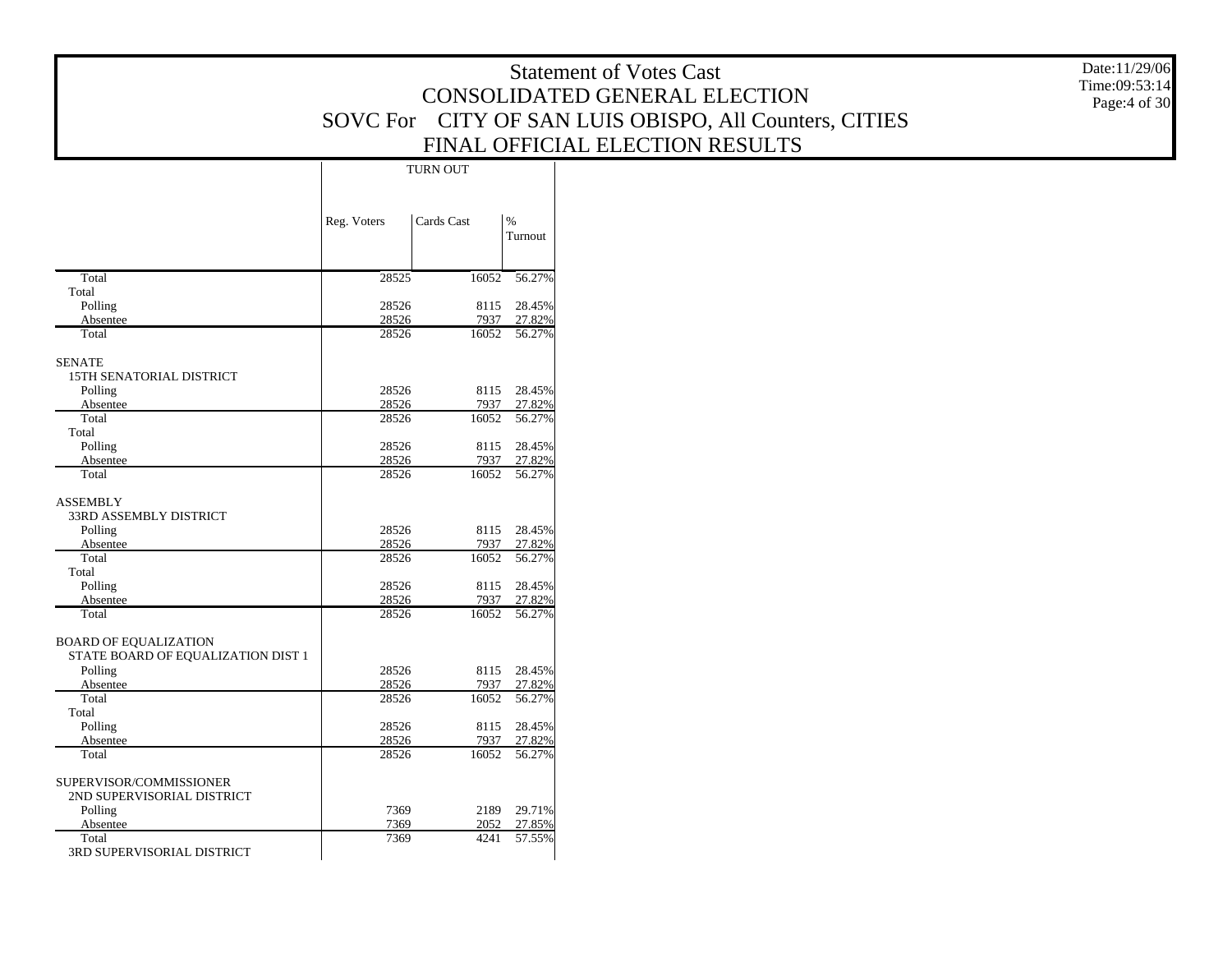Date:11/29/06 Time:09:53:14 Page:5 of 30

|                                                 | <b>TURN OUT</b> |            |                  |  |  |  |  |  |
|-------------------------------------------------|-----------------|------------|------------------|--|--|--|--|--|
|                                                 | Reg. Voters     | Cards Cast | $\%$<br>Turnout  |  |  |  |  |  |
| Polling                                         | 13358           | 4003       | 29.97%           |  |  |  |  |  |
| Absentee                                        | 13358           | 4154       | 31.10%           |  |  |  |  |  |
| Total<br><b>4TH SUPERVISORIAL DISTRICT</b>      | 13358           | 8157       | 61.06%           |  |  |  |  |  |
| Polling<br>Absentee                             | 867<br>867      | 292<br>351 | 33.68%<br>40.48% |  |  |  |  |  |
| Total<br>5TH SUPERVISORIAL DISTRICT             | 867             | 643        | 74.16%           |  |  |  |  |  |
| Polling                                         | 6932            | 1631       | 23.53%           |  |  |  |  |  |
| Absentee                                        | 6932            | 1380       | 19.91%           |  |  |  |  |  |
| Total<br>Total                                  | 6932            | 3011       | 43.44%           |  |  |  |  |  |
| Polling                                         | 28526           | 8115       | 28.45%           |  |  |  |  |  |
| Absentee                                        | 28526           | 7937       | 27.82%           |  |  |  |  |  |
| Total                                           | 28526           | 16052      | 56.27%           |  |  |  |  |  |
| <b>CITIES</b><br><b>CITY OF SAN LUIS OBISPO</b> |                 |            |                  |  |  |  |  |  |
| Polling                                         | 28526           | 8115       | 28.45%           |  |  |  |  |  |
| Absentee                                        | 28526           | 7937       | 27.82%           |  |  |  |  |  |
| Total                                           | 28526           | 16052      | 56.27%           |  |  |  |  |  |
| Total                                           |                 |            |                  |  |  |  |  |  |
| Polling                                         | 28526           | 8115       | 28.45%           |  |  |  |  |  |
| Absentee                                        | 28526           | 7937       | 27.82%           |  |  |  |  |  |
| Total                                           | 28526           | 16052      | 56.27%           |  |  |  |  |  |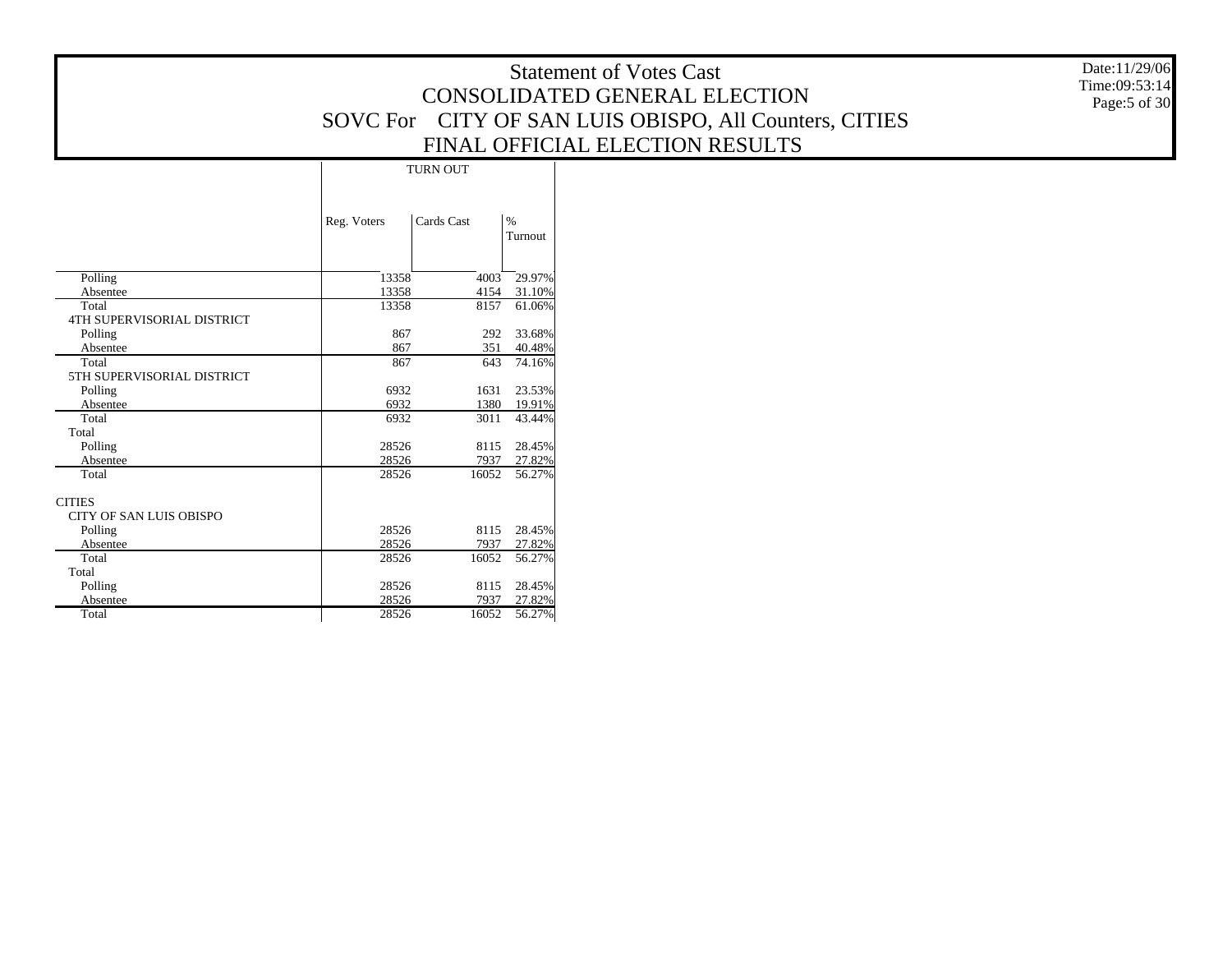Date:11/29/06 Time:09:53:14Page:6 of 30

|                   |             | CITY OF SAN LUIS OBISPO MAYOR |                    |                             |                        |                      |                                      |       |                                |            |              |            |  |  |  |
|-------------------|-------------|-------------------------------|--------------------|-----------------------------|------------------------|----------------------|--------------------------------------|-------|--------------------------------|------------|--------------|------------|--|--|--|
|                   | Reg. Voters | <b>Times Counted</b>          | <b>Total Votes</b> | <b>Times Blank</b><br>Voted | Times<br>Over<br>Voted | Of<br>Under<br>Votes | Number   DONALD E.<br><b>HEDRICK</b> |       | <b>CHRISTINE</b><br>MULHOLLAND |            | JOHN R. EWAN |            |  |  |  |
| Jurisdiction Wide |             |                               |                    |                             |                        |                      |                                      |       |                                |            |              |            |  |  |  |
| 224-30            |             |                               |                    |                             |                        |                      |                                      |       |                                |            |              |            |  |  |  |
| Polling           | 1024        | 366                           | 339                | 27                          |                        | $\mathbf{0}$         | $\mathbf{0}$<br>15                   | 4.42% |                                | 72 21.24%  |              | 111 32.74% |  |  |  |
| Absentee          | 1024        | 339                           | 315                | 24                          |                        | $\boldsymbol{0}$     | $\mathbf{0}$<br>$\overline{4}$       | 1.27% |                                | 49 15.56%  |              | 83 26.35%  |  |  |  |
| Total             | 1024        | 705                           | 654                | 51                          |                        | $\Omega$             | $\Omega$<br>19                       | 2.91% |                                | 121 18.50% |              | 194 29.66% |  |  |  |
| 225-30            |             |                               |                    |                             |                        |                      |                                      |       |                                |            |              |            |  |  |  |
| Polling           | 1309        | 332                           | 286                | 46                          |                        | $\mathbf{0}$         | $\mathbf{0}$<br>16                   | 5.59% |                                | 71 24.83%  |              | 80 27.97%  |  |  |  |
| Absentee          | 1309        | 263                           | 234                | 29                          |                        | $\boldsymbol{0}$     | $\mathbf{0}$<br>8                    | 3.42% |                                | 41 17.52%  |              | 72 30.77%  |  |  |  |
| Total             | 1309        | 595                           | 520                | 75                          |                        | $\Omega$             | $\overline{0}$<br>24                 | 4.62% |                                | 112 21.54% |              | 152 29.23% |  |  |  |
| 226-31            |             |                               |                    |                             |                        |                      |                                      |       |                                |            |              |            |  |  |  |
| Polling           | 907         | 259                           | 216                | 43                          |                        | $\boldsymbol{0}$     | $\mathbf{0}$<br>11                   | 5.09% |                                | 46 21.30%  |              | 63 29.17%  |  |  |  |
| Absentee          | 907         | 212                           | 204                | 8                           |                        | $\mathbf{0}$         | $\boldsymbol{0}$<br>6                | 2.94% |                                | 52 25.49%  | 51           | 25.00%     |  |  |  |
| Total             | 907         | 471                           | 420                | $\overline{51}$             |                        | $\Omega$             | $\Omega$<br>17                       | 4.05% |                                | 98 23.33%  |              | 114 27.14% |  |  |  |
| 227-32            |             |                               |                    |                             |                        |                      |                                      |       |                                |            |              |            |  |  |  |
| Polling           | 1097        | 334                           | 284                | 50                          |                        | $\mathbf{0}$         | $\mathbf{0}$<br>9                    | 3.17% |                                | 62 21.83%  |              | 73 25.70%  |  |  |  |
| Absentee          | 1097        | 249                           | 227                | $22\,$                      |                        | $\boldsymbol{0}$     | $\mathbf{0}$<br>5                    | 2.20% | 41                             | 18.06%     |              | 58 25.55%  |  |  |  |
| Total             | 1097        | 583                           | 511                | $\overline{72}$             |                        | $\Omega$             | $\overline{0}$<br>14                 | 2.74% |                                | 103 20.16% |              | 131 25.64% |  |  |  |
| 228-33            |             |                               |                    |                             |                        |                      |                                      |       |                                |            |              |            |  |  |  |
| Polling           | 1736        | 435                           | 386                | 49                          |                        | $\mathbf{0}$         | $\mathbf{0}$<br>19                   | 4.92% |                                | 77 19.95%  |              | 91 23.58%  |  |  |  |
| Absentee          | 1736        | 509                           | 481                | 28                          |                        | $\boldsymbol{0}$     | $\mathbf{0}$<br>13                   | 2.70% | 109                            | 22.66%     |              | 94 19.54%  |  |  |  |
| Total             | 1736        | 944                           | 867                | 77                          |                        | $\Omega$             | $\mathbf{0}$<br>32                   | 3.69% |                                | 186 21.45% |              | 185 21.34% |  |  |  |
| 229-33            |             |                               |                    |                             |                        |                      |                                      |       |                                |            |              |            |  |  |  |
| Polling           | 1296        | 463                           | 420                | 43                          |                        | $\overline{0}$       | $\mathbf{0}$<br>9                    | 2.14% |                                | 147 35.00% |              | 105 25.00% |  |  |  |
| Absentee          | 1296        | 480                           | 450                | 30                          |                        | $\overline{0}$       | $\overline{0}$<br>10                 | 2.22% |                                | 143 31.78% |              | 116 25.78% |  |  |  |
| Total             | 1296        | 943                           | 870                | $\overline{73}$             |                        | $\Omega$             | $\Omega$<br>19                       | 2.18% |                                | 290 33.33% | 221          | 25.40%     |  |  |  |
| 301-34            |             |                               |                    |                             |                        |                      |                                      |       |                                |            |              |            |  |  |  |
| Polling           | 607         | 167                           | 150                | 17                          |                        | $\mathbf{0}$         | $\mathbf{0}$<br>9                    | 6.00% |                                | 39 26.00%  |              | 28 18.67%  |  |  |  |
| Absentee          | 607         | 133                           | 121                | 12                          |                        | $\boldsymbol{0}$     | $\mathbf{0}$<br>6                    | 4.96% |                                | 38 31.40%  |              | 15 12.40%  |  |  |  |
| Total             | 607         | 300                           | 271                | $\overline{29}$             |                        | $\Omega$             | $\mathbf{0}$<br>15                   | 5.54% |                                | 77 28.41%  |              | 43 15.87%  |  |  |  |
| 302-34            |             |                               |                    |                             |                        |                      |                                      |       |                                |            |              |            |  |  |  |
| Polling           | 288         | 89                            | 81                 | 8                           |                        | $\mathbf{0}$         | $\boldsymbol{0}$<br>$\mathbf{0}$     | 0.00% |                                | 20 24.69%  |              | 30 37.04%  |  |  |  |
| Absentee          | 288         | 98                            | 90                 | 8                           |                        | $\boldsymbol{0}$     | $\boldsymbol{0}$<br>$\overline{2}$   | 2.22% | 11                             | 12.22%     |              | 28 31.11%  |  |  |  |
| Total             | 288         | 187                           | 171                | 16                          |                        | $\Omega$             | $\Omega$<br>2                        | 1.17% |                                | 31 18.13%  |              | 58 33.92%  |  |  |  |
| 303-35            |             |                               |                    |                             |                        |                      |                                      |       |                                |            |              |            |  |  |  |
| Polling           | 932         | 218                           | 194                | 24                          |                        | $\mathbf{0}$         | $\mathbf{0}$<br>10                   | 5.15% |                                | 31 15.98%  |              | 42 21.65%  |  |  |  |
| Absentee          | 932         | 396                           | 374                | 22                          |                        | $\boldsymbol{0}$     | $\boldsymbol{0}$<br>12               | 3.21% |                                | 50 13.37%  |              | 68 18.18%  |  |  |  |
| Total             | 932         | 614                           | 568                | 46                          |                        | $\Omega$             | $\overline{0}$<br>22                 | 3.87% |                                | 81 14.26%  |              | 110 19.37% |  |  |  |
| 304-36            |             |                               |                    |                             |                        |                      |                                      |       |                                |            |              |            |  |  |  |
| Polling           | 821         | 282                           | 245                | 37                          |                        | $\mathbf{0}$         | $\overline{0}$<br>17                 | 6.94% |                                | 62 25.31%  |              | 54 22.04%  |  |  |  |
| Absentee          | 821         | 235                           | 219                | 16                          |                        | $\boldsymbol{0}$     | $\boldsymbol{0}$<br>11               | 5.02% |                                | 48 21.92%  |              | 34 15.53%  |  |  |  |
| Total<br>305-37   | 821         | 517                           | 464                | 53                          |                        | $\Omega$             | $\mathbf{0}$<br>28                   | 6.03% |                                | 110 23.71% | 88           | 18.97%     |  |  |  |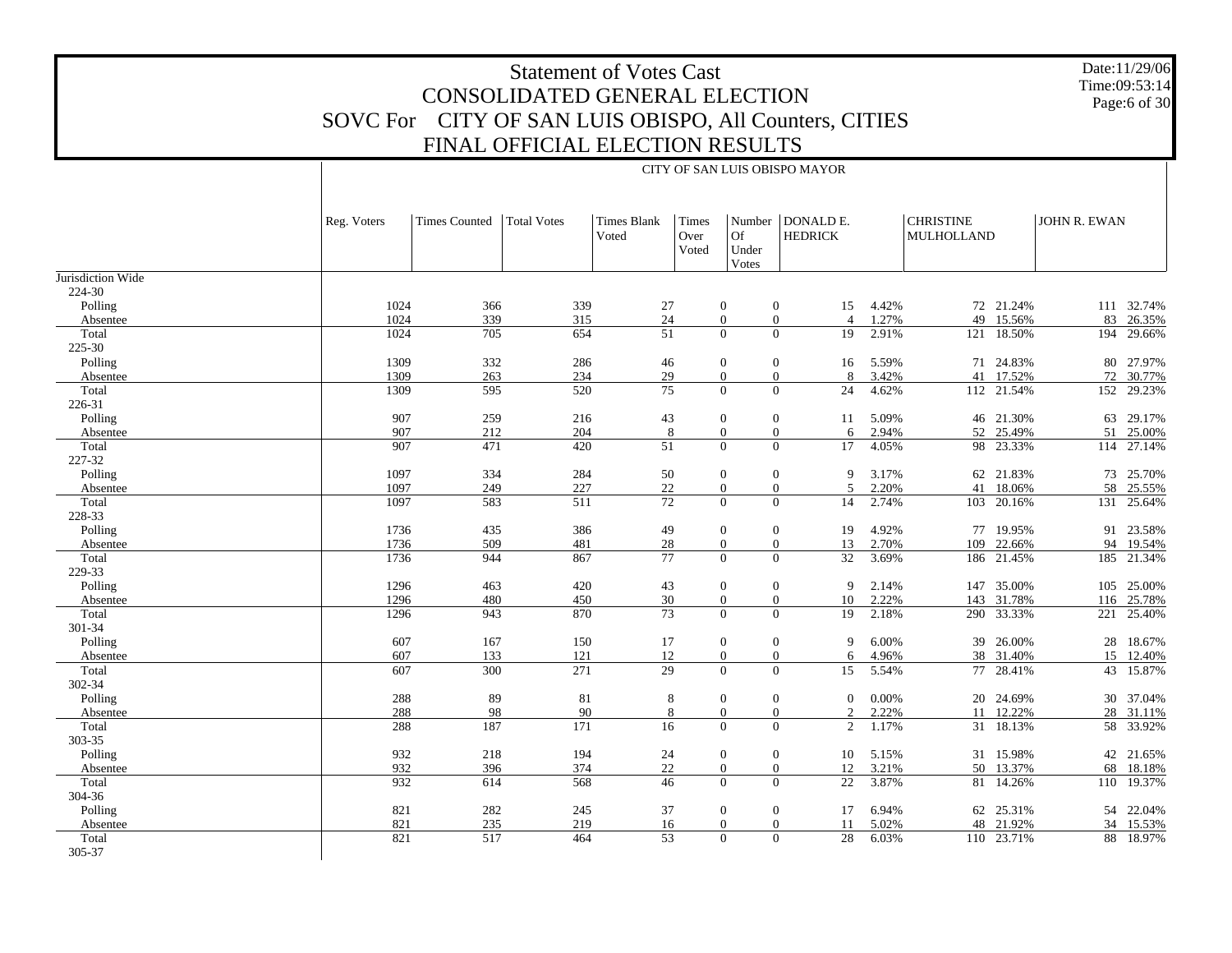#### Date:11/29/06 Time:09:53:14 Page:7 of 30

# Statement of Votes Cast CONSOLIDATED GENERAL ELECTION SOVC For CITY OF SAN LUIS OBISPO, All Counters, CITIES FINAL OFFICIAL ELECTION RESULTS

CITY OF SAN LUIS OBISPO MAYOR

|                   | Reg. Voters  | <b>Times Counted</b> | <b>Total Votes</b> | <b>Times Blank</b> | Times         |                                              | Number   DONALD E. |                | <b>CHRISTINE</b>           | JOHN R. EWAN |                  |
|-------------------|--------------|----------------------|--------------------|--------------------|---------------|----------------------------------------------|--------------------|----------------|----------------------------|--------------|------------------|
|                   |              |                      |                    | Voted              | Over<br>Voted | Of<br>Under<br>Votes                         | <b>HEDRICK</b>     |                | MULHOLLAND                 |              |                  |
| Polling           | 1226         | 387                  | 351                | 36                 |               | $\theta$<br>$\overline{0}$                   | $20^{-}$           | 5.70%          | 97 27.64%                  |              | 119 33.90%       |
| Absentee          | 1226         | 310                  | 289                | 21                 |               | $\mathbf{0}$<br>$\mathbf{0}$                 | 12                 | 4.15%          | 72 24.91%                  | 100          | 34.60%           |
| Total             | 1226         | 697                  | 640                | $\overline{57}$    |               | $\Omega$<br>$\Omega$                         | 32                 | 5.00%          | 26.41%<br>169              | 219          | 34.22%           |
| 306-37            |              |                      |                    |                    |               |                                              |                    |                |                            |              |                  |
| Polling           | 1233         | 370                  | 337                | 33                 |               | $\boldsymbol{0}$<br>$\mathbf{0}$             | 5                  | 1.48%          | 60 17.80%                  |              | 112 33.23%       |
| Absentee          | 1233         | 519                  | 494                | 23                 |               | $\overline{c}$<br>$\mathbf{0}$               | $\mathbf Q$        | 1.82%          | 98<br>19.84%               | 155          | 31.38%           |
| Total             | 1233         | 889                  | 831                | 56                 |               | 2<br>$\overline{0}$                          | 14                 | 1.68%          | 158 19.01%                 | 267          | 32.13%           |
| 307-38            |              |                      |                    |                    |               |                                              |                    |                |                            |              |                  |
| Polling           | 1078         | 267                  | 243                | 24                 |               | $\boldsymbol{0}$<br>$\boldsymbol{0}$         | 11                 | 4.53%          | 43 17.70%                  |              | 72 29.63%        |
| Absentee          | 1078         | 300                  | 276                | 24                 |               | $\overline{0}$<br>$\overline{0}$             | $\mathbf Q$        | 3.26%          | 17.75%<br>49               | 77           | 27.90%           |
| Total             | 1078         | 567                  | 519                | 48                 |               | $\Omega$<br>$\overline{0}$                   | 20                 | 3.85%          | 92 17.73%                  |              | 149 28.71%       |
| 308-39            |              |                      |                    |                    |               |                                              |                    |                |                            |              |                  |
| Polling           | 1259         | 400                  | 362                | 38                 |               | $\mathbf{0}$<br>$\boldsymbol{0}$             | 11                 | 3.04%          | 67<br>18.51%               | 131          | 36.19%           |
| Absentee          | 1259         | 488                  | 475                | 13                 |               | $\Omega$<br>$\boldsymbol{0}$                 | 11                 | 2.32%          | 21.26%<br>101              | 137          | 28.84%           |
| Total             | 1259         | 888                  | 837                | 51                 |               | $\theta$<br>$\Omega$                         | $\overline{22}$    | 2.63%          | 168<br>20.07%              | 268          | 32.02%           |
| 309-38            |              |                      |                    |                    |               |                                              |                    |                |                            |              |                  |
| Polling           | 1102         | 337                  | 303                | 34                 |               | $\mathbf{0}$<br>$\boldsymbol{0}$             | 8                  | 2.64%          | 44 14.52%                  | 133          | 43.89%           |
| Absentee          | 1102         | 369                  | 351                | 18                 |               | $\overline{0}$<br>$\mathbf{0}$               |                    | 0.28%          | 65<br>18.52%               | 126          | 35.90%           |
| Total             | 1102         | 706                  | 654                | $\overline{52}$    |               | $\Omega$<br>$\overline{0}$                   | 9                  | 1.38%          | 16.67%<br>109              |              | 259 39.60%       |
| 310-40            |              |                      |                    |                    |               |                                              |                    |                |                            |              |                  |
| Polling           | 1422<br>1422 | 402<br>361           | 355                | 47<br>34           |               | $\boldsymbol{0}$<br>$\theta$<br>$\mathbf{0}$ | 26                 | 7.32%          | 94 26.48%                  | 85           | 88 24.79%        |
| Absentee<br>Total | 1422         | 763                  | 326<br>681         | 81                 |               | $\Omega$                                     | 8<br>34            | 2.45%<br>4.99% | 74 22.70%<br>168<br>24.67% | 173          | 26.07%<br>25.40% |
| 311-40            |              |                      |                    |                    |               |                                              |                    |                |                            |              |                  |
| Polling           | 1239         | 372                  | 331                | 41                 |               | $\mathbf{0}$<br>$\theta$                     | 13                 | 3.93%          | 134 40.48%                 | 94           | 28.40%           |
| Absentee          | 1239         | 310                  | 282                | 27                 |               | $\boldsymbol{0}$                             | 17                 | 6.03%          | 76<br>26.95%               | 74           | 26.24%           |
| Total             | 1239         | 682                  | 613                | 68                 |               | $\overline{0}$                               | 30                 | 4.89%          | 210<br>34.26%              | 168          | 27.41%           |
| 312-41            |              |                      |                    |                    |               |                                              |                    |                |                            |              |                  |
| Polling           | 1020         | 362                  | 319                | 43                 |               | $\boldsymbol{0}$<br>$\boldsymbol{0}$         | 15                 | 4.70%          | 102 31.97%                 |              | 117 36.68%       |
| Absentee          | 1020         | 229                  | 218                | 11                 |               | $\overline{0}$<br>$\theta$                   | 5                  | 2.29%          | 49<br>22.48%               | 56           | 25.69%           |
| Total             | 1020         | 591                  | 537                | 54                 |               | $\Omega$<br>$\overline{0}$                   | 20                 | 3.72%          | 151 28.12%                 |              | 173 32.22%       |
| 313-42            |              |                      |                    |                    |               |                                              |                    |                |                            |              |                  |
| Polling           | 1130         | 350                  | 323                | 27                 |               | $\mathbf{0}$<br>$\theta$                     | 18                 | 5.57%          | 71 21.98%                  |              | 109 33.75%       |
| Absentee          | 1130         | 406                  | 389                | 16                 |               | $\boldsymbol{0}$                             | $\tau$             | 1.80%          | 93 23.91%                  | 109          | 28.02%           |
| Total             | 1130         | 756                  | 712                | 43                 |               | $\Omega$<br>$\mathbf{1}$                     | 25                 | 3.51%          | 164 23.03%                 | 218          | 30.62%           |
| 401-39            |              |                      |                    |                    |               |                                              |                    |                |                            |              |                  |
| Polling           | 867          | 292                  | 278                | 14                 |               | $\theta$<br>$\mathbf{0}$                     | 6                  | 2.16%          | 10.43%<br>29               | 107          | 38.49%           |
| Absentee          | 867          | 351                  | 331                | 19                 |               | $\boldsymbol{0}$                             | $\overline{4}$     | 1.21%          | 37<br>11.18%               | 113          | 34.14%           |
| Total             | 867          | 643                  | 609                | 33                 |               | $\Omega$                                     | 10                 | 1.64%          | 66<br>10.84%               | 220          | 36.12%           |
| 520-42            |              |                      |                    |                    |               |                                              |                    |                |                            |              |                  |
| Polling           | 905          | 241                  | 198                | 43                 |               | $\overline{0}$<br>$\boldsymbol{0}$           | 12                 | 6.06%          | 32.32%<br>64               | 44           | 22.22%           |
| Absentee          | 905          | 165                  | 150                | 15                 |               | $\overline{0}$<br>$\Omega$                   | 8                  | 5.33%          | 43 28.67%                  |              | 50 33.33%        |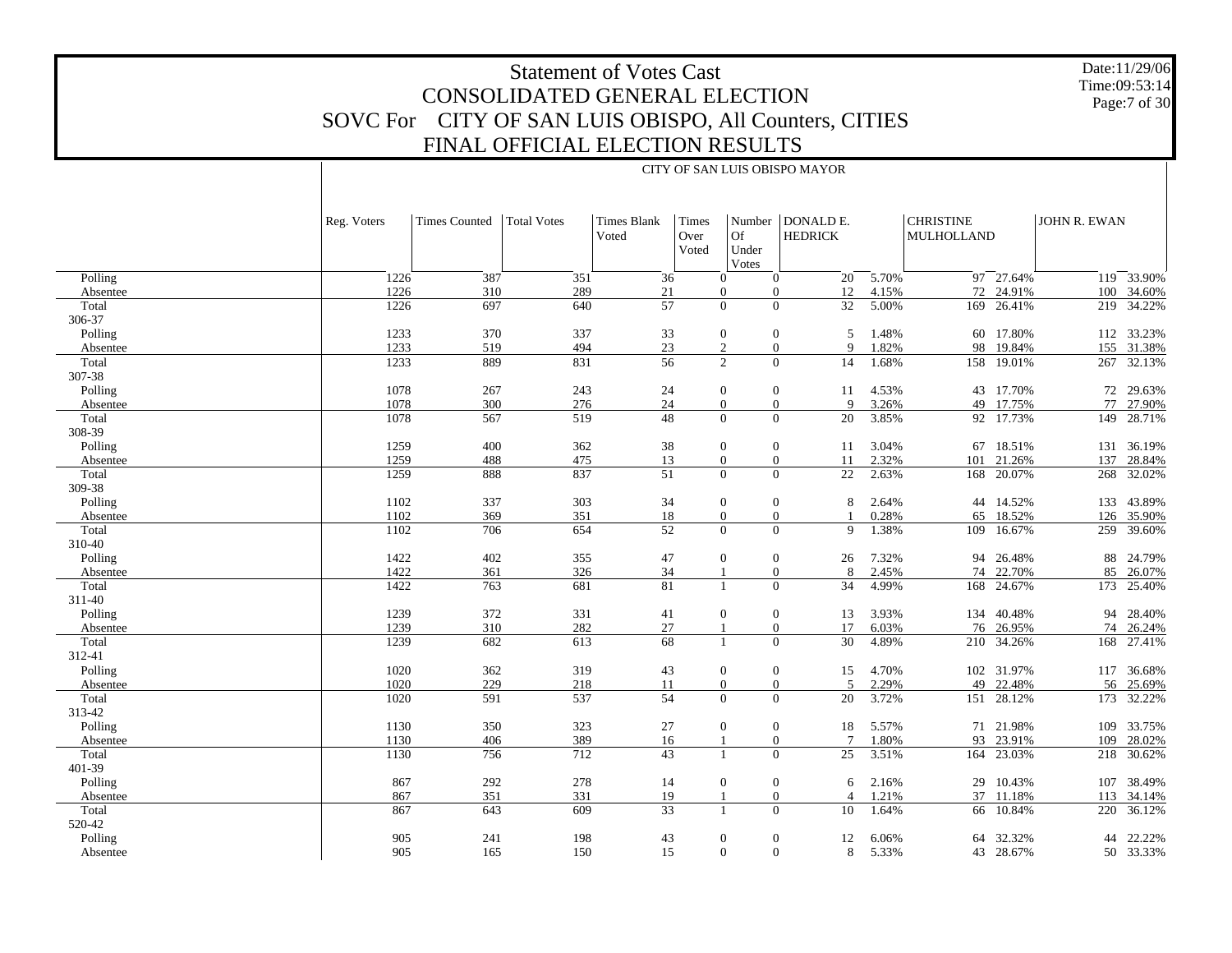#### Date:11/29/06 Time:09:53:14 Page:8 of 30

# Statement of Votes Cast CONSOLIDATED GENERAL ELECTION SOVC For CITY OF SAN LUIS OBISPO, All Counters, CITIES FINAL OFFICIAL ELECTION RESULTS

|                                                                |                |                      |                    |                             |                        |                                  | CITY OF SAN LUIS OBISPO MAYOR        |                |                                |                     |                     |                          |
|----------------------------------------------------------------|----------------|----------------------|--------------------|-----------------------------|------------------------|----------------------------------|--------------------------------------|----------------|--------------------------------|---------------------|---------------------|--------------------------|
|                                                                | Reg. Voters    | <b>Times Counted</b> | <b>Total Votes</b> | <b>Times Blank</b><br>Voted | Times<br>Over<br>Voted | Of<br>Under<br>Votes             | Number   DONALD E.<br><b>HEDRICK</b> |                | <b>CHRISTINE</b><br>MULHOLLAND |                     | <b>JOHN R. EWAN</b> |                          |
| Total                                                          | 905            | 406                  | 348                | 58                          |                        | $\Omega$                         | 20<br>$\theta$                       | 5.75%          |                                | $107 - 30.75\%$     |                     | $94 - 27.01%$            |
| 521-74                                                         |                |                      |                    |                             |                        |                                  |                                      |                |                                |                     |                     |                          |
| Polling                                                        | 1316           | 359                  | 306                | 53                          |                        | $\boldsymbol{0}$                 | 21<br>$\mathbf{0}$                   | 6.86%          | 88                             | 28.76%              |                     | 83 27.12%                |
| Absentee                                                       | 1316           | 249                  | 228                | 21                          |                        | $\boldsymbol{0}$                 | $\overline{9}$<br>$\mathbf{0}$       | 3.95%          | 74                             | 32.46%              |                     | 48 21.05%                |
| Total                                                          | 1316           | 608                  | 534                | 74                          |                        | $\Omega$                         | $\Omega$<br>30                       | 5.62%          |                                | 162 30.34%          |                     | 131 24.53%               |
| 522-75                                                         |                |                      |                    |                             |                        |                                  |                                      |                |                                |                     |                     |                          |
| Polling                                                        | 1277           | 286                  | 253                | 33                          |                        | $\boldsymbol{0}$                 | $\boldsymbol{0}$<br>8                | 3.16%          | 88                             | 34.78%              |                     | 79 31.23%                |
| Absentee                                                       | 1277           | 546                  | 501                | 45                          |                        | $\mathbf{0}$                     | $\mathbf{0}$<br>16                   | 3.19%          | 93                             | 18.56%              | 185                 | 36.93%                   |
| Total                                                          | 1277           | 832                  | 754                | $\overline{78}$             |                        | $\Omega$                         | $\mathbf{0}$<br>24                   | 3.18%          | 181                            | 24.01%              |                     | 264 35.01%               |
| 523-31                                                         |                |                      |                    |                             |                        |                                  |                                      |                |                                |                     |                     |                          |
| Polling                                                        | 1096           | 228                  | 180                | 48                          |                        | $\mathbf{0}$                     | $\mathbf{0}$<br>8                    | 4.44%          |                                | 46 25.56%           | 51                  | 28.33%                   |
| Absentee                                                       | 1096           | 173                  | 154                | 19                          |                        | $\boldsymbol{0}$                 | $\boldsymbol{0}$<br>6                | 3.90%          |                                | 43 27.92%           | 40                  | 25.97%                   |
| Total                                                          | 1096           | 401                  | 334                | 67                          |                        | $\Omega$                         | $\theta$<br>14                       | 4.19%          | 89                             | 26.65%              |                     | 91 27.25%                |
| 524-31                                                         |                |                      |                    |                             |                        |                                  |                                      |                |                                |                     |                     |                          |
| Polling                                                        | 935            | 142                  | 93                 | 49                          |                        | $\mathbf{0}$                     | $\mathbf{0}$<br>14                   | 15.05%         |                                | 18 19.35%           |                     | 12 12.90%                |
| Absentee                                                       | 935            | 33                   | 25                 | 8                           |                        | $\mathbf{0}$                     | $\mathbf{0}$<br>$\overline{4}$       | 16.00%         |                                | 8 32.00%            |                     | $\overline{4}$<br>16.00% |
| Total                                                          | 935            | 175                  | 118                | $\overline{57}$             |                        | $\overline{0}$                   | $\mathbf{0}$<br>18                   | 15.25%         | 26                             | 22.03%              | 16                  | 13.56%                   |
| 525-76                                                         |                |                      |                    |                             |                        |                                  |                                      |                |                                |                     |                     |                          |
| Polling                                                        | 614            | 150                  | 117                | 33                          |                        | $\mathbf{0}$                     | $\mathbf{0}$<br>10                   | 8.55%          |                                | 25 21.37%           | 28                  | 23.93%                   |
| Absentee                                                       | 614            | 41                   | 39                 | 2                           |                        | $\mathbf{0}$<br>$\Omega$         | $\theta$<br>$\overline{4}$           | 10.26%         |                                | 10 25.64%           | 10                  | 25.64%                   |
| Total                                                          | 614            | 191                  | 156                | 35                          |                        |                                  | $\Omega$<br>14                       | 8.97%          |                                | 35 22.44%           | 38                  | 24.36%                   |
| 526-76                                                         |                |                      |                    |                             |                        |                                  |                                      |                |                                |                     |                     |                          |
| Polling                                                        | 789<br>789     | 225<br>173           | 187<br>159         | 38<br>14                    |                        | $\mathbf{0}$<br>$\boldsymbol{0}$ | $\mathbf{0}$<br>13<br>$\mathbf{0}$   | 6.95%<br>0.63% | 46                             | 44 23.53%<br>28.93% | 49                  | 26.20%<br>36 22.64%      |
| Absentee<br>Total                                              | 789            | 398                  | 346                | 52                          |                        | $\Omega$                         | $\Omega$<br>14                       | 4.05%          | 90                             | 26.01%              |                     | 85 24.57%                |
| <b>MB 28</b>                                                   |                |                      |                    |                             |                        |                                  |                                      |                |                                |                     |                     |                          |
| Polling                                                        | $\overline{1}$ | $\mathbf{0}$         | $\boldsymbol{0}$   | $\boldsymbol{0}$            |                        | $\boldsymbol{0}$                 | $\boldsymbol{0}$<br>$\theta$         |                | $\boldsymbol{0}$               |                     | $\mathbf{0}$        |                          |
| Absentee                                                       |                | $\overline{0}$       | $\mathbf{0}$       | $\mathbf{0}$                |                        | $\mathbf{0}$                     | $\mathbf{0}$<br>$\overline{0}$       |                | $\overline{0}$                 |                     | $\mathbf{0}$        |                          |
| Total                                                          |                | $\theta$             | $\Omega$           | $\Omega$                    |                        | $\Omega$                         | $\Omega$<br>$\Omega$                 |                | $\Omega$                       |                     | $\Omega$            |                          |
| Total                                                          |                |                      |                    |                             |                        |                                  |                                      |                |                                |                     |                     |                          |
| Polling                                                        | 28526          | 8115                 | 7137               | 978                         |                        | $\boldsymbol{0}$                 | $\mathbf{0}$<br>334                  | 4.68%          |                                | 1741 24.39%         |                     | 2105 29.49%              |
| Absentee                                                       | 28526          | 7937                 | 7402               | 529                         |                        | 6                                | $\Omega$<br>208                      | 2.81%          |                                | 1613 21.79%         |                     | 2024 27.34%              |
| Total                                                          | 28526          | 16052                | 14539              | 1507                        |                        | 6                                | 542<br>$\Omega$                      | 3.73%          |                                | 3354 23.07%         | 4129                | 28.40%                   |
| <b>CONGRESSIONAL</b><br>22ND CONGRESSIONAL DISTRICT<br>Polling | 1              | $\mathbf{0}$         | $\mathbf{0}$       | $\overline{0}$              |                        | $\mathbf{0}$                     | $\boldsymbol{0}$<br>$\mathbf{0}$     |                | $\mathbf{0}$<br>$\sim$         |                     | $\mathbf{0}$        |                          |
| Absentee                                                       |                | $\theta$             | $\mathbf{0}$       | $\mathbf{0}$                |                        | $\mathbf{0}$<br>$\theta$         | $\overline{0}$                       |                | $\overline{0}$                 |                     | $\overline{0}$      |                          |
| Total                                                          |                | $\Omega$             | $\mathbf{0}$       | $\Omega$                    |                        | $\Omega$                         | $\Omega$<br>$\theta$                 |                | $\overline{0}$                 |                     | $\theta$            |                          |
| 23RD CONGRESSIONAL DISTRICT                                    |                |                      |                    |                             |                        |                                  |                                      |                |                                |                     |                     |                          |
| Polling                                                        | 28525          | 8115                 | 7137               | 978                         |                        | $\mathbf{0}$                     | $\mathbf{0}$<br>334                  | 4.68%          | 1741                           | 24.39%              |                     | 2105 29.49%              |
| Absentee                                                       | 28525          | 7937                 | 7402               | 529                         |                        | 6                                | $\theta$<br>208                      | 2.81%          |                                | 1613 21.79%         |                     | 2024 27.34%              |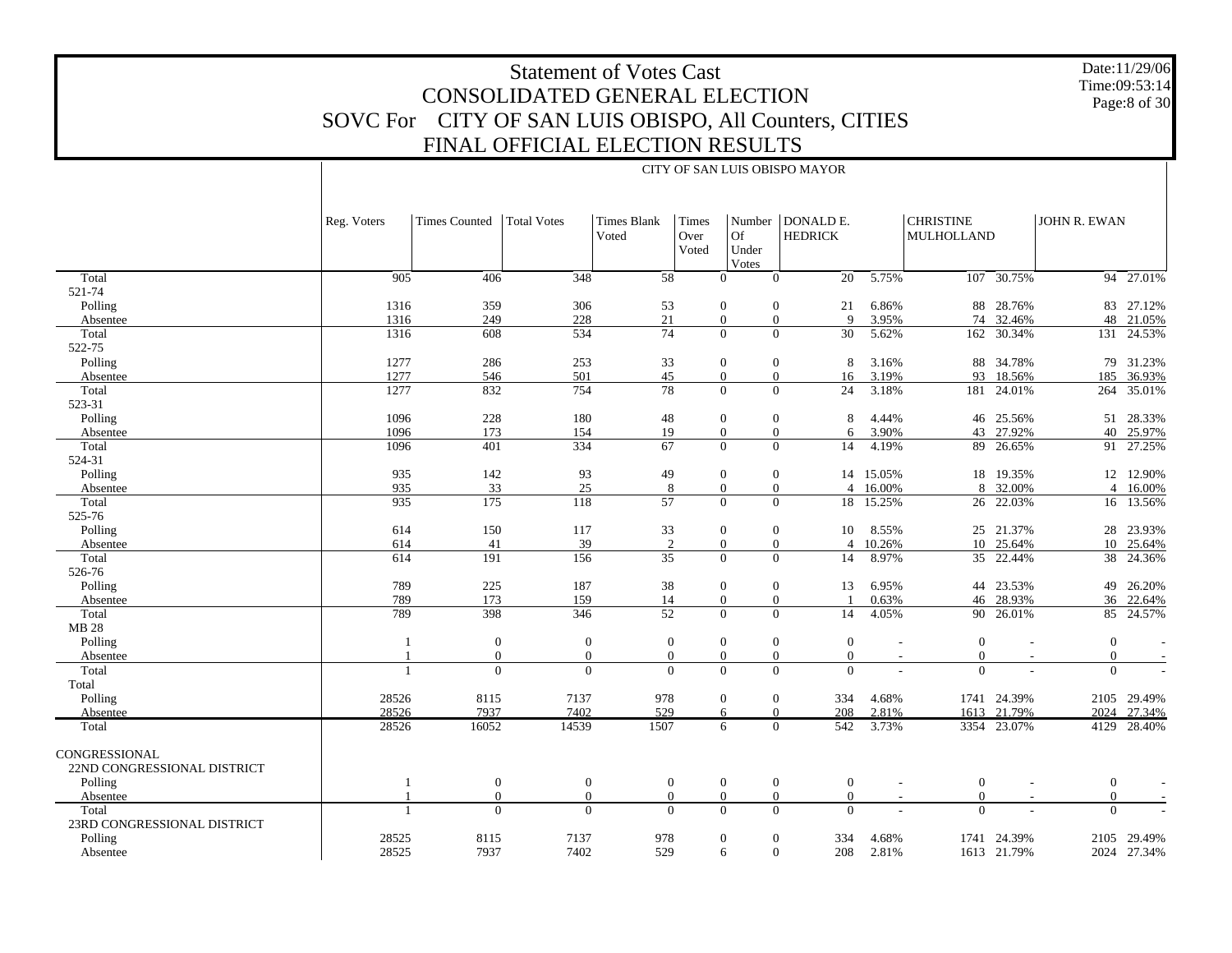Date:11/29/06 Time:09:53:15 Page:9 of 30

|                                                                                                           |                                           |                                       |                                       |                                  |                        |                                                   | CITY OF SAN LUIS OBISPO MAYOR                                                                                       |                                           |                                |                                                                         |              |                                                                    |
|-----------------------------------------------------------------------------------------------------------|-------------------------------------------|---------------------------------------|---------------------------------------|----------------------------------|------------------------|---------------------------------------------------|---------------------------------------------------------------------------------------------------------------------|-------------------------------------------|--------------------------------|-------------------------------------------------------------------------|--------------|--------------------------------------------------------------------|
|                                                                                                           | Reg. Voters                               | <b>Times Counted</b>                  | <b>Total Votes</b>                    | <b>Times Blank</b><br>Voted      | Times<br>Over<br>Voted | <b>Of</b><br>Under<br>Votes                       | Number   DONALD E.<br><b>HEDRICK</b>                                                                                |                                           | <b>CHRISTINE</b><br>MULHOLLAND |                                                                         | JOHN R. EWAN |                                                                    |
| Total                                                                                                     | 28525                                     | 16052                                 | 14539                                 | 1507                             |                        | 6                                                 | 542<br>$\mathbf{0}$                                                                                                 | 3.73%                                     |                                | 3354 23.07%                                                             |              | 4129 28.40%                                                        |
| Total                                                                                                     |                                           |                                       |                                       |                                  |                        |                                                   |                                                                                                                     |                                           |                                |                                                                         |              |                                                                    |
| Polling                                                                                                   | 28526                                     | 8115                                  | 7137                                  | 978                              |                        | $\mathbf{0}$                                      | $\overline{0}$<br>334                                                                                               | 4.68%                                     |                                | 1741 24.39%                                                             |              | 2105 29.49%                                                        |
| Absentee                                                                                                  | 28526                                     | 7937                                  | 7402                                  | 529                              |                        | 6                                                 | $\Omega$<br>208                                                                                                     | 2.81%                                     |                                | 1613 21.79%                                                             |              | 2024 27.34%                                                        |
| Total                                                                                                     | 28526                                     | 16052                                 | 14539                                 | 1507                             |                        | 6                                                 | 542<br>$\Omega$                                                                                                     | 3.73%                                     |                                | 3354 23.07%                                                             |              | 4129 28.40%                                                        |
| <b>SENATE</b><br>15TH SENATORIAL DISTRICT                                                                 |                                           |                                       |                                       |                                  |                        |                                                   |                                                                                                                     |                                           |                                |                                                                         |              |                                                                    |
| Polling                                                                                                   | 28526                                     | 8115                                  | 7137                                  | 978                              |                        | $\boldsymbol{0}$                                  | $\boldsymbol{0}$<br>334                                                                                             | 4.68%                                     |                                | 1741 24.39%                                                             |              | 2105 29.49%                                                        |
| Absentee                                                                                                  | 28526                                     | 7937                                  | 7402                                  | 529                              |                        | 6                                                 | $\mathbf{0}$<br>208                                                                                                 | 2.81%                                     |                                | 1613 21.79%                                                             |              | 2024 27.34%                                                        |
| Total                                                                                                     | 28526                                     | 16052                                 | 14539                                 | 1507                             |                        | 6                                                 | $\Omega$<br>542                                                                                                     | 3.73%                                     |                                | 3354 23.07%                                                             |              | 4129 28.40%                                                        |
| Total                                                                                                     |                                           |                                       |                                       |                                  |                        |                                                   |                                                                                                                     |                                           |                                |                                                                         |              |                                                                    |
| Polling                                                                                                   | 28526                                     | 8115                                  | 7137                                  | 978                              |                        | $\overline{0}$                                    | $\mathbf{0}$<br>334                                                                                                 | 4.68%                                     |                                | 1741 24.39%                                                             |              | 2105 29.49%                                                        |
| Absentee<br>Total                                                                                         | 28526<br>28526                            | 7937<br>16052                         | 7402<br>14539                         | 529<br>1507                      |                        | 6<br>6                                            | $\Omega$<br>208<br>542<br>$\Omega$                                                                                  | 2.81%<br>3.73%                            |                                | 1613 21.79%<br>3354 23.07%                                              |              | 2024 27.34%<br>4129 28.40%                                         |
| <b>ASSEMBLY</b><br>33RD ASSEMBLY DISTRICT<br>Polling<br>Absentee<br>Total<br>Total<br>Polling<br>Absentee | 28526<br>28526<br>28526<br>28526<br>28526 | 8115<br>7937<br>16052<br>8115<br>7937 | 7137<br>7402<br>14539<br>7137<br>7402 | 978<br>529<br>1507<br>978<br>529 |                        | $\boldsymbol{0}$<br>6<br>6<br>$\overline{0}$<br>6 | $\boldsymbol{0}$<br>334<br>$\mathbf{0}$<br>208<br>$\mathbf{0}$<br>542<br>$\mathbf{0}$<br>334<br>$\mathbf{0}$<br>208 | 4.68%<br>2.81%<br>3.73%<br>4.68%<br>2.81% |                                | 1741 24.39%<br>1613 21.79%<br>3354 23.07%<br>1741 24.39%<br>1613 21.79% | 2024         | 2105 29.49%<br>27.34%<br>4129 28.40%<br>2105 29.49%<br>2024 27.34% |
| Total                                                                                                     | 28526                                     | 16052                                 | 14539                                 | 1507                             |                        | 6                                                 | $\Omega$<br>542                                                                                                     | 3.73%                                     |                                | 3354 23.07%                                                             |              | 4129 28.40%                                                        |
| <b>BOARD OF EQUALIZATION</b><br>STATE BOARD OF EQUALIZATION DIST 1<br>Polling                             | 28526                                     | 8115                                  | 7137                                  | 978                              |                        | $\boldsymbol{0}$                                  | $\boldsymbol{0}$<br>334                                                                                             | 4.68%                                     |                                | 1741 24.39%                                                             |              | 2105 29.49%                                                        |
| Absentee                                                                                                  | 28526                                     | 7937                                  | 7402                                  | 529<br>1507                      |                        | 6<br>6                                            | $\mathbf{0}$<br>208                                                                                                 | 2.81%                                     |                                | 1613 21.79%                                                             |              | 2024 27.34%                                                        |
| Total<br>Total                                                                                            | 28526                                     | 16052                                 | 14539                                 |                                  |                        |                                                   | $\mathbf{0}$<br>542                                                                                                 | 3.73%                                     |                                | 3354 23.07%                                                             | 4129         | 28.40%                                                             |
| Polling                                                                                                   | 28526                                     | 8115                                  | 7137                                  | 978                              |                        | $\boldsymbol{0}$                                  | $\mathbf{0}$<br>334                                                                                                 | 4.68%                                     |                                | 1741 24.39%                                                             |              | 2105 29.49%                                                        |
| Absentee                                                                                                  | 28526                                     | 7937                                  | 7402                                  | 529                              |                        | 6                                                 | $\Omega$<br>208                                                                                                     | 2.81%                                     |                                | 1613 21.79%                                                             |              | 2024 27.34%                                                        |
| Total                                                                                                     | 28526                                     | 16052                                 | 14539                                 | 1507                             |                        | 6                                                 | $\Omega$<br>542                                                                                                     | 3.73%                                     |                                | 3354 23.07%                                                             | 4129         | 28.40%                                                             |
| SUPERVISOR/COMMISSIONER<br>2ND SUPERVISORIAL DISTRICT<br>Polling                                          | 7369                                      | 2189                                  | 1931                                  | 258                              |                        | $\boldsymbol{0}$                                  | $\overline{0}$<br>79                                                                                                | 4.09%                                     |                                | 475 24.60%                                                              |              | 523 27.08%                                                         |
| Absentee                                                                                                  | 7369                                      | 2052                                  | 1911                                  | 141                              |                        | $\boldsymbol{0}$                                  | $\mathbf{0}$<br>46                                                                                                  | 2.41%                                     |                                | 435 22.76%                                                              |              | 474 24.80%                                                         |
| Total                                                                                                     | 7369                                      | 4241                                  | 3842                                  | 399                              |                        | $\Omega$                                          | $\Omega$<br>125                                                                                                     | 3.25%                                     |                                | 910 23.69%                                                              |              | 997 25.95%                                                         |
| 3RD SUPERVISORIAL DISTRICT                                                                                |                                           |                                       |                                       |                                  |                        |                                                   |                                                                                                                     |                                           |                                |                                                                         |              |                                                                    |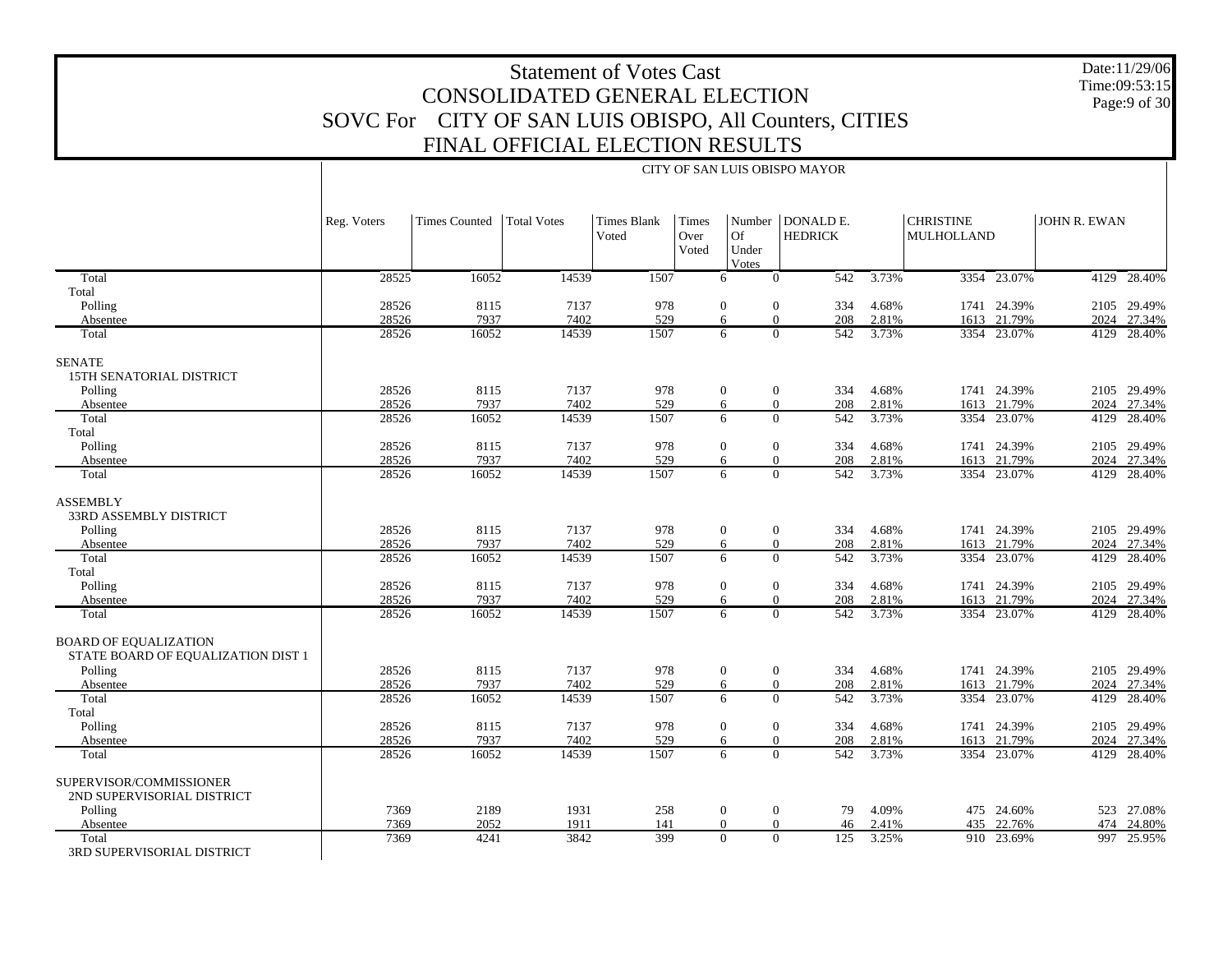Date:11/29/06 Time:09:53:15 Page:10 of 30

|                                                 |             |                      |             |                             |                               |                            | CITY OF SAN LUIS OBISPO MAYOR        |       |                                       |             |              |                  |
|-------------------------------------------------|-------------|----------------------|-------------|-----------------------------|-------------------------------|----------------------------|--------------------------------------|-------|---------------------------------------|-------------|--------------|------------------|
|                                                 | Reg. Voters | <b>Times Counted</b> | Total Votes | <b>Times Blank</b><br>Voted | <b>Times</b><br>Over<br>Voted | Of<br>Under<br>Votes       | Number   DONALD E.<br><b>HEDRICK</b> |       | <b>CHRISTINE</b><br><b>MULHOLLAND</b> |             | JOHN R. EWAN |                  |
| Polling                                         | 13358       | 4003                 | 3594        | 409                         | $\Omega$                      | $\mathbf{0}$               | 163                                  | 4.54% |                                       | 864 24.04%  |              | $1129 - 31.41\%$ |
| Absentee                                        | 13358       | 4154                 | 3904        | 245                         | 5                             | $\overline{0}$             | 110                                  | 2.82% |                                       | 824 21.11%  | 1064         | 27.25%           |
| Total                                           | 13358       | 8157                 | 7498        | 654                         |                               | 5<br>$\overline{0}$        | 273                                  | 3.64% | 1688                                  | 22.51%      | 2193         | 29.25%           |
| <b>4TH SUPERVISORIAL DISTRICT</b>               |             |                      |             |                             |                               |                            |                                      |       |                                       |             |              |                  |
| Polling                                         | 867         | 292                  | 278         | 14                          | $\overline{0}$                | $\boldsymbol{0}$           | 6                                    | 2.16% | 29                                    | 10.43%      | 107          | 38.49%           |
| Absentee                                        | 867         | 351                  | 331         | 19                          |                               | $\boldsymbol{0}$           | $\Delta$                             | 1.21% |                                       | 37 11.18%   | 113          | 34.14%           |
| Total                                           | 867         | 643                  | 609         | $\overline{33}$             |                               | $\overline{0}$             | 10                                   | 1.64% |                                       | 66 10.84%   | 220          | 36.12%           |
| 5TH SUPERVISORIAL DISTRICT                      |             |                      |             |                             |                               |                            |                                      |       |                                       |             |              |                  |
| Polling                                         | 6932        | 1631                 | 1334        | 297                         | $\overline{0}$                | $\mathbf{0}$               | 86                                   | 6.45% | 373                                   | 27.96%      | 346          | 25.94%           |
| Absentee                                        | 6932        | 1380                 | 1256        | 124                         | $\overline{0}$                | $\overline{0}$             | 48                                   | 3.82% | 317                                   | 25.24%      | 373          | 29.70%           |
| Total                                           | 6932        | 3011                 | 2590        | 421                         |                               | $\overline{0}$<br>$\Omega$ | 134                                  | 5.17% |                                       | 690 26.64%  | 719          | 27.76%           |
| Total                                           |             |                      |             |                             |                               |                            |                                      |       |                                       |             |              |                  |
| Polling                                         | 28526       | 8115                 | 7137        | 978                         | $\theta$                      | $\boldsymbol{0}$           | 334                                  | 4.68% |                                       | 1741 24.39% | 2105         | 29.49%           |
| Absentee                                        | 28526       | 7937                 | 7402        | 529                         | 6                             | $\mathbf{0}$               | 208                                  | 2.81% |                                       | 1613 21.79% | 2024         | 27.34%           |
| Total                                           | 28526       | 16052                | 14539       | 1507                        | 6                             | $\overline{0}$             | 542                                  | 3.73% |                                       | 3354 23.07% | 4129         | 28.40%           |
| <b>CITIES</b><br><b>CITY OF SAN LUIS OBISPO</b> |             |                      |             |                             |                               |                            |                                      |       |                                       |             |              |                  |
| Polling                                         | 28526       | 8115                 | 7137        | 978                         | $\theta$                      | $\boldsymbol{0}$           | 334                                  | 4.68% | 1741                                  | 24.39%      | 2105         | 29.49%           |
| Absentee                                        | 28526       | 7937                 | 7402        | 529                         | 6                             | $\overline{0}$             | 208                                  | 2.81% | 1613                                  | 21.79%      | 2024         | 27.34%           |
| Total                                           | 28526       | 16052                | 14539       | 1507                        |                               | $\Omega$<br>6              | 542                                  | 3.73% |                                       | 3354 23.07% | 4129         | 28.40%           |
| Total                                           |             |                      |             |                             |                               |                            |                                      |       |                                       |             |              |                  |
| Polling                                         | 28526       | 8115                 | 7137        | 978                         | $\overline{0}$                | $\mathbf{0}$               | 334                                  | 4.68% | 1741                                  | 24.39%      | 2105         | 29.49%           |
| Absentee                                        | 28526       | 7937                 | 7402        | 529                         | 6                             | $\overline{0}$             | 208                                  | 2.81% |                                       | 1613 21.79% | 2024         | 27.34%           |
| Total                                           | 28526       | 16052                | 14539       | 1507                        |                               | $\overline{0}$<br>6        | 542                                  | 3.73% |                                       | 3354 23.07% | 4129         | 28.40%           |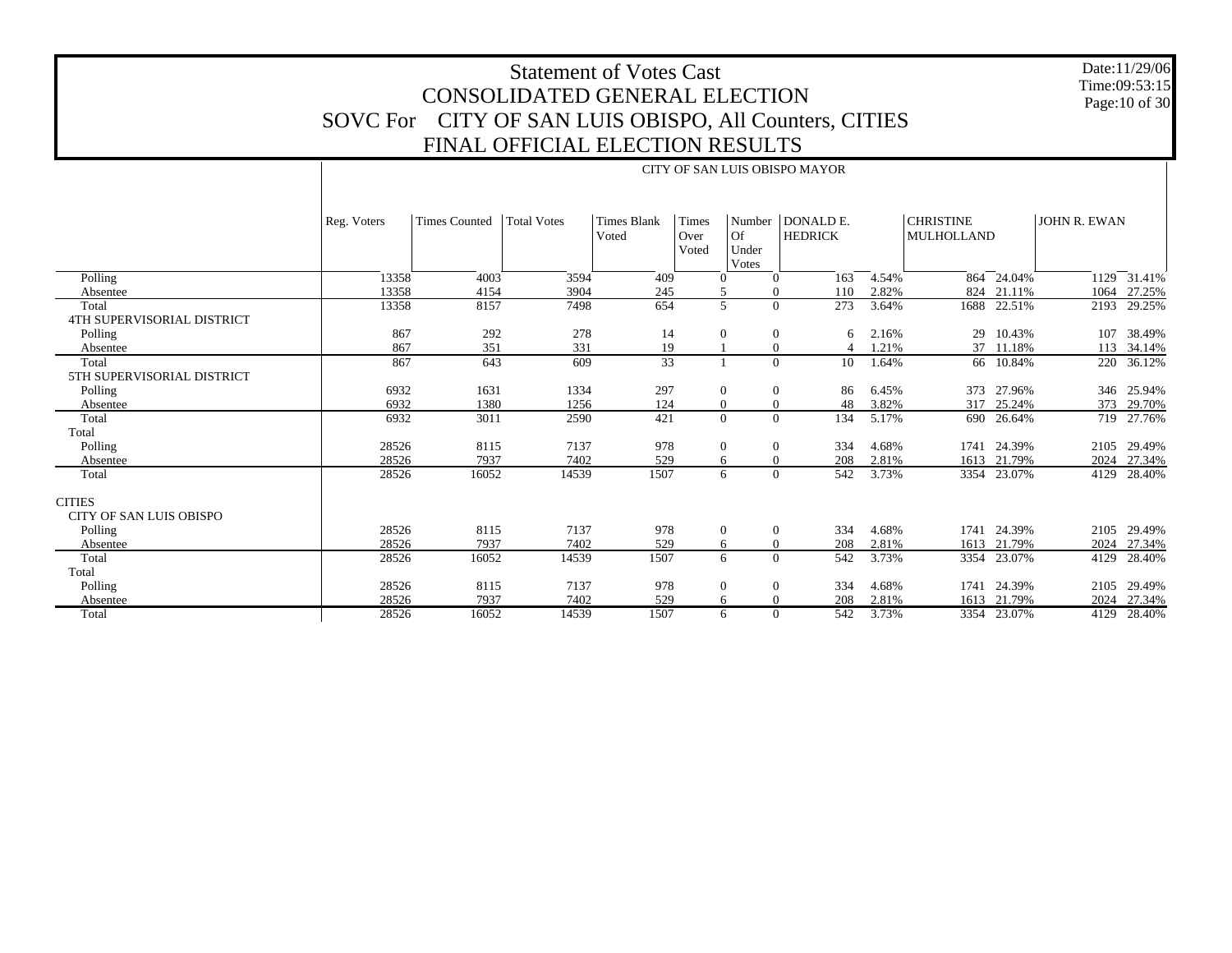Date:11/29/06 Time:09:53:15 Page:11 of 30

|                   | CITY OF SAN LUIS OBISPO MAYOR  |                       |                |
|-------------------|--------------------------------|-----------------------|----------------|
|                   | <b>DAVE ROMERO</b>             | Write-In Votes        |                |
|                   |                                |                       |                |
| Jurisdiction Wide |                                |                       |                |
| 224-30            |                                |                       |                |
| Polling           | 140 41.30%                     | $\mathbf{1}$          | 0.29%          |
| Absentee<br>Total | 179<br>56.83%<br>319<br>48.78% | $\boldsymbol{0}$<br>1 | 0.00%<br>0.15% |
| 225-30            |                                |                       |                |
| Polling           | 119<br>41.61%                  | $\mathbf{0}$          | 0.00%          |
| Absentee          | 113 48.29%                     | 0                     | 0.00%          |
| Total             | 232<br>44.62%                  | $\theta$              | 0.00%          |
| 226-31            |                                |                       |                |
| Polling           | 96 44.44%                      | $\mathbf{0}$          | 0.00%          |
| Absentee          | 95 46.57%                      | 0                     | 0.00%          |
| Total             | 45.48%<br>191                  | $\theta$              | 0.00%          |
| 227-32            |                                |                       |                |
| Polling           | 48.94%<br>139                  | 1                     | 0.35%          |
| Absentee          | 123<br>54.19%                  | 0                     | 0.00%          |
| Total             | 51.27%<br>262                  | 1                     | 0.20%          |
| 228-33            |                                |                       |                |
| Polling           | 198<br>51.30%                  | $\mathbf{1}$          | 0.26%          |
| Absentee          | 264<br>54.89%                  | $\mathbf{1}$          | 0.21%          |
| Total             | 53.29%<br>462                  | $\overline{c}$        | 0.23%          |
| 229-33            |                                |                       |                |
| Polling           | 158<br>37.62%                  | $\mathbf{1}$          | 0.24%          |
| Absentee          | 181<br>40.22%                  | $\overline{0}$        | 0.00%          |
| Total             | 339<br>38.97%                  | 1                     | 0.11%          |
| 301-34            |                                |                       |                |
| Polling           | 74<br>49.33%                   | $\overline{0}$        | 0.00%          |
| Absentee          | 50.41%<br>61                   | $\mathbf{1}$          | 0.83%          |
| Total             | 135<br>49.82%                  | 1                     | 0.37%          |
| 302-34            |                                |                       |                |
| Polling           | 31<br>38.27%                   | $\overline{0}$        | 0.00%          |
| Absentee          | 49<br>54.44%                   | 0                     | 0.00%          |
| Total             | 46.78%<br>80                   | $\theta$              | 0.00%          |
| 303-35            |                                |                       |                |
| Polling           | 110<br>56.70%                  | $\mathbf{1}$          | 0.52%          |
| Absentee          | 243<br>64.97%                  | $\mathbf{1}$          | 0.27%          |
| Total             | 62.15%<br>353                  | $\overline{c}$        | 0.35%          |
| 304-36            |                                |                       |                |
| Polling           | 45.71%<br>112                  | $\mathbf{0}$          | 0.00%          |
| Absentee          | 126<br>57.53%                  | 0                     | 0.00%          |
| Total             | 238<br>51.29%                  | $\theta$              | 0.00%          |
| 305-37            |                                |                       |                |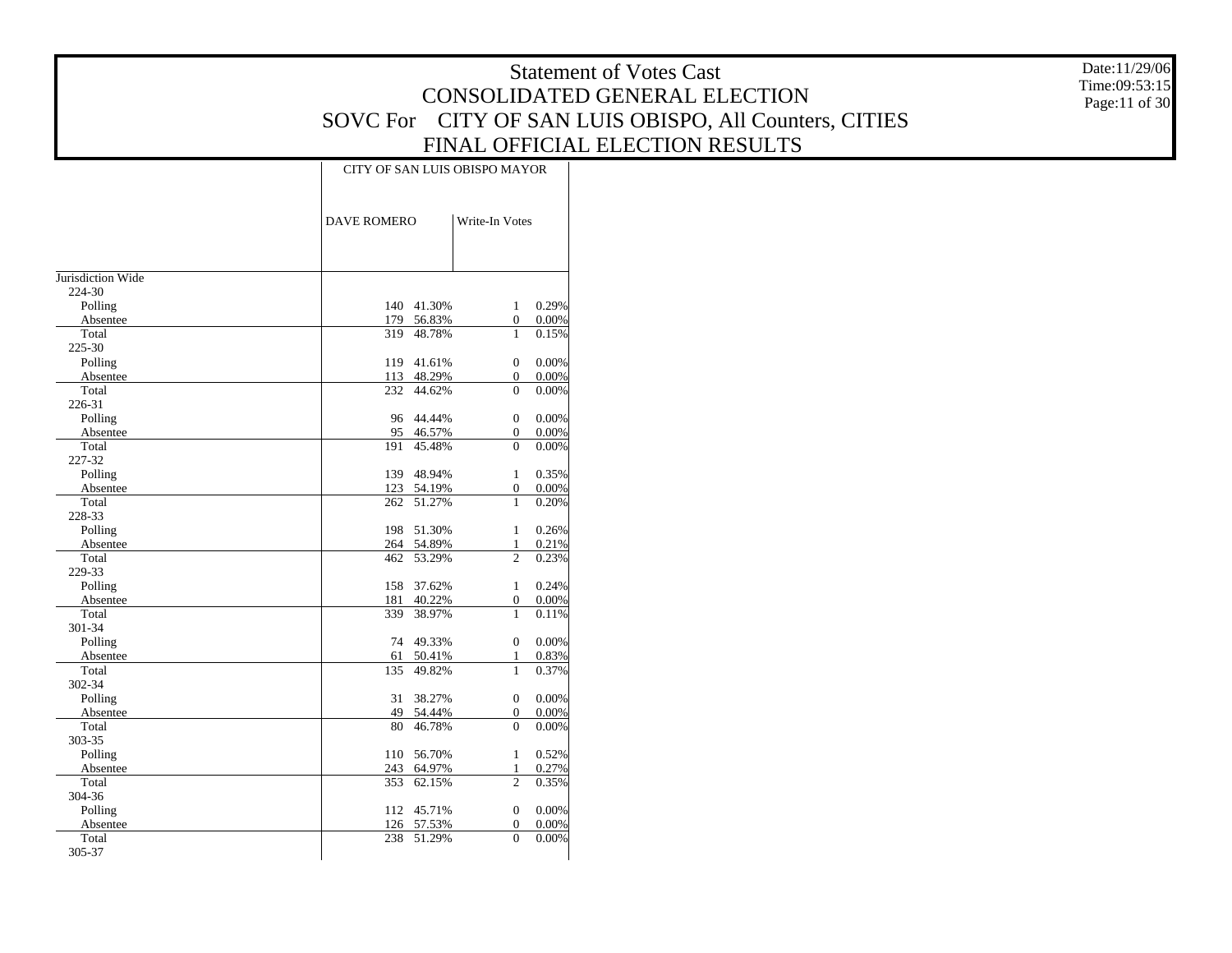Date:11/29/06 Time:09:53:15 Page:12 of 30

|          |                    | CITY OF SAN LUIS OBISPO MAYOR |       |  |  |  |  |  |  |  |  |  |
|----------|--------------------|-------------------------------|-------|--|--|--|--|--|--|--|--|--|
|          | <b>DAVE ROMERO</b> | Write-In Votes                |       |  |  |  |  |  |  |  |  |  |
|          |                    |                               |       |  |  |  |  |  |  |  |  |  |
| Polling  | 32.76%<br>115      | $\Omega$                      | 0.00% |  |  |  |  |  |  |  |  |  |
| Absentee | 104 35.99%         | $\mathbf{1}$                  | 0.35% |  |  |  |  |  |  |  |  |  |
| Total    | 219<br>34.22%      | 1                             | 0.16% |  |  |  |  |  |  |  |  |  |
| 306-37   |                    |                               |       |  |  |  |  |  |  |  |  |  |
| Polling  | 47.48%<br>160      | $\mathbf{0}$                  | 0.00% |  |  |  |  |  |  |  |  |  |
| Absentee | 232 46.96%         | $\overline{0}$                | 0.00% |  |  |  |  |  |  |  |  |  |
| Total    | 392 47.17%         | $\Omega$                      | 0.00% |  |  |  |  |  |  |  |  |  |
| 307-38   |                    |                               |       |  |  |  |  |  |  |  |  |  |
| Polling  | 117<br>48.15%      | $\overline{0}$                | 0.00% |  |  |  |  |  |  |  |  |  |
| Absentee | 141 51.09%         | $\mathbf{0}$                  | 0.00% |  |  |  |  |  |  |  |  |  |
| Total    | 258 49.71%         | $\Omega$                      | 0.00% |  |  |  |  |  |  |  |  |  |
| 308-39   |                    |                               |       |  |  |  |  |  |  |  |  |  |
| Polling  | 152 41.99%         | $\mathbf{1}$                  | 0.28% |  |  |  |  |  |  |  |  |  |
| Absentee | 225 47.37%         | 1                             | 0.21% |  |  |  |  |  |  |  |  |  |
| Total    | 377 45.04%         | $\overline{c}$                | 0.24% |  |  |  |  |  |  |  |  |  |
| 309-38   |                    |                               |       |  |  |  |  |  |  |  |  |  |
| Polling  | 38.94%<br>118      | $\overline{0}$                | 0.00% |  |  |  |  |  |  |  |  |  |
| Absentee | 158 45.01%         | $\mathbf{1}$                  | 0.28% |  |  |  |  |  |  |  |  |  |
| Total    | 276 42.20%         | $\mathbf{1}$                  | 0.15% |  |  |  |  |  |  |  |  |  |
| 310-40   |                    |                               |       |  |  |  |  |  |  |  |  |  |
| Polling  | 147 41.41%         | $\overline{0}$                | 0.00% |  |  |  |  |  |  |  |  |  |
| Absentee | 159 48.77%         | $\mathbf{0}$                  | 0.00% |  |  |  |  |  |  |  |  |  |
| Total    | 306 44.93%         | $\Omega$                      | 0.00% |  |  |  |  |  |  |  |  |  |
| 311-40   |                    |                               |       |  |  |  |  |  |  |  |  |  |
| Polling  | 90 27.19%          | 0                             | 0.00% |  |  |  |  |  |  |  |  |  |
| Absentee | 115 40.78%         | $\boldsymbol{0}$              | 0.00% |  |  |  |  |  |  |  |  |  |
| Total    | 33.44%<br>205      | $\Omega$                      | 0.00% |  |  |  |  |  |  |  |  |  |
| 312-41   |                    |                               |       |  |  |  |  |  |  |  |  |  |
| Polling  | 26.33%<br>84       | $\mathbf{1}$                  | 0.31% |  |  |  |  |  |  |  |  |  |
| Absentee | 108 49.54%         | $\mathbf{0}$                  | 0.00% |  |  |  |  |  |  |  |  |  |
| Total    | 35.75%<br>192      | 1                             | 0.19% |  |  |  |  |  |  |  |  |  |
| 313-42   |                    |                               |       |  |  |  |  |  |  |  |  |  |
| Polling  | 124<br>38.39%      | $\mathbf{1}$                  | 0.31% |  |  |  |  |  |  |  |  |  |
| Absentee | 180 46.27%         | $\boldsymbol{0}$              | 0.00% |  |  |  |  |  |  |  |  |  |
| Total    | 304<br>42.70%      | 1                             | 0.14% |  |  |  |  |  |  |  |  |  |
| 401-39   |                    |                               |       |  |  |  |  |  |  |  |  |  |
| Polling  | 136 48.92%         | $\boldsymbol{0}$              | 0.00% |  |  |  |  |  |  |  |  |  |
| Absentee | 177<br>53.47%      | $\mathbf{0}$                  | 0.00% |  |  |  |  |  |  |  |  |  |
| Total    | 313<br>51.40%      | $\Omega$                      | 0.00% |  |  |  |  |  |  |  |  |  |
| 520-42   |                    |                               |       |  |  |  |  |  |  |  |  |  |
| Polling  | 78<br>39.39%       | $\mathbf{0}$                  | 0.00% |  |  |  |  |  |  |  |  |  |
| Absentee | 49<br>32.67%       | $\theta$                      | 0.00% |  |  |  |  |  |  |  |  |  |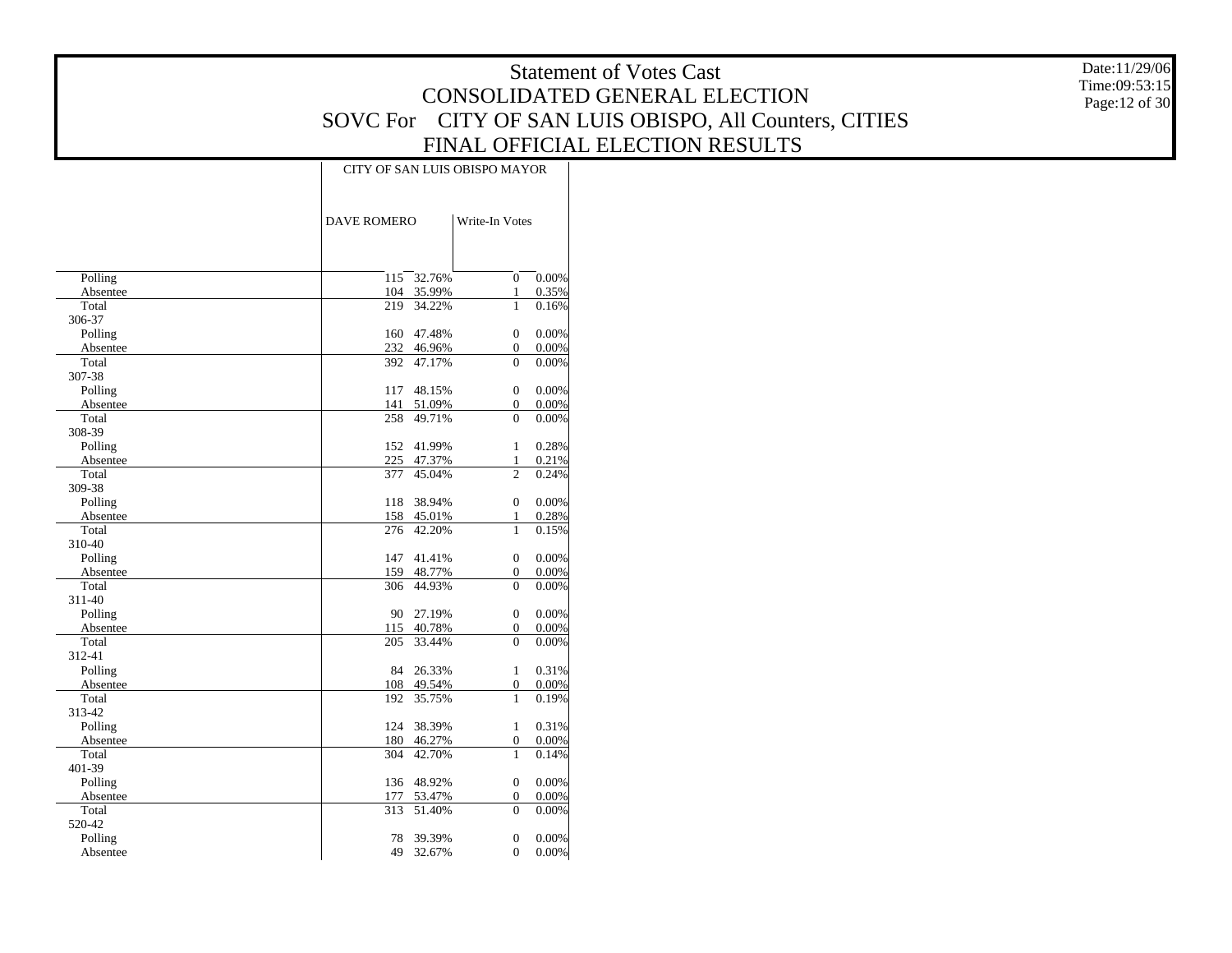Date:11/29/06 Time:09:53:15 Page:13 of 30

|                             |                    |                          | CITY OF SAN LUIS OBISPO MAYOR |       |
|-----------------------------|--------------------|--------------------------|-------------------------------|-------|
|                             | <b>DAVE ROMERO</b> |                          | Write-In Votes                |       |
| Total                       | 127                | 36.49%                   | $\mathbf{0}$                  | 0.00% |
| 521-74                      |                    |                          |                               |       |
| Polling                     | 113                | 36.93%                   | 1                             | 0.33% |
| Absentee                    | 96                 | 42.11%                   | $\mathbf{1}$                  | 0.44% |
| Total                       | 209                | 39.14%                   | $\overline{c}$                | 0.37% |
| 522-75                      |                    |                          |                               |       |
| Polling                     | 78                 | 30.83%                   | $\boldsymbol{0}$              | 0.00% |
| Absentee                    | 206                | 41.12%                   | 1                             | 0.20% |
| Total                       | 284                | 37.67%                   | 1                             | 0.13% |
| 523-31                      |                    |                          |                               |       |
| Polling                     | 75                 | 41.67%                   | $\boldsymbol{0}$              | 0.00% |
| Absentee                    | 64                 | 41.56%                   | 1                             | 0.65% |
| Total                       | 139                | 41.62%                   | 1                             | 0.30% |
| 524-31                      |                    |                          |                               |       |
| Polling                     | 48                 | 51.61%                   | $\mathbf{1}$                  | 1.08% |
| Absentee                    | 9                  | 36.00%                   | $\boldsymbol{0}$              | 0.00% |
| Total                       | 57                 | 48.31%                   | 1                             | 0.85% |
| 525-76                      |                    |                          |                               |       |
| Polling                     | 54                 | 46.15%                   | $\mathbf{0}$                  | 0.00% |
| Absentee                    | 14                 | 35.90%                   | $\mathbf{1}$                  | 2.56% |
| Total                       | 68                 | 43.59%                   | $\mathbf{1}$                  | 0.64% |
| 526-76                      |                    |                          |                               |       |
| Polling                     | 81                 | 43.32%                   | $\mathbf{0}$                  | 0.00% |
| Absentee                    | 76                 | 47.80%                   | $\mathbf{0}$                  | 0.00% |
| Total                       | 157                | 45.38%                   | $\Omega$                      | 0.00% |
| <b>MB 28</b>                |                    |                          |                               |       |
| Polling                     | $\boldsymbol{0}$   |                          | $\boldsymbol{0}$              |       |
| Absentee                    | $\mathbf{0}$       |                          | $\mathbf{0}$                  |       |
| Total                       | $\theta$           |                          | $\theta$                      |       |
| Total                       |                    |                          |                               |       |
| Polling                     | 2947               | 41.29%                   | 10                            | 0.14% |
| Absentee                    | 3547               | 47.92%                   | 10                            | 0.14% |
| Total                       | 6494               | 44.67%                   | 20                            | 0.14% |
| <b>CONGRESSIONAL</b>        |                    |                          |                               |       |
| 22ND CONGRESSIONAL DISTRICT |                    |                          |                               |       |
| Polling                     | $\boldsymbol{0}$   | $\overline{\phantom{a}}$ | $\boldsymbol{0}$              |       |
| Absentee                    | $\mathbf{0}$       |                          | $\mathbf{0}$                  |       |
| Total                       | $\theta$           |                          | $\theta$                      |       |
| 23RD CONGRESSIONAL DISTRICT |                    |                          |                               |       |
| Polling                     | 2947               | 41.29%                   | 10                            | 0.14% |
| Absentee                    | 3547               | 47.92%                   | 10                            | 0.14% |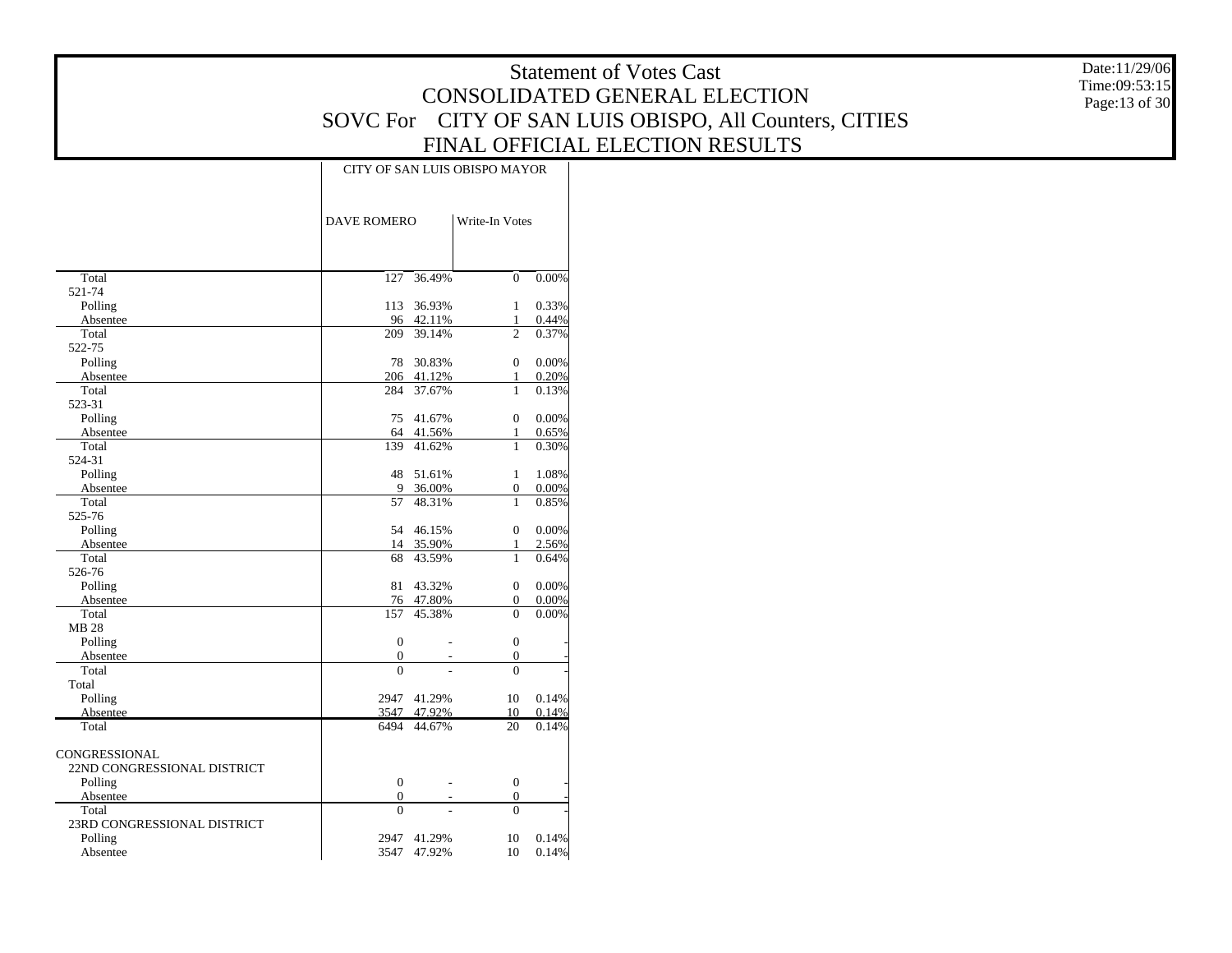Date:11/29/06 Time:09:53:15 Page:14 of 30

|                                    | CITY OF SAN LUIS OBISPO MAYOR |                            |                |                |  |  |  |  |
|------------------------------------|-------------------------------|----------------------------|----------------|----------------|--|--|--|--|
|                                    | <b>DAVE ROMERO</b>            |                            | Write-In Votes |                |  |  |  |  |
|                                    |                               |                            |                |                |  |  |  |  |
| Total                              | 6494                          | 44.67%                     | 20             | 0.14%          |  |  |  |  |
| Total                              |                               |                            |                |                |  |  |  |  |
| Polling                            |                               | 2947 41.29%                | 10             | 0.14%          |  |  |  |  |
| Absentee<br>Total                  |                               | 3547 47.92%<br>6494 44.67% | 10<br>20       | 0.14%<br>0.14% |  |  |  |  |
|                                    |                               |                            |                |                |  |  |  |  |
| <b>SENATE</b>                      |                               |                            |                |                |  |  |  |  |
| <b>15TH SENATORIAL DISTRICT</b>    |                               |                            |                |                |  |  |  |  |
| Polling                            |                               | 2947 41.29%                | 10             | 0.14%          |  |  |  |  |
| Absentee                           |                               | 3547 47.92%                | 10             | 0.14%          |  |  |  |  |
| Total                              |                               | 6494 44.67%                | 20             | 0.14%          |  |  |  |  |
| Total                              |                               |                            |                |                |  |  |  |  |
| Polling                            |                               | 2947 41.29%                | 10             | 0.14%          |  |  |  |  |
| Absentee                           |                               | 3547 47.92%                | 10             | 0.14%          |  |  |  |  |
| Total                              |                               | 6494 44.67%                | 20             | 0.14%          |  |  |  |  |
| <b>ASSEMBLY</b>                    |                               |                            |                |                |  |  |  |  |
| <b>33RD ASSEMBLY DISTRICT</b>      |                               |                            |                |                |  |  |  |  |
| Polling                            |                               | 2947 41.29%                | 10             | 0.14%          |  |  |  |  |
| Absentee                           |                               | 3547 47.92%                | 10             | 0.14%          |  |  |  |  |
| Total                              |                               | 6494 44.67%                | 20             | 0.14%          |  |  |  |  |
| Total                              |                               |                            |                |                |  |  |  |  |
| Polling                            |                               | 2947 41.29%                | 10             | 0.14%          |  |  |  |  |
| Absentee                           |                               | 3547 47.92%                | 10             | 0.14%          |  |  |  |  |
| Total                              |                               | 6494 44.67%                | 20             | 0.14%          |  |  |  |  |
| <b>BOARD OF EQUALIZATION</b>       |                               |                            |                |                |  |  |  |  |
| STATE BOARD OF EQUALIZATION DIST 1 |                               |                            |                |                |  |  |  |  |
| Polling                            |                               | 2947 41.29%                | 10             | 0.14%          |  |  |  |  |
| Absentee                           |                               | 3547 47.92%                | 10             | 0.14%          |  |  |  |  |
| Total                              |                               | 6494 44.67%                | 20             | 0.14%          |  |  |  |  |
| Total                              |                               |                            |                |                |  |  |  |  |
| Polling                            |                               | 2947 41.29%                | 10             | 0.14%          |  |  |  |  |
| Absentee                           |                               | 3547 47.92%                | 10             | 0.14%          |  |  |  |  |
| Total                              |                               | 6494 44.67%                | 20             | 0.14%          |  |  |  |  |
|                                    |                               |                            |                |                |  |  |  |  |
| SUPERVISOR/COMMISSIONER            |                               |                            |                |                |  |  |  |  |
| 2ND SUPERVISORIAL DISTRICT         |                               |                            |                |                |  |  |  |  |
| Polling                            |                               | 850 44.02%                 | $\overline{4}$ | 0.21%          |  |  |  |  |
| Absentee                           | 955                           | 49.97%                     | 1              | 0.05%          |  |  |  |  |
| Total                              |                               | 1805 46.98%                | 5              | 0.13%          |  |  |  |  |
| 3RD SUPERVISORIAL DISTRICT         |                               |                            |                |                |  |  |  |  |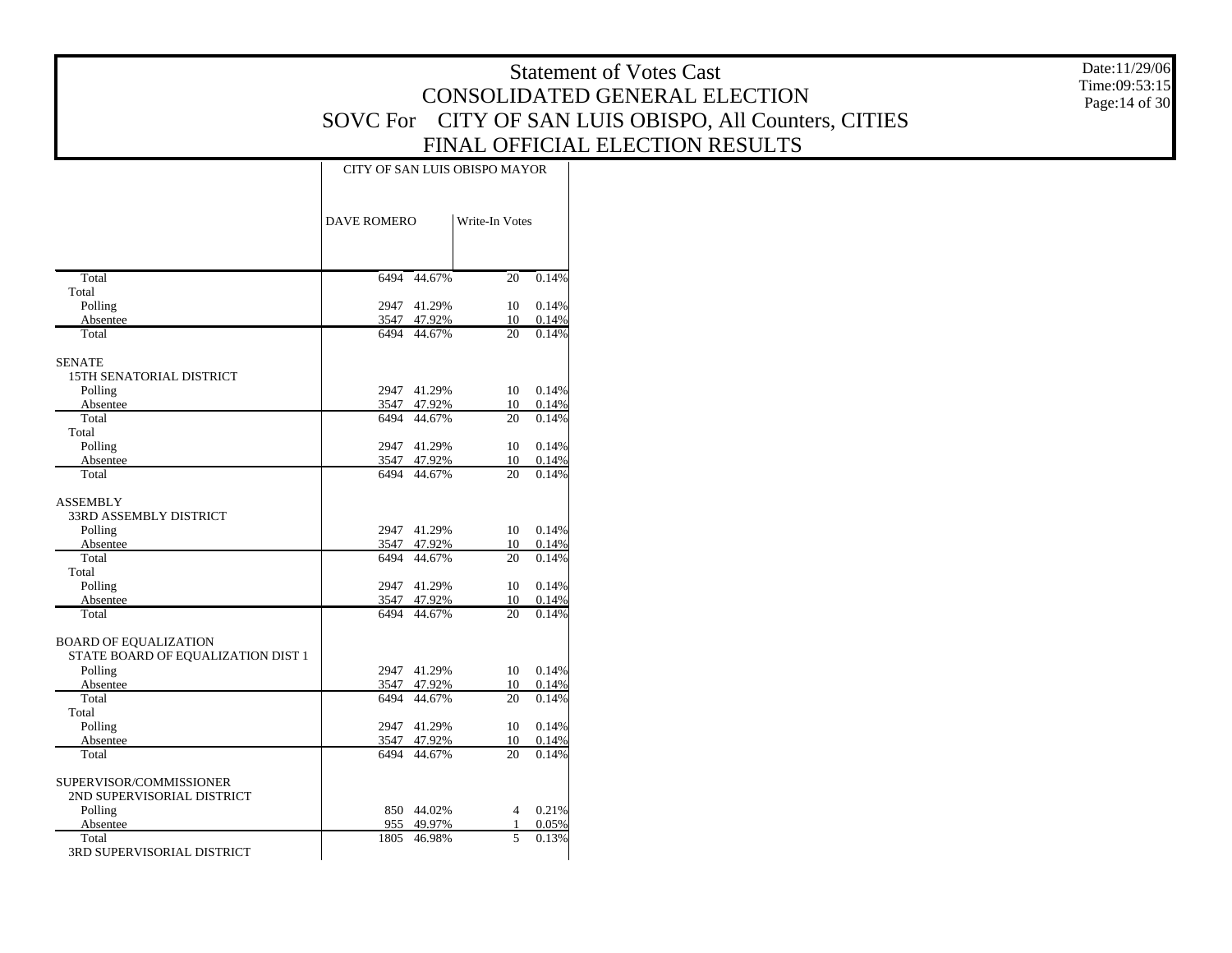Date:11/29/06 Time:09:53:15 Page:15 of 30

|                                     |      |                                      | CITY OF SAN LUIS OBISPO MAYOR |       |  |  |  |
|-------------------------------------|------|--------------------------------------|-------------------------------|-------|--|--|--|
|                                     |      | <b>DAVE ROMERO</b><br>Write-In Votes |                               |       |  |  |  |
|                                     |      |                                      |                               |       |  |  |  |
| Polling                             | 1434 | 39.90%                               | $\overline{4}$                | 0.11% |  |  |  |
| Absentee                            | 1901 | 48.69%                               | 5<br>9                        | 0.13% |  |  |  |
| Total<br>4TH SUPERVISORIAL DISTRICT | 3335 | 44.48%                               |                               | 0.12% |  |  |  |
| Polling                             |      | 136 48.92%                           | $\Omega$                      | 0.00% |  |  |  |
| Absentee                            | 177  | 53.47%                               | $\mathbf{0}$                  | 0.00% |  |  |  |
| Total                               | 313  | 51.40%                               | $\Omega$                      | 0.00% |  |  |  |
| 5TH SUPERVISORIAL DISTRICT          |      |                                      |                               |       |  |  |  |
| Polling                             | 527  | 39.51%                               | $\overline{c}$                | 0.15% |  |  |  |
| Absentee                            | 514  | 40.92%                               | 4                             | 0.32% |  |  |  |
| Total                               | 1041 | 40.19%                               | 6                             | 0.23% |  |  |  |
| Total                               |      |                                      |                               |       |  |  |  |
| Polling                             | 2947 | 41.29%                               | 10                            | 0.14% |  |  |  |
| Absentee                            | 3547 | 47.92%                               | 10                            | 0.14% |  |  |  |
| Total                               | 6494 | 44.67%                               | 20                            | 0.14% |  |  |  |
| <b>CITIES</b>                       |      |                                      |                               |       |  |  |  |
| <b>CITY OF SAN LUIS OBISPO</b>      |      |                                      |                               |       |  |  |  |
| Polling                             | 2947 | 41.29%                               | 10                            | 0.14% |  |  |  |
| Absentee                            | 3547 | 47.92%                               | 10                            | 0.14% |  |  |  |
| Total                               | 6494 | 44.67%                               | 20                            | 0.14% |  |  |  |
| Total                               |      |                                      |                               |       |  |  |  |
| Polling                             | 2947 | 41.29%                               | 10                            | 0.14% |  |  |  |
| Absentee                            | 3547 | 47.92%                               | 10                            | 0.14% |  |  |  |
| Total                               | 6494 | 44.67%                               | 20                            | 0.14% |  |  |  |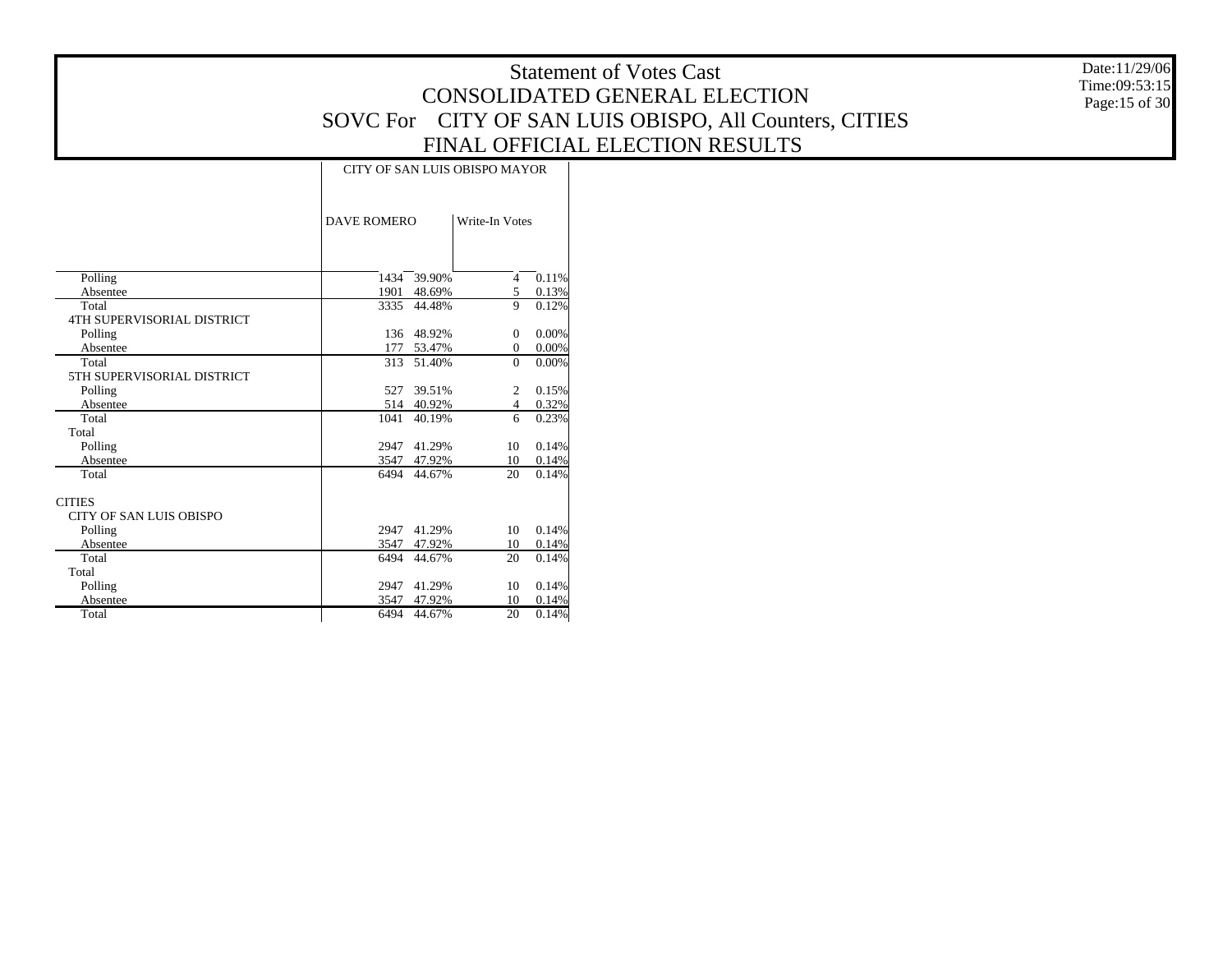Date:11/29/06 Time:09:53:15 Page:16 of 30

|                   |                  |                      |                    |                             |                        | CITY OF SAN LUIS OBISPO COUNCILMEMBER         |                    |           |                 |            |
|-------------------|------------------|----------------------|--------------------|-----------------------------|------------------------|-----------------------------------------------|--------------------|-----------|-----------------|------------|
|                   | Reg. Voters      | <b>Times Counted</b> | <b>Total Votes</b> | <b>Times Blank</b><br>Voted | Times<br>Over<br>Voted | Number Of<br><b>Under Votes</b>               | <b>TERRY MOHAN</b> |           | TERRY W. CONNER |            |
| Jurisdiction Wide |                  |                      |                    |                             |                        |                                               |                    |           |                 |            |
| 224-30            |                  |                      |                    |                             |                        |                                               |                    |           |                 |            |
| Polling           | 1024             | 366                  | 491                | 56                          |                        | $\boldsymbol{0}$<br>129                       | 31                 | 6.31%     | 95              | 19.35%     |
| Absentee          | 1024             | 339                  | 482                | 43                          |                        | $\overline{0}$<br>110                         | 49                 | 10.17%    | 110             | 22.82%     |
| Total             | 1024             | 705                  | 973                | 99                          |                        | $\overline{0}$<br>239                         | 80                 | 8.22%     | 205             | 21.07%     |
| 225-30            |                  |                      |                    |                             |                        |                                               |                    |           |                 |            |
| Polling           | 1309             | 332                  | 373                | 94                          |                        | 103<br>$\mathbf{0}$                           | 37                 | 9.92%     | 83              | 22.25%     |
| Absentee          | 1309             | 263                  | 345                | 50                          |                        | $\overline{0}$<br>81                          | 36                 | 10.43%    | 93              | 26.96%     |
| Total             | 1309             | 595                  | 718                | 144                         |                        | $\overline{0}$<br>184                         | 73                 | 10.17%    | 176             | 24.51%     |
| 226-31            |                  |                      |                    |                             |                        |                                               |                    |           |                 |            |
| Polling           | 907              | 259                  | 302                | 69                          |                        | $\mathbf{0}$<br>78                            |                    | 34 11.26% | 70              | 23.18%     |
| Absentee          | 907              | 212                  | 298                | $25\,$                      |                        | $\overline{0}$<br>76                          | 30                 | 10.07%    | 69              | 23.15%     |
| Total             | 907              | 471                  | 600                | 94                          |                        | $\overline{0}$<br>154                         | 64                 | 10.67%    | 139             | 23.17%     |
| 227-32            |                  |                      |                    |                             |                        |                                               |                    |           |                 |            |
| Polling           | 1097<br>1097     | 334                  | 368                | 93                          |                        | $\boldsymbol{0}$<br>114                       |                    | 43 11.68% | 75              | 20.38%     |
| Absentee          | 1097             | 249<br>583           | 357<br>725         | 33<br>126                   |                        | $\overline{0}$<br>75<br>189<br>$\overline{0}$ | 35                 | 9.80%     | 80              | 22.41%     |
| Total<br>228-33   |                  |                      |                    |                             |                        |                                               |                    | 78 10.76% |                 | 155 21.38% |
| Polling           | 1736             | 435                  | 548                | 78                          |                        | 166<br>$\mathbf{0}$                           |                    | 69 12.59% |                 | 110 20.07% |
| Absentee          | 1736             | 509                  | 721                | 55                          |                        | $\overline{0}$<br>187                         | 77                 | 10.68%    | 143             | 19.83%     |
| Total             | 1736             | 944                  | 1269               | 133                         |                        | $\overline{0}$<br>353                         | 146                | 11.51%    | 253             | 19.94%     |
| 229-33            |                  |                      |                    |                             |                        |                                               |                    |           |                 |            |
| Polling           | 1296             | 463                  | 606                | 85                          |                        | $\theta$<br>150                               | 59                 | 9.74%     |                 | 128 21.12% |
| Absentee          | 1296             | 480                  | 679                | 70                          |                        | $\overline{0}$<br>141                         | 51                 | 7.51%     | 150             | 22.09%     |
| Total             | 1296             | 943                  | 1285               | 155                         |                        | $\overline{0}$<br>291                         | 110                | 8.56%     | 278             | 21.63%     |
| 301-34            |                  |                      |                    |                             |                        |                                               |                    |           |                 |            |
| Polling           | 607              | 167                  | 205                | 30                          |                        | 69<br>$\boldsymbol{0}$                        |                    | 27 13.17% |                 | 34 16.59%  |
| Absentee          | 607              | 133                  | 182                | 19                          |                        | $\overline{0}$<br>46                          |                    | 28 15.38% | 39              | 21.43%     |
| Total             | $\overline{607}$ | $\overline{300}$     | 387                | 49                          |                        | $\Omega$<br>115                               |                    | 55 14.21% |                 | 73 18.86%  |
| 302-34            |                  |                      |                    |                             |                        |                                               |                    |           |                 |            |
| Polling           | 288              | 89                   | 108                | 23                          |                        | $\boldsymbol{0}$<br>24                        |                    | 11 10.19% |                 | 22 20.37%  |
| Absentee          | 288              | 98                   | 138                | 9                           |                        | $\boldsymbol{0}$<br>40                        | 11                 | 7.97%     | 24              | 17.39%     |
| Total             | 288              | 187                  | 246                | $\overline{32}$             |                        | $\Omega$<br>64                                | $\overline{22}$    | 8.94%     |                 | 46 18.70%  |
| 303-35            |                  |                      |                    |                             |                        |                                               |                    |           |                 |            |
| Polling           | 932              | 218                  | 278                | 36                          |                        | 86<br>$\boldsymbol{0}$                        |                    | 37 13.31% |                 | 49 17.63%  |
| Absentee          | 932              | 396                  | 570                | 39                          |                        | $\overline{0}$<br>144                         | 89                 | 15.61%    | 128             | 22.46%     |
| Total             | 932              | 614                  | 848                | $\overline{75}$             |                        | $\Omega$<br>230                               | 126                | 14.86%    |                 | 177 20.87% |
| 304-36            |                  |                      |                    |                             |                        |                                               |                    |           |                 |            |
| Polling           | 821              | 282                  | 366                | 50                          |                        | $\boldsymbol{0}$<br>98                        |                    | 51 13.93% | 74              | 20.22%     |
| Absentee          | 821              | 235                  | 321                | 33                          |                        | $\overline{0}$<br>83                          | 44                 | 13.71%    | 78              | 24.30%     |
| Total             | 821              | 517                  | 687                | 83                          |                        | 181<br>$\Omega$                               |                    | 95 13.83% |                 | 152 22.13% |
| 305-37            |                  |                      |                    |                             |                        |                                               |                    |           |                 |            |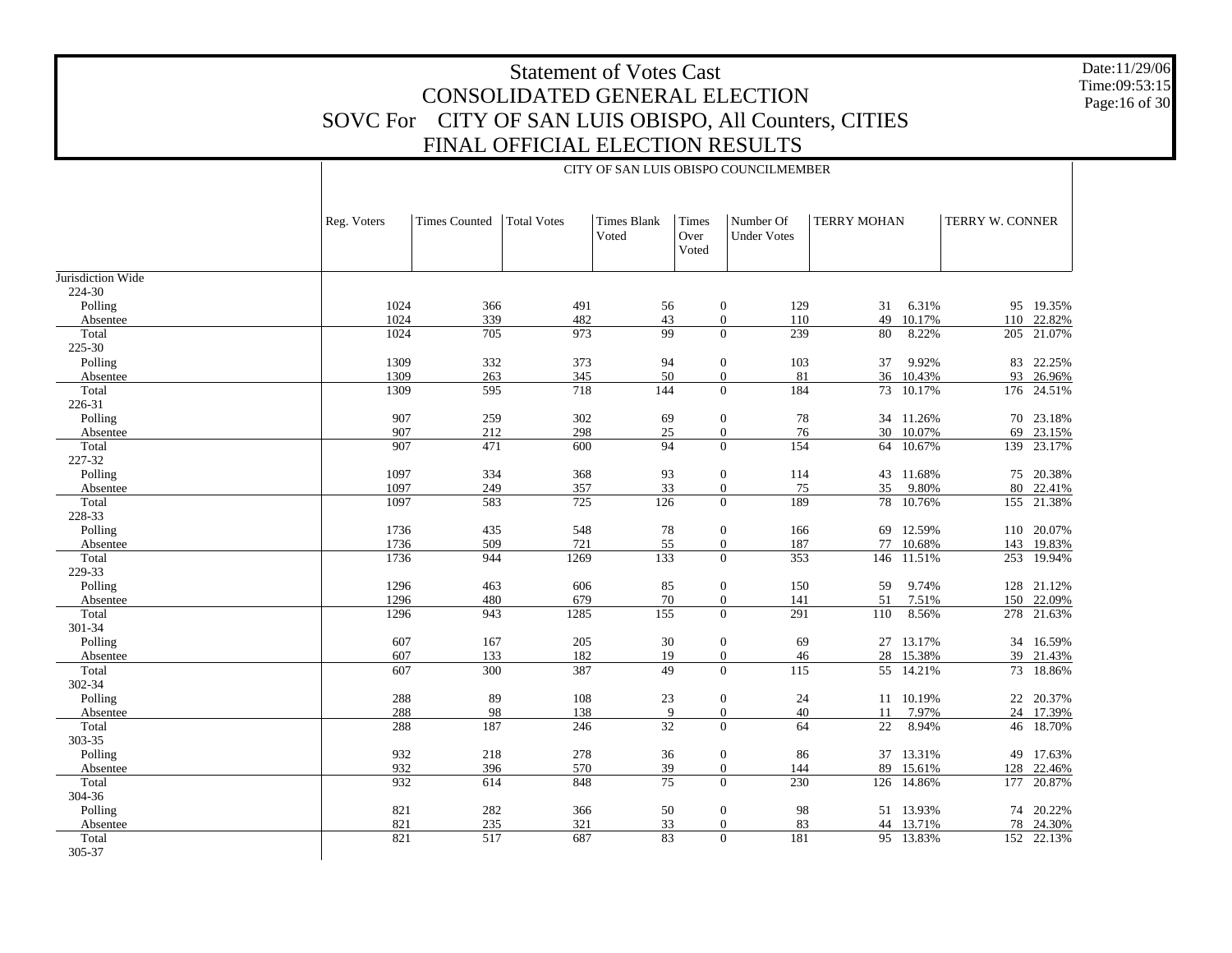Date:11/29/06 Time:09:53:15 Page:17 of 30

|                   |              |                      |                    |                             |                        | CITY OF SAN LUIS OBISPO COUNCILMEMBER                       |                       |                        |                 |                          |
|-------------------|--------------|----------------------|--------------------|-----------------------------|------------------------|-------------------------------------------------------------|-----------------------|------------------------|-----------------|--------------------------|
|                   |              |                      |                    |                             |                        |                                                             |                       |                        |                 |                          |
|                   | Reg. Voters  | <b>Times Counted</b> | <b>Total Votes</b> | <b>Times Blank</b><br>Voted | Times<br>Over<br>Voted | Number Of<br><b>Under Votes</b>                             | <b>TERRY MOHAN</b>    |                        | TERRY W. CONNER |                          |
|                   |              |                      |                    |                             |                        |                                                             |                       |                        |                 |                          |
| Polling           | 1226<br>1226 | 387                  | 502                | 62                          |                        | $\mathbf{0}$<br>148                                         |                       | 75 14.94%              |                 | $113 - 22.51\%$          |
| Absentee          | 1226         | 310<br>697           | 438<br>940         | 42<br>104                   |                        | 98<br>$\mathbf{0}$<br>$\frac{246}{ }$<br>$\mathbf{0}$       |                       | 57 13.01%              |                 | 108 24.66%<br>23.51%     |
| Total             |              |                      |                    |                             |                        |                                                             |                       | 132 14.04%             | 221             |                          |
| 306-37            |              |                      |                    |                             |                        |                                                             |                       |                        |                 |                          |
| Polling           | 1233<br>1233 | 370                  | 494                | 62                          |                        | $\overline{c}$<br>118                                       | 36                    | 7.29%                  |                 | 86 17.41%                |
| Absentee<br>Total | 1233         | 519<br>889           | 708<br>1202        | 70<br>132                   |                        | $\overline{0}$<br>190<br>$\overline{2}$<br>308              | 52<br>$\overline{88}$ | 7.34%<br>7.32%         | 131<br>217      | 18.50%<br>18.05%         |
|                   |              |                      |                    |                             |                        |                                                             |                       |                        |                 |                          |
| 307-38            |              |                      |                    |                             |                        |                                                             |                       |                        |                 |                          |
| Polling           | 1078<br>1078 | 267<br>300           | 346                | 46                          |                        | $\boldsymbol{0}$<br>96                                      |                       | 45 13.01%              | 69              | 19.94%                   |
| Absentee          | 1078         | 567                  | 398<br>744         | 47<br>$\overline{93}$       |                        | 108<br>$\boldsymbol{0}$<br>$\mathbf{0}$<br>$\overline{204}$ |                       | 54 13.57%<br>99 13.31% | 79<br>148       | 19.85%<br>19.89%         |
| Total<br>308-39   |              |                      |                    |                             |                        |                                                             |                       |                        |                 |                          |
|                   |              |                      |                    |                             |                        |                                                             |                       |                        |                 |                          |
| Polling           | 1259<br>1259 | $400\,$<br>488       | 557                | 54                          |                        | $\boldsymbol{0}$<br>135                                     |                       | 60 10.77%              |                 | 131 23.52%               |
| Absentee<br>Total | 1259         | 888                  | 732<br>1289        | 43<br>$\overline{97}$       |                        | 156<br>1<br>291<br>$\mathbf{1}$                             | 75<br>135             | 10.25%<br>10.47%       |                 | 175 23.91%<br>306 23.74% |
|                   |              |                      |                    |                             |                        |                                                             |                       |                        |                 |                          |
| 309-38            |              |                      |                    |                             |                        |                                                             |                       |                        |                 |                          |
| Polling           | 1102         | 337                  | 450                | 62                          |                        | $\boldsymbol{0}$<br>100                                     |                       | 67 14.89%              |                 | 98 21.78%                |
| Absentee          | 1102         | 369                  | 551                | 41                          |                        | $\boldsymbol{0}$<br>105<br>$\mathbf{0}$                     | 52                    | 9.44%                  |                 | 128 23.23%               |
| Total             | 1102         | 706                  | 1001               | 103                         |                        | 205                                                         |                       | 119 11.89%             | 226             | 22.58%                   |
| 310-40            |              |                      |                    |                             |                        |                                                             |                       |                        |                 |                          |
| Polling           | 1422<br>1422 | 402                  | 491                | 92                          |                        | $\boldsymbol{0}$<br>129                                     |                       | 80 16.29%              |                 | 96 19.55%                |
| Absentee          |              | 361                  | 483                | 60                          |                        | 119<br>$\boldsymbol{0}$<br>$\mathbf{0}$                     |                       | 55 11.39%              |                 | 116 24.02%               |
| Total             | 1422         | 763                  | 974                | 152                         |                        | 248                                                         |                       | 135 13.86%             |                 | 212 21.77%               |
| 311-40            |              |                      |                    |                             |                        |                                                             |                       |                        |                 |                          |
| Polling           | 1239<br>1239 | 372<br>310           | 434                | 90                          |                        | $\boldsymbol{0}$<br>130                                     |                       | 62 14.29%              |                 | 84 19.35%                |
| Absentee          |              |                      | 401                | 56                          |                        | 107<br>$\boldsymbol{0}$<br>$\mathbf{0}$                     | 63                    | 15.71%                 |                 | 93 23.19%                |
| Total             | 1239         | 682                  | 835                | 146                         |                        | 237                                                         |                       | 125 14.97%             | 177             | 21.20%                   |
| 312-41            |              |                      |                    |                             |                        |                                                             |                       |                        |                 |                          |
| Polling           | 1020<br>1020 | 362<br>229           | 414                | 90                          |                        | $\boldsymbol{0}$<br>130                                     |                       | 57 13.77%              |                 | 89 21.50%                |
| Absentee<br>Total | 1020         |                      | 300<br>714         | 37<br>127                   |                        | 84<br>$\boldsymbol{0}$<br>$\mathbf{0}$<br>214               |                       | 36 12.00%<br>93 13.03% |                 | 79 26.33%<br>23.53%      |
|                   |              | 591                  |                    |                             |                        |                                                             |                       |                        | 168             |                          |
| 313-42            |              |                      |                    |                             |                        |                                                             |                       |                        |                 |                          |
| Polling           | 1130         | 350                  | 459                | 64                          |                        | $\boldsymbol{0}$<br>113                                     | 50                    | 10.89%                 |                 | 103 22.44%               |
| Absentee          | 1130         | 406                  | 612                | 40                          |                        | 120<br>$\boldsymbol{0}$<br>$\mathbf{0}$                     | 53                    | 8.66%                  |                 | 148 24.18%               |
| Total             | 1130         | 756                  | 1071               | 104                         |                        | 233                                                         | 103                   | 9.62%                  | 251             | 23.44%                   |
| 401-39            |              |                      |                    |                             |                        |                                                             |                       |                        |                 |                          |
| Polling           | 867          | $292\,$              | 402                | 34                          |                        | $\boldsymbol{0}$<br>114                                     | 35                    | 8.71%                  |                 | 74 18.41%                |
| Absentee          | 867          | 351                  | 481                | 48                          |                        | 125<br>$\boldsymbol{0}$                                     | 34                    | 7.07%                  | 84              | 17.46%                   |
| Total             | 867          | 643                  | 883                | 82                          |                        | 239<br>$\mathbf{0}$                                         | 69                    | 7.81%                  | 158             | 17.89%                   |
| 520-42            |              |                      |                    |                             |                        |                                                             |                       |                        |                 |                          |
| Polling           | 905          | 241                  | 243                | 76                          |                        | $\boldsymbol{0}$<br>87                                      | 38                    | 15.64%                 |                 | 55 22.63%                |
| Absentee          | 905          | 165                  | 220                | 27                          |                        | $\mathbf{0}$<br>56                                          |                       | 37 16.82%              |                 | 48 21.82%                |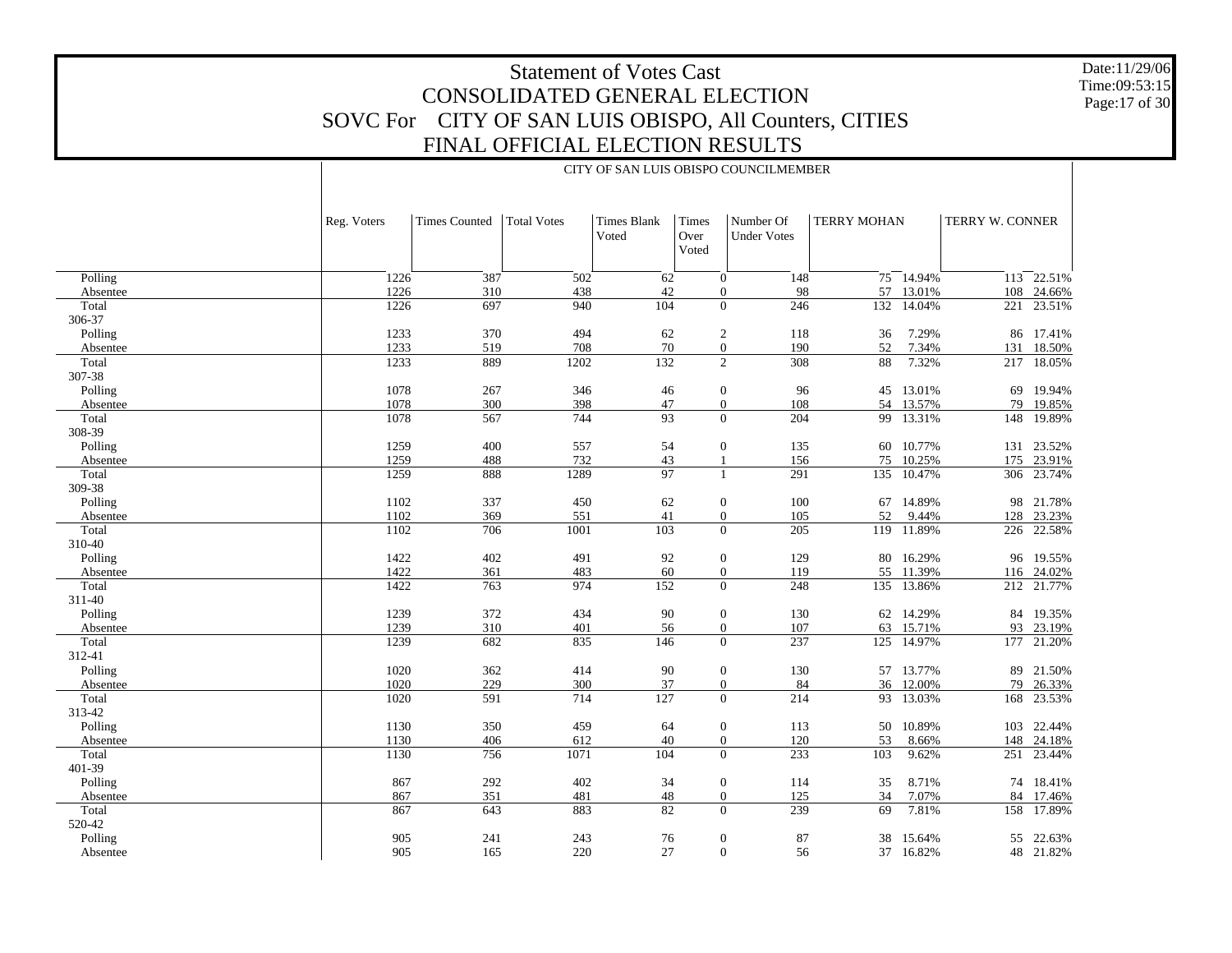CITY OF SAN LUIS OBISPO COUNCILMEMBER

Date:11/29/06 Time:09:53:15Page:18 of 30

|                                              | Reg. Voters  | <b>Times Counted</b>         | <b>Total Votes</b>       | <b>Times Blank</b><br>Voted | Times<br>Over<br>Voted | Number Of<br><b>Under Votes</b>          | <b>TERRY MOHAN</b>                               |                         | TERRY W. CONNER            |                  |
|----------------------------------------------|--------------|------------------------------|--------------------------|-----------------------------|------------------------|------------------------------------------|--------------------------------------------------|-------------------------|----------------------------|------------------|
| Total                                        | 905          | 406                          | 463                      | 103                         |                        | $\theta$<br>143                          |                                                  | $75 - 16.20%$           |                            | 103 22.25%       |
| 521-74                                       |              |                              |                          |                             |                        |                                          |                                                  |                         |                            |                  |
| Polling                                      | 1316         | 359                          | 402                      | 101                         |                        | $\mathbf{0}$<br>114                      | 67                                               | 16.67%                  | 83                         | 20.65%           |
| Absentee                                     | 1316         | 249                          | 332                      | 45                          |                        | 76<br>$\mathbf{0}$                       | 52                                               | 15.66%                  | 67                         | 20.18%           |
| Total                                        | 1316         | 608                          | 734                      | 146                         |                        | $\theta$<br>190                          | 119                                              | 16.21%                  | 150                        | 20.44%           |
| 522-75                                       |              |                              |                          |                             |                        |                                          |                                                  |                         |                            |                  |
| Polling                                      | 1277         | 286                          | 369                      | 53                          |                        | $\mathbf{0}$<br>97                       | 38                                               | 10.30%                  | 86                         | 23.31%           |
| Absentee                                     | 1277         | 546                          | 766                      | 79                          |                        | $\mathbf{0}$<br>168                      | 77                                               | 10.05%                  | 171                        | 22.32%           |
| Total                                        | 1277         | 832                          | 1135                     | 132                         |                        | $\overline{0}$<br>265                    | 115                                              | 10.13%                  | 257                        | 22.64%           |
| 523-31                                       |              |                              |                          |                             |                        |                                          |                                                  |                         |                            |                  |
| Polling                                      | 1096<br>1096 | 228<br>173                   | 244                      | 66<br>30                    |                        | $\mathbf{0}$<br>80<br>$\mathbf{0}$<br>45 | 25<br>26                                         | 10.25%<br>10.79%        | 53<br>64                   | 21.72%           |
| Absentee<br>Total                            | 1096         | 401                          | 241<br>485               | 96                          |                        | $\overline{0}$<br>125                    |                                                  | 51 10.52%               | 117                        | 26.56%<br>24.12% |
| 524-31                                       |              |                              |                          |                             |                        |                                          |                                                  |                         |                            |                  |
| Polling                                      | 935          | 142                          | 107                      | 73                          |                        | $\mathbf{0}$<br>31                       |                                                  | 14 13.08%               |                            | 19 17.76%        |
| Absentee                                     | 935          | 33                           | 39                       | $10\,$                      |                        | $\boldsymbol{0}$                         | $\tau$<br>$\tau$                                 | 17.95%                  |                            | 10 25.64%        |
| Total                                        | 935          | 175                          | 146                      | 83                          |                        | $\overline{38}$<br>$\Omega$              | 21                                               | 14.38%                  | 29                         | 19.86%           |
| 525-76                                       |              |                              |                          |                             |                        |                                          |                                                  |                         |                            |                  |
| Polling                                      | 614          | 150                          | 155                      | 50                          |                        | $\mathbf{0}$<br>45                       |                                                  | 18 11.61%               | 40                         | 25.81%           |
| Absentee                                     | 614          | 41                           | 58                       | 3                           |                        | $\mathbf{0}$<br>18                       | 6                                                | 10.34%                  | 9                          | 15.52%           |
| Total                                        | 614          | 191                          | 213                      | $\overline{53}$             |                        | $\theta$<br>63                           |                                                  | 24 11.27%               | 49                         | 23.00%           |
| 526-76                                       |              |                              |                          |                             |                        |                                          |                                                  |                         |                            |                  |
| Polling                                      | 789          | 225                          | 268                      | 52                          |                        | $\mathbf{0}$<br>78                       |                                                  | 39 14.55%               | 79                         | 29.48%           |
| Absentee                                     | 789          | 173                          | 251                      | 23                          |                        | $\overline{0}$<br>49                     | 26                                               | 10.36%                  | 60                         | 23.90%           |
| Total                                        | 789          | 398                          | 519                      | $\overline{75}$             |                        | $\theta$<br>127                          |                                                  | $65 \overline{12.52\%}$ | 139                        | 26.78%           |
| MB 28                                        |              |                              |                          |                             |                        |                                          |                                                  |                         |                            |                  |
| Polling                                      |              | $\mathbf{0}$                 | $\boldsymbol{0}$         | $\boldsymbol{0}$            |                        | $\mathbf{0}$                             | $\boldsymbol{0}$<br>$\overline{0}$               |                         | $\mathbf{0}$               |                  |
| Absentee<br>Total                            |              | $\boldsymbol{0}$<br>$\theta$ | $\mathbf{0}$<br>$\Omega$ | $\mathbf{0}$<br>$\Omega$    |                        | $\mathbf{0}$<br>$\theta$                 | $\mathbf{0}$<br>$\theta$<br>$\theta$<br>$\Omega$ |                         | $\overline{0}$<br>$\Omega$ |                  |
| Total                                        |              |                              |                          |                             |                        |                                          |                                                  |                         |                            |                  |
| Polling                                      | 28526        | 8115                         | 9982                     | 1741                        |                        | 2<br>2762                                | 1205                                             | 12.07%                  |                            | 2098 21.02%      |
| Absentee                                     | 28526        | 7937                         | 11104                    | 1077                        |                        | 2614<br>-1                               | 1212                                             | 10.91%                  | 2484                       | 22.37%           |
| Total                                        | 28526        | 16052                        | 21086                    | 2818                        |                        | $\overline{3}$<br>5376                   |                                                  | 2417 11.46%             |                            | 4582 21.73%      |
| CONGRESSIONAL<br>22ND CONGRESSIONAL DISTRICT |              |                              |                          |                             |                        |                                          |                                                  |                         |                            |                  |
| Polling                                      | 1            | $\mathbf{0}$                 | $\boldsymbol{0}$         | $\boldsymbol{0}$            |                        | $\boldsymbol{0}$                         | $\mathbf{0}$<br>$\boldsymbol{0}$                 |                         | $\overline{0}$             |                  |
| Absentee                                     |              | $\mathbf{0}$                 | $\mathbf{0}$             | $\mathbf{0}$                |                        | $\mathbf{0}$                             | $\mathbf{0}$<br>$\overline{0}$                   |                         | $\overline{0}$             |                  |
| Total                                        | $\mathbf{1}$ | $\Omega$                     | $\Omega$                 | $\Omega$                    |                        | $\theta$                                 | $\Omega$<br>$\Omega$                             |                         | $\Omega$                   |                  |
| 23RD CONGRESSIONAL DISTRICT                  |              |                              |                          |                             |                        |                                          |                                                  |                         |                            |                  |
| Polling                                      | 28525        | 8115                         | 9982                     | 1741                        |                        | 2<br>2762                                | 1205                                             | 12.07%                  |                            | 2098 21.02%      |
| Absentee                                     | 28525        | 7937                         | 11104                    | 1077                        |                        | 2614<br>$\mathbf{1}$                     | 1212                                             | 10.91%                  |                            | 2484 22.37%      |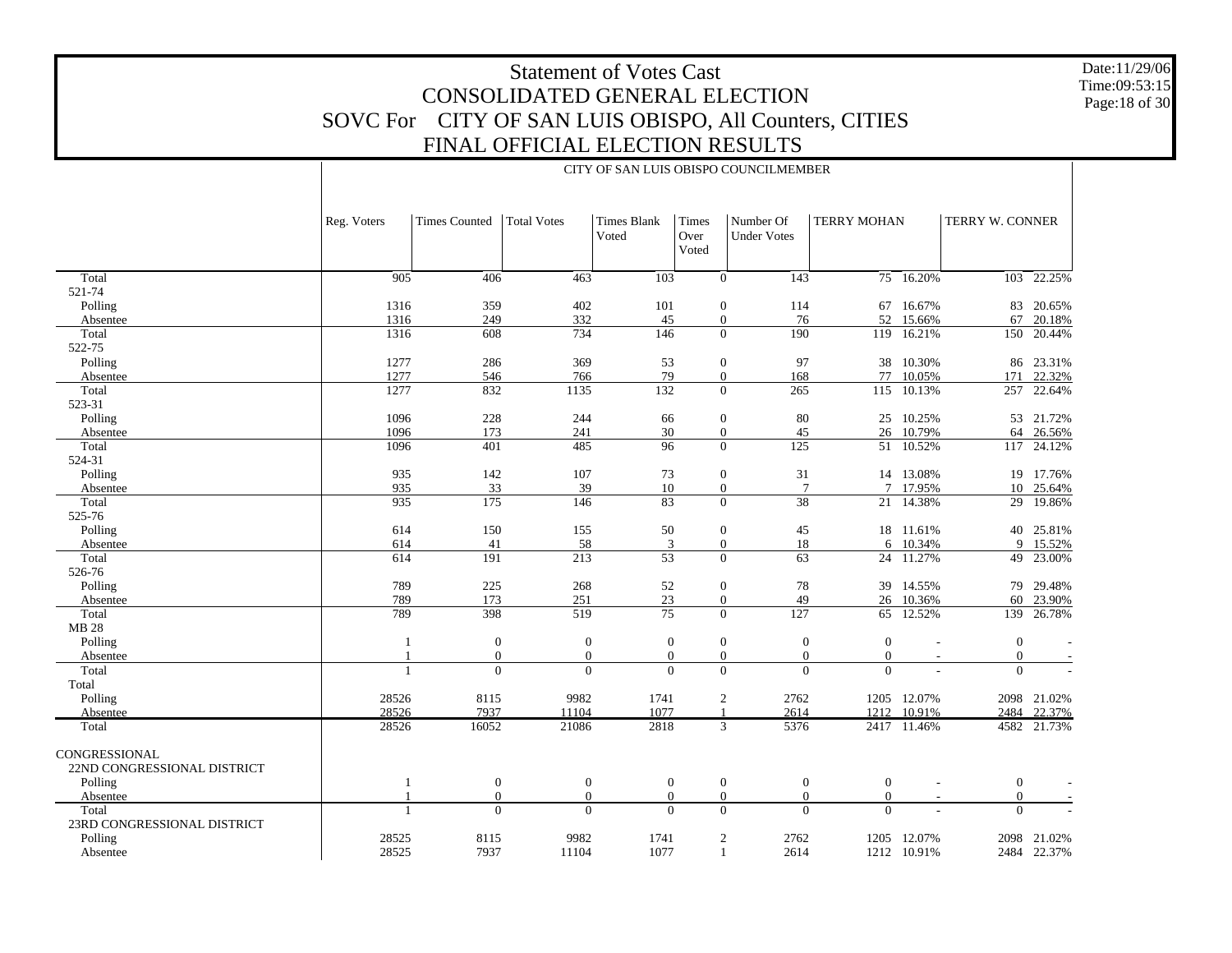Date:11/29/06 Time:09:53:15Page:19 of 30

|                                                                    | Reg. Voters | <b>Times Counted</b> | <b>Total Votes</b> | <b>Times Blank</b><br>Voted | Times<br>Over<br>Voted | Number Of<br><b>Under Votes</b> | <b>TERRY MOHAN</b> |             | TERRY W. CONNER |             |
|--------------------------------------------------------------------|-------------|----------------------|--------------------|-----------------------------|------------------------|---------------------------------|--------------------|-------------|-----------------|-------------|
| Total                                                              | 28525       | 16052                | 21086              | 2818                        |                        | 3<br>5376                       |                    | 2417 11.46% |                 | 4582 21.73% |
| Total                                                              |             |                      |                    |                             |                        |                                 |                    |             |                 |             |
| Polling                                                            | 28526       | 8115                 | 9982               | 1741                        |                        | $\overline{2}$<br>2762          |                    | 1205 12.07% |                 | 2098 21.02% |
| Absentee                                                           | 28526       | 7937                 | 11104              | 1077                        |                        | $\mathbf{1}$<br>2614            |                    | 1212 10.91% |                 | 2484 22.37% |
| Total                                                              | 28526       | 16052                | 21086              | 2818                        |                        | 3<br>5376                       |                    | 2417 11.46% |                 | 4582 21.73% |
| <b>SENATE</b>                                                      |             |                      |                    |                             |                        |                                 |                    |             |                 |             |
| 15TH SENATORIAL DISTRICT                                           |             |                      |                    |                             |                        |                                 |                    |             |                 |             |
| Polling                                                            | 28526       | 8115                 | 9982               | 1741                        |                        | $\overline{c}$<br>2762          |                    | 1205 12.07% |                 | 2098 21.02% |
| Absentee                                                           | 28526       | 7937                 | 11104              | 1077                        | $\mathbf{1}$           | 2614                            | 1212               | 10.91%      | 2484            | 22.37%      |
| Total                                                              | 28526       | 16052                | 21086              | 2818                        |                        | 3<br>5376                       |                    | 2417 11.46% |                 | 4582 21.73% |
| Total                                                              |             |                      |                    |                             |                        |                                 |                    |             |                 |             |
| Polling                                                            | 28526       | 8115                 | 9982               | 1741                        |                        | $\overline{2}$<br>2762          |                    | 1205 12.07% |                 | 2098 21.02% |
| Absentee                                                           | 28526       | 7937                 | 11104              | 1077                        |                        | $\mathbf{1}$<br>2614            | 1212               | 10.91%      |                 | 2484 22.37% |
| Total                                                              | 28526       | 16052                | 21086              | 2818                        |                        | $\overline{3}$<br>5376          |                    | 2417 11.46% |                 | 4582 21.73% |
| <b>ASSEMBLY</b>                                                    |             |                      |                    |                             |                        |                                 |                    |             |                 |             |
| 33RD ASSEMBLY DISTRICT                                             |             |                      |                    |                             |                        |                                 |                    |             |                 |             |
| Polling                                                            | 28526       | 8115                 | 9982               | 1741                        |                        | $\overline{2}$<br>2762          |                    | 1205 12.07% |                 | 2098 21.02% |
| Absentee                                                           | 28526       | 7937                 | 11104              | 1077                        | $\mathbf{1}$           | 2614                            | 1212               | 10.91%      |                 | 2484 22.37% |
| Total                                                              | 28526       | 16052                | 21086              | 2818                        |                        | 3<br>5376                       | 2417               | 11.46%      |                 | 4582 21.73% |
| Total                                                              |             |                      |                    |                             |                        |                                 |                    |             |                 |             |
| Polling                                                            | 28526       | 8115                 | 9982               | 1741                        |                        | $\sqrt{2}$<br>2762              |                    | 1205 12.07% |                 | 2098 21.02% |
| Absentee                                                           | 28526       | 7937                 | 11104              | 1077                        |                        | 2614<br>$\mathbf{1}$            |                    | 1212 10.91% |                 | 2484 22.37% |
| Total                                                              | 28526       | 16052                | 21086              | 2818                        |                        | 3<br>5376                       |                    | 2417 11.46% |                 | 4582 21.73% |
| <b>BOARD OF EQUALIZATION</b><br>STATE BOARD OF EQUALIZATION DIST 1 |             |                      |                    |                             |                        |                                 |                    |             |                 |             |
| Polling                                                            | 28526       | 8115                 | 9982               | 1741                        |                        | $\overline{c}$<br>2762          |                    | 1205 12.07% |                 | 2098 21.02% |
| Absentee                                                           | 28526       | 7937                 | 11104              | 1077                        |                        | $\mathbf{1}$<br>2614            | 1212               | 10.91%      |                 | 2484 22.37% |
| Total                                                              | 28526       | 16052                | 21086              | 2818                        |                        | $\overline{3}$<br>5376          |                    | 2417 11.46% |                 | 4582 21.73% |
| Total                                                              |             |                      |                    |                             |                        |                                 |                    |             |                 |             |
| Polling                                                            | 28526       | 8115                 | 9982               | 1741                        |                        | $\overline{c}$<br>2762          |                    | 1205 12.07% |                 | 2098 21.02% |
| Absentee                                                           | 28526       | 7937                 | 11104              | 1077                        |                        | $\mathbf{1}$<br>2614            | 1212               | 10.91%      |                 | 2484 22.37% |
| Total                                                              | 28526       | 16052                | 21086              | 2818                        |                        | 3<br>5376                       |                    | 2417 11.46% |                 | 4582 21.73% |
| SUPERVISOR/COMMISSIONER<br>2ND SUPERVISORIAL DISTRICT              |             |                      |                    |                             |                        |                                 |                    |             |                 |             |
| Polling                                                            | 7369        | 2189                 | 2688               | 475                         |                        | $\boldsymbol{0}$<br>740         |                    | 273 10.16%  |                 | 561 20.87%  |
| Absentee                                                           | 7369        | 2052                 | 2882               | 276                         |                        | 670<br>$\overline{0}$           | 278                | 9.65%       | 645             | 22.38%      |
| Total<br>3RD SUPERVISORIAL DISTRICT                                | 7369        | 4241                 | 5570               | 751                         |                        | $\Omega$<br>1410                | 551                | 9.89%       |                 | 1206 21.65% |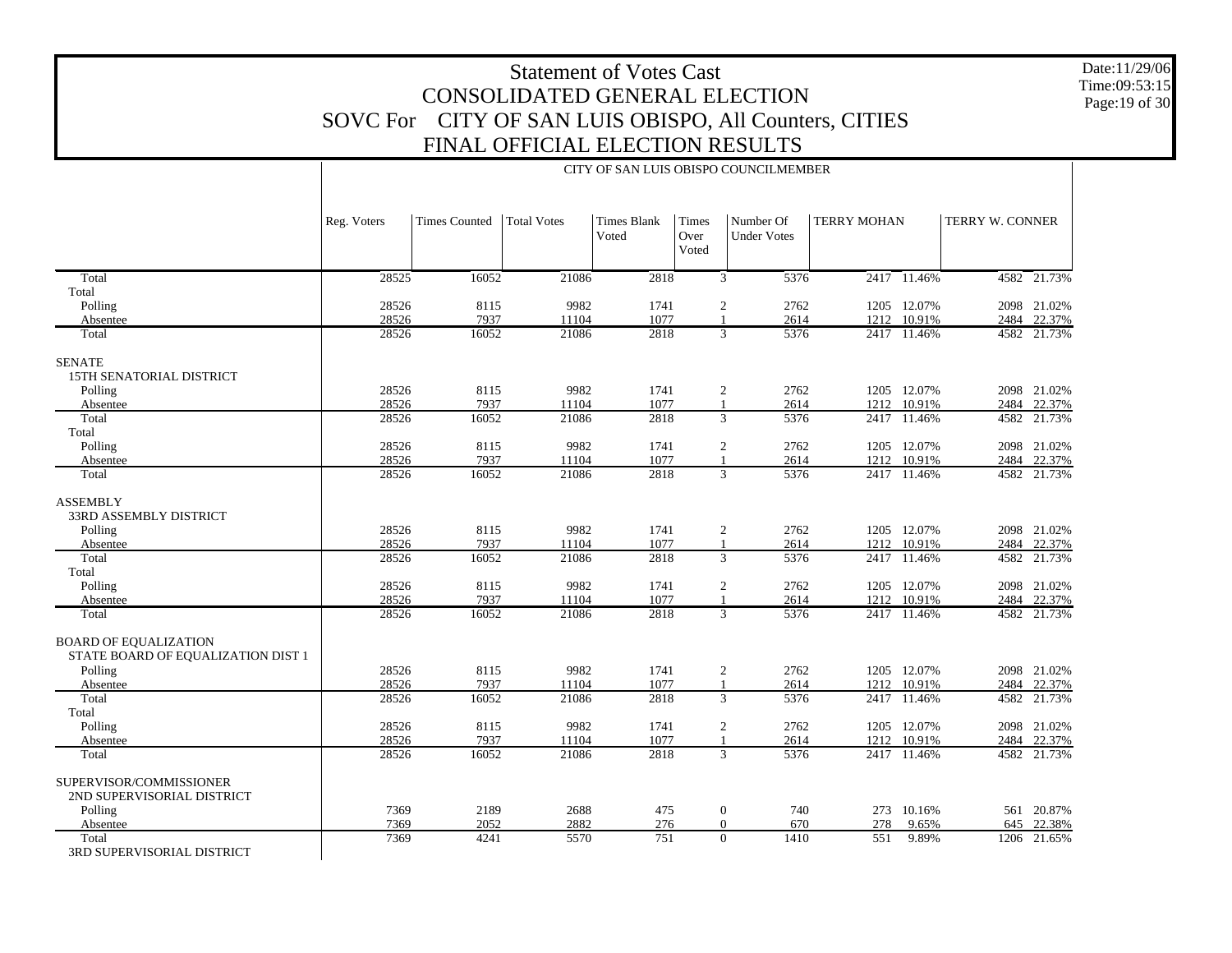Date:11/29/06 Time:09:53:15 Page:20 of 30

|                                     |             |                      |                    |                             |                        | CITY OF SAN LUIS OBISPO COUNCILMEMBER |                    |        |                        |        |
|-------------------------------------|-------------|----------------------|--------------------|-----------------------------|------------------------|---------------------------------------|--------------------|--------|------------------------|--------|
|                                     | Reg. Voters | <b>Times Counted</b> | <b>Total Votes</b> | <b>Times Blank</b><br>Voted | Times<br>Over<br>Voted | Number Of<br><b>Under Votes</b>       | <b>TERRY MOHAN</b> |        | <b>TERRY W. CONNER</b> |        |
| Polling                             | 13358       | 4003                 | 5104               | 761                         | 2                      | 1376                                  | 658                | 12.89% | 1048                   | 20.53% |
| Absentee                            | 13358       | 4154                 | 5834               | 536                         |                        | 1400                                  | 669                | 11.47% | 1326                   | 22.73% |
| Total<br>4TH SUPERVISORIAL DISTRICT | 13358       | 8157                 | 10938              | 1297                        |                        | 3<br>2776                             | 1327               | 12.13% | 2374                   | 21.70% |
| Polling                             | 867         | 292                  | 402                | 34                          | $\mathbf{0}$           | 114                                   | 35                 | 8.71%  | 74                     | 18.41% |
| Absentee                            | 867         | 351                  | 481                | 48                          |                        | 125<br>$\overline{0}$                 | 34                 | 7.07%  | 84                     | 17.46% |
| Total<br>5TH SUPERVISORIAL DISTRICT | 867         | 643                  | 883                | 82                          |                        | 239<br>$\Omega$                       | 69                 | 7.81%  | 158                    | 17.89% |
| Polling                             | 6932        | 1631                 | 1788               | 471                         | $\boldsymbol{0}$       | 532                                   | 239                | 13.37% | 415                    | 23.21% |
| Absentee                            | 6932        | 1380                 | 1907               | 217                         | $\mathbf{0}$           | 419                                   | 231                | 12.11% | 429                    | 22.50% |
| Total                               | 6932        | 3011                 | 3695               | 688                         |                        | 951<br>$\Omega$                       | 470                | 12.72% | 844                    | 22.84% |
| Total                               |             |                      |                    |                             |                        |                                       |                    |        |                        |        |
| Polling                             | 28526       | 8115                 | 9982               | 1741                        |                        | 2<br>2762                             | 1205               | 12.07% | 2098                   | 21.02% |
| Absentee                            | 28526       | 7937                 | 11104              | 1077                        |                        | 2614                                  | 1212               | 10.91% | 2484                   | 22.37% |
| Total                               | 28526       | 16052                | 21086              | 2818                        |                        | 5376<br>3                             | 2417               | 11.46% | 4582                   | 21.73% |
| <b>CITIES</b>                       |             |                      |                    |                             |                        |                                       |                    |        |                        |        |
| <b>CITY OF SAN LUIS OBISPO</b>      |             |                      |                    |                             |                        |                                       |                    |        |                        |        |
| Polling                             | 28526       | 8115                 | 9982               | 1741                        | $\overline{c}$         | 2762                                  | 1205               | 12.07% | 2098                   | 21.02% |
| Absentee                            | 28526       | 7937                 | 11104              | 1077                        |                        | 2614                                  | 1212               | 10.91% | 2484                   | 22.37% |
| Total                               | 28526       | 16052                | 21086              | 2818                        |                        | 3<br>5376                             | 2417               | 11.46% | 4582                   | 21.73% |
| Total                               |             |                      |                    |                             |                        |                                       |                    |        |                        |        |
| Polling                             | 28526       | 8115                 | 9982               | 1741                        | 2                      | 2762                                  | 1205               | 12.07% | 2098                   | 21.02% |
| Absentee                            | 28526       | 7937                 | 11104              | 1077                        |                        | 2614                                  | 1212               | 10.91% | 2484                   | 22.37% |
| Total                               | 28526       | 16052                | 21086              | 2818                        |                        | 5376<br>3                             | 2417               | 11.46% | 4582                   | 21.73% |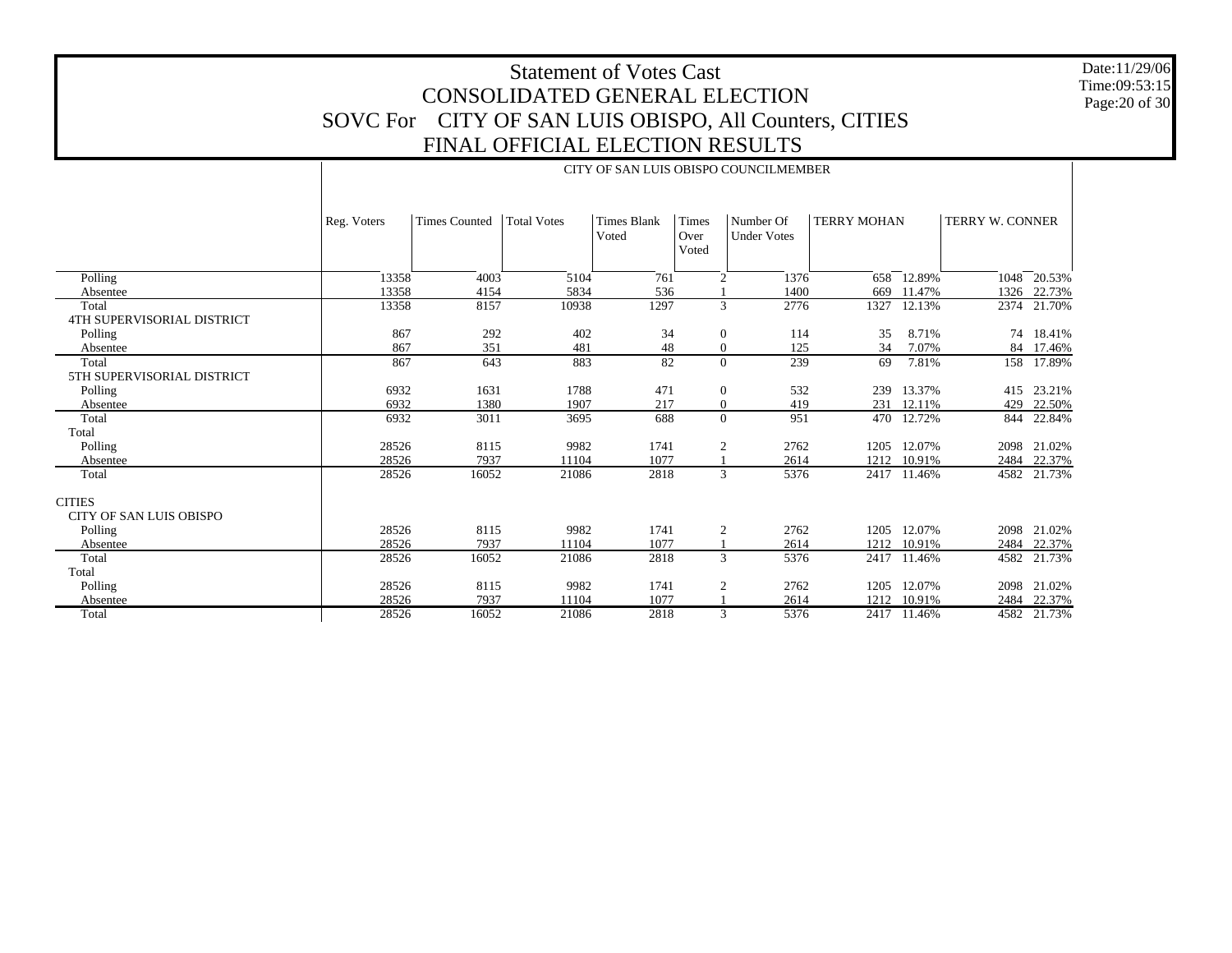Date:11/29/06 Time:09:53:15 Page:21 of 30

|                   | <b>ANDREW CARTER</b> |            | ALLEN K. SETTLE |            | Write-In Votes   |       |
|-------------------|----------------------|------------|-----------------|------------|------------------|-------|
|                   |                      |            |                 |            |                  |       |
| Jurisdiction Wide |                      |            |                 |            |                  |       |
| 224-30            |                      |            |                 |            |                  |       |
| Polling           | 187                  | 38.09%     |                 | 173 35.23% | 5                | 1.02% |
| Absentee          | 166                  | 34.44%     |                 | 156 32.37% | $\mathbf{1}$     | 0.21% |
| Total             | 353                  | 36.28%     | 329             | 33.81%     | 6                | 0.62% |
| 225-30            |                      |            |                 |            |                  |       |
| Polling           | 113                  | 30.29%     | 136             | 36.46%     | $\overline{4}$   | 1.07% |
| Absentee          | 93                   | 26.96%     | 123             | 35.65%     | $\Omega$         | 0.00% |
| Total             | 206                  | 28.69%     | 259             | 36.07%     | $\overline{4}$   | 0.56% |
| 226-31            |                      |            |                 |            |                  |       |
| Polling           | 85                   | 28.15%     | 113             | 37.42%     | $\mathbf{0}$     | 0.00% |
| Absentee          | 87                   | 29.19%     |                 | 112 37.58% | $\mathbf{0}$     | 0.00% |
| Total             | 172                  | 28.67%     | 225             | 37.50%     | $\mathbf{0}$     | 0.00% |
| 227-32            |                      |            |                 |            |                  |       |
| Polling           |                      | 110 29.89% | 140             | 38.04%     | $\overline{0}$   | 0.00% |
| Absentee          | 118                  | 33.05%     |                 | 124 34.73% | $\mathbf{0}$     | 0.00% |
| Total             | 228                  | 31.45%     | 264             | 36.41%     | $\theta$         | 0.00% |
| 228-33            |                      |            |                 |            |                  |       |
| Polling           | 167                  | 30.47%     | 200             | 36.50%     | $\overline{2}$   | 0.36% |
| Absentee          |                      | 243 33.70% |                 | 256 35.51% | $\overline{2}$   | 0.28% |
| Total             | 410                  | 32.31%     | 456             | 35.93%     | $\overline{4}$   | 0.32% |
| 229-33            |                      |            |                 |            |                  |       |
| Polling           | 178                  | 29.37%     | 239             | 39.44%     | $\overline{2}$   | 0.33% |
| Absentee          |                      | 227 33.43% | 249             | 36.67%     | $\sqrt{2}$       | 0.29% |
| Total             | 405                  | 31.52%     | 488             | 37.98%     | $\overline{4}$   | 0.31% |
| 301-34            |                      |            |                 |            |                  |       |
| Polling           | 57                   | 27.80%     | 87              | 42.44%     | $\mathbf{0}$     | 0.00% |
| Absentee          | 52                   | 28.57%     | 62              | 34.07%     | 1                | 0.55% |
| Total             | 109                  | 28.17%     | 149             | 38.50%     | $\mathbf{1}$     | 0.26% |
| 302-34            |                      |            |                 |            |                  |       |
| Polling           | 34                   | 31.48%     | 40              | 37.04%     | $\mathbf{1}$     | 0.93% |
| Absentee          |                      | 45 32.61%  |                 | 58 42.03%  | $\boldsymbol{0}$ | 0.00% |
| Total             | 79                   | 32.11%     | 98              | 39.84%     | 1                | 0.41% |
| 303-35            |                      |            |                 |            |                  |       |
| Polling           | 82                   | 29.50%     | 107             | 38.49%     | 3                | 1.08% |
| Absentee          | 167                  | 29.30%     |                 | 186 32.63% | $\overline{0}$   | 0.00% |
| Total             | 249                  | 29.36%     | 293             | 34.55%     | 3                | 0.35% |
| 304-36            |                      |            |                 |            |                  |       |
| Polling           | 113                  | 30.87%     | 128             | 34.97%     | $\mathbf{0}$     | 0.00% |
| Absentee          | 104                  | 32.40%     | 95              | 29.60%     | $\overline{0}$   | 0.00% |
| Total             | 217                  | 31.59%     | 223             | 32.46%     | $\Omega$         | 0.00% |
| 305-37            |                      |            |                 |            |                  |       |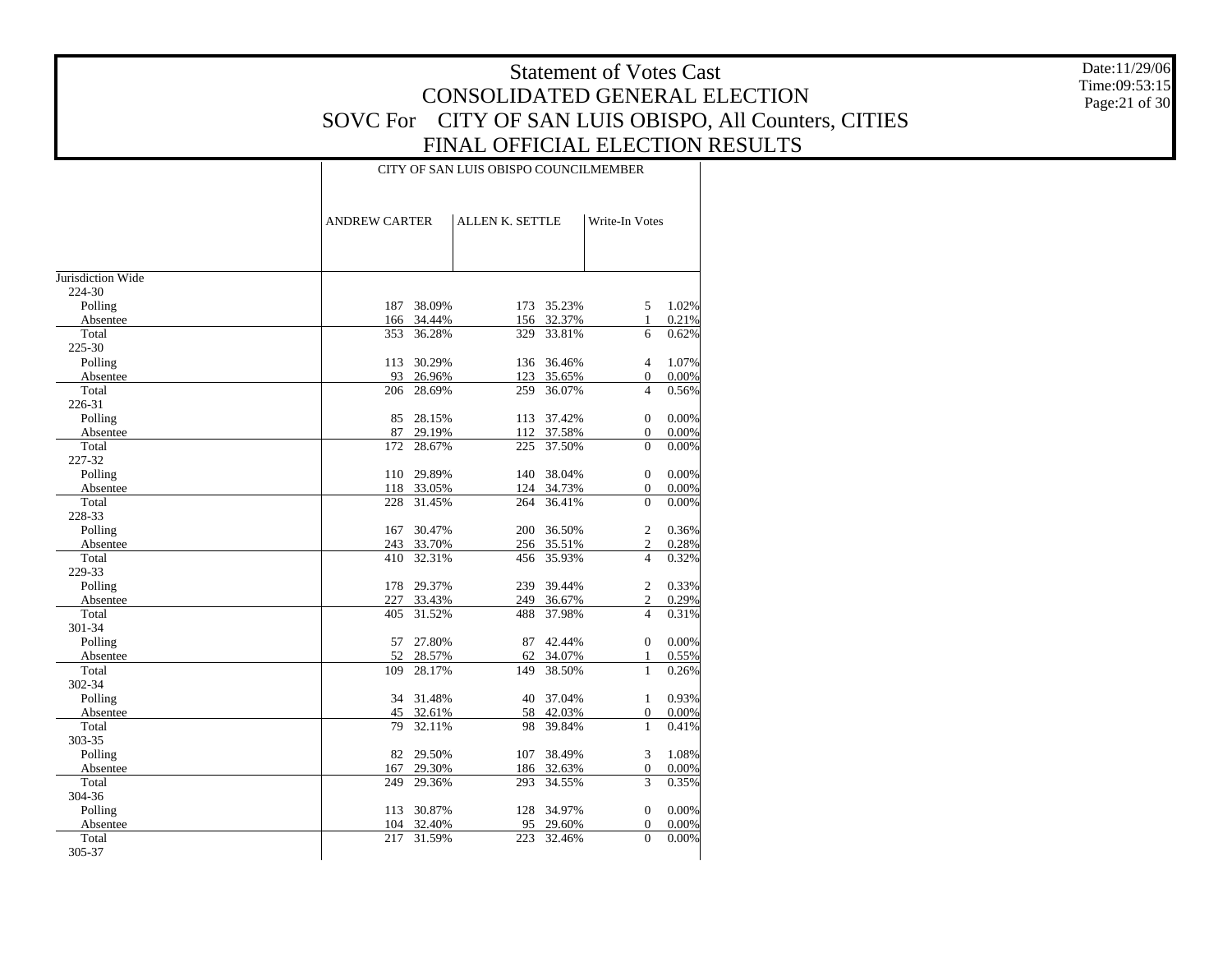Date:11/29/06 Time:09:53:15 Page:22 of 30

|          | <b>ANDREW CARTER</b> |            | <b>ALLEN K. SETTLE</b> |            | Write-In Votes   |       |
|----------|----------------------|------------|------------------------|------------|------------------|-------|
|          |                      |            |                        |            |                  |       |
|          |                      |            |                        |            |                  |       |
| Polling  | 147                  | 29.28%     | 164                    | 32.67%     | 3                | 0.60% |
| Absentee | 135                  | 30.82%     | 137                    | 31.28%     | 1                | 0.23% |
| Total    | 282                  | 30.00%     | 301                    | 32.02%     | $\overline{4}$   | 0.43% |
| 306-37   |                      |            |                        |            |                  |       |
| Polling  | 173                  | 35.02%     | 198                    | 40.08%     | 1                | 0.20% |
| Absentee | 261                  | 36.86%     | 263                    | 37.15%     | $\mathbf{1}$     | 0.14% |
| Total    | 434                  | 36.11%     | 461                    | 38.35%     | $\overline{c}$   | 0.17% |
| 307-38   |                      |            |                        |            |                  |       |
| Polling  | 119                  | 34.39%     | 112                    | 32.37%     | $\mathbf{1}$     | 0.29% |
| Absentee | 127                  | 31.91%     | 137                    | 34.42%     | $\mathbf{1}$     | 0.25% |
| Total    | 246                  | 33.06%     | 249                    | 33.47%     | $\overline{c}$   | 0.27% |
| 308-39   |                      |            |                        |            |                  |       |
| Polling  | 178                  | 31.96%     | 186                    | 33.39%     | $\overline{2}$   | 0.36% |
| Absentee | 229                  | 31.28%     | 251                    | 34.29%     | $\overline{c}$   | 0.27% |
| Total    | 407                  | 31.57%     | 437                    | 33.90%     | $\overline{4}$   | 0.31% |
| 309-38   |                      |            |                        |            |                  |       |
| Polling  | 148                  | 32.89%     | 134                    | 29.78%     | 3                | 0.67% |
| Absentee | 196                  | 35.57%     | 175                    | 31.76%     | $\overline{0}$   | 0.00% |
| Total    | 344                  | 34.37%     | 309                    | 30.87%     | 3                | 0.30% |
| 310-40   |                      |            |                        |            |                  |       |
| Polling  | 145                  | 29.53%     | 167                    | 34.01%     | 3                | 0.61% |
| Absentee | 149                  | 30.85%     | 160                    | 33.13%     | 3                | 0.62% |
| Total    | 294                  | 30.18%     | 327                    | 33.57%     | 6                | 0.62% |
| 311-40   |                      |            |                        |            |                  |       |
| Polling  | 130                  | 29.95%     | 154                    | 35.48%     | $\overline{4}$   | 0.92% |
| Absentee |                      | 103 25.69% |                        | 140 34.91% | $\mathfrak{2}$   | 0.50% |
| Total    | 233                  | 27.90%     | 294                    | 35.21%     | 6                | 0.72% |
| 312-41   |                      |            |                        |            |                  |       |
| Polling  | 103                  | 24.88%     | 164                    | 39.61%     | 1                | 0.24% |
| Absentee | 86                   | 28.67%     | 98                     | 32.67%     | $\mathbf{1}$     | 0.33% |
| Total    | 189                  | 26.47%     | 262                    | 36.69%     | $\overline{2}$   | 0.28% |
| 313-42   |                      |            |                        |            |                  |       |
| Polling  | 148                  | 32.24%     | 158                    | 34.42%     | $\boldsymbol{0}$ | 0.00% |
| Absentee | 208                  | 33.99%     | 201                    | 32.84%     | $\overline{c}$   | 0.33% |
| Total    | 356                  | 33.24%     | 359                    | 33.52%     | $\overline{c}$   | 0.19% |
| 401-39   |                      |            |                        |            |                  |       |
| Polling  | 142                  | 35.32%     | 149                    | 37.06%     | $\overline{c}$   | 0.50% |
| Absentee | 172                  | 35.76%     | 190                    | 39.50%     | 1                | 0.21% |
| Total    | 314                  | 35.56%     | 339                    | 38.39%     | 3                | 0.34% |
| 520-42   |                      |            |                        |            |                  |       |
| Polling  | 63                   | 25.93%     | 86                     | 35.39%     | 1                | 0.41% |
| Absentee | 68                   | 30.91%     | 67                     | 30.45%     | $\Omega$         | 0.00% |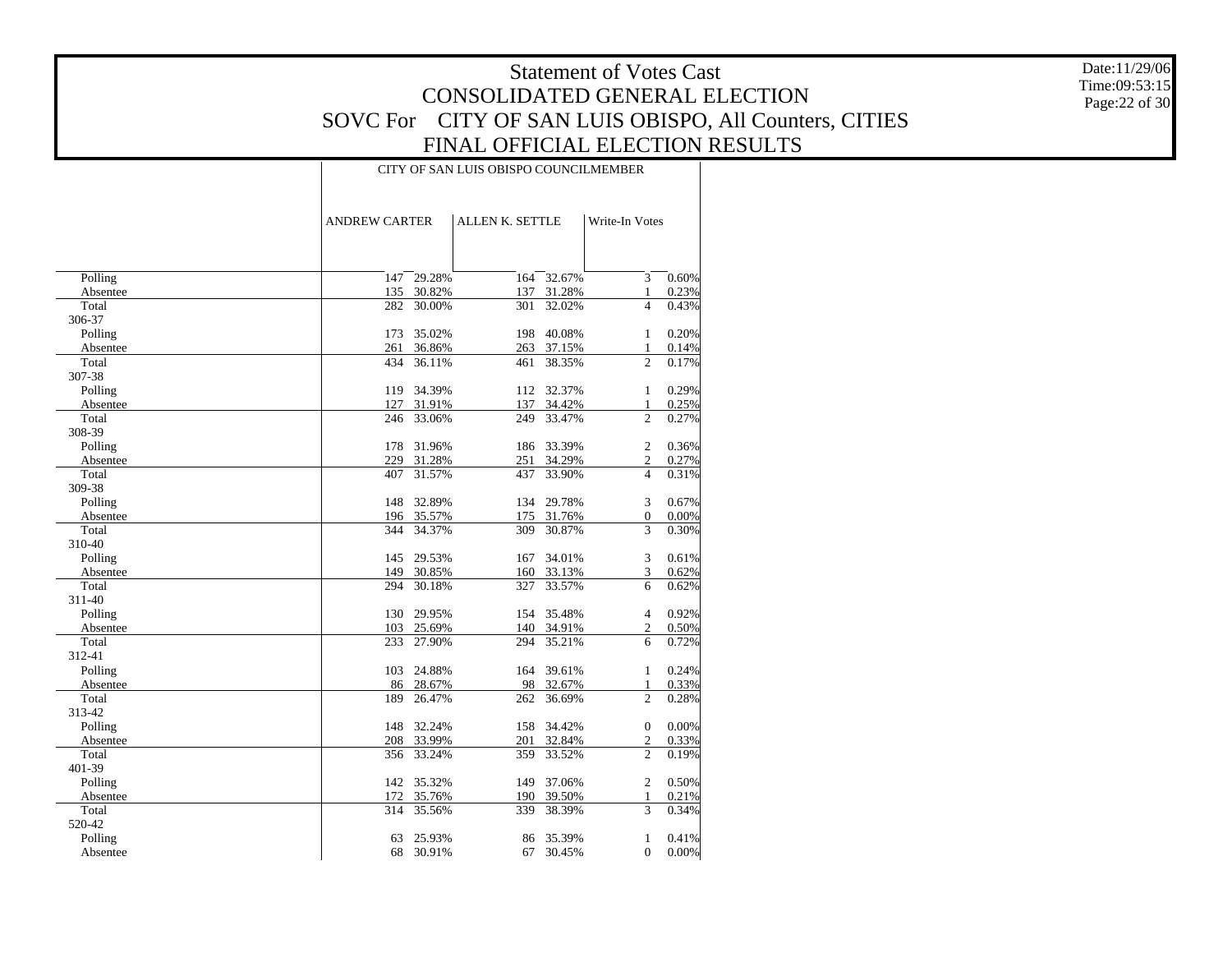Date:11/29/06 Time:09:53:15 Page:23 of 30

|                             | <b>ANDREW CARTER</b> |                          | ALLEN K. SETTLE  |                  | Write-In Votes                   |                |
|-----------------------------|----------------------|--------------------------|------------------|------------------|----------------------------------|----------------|
|                             |                      |                          |                  |                  |                                  |                |
| Total                       | 131                  | 28.29%                   | 153              | 33.05%           | $\mathbf{1}$                     | 0.22%          |
| 521-74                      |                      |                          |                  |                  |                                  |                |
| Polling                     | 113                  | 28.11%                   | 136              | 33.83%           | 3                                | 0.75%          |
| Absentee                    | 95                   | 28.61%                   | 115              | 34.64%           | 3                                | 0.90%          |
| Total                       | 208                  | 28.34%                   | 251              | 34.20%           | 6                                | 0.82%          |
| 522-75                      |                      |                          |                  |                  |                                  |                |
| Polling                     | 111                  | 30.08%                   | 132              | 35.77%           | $\overline{c}$                   | 0.54%          |
| Absentee                    | 249                  | 32.51%                   | 260              | 33.94%           | 9                                | 1.17%          |
| Total                       | 360                  | 31.72%                   | 392              | 34.54%           | 11                               | 0.97%          |
| 523-31                      |                      |                          |                  |                  |                                  |                |
| Polling                     | 69                   | 28.28%                   | 96               | 39.34%           | 1                                | 0.41%          |
| Absentee                    | 73<br>142            | 30.29%<br>29.28%         | 78<br>174        | 32.37%<br>35.88% | $\boldsymbol{0}$<br>$\mathbf{1}$ | 0.00%<br>0.21% |
| Total<br>524-31             |                      |                          |                  |                  |                                  |                |
| Polling                     | 32                   | 29.91%                   | 42               | 39.25%           | $\mathbf{0}$                     | 0.00%          |
| Absentee                    | 15                   | 38.46%                   | $\tau$           | 17.95%           | $\mathbf{0}$                     | 0.00%          |
| Total                       | 47                   | 32.19%                   | 49               | 33.56%           | $\overline{0}$                   | 0.00%          |
| 525-76                      |                      |                          |                  |                  |                                  |                |
| Polling                     | 45                   | 29.03%                   | 52               | 33.55%           | $\overline{0}$                   | 0.00%          |
| Absentee                    | 20                   | 34.48%                   | 23               | 39.66%           | $\boldsymbol{0}$                 | 0.00%          |
| Total                       | 65                   | 30.52%                   | 75               | 35.21%           | $\theta$                         | 0.00%          |
| 526-76                      |                      |                          |                  |                  |                                  |                |
| Polling                     | 69                   | 25.75%                   | 79               | 29.48%           | $\overline{c}$                   | 0.75%          |
| Absentee                    | 75                   | 29.88%                   | 89               | 35.46%           | $\mathbf{1}$                     | 0.40%          |
| Total                       | 144                  | 27.75%                   | 168              | 32.37%           | 3                                | 0.58%          |
| <b>MB 28</b>                |                      |                          |                  |                  |                                  |                |
| Polling                     | $\overline{0}$       |                          | $\Omega$         |                  | $\mathbf{0}$                     |                |
| Absentee                    | $\mathbf{0}$         | ÷.                       | $\mathbf{0}$     |                  | $\boldsymbol{0}$                 |                |
| Total                       | $\theta$             |                          | $\theta$         |                  | $\overline{0}$                   |                |
| Total                       |                      |                          |                  |                  |                                  |                |
| Polling                     | 3061                 | 30.67%                   | 3572             | 35.78%           | 46                               | 0.46%          |
| Absentee                    | 3563                 | 32.09%                   | 3812             | 34.33%           | 33                               | 0.30%          |
| Total                       | 6624                 | 31.41%                   | 7384             | 35.02%           | 79                               | 0.37%          |
| <b>CONGRESSIONAL</b>        |                      |                          |                  |                  |                                  |                |
| 22ND CONGRESSIONAL DISTRICT |                      |                          |                  |                  |                                  |                |
| Polling                     | $\boldsymbol{0}$     |                          | $\boldsymbol{0}$ |                  | $\boldsymbol{0}$                 |                |
| Absentee                    | $\theta$             | $\overline{\phantom{a}}$ | $\Omega$         | $\overline{a}$   | $\overline{0}$                   |                |
| Total                       | $\theta$             |                          | $\theta$         |                  | $\theta$                         |                |
| 23RD CONGRESSIONAL DISTRICT |                      |                          |                  |                  |                                  |                |
| Polling                     | 3061                 | 30.67%                   | 3572             | 35.78%           | 46                               | 0.46%          |
| Absentee                    | 3563                 | 32.09%                   | 3812             | 34.33%           | 33                               | 0.30%          |
|                             |                      |                          |                  |                  |                                  |                |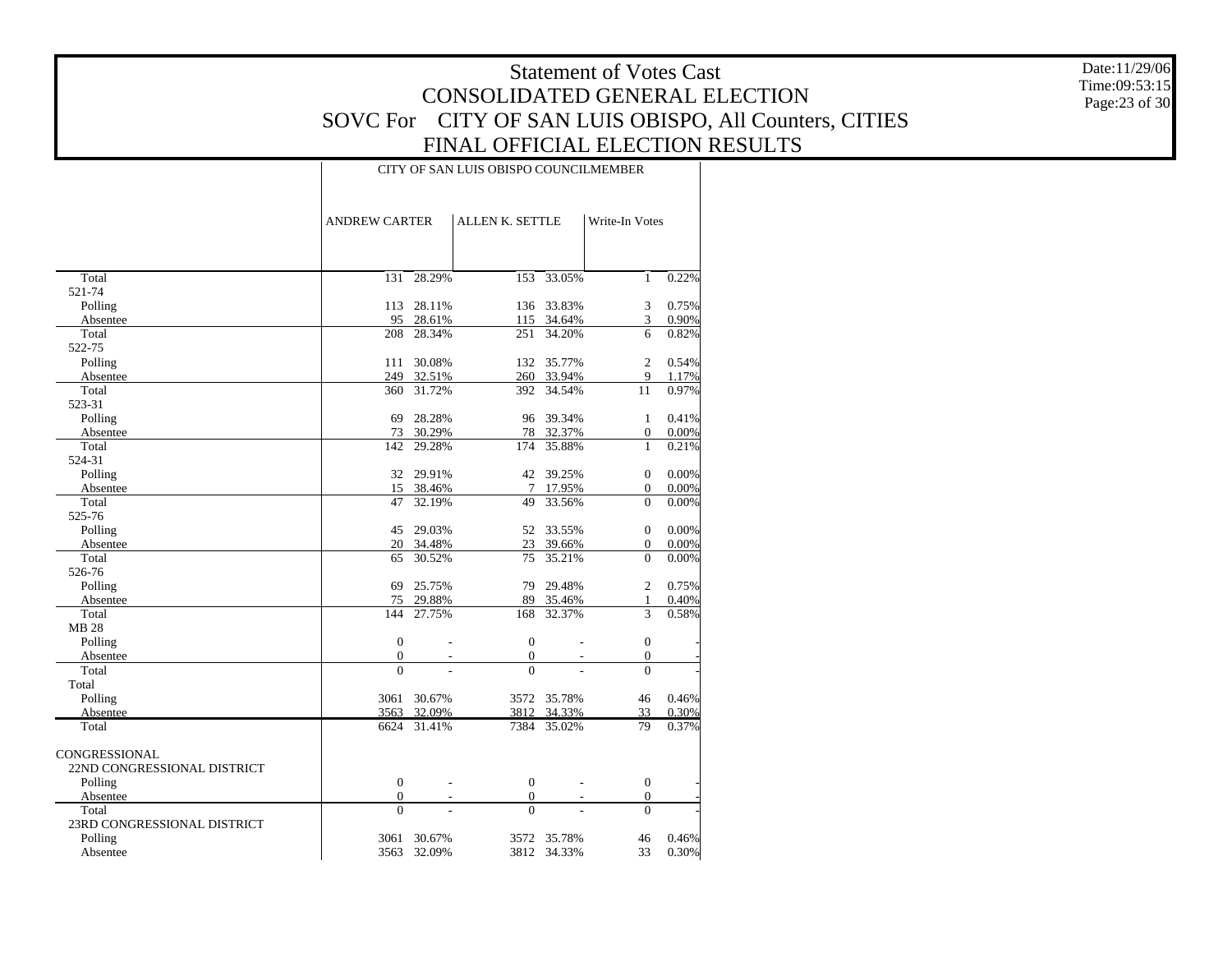Date:11/29/06 Time:09:53:16 Page:24 of 30

|                                    | <b>ANDREW CARTER</b> | ALLEN K. SETTLE  |      | Write-In Votes        |          |                |
|------------------------------------|----------------------|------------------|------|-----------------------|----------|----------------|
| Total                              | 6624                 | 31.41%           | 7384 | 35.02%                | 79       | 0.37%          |
| Total                              |                      |                  |      |                       |          |                |
| Polling                            | 3061                 | 30.67%           | 3572 | 35.78%                | 46       | 0.46%          |
| Absentee                           |                      | 3563 32.09%      |      | 3812 34.33%           | 33       | 0.30%          |
| Total                              |                      | 6624 31.41%      |      | 7384 35.02%           | 79       | 0.37%          |
| <b>SENATE</b>                      |                      |                  |      |                       |          |                |
| <b>15TH SENATORIAL DISTRICT</b>    |                      |                  |      |                       |          |                |
| Polling                            | 3061                 | 30.67%           |      | 3572 35.78%           | 46       | 0.46%          |
| Absentee                           | 3563                 | 32.09%           | 3812 | 34.33%                | 33       | 0.30%          |
| Total                              | 6624                 | 31.41%           | 7384 | 35.02%                | 79       | 0.37%          |
| Total                              |                      |                  |      |                       |          |                |
| Polling                            | 3061                 | 30.67%           | 3572 | 35.78%                | 46       | 0.46%          |
| Absentee                           | 3563                 | 32.09%           | 3812 | 34.33%                | 33       | 0.30%          |
| Total                              | 6624                 | 31.41%           | 7384 | 35.02%                | 79       | 0.37%          |
| <b>ASSEMBLY</b>                    |                      |                  |      |                       |          |                |
| 33RD ASSEMBLY DISTRICT             |                      |                  |      |                       |          |                |
| Polling                            | 3061                 | 30.67%           |      | 3572 35.78%           | 46       | 0.46%          |
| Absentee                           | 3563                 | 32.09%           | 3812 | 34.33%                | 33       | 0.30%          |
| Total                              | 6624                 | 31.41%           | 7384 | 35.02%                | 79       | 0.37%          |
| Total                              |                      |                  |      |                       |          |                |
| Polling                            | 3061                 | 30.67%           | 3572 | 35.78%                | 46       | 0.46%          |
| Absentee                           | 3563                 | 32.09%           |      | 3812 34.33%           | 33       | 0.30%          |
| Total                              | 6624                 | 31.41%           | 7384 | 35.02%                | 79       | 0.37%          |
| <b>BOARD OF EQUALIZATION</b>       |                      |                  |      |                       |          |                |
| STATE BOARD OF EQUALIZATION DIST 1 |                      |                  |      |                       |          |                |
| Polling<br>Absentee                | 3061                 | 30.67%<br>32.09% | 3812 | 3572 35.78%<br>34.33% | 46<br>33 | 0.46%          |
| Total                              | 3563<br>6624         | 31.41%           | 7384 | 35.02%                | 79       | 0.30%<br>0.37% |
| Total                              |                      |                  |      |                       |          |                |
| Polling                            | 3061                 | 30.67%           | 3572 | 35.78%                | 46       | 0.46%          |
| Absentee                           | 3563                 | 32.09%           |      | 3812 34.33%           | 33       | 0.30%          |
| Total                              | 6624                 | 31.41%           | 7384 | 35.02%                | 79       | 0.37%          |
| SUPERVISOR/COMMISSIONER            |                      |                  |      |                       |          |                |
| 2ND SUPERVISORIAL DISTRICT         |                      |                  |      |                       |          |                |
| Polling                            | 840                  | 31.25%           |      | 1001 37.24%           | 13       | 0.48%          |
| Absentee                           | 934                  | 32.41%           | 1020 | 35.39%                | 5        | 0.17%          |
| Total                              | 1774                 | 31.85%           | 2021 | 36.28%                | 18       | 0.32%          |
| 3RD SUPERVISORIAL DISTRICT         |                      |                  |      |                       |          |                |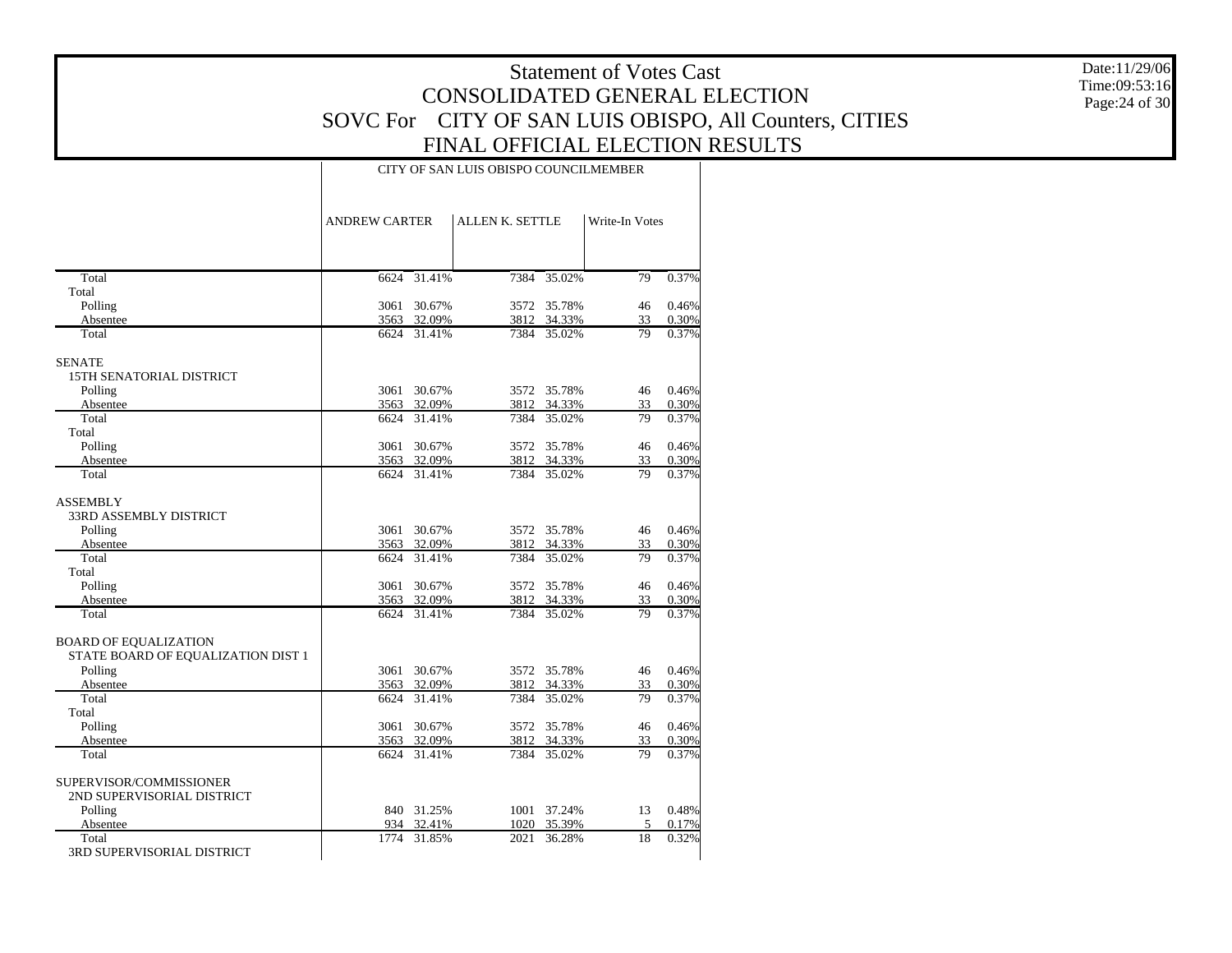Date:11/29/06 Time:09:53:16 Page:25 of 30

|                                   | <b>ANDREW CARTER</b> |             | <b>ALLEN K. SETTLE</b> |        | Write-In Votes |       |
|-----------------------------------|----------------------|-------------|------------------------|--------|----------------|-------|
|                                   |                      |             |                        |        |                |       |
|                                   |                      |             |                        |        |                |       |
| Polling                           | 1577                 | 30.90%      | 1799                   | 35.25% | 22             | 0.43% |
| Absentee                          | 1862                 | 31.92%      | 1963                   | 33.65% | 14             | 0.24% |
| Total                             | 3439                 | 31.44%      | 3762                   | 34.39% | 36             | 0.33% |
| <b>4TH SUPERVISORIAL DISTRICT</b> |                      |             |                        |        |                |       |
| Polling                           |                      | 142 35.32%  | 149                    | 37.06% | 2              | 0.50% |
| Absentee                          | 172                  | 35.76%      | 190                    | 39.50% | $\mathbf{1}$   | 0.21% |
| Total                             | 314                  | 35.56%      | 339                    | 38.39% | 3              | 0.34% |
| 5TH SUPERVISORIAL DISTRICT        |                      |             |                        |        |                |       |
| Polling                           | 502                  | 28.08%      | 623                    | 34.84% | 9              | 0.50% |
| Absentee                          | 595                  | 31.20%      | 639                    | 33.51% | 13             | 0.68% |
| Total                             | 1097                 | 29.69%      | 1262                   | 34.15% | 22             | 0.60% |
| Total                             |                      |             |                        |        |                |       |
| Polling                           | 3061                 | 30.67%      | 3572                   | 35.78% | 46             | 0.46% |
| Absentee                          | 3563                 | 32.09%      | 3812                   | 34.33% | 33             | 0.30% |
| Total                             |                      | 6624 31.41% | 7384                   | 35.02% | 79             | 0.37% |
| <b>CITIES</b>                     |                      |             |                        |        |                |       |
| <b>CITY OF SAN LUIS OBISPO</b>    |                      |             |                        |        |                |       |
| Polling                           | 3061                 | 30.67%      | 3572                   | 35.78% | 46             | 0.46% |
| Absentee                          | 3563                 | 32.09%      | 3812                   | 34.33% | 33             | 0.30% |
| Total                             | 6624                 | 31.41%      | 7384                   | 35.02% | 79             | 0.37% |
| Total                             |                      |             |                        |        |                |       |
| Polling                           | 3061                 | 30.67%      | 3572                   | 35.78% | 46             | 0.46% |
| Absentee                          | 3563                 | 32.09%      | 3812                   | 34.33% | 33             | 0.30% |
| Total                             | 6624                 | 31.41%      | 7384                   | 35.02% | 79             | 0.37% |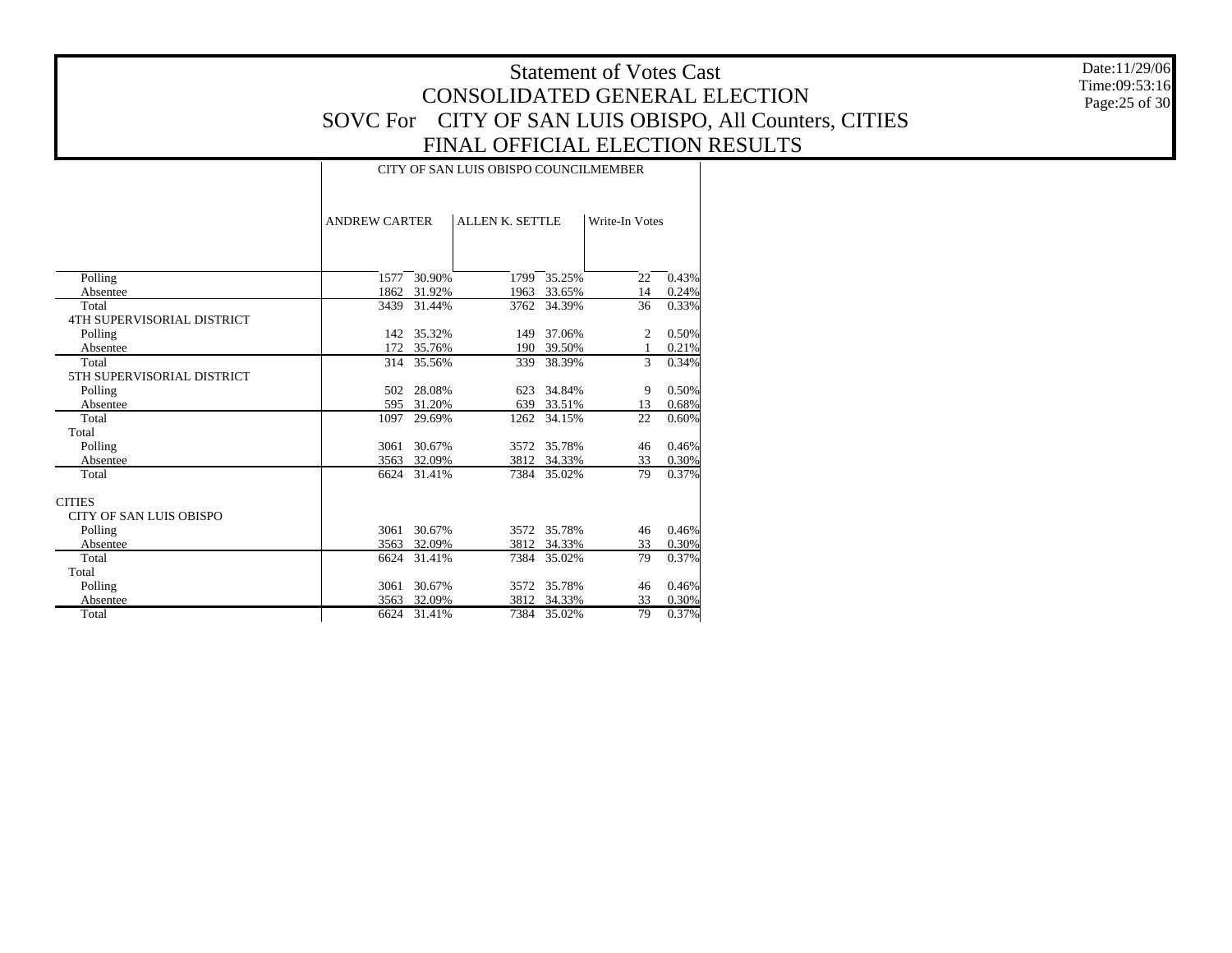Date:11/29/06 Time:09:53:16Page:26 of 30

20 25.64%

27 30.34%

47 28.14%

75 37.31%

123 33.24%

198 34.68%

99 37.08%

74 34.10%

173 35.74%

| Reg. Voters | <b>Times Counted</b> | <b>Total Votes</b> | <b>Times Blank</b><br>Voted | Times<br>Over<br>Voted | Number   YES<br><b>Of</b><br>Under<br>Votes   |     |            | NO  |            |
|-------------|----------------------|--------------------|-----------------------------|------------------------|-----------------------------------------------|-----|------------|-----|------------|
|             |                      |                    |                             |                        |                                               |     |            |     |            |
| 1024        | 366                  | 343                | 23                          |                        | $\boldsymbol{0}$<br>$\mathbf{0}$              |     | 215 62.68% |     | 128 37.32% |
| 1024        | 339                  | 313                | 26                          |                        | $\boldsymbol{0}$<br>$\boldsymbol{0}$          |     | 178 56.87% | 135 | 43.13%     |
| 1024        | 705                  | 656                | 49                          |                        | $\overline{0}$<br>$\overline{0}$              |     | 393 59.91% | 263 | 40.09%     |
|             |                      |                    |                             |                        |                                               |     |            |     |            |
| 1309        | 332                  | 303                | 29                          |                        | $\boldsymbol{0}$<br>0                         |     | 211 69.64% |     | 92 30.36%  |
| 1309        | 263                  | 239                | 24                          |                        | 0<br>$\boldsymbol{0}$                         |     | 152 63.60% | 87  | 36.40%     |
| 1309        | 595                  | 542                | $\overline{53}$             |                        | $\overline{0}$<br>$\Omega$                    |     | 363 66.97% | 179 | 33.03%     |
|             |                      |                    |                             |                        |                                               |     |            |     |            |
| 907         | 259                  | 228                | 31                          |                        | $\boldsymbol{0}$<br>$\boldsymbol{0}$          |     | 161 70.61% | 67  | 29.39%     |
| 907         | 212                  | 199                | 13                          |                        | $\boldsymbol{0}$<br>$\boldsymbol{0}$          | 125 | 62.81%     |     | 74 37.19%  |
| 907         | 471                  | 427                | 44                          |                        | $\overline{0}$<br>$\Omega$                    |     | 286 66.98% |     | 141 33.02% |
|             |                      |                    |                             |                        |                                               |     |            |     |            |
| 1097        | 334                  | 291                | 43                          |                        | 0<br>$\mathbf{0}$                             |     | 190 65.29% |     | 101 34.71% |
| 1097        | 249                  | 230                | 18                          |                        | $\boldsymbol{0}$                              |     | 156 67.83% |     | 74 32.17%  |
| 1097        | 583                  | 521                | 61                          |                        | $\theta$<br>$\mathbf{1}$                      |     | 346 66.41% |     | 175 33.59% |
|             |                      |                    |                             |                        |                                               |     |            |     |            |
| 1736        | 435                  | 398                | 37                          |                        | $\mathbf{0}$<br>0                             |     | 252 63.32% |     | 146 36.68% |
| 1736        | 509                  | 475                | $\frac{34}{5}$              |                        | 0<br>$\boldsymbol{0}$                         | 321 | 67.58%     | 154 | 32.42%     |
| 1736        | 944                  | 873                | $\overline{71}$             |                        | $\overline{0}$<br>$\mathbf{0}$                |     | 573 65.64% |     | 300 34.36% |
|             |                      |                    |                             |                        |                                               |     |            |     |            |
| 1296        | 463                  | 430                | 33                          |                        | $\boldsymbol{0}$<br>$\mathbf{0}$              |     | 269 62.56% |     | 161 37.44% |
| 1296        | 480                  | 453                | 27                          |                        | $\boldsymbol{0}$<br>$\boldsymbol{0}$          |     | 269 59.38% |     | 184 40.62% |
| 1296        | 943                  | 883                | 60                          |                        | $\overline{0}$<br>$\theta$                    |     | 538 60.93% |     | 345 39.07% |
|             |                      |                    |                             |                        |                                               |     |            |     |            |
| 607         | 167                  | 151                | 16                          |                        | $\boldsymbol{0}$<br>$\mathbf{0}$              |     | 97 64.24%  |     | 54 35.76%  |
| 607<br>607  | 133                  | 125<br>276         | 8<br>24                     |                        | 0<br>$\boldsymbol{0}$<br>$\Omega$<br>$\theta$ | 71  | 56.80%     |     | 54 43.20%  |
|             | 300                  |                    |                             |                        |                                               |     | 168 60.87% |     | 108 39.13% |

Y-06 CITY OF SAN LUIS OBISPO SALES TAX INCREASE (50%+1 VOTE)

| Polling  | 1309 | 332              | 303 | 29              | $\theta$         | $\theta$         | 211<br>69.64% |
|----------|------|------------------|-----|-----------------|------------------|------------------|---------------|
| Absentee | 1309 | 263              | 239 | 24              | $\boldsymbol{0}$ | $\mathbf{0}$     | 152<br>63.60% |
| Total    | 1309 | 595              | 542 | $\overline{53}$ | $\overline{0}$   | $\Omega$         | 363<br>66.97% |
| 226-31   |      |                  |     |                 |                  |                  |               |
| Polling  | 907  | 259              | 228 | 31              | $\boldsymbol{0}$ | $\mathbf{0}$     | 70.61%<br>161 |
| Absentee | 907  | 212              | 199 | 13              | $\mathbf{0}$     | $\mathbf{0}$     | 62.81%<br>125 |
| Total    | 907  | 471              | 427 | 44              | $\overline{0}$   | $\Omega$         | 66.98%<br>286 |
| 227-32   |      |                  |     |                 |                  |                  |               |
| Polling  | 1097 | 334              | 291 | 43              | $\overline{0}$   | $\mathbf{0}$     | 65.29%<br>190 |
| Absentee | 1097 | 249              | 230 | 18              |                  | $\boldsymbol{0}$ | 67.83%<br>156 |
| Total    | 1097 | 583              | 521 | 61              | $\mathbf{1}$     | $\Omega$         | 346<br>66.41% |
| 228-33   |      |                  |     |                 |                  |                  |               |
| Polling  | 1736 | 435              | 398 | 37              | $\boldsymbol{0}$ | $\mathbf{0}$     | 63.32%<br>252 |
| Absentee | 1736 | 509              | 475 | 34              | $\mathbf{0}$     | $\theta$         | 321<br>67.58% |
| Total    | 1736 | 944              | 873 | $\overline{71}$ | $\mathbf{0}$     | $\Omega$         | 65.64%<br>573 |
| 229-33   |      |                  |     |                 |                  |                  |               |
| Polling  | 1296 | 463              | 430 | 33              | $\boldsymbol{0}$ | $\boldsymbol{0}$ | 62.56%<br>269 |
| Absentee | 1296 | 480              | 453 | 27              | $\boldsymbol{0}$ | $\mathbf{0}$     | 269<br>59.38% |
| Total    | 1296 | 943              | 883 | $\overline{60}$ | $\overline{0}$   | $\Omega$         | 60.93%<br>538 |
| 301-34   |      |                  |     |                 |                  |                  |               |
| Polling  | 607  | 167              | 151 | 16              | $\boldsymbol{0}$ | $\mathbf{0}$     | 64.24%<br>97  |
| Absentee | 607  | 133              | 125 | 8               | $\boldsymbol{0}$ | $\boldsymbol{0}$ | 71<br>56.80%  |
| Total    | 607  | $\overline{300}$ | 276 | $\overline{24}$ | $\Omega$         | $\overline{0}$   | 60.87%<br>168 |
| 302-34   |      |                  |     |                 |                  |                  |               |
| Polling  | 288  | 89               | 78  | 11              | $\boldsymbol{0}$ | $\boldsymbol{0}$ | 74.36%<br>58  |
| Absentee | 288  | 98               | 89  | 9               | $\boldsymbol{0}$ | $\mathbf{0}$     | 69.66%<br>62  |
| Total    | 288  | 187              | 167 | $\overline{20}$ | $\overline{0}$   | $\Omega$         | 71.86%<br>120 |
| 303-35   |      |                  |     |                 |                  |                  |               |
| Polling  | 932  | 218              | 201 | 17              | $\mathbf{0}$     | $\mathbf{0}$     | 62.69%<br>126 |
| Absentee | 932  | 396              | 370 | 26              | $\boldsymbol{0}$ | $\boldsymbol{0}$ | 247<br>66.76% |
| Total    | 932  | 614              | 571 | 43              | $\theta$         | $\Omega$         | 65.32%<br>373 |
| 304-36   |      |                  |     |                 |                  |                  |               |
| Polling  | 821  | 282              | 267 | 15              | $\boldsymbol{0}$ | $\mathbf{0}$     | 62.92%<br>168 |
| Absentee | 821  | 235              | 217 | 18              | $\boldsymbol{0}$ | $\mathbf{0}$     | 65.90%<br>143 |
| Total    | 821  | $\overline{517}$ | 484 | $\overline{33}$ | $\boldsymbol{0}$ | $\mathbf{0}$     | 64.26%<br>311 |
| 305-37   |      |                  |     |                 |                  |                  |               |
|          |      |                  |     |                 |                  |                  |               |

Jurisdiction Wide 224-30 Polling Absentee Total 225-30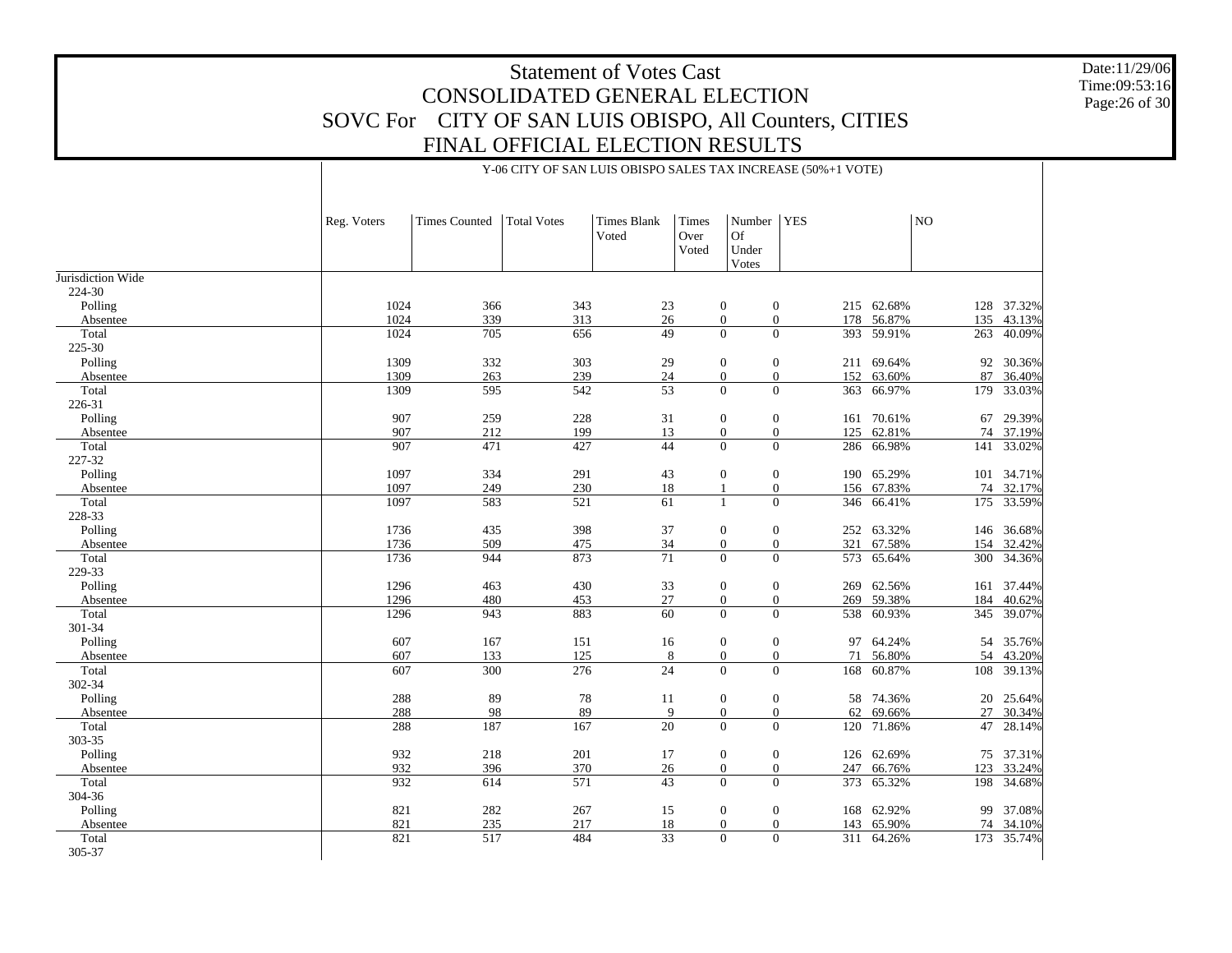Y-06 CITY OF SAN LUIS OBISPO SALES TAX INCREASE (50%+1 VOTE)

241 209 32 0 0 141 67.46%

165 157 8 0 0 90 57.32%

Date:11/29/06 Time:09:53:16 Page:27 of 30

68 32.54%

67 42.68%

|          | Reg. Voters | <b>Times Counted</b> | <b>Total Votes</b> | <b>Times Blank</b><br>Voted | Times<br>Over<br>Voted | Number   YES<br>Of<br>Under<br>Votes |     |            | NO  |            |
|----------|-------------|----------------------|--------------------|-----------------------------|------------------------|--------------------------------------|-----|------------|-----|------------|
| Polling  | 1226        | 387                  | 362                | 25                          |                        | $\overline{0}$<br>$\mathbf{0}$       |     | 253 69.89% | 109 | 30.11%     |
| Absentee | 1226        | 310                  | 298                | 12                          |                        | $\boldsymbol{0}$<br>$\mathbf{0}$     |     | 186 62.42% | 112 | 37.58%     |
| Total    | 1226        | 697                  | 660                | $\overline{37}$             |                        | $\Omega$<br>$\Omega$                 | 439 | 66.52%     |     | 221 33.48% |
| 306-37   |             |                      |                    |                             |                        |                                      |     |            |     |            |
| Polling  | 1233        | 370                  | 345                | 25                          |                        | $\boldsymbol{0}$<br>$\mathbf{0}$     | 231 | 66.96%     | 114 | 33.04%     |
| Absentee | 1233        | 519                  | 496                | 22                          |                        | $\mathbf{0}$<br>$\overline{1}$       | 318 | 64.11%     | 178 | 35.89%     |
| Total    | 1233        | 889                  | 841                | 47                          |                        | $\overline{0}$<br>$\mathbf{1}$       | 549 | 65.28%     | 292 | 34.72%     |
| 307-38   |             |                      |                    |                             |                        |                                      |     |            |     |            |
| Polling  | 1078        | 267                  | 242                | 24                          |                        | $\boldsymbol{0}$<br>1                |     | 142 58.68% |     | 100 41.32% |
| Absentee | 1078        | 300                  | 279                | 21                          |                        | $\boldsymbol{0}$<br>$\boldsymbol{0}$ | 177 | 63.44%     | 102 | 36.56%     |
| Total    | 1078        | 567                  | 521                | $\overline{45}$             |                        | $\Omega$<br>$\overline{1}$           | 319 | 61.23%     | 202 | 38.77%     |
| 308-39   |             |                      |                    |                             |                        |                                      |     |            |     |            |
| Polling  | 1259        | 400                  | 367                | 33                          |                        | $\mathbf{0}$<br>$\mathbf{0}$         | 217 | 59.13%     | 150 | 40.87%     |
| Absentee | 1259        | 488                  | 451                | 37                          |                        | $\boldsymbol{0}$<br>$\boldsymbol{0}$ | 300 | 66.52%     | 151 | 33.48%     |
| Total    | 1259        | 888                  | 818                | $\overline{70}$             |                        | $\Omega$<br>$\theta$                 | 517 | 63.20%     | 301 | 36.80%     |
| 309-38   |             |                      |                    |                             |                        |                                      |     |            |     |            |
| Polling  | 1102        | 337                  | 310                | 27                          |                        | $\mathbf{0}$<br>$\mathbf{0}$         | 193 | 62.26%     |     | 117 37.74% |
| Absentee | 1102        | 369                  | 347                | 22                          |                        | $\boldsymbol{0}$<br>$\mathbf{0}$     | 230 | 66.28%     | 117 | 33.72%     |
| Total    | 1102        | 706                  | 657                | 49                          |                        | $\Omega$<br>$\Omega$                 | 423 | 64.38%     | 234 | 35.62%     |
| 310-40   |             |                      |                    |                             |                        |                                      |     |            |     |            |
| Polling  | 1422        | 402                  | 378                | 24                          |                        | $\mathbf{0}$<br>$\mathbf{0}$         |     | 236 62.43% |     | 142 37.57% |
| Absentee | 1422        | 361                  | 342                | 19                          |                        | $\boldsymbol{0}$<br>$\boldsymbol{0}$ | 201 | 58.77%     | 141 | 41.23%     |
| Total    | 1422        | 763                  | 720                | 43                          |                        | $\theta$<br>$\Omega$                 |     | 437 60.69% |     | 283 39.31% |
| 311-40   |             |                      |                    |                             |                        |                                      |     |            |     |            |
| Polling  | 1239        | 372                  | 343                | 29                          |                        | $\boldsymbol{0}$<br>$\mathbf{0}$     | 231 | 67.35%     | 112 | 32.65%     |
| Absentee | 1239        | 310                  | 285                | $25\,$                      |                        | $\boldsymbol{0}$<br>$\boldsymbol{0}$ |     | 186 65.26% | 99  | 34.74%     |
| Total    | 1239        | 682                  | 628                | 54                          |                        | $\Omega$<br>$\Omega$                 | 417 | 66.40%     |     | 211 33.60% |
| 312-41   |             |                      |                    |                             |                        |                                      |     |            |     |            |
| Polling  | 1020        | 362                  | 324                | 38                          |                        | $\mathbf{0}$<br>$\mathbf{0}$         | 232 | 71.60%     | 92  | 28.40%     |
| Absentee | 1020        | 229                  | 215                | 14                          |                        | $\boldsymbol{0}$<br>$\mathbf{0}$     | 141 | 65.58%     | 74  | 34.42%     |
| Total    | 1020        | 591                  | 539                | 52                          |                        | $\Omega$<br>$\overline{0}$           | 373 | 69.20%     | 166 | 30.80%     |
| 313-42   |             |                      |                    |                             |                        |                                      |     |            |     |            |
| Polling  | 1130        | 350                  | 326                | 24                          |                        | $\mathbf{0}$<br>$\mathbf{0}$         | 235 | 72.09%     | 91  | 27.91%     |
| Absentee | 1130        | 406                  | 386                | $20\,$                      |                        | $\boldsymbol{0}$<br>$\boldsymbol{0}$ | 249 | 64.51%     | 137 | 35.49%     |
| Total    | 1130        | 756                  | 712                | 44                          |                        | $\Omega$<br>$\Omega$                 | 484 | 67.98%     | 228 | 32.02%     |
| 401-39   |             |                      |                    |                             |                        |                                      |     |            |     |            |
| Polling  | 867         | 292                  | 282                | 10                          |                        | $\mathbf{0}$<br>$\mathbf{0}$         |     | 168 59.57% | 114 | 40.43%     |
| Absentee | 867         | 351                  | 329                | $22\,$                      |                        | $\mathbf{0}$<br>$\mathbf{0}$         | 175 | 53.19%     | 154 | 46.81%     |
| Total    | 867         | 643                  | 611                | $\overline{32}$             |                        | $\Omega$<br>$\Omega$                 |     | 343 56.14% | 268 | 43.86%     |
| 520-42   |             |                      |                    |                             |                        |                                      |     |            |     |            |

905

905

 Polling Absentee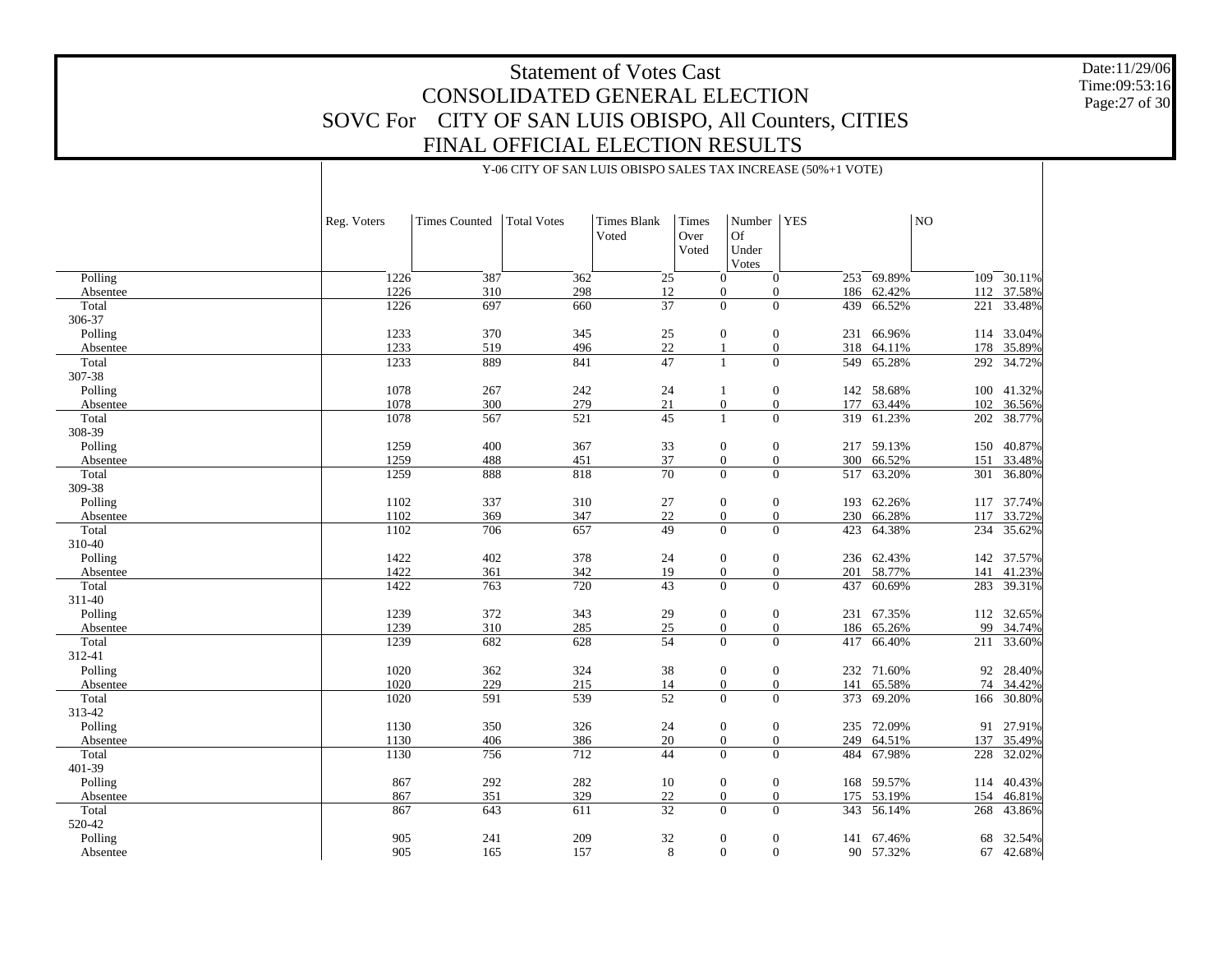Date:11/29/06 Time:09:53:16 Page:28 of 30

2540 34.36%

2681 36.10%

|                             | Reg. Voters    | <b>Times Counted</b> | Total Votes      | <b>Times Blank</b><br>Voted | Times<br>Over<br>Voted | Number   YES<br>Of<br>Under<br>Votes |                              |                 | NO             |                |
|-----------------------------|----------------|----------------------|------------------|-----------------------------|------------------------|--------------------------------------|------------------------------|-----------------|----------------|----------------|
| Total                       | 905            | 406                  | 366              | 40                          |                        | $\theta$<br>$\Omega$                 |                              | $231 - 63.11\%$ |                | $135 - 36.89%$ |
| 521-74                      |                |                      |                  |                             |                        |                                      |                              |                 |                |                |
| Polling                     | 1316           | 359                  | 322              | 37                          |                        | $\mathbf{0}$<br>$\mathbf{0}$         |                              | 216 67.08%      | 106            | 32.92%         |
| Absentee                    | 1316           | 249                  | 228              | 21                          |                        | $\overline{0}$<br>$\mathbf{0}$       |                              | 154 67.54%      |                | 74 32.46%      |
| Total                       | 1316           | 608                  | 550              | $\overline{58}$             |                        | $\theta$<br>$\theta$                 |                              | 370 67.27%      | 180            | 32.73%         |
| 522-75                      |                |                      |                  |                             |                        |                                      |                              |                 |                |                |
| Polling                     | 1277           | 286                  | 258              | 28                          |                        | $\mathbf{0}$<br>$\theta$             | 191                          | 74.03%          | 67             | 25.97%         |
| Absentee                    | 1277           | 546                  | 500              | 46                          |                        | $\overline{0}$<br>$\mathbf{0}$       |                              | 342 68.40%      | 158            | 31.60%         |
| Total                       | 1277           | 832                  | 758              | 74                          |                        | $\theta$                             | $\overline{0}$               | 533 70.32%      | 225            | 29.68%         |
| 523-31                      |                |                      |                  |                             |                        |                                      |                              |                 |                |                |
| Polling                     | 1096           | 228                  | 201              | $27\,$                      |                        | $\mathbf{0}$<br>$\mathbf{0}$         | 133                          | 66.17%          | 68             | 33.83%         |
| Absentee                    | 1096           | 173                  | 166              | $7\phantom{.0}$             |                        | $\overline{0}$<br>$\mathbf{0}$       | 114                          | 68.67%          | 52             | 31.33%         |
| Total                       | 1096           | 401                  | 367              | 34                          |                        | $\mathbf{0}$<br>$\mathbf{0}$         |                              | 247 67.30%      | 120            | 32.70%         |
| 524-31                      |                |                      |                  |                             |                        |                                      |                              |                 |                |                |
| Polling                     | 935            | 142                  | 110              | 32                          |                        | $\mathbf{0}$<br>$\mathbf{0}$         | 74                           | 67.27%          | 36             | 32.73%         |
| Absentee                    | 935            | 33                   | 31               | $\overline{2}$              |                        | $\overline{0}$<br>$\mathbf{0}$       | 21                           | 67.74%          |                | 10 32.26%      |
| Total                       | 935            | 175                  | 141              | 34                          |                        | $\Omega$<br>$\theta$                 |                              | 95 67.38%       |                | 46 32.62%      |
| 525-76                      |                |                      |                  |                             |                        |                                      |                              |                 |                |                |
| Polling                     | 614            | 150                  | 125              | $25\,$                      |                        | $\mathbf{0}$<br>$\mathbf{0}$         | 82                           | 65.60%          | 43             | 34.40%         |
| Absentee                    | 614            | 41                   | 40               |                             |                        | $\overline{0}$<br>$\mathbf{0}$       | 33                           | 82.50%          | $\tau$         | 17.50%         |
| Total                       | 614            | 191                  | 165              | 26                          |                        | $\mathbf{0}$<br>$\mathbf{0}$         |                              | 115 69.70%      | 50             | 30.30%         |
| 526-76                      |                |                      |                  |                             |                        |                                      |                              |                 |                |                |
| Polling                     | 789            | 225                  | 199              | 26                          |                        | $\mathbf{0}$<br>$\mathbf{0}$         | 131                          | 65.83%          | 68             | 34.17%         |
| Absentee                    | 789            | 173                  | 166              | $7\phantom{.0}$             |                        | $\mathbf{0}$<br>$\mathbf{0}$         | 104                          | 62.65%          | 62             | 37.35%         |
| Total                       | 789            | 398                  | 365              | $\overline{33}$             |                        | $\Omega$<br>$\theta$                 |                              | 235 64.38%      | 130            | 35.62%         |
| <b>MB 28</b>                |                |                      |                  |                             |                        |                                      |                              |                 |                |                |
| Polling                     | 1              | $\boldsymbol{0}$     | $\mathbf{0}$     | $\mathbf{0}$                |                        | $\mathbf{0}$<br>$\mathbf{0}$         | $\mathbf{0}$                 |                 | $\mathbf{0}$   |                |
| Absentee                    |                | $\boldsymbol{0}$     | $\boldsymbol{0}$ | $\mathbf{0}$                |                        | $\mathbf{0}$<br>$\mathbf{0}$         | $\mathbf{0}$                 | $\sim$          | $\mathbf{0}$   |                |
| Total                       | $\overline{1}$ | $\mathbf{0}$         | $\mathbf{0}$     | $\Omega$                    |                        | $\theta$<br>$\theta$                 | $\Omega$                     |                 | $\Omega$       |                |
| Total                       |                |                      |                  |                             |                        |                                      |                              |                 |                |                |
| Polling                     | 28526          | 8115                 | 7393             | 721                         |                        | $\mathbf{0}$<br>-1                   |                              | 4853 65.64%     |                | 2540 34.36%    |
| Absentee                    | 28526          | 7937                 | 7426             | 509                         |                        | 2<br>$\mathbf{0}$                    |                              | 4745 63.90%     | 2681           | 36.10%         |
| Total                       | 28526          | 16052                | 14819            | 1230                        |                        | 3                                    | $\overline{0}$               | 9598 64.77%     | 5221           | 35.23%         |
| CONGRESSIONAL               |                |                      |                  |                             |                        |                                      |                              |                 |                |                |
| 22ND CONGRESSIONAL DISTRICT |                |                      |                  |                             |                        |                                      |                              |                 |                |                |
| Polling                     |                | $\mathbf{0}$         | $\mathbf{0}$     |                             | $\overline{0}$         | $\mathbf{0}$                         | $\mathbf{0}$<br>$\mathbf{0}$ |                 | $\overline{0}$ |                |

1

1

28525

28525

 AbsenteeTotal

 Polling Absentee

23RD CONGRESSIONAL DISTRICT

Y-06 CITY OF SAN LUIS OBISPO SALES TAX INCREASE (50%+1 VOTE)

 $\begin{array}{ccccccccccc} 1 & 0 & 0 & 0 & 0 & 0 & 0 & - & 0 & - \end{array}$ 

 $\begin{array}{ccccccccccc} 1 & 0 & 0 & 0 & 0 & 0 & 0 & - & 0 & - \end{array}$ 

8115 7393 721 1 0 4853 65.64%

7937 7426 509 2 0 4745 63.90%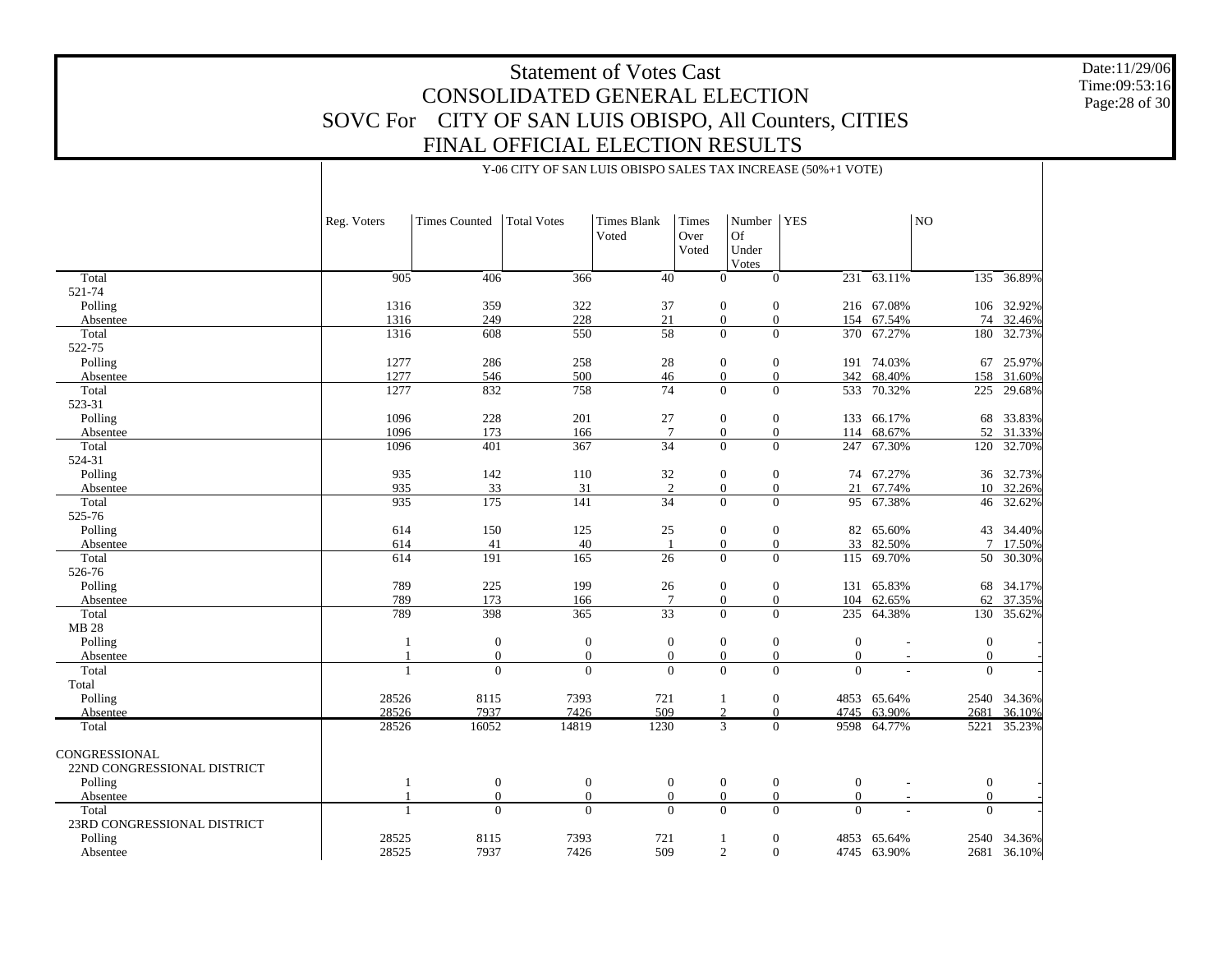Date:11/29/06 Time:09:53:16 Page:29 of 30

# Y-06 CITY OF SAN LUIS OBISPO SALES TAX INCREASE (50%+1 VOTE)

|                                                                    | Reg. Voters | <b>Times Counted</b> | <b>Total Votes</b> | <b>Times Blank</b><br>Voted | Times<br>Over<br>Voted | Number<br>Of<br>Under<br>Votes       | <b>YES</b> |             | N <sub>O</sub>    |             |
|--------------------------------------------------------------------|-------------|----------------------|--------------------|-----------------------------|------------------------|--------------------------------------|------------|-------------|-------------------|-------------|
| Total                                                              | 28525       | 16052                | 14819              | 1230                        |                        | $\overline{0}$<br>3                  |            | 9598 64.77% | 5221              | 35.23%      |
| Total                                                              |             |                      |                    |                             |                        |                                      |            |             |                   |             |
| Polling                                                            | 28526       | 8115                 | 7393               | 721                         |                        | $\mathbf{0}$<br>1                    |            | 4853 65.64% |                   | 2540 34.36% |
| Absentee                                                           | 28526       | 7937                 | 7426               | 509                         |                        | $\mathfrak{2}$<br>$\mathbf{0}$       | 4745       | 63.90%      | 2681              | 36.10%      |
| Total                                                              | 28526       | 16052                | 14819              | 1230                        |                        | $\overline{3}$<br>$\overline{0}$     | 9598       | 64.77%      | $\overline{5221}$ | 35.23%      |
| <b>SENATE</b><br>15TH SENATORIAL DISTRICT                          |             |                      |                    |                             |                        |                                      |            |             |                   |             |
| Polling                                                            | 28526       | 8115                 | 7393               | 721                         |                        | $\boldsymbol{0}$<br>1                |            | 4853 65.64% |                   | 2540 34.36% |
| Absentee                                                           | 28526       | 7937                 | 7426               | 509                         |                        | $\mathfrak{2}$<br>$\mathbf{0}$       | 4745       | 63.90%      | 2681              | 36.10%      |
| Total                                                              | 28526       | 16052                | 14819              | 1230                        |                        | $\overline{3}$<br>$\overline{0}$     | 9598       | 64.77%      | 5221              | 35.23%      |
| Total                                                              |             |                      |                    |                             |                        |                                      |            |             |                   |             |
| Polling                                                            | 28526       | 8115                 | 7393               | 721                         |                        | $\mathbf{0}$<br>$\mathbf{1}$         |            | 4853 65.64% |                   | 2540 34.36% |
| Absentee                                                           | 28526       | 7937                 | 7426               | 509                         |                        | $\overline{c}$<br>$\overline{0}$     | 4745       | 63.90%      | 2681              | 36.10%      |
| Total                                                              | 28526       | 16052                | 14819              | 1230                        |                        | $\overline{3}$<br>$\Omega$           | 9598       | 64.77%      | 5221              | 35.23%      |
| <b>ASSEMBLY</b><br><b>33RD ASSEMBLY DISTRICT</b>                   |             |                      |                    |                             |                        |                                      |            |             |                   |             |
| Polling                                                            | 28526       | 8115                 | 7393               | 721                         |                        | $\mathbf{0}$<br>$\mathbf{1}$         |            | 4853 65.64% |                   | 2540 34.36% |
| Absentee                                                           | 28526       | 7937                 | 7426               | 509                         |                        | $\overline{2}$<br>$\mathbf{0}$       | 4745       | 63.90%      | 2681              | 36.10%      |
| Total                                                              | 28526       | 16052                | 14819              | 1230                        |                        | $\overline{3}$<br>$\theta$           | 9598       | 64.77%      | 5221              | 35.23%      |
| Total                                                              |             |                      |                    |                             |                        |                                      |            |             |                   |             |
| Polling                                                            | 28526       | 8115                 | 7393               | 721                         |                        | $\mathbf{0}$<br>1                    |            | 4853 65.64% | 2540              | 34.36%      |
| Absentee                                                           | 28526       | 7937                 | 7426               | 509                         |                        | $\mathfrak{2}$<br>$\boldsymbol{0}$   | 4745       | 63.90%      | 2681              | 36.10%      |
| Total                                                              | 28526       | 16052                | 14819              | 1230                        |                        | 3<br>$\Omega$                        |            | 9598 64.77% | 5221              | 35.23%      |
| <b>BOARD OF EQUALIZATION</b><br>STATE BOARD OF EQUALIZATION DIST 1 |             |                      |                    |                             |                        |                                      |            |             |                   |             |
| Polling                                                            | 28526       | 8115                 | 7393               | 721                         |                        | $\mathbf{0}$<br>$\mathbf{1}$         |            | 4853 65.64% |                   | 2540 34.36% |
| Absentee                                                           | 28526       | 7937                 | 7426               | 509                         |                        | $\overline{2}$<br>$\mathbf{0}$       | 4745       | 63.90%      | 2681              | 36.10%      |
| Total                                                              | 28526       | 16052                | 14819              | 1230                        |                        | $\overline{3}$<br>$\overline{0}$     | 9598       | 64.77%      | 5221              | 35.23%      |
| Total                                                              |             |                      |                    |                             |                        |                                      |            |             |                   |             |
| Polling                                                            | 28526       | 8115                 | 7393               | 721                         |                        | $\mathbf{0}$<br>1                    | 4853       | 65.64%      | 2540              | 34.36%      |
| Absentee                                                           | 28526       | 7937                 | 7426               | 509                         |                        | $\overline{2}$<br>$\mathbf{0}$       | 4745       | 63.90%      | 2681              | 36.10%      |
| Total                                                              | 28526       | 16052                | 14819              | 1230                        |                        | $\overline{3}$<br>$\Omega$           | 9598       | 64.77%      | 5221              | 35.23%      |
| SUPERVISOR/COMMISSIONER<br>2ND SUPERVISORIAL DISTRICT<br>Polling   | 7369        | 2189                 | 1993               | 196                         |                        | $\boldsymbol{0}$<br>$\boldsymbol{0}$ |            | 1298 65.13% |                   | 695 34.87%  |
| Absentee                                                           | 7369        | 2052                 | 1909               | 142                         |                        | $\mathbf{0}$                         | 1201       | 62.91%      | 708               | 37.09%      |
| Total                                                              | 7369        | 4241                 | 3902               | 338                         |                        | $\mathbf{0}$<br>$\mathbf{1}$         | 2499       | 64.04%      | 1403              | 35.96%      |
| 3RD SUPERVISORIAL DISTRICT                                         |             |                      |                    |                             |                        |                                      |            |             |                   |             |